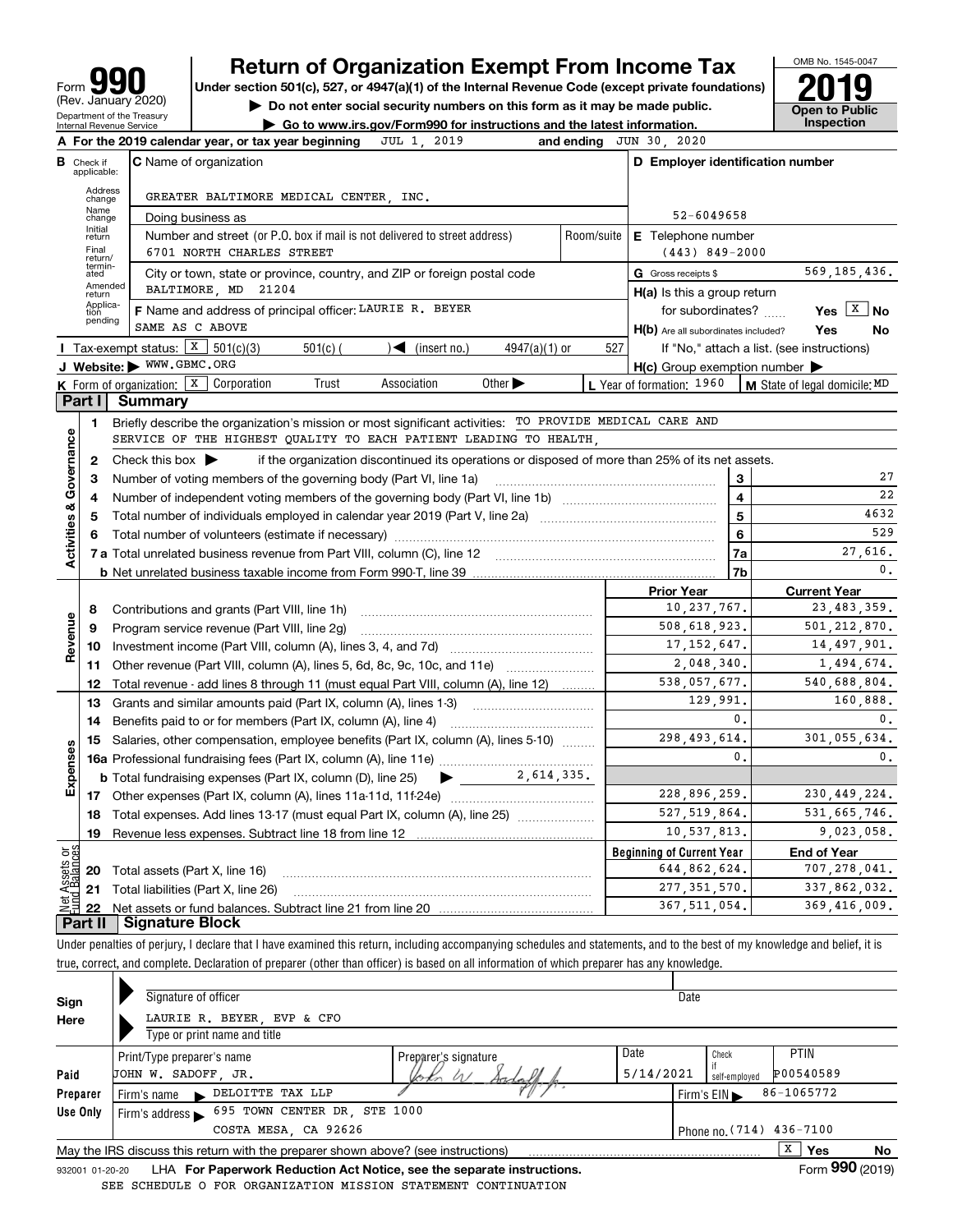(Rev. January 2020)

# **Application for Automatic Extension of Time To File an Exempt Organization Return**

Department of the Treasury Internal Revenue Service

**| File a separate application for each return.**

**| Go to www.irs.gov/Form8868 for the latest information.**

**Electronic filing (e-file).**  You can electronically file Form 8868 to request a 6-month automatic extension of time to file any of the filing of this form, visit www.irs.gov/e-file-providers/e-file-for-charities-and-non-profits. forms listed below with the exception of Form 8870, Information Return for Transfers Associated With Certain Personal Benefit Contracts, for which an extension request must be sent to the IRS in paper format (see instructions). For more details on the electronic

### **Automatic 6-Month Extension of Time.** Only submit original (no copies needed).

All corporations required to file an income tax return other than Form 990-T (including 1120-C filers), partnerships, REMICs, and trusts must use Form 7004 to request an extension of time to file income tax returns.

|                                                                                                                                                                                                                                                                                                                                                                                                                                                                                                                                                                                                                                                                                                                                                                                                                                                                                                                                                                                                                   | Name of exempt organization or other filer, see instructions.<br>Taxpayer identification number (TIN)<br>Type or                                   |        |                                   |    |                |        |  |  |  |  |
|-------------------------------------------------------------------------------------------------------------------------------------------------------------------------------------------------------------------------------------------------------------------------------------------------------------------------------------------------------------------------------------------------------------------------------------------------------------------------------------------------------------------------------------------------------------------------------------------------------------------------------------------------------------------------------------------------------------------------------------------------------------------------------------------------------------------------------------------------------------------------------------------------------------------------------------------------------------------------------------------------------------------|----------------------------------------------------------------------------------------------------------------------------------------------------|--------|-----------------------------------|----|----------------|--------|--|--|--|--|
| print                                                                                                                                                                                                                                                                                                                                                                                                                                                                                                                                                                                                                                                                                                                                                                                                                                                                                                                                                                                                             |                                                                                                                                                    |        |                                   |    |                |        |  |  |  |  |
| File by the                                                                                                                                                                                                                                                                                                                                                                                                                                                                                                                                                                                                                                                                                                                                                                                                                                                                                                                                                                                                       | GREATER BALTIMORE MEDICAL CENTER, INC.                                                                                                             |        |                                   |    | $52 - 6049658$ |        |  |  |  |  |
| due date for<br>filing your<br>return. See                                                                                                                                                                                                                                                                                                                                                                                                                                                                                                                                                                                                                                                                                                                                                                                                                                                                                                                                                                        | Number, street, and room or suite no. If a P.O. box, see instructions.<br>6701 NORTH CHARLES STREET                                                |        |                                   |    |                |        |  |  |  |  |
| instructions.                                                                                                                                                                                                                                                                                                                                                                                                                                                                                                                                                                                                                                                                                                                                                                                                                                                                                                                                                                                                     | City, town or post office, state, and ZIP code. For a foreign address, see instructions.<br>BALTIMORE, MD 21204                                    |        |                                   |    |                |        |  |  |  |  |
| $\pmb{0}$<br>Enter the Return Code for the return that this application is for (file a separate application for each return)                                                                                                                                                                                                                                                                                                                                                                                                                                                                                                                                                                                                                                                                                                                                                                                                                                                                                      |                                                                                                                                                    |        |                                   |    |                |        |  |  |  |  |
| <b>Application</b>                                                                                                                                                                                                                                                                                                                                                                                                                                                                                                                                                                                                                                                                                                                                                                                                                                                                                                                                                                                                |                                                                                                                                                    | Return | Application                       |    |                | Return |  |  |  |  |
| Is For                                                                                                                                                                                                                                                                                                                                                                                                                                                                                                                                                                                                                                                                                                                                                                                                                                                                                                                                                                                                            |                                                                                                                                                    | Code   | Is For                            |    |                | Code   |  |  |  |  |
|                                                                                                                                                                                                                                                                                                                                                                                                                                                                                                                                                                                                                                                                                                                                                                                                                                                                                                                                                                                                                   | Form 990 or Form 990-EZ                                                                                                                            | 01     | Form 990-T (corporation)          |    |                | 07     |  |  |  |  |
| Form 990-BL                                                                                                                                                                                                                                                                                                                                                                                                                                                                                                                                                                                                                                                                                                                                                                                                                                                                                                                                                                                                       |                                                                                                                                                    | 02     | Form 1041-A                       |    |                | 08     |  |  |  |  |
|                                                                                                                                                                                                                                                                                                                                                                                                                                                                                                                                                                                                                                                                                                                                                                                                                                                                                                                                                                                                                   | Form 4720 (individual)                                                                                                                             | 03     | Form 4720 (other than individual) |    |                | 09     |  |  |  |  |
| Form 990-PF                                                                                                                                                                                                                                                                                                                                                                                                                                                                                                                                                                                                                                                                                                                                                                                                                                                                                                                                                                                                       |                                                                                                                                                    | 04     | Form 5227                         |    |                | 10     |  |  |  |  |
|                                                                                                                                                                                                                                                                                                                                                                                                                                                                                                                                                                                                                                                                                                                                                                                                                                                                                                                                                                                                                   | Form 990-T (sec. 401(a) or 408(a) trust)                                                                                                           | 05     | Form 6069                         |    |                | 11     |  |  |  |  |
|                                                                                                                                                                                                                                                                                                                                                                                                                                                                                                                                                                                                                                                                                                                                                                                                                                                                                                                                                                                                                   | Form 990-T (trust other than above)                                                                                                                | 06     | Form 8870                         |    |                | 12     |  |  |  |  |
| LAURIE R. BEYER EVP, CFO<br>• The books are in the care of > 6701 NORTH CHARLES STREET - BALTIMORE, MD 21204<br>Telephone No. (443) 849-2000<br>Fax No. $\blacktriangleright$<br>If this is for a Group Return, enter the organization's four digit Group Exemption Number (GEN) __________. If this is for the whole group, check this<br>. If it is for part of the group, check this box $\blacktriangleright$ $\mid$<br>and attach a list with the names and TINs of all members the extension is for.<br>$box \blacktriangleright$<br>MAY 17, 2021<br>I request an automatic 6-month extension of time until<br>1.<br>, to file the exempt organization return for<br>the organization named above. The extension is for the organization's return for:<br>calendar year or<br>$X$ tax year beginning JUL 1, 2019<br>and ending JUN 30, 2020<br>Final return<br>Initial return<br>$\mathbf{2}$<br>If the tax year entered in line 1 is for less than 12 months, check reason:<br>Change in accounting period |                                                                                                                                                    |        |                                   |    |                |        |  |  |  |  |
| За                                                                                                                                                                                                                                                                                                                                                                                                                                                                                                                                                                                                                                                                                                                                                                                                                                                                                                                                                                                                                | If this application is for Forms 990-BL, 990-PF, 990-T, 4720, or 6069, enter the tentative tax, less                                               |        |                                   |    |                |        |  |  |  |  |
|                                                                                                                                                                                                                                                                                                                                                                                                                                                                                                                                                                                                                                                                                                                                                                                                                                                                                                                                                                                                                   | any nonrefundable credits. See instructions.                                                                                                       |        |                                   | За | \$             | 0.     |  |  |  |  |
| b                                                                                                                                                                                                                                                                                                                                                                                                                                                                                                                                                                                                                                                                                                                                                                                                                                                                                                                                                                                                                 | If this application is for Forms 990-PF, 990-T, 4720, or 6069, enter any refundable credits and                                                    |        |                                   |    |                |        |  |  |  |  |
|                                                                                                                                                                                                                                                                                                                                                                                                                                                                                                                                                                                                                                                                                                                                                                                                                                                                                                                                                                                                                   | estimated tax payments made. Include any prior year overpayment allowed as a credit.                                                               |        |                                   | Зb | \$             | 0.     |  |  |  |  |
|                                                                                                                                                                                                                                                                                                                                                                                                                                                                                                                                                                                                                                                                                                                                                                                                                                                                                                                                                                                                                   | c Balance due. Subtract line 3b from line 3a. Include your payment with this form, if required, by                                                 |        |                                   |    |                |        |  |  |  |  |
|                                                                                                                                                                                                                                                                                                                                                                                                                                                                                                                                                                                                                                                                                                                                                                                                                                                                                                                                                                                                                   | 0.<br>using EFTPS (Electronic Federal Tax Payment System). See instructions.<br>3c<br>S                                                            |        |                                   |    |                |        |  |  |  |  |
| instructions.                                                                                                                                                                                                                                                                                                                                                                                                                                                                                                                                                                                                                                                                                                                                                                                                                                                                                                                                                                                                     | Caution: If you are going to make an electronic funds withdrawal (direct debit) with this Form 8868, see Form 8453-EO and Form 8879-EO for payment |        |                                   |    |                |        |  |  |  |  |

**HA** For Privacy Act and Paperwork Reduction Act Notice, see instructions. **But a struction of the Constantion Constant** Form 8868 (Rev. 1-2020) LHA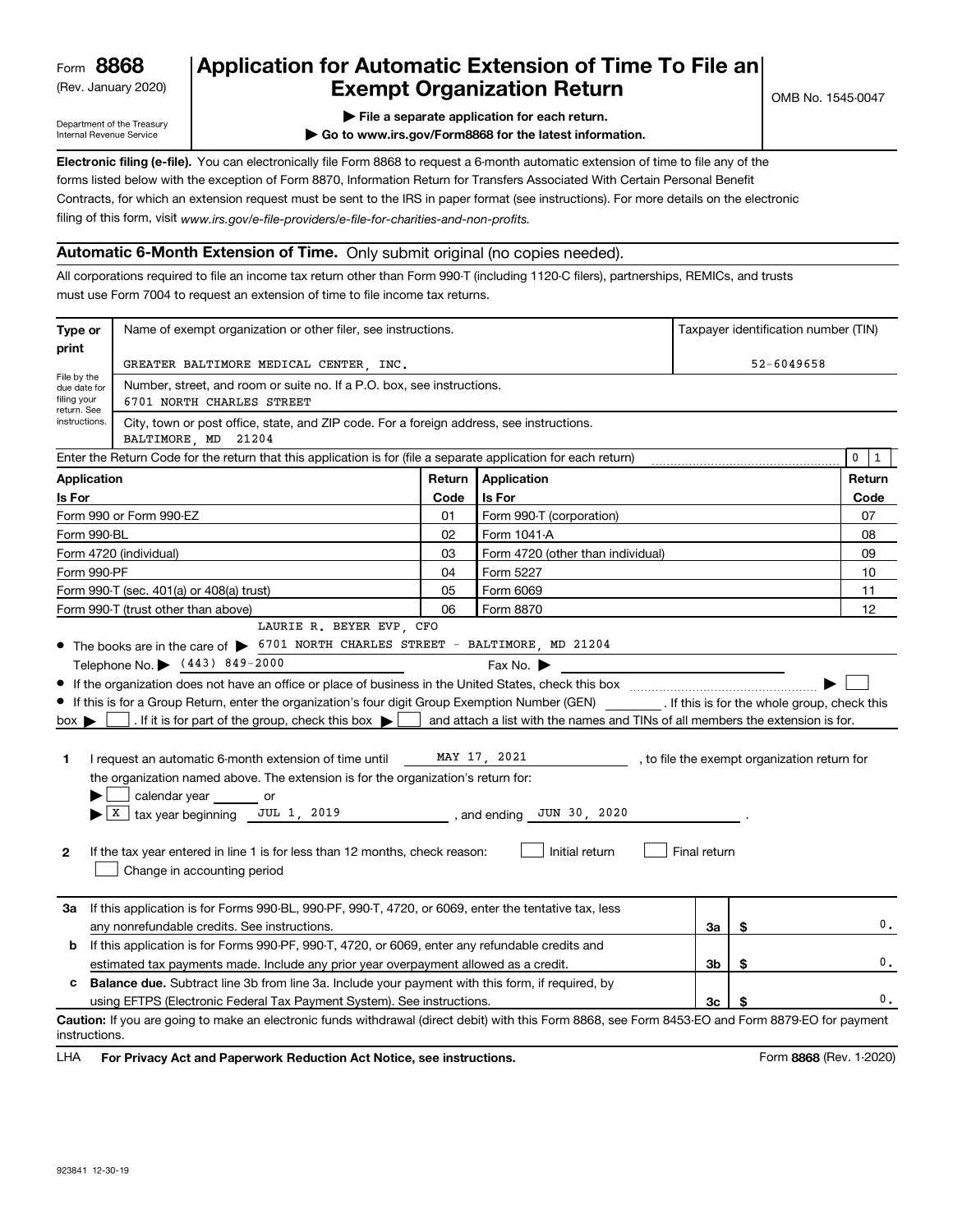|              | GREATER BALTIMORE MEDICAL CENTER, INC.<br>Form 990 (2019)<br><b>Part III Statement of Program Service Accomplishments</b>                     | 52-6049658               | Page 2                      |
|--------------|-----------------------------------------------------------------------------------------------------------------------------------------------|--------------------------|-----------------------------|
|              |                                                                                                                                               |                          |                             |
|              |                                                                                                                                               |                          | $\overline{\mathbf{x}}$     |
| 1            | Briefly describe the organization's mission:<br>SEE SCHEDULE O                                                                                |                          |                             |
|              |                                                                                                                                               |                          |                             |
|              |                                                                                                                                               |                          |                             |
|              |                                                                                                                                               |                          |                             |
| $\mathbf{2}$ | Did the organization undertake any significant program services during the year which were not listed on the                                  |                          |                             |
|              | prior Form 990 or 990-EZ?                                                                                                                     |                          | $\sqrt{Y}$ es $\sqrt{X}$ No |
|              | If "Yes," describe these new services on Schedule O.                                                                                          |                          |                             |
| 3            |                                                                                                                                               |                          | $\sqrt{Y}$ es $\sqrt{X}$ No |
|              | If "Yes," describe these changes on Schedule O.                                                                                               |                          |                             |
| 4            | Describe the organization's program service accomplishments for each of its three largest program services, as measured by expenses.          |                          |                             |
|              | Section 501(c)(3) and 501(c)(4) organizations are required to report the amount of grants and allocations to others, the total expenses, and  |                          |                             |
|              | revenue, if any, for each program service reported.                                                                                           |                          |                             |
| 4a           | 218, 223, 621. including grants of \$<br>$\left(\text{Code:}\right)$ $\left(\text{Expenses $}\right)$                                         | (Revenue \$              | 234,714,485.)               |
|              | THE GREATER BALTIMORE MEDICAL CENTER, INC. (GBMC) IS A 284-BED MEDICAL                                                                        |                          |                             |
|              | CENTER (ACUTE AND SUB-ACUTE CARE), LOCATED ON A SUBURBAN CAMPUS, WHICH                                                                        |                          |                             |
|              | PROVIDED INPATIENT CARE AND OBSERVATION SERVICES TO 15 713 AND 3 859                                                                          |                          |                             |
|              | PATIENTS, RESPECTIVELY. ADDITIONALLY, GBMC DELIVERED OVER 4,229 BABIES                                                                        |                          |                             |
|              | IN THE FISCAL YEAR. GBMC'S DISTINCTIVE SERVICE LINES INCLUDE WOMEN'S                                                                          |                          |                             |
|              | CANCER, SURGICAL AND MEDICAL SERVICES. GBMC IS A FULLY ACCREDITED                                                                             |                          |                             |
|              | TEACHING HOSPITAL THAT IS AFFILIATED WITH JOHNS HOPKINS UNIVERSITY.                                                                           |                          |                             |
|              |                                                                                                                                               |                          |                             |
|              |                                                                                                                                               |                          |                             |
|              |                                                                                                                                               |                          |                             |
|              |                                                                                                                                               |                          |                             |
|              |                                                                                                                                               |                          |                             |
|              |                                                                                                                                               | (Revenue \$121,030,285.) |                             |
| 4b           | $(\text{Code:})$ $(\text{Expenses}$ $119,638,688$ including grants of \$<br>THE OPERATING ROOM PERFORMED OVER 19,103 INPATIENT AND OUTPATIENT |                          |                             |
|              | SURGICAL PROCEDURES IN THE FISCAL YEAR. SPECIALTIES INCLUDE GBMC'S                                                                            |                          |                             |
|              | COMPREHENSIVE OBESITY MANAGEMENT PROGRAM, THE OLDEST RECOGNIZED                                                                               |                          |                             |
|              | AMERICAN SOCIETY OF METABOLIC AND BARIATRIC SURGERY (ASMBS) CENTER OF                                                                         |                          |                             |
|              | EXCELLENCE IN THE METROPOLITAN BALTIMORE AREA; JOHNS HOPKINS HEAD AND                                                                         |                          |                             |
|              | NECK SURGERY AT GBMC; MINIMALLY INVASIVE AND ENDOCRINE SURGERY;                                                                               |                          |                             |
|              | NEUROSURGERY; VASCULAR AND THORACIC SURGERY; AND UROLOGY.                                                                                     |                          |                             |
|              |                                                                                                                                               |                          |                             |
|              |                                                                                                                                               |                          |                             |
|              |                                                                                                                                               |                          |                             |
|              |                                                                                                                                               |                          |                             |
|              |                                                                                                                                               |                          |                             |
|              |                                                                                                                                               |                          |                             |
| 4с           | THE EMERGENCY DEPARTMENT TREATED 48 973 PATIENTS IN THE FISCAL YEAR.                                                                          |                          |                             |
|              | THE EMERGENCY SERVICES DEPARTMENT HAS 3 PATIENT CARE AREAS, DESIGNED TO                                                                       |                          |                             |
|              | MINIMIZE WAIT & MAXIMIZE SERVICE FOR PATIENTS & THEIR FAMILIES.                                                                               |                          |                             |
|              | PATIENTS WITH MINOR INJURIES SUCH AS SPRAINS ARE CARED FOR IN THE                                                                             |                          |                             |
|              | URGENT CARE AREA. SEVERE PROBLEMS SUCH AS ACUTE ABDOMINAL PAIN CHEST                                                                          |                          |                             |
|              |                                                                                                                                               |                          |                             |
|              | PAIN OR INJURIES FROM MOTOR VEHICLE ACCIDENTS ARE EVALUATED AND TREATED                                                                       |                          |                             |
|              | IN EMERGENT CARE. ADJACENT TO THE EMERGENT CARE AREA IS AN                                                                                    |                          |                             |
|              | OBSERVATIONAL CARE AREA FOR ADULT PATIENTS WHO NEED TO BE MONITORED BUT                                                                       |                          |                             |
|              | NOT ADMITTED.                                                                                                                                 |                          |                             |
|              |                                                                                                                                               |                          |                             |
|              |                                                                                                                                               |                          |                             |
|              |                                                                                                                                               |                          |                             |
| 4d           | Other program services (Describe on Schedule O.)                                                                                              |                          |                             |
|              | 95, 989, 714. including grants of \$<br>160,888.) (Revenue\$117,945,993.)<br>(Expenses \$                                                     |                          |                             |
|              | 451,655,879.<br><b>4e</b> Total program service expenses $\blacktriangleright$                                                                |                          | Form 990 (2019)             |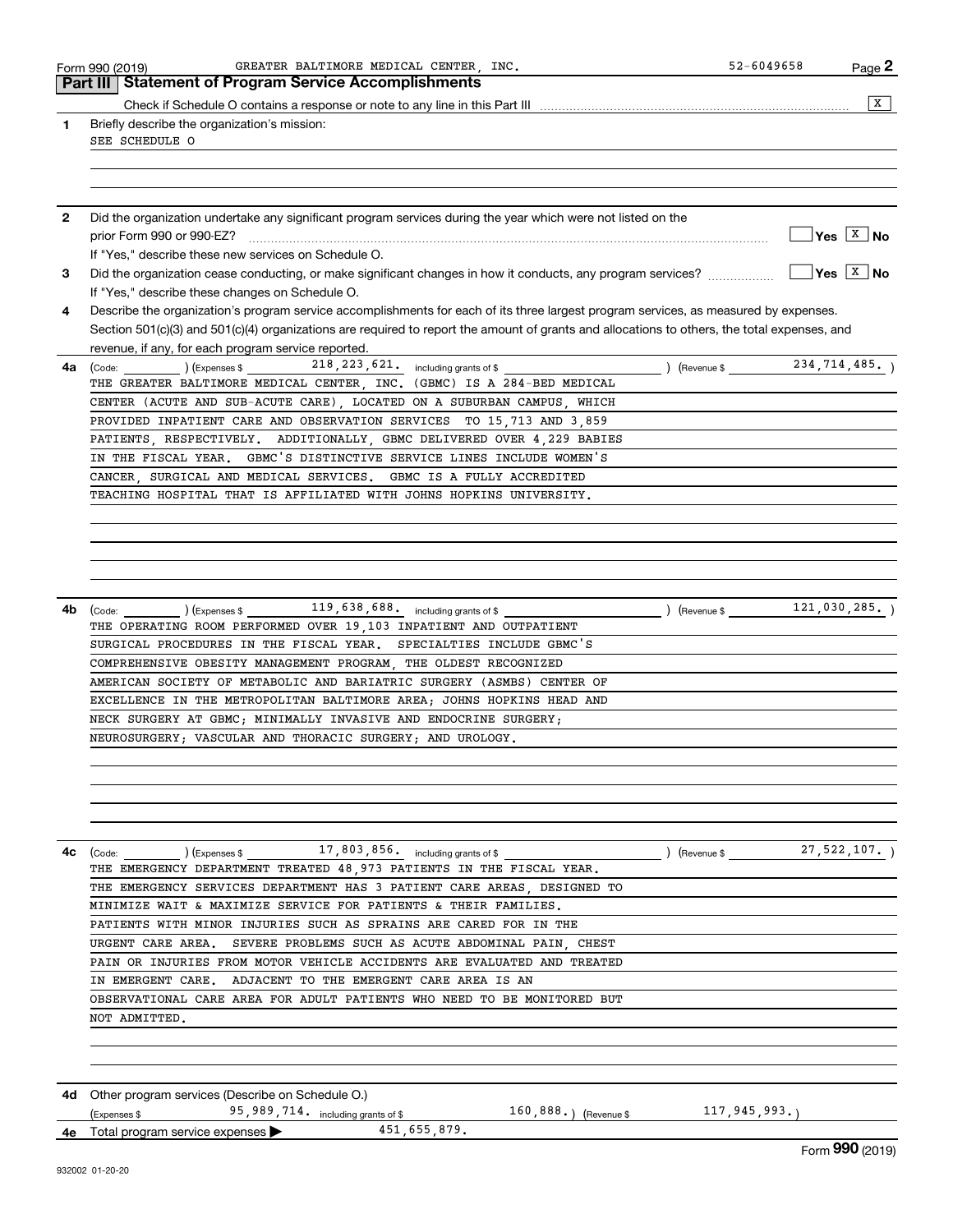| Form 990 (2019) |  |  |
|-----------------|--|--|

**1**

**2 3**

**4**

**5**

**6**

**7**

**8**

**9**

**10**

**11**

**ef**

**12a**

**1314a**

**15**

**16**

**17**

**18**

**19**

**20 a**

**21**

Form 990 (2019) Page GREATER BALTIMORE MEDICAL CENTER, INC. 52-6049658Form 990 (2019) GREATER BALTIMORE MEDICAL CENTER, INC. 52-6049658 <sub>Page</sub> 3<br>| **Part IV** | Checklist of Required Schedules

|     | oncompt or neganed ochedd                                                                                                        |                 | Yes | No |
|-----|----------------------------------------------------------------------------------------------------------------------------------|-----------------|-----|----|
|     | Is the organization described in section 501(c)(3) or 4947(a)(1) (other than a private foundation)?                              |                 |     |    |
|     |                                                                                                                                  | 1               | х   |    |
|     |                                                                                                                                  | $\overline{2}$  | X   |    |
|     | Did the organization engage in direct or indirect political campaign activities on behalf of or in opposition to candidates for  |                 |     |    |
|     |                                                                                                                                  | 3               |     | x  |
|     | Section 501(c)(3) organizations. Did the organization engage in lobbying activities, or have a section 501(h) election in effect |                 |     |    |
|     |                                                                                                                                  | 4               |     | x  |
|     | Is the organization a section 501(c)(4), 501(c)(5), or 501(c)(6) organization that receives membership dues, assessments, or     |                 |     |    |
|     |                                                                                                                                  | 5               |     | x  |
|     | Did the organization maintain any donor advised funds or any similar funds or accounts for which donors have the right to        |                 |     |    |
|     | provide advice on the distribution or investment of amounts in such funds or accounts? If "Yes," complete Schedule D, Part I     | 6               |     | x  |
|     |                                                                                                                                  |                 |     |    |
|     | Did the organization receive or hold a conservation easement, including easements to preserve open space,                        |                 |     | x  |
|     |                                                                                                                                  | $\overline{7}$  |     |    |
|     | Did the organization maintain collections of works of art, historical treasures, or other similar assets? If "Yes," complete     |                 |     |    |
|     |                                                                                                                                  | 8               |     | x  |
|     | Did the organization report an amount in Part X, line 21, for escrow or custodial account liability, serve as a custodian for    |                 |     |    |
|     | amounts not listed in Part X; or provide credit counseling, debt management, credit repair, or debt negotiation services?        |                 |     |    |
|     |                                                                                                                                  | 9               |     | х  |
|     | Did the organization, directly or through a related organization, hold assets in donor-restricted endowments                     |                 |     |    |
|     |                                                                                                                                  | 10              | x   |    |
|     | If the organization's answer to any of the following questions is "Yes," then complete Schedule D, Parts VI, VII, VIII, IX, or X |                 |     |    |
|     | as applicable.                                                                                                                   |                 |     |    |
|     | a Did the organization report an amount for land, buildings, and equipment in Part X, line 10? If "Yes," complete Schedule D,    |                 |     |    |
|     |                                                                                                                                  | 11a             | х   |    |
|     | b Did the organization report an amount for investments - other securities in Part X, line 12, that is 5% or more of its total   |                 |     |    |
|     |                                                                                                                                  | 11 <sub>b</sub> | х   |    |
|     | c Did the organization report an amount for investments - program related in Part X, line 13, that is 5% or more of its total    |                 |     |    |
|     |                                                                                                                                  | 11c             |     | х  |
|     | d Did the organization report an amount for other assets in Part X, line 15, that is 5% or more of its total assets reported in  |                 |     |    |
|     |                                                                                                                                  | 11d             | х   |    |
|     |                                                                                                                                  | <b>11e</b>      | Х   |    |
|     | f Did the organization's separate or consolidated financial statements for the tax year include a footnote that addresses        |                 |     |    |
|     | the organization's liability for uncertain tax positions under FIN 48 (ASC 740)? If "Yes," complete Schedule D, Part X           | 11f             | х   |    |
|     | 2a Did the organization obtain separate, independent audited financial statements for the tax year? If "Yes," complete           |                 |     |    |
|     |                                                                                                                                  | 12a             |     | х  |
|     | <b>b</b> Was the organization included in consolidated, independent audited financial statements for the tax year?               |                 |     |    |
|     |                                                                                                                                  | 12 <sub>b</sub> | Х   |    |
|     | Is the organization a school described in section 170(b)(1)(A)(ii)? If "Yes," complete Schedule E                                | 13              |     | х  |
| la. | Did the organization maintain an office, employees, or agents outside of the United States?                                      | 14a             |     | x  |
|     | <b>b</b> Did the organization have aggregate revenues or expenses of more than \$10,000 from grantmaking, fundraising, business, |                 |     |    |
|     | investment, and program service activities outside the United States, or aggregate foreign investments valued at \$100,000       |                 |     |    |
|     |                                                                                                                                  | 14b             | Х   |    |
|     | Did the organization report on Part IX, column (A), line 3, more than \$5,000 of grants or other assistance to or for any        |                 |     |    |
|     |                                                                                                                                  |                 |     | х  |
|     |                                                                                                                                  | 15              |     |    |
|     | Did the organization report on Part IX, column (A), line 3, more than \$5,000 of aggregate grants or other assistance to         |                 |     | х  |
|     |                                                                                                                                  | 16              |     |    |
|     | Did the organization report a total of more than \$15,000 of expenses for professional fundraising services on Part IX,          |                 |     |    |
|     |                                                                                                                                  | 17              |     | x  |
|     | Did the organization report more than \$15,000 total of fundraising event gross income and contributions on Part VIII, lines     |                 |     |    |
|     |                                                                                                                                  | 18              | Х   |    |
|     | Did the organization report more than \$15,000 of gross income from gaming activities on Part VIII, line 9a? If "Yes."           |                 |     |    |
|     |                                                                                                                                  | 19              |     | x  |
| )a  |                                                                                                                                  | <b>20a</b>      | X   |    |

**b** If "Yes" to line 20a, did the organization attach a copy of its audited financial statements to this return? \_\_\_\_\_\_\_\_\_\_\_\_\_\_\_\_\_\_\_\_\_\_ *If "Yes," complete Schedule I, Parts I and II* domestic government on Part IX, column (A), line 1? Did the organization report more than \$5,000 of grants or other assistance to any domestic organization or

X

**20b**

**21**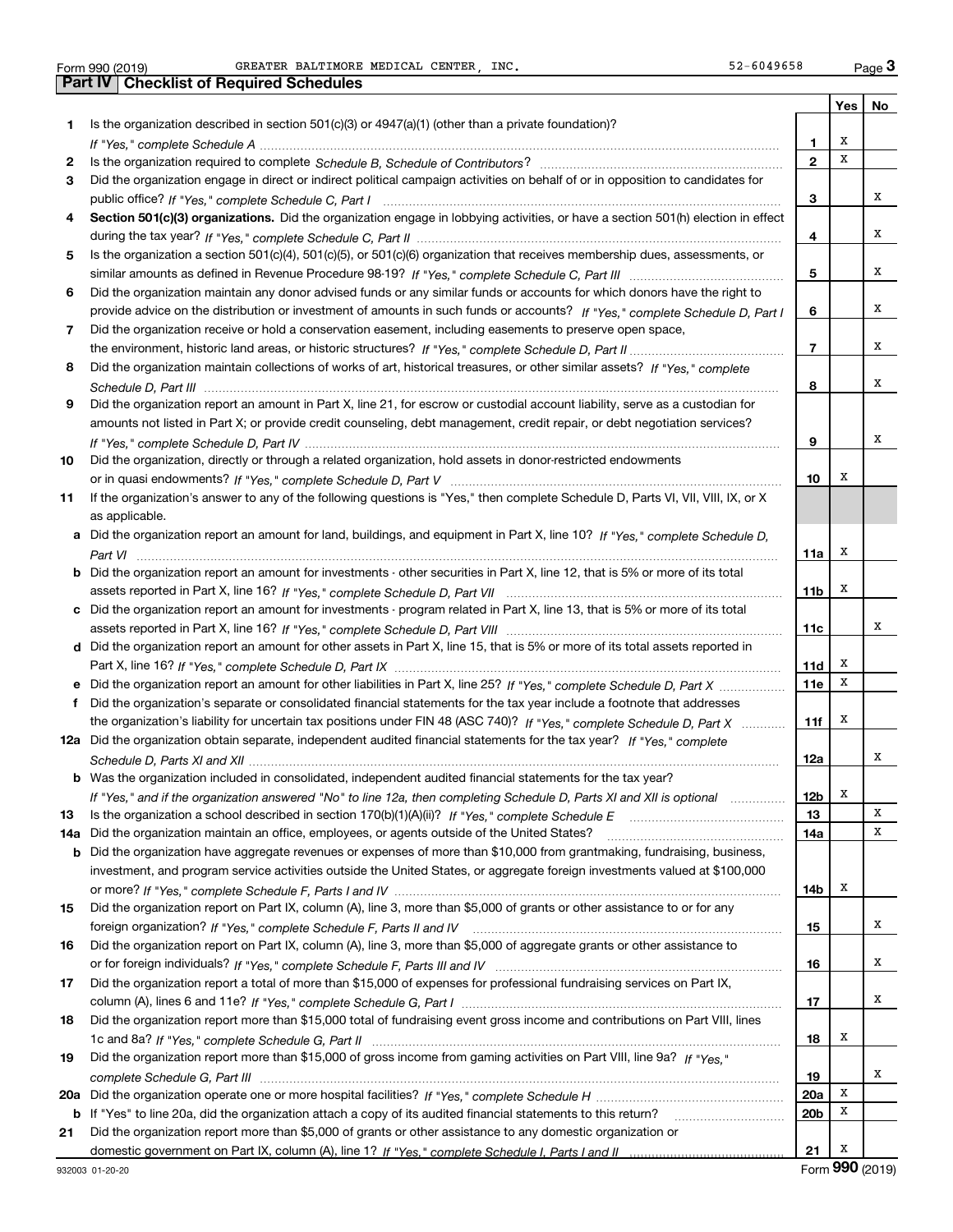|    | Pall IV I<br>Crieckist of Required Scriedules (continued)                                                                          |            |     |    |
|----|------------------------------------------------------------------------------------------------------------------------------------|------------|-----|----|
|    |                                                                                                                                    |            | Yes | No |
| 22 | Did the organization report more than \$5,000 of grants or other assistance to or for domestic individuals on                      |            |     |    |
|    |                                                                                                                                    | 22         |     | х  |
| 23 | Did the organization answer "Yes" to Part VII, Section A, line 3, 4, or 5 about compensation of the organization's current         |            |     |    |
|    | and former officers, directors, trustees, key employees, and highest compensated employees? If "Yes," complete                     |            |     |    |
|    |                                                                                                                                    | 23         | x   |    |
|    | 24a Did the organization have a tax-exempt bond issue with an outstanding principal amount of more than \$100,000 as of the        |            |     |    |
|    | last day of the year, that was issued after December 31, 2002? If "Yes," answer lines 24b through 24d and complete                 |            |     |    |
|    |                                                                                                                                    | 24a        | х   | х  |
|    | <b>b</b> Did the organization invest any proceeds of tax-exempt bonds beyond a temporary period exception?                         | 24b        |     |    |
|    | c Did the organization maintain an escrow account other than a refunding escrow at any time during the year to defease             |            |     | х  |
|    |                                                                                                                                    | 24c<br>24d |     | х  |
|    | 25a Section 501(c)(3), 501(c)(4), and 501(c)(29) organizations. Did the organization engage in an excess benefit                   |            |     |    |
|    |                                                                                                                                    | 25a        |     | х  |
|    | b Is the organization aware that it engaged in an excess benefit transaction with a disqualified person in a prior year, and       |            |     |    |
|    | that the transaction has not been reported on any of the organization's prior Forms 990 or 990-EZ? If "Yes," complete              |            |     |    |
|    | Schedule L, Part I                                                                                                                 | 25b        |     | х  |
| 26 | Did the organization report any amount on Part X, line 5 or 22, for receivables from or payables to any current                    |            |     |    |
|    | or former officer, director, trustee, key employee, creator or founder, substantial contributor, or 35%                            |            |     |    |
|    |                                                                                                                                    | 26         |     | х  |
| 27 | Did the organization provide a grant or other assistance to any current or former officer, director, trustee, key employee,        |            |     |    |
|    | creator or founder, substantial contributor or employee thereof, a grant selection committee member, or to a 35% controlled        |            |     |    |
|    | entity (including an employee thereof) or family member of any of these persons? If "Yes," complete Schedule L, Part III           | 27         |     | x  |
| 28 | Was the organization a party to a business transaction with one of the following parties (see Schedule L, Part IV                  |            |     |    |
|    | instructions, for applicable filing thresholds, conditions, and exceptions):                                                       |            |     |    |
|    | a A current or former officer, director, trustee, key employee, creator or founder, or substantial contributor? If                 |            |     |    |
|    |                                                                                                                                    | 28a        | x   |    |
|    |                                                                                                                                    | 28b        |     | х  |
|    | c A 35% controlled entity of one or more individuals and/or organizations described in lines 28a or 28b? If                        |            |     |    |
|    |                                                                                                                                    | 28c        | х   |    |
| 29 |                                                                                                                                    | 29         | x   |    |
| 30 | Did the organization receive contributions of art, historical treasures, or other similar assets, or qualified conservation        |            |     |    |
|    |                                                                                                                                    | 30         |     | х  |
| 31 | Did the organization liquidate, terminate, or dissolve and cease operations? If "Yes," complete Schedule N, Part I                 | 31         |     | х  |
| 32 | Did the organization sell, exchange, dispose of, or transfer more than 25% of its net assets? If "Yes," complete                   |            |     |    |
|    | Schedule N. Part II                                                                                                                | 32         |     | х  |
| 33 | Did the organization own 100% of an entity disregarded as separate from the organization under Regulations                         |            |     |    |
|    |                                                                                                                                    | 33         | x   |    |
| 34 | Was the organization related to any tax-exempt or taxable entity? If "Yes," complete Schedule R, Part II, III, or IV, and          |            |     |    |
|    |                                                                                                                                    | 34         | х   |    |
|    | 35a Did the organization have a controlled entity within the meaning of section 512(b)(13)?                                        | <b>35a</b> | х   |    |
|    | <b>b</b> If "Yes" to line 35a, did the organization receive any payment from or engage in any transaction with a controlled entity |            |     |    |
|    |                                                                                                                                    | 35b        | x   |    |
| 36 | Section 501(c)(3) organizations. Did the organization make any transfers to an exempt non-charitable related organization?         |            |     |    |
|    |                                                                                                                                    | 36         |     | x  |
| 37 | Did the organization conduct more than 5% of its activities through an entity that is not a related organization                   |            |     |    |
|    |                                                                                                                                    | 37         |     | х  |
| 38 | Did the organization complete Schedule O and provide explanations in Schedule O for Part VI, lines 11b and 19?                     |            |     |    |
|    | Note: All Form 990 filers are required to complete Schedule O                                                                      | 38         | х   |    |
|    | <b>Statements Regarding Other IRS Filings and Tax Compliance</b><br><b>Part V</b>                                                  |            |     |    |
|    | Check if Schedule O contains a response or note to any line in this Part V                                                         |            |     |    |
|    |                                                                                                                                    |            | Yes | No |
|    | 367<br>1a                                                                                                                          |            |     |    |
|    | 0<br><b>b</b> Enter the number of Forms W-2G included in line 1a. Enter -0- if not applicable<br>1b                                |            |     |    |
|    | c Did the organization comply with backup withholding rules for reportable payments to vendors and reportable gaming               |            |     |    |
|    | (gambling) winnings to prize winners?                                                                                              | 1c         | x   |    |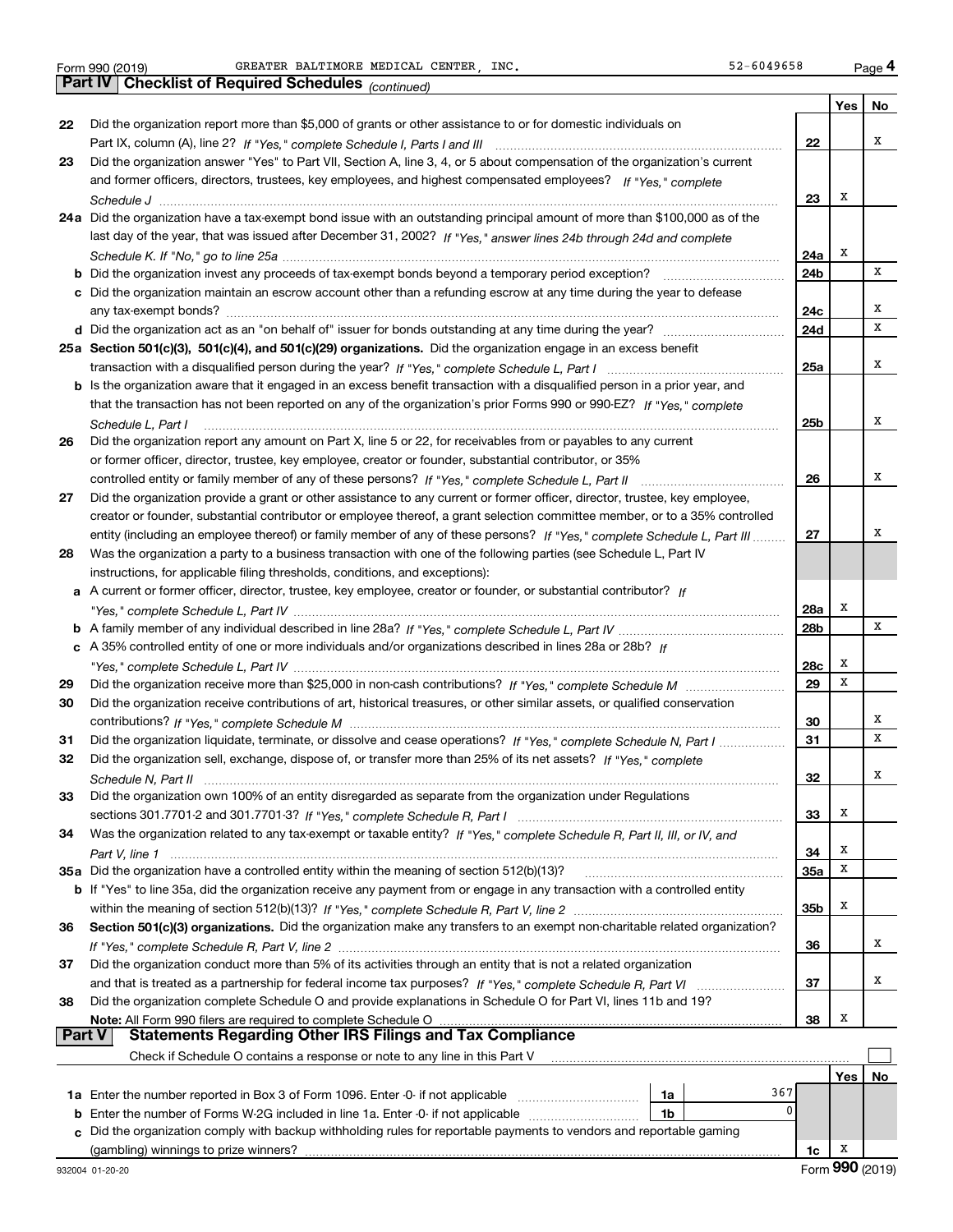|        | Form 990 (2019) | GREATER BALTIMORE MEDICAL CENTER, INC.<br>52-6049658                                                                                            |                |     | Page 5 |
|--------|-----------------|-------------------------------------------------------------------------------------------------------------------------------------------------|----------------|-----|--------|
| Part V |                 | Statements Regarding Other IRS Filings and Tax Compliance (continued)                                                                           |                |     |        |
|        |                 |                                                                                                                                                 |                | Yes | No     |
|        |                 | 2a Enter the number of employees reported on Form W-3, Transmittal of Wage and Tax Statements,                                                  |                |     |        |
|        |                 | 4632<br>filed for the calendar year ending with or within the year covered by this return<br>2a                                                 |                |     |        |
| b      |                 |                                                                                                                                                 | 2 <sub>b</sub> | х   |        |
|        |                 |                                                                                                                                                 |                |     |        |
| За     |                 | Did the organization have unrelated business gross income of \$1,000 or more during the year?                                                   | 3a             | х   |        |
| b      |                 |                                                                                                                                                 | 3 <sub>b</sub> | X   |        |
|        |                 | 4a At any time during the calendar year, did the organization have an interest in, or a signature or other authority over, a                    |                |     |        |
|        |                 | financial account in a foreign country (such as a bank account, securities account, or other financial account)?                                | 4a             |     | х      |
|        |                 | <b>b</b> If "Yes," enter the name of the foreign country $\blacktriangleright$                                                                  |                |     |        |
|        |                 | See instructions for filing requirements for FinCEN Form 114, Report of Foreign Bank and Financial Accounts (FBAR).                             |                |     |        |
| 5a     |                 | Was the organization a party to a prohibited tax shelter transaction at any time during the tax year?                                           | 5a             |     | х      |
| b      |                 |                                                                                                                                                 | 5 <sub>b</sub> |     | х      |
| с      |                 |                                                                                                                                                 | 5с             |     |        |
|        |                 | 6a Does the organization have annual gross receipts that are normally greater than \$100,000, and did the organization solicit                  |                |     |        |
|        |                 | any contributions that were not tax deductible as charitable contributions?                                                                     | 6a             |     | х      |
|        |                 | <b>b</b> If "Yes," did the organization include with every solicitation an express statement that such contributions or gifts                   |                |     |        |
|        |                 | were not tax deductible?                                                                                                                        | 6b             |     |        |
| 7      |                 | Organizations that may receive deductible contributions under section 170(c).                                                                   |                |     |        |
| а      |                 | Did the organization receive a payment in excess of \$75 made partly as a contribution and partly for goods and services provided to the payor? | 7a             | х   |        |
| b      |                 | If "Yes," did the organization notify the donor of the value of the goods or services provided?                                                 | 7b             | x   |        |
|        |                 | Did the organization sell, exchange, or otherwise dispose of tangible personal property for which it was required                               |                |     |        |
|        |                 |                                                                                                                                                 | 7c             |     | х      |
| d      |                 | 7d<br>If "Yes," indicate the number of Forms 8282 filed during the year                                                                         |                |     |        |
| е      |                 | Did the organization receive any funds, directly or indirectly, to pay premiums on a personal benefit contract?                                 | 7е             |     | х      |
| f      |                 | Did the organization, during the year, pay premiums, directly or indirectly, on a personal benefit contract?                                    | 7f             |     | х      |
| g      |                 | If the organization received a contribution of qualified intellectual property, did the organization file Form 8899 as required?                | 7g             | N/A |        |
| h      |                 | If the organization received a contribution of cars, boats, airplanes, or other vehicles, did the organization file a Form 1098-C?              | 7h             | N/A |        |
| 8      |                 | Sponsoring organizations maintaining donor advised funds. Did a donor advised fund maintained by the                                            |                |     |        |
|        |                 | N/A<br>sponsoring organization have excess business holdings at any time during the year?                                                       | 8              |     |        |
| 9      |                 | Sponsoring organizations maintaining donor advised funds.                                                                                       |                |     |        |
| а      |                 | N/A<br>Did the sponsoring organization make any taxable distributions under section 4966?                                                       | 9а             |     |        |
| b      |                 | N/A<br>Did the sponsoring organization make a distribution to a donor, donor advisor, or related person?                                        | 9b             |     |        |
| 10     |                 | Section 501(c)(7) organizations. Enter:                                                                                                         |                |     |        |
| а      |                 | N/A<br>10a                                                                                                                                      |                |     |        |
|        |                 | 10 <sub>b</sub><br>Gross receipts, included on Form 990, Part VIII, line 12, for public use of club facilities                                  |                |     |        |
| 11     |                 | Section 501(c)(12) organizations. Enter:                                                                                                        |                |     |        |
| а      |                 | N/A<br>11a<br>Gross income from members or shareholders                                                                                         |                |     |        |
| b      |                 | Gross income from other sources (Do not net amounts due or paid to other sources against                                                        |                |     |        |
|        |                 | 11 <sub>b</sub>                                                                                                                                 |                |     |        |
|        |                 | 12a Section 4947(a)(1) non-exempt charitable trusts. Is the organization filing Form 990 in lieu of Form 1041?                                  | 12a            |     |        |
|        |                 | <b>b</b> If "Yes," enter the amount of tax-exempt interest received or accrued during the year  N/A<br>12b                                      |                |     |        |
| 13     |                 | Section 501(c)(29) qualified nonprofit health insurance issuers.                                                                                |                |     |        |
| a      |                 | N/A<br>Is the organization licensed to issue qualified health plans in more than one state?                                                     | 13a            |     |        |
|        |                 | Note: See the instructions for additional information the organization must report on Schedule O.                                               |                |     |        |
| b      |                 | Enter the amount of reserves the organization is required to maintain by the states in which the                                                |                |     |        |
|        |                 | 13 <sub>b</sub>                                                                                                                                 |                |     |        |
| с      |                 | 13c                                                                                                                                             |                |     |        |
| 14a    |                 | Did the organization receive any payments for indoor tanning services during the tax year?                                                      | 14a            |     | x      |
|        |                 | <b>b</b> If "Yes," has it filed a Form 720 to report these payments? If "No," provide an explanation on Schedule O                              | 14b            |     |        |
| 15     |                 | Is the organization subject to the section 4960 tax on payment(s) of more than \$1,000,000 in remuneration or                                   |                |     |        |
|        |                 |                                                                                                                                                 | 15             | x   |        |
|        |                 | If "Yes," see instructions and file Form 4720, Schedule N.                                                                                      |                |     |        |
| 16     |                 | Is the organization an educational institution subject to the section 4968 excise tax on net investment income?                                 | 16             |     | x      |
|        |                 | If "Yes," complete Form 4720, Schedule O.                                                                                                       |                |     |        |
|        |                 |                                                                                                                                                 |                | המם |        |

Form (2019) **990**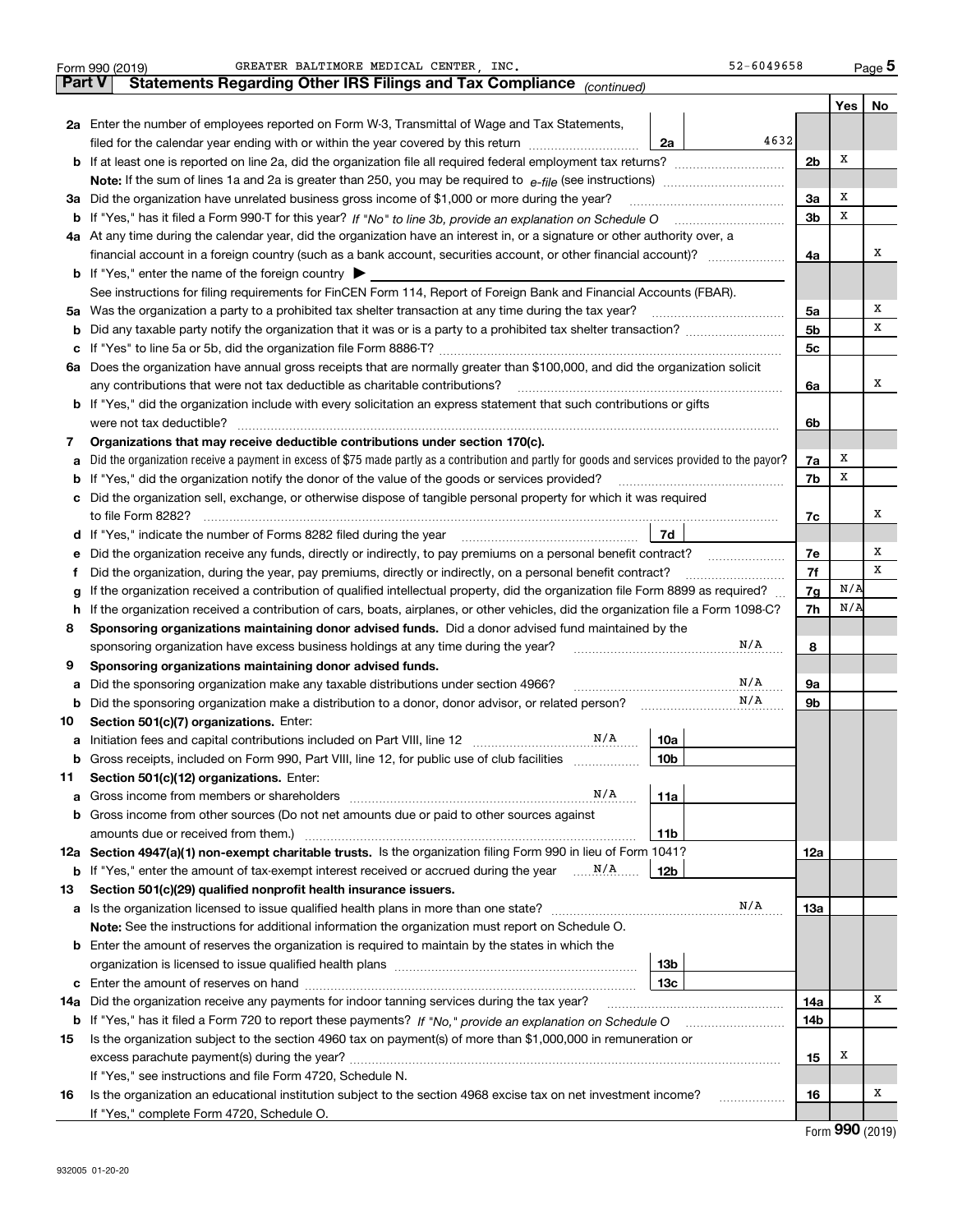|     | GREATER BALTIMORE MEDICAL CENTER, INC.<br>Form 990 (2019)                                                                                                             |    | 52-6049658 |                 |     | <u>Page</u> 6  |
|-----|-----------------------------------------------------------------------------------------------------------------------------------------------------------------------|----|------------|-----------------|-----|----------------|
|     | Part VI Governance, Management, and Disclosure For each "Yes" response to lines 2 through 7b below, and for a "No" response                                           |    |            |                 |     |                |
|     | to line 8a, 8b, or 10b below, describe the circumstances, processes, or changes on Schedule O. See instructions.                                                      |    |            |                 |     |                |
|     | Check if Schedule O contains a response or note to any line in this Part VI                                                                                           |    |            |                 |     | $\overline{X}$ |
|     | <b>Section A. Governing Body and Management</b>                                                                                                                       |    |            |                 |     |                |
|     |                                                                                                                                                                       |    |            |                 | Yes | No             |
|     | 1a Enter the number of voting members of the governing body at the end of the tax year                                                                                | 1a | 27         |                 |     |                |
|     | If there are material differences in voting rights among members of the governing body, or if the governing                                                           |    |            |                 |     |                |
|     | body delegated broad authority to an executive committee or similar committee, explain on Schedule O.                                                                 |    |            |                 |     |                |
| b   | Enter the number of voting members included on line 1a, above, who are independent                                                                                    | 1b | 22         |                 |     |                |
| 2   | Did any officer, director, trustee, or key employee have a family relationship or a business relationship with any other                                              |    |            |                 |     |                |
|     | officer, director, trustee, or key employee?                                                                                                                          |    |            | 2               | x   |                |
| 3   | Did the organization delegate control over management duties customarily performed by or under the direct supervision                                                 |    |            |                 |     |                |
|     | of officers, directors, trustees, or key employees to a management company or other person?                                                                           |    |            | 3               |     | х              |
| 4   | Did the organization make any significant changes to its governing documents since the prior Form 990 was filed?                                                      |    |            | 4               |     | X              |
| 5   | Did the organization become aware during the year of a significant diversion of the organization's assets?                                                            |    |            | 5               |     | х              |
| 6   | Did the organization have members or stockholders?                                                                                                                    |    |            | 6               | Х   |                |
| 7a  | Did the organization have members, stockholders, or other persons who had the power to elect or appoint one or                                                        |    |            |                 |     |                |
|     | more members of the governing body?                                                                                                                                   |    |            | 7a              | x   |                |
| b   | Are any governance decisions of the organization reserved to (or subject to approval by) members, stockholders, or                                                    |    |            |                 |     |                |
|     | persons other than the governing body?                                                                                                                                |    |            | 7b              | х   |                |
| 8   | Did the organization contemporaneously document the meetings held or written actions undertaken during the year by the following:                                     |    |            |                 |     |                |
| a   |                                                                                                                                                                       |    |            | 8a              | х   |                |
| b   | Each committee with authority to act on behalf of the governing body?                                                                                                 |    |            | 8b              | X   |                |
| 9   | Is there any officer, director, trustee, or key employee listed in Part VII, Section A, who cannot be reached at the                                                  |    |            |                 |     |                |
|     |                                                                                                                                                                       |    |            | 9               |     | х              |
|     | Section B. Policies <sub>(This</sub> Section B requests information about policies not required by the Internal Revenue Code.)                                        |    |            |                 |     |                |
|     |                                                                                                                                                                       |    |            |                 | Yes | No             |
|     |                                                                                                                                                                       |    |            | 10a             |     | х              |
|     | <b>b</b> If "Yes," did the organization have written policies and procedures governing the activities of such chapters, affiliates,                                   |    |            |                 |     |                |
|     | and branches to ensure their operations are consistent with the organization's exempt purposes?                                                                       |    |            | 10 <sub>b</sub> |     |                |
| 11a | Has the organization provided a complete copy of this Form 990 to all members of its governing body before filing the form?                                           |    |            | 11a             | Х   |                |
| b   | Describe in Schedule O the process, if any, used by the organization to review this Form 990.                                                                         |    |            |                 |     |                |
| 12a |                                                                                                                                                                       |    |            | <b>12a</b>      | х   |                |
| b   |                                                                                                                                                                       |    |            | <b>12b</b>      | Х   |                |
|     | Did the organization regularly and consistently monitor and enforce compliance with the policy? If "Yes," describe                                                    |    |            |                 |     |                |
|     |                                                                                                                                                                       |    |            | 12c             | x   |                |
|     | in Schedule O how this was done manufactured and continuum and contained and contained and contained and conta                                                        |    |            | 13              | X   |                |
| 14  | Did the organization have a written document retention and destruction policy?                                                                                        |    |            | 14              | X   |                |
| 15  | Did the process for determining compensation of the following persons include a review and approval by independent                                                    |    |            |                 |     |                |
|     | persons, comparability data, and contemporaneous substantiation of the deliberation and decision?                                                                     |    |            |                 |     |                |
|     | The organization's CEO, Executive Director, or top management official manufactured content of the organization's CEO, Executive Director, or top management official |    |            | 15a             |     | х              |
| а   |                                                                                                                                                                       |    |            |                 |     | х              |
| b   | Other officers or key employees of the organization<br>If "Yes" to line 15a or 15b, describe the process in Schedule O (see instructions).                            |    |            | 15b             |     |                |
|     |                                                                                                                                                                       |    |            |                 |     |                |
|     | 16a Did the organization invest in, contribute assets to, or participate in a joint venture or similar arrangement with a                                             |    |            |                 | x   |                |
|     | taxable entity during the year?<br>b If "Yes," did the organization follow a written policy or procedure requiring the organization to evaluate its participation     |    |            | 16a             |     |                |
|     |                                                                                                                                                                       |    |            |                 |     |                |
|     | in joint venture arrangements under applicable federal tax law, and take steps to safeguard the organization's                                                        |    |            |                 |     |                |
|     | exempt status with respect to such arrangements?<br><b>Section C. Disclosure</b>                                                                                      |    |            | 16b             | x   |                |
|     |                                                                                                                                                                       |    |            |                 |     |                |
| 17  | List the states with which a copy of this Form 990 is required to be filed $\triangleright$ MD                                                                        |    |            |                 |     |                |
| 18  | Section 6104 requires an organization to make its Forms 1023 (1024 or 1024-A, if applicable), 990, and 990-T (Section 501(c)(3)s only) available                      |    |            |                 |     |                |
|     | for public inspection. Indicate how you made these available. Check all that apply.                                                                                   |    |            |                 |     |                |
|     | $X$   Another's website<br>$X$ Upon request<br>Own website<br>Other (explain on Schedule O)                                                                           |    |            |                 |     |                |
| 19  | Describe on Schedule O whether (and if so, how) the organization made its governing documents, conflict of interest policy, and financial                             |    |            |                 |     |                |
|     | statements available to the public during the tax year.                                                                                                               |    |            |                 |     |                |
| 20  | State the name, address, and telephone number of the person who possesses the organization's books and records                                                        |    |            |                 |     |                |
|     | LAURIE R. BEYER - (443) 849-2000                                                                                                                                      |    |            |                 |     |                |
|     | 6701 NORTH CHARLES STREET, BALTIMORE, MD<br>21204                                                                                                                     |    |            |                 |     |                |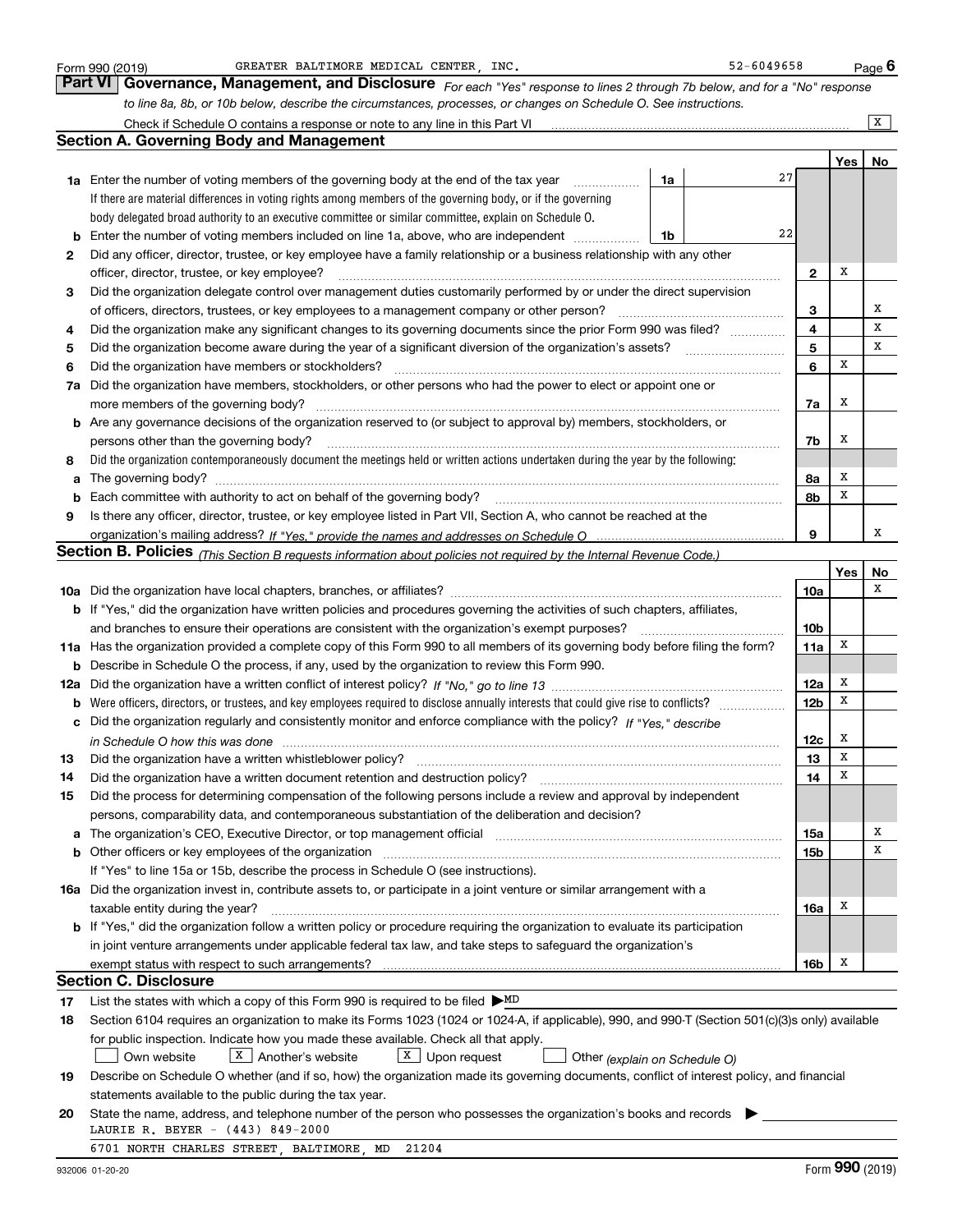| Form 990 (2019)                                                                                                                                            | GREATER BALTIMORE MEDICAL CENTER, INC.                                                     | $52 - 6049658$ | Page |  |  |  |  |  |
|------------------------------------------------------------------------------------------------------------------------------------------------------------|--------------------------------------------------------------------------------------------|----------------|------|--|--|--|--|--|
| Part VII Compensation of Officers, Directors, Trustees, Key Employees, Highest Compensated                                                                 |                                                                                            |                |      |  |  |  |  |  |
| <b>Employees, and Independent Contractors</b>                                                                                                              |                                                                                            |                |      |  |  |  |  |  |
|                                                                                                                                                            | Check if Schedule O contains a response or note to any line in this Part VII               |                |      |  |  |  |  |  |
|                                                                                                                                                            | Section A. Officers, Directors, Trustees, Key Employees, and Highest Compensated Employees |                |      |  |  |  |  |  |
| 1a Complete this table for all persons required to be listed. Report compensation for the calendar year ending with or within the organization's tay year. |                                                                                            |                |      |  |  |  |  |  |

**1a •** List all of the organization's current officers, directors, trustees (whether individuals or organizations), regardless of amount of compensation. ons required to be listed. Report compensation for the calendar year ending with or within the orga Enter -0- in columns (D), (E), and (F) if no compensation was paid.

 $\bullet$  List all of the organization's  $\,$ current key employees, if any. See instructions for definition of "key employee."

**•** List the organization's five current highest compensated employees (other than an officer, director, trustee, or key employee) who received reportable compensation (Box 5 of Form W-2 and/or Box 7 of Form 1099-MISC) of more than \$100,000 from the organization and any related organizations.

**•** List all of the organization's former officers, key employees, and highest compensated employees who received more than \$100,000 of reportable compensation from the organization and any related organizations.

**former directors or trustees**  ¥ List all of the organization's that received, in the capacity as a former director or trustee of the organization, more than \$10,000 of reportable compensation from the organization and any related organizations.

See instructions for the order in which to list the persons above.

Check this box if neither the organization nor any related organization compensated any current officer, director, or trustee.  $\mathcal{L}^{\text{max}}$ 

| (A)                                 | (B)                      |                                         |                                                                  | (C)     |              |                                   |            | (D)             | (E)             | (F)                         |
|-------------------------------------|--------------------------|-----------------------------------------|------------------------------------------------------------------|---------|--------------|-----------------------------------|------------|-----------------|-----------------|-----------------------------|
| Name and title                      | Average                  | Position<br>(do not check more than one |                                                                  |         |              |                                   | Reportable | Reportable      | Estimated       |                             |
|                                     | hours per                |                                         | box, unless person is both an<br>officer and a director/trustee) |         |              |                                   |            | compensation    | compensation    | amount of                   |
|                                     | week                     |                                         |                                                                  |         |              |                                   |            | from            | from related    | other                       |
|                                     | (list any                |                                         |                                                                  |         |              |                                   |            | the             | organizations   | compensation                |
|                                     | hours for                |                                         |                                                                  |         |              |                                   |            | organization    | (W-2/1099-MISC) | from the                    |
|                                     | related<br>organizations |                                         |                                                                  |         |              |                                   |            | (W-2/1099-MISC) |                 | organization<br>and related |
|                                     | below                    |                                         |                                                                  |         |              |                                   |            |                 |                 | organizations               |
|                                     | line)                    | ndividual trustee or director           | Institutional trustee                                            | Officer | key employee | Highest compensated<br>  employee | Former     |                 |                 |                             |
| (1)<br>VICTOR A. KHOUZAMI M.D.      | 60.00                    |                                         |                                                                  |         |              |                                   |            |                 |                 |                             |
| CHAIR/PHYSICIAN                     | 0.00                     |                                         |                                                                  |         |              | X                                 |            | 1,425,510.      | 0.              | 42,083.                     |
| JOHN B. CHESSARE, M.D.<br>(2)       | 32,00                    |                                         |                                                                  |         |              |                                   |            |                 |                 |                             |
| DIRECTOR/CEO GBMC HEALTHCARE        | 28,00                    | X                                       |                                                                  | X       |              |                                   |            | 1,254,563.      | $\mathbf 0$ .   | 40,728.                     |
| (3)<br>BIMAL G. RAMI, M.D.          | 60.00                    |                                         |                                                                  |         |              |                                   |            |                 |                 |                             |
| MED DIRECTOR/PHYSICIAN              | 0.00                     |                                         |                                                                  |         |              | х                                 |            | 989,268.        | 0.              | 51,486.                     |
| (4)<br>CLAIRE M. WEITZ, M.D.        | 60.00                    |                                         |                                                                  |         |              |                                   |            |                 |                 |                             |
| PHYSICIAN                           | 0.00                     |                                         |                                                                  |         |              | х                                 |            | 903,251.        | 0.              | 40,954.                     |
| (5) NIRAJ JANI, M.D.                | 60.00                    |                                         |                                                                  |         |              |                                   |            |                 |                 |                             |
| MED DIRECTOR/PHYSICIAN              | 0.00                     |                                         |                                                                  |         |              | x                                 |            | 865,246.        | 0.              | 49,200.                     |
| (6)<br>MARK IGUCHI, M.D.            | 60.00                    |                                         |                                                                  |         |              |                                   |            |                 |                 |                             |
| PHYSICIAN                           | 0.00                     |                                         |                                                                  |         |              | x                                 |            | 816,253.        | 0.              | 52,456.                     |
| (8) MR. KEITH R. POISSON            | 35.00                    |                                         |                                                                  |         |              |                                   |            |                 |                 |                             |
| EVP & COO GBMC HEALTHCARE           | 25.00                    |                                         |                                                                  | x       |              |                                   |            | 687,475.        | $\mathbf{0}$ .  | 48,879.                     |
| (9) HAROLD TUCKER, M.D.             | 50.00                    |                                         |                                                                  |         |              |                                   |            |                 |                 |                             |
| CHIEF MEDICAL OFFICER               | 10.00                    |                                         |                                                                  | x       |              |                                   |            | 593,054.        | 0.              | 122,382.                    |
| (10) MS. LAURIE R. BEYER            | 40.00                    |                                         |                                                                  |         |              |                                   |            |                 |                 |                             |
| EVP & CFO GBMC HEALTHCARE           | 20,00                    |                                         |                                                                  | X       |              |                                   |            | 513,556.        | $\mathbf{0}$ .  | 118,236.                    |
| (11) MS. CATHERINE HAMEL            | 21.00                    |                                         |                                                                  |         |              |                                   |            |                 |                 |                             |
| VP POST ACUTE & PRES GILCHRIST      | 39.00                    |                                         |                                                                  |         | x            |                                   |            | 474,036.        | 0.              | 52,363.                     |
| (12) MS. SUSAN MARTIELLI            | 40.00                    |                                         |                                                                  |         |              |                                   |            |                 |                 |                             |
| GENERAL COUNSEL/VP LEGAL            | 20.00                    |                                         |                                                                  |         | x            |                                   |            | 441,150         | 0.              | 64,559.                     |
| (13) MR. DAVID J. HYNSON            | 45.00                    |                                         |                                                                  |         |              |                                   |            |                 |                 |                             |
| VP & CIO                            | 15.00                    |                                         |                                                                  |         | x            |                                   |            | 414,696         | 0.              | 89,076.                     |
| (14) MS. JOANN IOANNOU              | 45.00                    |                                         |                                                                  |         |              |                                   |            |                 |                 |                             |
| SVP PATIENT SERVICES                | 15.00                    |                                         |                                                                  |         | x            |                                   |            | 386,805.        | 0.              | 102,938.                    |
| (15) MS. JENNY COLDIRON             | 10.00                    |                                         |                                                                  |         |              |                                   |            |                 |                 |                             |
| VP DEV./PRES. GBMC FOUNDATION       | 50.00                    |                                         |                                                                  |         | x            |                                   |            | 388,495.        | 0.              | 85,816.                     |
| (16) MS. MARIA PANE, M.D.           | 59.00                    |                                         |                                                                  |         |              |                                   |            |                 |                 |                             |
| VICE CHIEF OF STAFF/PHYSICIAN       | 1.00                     | X                                       |                                                                  |         |              |                                   |            | 394,525.        | 0.              | 55,697.                     |
| (17) MS. ANNA-MARIA G. PALMER       | 40.00                    |                                         |                                                                  |         |              |                                   |            |                 |                 |                             |
| VP & CHIEF HR OFFICER               | 20,00                    |                                         |                                                                  |         | X            |                                   |            | 342,193.        | $\mathbf{0}$ .  | 68,103.                     |
| (18) MS. ERLENE WASHINGTON          | 50.00                    |                                         |                                                                  |         |              |                                   |            |                 |                 |                             |
| VP & COO HEALTH PARTNERS (BEG 7/19) | 10.00                    |                                         |                                                                  |         | X            |                                   |            | 337,490.        | $\mathbf{0}$ .  | 65,392.                     |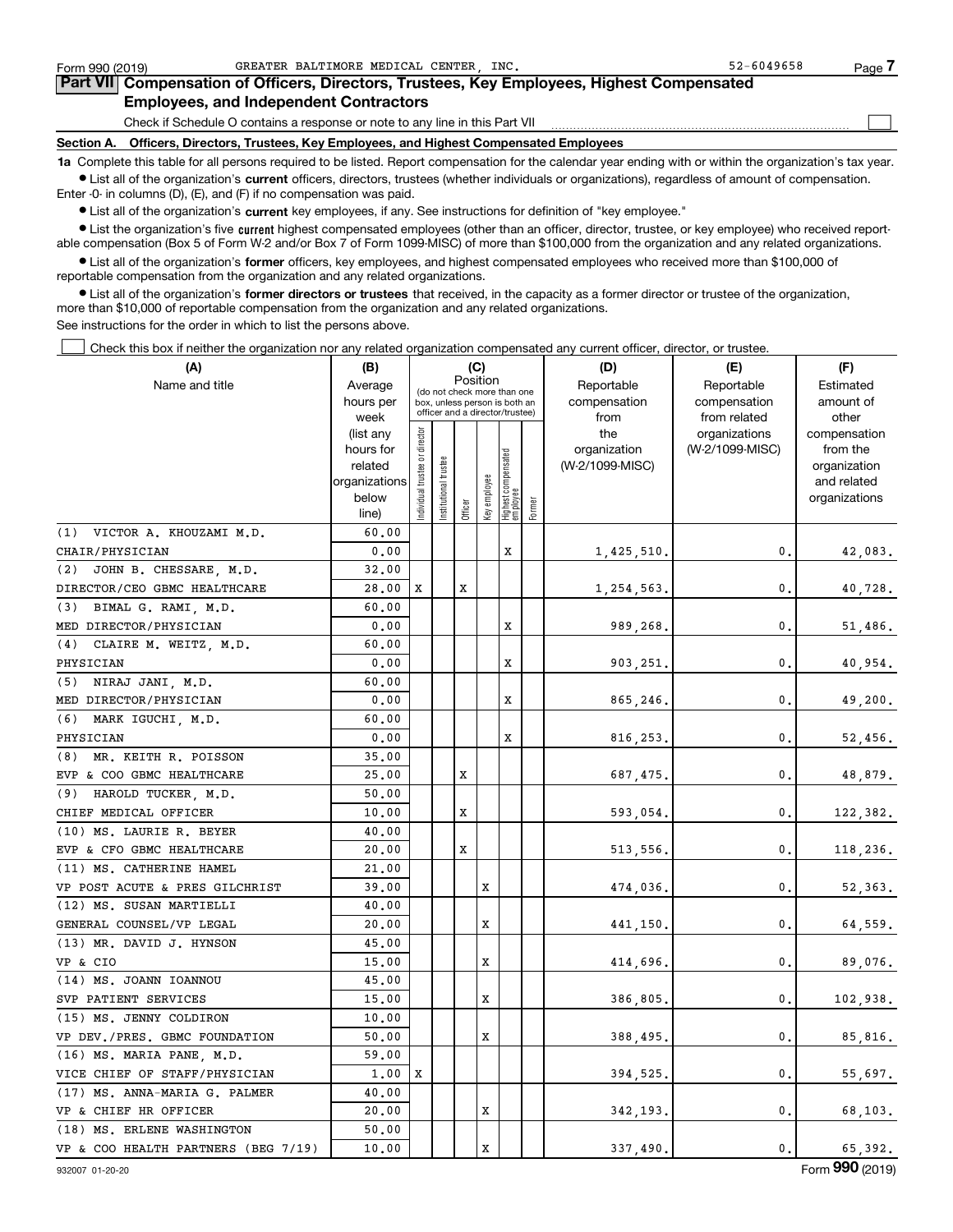|                                                                                                                                              | (list any<br>hours for<br>related<br> organizations <br>below<br>line) | director<br>Individual trustee or | Institutional trustee | Officer | Key employee | Highest compensated<br> employee | Former         | the<br>organization<br>(W-2/1099-MISC) | organizations<br>(W-2/1099-MISC) |                |                     | compensation<br>from the<br>organization<br>and related<br>organizations |                |
|----------------------------------------------------------------------------------------------------------------------------------------------|------------------------------------------------------------------------|-----------------------------------|-----------------------|---------|--------------|----------------------------------|----------------|----------------------------------------|----------------------------------|----------------|---------------------|--------------------------------------------------------------------------|----------------|
| (19) MS. CAROLYN L. CANDIELLO                                                                                                                | 59.00                                                                  |                                   |                       |         |              |                                  |                |                                        |                                  |                |                     |                                                                          |                |
| VP QUALITY & PT SAFETY                                                                                                                       | 1,00                                                                   |                                   |                       |         | x            |                                  |                | 357,610.                               |                                  | 0.             |                     |                                                                          | 38,423.        |
| (20) MS. STACEY L. MCGREEVY                                                                                                                  | 50.00                                                                  |                                   |                       |         |              |                                  |                |                                        |                                  |                |                     |                                                                          |                |
| VP SUPPORT SERVICES                                                                                                                          | 10.00                                                                  |                                   |                       |         | х            |                                  |                | 294,220.                               |                                  | 0.             |                     |                                                                          | 40,192.        |
| (21) MELISSA SPARROW, M.D.                                                                                                                   | 50.00                                                                  |                                   |                       |         |              |                                  |                |                                        |                                  |                |                     |                                                                          |                |
| CHIEF OF STAFF                                                                                                                               | 10.00                                                                  | Х                                 |                       |         |              |                                  |                | 294,359.                               |                                  | 0.             |                     |                                                                          | 37,904.        |
| (22) MR. DELBERT ADAMS                                                                                                                       | 1.00                                                                   |                                   |                       |         |              |                                  |                |                                        |                                  |                |                     |                                                                          |                |
| <b>DIRECTOR</b>                                                                                                                              | 2,00                                                                   | Х                                 |                       |         |              |                                  |                | 0.                                     |                                  | 0.             |                     |                                                                          | 0.             |
| (23) MR. ROBERT AUMILLER                                                                                                                     | 1,00                                                                   |                                   |                       |         |              |                                  |                |                                        |                                  |                |                     |                                                                          |                |
| <b>DIRECTOR</b>                                                                                                                              | 2,00                                                                   | Х                                 |                       |         |              |                                  |                | 0.                                     |                                  | 0.             |                     |                                                                          | $\mathbf{0}$ . |
| (24) MR. HERBERT J. BELGRAD                                                                                                                  | 1,00                                                                   |                                   |                       |         |              |                                  |                |                                        |                                  |                |                     |                                                                          |                |
| <b>DIRECTOR</b>                                                                                                                              | 1,00                                                                   | Х                                 |                       |         |              |                                  |                | 0.                                     |                                  | 0.             |                     |                                                                          | 0.             |
| (25) MS. HEIDI KENNY BERMAN                                                                                                                  | 1.00                                                                   |                                   |                       |         |              |                                  |                |                                        |                                  |                |                     |                                                                          |                |
| <b>DIRECTOR</b>                                                                                                                              | 2,00                                                                   | Х                                 |                       |         |              |                                  |                | 0.                                     |                                  | 0.             |                     |                                                                          | 0.             |
| (26) MRS. SANDRA BERMAN                                                                                                                      | 1,00                                                                   |                                   |                       |         |              |                                  |                |                                        |                                  |                |                     |                                                                          |                |
| DIRECTOR (BEG 7/19)                                                                                                                          | 1,00                                                                   | Х                                 |                       |         |              |                                  |                | 0.                                     |                                  | 0.             |                     |                                                                          | $\mathbf{0}$ . |
| (27) MRS. CHRISTINA M. BERZINS                                                                                                               | 1,00                                                                   |                                   |                       |         |              |                                  |                |                                        |                                  |                |                     |                                                                          |                |
| <b>DIRECTOR</b>                                                                                                                              | $1.00 \mid X$                                                          |                                   |                       |         |              |                                  |                | 0.                                     |                                  | 0.             |                     |                                                                          | 0.             |
| 12, 173, 755.<br>1b Subtotal                                                                                                                 |                                                                        |                                   |                       |         |              |                                  | $\mathbf{0}$ . |                                        |                                  | 1,266,867.     |                     |                                                                          |                |
| c Total from continuation sheets to Part VII, Section A <b>Constant Contact Part</b>                                                         |                                                                        |                                   |                       |         |              |                                  |                | 0.                                     |                                  | 0.             |                     |                                                                          | 0.             |
|                                                                                                                                              |                                                                        |                                   |                       |         |              |                                  |                | 12, 173, 755.                          |                                  | $\mathbf{0}$ . |                     |                                                                          | 1,266,867.     |
| Total number of individuals (including but not limited to those listed above) who received more than \$100,000 of reportable<br>$\mathbf{2}$ |                                                                        |                                   |                       |         |              |                                  |                |                                        |                                  |                |                     |                                                                          |                |
| compensation from the organization $\blacktriangleright$                                                                                     |                                                                        |                                   |                       |         |              |                                  |                |                                        |                                  |                |                     |                                                                          | 430            |
|                                                                                                                                              |                                                                        |                                   |                       |         |              |                                  |                |                                        |                                  |                |                     | Yes                                                                      | No             |
| Did the organization list any former officer, director, trustee, key employee, or highest compensated employee on<br>3                       |                                                                        |                                   |                       |         |              |                                  |                |                                        |                                  |                |                     |                                                                          |                |
| line 1a? If "Yes," complete Schedule J for such individual manufactured contained and the Yes," complete Schedule J for such individual      |                                                                        |                                   |                       |         |              |                                  |                |                                        |                                  |                | 3                   |                                                                          | x              |
| For any individual listed on line 1a, is the sum of reportable compensation and other compensation from the organization<br>4                |                                                                        |                                   |                       |         |              |                                  |                |                                        |                                  |                |                     |                                                                          |                |
|                                                                                                                                              |                                                                        |                                   |                       |         |              |                                  |                |                                        |                                  |                | 4                   | х                                                                        |                |
| Did any person listed on line 1a receive or accrue compensation from any unrelated organization or individual for services<br>5              |                                                                        |                                   |                       |         |              |                                  |                |                                        |                                  |                |                     |                                                                          |                |
|                                                                                                                                              |                                                                        |                                   |                       |         |              |                                  |                |                                        |                                  |                | 5                   |                                                                          | x              |
| <b>Section B. Independent Contractors</b>                                                                                                    |                                                                        |                                   |                       |         |              |                                  |                |                                        |                                  |                |                     |                                                                          |                |
| Complete this table for your five highest compensated independent contractors that received more than \$100,000 of compensation from<br>1.   |                                                                        |                                   |                       |         |              |                                  |                |                                        |                                  |                |                     |                                                                          |                |
| the organization. Report compensation for the calendar year ending with or within the organization's tax year.                               |                                                                        |                                   |                       |         |              |                                  |                |                                        |                                  |                |                     |                                                                          |                |
| (A)<br>Name and business address                                                                                                             |                                                                        |                                   |                       |         |              |                                  |                | (B)<br>Description of services         |                                  |                | (C)<br>Compensation |                                                                          |                |
| JOHNS HOPKINS UNIVERSITY, 125 MEDICAL                                                                                                        |                                                                        |                                   |                       |         |              |                                  |                |                                        |                                  |                |                     |                                                                          |                |
| ADMIN RD., 720 RUTLAND AVE, BALTIMORE, MD                                                                                                    |                                                                        |                                   |                       |         |              |                                  |                | RESIDENCY PROGRAM                      |                                  |                |                     |                                                                          | 5,605,326.     |
| SODEXO USA, 9801 WASHINGTON BLVD,                                                                                                            |                                                                        |                                   |                       |         |              |                                  |                |                                        |                                  |                |                     |                                                                          |                |
| GAITHERSBURG, MD 20878<br>MANAGEMENT - HOTEL SERVICES                                                                                        |                                                                        |                                   |                       |         |              |                                  |                |                                        |                                  | 4,700,817.     |                     |                                                                          |                |
| CHESAPEAKE MEDICAL STAFFING                                                                                                                  |                                                                        |                                   |                       |         |              |                                  |                |                                        |                                  |                |                     |                                                                          |                |
| MEDICAL STAFFING<br>2401 YORK ROAD, LUTHERVILLE, MD 21093                                                                                    |                                                                        |                                   |                       |         |              |                                  |                | 2,684,547.                             |                                  |                |                     |                                                                          |                |
| EPIC SYSTEMS CORPORATION                                                                                                                     |                                                                        |                                   |                       |         |              |                                  |                |                                        |                                  |                |                     |                                                                          |                |
| 1979 MILKY WAY, VERONA, WI 53593                                                                                                             |                                                                        |                                   |                       |         |              |                                  |                | SOFTWARE ENGINEERING                   |                                  |                |                     |                                                                          | 2,388,953.     |
| ADVANCED RADIOLOGY/ MEDICAL IMAGING OF BAL.                                                                                                  |                                                                        |                                   |                       |         |              |                                  |                |                                        |                                  |                |                     |                                                                          |                |
| 7253 AMBASSADOR ROAD, BALTIMORE, MD 21244                                                                                                    |                                                                        |                                   |                       |         |              |                                  |                | RADIOLOGY SERVICES                     |                                  |                |                     |                                                                          | 2,312,861.     |

(do not check more than one box, unless person is both an officer and a director/trustee)

**(B) (C) (D) (E) (F)**

**Section A. Officers, Directors, Trustees, Key Employees, and Highest Compensated Employees**  *(continued)*

Average Position

ctor

Name and title Reportable

**2**Total number of independent contractors (including but not limited to those listed above) who received more than \$100,000 of compensation from the organization  $\blacktriangleright$ 128

SEE PART VII, SECTION A CONTINUATION SHEETS

### Form 990 (2019) GREATER BALTIMORE MEDICAL CENTER , INC. 52-6049658 Page GREATER BALTIMORE MEDICAL CENTER, INC.

hours per week(list any

**(A)**

**Part VII**

Reportable compensation from related organizations

compensationfrom the

52-6049658

Estimated amount of other

**8**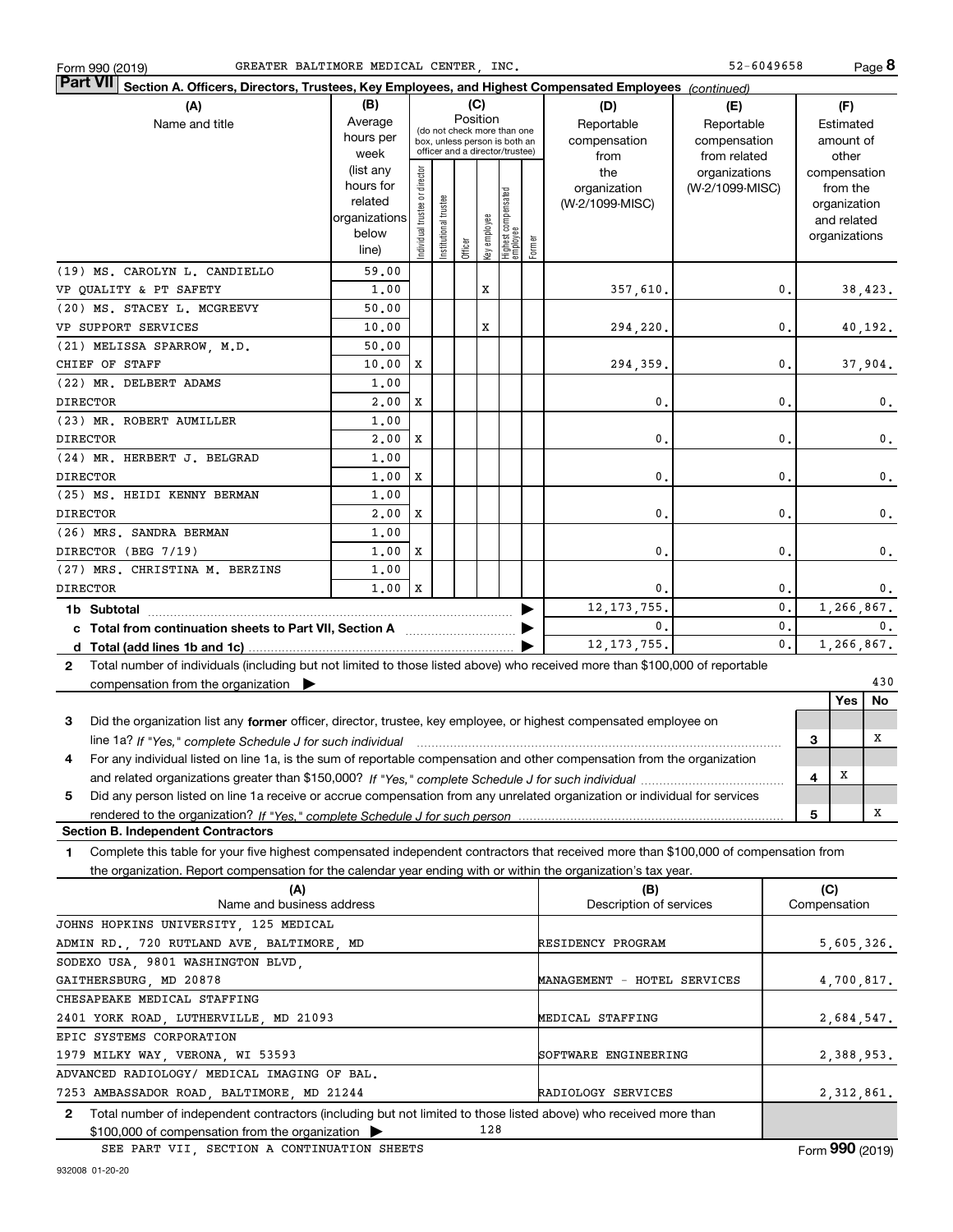| <b>Part VII</b> Section A. Officers, Directors, Trustees, Key Employees, and Highest Compensated Employees (continued) |                |                                |                       |         |                        |                              |        |                 |                               |                       |
|------------------------------------------------------------------------------------------------------------------------|----------------|--------------------------------|-----------------------|---------|------------------------|------------------------------|--------|-----------------|-------------------------------|-----------------------|
| (A)                                                                                                                    | (B)            |                                |                       |         | (C)                    |                              |        | (D)             | (E)                           | (F)                   |
| Name and title                                                                                                         | Average        |                                |                       |         | Position               |                              |        | Reportable      | Reportable                    | Estimated             |
|                                                                                                                        | hours          |                                |                       |         | (check all that apply) |                              |        | compensation    | compensation                  | amount of             |
|                                                                                                                        | per<br>week    |                                |                       |         |                        |                              |        | from<br>the     | from related<br>organizations | other<br>compensation |
|                                                                                                                        | (list any      |                                |                       |         |                        |                              |        | organization    | (W-2/1099-MISC)               | from the              |
|                                                                                                                        | hours for      |                                |                       |         |                        |                              |        | (W-2/1099-MISC) |                               | organization          |
|                                                                                                                        | related        |                                |                       |         |                        |                              |        |                 |                               | and related           |
|                                                                                                                        | organizations  |                                |                       |         |                        |                              |        |                 |                               | organizations         |
|                                                                                                                        | below          | Individual trustee or director | Institutional trustee | Officer | Key employee           | Highest compensated employee | Former |                 |                               |                       |
|                                                                                                                        | line)          |                                |                       |         |                        |                              |        |                 |                               |                       |
| (28) MS. MONIQUE BOOKER                                                                                                | 1.00           |                                |                       |         |                        |                              |        |                 |                               |                       |
| <b>DIRECTOR</b>                                                                                                        | 1,00           | $\mathbf X$                    |                       |         |                        |                              |        | $\mathbf{0}$ .  | $\mathbf 0$ .                 | 0.                    |
| (29) ROBERT K. BROOKLAND, M.D.                                                                                         | 1,00           |                                |                       |         |                        |                              |        |                 |                               |                       |
| <b>DIRECTOR</b>                                                                                                        | 2,00           | X                              |                       |         |                        |                              |        | 0.              | $\mathbf 0$ .                 | $\mathbf 0$ .         |
| (30) MR. CHARLES C. FENWICK, JR.                                                                                       | 1.00           |                                |                       |         |                        |                              |        |                 |                               |                       |
| <b>DIRECTOR</b>                                                                                                        | 2,00           | X                              |                       |         |                        |                              |        | $\mathbf{0}$ .  | 0.                            | $\mathbf 0$ .         |
| (31) MRS. CHRISTINA FITTS                                                                                              | 1.00           |                                |                       |         |                        |                              |        |                 |                               |                       |
| <b>DIRECTOR</b>                                                                                                        | 1,00           | X                              |                       |         |                        |                              |        | 0.              | 0.                            | $\mathbf 0$ .         |
| (32) MR. JERRY FOCAS                                                                                                   | 1.00           |                                |                       |         |                        |                              |        |                 |                               |                       |
| <b>DIRECTOR</b>                                                                                                        | 2,00           | X                              |                       |         |                        |                              |        | 0.              | $\mathbf 0$ .                 | $\mathbf 0$ .         |
| (33) MR. MITCHELL GOETZE                                                                                               | 1.00<br>2,00   | X                              |                       |         |                        |                              |        | 0.              | $\mathbf 0$ .                 |                       |
| <b>DIRECTOR</b><br>(34) MR. HARRY S. JOHNSON                                                                           | 1.00           |                                |                       |         |                        |                              |        |                 |                               | $\mathbf 0$ .         |
| <b>DIRECTOR</b>                                                                                                        | 1,00           | X                              |                       |         |                        |                              |        | $\mathbf{0}$ .  | 0.                            | $\mathbf 0$ .         |
| (35) THEDA C. KONTIS, M.D.                                                                                             | 1.00           |                                |                       |         |                        |                              |        |                 |                               |                       |
| <b>DIRECTOR</b>                                                                                                        | 1,00           | X                              |                       |         |                        |                              |        | 0.              | 0.                            | $\mathbf 0$ .         |
| (36) MR. FRANKLIN M. LEE                                                                                               | 1.00           |                                |                       |         |                        |                              |        |                 |                               |                       |
| <b>DIRECTOR</b>                                                                                                        | 1,00           | X                              |                       |         |                        |                              |        | 0.              | $\mathbf{0}$ .                | $\mathbf 0$ .         |
| (37) MR. THOMAS H. MADDUX                                                                                              | 1.00           |                                |                       |         |                        |                              |        |                 |                               |                       |
| <b>DIRECTOR</b>                                                                                                        | 1.00           | X                              |                       |         |                        |                              |        | 0.              | 0.                            | $\mathbf 0$ .         |
| $(38)$ MS.<br>PATRICIA J. MITCHELL                                                                                     | 1,00           |                                |                       |         |                        |                              |        |                 |                               |                       |
| <b>DIRECTOR</b>                                                                                                        | 2,00           | X                              |                       |         |                        |                              |        | $\mathbf{0}$ .  | 0.                            | $\mathbf 0$ .         |
| (39) JOHN R. SAUNDERS, M.D.                                                                                            | 1,00           |                                |                       |         |                        |                              |        |                 |                               |                       |
| <b>DIRECTOR</b>                                                                                                        | 2,00           | X                              |                       |         |                        |                              |        | $\mathbf{0}$ .  | 0.                            | 0.                    |
| (40) MR. JAMES B. STRADTNER                                                                                            | 1,00           |                                |                       |         |                        |                              |        |                 |                               |                       |
| DIRECTOR (BEG 7/19)                                                                                                    | 1,00           | X                              |                       |         |                        |                              |        | 0.              | 0.                            | $\mathbf 0$ .         |
| (41) MR. FREDERICK M. HUDSON                                                                                           | 1.00           |                                |                       |         |                        |                              |        |                 |                               |                       |
| CHAIR (BEG 7/19)                                                                                                       | $1.00 \mid X$  |                                |                       | X       |                        |                              |        | $\mathbf{0}$ .  | $\mathfrak o$ .               | $\mathbf 0$ .         |
| (42) MR. TIMOTHY L. KRONGARD                                                                                           | 1,00           |                                |                       |         |                        |                              |        |                 |                               |                       |
| VICE CHAIR                                                                                                             | $1.00 \quad X$ |                                |                       | X       |                        |                              |        | 0.              | 0.                            | $\mathbf{0}$ .        |
| (43) MR. ANTHONY MILANDO                                                                                               | 1,00           |                                |                       |         |                        |                              |        |                 |                               |                       |
| SECRETARY                                                                                                              | $1.00 \quad X$ |                                |                       | X       |                        |                              |        | 0.              | 0.                            | $\mathbf{0}$ .        |
| (44) MR. STEPHEN T. SCOTT                                                                                              | 1,00           |                                |                       |         |                        |                              |        |                 |                               |                       |
| TREASURER                                                                                                              | $1.00 \quad X$ |                                |                       | X       |                        |                              |        | 0.              | 0.                            | $\mathbf 0$ .         |
| (45) MS. FAITH E. THOMAS                                                                                               | 1,00           |                                |                       |         |                        |                              |        |                 |                               |                       |
| VICE CHAIR                                                                                                             | 2,00           | X                              |                       | X       |                        |                              |        | 0.              | $\mathbf{0}$ .                | $\mathbf{0}$ .        |
|                                                                                                                        |                |                                |                       |         |                        |                              |        |                 |                               |                       |
|                                                                                                                        |                |                                |                       |         |                        |                              |        |                 |                               |                       |
|                                                                                                                        |                |                                |                       |         |                        |                              |        |                 |                               |                       |
|                                                                                                                        |                |                                |                       |         |                        |                              |        |                 |                               |                       |
|                                                                                                                        |                |                                |                       |         |                        |                              |        |                 |                               |                       |
|                                                                                                                        |                |                                |                       |         |                        |                              |        |                 |                               |                       |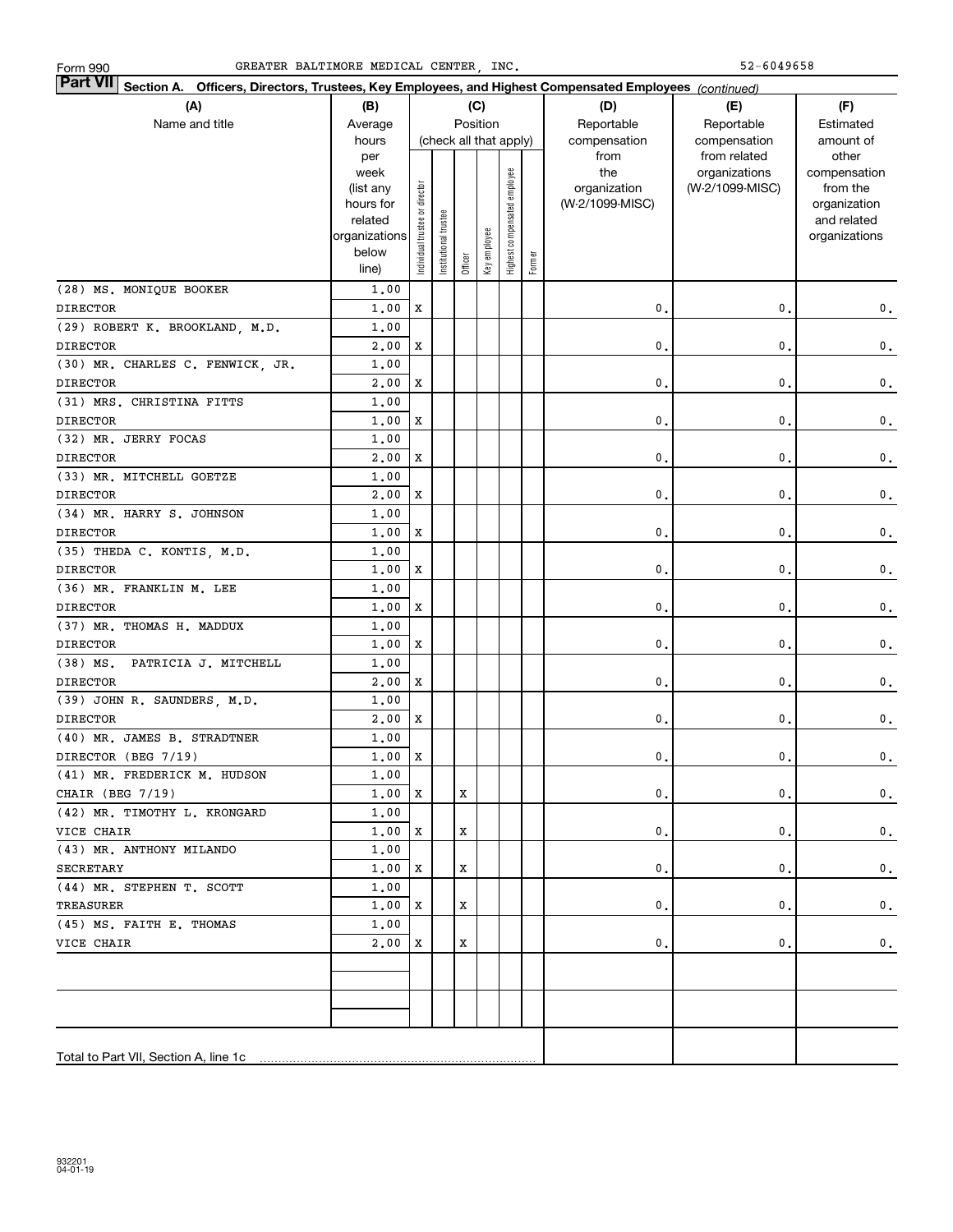|                                                           |      |                                                    | Check if Schedule O contains a response or note to any line in this Part VIII |    |                      |     |                      |                |                                              |                                       |                                                                 |
|-----------------------------------------------------------|------|----------------------------------------------------|-------------------------------------------------------------------------------|----|----------------------|-----|----------------------|----------------|----------------------------------------------|---------------------------------------|-----------------------------------------------------------------|
|                                                           |      |                                                    |                                                                               |    |                      |     |                      | Total revenue  | (B)<br>Related or exempt<br>function revenue | (C)<br>Unrelated<br>lbusiness revenue | (D)<br>Revenue excluded<br>from tax under<br>sections 512 - 514 |
|                                                           |      |                                                    | <b>1 a</b> Federated campaigns                                                |    | 1a                   |     |                      |                |                                              |                                       |                                                                 |
|                                                           |      | b                                                  | Membership dues                                                               |    | 1 <sub>b</sub>       |     |                      |                |                                              |                                       |                                                                 |
|                                                           |      |                                                    | c Fundraising events                                                          |    | 1c                   |     | 417, 318.            |                |                                              |                                       |                                                                 |
|                                                           |      |                                                    | d Related organizations                                                       |    | 1 <sub>d</sub>       |     | 5, 264, 527.         |                |                                              |                                       |                                                                 |
|                                                           |      | e Government grants (contributions)<br>1e          |                                                                               |    |                      |     |                      |                |                                              |                                       |                                                                 |
| Contributions, Gifts, Grants<br>and Other Similar Amounts |      |                                                    | f All other contributions, gifts, grants, and                                 |    |                      |     |                      |                |                                              |                                       |                                                                 |
|                                                           |      |                                                    | similar amounts not included above                                            |    | 1f                   |     | 17,801,514.          |                |                                              |                                       |                                                                 |
|                                                           |      |                                                    | Noncash contributions included in lines 1a-1f                                 |    | $1g$ \$              |     | 170,472.             |                |                                              |                                       |                                                                 |
|                                                           |      |                                                    | <b>h</b> Total. Add lines 1a-1f                                               |    |                      |     |                      | 23, 483, 359.  |                                              |                                       |                                                                 |
|                                                           |      |                                                    |                                                                               |    |                      |     | <b>Business Code</b> |                |                                              |                                       |                                                                 |
|                                                           |      | 2 a                                                | PATIENT SERVICE                                                               |    |                      |     | 621110               | 479,667,821.   | 479,667,821.                                 |                                       |                                                                 |
|                                                           |      | b                                                  | CARES ACT                                                                     |    |                      |     | 541700               | 13, 386, 197.  | 13, 386, 197.                                |                                       |                                                                 |
|                                                           |      |                                                    | OTHER OPERATING REV.                                                          |    |                      |     | 900099               | 7,578,105.     | 7,578,105.                                   |                                       |                                                                 |
|                                                           |      |                                                    | <b>GRANT REVENUE</b>                                                          |    |                      |     | 541700               | 580,747.       | 580,747.                                     |                                       |                                                                 |
| Program Service<br>Revenue                                |      | е                                                  |                                                                               |    |                      |     |                      |                |                                              |                                       |                                                                 |
|                                                           |      | f                                                  | All other program service revenue                                             |    |                      |     |                      |                |                                              |                                       |                                                                 |
|                                                           |      | a                                                  |                                                                               |    |                      |     |                      | 501, 212, 870. |                                              |                                       |                                                                 |
|                                                           | 3    |                                                    | Investment income (including dividends, interest, and                         |    |                      |     |                      |                |                                              |                                       |                                                                 |
|                                                           |      |                                                    |                                                                               |    |                      |     |                      | 5,970,025.     |                                              | 27,616.                               | 5,942,409.                                                      |
|                                                           | 4    | Income from investment of tax-exempt bond proceeds |                                                                               |    |                      |     |                      |                |                                              |                                       |                                                                 |
|                                                           | 5    |                                                    |                                                                               |    |                      |     |                      |                |                                              |                                       |                                                                 |
|                                                           |      |                                                    |                                                                               |    | (i) Real             |     | (ii) Personal        |                |                                              |                                       |                                                                 |
|                                                           |      | 6а                                                 | Gross rents                                                                   | 6а |                      |     |                      |                |                                              |                                       |                                                                 |
|                                                           |      | b                                                  | Less: rental expenses                                                         | 6b |                      |     |                      |                |                                              |                                       |                                                                 |
|                                                           |      | c                                                  | Rental income or (loss)                                                       | 6с |                      |     |                      |                |                                              |                                       |                                                                 |
|                                                           |      |                                                    | d Net rental income or (loss)                                                 |    |                      |     |                      |                |                                              |                                       |                                                                 |
|                                                           |      |                                                    | 7 a Gross amount from sales of                                                |    | (i) Securities       |     | (ii) Other           |                |                                              |                                       |                                                                 |
|                                                           |      |                                                    | assets other than inventory                                                   |    | $7a$ 36, 790, 330.   |     |                      |                |                                              |                                       |                                                                 |
|                                                           |      |                                                    | <b>b</b> Less: cost or other basis                                            |    |                      |     |                      |                |                                              |                                       |                                                                 |
|                                                           |      |                                                    | and sales expenses                                                            |    | $ 7b $ 28, 262, 454. |     |                      |                |                                              |                                       |                                                                 |
|                                                           |      |                                                    | <b>c</b> Gain or (loss) $\ldots$                                              |    | $ 7c $ 8, 527, 876.  |     |                      |                |                                              |                                       |                                                                 |
| ther Revenue                                              |      |                                                    |                                                                               |    |                      |     |                      | 8,527,876.     |                                              |                                       | 8,527,876.                                                      |
|                                                           |      |                                                    | 8 a Gross income from fundraising events (not                                 |    |                      |     |                      |                |                                              |                                       |                                                                 |
|                                                           |      |                                                    | including $\frac{2}{3}$ 417, 318. of                                          |    |                      |     |                      |                |                                              |                                       |                                                                 |
|                                                           |      |                                                    | contributions reported on line 1c). See                                       |    |                      |     |                      |                |                                              |                                       |                                                                 |
|                                                           |      |                                                    |                                                                               |    |                      | 8a  | 69,388.              |                |                                              |                                       |                                                                 |
|                                                           |      |                                                    |                                                                               |    |                      | 8b  | 234, 178.            |                |                                              |                                       |                                                                 |
|                                                           |      |                                                    | c Net income or (loss) from fundraising events                                |    |                      |     |                      | $-164,790.$    |                                              |                                       | $-164,790.$                                                     |
|                                                           |      |                                                    | 9 a Gross income from gaming activities. See                                  |    |                      |     |                      |                |                                              |                                       |                                                                 |
|                                                           |      |                                                    |                                                                               |    |                      | 9a  |                      |                |                                              |                                       |                                                                 |
|                                                           |      |                                                    | <b>b</b> Less: direct expenses                                                |    |                      | 9b  |                      |                |                                              |                                       |                                                                 |
|                                                           |      |                                                    | c Net income or (loss) from gaming activities                                 |    |                      |     |                      |                |                                              |                                       |                                                                 |
|                                                           |      |                                                    | 10 a Gross sales of inventory, less returns                                   |    |                      |     |                      |                |                                              |                                       |                                                                 |
|                                                           |      |                                                    |                                                                               |    |                      | 10a |                      |                |                                              |                                       |                                                                 |
|                                                           |      |                                                    | <b>b</b> Less: cost of goods sold                                             |    |                      | 10b |                      |                |                                              |                                       |                                                                 |
|                                                           |      |                                                    | <b>c</b> Net income or (loss) from sales of inventory                         |    |                      |     |                      |                |                                              |                                       |                                                                 |
|                                                           |      |                                                    |                                                                               |    |                      |     | <b>Business Code</b> |                |                                              |                                       |                                                                 |
|                                                           | 11 а |                                                    | PARKING REVENUE                                                               |    |                      |     | 812930               | 1,577,321.     |                                              |                                       | 1,577,321.                                                      |
|                                                           |      | b                                                  | CAFETERIA INCOME                                                              |    |                      |     | 722210               | 82, 143.       |                                              |                                       | 82,143.                                                         |
| Miscellaneous<br>Revenue                                  |      | с                                                  |                                                                               |    |                      |     |                      |                |                                              |                                       |                                                                 |
|                                                           |      |                                                    |                                                                               |    |                      |     |                      |                |                                              |                                       |                                                                 |
|                                                           |      |                                                    | e Total. Add lines 11a-11d                                                    |    |                      |     |                      | 1,659,464.     |                                              |                                       |                                                                 |
|                                                           | 12   |                                                    |                                                                               |    |                      |     | ▶                    | 540,688,804.   | 501, 212, 870.                               | 27,616.                               | 15,964,959.                                                     |

Form 990 (2019) GREATER BALTIMORE MEDICAL CENTER , INC. 52-6049658 Page GREATER BALTIMORE MEDICAL CENTER, INC.  $52-6049658$ 

**Part VIII Statement of Revenue**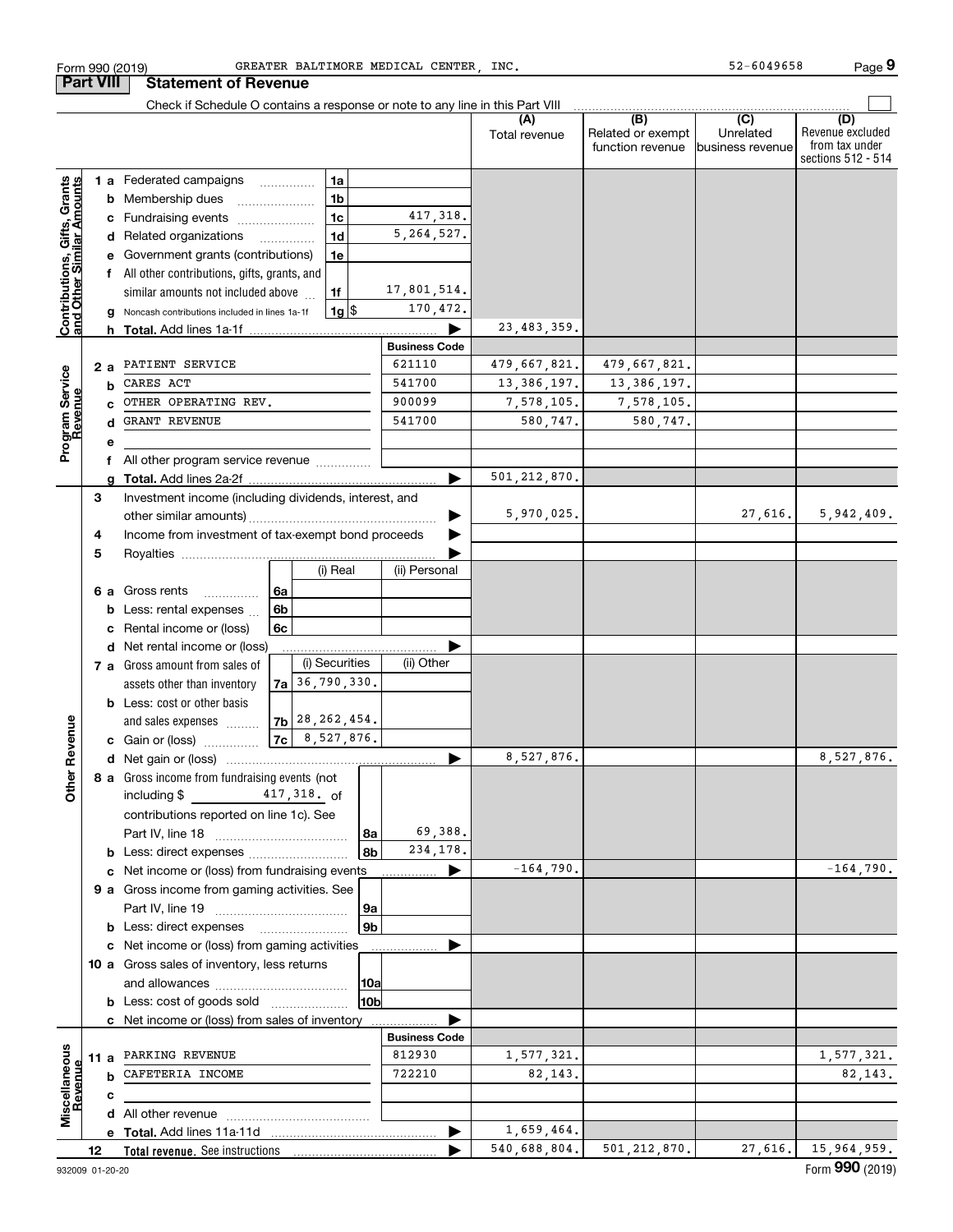Form 990 (2019) Page GREATER BALTIMORE MEDICAL CENTER, INC. 52-6049658

**10**

### **Total functional expenses.**  Add lines 1 through 24e **Joint costs.** Complete this line only if the organization **(A)**<br>Total expenses **(C)** (C) (C)<br>
penses Program service Management and Fundrai<br>
expenses general expenses expen **123** Grants and other assistance to foreign **4567891011abcdefg12131415161718192021222324abcde2526***Section 501(c)(3) and 501(c)(4) organizations must complete all columns. All other organizations must complete column (A).* Grants and other assistance to domestic organizations and domestic governments. See Part IV, line 21 Compensation not included above to disqualified persons (as defined under section 4958(f)(1)) and persons described in section 4958(c)(3)(B)  $\quad \ldots \ldots \ldots$ Pension plan accruals and contributions (include section 401(k) and 403(b) employer contributions) Professional fundraising services. See Part IV, line 17 Other. (If line 11g amount exceeds 10% of line 25, column (A) amount, list line 11g expenses on Sch O.) Other expenses. Itemize expenses not covered above (List miscellaneous expenses on line 24e. If line 24e amount exceeds 10% of line 25, column (A) amount, list line 24e expenses on Schedule O.) reported in column (B) joint costs from a combined educational campaign and fundraising solicitation. Check if Schedule O contains a response or note to any line in this Part IX (C) (C) (C) (C) (C) (C) Program service expensesFundraising expensesGrants and other assistance to domestic individuals. See Part IV, line 22 ~~~~~~~ organizations, foreign governments, and foreign individuals. See Part IV, lines 15 and 16  $\ldots$ Benefits paid to or for members .................... Compensation of current officers, directors, trustees, and key employees  $\ldots$   $\ldots$   $\ldots$   $\ldots$   $\ldots$   $\ldots$ Other salaries and wages ~~~~~~~~~~ Other employee benefits ~~~~~~~~~~ Payroll taxes ~~~~~~~~~~~~~~~~ Fees for services (nonemployees): Management ~~~~~~~~~~~~~~~~ Legal ~~~~~~~~~~~~~~~~~~~~Accounting ~~~~~~~~~~~~~~~~~ Lobbying ~~~~~~~~~~~~~~~~~~ lnvestment management fees ....................... Advertising and promotion www.communication Office expenses ~~~~~~~~~~~~~~~ Information technology ~~~~~~~~~~~ Royalties ~~~~~~~~~~~~~~~~~~ Occupancy ~~~~~~~~~~~~~~~~~ Travel ……………………………………………… Payments of travel or entertainment expenses for any federal, state, or local public officials ... Conferences, conventions, and meetings Interest Payments to affiliates ~~~~~~~~~~~~ Depreciation, depletion, and amortization  $\,\,\ldots\,\,$ Insurance~~~~~~~~~~~~~~~~~All other expenses *Do not include amounts reported on lines 6b, 7b, 8b, 9b, and 10b of Part VIII.*  $\mathcal{L}^{\text{max}}$ 160,888. 14,474,881. 241,811,943. 8,469,660. 19,515,597. 16,783,553. 1,460,306. 357,917. 554,152. 39,463,006. 1,398,511. 102,149,906. 10,434,787. 10,106,821. 478,990. 778,809. 6,035,911. 35,787,470. 1,218,527. 14,434,647. 3,674,610. 1,218,365. 531,665,746. 896,489. 160,888. 14,474,881. 220,813,678. 19,972,391. 1,025,874. 7,135,978. 1,284,773. 48,909. 17,884,443. 1,558,892. 72,262. 14,388,360. 2,317,562. 77,631. 1,279,384. 180,922. 6,375. 351,542. 40,889. 509,873. 3,390. 896,489. 34,145,243. 5,124,264. 193,499. 165,396. 856,190. 376,925. 99,663,464. 2,029,484. 456,958. 8,929,825. 1,502,945. 2,017. 7,524,871. 2,581,950. 223,359. 244,058. 11,573. 301,763. 475,396. 1,650. 4,885,592. 1,150,319. 29,632,227. 6,143,087. 12,156. 1,203,725. 14,802. 14,434,647. 3,236,502. 106,617. 331,491. 33,917. 1,184,448. 451,655,879. 77,395,532. 2,614,335. I/C BAD DEBT EXPENSE PURCHASED SERVICES INSTITUTIONAL DUES

Check here  $\blacktriangleright$ 

Check here  $\bullet$  if following SOP 98-2 (ASC 958-720)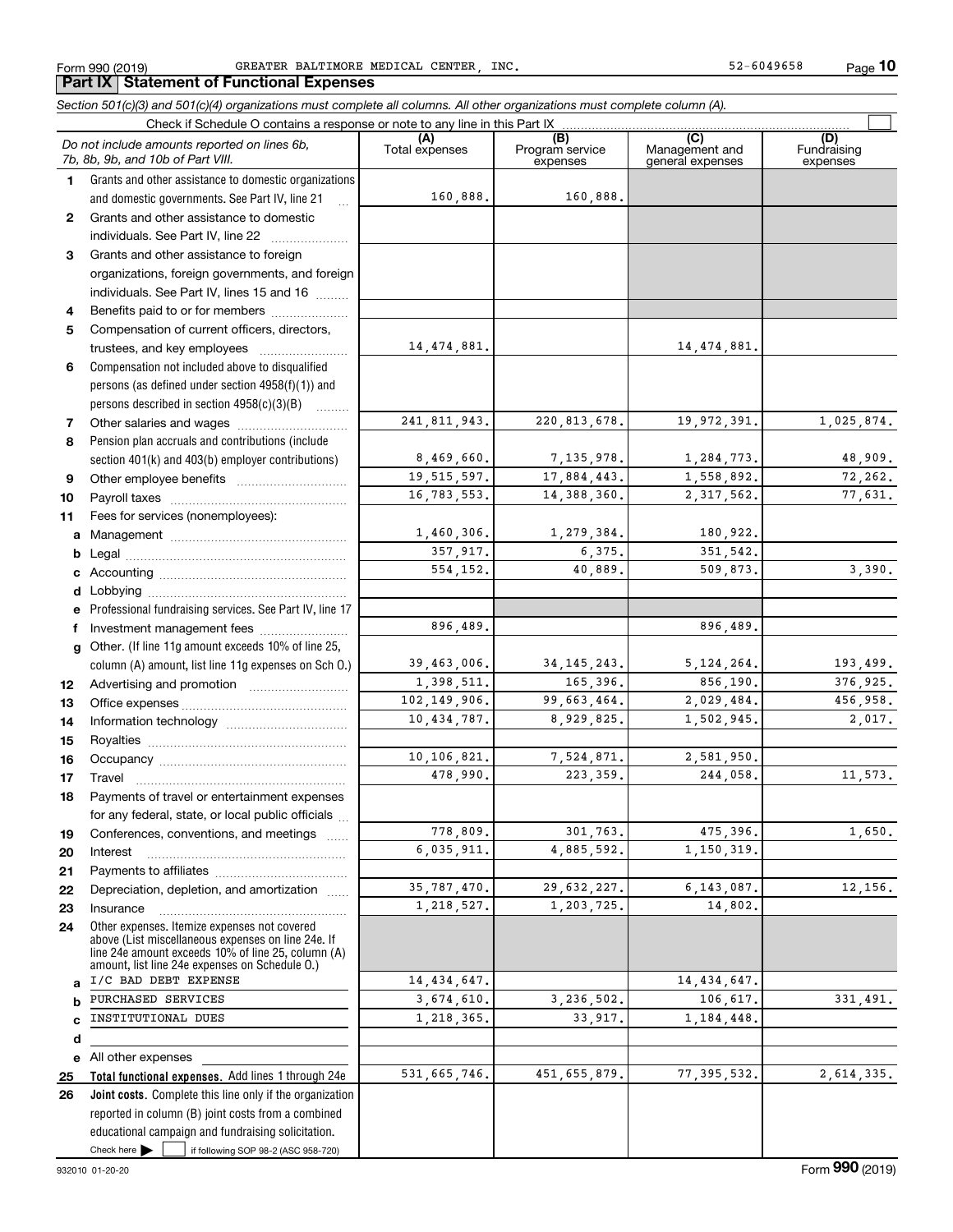| Form 990 (2019) | INC.<br>BALTIMORE<br>MEDICAL<br>CENTER<br>GREATER | 2-6049658<br>$ \sim$<br>Page<br>ے ت |
|-----------------|---------------------------------------------------|-------------------------------------|
|-----------------|---------------------------------------------------|-------------------------------------|

**Part X Balance Sheet**

|                                            |    |                                                                                                                                                                                                                                |                 |                | (A)<br>Beginning of year |                 | (B)<br>End of year |
|--------------------------------------------|----|--------------------------------------------------------------------------------------------------------------------------------------------------------------------------------------------------------------------------------|-----------------|----------------|--------------------------|-----------------|--------------------|
|                                            | 1. |                                                                                                                                                                                                                                |                 |                |                          | 1               |                    |
|                                            | 2  |                                                                                                                                                                                                                                |                 |                | 13, 492, 421.            | $\overline{2}$  | 70,906,388.        |
|                                            | 3  |                                                                                                                                                                                                                                |                 |                | 16,089,289.              | 3               | 22, 302, 489.      |
|                                            | 4  |                                                                                                                                                                                                                                |                 |                | 57, 515, 026.            | 4               | 49,684,123.        |
|                                            | 5  | Loans and other receivables from any current or former officer, director,                                                                                                                                                      |                 |                |                          |                 |                    |
|                                            |    | trustee, key employee, creator or founder, substantial contributor, or 35%                                                                                                                                                     |                 |                |                          |                 |                    |
|                                            |    | controlled entity or family member of any of these persons                                                                                                                                                                     |                 |                |                          | 5               |                    |
|                                            | 6  | Loans and other receivables from other disqualified persons (as defined                                                                                                                                                        |                 |                |                          |                 |                    |
|                                            |    | under section $4958(f)(1)$ , and persons described in section $4958(c)(3)(B)$                                                                                                                                                  |                 | 1.1.1.1        |                          | 6               |                    |
|                                            | 7  |                                                                                                                                                                                                                                |                 |                |                          | $\overline{7}$  |                    |
| Assets                                     | 8  |                                                                                                                                                                                                                                |                 | 4,520,538.     | 8                        | 4,909,962.      |                    |
|                                            | 9  | Prepaid expenses and deferred charges                                                                                                                                                                                          |                 |                | 13, 343, 400.            | 9               | 11,027,147.        |
|                                            |    | <b>10a</b> Land, buildings, and equipment: cost or other                                                                                                                                                                       |                 |                |                          |                 |                    |
|                                            |    | basis. Complete Part VI of Schedule D  10a                                                                                                                                                                                     |                 | 649, 194, 141. |                          |                 |                    |
|                                            |    | <b>b</b> Less: accumulated depreciation<br>. 1                                                                                                                                                                                 | 10 <sub>b</sub> | 425,046,818.   | 236,599,996.             | 10 <sub>c</sub> | 224, 147, 323.     |
|                                            | 11 |                                                                                                                                                                                                                                |                 |                |                          | 11              |                    |
|                                            | 12 |                                                                                                                                                                                                                                | 256, 355, 140.  | 12             | 273, 823, 182.           |                 |                    |
|                                            | 13 | Investments - program-related. See Part IV, line 11                                                                                                                                                                            |                 | 13             |                          |                 |                    |
|                                            | 14 |                                                                                                                                                                                                                                |                 |                |                          | 14              |                    |
|                                            | 15 |                                                                                                                                                                                                                                |                 |                | 46, 946, 814.            | 15              | 50, 477, 427.      |
|                                            | 16 |                                                                                                                                                                                                                                |                 |                | 644,862,624.             | 16              | 707,278,041.       |
|                                            | 17 |                                                                                                                                                                                                                                |                 |                | 67, 176, 210.            | 17              | 64, 571, 433.      |
|                                            | 18 |                                                                                                                                                                                                                                |                 | 18             |                          |                 |                    |
|                                            | 19 | Deferred revenue manual contracts and contracts are all the manual contracts and contracts are contracted and contracts are contracted and contract are contracted and contract are contracted and contract are contracted and |                 | 19             |                          |                 |                    |
|                                            | 20 |                                                                                                                                                                                                                                | 95, 216, 849.   | 20             | 90,562,113.              |                 |                    |
|                                            | 21 | Escrow or custodial account liability. Complete Part IV of Schedule D                                                                                                                                                          |                 | 21             |                          |                 |                    |
|                                            | 22 | Loans and other payables to any current or former officer, director,                                                                                                                                                           |                 |                |                          |                 |                    |
|                                            |    | trustee, key employee, creator or founder, substantial contributor, or 35%                                                                                                                                                     |                 |                |                          |                 |                    |
|                                            |    | controlled entity or family member of any of these persons                                                                                                                                                                     |                 |                |                          | 22              |                    |
|                                            | 23 | Secured mortgages and notes payable to unrelated third parties                                                                                                                                                                 |                 |                | 45, 633, 302.            | 23              | 38, 379, 505.      |
|                                            | 24 |                                                                                                                                                                                                                                |                 |                |                          | 24              |                    |
|                                            | 25 | Other liabilities (including federal income tax, payables to related third                                                                                                                                                     |                 |                |                          |                 |                    |
|                                            |    | parties, and other liabilities not included on lines 17-24). Complete Part X                                                                                                                                                   |                 |                |                          |                 |                    |
| Liabilities<br>Net Assets or Fund Balances |    | of Schedule D                                                                                                                                                                                                                  |                 |                | 69, 325, 209.            | 25              | 144, 348, 981.     |
|                                            | 26 |                                                                                                                                                                                                                                |                 |                | 277, 351, 570.           | 26              | 337,862,032.       |
|                                            |    | Organizations that follow FASB ASC 958, check here $\triangleright$ $\lfloor x \rfloor$                                                                                                                                        |                 |                |                          |                 |                    |
|                                            |    | and complete lines 27, 28, 32, and 33.                                                                                                                                                                                         |                 |                |                          |                 |                    |
|                                            | 27 | Net assets without donor restrictions                                                                                                                                                                                          |                 |                | 314, 615, 202.           | 27              | 300,883,483.       |
|                                            | 28 |                                                                                                                                                                                                                                |                 |                | 52,895,852.              | 28              | 68, 532, 526.      |
|                                            |    | Organizations that do not follow FASB ASC 958, check here $\blacktriangleright$                                                                                                                                                |                 |                |                          |                 |                    |
|                                            |    | and complete lines 29 through 33.                                                                                                                                                                                              |                 |                |                          |                 |                    |
|                                            | 29 |                                                                                                                                                                                                                                |                 | 29             |                          |                 |                    |
|                                            | 30 | Paid-in or capital surplus, or land, building, or equipment fund                                                                                                                                                               |                 |                |                          | 30              |                    |
|                                            | 31 | Retained earnings, endowment, accumulated income, or other funds                                                                                                                                                               |                 |                |                          | 31              |                    |
|                                            | 32 |                                                                                                                                                                                                                                |                 |                | 367, 511, 054.           | 32              | 369,416,009.       |
|                                            | 33 |                                                                                                                                                                                                                                |                 |                | 644,862,624.             | 33              | 707, 278, 041.     |

Form (2019) **990**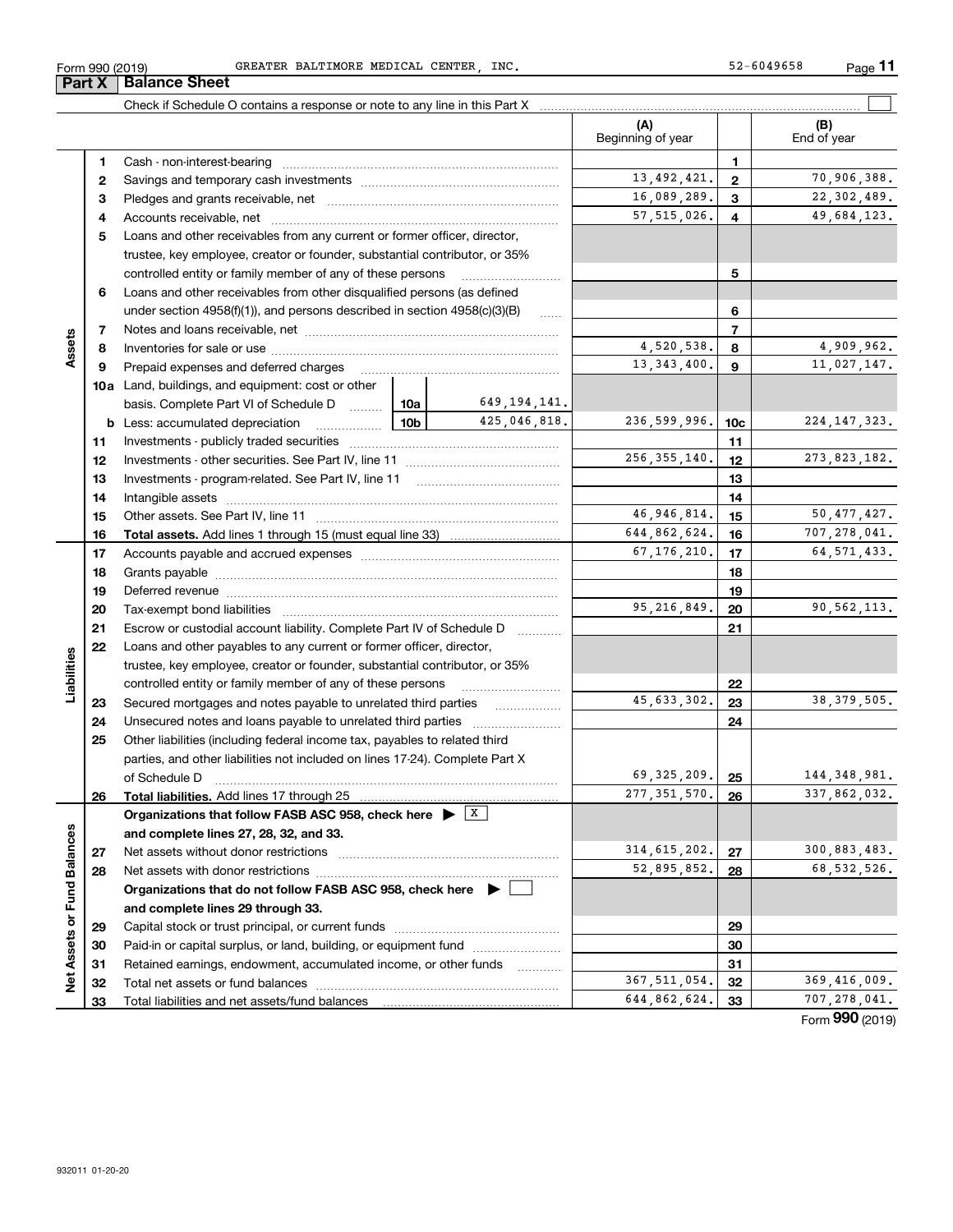|    | GREATER BALTIMORE MEDICAL CENTER . INC.<br>Form 990 (2019)                                                                      | $52 - 6049658$ |                |                 | Page 12      |
|----|---------------------------------------------------------------------------------------------------------------------------------|----------------|----------------|-----------------|--------------|
|    | <b>Reconciliation of Net Assets</b><br><b>Part XI</b>                                                                           |                |                |                 |              |
|    |                                                                                                                                 |                |                |                 | x            |
|    |                                                                                                                                 |                |                |                 |              |
| 1  | Total revenue (must equal Part VIII, column (A), line 12)                                                                       | 1              |                | 540,688,804.    |              |
| 2  |                                                                                                                                 | $\overline{2}$ |                | 531,665,746.    |              |
| 3  | Revenue less expenses. Subtract line 2 from line 1                                                                              | 3              |                | 9,023,058.      |              |
| 4  |                                                                                                                                 | 4              |                | 367, 511, 054.  |              |
| 5  |                                                                                                                                 | 5              |                |                 | $-13,918.$   |
| 6  |                                                                                                                                 | 6              |                |                 |              |
| 7  | Investment expenses www.communication.com/www.communication.com/www.communication.com/www.com                                   | $\overline{7}$ |                |                 |              |
| 8  | Prior period adjustments                                                                                                        | 8              |                |                 |              |
| 9  | Other changes in net assets or fund balances (explain on Schedule O)                                                            | 9              |                | $-7, 104, 185.$ |              |
| 10 | Net assets or fund balances at end of year. Combine lines 3 through 9 (must equal Part X, line 32,                              |                |                |                 |              |
|    |                                                                                                                                 | 10             |                |                 | 369,416,009. |
|    | Part XII Financial Statements and Reporting                                                                                     |                |                |                 |              |
|    |                                                                                                                                 |                |                |                 |              |
|    |                                                                                                                                 |                |                | Yes             | No           |
| 1  | $\boxed{\texttt{x}}$ Accrual<br>Accounting method used to prepare the Form 990: <u>June</u> Cash<br>Other                       |                |                |                 |              |
|    | If the organization changed its method of accounting from a prior year or checked "Other," explain in Schedule O.               |                |                |                 |              |
|    | 2a Were the organization's financial statements compiled or reviewed by an independent accountant?                              |                | 2a             |                 | х            |
|    | If "Yes," check a box below to indicate whether the financial statements for the year were compiled or reviewed on a            |                |                |                 |              |
|    | separate basis, consolidated basis, or both:                                                                                    |                |                |                 |              |
|    | Separate basis<br><b>Consolidated basis</b><br>Both consolidated and separate basis                                             |                |                |                 |              |
|    | <b>b</b> Were the organization's financial statements audited by an independent accountant?                                     |                | 2 <sub>b</sub> | X               |              |
|    | If "Yes," check a box below to indicate whether the financial statements for the year were audited on a separate basis,         |                |                |                 |              |
|    | consolidated basis, or both:                                                                                                    |                |                |                 |              |
|    | $X$ Both consolidated and separate basis<br>Separate basis<br><b>Consolidated basis</b>                                         |                |                |                 |              |
|    | c If "Yes" to line 2a or 2b, does the organization have a committee that assumes responsibility for oversight of the audit,     |                |                |                 |              |
|    |                                                                                                                                 |                | 2c             | х               |              |
|    | If the organization changed either its oversight process or selection process during the tax year, explain on Schedule O.       |                |                |                 |              |
|    | 3a As a result of a federal award, was the organization required to undergo an audit or audits as set forth in the Single Audit |                |                |                 |              |
|    | Act and OMB Circular A-133?                                                                                                     |                | За             |                 | х            |
|    | b If "Yes," did the organization undergo the required audit or audits? If the organization did not undergo the required audit   |                |                |                 |              |
|    |                                                                                                                                 |                | 3b             |                 |              |

Form (2019) **990**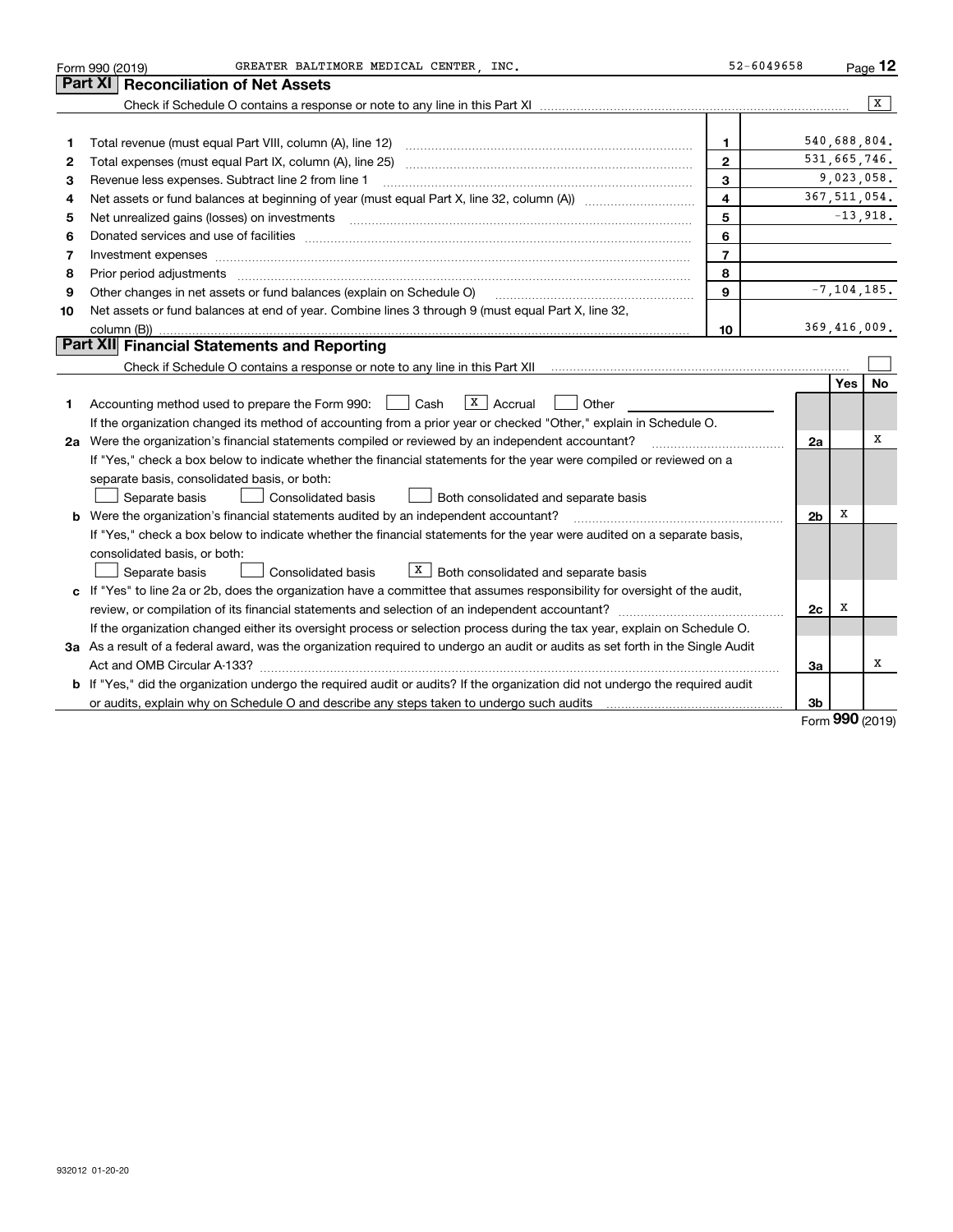### **SCHEDULE A**

Department of the Treasury Internal Revenue Service

**(Form 990 or 990-EZ)**

# **Public Charity Status and Public Support**

**Complete if the organization is a section 501(c)(3) organization or a section 4947(a)(1) nonexempt charitable trust. | Attach to Form 990 or Form 990-EZ.** 

| ▶ Go to www.irs.gov/Form990 for instructions and the latest information. |
|--------------------------------------------------------------------------|

| OMB No. 1545-0047 |  |
|-------------------|--|
| ۰.                |  |

**Open to Public Inspection**

|        | Name of the organization<br><b>Employer identification number</b> |                                                                                                                                                                                                                                                                                  |          |                                        |     |                                   |                            |  |                            |  |
|--------|-------------------------------------------------------------------|----------------------------------------------------------------------------------------------------------------------------------------------------------------------------------------------------------------------------------------------------------------------------------|----------|----------------------------------------|-----|-----------------------------------|----------------------------|--|----------------------------|--|
|        |                                                                   |                                                                                                                                                                                                                                                                                  |          | GREATER BALTIMORE MEDICAL CENTER, INC. |     |                                   |                            |  | 52-6049658                 |  |
| Part I |                                                                   | Reason for Public Charity Status (All organizations must complete this part.) See instructions.                                                                                                                                                                                  |          |                                        |     |                                   |                            |  |                            |  |
|        |                                                                   | The organization is not a private foundation because it is: (For lines 1 through 12, check only one box.)                                                                                                                                                                        |          |                                        |     |                                   |                            |  |                            |  |
| 1      |                                                                   | A church, convention of churches, or association of churches described in section 170(b)(1)(A)(i).                                                                                                                                                                               |          |                                        |     |                                   |                            |  |                            |  |
| 2      |                                                                   | A school described in section 170(b)(1)(A)(ii). (Attach Schedule E (Form 990 or 990-EZ).)                                                                                                                                                                                        |          |                                        |     |                                   |                            |  |                            |  |
| з      | X                                                                 | A hospital or a cooperative hospital service organization described in section 170(b)(1)(A)(iii).                                                                                                                                                                                |          |                                        |     |                                   |                            |  |                            |  |
| 4      |                                                                   | A medical research organization operated in conjunction with a hospital described in section 170(b)(1)(A)(iii). Enter the hospital's name,                                                                                                                                       |          |                                        |     |                                   |                            |  |                            |  |
|        |                                                                   | city, and state:                                                                                                                                                                                                                                                                 |          |                                        |     |                                   |                            |  |                            |  |
| 5      |                                                                   | An organization operated for the benefit of a college or university owned or operated by a governmental unit described in                                                                                                                                                        |          |                                        |     |                                   |                            |  |                            |  |
|        |                                                                   | section 170(b)(1)(A)(iv). (Complete Part II.)                                                                                                                                                                                                                                    |          |                                        |     |                                   |                            |  |                            |  |
| 6      |                                                                   | A federal, state, or local government or governmental unit described in section 170(b)(1)(A)(v).                                                                                                                                                                                 |          |                                        |     |                                   |                            |  |                            |  |
| 7      |                                                                   | An organization that normally receives a substantial part of its support from a governmental unit or from the general public described in                                                                                                                                        |          |                                        |     |                                   |                            |  |                            |  |
|        |                                                                   | section 170(b)(1)(A)(vi). (Complete Part II.)                                                                                                                                                                                                                                    |          |                                        |     |                                   |                            |  |                            |  |
| 8      |                                                                   | A community trust described in section 170(b)(1)(A)(vi). (Complete Part II.)                                                                                                                                                                                                     |          |                                        |     |                                   |                            |  |                            |  |
| 9      |                                                                   | An agricultural research organization described in section 170(b)(1)(A)(ix) operated in conjunction with a land-grant college                                                                                                                                                    |          |                                        |     |                                   |                            |  |                            |  |
|        |                                                                   | or university or a non-land-grant college of agriculture (see instructions). Enter the name, city, and state of the college or                                                                                                                                                   |          |                                        |     |                                   |                            |  |                            |  |
|        |                                                                   | university:                                                                                                                                                                                                                                                                      |          |                                        |     |                                   |                            |  |                            |  |
| 10     |                                                                   | An organization that normally receives: (1) more than 33 1/3% of its support from contributions, membership fees, and gross receipts from                                                                                                                                        |          |                                        |     |                                   |                            |  |                            |  |
|        |                                                                   | activities related to its exempt functions - subject to certain exceptions, and (2) no more than 33 1/3% of its support from gross investment                                                                                                                                    |          |                                        |     |                                   |                            |  |                            |  |
|        |                                                                   | income and unrelated business taxable income (less section 511 tax) from businesses acquired by the organization after June 30, 1975.                                                                                                                                            |          |                                        |     |                                   |                            |  |                            |  |
|        |                                                                   | See section 509(a)(2). (Complete Part III.)                                                                                                                                                                                                                                      |          |                                        |     |                                   |                            |  |                            |  |
| 11     |                                                                   | An organization organized and operated exclusively to test for public safety. See section 509(a)(4).                                                                                                                                                                             |          |                                        |     |                                   |                            |  |                            |  |
| 12     |                                                                   | An organization organized and operated exclusively for the benefit of, to perform the functions of, or to carry out the purposes of one or<br>more publicly supported organizations described in section 509(a)(1) or section 509(a)(2). See section 509(a)(3). Check the box in |          |                                        |     |                                   |                            |  |                            |  |
|        |                                                                   | lines 12a through 12d that describes the type of supporting organization and complete lines 12e, 12f, and 12g.                                                                                                                                                                   |          |                                        |     |                                   |                            |  |                            |  |
| а      |                                                                   |                                                                                                                                                                                                                                                                                  |          |                                        |     |                                   |                            |  |                            |  |
|        |                                                                   | Type I. A supporting organization operated, supervised, or controlled by its supported organization(s), typically by giving<br>the supported organization(s) the power to regularly appoint or elect a majority of the directors or trustees of the supporting                   |          |                                        |     |                                   |                            |  |                            |  |
|        |                                                                   | organization. You must complete Part IV, Sections A and B.                                                                                                                                                                                                                       |          |                                        |     |                                   |                            |  |                            |  |
| b      |                                                                   | Type II. A supporting organization supervised or controlled in connection with its supported organization(s), by having                                                                                                                                                          |          |                                        |     |                                   |                            |  |                            |  |
|        |                                                                   | control or management of the supporting organization vested in the same persons that control or manage the supported                                                                                                                                                             |          |                                        |     |                                   |                            |  |                            |  |
|        |                                                                   | organization(s). You must complete Part IV, Sections A and C.                                                                                                                                                                                                                    |          |                                        |     |                                   |                            |  |                            |  |
| c      |                                                                   | Type III functionally integrated. A supporting organization operated in connection with, and functionally integrated with,                                                                                                                                                       |          |                                        |     |                                   |                            |  |                            |  |
|        |                                                                   | its supported organization(s) (see instructions). You must complete Part IV, Sections A, D, and E.                                                                                                                                                                               |          |                                        |     |                                   |                            |  |                            |  |
| d      |                                                                   | Type III non-functionally integrated. A supporting organization operated in connection with its supported organization(s)                                                                                                                                                        |          |                                        |     |                                   |                            |  |                            |  |
|        |                                                                   | that is not functionally integrated. The organization generally must satisfy a distribution requirement and an attentiveness                                                                                                                                                     |          |                                        |     |                                   |                            |  |                            |  |
|        |                                                                   | requirement (see instructions). You must complete Part IV, Sections A and D, and Part V.                                                                                                                                                                                         |          |                                        |     |                                   |                            |  |                            |  |
| е      |                                                                   | Check this box if the organization received a written determination from the IRS that it is a Type I, Type II, Type III                                                                                                                                                          |          |                                        |     |                                   |                            |  |                            |  |
|        |                                                                   | functionally integrated, or Type III non-functionally integrated supporting organization.                                                                                                                                                                                        |          |                                        |     |                                   |                            |  |                            |  |
|        |                                                                   | f Enter the number of supported organizations                                                                                                                                                                                                                                    |          |                                        |     |                                   |                            |  |                            |  |
|        |                                                                   | Provide the following information about the supported organization(s).<br>(i) Name of supported                                                                                                                                                                                  | (ii) EIN | (iii) Type of organization             |     | (iv) Is the organization listed   | (v) Amount of monetary     |  | (vi) Amount of other       |  |
|        |                                                                   | organization                                                                                                                                                                                                                                                                     |          | (described on lines 1-10               | Yes | in your governing document?<br>No | support (see instructions) |  | support (see instructions) |  |
|        |                                                                   |                                                                                                                                                                                                                                                                                  |          | above (see instructions))              |     |                                   |                            |  |                            |  |
|        |                                                                   |                                                                                                                                                                                                                                                                                  |          |                                        |     |                                   |                            |  |                            |  |
|        |                                                                   |                                                                                                                                                                                                                                                                                  |          |                                        |     |                                   |                            |  |                            |  |
|        |                                                                   |                                                                                                                                                                                                                                                                                  |          |                                        |     |                                   |                            |  |                            |  |
|        |                                                                   |                                                                                                                                                                                                                                                                                  |          |                                        |     |                                   |                            |  |                            |  |
|        |                                                                   |                                                                                                                                                                                                                                                                                  |          |                                        |     |                                   |                            |  |                            |  |
|        |                                                                   |                                                                                                                                                                                                                                                                                  |          |                                        |     |                                   |                            |  |                            |  |
|        |                                                                   |                                                                                                                                                                                                                                                                                  |          |                                        |     |                                   |                            |  |                            |  |
|        |                                                                   |                                                                                                                                                                                                                                                                                  |          |                                        |     |                                   |                            |  |                            |  |
|        |                                                                   |                                                                                                                                                                                                                                                                                  |          |                                        |     |                                   |                            |  |                            |  |
| Total  |                                                                   |                                                                                                                                                                                                                                                                                  |          |                                        |     |                                   |                            |  |                            |  |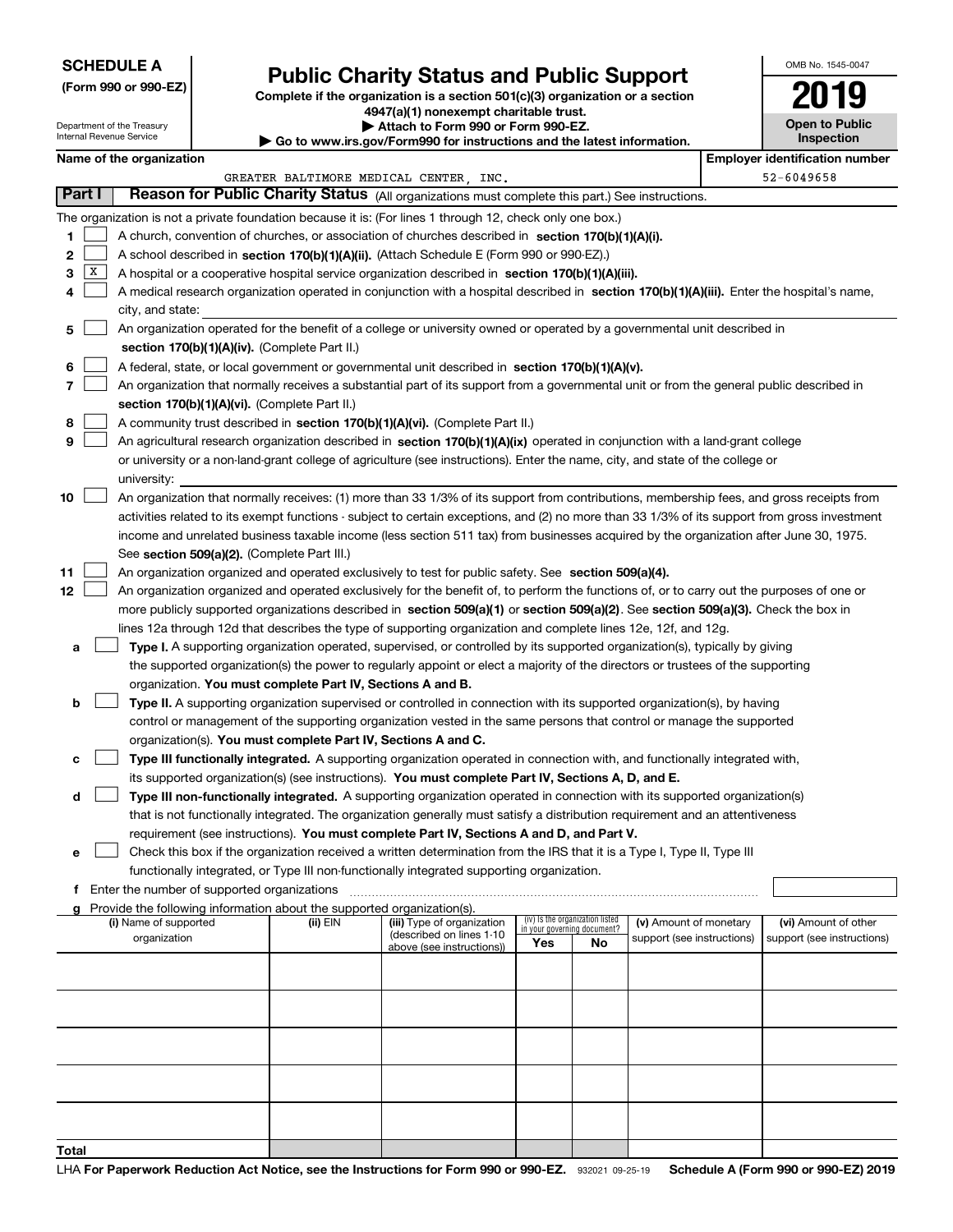### Schedule A (Form 990 or 990-EZ) 2019 GREATER BALTIMORE MEDICAL CENTER,INC. 52-6049658 Page

(Complete only if you checked the box on line 5, 7, or 8 of Part I or if the organization failed to qualify under Part III. If the organization fails to qualify under the tests listed below, please complete Part III.) **Part II Support Schedule for Organizations Described in Sections 170(b)(1)(A)(iv) and 170(b)(1)(A)(vi)**

|    | <b>Section A. Public Support</b>                                                                                                               |          |            |            |            |          |           |  |
|----|------------------------------------------------------------------------------------------------------------------------------------------------|----------|------------|------------|------------|----------|-----------|--|
|    | Calendar year (or fiscal year beginning in) $\blacktriangleright$                                                                              | (a) 2015 | $(b)$ 2016 | $(c)$ 2017 | $(d)$ 2018 | (e) 2019 | (f) Total |  |
|    | 1 Gifts, grants, contributions, and                                                                                                            |          |            |            |            |          |           |  |
|    | membership fees received. (Do not                                                                                                              |          |            |            |            |          |           |  |
|    | include any "unusual grants.")                                                                                                                 |          |            |            |            |          |           |  |
|    | 2 Tax revenues levied for the organ-                                                                                                           |          |            |            |            |          |           |  |
|    | ization's benefit and either paid to                                                                                                           |          |            |            |            |          |           |  |
|    | or expended on its behalf                                                                                                                      |          |            |            |            |          |           |  |
|    | 3 The value of services or facilities                                                                                                          |          |            |            |            |          |           |  |
|    | furnished by a governmental unit to                                                                                                            |          |            |            |            |          |           |  |
|    | the organization without charge                                                                                                                |          |            |            |            |          |           |  |
|    | 4 Total. Add lines 1 through 3                                                                                                                 |          |            |            |            |          |           |  |
| 5. | The portion of total contributions                                                                                                             |          |            |            |            |          |           |  |
|    | by each person (other than a                                                                                                                   |          |            |            |            |          |           |  |
|    | governmental unit or publicly                                                                                                                  |          |            |            |            |          |           |  |
|    | supported organization) included                                                                                                               |          |            |            |            |          |           |  |
|    | on line 1 that exceeds 2% of the                                                                                                               |          |            |            |            |          |           |  |
|    | amount shown on line 11,                                                                                                                       |          |            |            |            |          |           |  |
|    | column (f)                                                                                                                                     |          |            |            |            |          |           |  |
|    | 6 Public support. Subtract line 5 from line 4.                                                                                                 |          |            |            |            |          |           |  |
|    | <b>Section B. Total Support</b>                                                                                                                |          |            |            |            |          |           |  |
|    | Calendar year (or fiscal year beginning in) $\blacktriangleright$                                                                              | (a) 2015 | (b) 2016   | $(c)$ 2017 | $(d)$ 2018 | (e) 2019 | (f) Total |  |
|    | 7 Amounts from line 4                                                                                                                          |          |            |            |            |          |           |  |
| 8  | Gross income from interest,                                                                                                                    |          |            |            |            |          |           |  |
|    | dividends, payments received on                                                                                                                |          |            |            |            |          |           |  |
|    | securities loans, rents, royalties,                                                                                                            |          |            |            |            |          |           |  |
|    | and income from similar sources                                                                                                                |          |            |            |            |          |           |  |
| 9. | Net income from unrelated business                                                                                                             |          |            |            |            |          |           |  |
|    | activities, whether or not the                                                                                                                 |          |            |            |            |          |           |  |
|    | business is regularly carried on                                                                                                               |          |            |            |            |          |           |  |
|    | <b>10</b> Other income. Do not include gain                                                                                                    |          |            |            |            |          |           |  |
|    | or loss from the sale of capital                                                                                                               |          |            |            |            |          |           |  |
|    | assets (Explain in Part VI.)                                                                                                                   |          |            |            |            |          |           |  |
|    | <b>11 Total support.</b> Add lines 7 through 10                                                                                                |          |            |            |            |          |           |  |
|    | <b>12</b> Gross receipts from related activities, etc. (see instructions)                                                                      |          |            |            |            | 12       |           |  |
|    | 13 First five years. If the Form 990 is for the organization's first, second, third, fourth, or fifth tax year as a section 501(c)(3)          |          |            |            |            |          |           |  |
|    | organization, check this box and stop here                                                                                                     |          |            |            |            |          |           |  |
|    | Section C. Computation of Public Support Percentage                                                                                            |          |            |            |            |          |           |  |
|    | 14 Public support percentage for 2019 (line 6, column (f) divided by line 11, column (f) <i>mummumumum</i>                                     |          |            |            |            | 14       | %         |  |
|    |                                                                                                                                                |          |            |            |            | 15       | %         |  |
|    | 16a 33 1/3% support test - 2019. If the organization did not check the box on line 13, and line 14 is 33 1/3% or more, check this box and      |          |            |            |            |          |           |  |
|    | stop here. The organization qualifies as a publicly supported organization                                                                     |          |            |            |            |          | ▔▁」       |  |
|    | b 33 1/3% support test - 2018. If the organization did not check a box on line 13 or 16a, and line 15 is 33 1/3% or more, check this box       |          |            |            |            |          |           |  |
|    | and stop here. The organization qualifies as a publicly supported organization                                                                 |          |            |            |            |          |           |  |
|    | 17a 10% -facts-and-circumstances test - 2019. If the organization did not check a box on line 13, 16a, or 16b, and line 14 is 10% or more,     |          |            |            |            |          |           |  |
|    | and if the organization meets the "facts-and-circumstances" test, check this box and stop here. Explain in Part VI how the organization        |          |            |            |            |          |           |  |
|    | meets the "facts-and-circumstances" test. The organization qualifies as a publicly supported organization                                      |          |            |            |            |          |           |  |
|    | <b>b 10% -facts-and-circumstances test - 2018.</b> If the organization did not check a box on line 13, 16a, 16b, or 17a, and line 15 is 10% or |          |            |            |            |          |           |  |
|    | more, and if the organization meets the "facts-and-circumstances" test, check this box and stop here. Explain in Part VI how the               |          |            |            |            |          |           |  |
|    | organization meets the "facts-and-circumstances" test. The organization qualifies as a publicly supported organization                         |          |            |            |            |          |           |  |
|    | 18 Private foundation. If the organization did not check a box on line 13, 16a, 16b, 17a, or 17b, check this box and see instructions          |          |            |            |            |          |           |  |

**Schedule A (Form 990 or 990-EZ) 2019**

**2**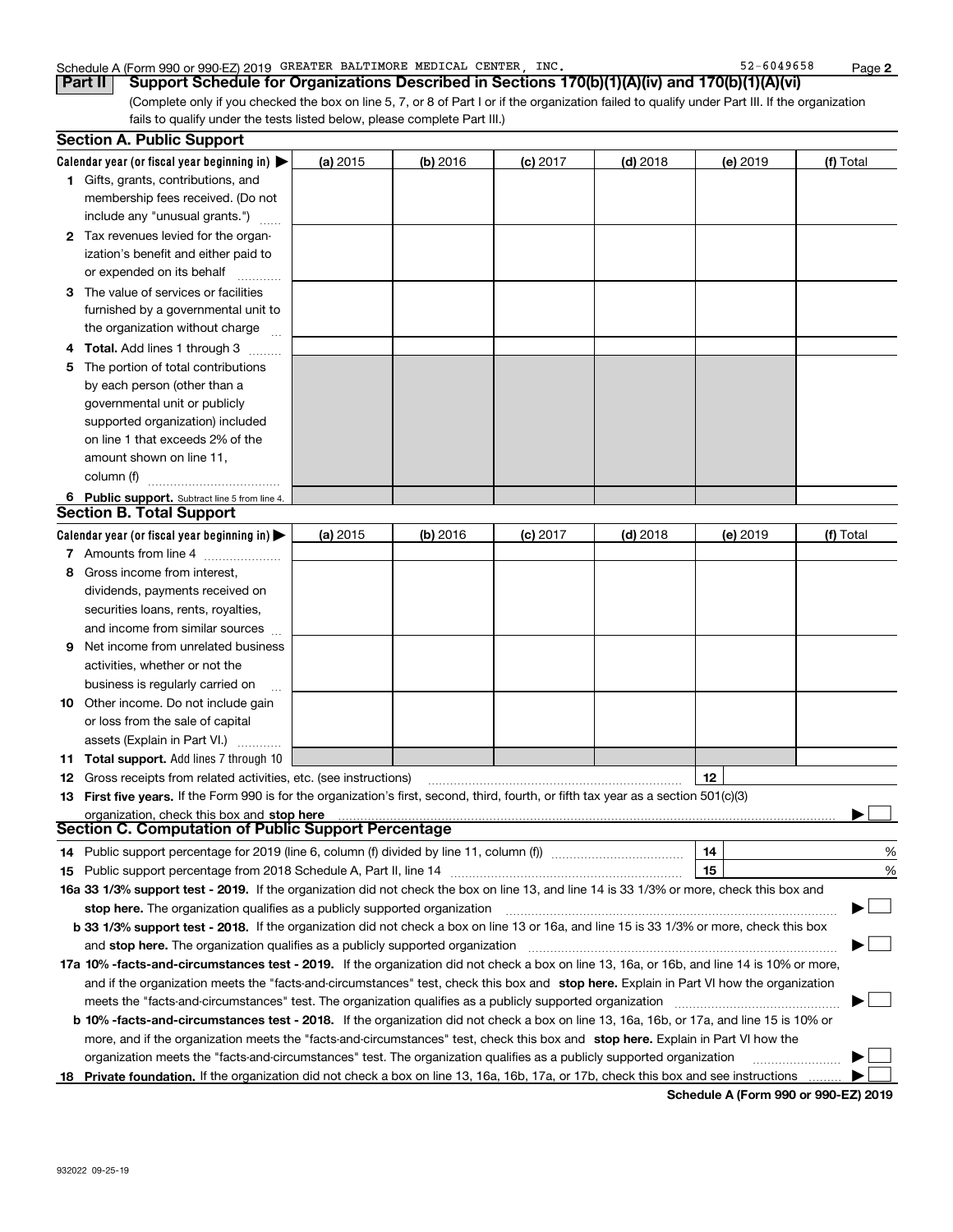### Schedule A (Form 990 or 990-EZ) 2019 GREATER BALTIMORE MEDICAL CENTER,INC. 52-6049658 Page

### **Part III Support Schedule for Organizations Described in Section 509(a)(2)**

(Complete only if you checked the box on line 10 of Part I or if the organization failed to qualify under Part II. If the organization fails to qualify under the tests listed below, please complete Part II.)

|    | <b>Section A. Public Support</b>                                                                                                                    |                                                                                                            |          |            |            |          |           |  |  |
|----|-----------------------------------------------------------------------------------------------------------------------------------------------------|------------------------------------------------------------------------------------------------------------|----------|------------|------------|----------|-----------|--|--|
|    | Calendar year (or fiscal year beginning in) $\blacktriangleright$                                                                                   | (a) 2015                                                                                                   | (b) 2016 | $(c)$ 2017 | $(d)$ 2018 | (e) 2019 | (f) Total |  |  |
|    | 1 Gifts, grants, contributions, and                                                                                                                 |                                                                                                            |          |            |            |          |           |  |  |
|    | membership fees received. (Do not                                                                                                                   |                                                                                                            |          |            |            |          |           |  |  |
|    | include any "unusual grants.")                                                                                                                      |                                                                                                            |          |            |            |          |           |  |  |
|    | <b>2</b> Gross receipts from admissions,                                                                                                            |                                                                                                            |          |            |            |          |           |  |  |
|    | merchandise sold or services per-                                                                                                                   |                                                                                                            |          |            |            |          |           |  |  |
|    | formed, or facilities furnished in                                                                                                                  |                                                                                                            |          |            |            |          |           |  |  |
|    | any activity that is related to the<br>organization's tax-exempt purpose                                                                            |                                                                                                            |          |            |            |          |           |  |  |
|    | 3 Gross receipts from activities that                                                                                                               |                                                                                                            |          |            |            |          |           |  |  |
|    | are not an unrelated trade or bus-                                                                                                                  |                                                                                                            |          |            |            |          |           |  |  |
|    |                                                                                                                                                     |                                                                                                            |          |            |            |          |           |  |  |
|    | iness under section 513                                                                                                                             |                                                                                                            |          |            |            |          |           |  |  |
|    | 4 Tax revenues levied for the organ-                                                                                                                |                                                                                                            |          |            |            |          |           |  |  |
|    | ization's benefit and either paid to                                                                                                                |                                                                                                            |          |            |            |          |           |  |  |
|    | or expended on its behalf<br>.                                                                                                                      |                                                                                                            |          |            |            |          |           |  |  |
|    | 5 The value of services or facilities                                                                                                               |                                                                                                            |          |            |            |          |           |  |  |
|    | furnished by a governmental unit to                                                                                                                 |                                                                                                            |          |            |            |          |           |  |  |
|    | the organization without charge                                                                                                                     |                                                                                                            |          |            |            |          |           |  |  |
|    | <b>6 Total.</b> Add lines 1 through 5                                                                                                               |                                                                                                            |          |            |            |          |           |  |  |
|    | 7a Amounts included on lines 1, 2, and                                                                                                              |                                                                                                            |          |            |            |          |           |  |  |
|    | 3 received from disqualified persons                                                                                                                |                                                                                                            |          |            |            |          |           |  |  |
|    | <b>b</b> Amounts included on lines 2 and 3 received                                                                                                 |                                                                                                            |          |            |            |          |           |  |  |
|    | from other than disqualified persons that<br>exceed the greater of \$5,000 or 1% of the                                                             |                                                                                                            |          |            |            |          |           |  |  |
|    | amount on line 13 for the year                                                                                                                      |                                                                                                            |          |            |            |          |           |  |  |
|    | c Add lines 7a and 7b                                                                                                                               |                                                                                                            |          |            |            |          |           |  |  |
|    | 8 Public support. (Subtract line 7c from line 6.)                                                                                                   |                                                                                                            |          |            |            |          |           |  |  |
|    | <b>Section B. Total Support</b>                                                                                                                     |                                                                                                            |          |            |            |          |           |  |  |
|    | Calendar year (or fiscal year beginning in)                                                                                                         | (a) 2015                                                                                                   | (b) 2016 | $(c)$ 2017 | $(d)$ 2018 | (e) 2019 | (f) Total |  |  |
|    | 9 Amounts from line 6                                                                                                                               |                                                                                                            |          |            |            |          |           |  |  |
|    | <b>10a</b> Gross income from interest,                                                                                                              |                                                                                                            |          |            |            |          |           |  |  |
|    | dividends, payments received on                                                                                                                     |                                                                                                            |          |            |            |          |           |  |  |
|    | securities loans, rents, royalties,<br>and income from similar sources                                                                              |                                                                                                            |          |            |            |          |           |  |  |
|    | <b>b</b> Unrelated business taxable income                                                                                                          |                                                                                                            |          |            |            |          |           |  |  |
|    | (less section 511 taxes) from businesses                                                                                                            |                                                                                                            |          |            |            |          |           |  |  |
|    | acquired after June 30, 1975 [10001]                                                                                                                |                                                                                                            |          |            |            |          |           |  |  |
|    |                                                                                                                                                     |                                                                                                            |          |            |            |          |           |  |  |
|    | c Add lines 10a and 10b<br>11 Net income from unrelated business                                                                                    |                                                                                                            |          |            |            |          |           |  |  |
|    | activities not included in line 10b,                                                                                                                |                                                                                                            |          |            |            |          |           |  |  |
|    | whether or not the business is                                                                                                                      |                                                                                                            |          |            |            |          |           |  |  |
|    | regularly carried on                                                                                                                                |                                                                                                            |          |            |            |          |           |  |  |
|    | <b>12</b> Other income. Do not include gain<br>or loss from the sale of capital                                                                     |                                                                                                            |          |            |            |          |           |  |  |
|    | assets (Explain in Part VI.)                                                                                                                        |                                                                                                            |          |            |            |          |           |  |  |
|    | <b>13</b> Total support. (Add lines 9, 10c, 11, and 12.)                                                                                            |                                                                                                            |          |            |            |          |           |  |  |
|    | 14 First five years. If the Form 990 is for the organization's first, second, third, fourth, or fifth tax year as a section 501(c)(3) organization, |                                                                                                            |          |            |            |          |           |  |  |
|    | check this box and stop here measurements are constructed as the state of the state of the state of the state o                                     |                                                                                                            |          |            |            |          |           |  |  |
|    | <b>Section C. Computation of Public Support Percentage</b>                                                                                          |                                                                                                            |          |            |            |          |           |  |  |
|    | 15 Public support percentage for 2019 (line 8, column (f), divided by line 13, column (f))                                                          |                                                                                                            |          |            |            | 15       | %         |  |  |
|    | 16 Public support percentage from 2018 Schedule A, Part III, line 15                                                                                |                                                                                                            |          |            |            | 16       | %         |  |  |
|    | <b>Section D. Computation of Investment Income Percentage</b>                                                                                       |                                                                                                            |          |            |            |          |           |  |  |
|    |                                                                                                                                                     | 17<br>17 Investment income percentage for 2019 (line 10c, column (f), divided by line 13, column (f))<br>% |          |            |            |          |           |  |  |
|    | <b>18</b> Investment income percentage from <b>2018</b> Schedule A, Part III, line 17                                                               |                                                                                                            |          |            |            | 18       | %         |  |  |
|    | 19a 33 1/3% support tests - 2019. If the organization did not check the box on line 14, and line 15 is more than 33 1/3%, and line 17 is not        |                                                                                                            |          |            |            |          |           |  |  |
|    | more than 33 1/3%, check this box and stop here. The organization qualifies as a publicly supported organization                                    |                                                                                                            |          |            |            |          | ▶         |  |  |
|    | b 33 1/3% support tests - 2018. If the organization did not check a box on line 14 or line 19a, and line 16 is more than 33 1/3%, and               |                                                                                                            |          |            |            |          |           |  |  |
|    | line 18 is not more than 33 1/3%, check this box and stop here. The organization qualifies as a publicly supported organization                     |                                                                                                            |          |            |            |          |           |  |  |
| 20 |                                                                                                                                                     |                                                                                                            |          |            |            |          |           |  |  |
|    |                                                                                                                                                     |                                                                                                            |          |            |            |          |           |  |  |

**Schedule A (Form 990 or 990-EZ) 2019**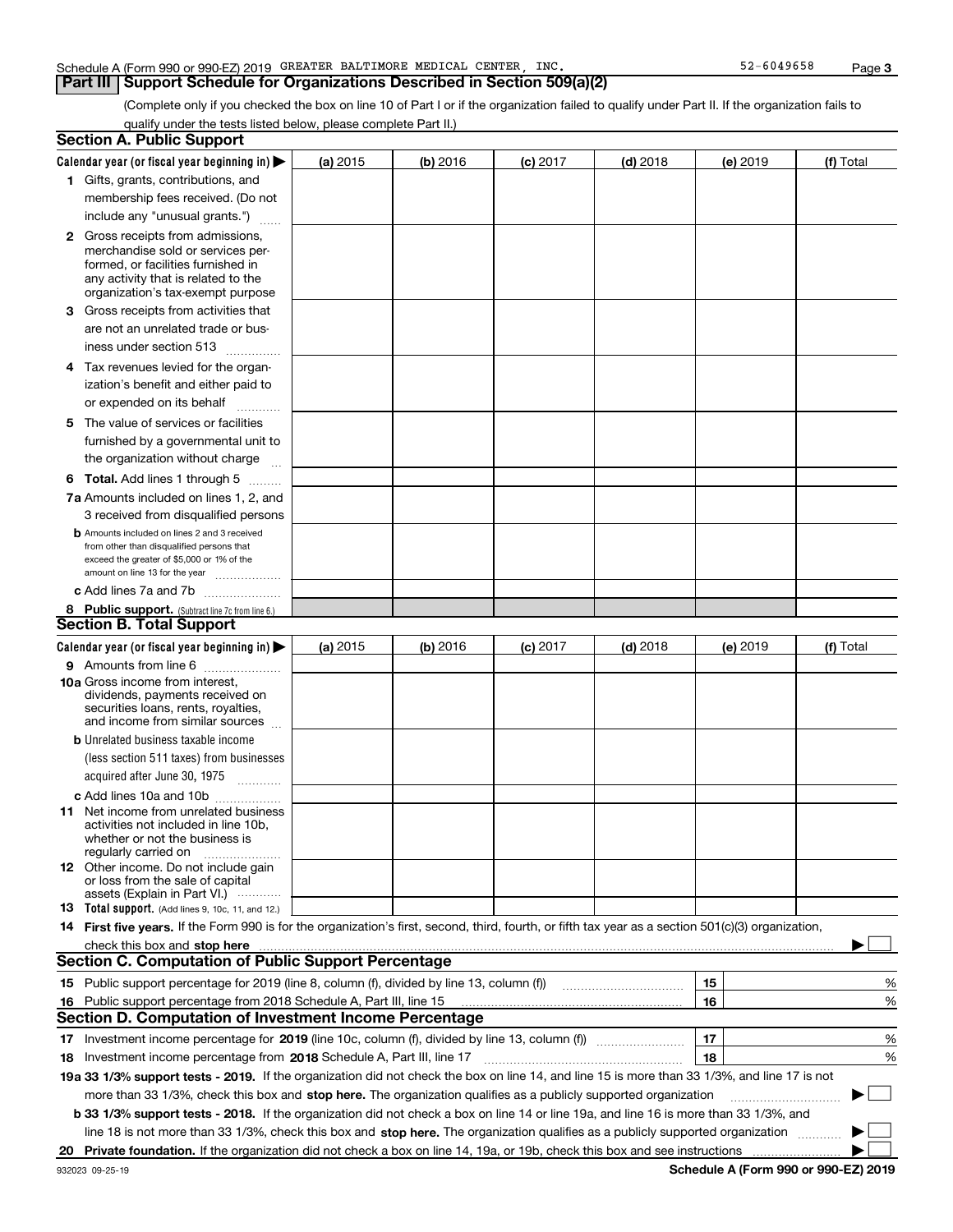**1**

**2**

**3a**

**YesNo**

# **Part IV Supporting Organizations**

(Complete only if you checked a box in line 12 on Part I. If you checked 12a of Part I, complete Sections A and B. If you checked 12b of Part I, complete Sections A and C. If you checked 12c of Part I, complete Sections A, D, and E. If you checked 12d of Part I, complete Sections A and D, and complete Part V.)

### **Section A. All Supporting Organizations**

- **1** Are all of the organization's supported organizations listed by name in the organization's governing documents? If "No," describe in **Part VI** how the supported organizations are designated. If designated by *class or purpose, describe the designation. If historic and continuing relationship, explain.*
- **2** Did the organization have any supported organization that does not have an IRS determination of status under section 509(a)(1) or (2)? If "Yes," explain in Part VI how the organization determined that the supported *organization was described in section 509(a)(1) or (2).*
- **3a** Did the organization have a supported organization described in section 501(c)(4), (5), or (6)? If "Yes," answer *(b) and (c) below.*
- **b** Did the organization confirm that each supported organization qualified under section 501(c)(4), (5), or (6) and satisfied the public support tests under section 509(a)(2)? If "Yes," describe in **Part VI** when and how the *organization made the determination.*
- **c**Did the organization ensure that all support to such organizations was used exclusively for section 170(c)(2)(B) purposes? If "Yes," explain in **Part VI** what controls the organization put in place to ensure such use.
- **4a***If* Was any supported organization not organized in the United States ("foreign supported organization")? *"Yes," and if you checked 12a or 12b in Part I, answer (b) and (c) below.*
- **b** Did the organization have ultimate control and discretion in deciding whether to make grants to the foreign supported organization? If "Yes," describe in **Part VI** how the organization had such control and discretion *despite being controlled or supervised by or in connection with its supported organizations.*
- **c** Did the organization support any foreign supported organization that does not have an IRS determination under sections 501(c)(3) and 509(a)(1) or (2)? If "Yes," explain in **Part VI** what controls the organization used *to ensure that all support to the foreign supported organization was used exclusively for section 170(c)(2)(B) purposes.*
- **5a***If "Yes,"* Did the organization add, substitute, or remove any supported organizations during the tax year? answer (b) and (c) below (if applicable). Also, provide detail in **Part VI,** including (i) the names and EIN *numbers of the supported organizations added, substituted, or removed; (ii) the reasons for each such action; (iii) the authority under the organization's organizing document authorizing such action; and (iv) how the action was accomplished (such as by amendment to the organizing document).*
- **b** Type I or Type II only. Was any added or substituted supported organization part of a class already designated in the organization's organizing document?
- **cSubstitutions only.**  Was the substitution the result of an event beyond the organization's control?
- **6** Did the organization provide support (whether in the form of grants or the provision of services or facilities) to **Part VI.** *If "Yes," provide detail in* support or benefit one or more of the filing organization's supported organizations? anyone other than (i) its supported organizations, (ii) individuals that are part of the charitable class benefited by one or more of its supported organizations, or (iii) other supporting organizations that also
- **7**Did the organization provide a grant, loan, compensation, or other similar payment to a substantial contributor *If "Yes," complete Part I of Schedule L (Form 990 or 990-EZ).* regard to a substantial contributor? (as defined in section 4958(c)(3)(C)), a family member of a substantial contributor, or a 35% controlled entity with
- **8** Did the organization make a loan to a disqualified person (as defined in section 4958) not described in line 7? *If "Yes," complete Part I of Schedule L (Form 990 or 990-EZ).*
- **9a** Was the organization controlled directly or indirectly at any time during the tax year by one or more in section 509(a)(1) or (2))? If "Yes," *provide detail in* <code>Part VI.</code> disqualified persons as defined in section 4946 (other than foundation managers and organizations described
- **b** Did one or more disqualified persons (as defined in line 9a) hold a controlling interest in any entity in which the supporting organization had an interest? If "Yes," provide detail in P**art VI**.
- **c**Did a disqualified person (as defined in line 9a) have an ownership interest in, or derive any personal benefit from, assets in which the supporting organization also had an interest? If "Yes," provide detail in P**art VI.**
- **10a** Was the organization subject to the excess business holdings rules of section 4943 because of section supporting organizations)? If "Yes," answer 10b below. 4943(f) (regarding certain Type II supporting organizations, and all Type III non-functionally integrated
- **b** Did the organization have any excess business holdings in the tax year? (Use Schedule C, Form 4720, to *determine whether the organization had excess business holdings.)*

**10b**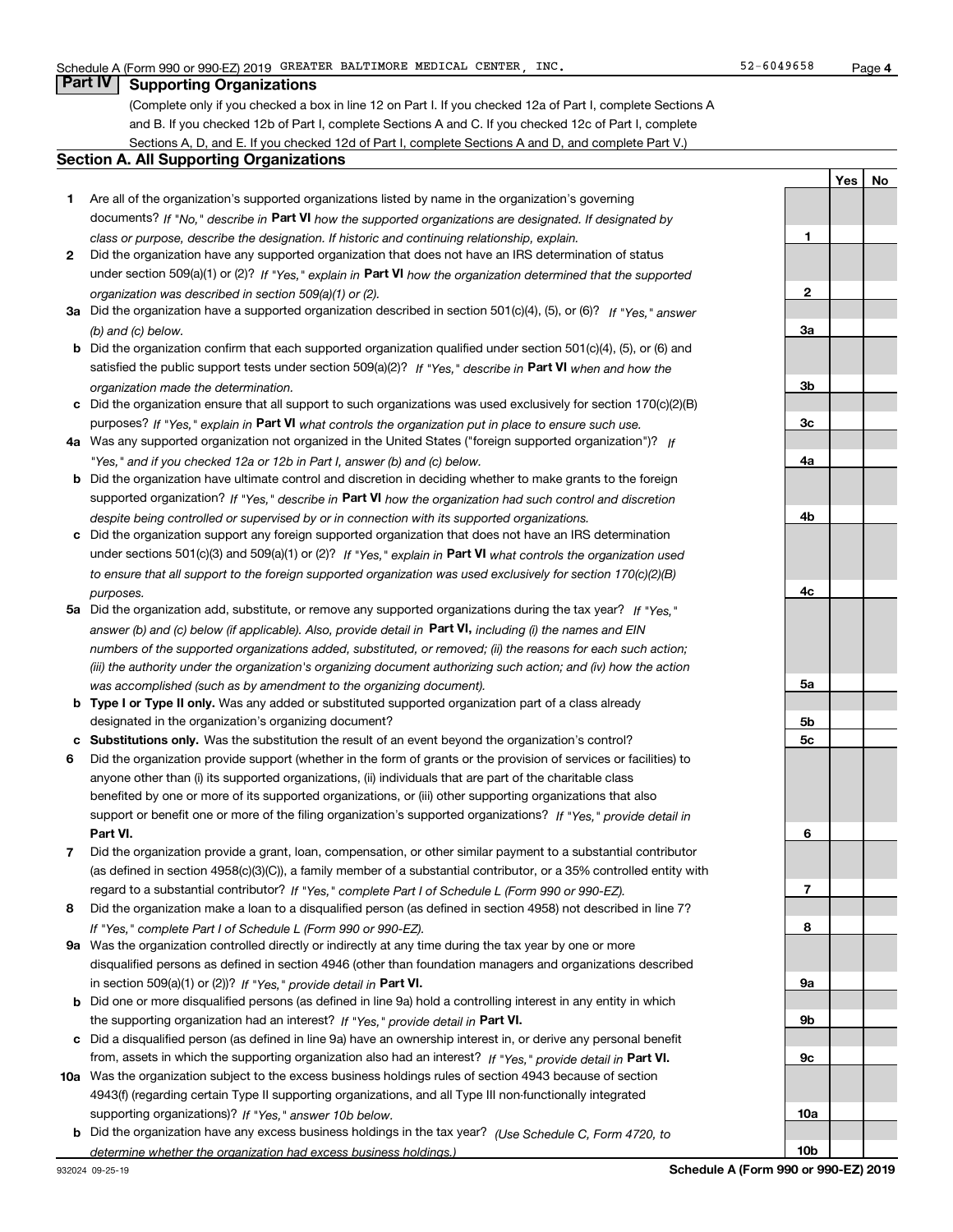|    |                                                                                                                                   |                 | Yes | No |
|----|-----------------------------------------------------------------------------------------------------------------------------------|-----------------|-----|----|
| 11 | Has the organization accepted a gift or contribution from any of the following persons?                                           |                 |     |    |
|    | a A person who directly or indirectly controls, either alone or together with persons described in (b) and (c)                    |                 |     |    |
|    | below, the governing body of a supported organization?                                                                            | 11a             |     |    |
|    | <b>b</b> A family member of a person described in (a) above?                                                                      | 11 <sub>b</sub> |     |    |
|    | c A 35% controlled entity of a person described in (a) or (b) above? If "Yes" to a, b, or c, provide detail in Part VI.           | 11c             |     |    |
|    | <b>Section B. Type I Supporting Organizations</b>                                                                                 |                 |     |    |
|    |                                                                                                                                   |                 | Yes | No |
| 1  | Did the directors, trustees, or membership of one or more supported organizations have the power to                               |                 |     |    |
|    | regularly appoint or elect at least a majority of the organization's directors or trustees at all times during the                |                 |     |    |
|    | tax year? If "No," describe in Part VI how the supported organization(s) effectively operated, supervised, or                     |                 |     |    |
|    | controlled the organization's activities. If the organization had more than one supported organization,                           |                 |     |    |
|    | describe how the powers to appoint and/or remove directors or trustees were allocated among the supported                         |                 |     |    |
|    | organizations and what conditions or restrictions, if any, applied to such powers during the tax year.                            | 1               |     |    |
| 2  | Did the organization operate for the benefit of any supported organization other than the supported                               |                 |     |    |
|    | organization(s) that operated, supervised, or controlled the supporting organization? If "Yes," explain in                        |                 |     |    |
|    | Part VI how providing such benefit carried out the purposes of the supported organization(s) that operated,                       |                 |     |    |
|    | supervised, or controlled the supporting organization.                                                                            | 2               |     |    |
|    | <b>Section C. Type II Supporting Organizations</b>                                                                                |                 |     |    |
|    |                                                                                                                                   |                 | Yes | No |
| 1. | Were a majority of the organization's directors or trustees during the tax year also a majority of the directors                  |                 |     |    |
|    | or trustees of each of the organization's supported organization(s)? If "No," describe in Part VI how control                     |                 |     |    |
|    |                                                                                                                                   |                 |     |    |
|    | or management of the supporting organization was vested in the same persons that controlled or managed                            | 1               |     |    |
|    | the supported organization(s).<br>Section D. All Type III Supporting Organizations                                                |                 |     |    |
|    |                                                                                                                                   |                 | Yes | No |
| 1  | Did the organization provide to each of its supported organizations, by the last day of the fifth month of the                    |                 |     |    |
|    |                                                                                                                                   |                 |     |    |
|    | organization's tax year, (i) a written notice describing the type and amount of support provided during the prior tax             |                 |     |    |
|    | year, (ii) a copy of the Form 990 that was most recently filed as of the date of notification, and (iii) copies of the            |                 |     |    |
|    | organization's governing documents in effect on the date of notification, to the extent not previously provided?                  | 1               |     |    |
| 2  | Were any of the organization's officers, directors, or trustees either (i) appointed or elected by the supported                  |                 |     |    |
|    | organization(s) or (ii) serving on the governing body of a supported organization? If "No," explain in Part VI how                |                 |     |    |
|    | the organization maintained a close and continuous working relationship with the supported organization(s).                       | 2               |     |    |
| 3  | By reason of the relationship described in (2), did the organization's supported organizations have a                             |                 |     |    |
|    | significant voice in the organization's investment policies and in directing the use of the organization's                        |                 |     |    |
|    | income or assets at all times during the tax year? If "Yes," describe in Part VI the role the organization's                      |                 |     |    |
|    | supported organizations played in this regard.                                                                                    | З               |     |    |
|    | Section E. Type III Functionally Integrated Supporting Organizations                                                              |                 |     |    |
| 1  | Check the box next to the method that the organization used to satisfy the Integral Part Test during the year (see instructions). |                 |     |    |
| a  | The organization satisfied the Activities Test. Complete line 2 below.                                                            |                 |     |    |
| b  | The organization is the parent of each of its supported organizations. Complete line 3 below.                                     |                 |     |    |
| с  | The organization supported a governmental entity. Describe in Part VI how you supported a government entity (see instructions),   |                 |     |    |
| 2  | Activities Test. Answer (a) and (b) below.                                                                                        |                 | Yes | No |
| а  | Did substantially all of the organization's activities during the tax year directly further the exempt purposes of                |                 |     |    |
|    | the supported organization(s) to which the organization was responsive? If "Yes," then in Part VI identify                        |                 |     |    |
|    | those supported organizations and explain how these activities directly furthered their exempt purposes,                          |                 |     |    |
|    | how the organization was responsive to those supported organizations, and how the organization determined                         |                 |     |    |
|    | that these activities constituted substantially all of its activities.                                                            | 2a              |     |    |
|    | <b>b</b> Did the activities described in (a) constitute activities that, but for the organization's involvement, one or more      |                 |     |    |
|    | of the organization's supported organization(s) would have been engaged in? If "Yes," explain in Part VI the                      |                 |     |    |
|    | reasons for the organization's position that its supported organization(s) would have engaged in these                            |                 |     |    |
|    | activities but for the organization's involvement.                                                                                | 2b              |     |    |
| З  | Parent of Supported Organizations. Answer (a) and (b) below.                                                                      |                 |     |    |
| а  | Did the organization have the power to regularly appoint or elect a majority of the officers, directors, or                       |                 |     |    |
|    | trustees of each of the supported organizations? Provide details in Part VI.                                                      | За              |     |    |
|    | <b>b</b> Did the organization exercise a substantial degree of direction over the policies, programs, and activities of each      |                 |     |    |
|    | of its supported organizations? If "Yes." describe in Part VI the role played by the organization in this regard.                 | 3b              |     |    |
|    |                                                                                                                                   |                 |     |    |

**Schedule A (Form 990 or 990-EZ) 2019**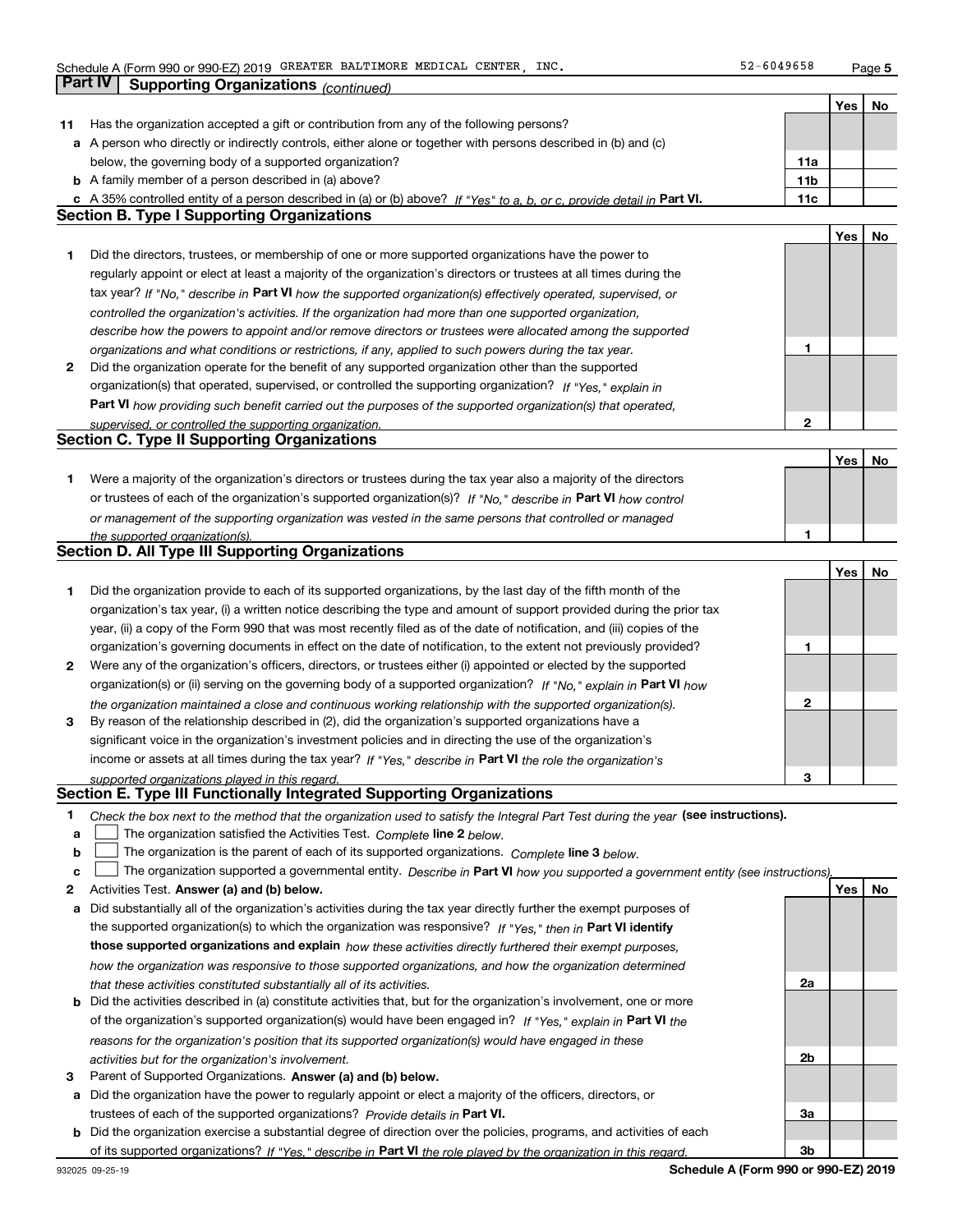instructions).

932026 09-25-19

**7**

 $\mathcal{L}^{\text{max}}$ 

emergency temporary reduction (see instructions).

|              | Aggregate fair market value of all non-exempt-use assets (see                |    |                     |
|--------------|------------------------------------------------------------------------------|----|---------------------|
|              | instructions for short tax year or assets held for part of year).            |    |                     |
|              | a Average monthly value of securities                                        | 1a |                     |
|              | <b>b</b> Average monthly cash balances                                       | 1b |                     |
|              | Fair market value of other non-exempt-use assets                             | 1c |                     |
|              | d Total (add lines 1a, 1b, and 1c)                                           | 1d |                     |
| е            | <b>Discount</b> claimed for blockage or other                                |    |                     |
|              | factors (explain in detail in Part VI):                                      |    |                     |
| $\mathbf{2}$ | Acquisition indebtedness applicable to non-exempt-use assets                 | 2  |                     |
| 3            | Subtract line 2 from line 1d.                                                | 3  |                     |
| 4            | Cash deemed held for exempt use. Enter 1-1/2% of line 3 (for greater amount, |    |                     |
|              | see instructions).                                                           | 4  |                     |
| 5            | Net value of non-exempt-use assets (subtract line 4 from line 3)             | 5  |                     |
| 6            | Multiply line 5 by .035.                                                     | 6  |                     |
|              | Recoveries of prior-year distributions                                       |    |                     |
| 8            | Minimum Asset Amount (add line 7 to line 6)                                  | 8  |                     |
|              | Section C - Distributable Amount                                             |    | <b>Current Year</b> |
|              | Adjusted net income for prior year (from Section A, line 8, Column A)        | 1  |                     |
| $\mathbf{2}$ | Enter 85% of line 1.                                                         | 2  |                     |
| 3            | Minimum asset amount for prior year (from Section B, line 8, Column A)       | 3  |                     |
| 4            | Enter greater of line 2 or line 3.                                           | 4  |                     |
| 5            | Income tax imposed in prior year                                             | 5  |                     |
| 6            | <b>Distributable Amount.</b> Subtract line 5 from line 4, unless subject to  |    |                     |
|              |                                                                              |    |                     |

Check here if the current year is the organization's first as a non-functionally integrated Type III supporting organization (see

# **7**Other expenses (see instructions) **8 Adjusted Net Income** (subtract lines 5, 6, and 7 from line 4) **8 8**

**3** Other gross income (see instructions)

Recoveries of prior-year distributions

**6** Portion of operating expenses paid or incurred for production or

collection of gross income or for management, conservation, or

maintenance of property held for production of income (see instructions)

### **Section B - Minimum Asset Amount**

**Section A - Adjusted Net Income**

Net short-term capital gain

Depreciation and depletion

**4**Add lines 1 through 3.

**1**

**12**

**5**

### Schedule A (Form 990 or 990-EZ) 2019 GREATER BALTIMORE MEDICAL CENTER,INC. 52-6049658 Page **Part V Type III Non-Functionally Integrated 509(a)(3) Supporting Organizations**

**SEP 10. See instructions.** All antegral Part Test as a qualifying trust on Nov. 20, 1970 (explain in Part VI). See instructions. All other Type III non-functionally integrated supporting organizations must complete Sections A through E.  $\mathcal{L}^{\text{max}}$ 

(A) Prior Year

(A) Prior Year

**67**

**6**

(B) Current Year (optional)

(B) Current Year (optional)

### **Schedule A (Form 990 or 990-EZ) 2019**

**6**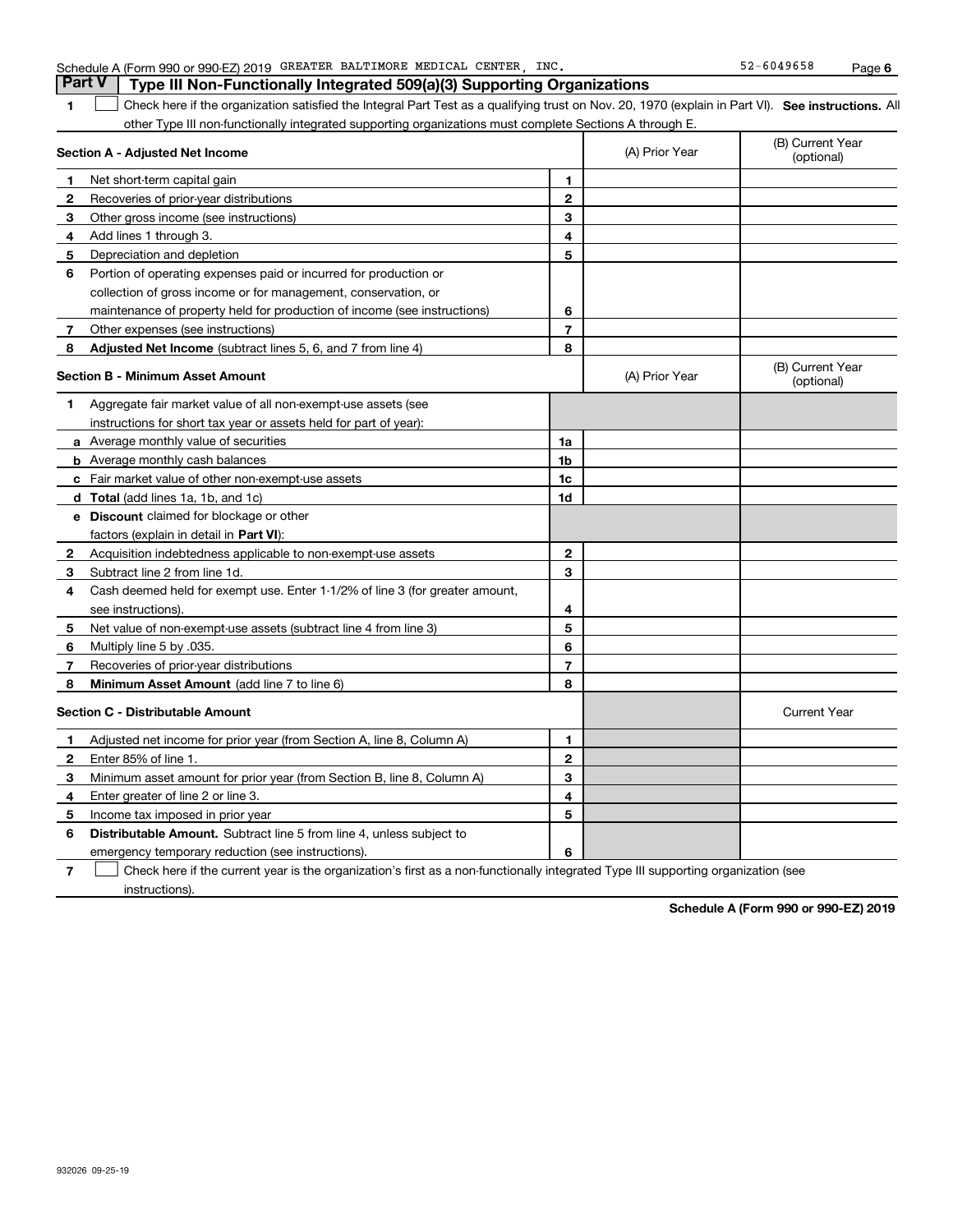| <b>Part V</b> | Type III Non-Functionally Integrated 509(a)(3) Supporting Organizations                    |                             | (continued)                           |                                                |
|---------------|--------------------------------------------------------------------------------------------|-----------------------------|---------------------------------------|------------------------------------------------|
|               | <b>Section D - Distributions</b>                                                           |                             |                                       | <b>Current Year</b>                            |
| 1             | Amounts paid to supported organizations to accomplish exempt purposes                      |                             |                                       |                                                |
| 2             | Amounts paid to perform activity that directly furthers exempt purposes of supported       |                             |                                       |                                                |
|               | organizations, in excess of income from activity                                           |                             |                                       |                                                |
| 3             | Administrative expenses paid to accomplish exempt purposes of supported organizations      |                             |                                       |                                                |
| 4             | Amounts paid to acquire exempt-use assets                                                  |                             |                                       |                                                |
| 5             | Qualified set-aside amounts (prior IRS approval required)                                  |                             |                                       |                                                |
| 6             | Other distributions (describe in Part VI). See instructions.                               |                             |                                       |                                                |
| 7             | Total annual distributions. Add lines 1 through 6.                                         |                             |                                       |                                                |
| 8             | Distributions to attentive supported organizations to which the organization is responsive |                             |                                       |                                                |
|               | (provide details in Part VI). See instructions.                                            |                             |                                       |                                                |
| 9             | Distributable amount for 2019 from Section C, line 6                                       |                             |                                       |                                                |
| 10            | Line 8 amount divided by line 9 amount                                                     |                             |                                       |                                                |
|               |                                                                                            | (i)                         | (iii)                                 | (iii)                                          |
|               | <b>Section E - Distribution Allocations</b> (see instructions)                             | <b>Excess Distributions</b> | <b>Underdistributions</b><br>Pre-2019 | <b>Distributable</b><br><b>Amount for 2019</b> |
| 1             | Distributable amount for 2019 from Section C, line 6                                       |                             |                                       |                                                |
| 2             | Underdistributions, if any, for years prior to 2019 (reason-                               |                             |                                       |                                                |
|               | able cause required- explain in Part VI). See instructions.                                |                             |                                       |                                                |
| 3             | Excess distributions carryover, if any, to 2019                                            |                             |                                       |                                                |
|               | <b>a</b> From 2014                                                                         |                             |                                       |                                                |
|               | <b>b</b> From 2015                                                                         |                             |                                       |                                                |
|               | $c$ From 2016                                                                              |                             |                                       |                                                |
|               | <b>d</b> From 2017                                                                         |                             |                                       |                                                |
|               | e From 2018                                                                                |                             |                                       |                                                |
| f             | <b>Total</b> of lines 3a through e                                                         |                             |                                       |                                                |
|               | <b>g</b> Applied to underdistributions of prior years                                      |                             |                                       |                                                |
|               | <b>h</b> Applied to 2019 distributable amount                                              |                             |                                       |                                                |
|               | Carryover from 2014 not applied (see instructions)                                         |                             |                                       |                                                |
|               | Remainder. Subtract lines 3g, 3h, and 3i from 3f.                                          |                             |                                       |                                                |
| 4             | Distributions for 2019 from Section D,                                                     |                             |                                       |                                                |
|               | line $7:$                                                                                  |                             |                                       |                                                |
|               | a Applied to underdistributions of prior years                                             |                             |                                       |                                                |
|               | <b>b</b> Applied to 2019 distributable amount                                              |                             |                                       |                                                |
| c             | Remainder. Subtract lines 4a and 4b from 4.                                                |                             |                                       |                                                |
| 5             | Remaining underdistributions for years prior to 2019, if                                   |                             |                                       |                                                |
|               | any. Subtract lines 3g and 4a from line 2. For result greater                              |                             |                                       |                                                |
|               | than zero, explain in Part VI. See instructions.                                           |                             |                                       |                                                |
| 6             | Remaining underdistributions for 2019. Subtract lines 3h                                   |                             |                                       |                                                |
|               | and 4b from line 1. For result greater than zero, explain in                               |                             |                                       |                                                |
|               | Part VI. See instructions.                                                                 |                             |                                       |                                                |
| 7             | Excess distributions carryover to 2020. Add lines 3j                                       |                             |                                       |                                                |
|               | and 4c.                                                                                    |                             |                                       |                                                |
| 8             | Breakdown of line 7:                                                                       |                             |                                       |                                                |
|               | a Excess from 2015                                                                         |                             |                                       |                                                |
|               | <b>b</b> Excess from 2016                                                                  |                             |                                       |                                                |
|               | c Excess from 2017                                                                         |                             |                                       |                                                |
|               | d Excess from 2018                                                                         |                             |                                       |                                                |
|               | e Excess from 2019                                                                         |                             |                                       |                                                |

**Schedule A (Form 990 or 990-EZ) 2019**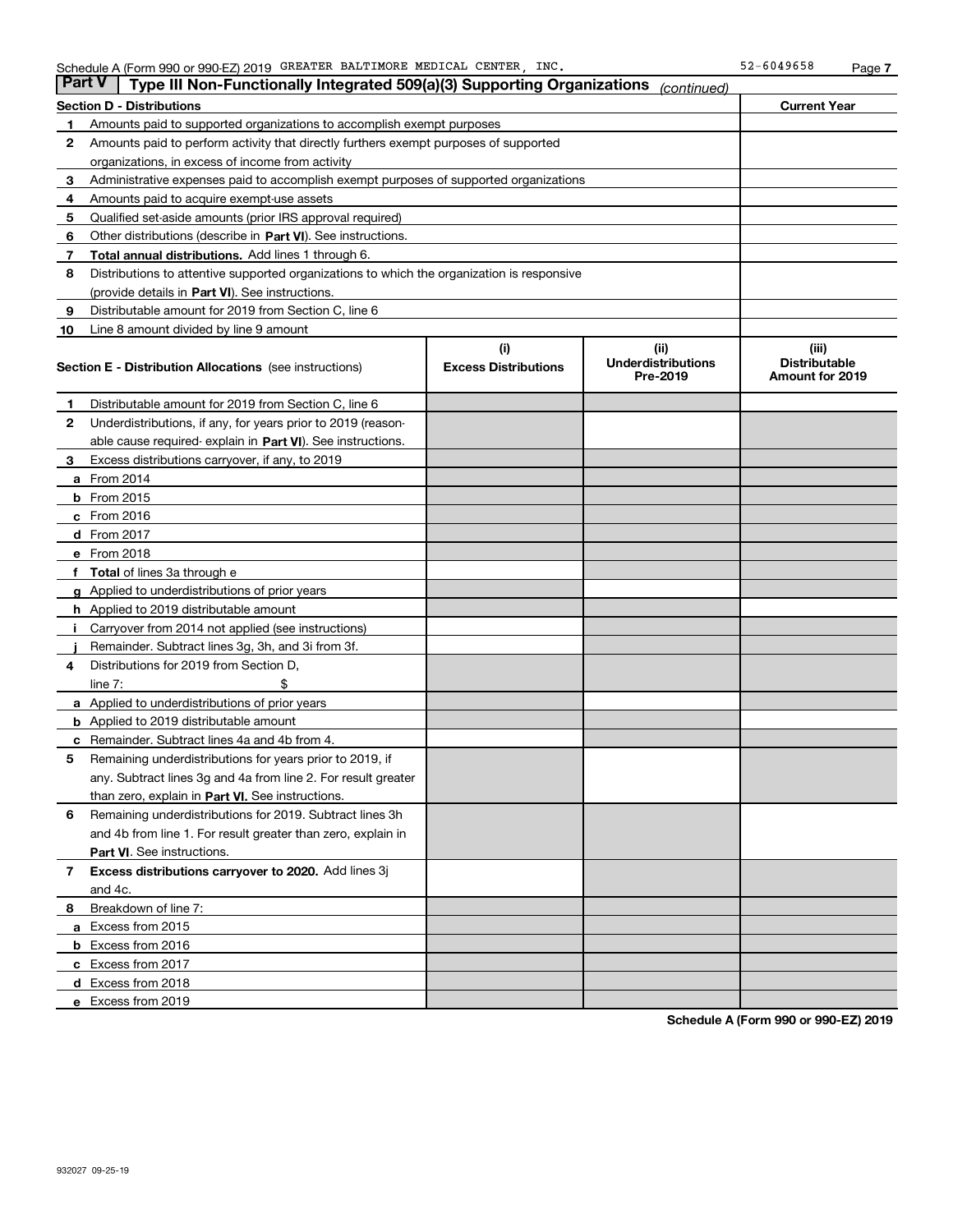**8**

| ---<br><b>Part VI</b> | י טטט וט טטט ווויט<br>. ago o                                                                                                                    |
|-----------------------|--------------------------------------------------------------------------------------------------------------------------------------------------|
|                       | Supplemental Information. Provide the explanations required by Part II, line 10; Part II, line 17a or 17b; Part III, line 12;                    |
|                       | Part IV, Section A, lines 1, 2, 3b, 3c, 4b, 4c, 5a, 6, 9a, 9b, 9c, 11a, 11b, and 11c; Part IV, Section B, lines 1 and 2; Part IV, Section C,     |
|                       | line 1; Part IV, Section D, lines 2 and 3; Part IV, Section E, lines 1c, 2a, 2b, 3a, and 3b; Part V, line 1; Part V, Section B, line 1e; Part V, |
|                       | Section D, lines 5, 6, and 8; and Part V, Section E, lines 2, 5, and 6. Also complete this part for any additional information.                  |
|                       | (See instructions.)                                                                                                                              |
|                       |                                                                                                                                                  |
|                       |                                                                                                                                                  |
|                       |                                                                                                                                                  |
|                       |                                                                                                                                                  |
|                       |                                                                                                                                                  |
|                       |                                                                                                                                                  |
|                       |                                                                                                                                                  |
|                       |                                                                                                                                                  |
|                       |                                                                                                                                                  |
|                       |                                                                                                                                                  |
|                       |                                                                                                                                                  |
|                       |                                                                                                                                                  |
|                       |                                                                                                                                                  |
|                       |                                                                                                                                                  |
|                       |                                                                                                                                                  |
|                       |                                                                                                                                                  |
|                       |                                                                                                                                                  |
|                       |                                                                                                                                                  |
|                       |                                                                                                                                                  |
|                       |                                                                                                                                                  |
|                       |                                                                                                                                                  |
|                       |                                                                                                                                                  |
|                       |                                                                                                                                                  |
|                       |                                                                                                                                                  |
|                       |                                                                                                                                                  |
|                       |                                                                                                                                                  |
|                       |                                                                                                                                                  |
|                       |                                                                                                                                                  |
|                       |                                                                                                                                                  |
|                       |                                                                                                                                                  |
|                       |                                                                                                                                                  |
|                       |                                                                                                                                                  |
|                       |                                                                                                                                                  |
|                       |                                                                                                                                                  |
|                       |                                                                                                                                                  |
|                       |                                                                                                                                                  |
|                       |                                                                                                                                                  |
|                       |                                                                                                                                                  |
|                       |                                                                                                                                                  |
|                       |                                                                                                                                                  |
|                       |                                                                                                                                                  |
|                       |                                                                                                                                                  |
|                       |                                                                                                                                                  |
|                       |                                                                                                                                                  |
|                       |                                                                                                                                                  |
|                       |                                                                                                                                                  |
|                       |                                                                                                                                                  |
|                       |                                                                                                                                                  |
|                       |                                                                                                                                                  |
|                       |                                                                                                                                                  |
|                       |                                                                                                                                                  |
|                       |                                                                                                                                                  |
|                       |                                                                                                                                                  |
|                       |                                                                                                                                                  |
|                       |                                                                                                                                                  |
|                       |                                                                                                                                                  |
|                       |                                                                                                                                                  |
|                       |                                                                                                                                                  |
|                       |                                                                                                                                                  |
|                       |                                                                                                                                                  |
|                       |                                                                                                                                                  |
|                       |                                                                                                                                                  |
|                       |                                                                                                                                                  |
|                       |                                                                                                                                                  |
|                       |                                                                                                                                                  |
|                       |                                                                                                                                                  |
|                       |                                                                                                                                                  |
|                       |                                                                                                                                                  |
|                       |                                                                                                                                                  |
|                       |                                                                                                                                                  |
|                       |                                                                                                                                                  |
|                       |                                                                                                                                                  |
|                       |                                                                                                                                                  |
|                       |                                                                                                                                                  |
|                       |                                                                                                                                                  |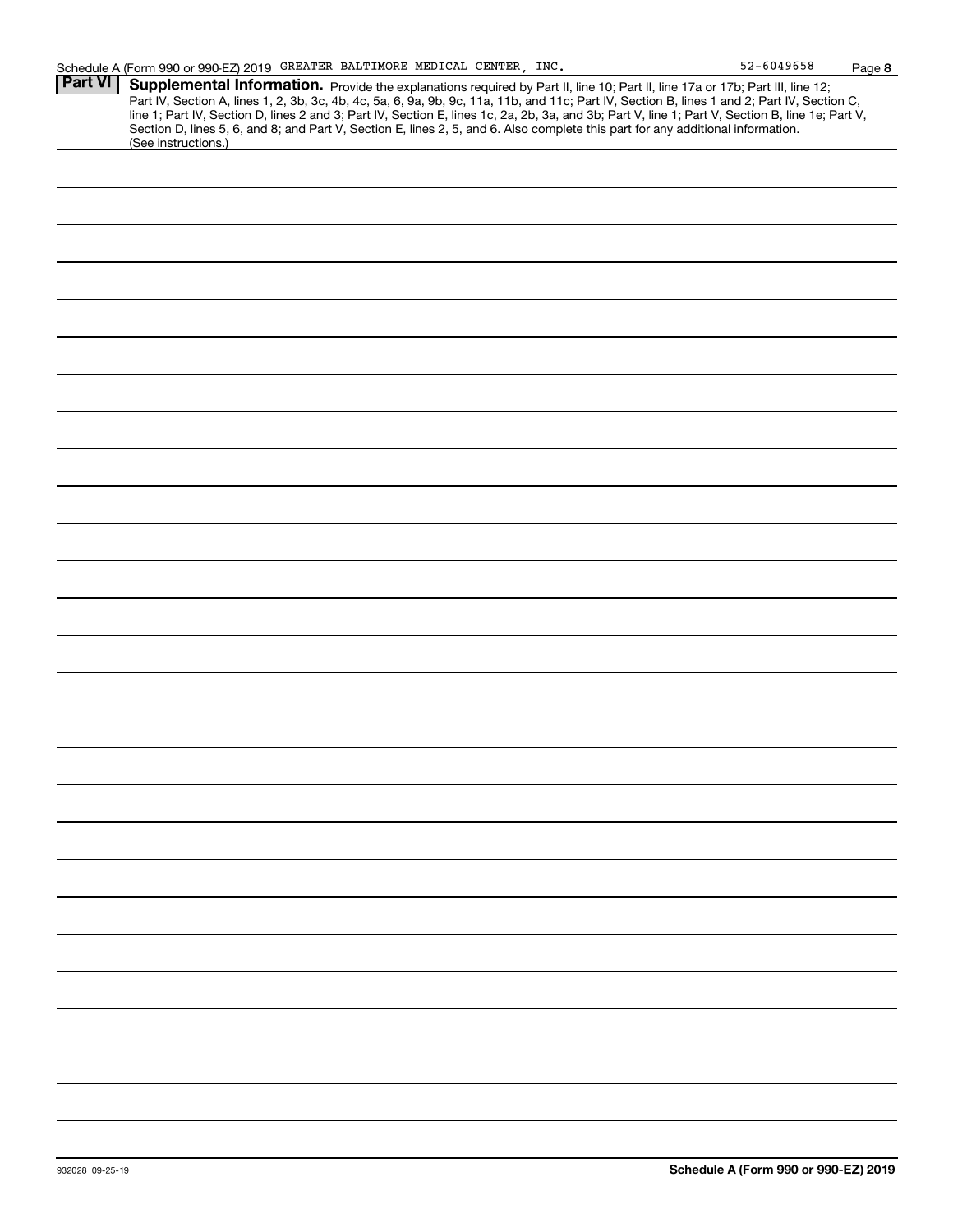Department of the Treasury Internal Revenue Service **(Form 990, 990-EZ, or 990-PF)**

Name of the organization

# **Schedule B Schedule of Contributors**

**| Attach to Form 990, Form 990-EZ, or Form 990-PF. | Go to www.irs.gov/Form990 for the latest information.** OMB No. 1545-0047

**2019**

**Employer identification number**

|                                | GREATER BALTIMORE MEDICAL CENTER, INC.                                      | $52 - 6049658$ |
|--------------------------------|-----------------------------------------------------------------------------|----------------|
| Organization type (check one): |                                                                             |                |
| Filers of:                     | Section:                                                                    |                |
| Form 990 or 990-EZ             |                                                                             |                |
|                                | $4947(a)(1)$ nonexempt charitable trust not treated as a private foundation |                |
|                                | 527 political organization                                                  |                |
| Form 990-PF                    | 501(c)(3) exempt private foundation                                         |                |
|                                | 4947(a)(1) nonexempt charitable trust treated as a private foundation       |                |
|                                | 501(c)(3) taxable private foundation                                        |                |

Check if your organization is covered by the **General Rule** or a **Special Rule. Note:**  Only a section 501(c)(7), (8), or (10) organization can check boxes for both the General Rule and a Special Rule. See instructions.

### **General Rule**

 $\overline{X}$  For an organization filing Form 990, 990-EZ, or 990-PF that received, during the year, contributions totaling \$5,000 or more (in money or property) from any one contributor. Complete Parts I and II. See instructions for determining a contributor's total contributions.

### **Special Rules**

any one contributor, during the year, total contributions of the greater of  $\,$  (1) \$5,000; or **(2)** 2% of the amount on (i) Form 990, Part VIII, line 1h; For an organization described in section 501(c)(3) filing Form 990 or 990-EZ that met the 33 1/3% support test of the regulations under sections 509(a)(1) and 170(b)(1)(A)(vi), that checked Schedule A (Form 990 or 990-EZ), Part II, line 13, 16a, or 16b, and that received from or (ii) Form 990-EZ, line 1. Complete Parts I and II.  $\mathcal{L}^{\text{max}}$ 

year, total contributions of more than \$1,000 *exclusively* for religious, charitable, scientific, literary, or educational purposes, or for the For an organization described in section 501(c)(7), (8), or (10) filing Form 990 or 990-EZ that received from any one contributor, during the prevention of cruelty to children or animals. Complete Parts I, II, and III.  $\mathcal{L}^{\text{max}}$ 

purpose. Don't complete any of the parts unless the **General Rule** applies to this organization because it received *nonexclusively* year, contributions <sub>exclusively</sub> for religious, charitable, etc., purposes, but no such contributions totaled more than \$1,000. If this box is checked, enter here the total contributions that were received during the year for an  $\;$ exclusively religious, charitable, etc., For an organization described in section 501(c)(7), (8), or (10) filing Form 990 or 990-EZ that received from any one contributor, during the religious, charitable, etc., contributions totaling \$5,000 or more during the year  $\Box$ — $\Box$  =  $\Box$  $\mathcal{L}^{\text{max}}$ 

**Caution:**  An organization that isn't covered by the General Rule and/or the Special Rules doesn't file Schedule B (Form 990, 990-EZ, or 990-PF),  **must** but it answer "No" on Part IV, line 2, of its Form 990; or check the box on line H of its Form 990-EZ or on its Form 990-PF, Part I, line 2, to certify that it doesn't meet the filing requirements of Schedule B (Form 990, 990-EZ, or 990-PF).

**For Paperwork Reduction Act Notice, see the instructions for Form 990, 990-EZ, or 990-PF. Schedule B (Form 990, 990-EZ, or 990-PF) (2019)** LHA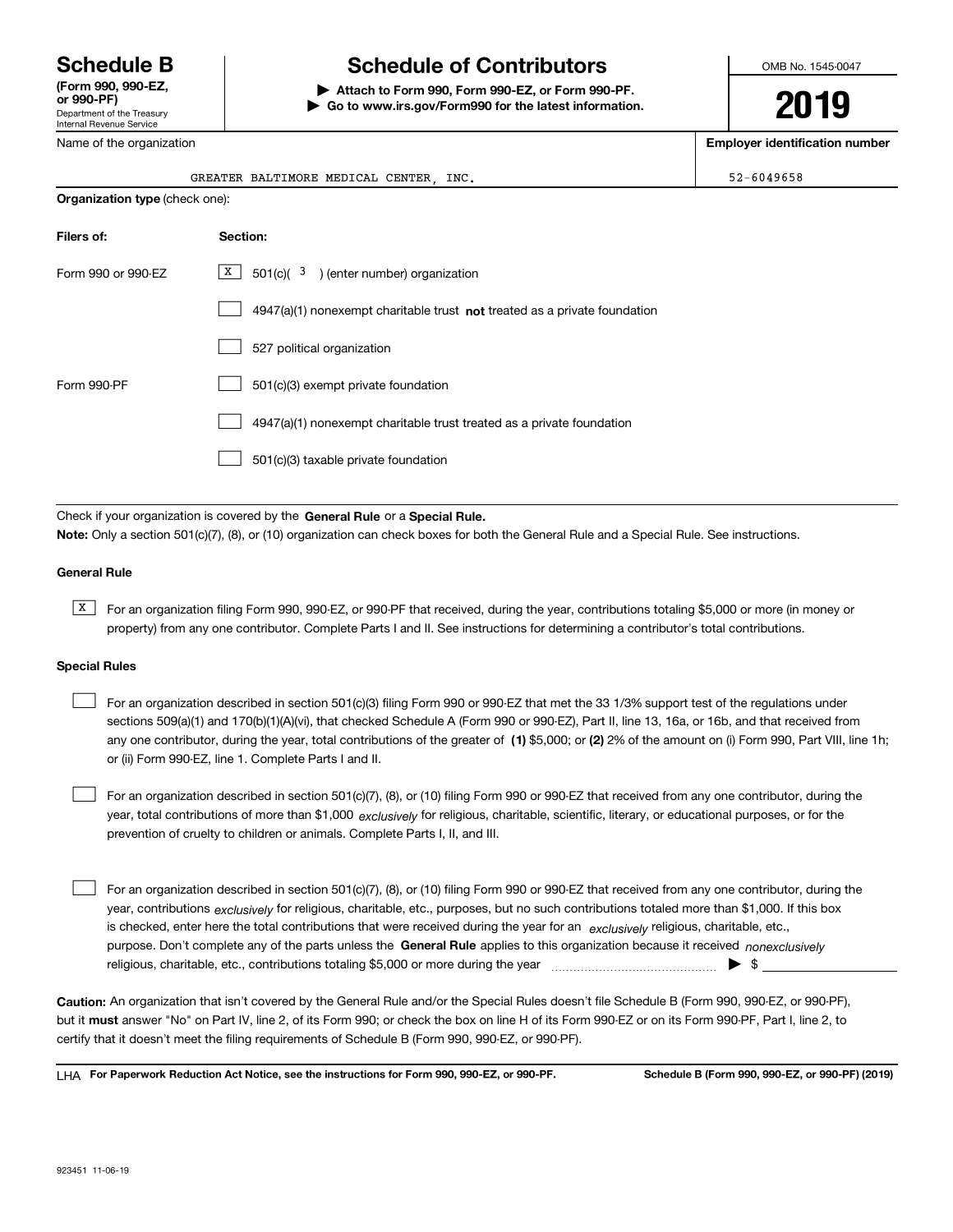|            | Schedule B (Form 990, 990-EZ, or 990-PF) (2019)                                                                                   |                                   |           | Page 2                                                                                           |
|------------|-----------------------------------------------------------------------------------------------------------------------------------|-----------------------------------|-----------|--------------------------------------------------------------------------------------------------|
|            | Name of organization                                                                                                              |                                   |           | <b>Employer identification number</b>                                                            |
|            | GREATER BALTIMORE MEDICAL CENTER, INC.                                                                                            |                                   |           | 52-6049658                                                                                       |
| Part I     | Contributors (see instructions). Use duplicate copies of Part I if additional space is needed.                                    |                                   |           |                                                                                                  |
| (a)<br>No. | (b)<br>Name, address, and ZIP + 4                                                                                                 | (c)<br><b>Total contributions</b> |           | (d)<br>Type of contribution                                                                      |
| 1          | ROBERT A. WAIDNER FOUNDATION TRUST<br>C/O WHITEFORD, TAYLOR & PRESTON L.L.P. 7 SAINT PAUL<br>STREET, #1400<br>BALTIMORE, MD 21202 | 6,169,964.<br>$\frac{1}{2}$       |           | X<br>Person<br>Payroll<br>Noncash<br>(Complete Part II for<br>noncash contributions.)            |
| (a)<br>No. | (b)<br>Name, address, and ZIP + 4                                                                                                 | (c)<br><b>Total contributions</b> |           | (d)<br>Type of contribution                                                                      |
| 2          | ELEANOR B. REQUARD<br>51 DAVIS LN<br>EASTON, MD 21601                                                                             | 4,853,873.<br>$\mathsf{\$}$       |           | X<br>Person<br>Payroll<br>Noncash<br>(Complete Part II for<br>noncash contributions.)            |
| (a)<br>No. | (b)<br>Name, address, and ZIP + 4                                                                                                 | (c)<br><b>Total contributions</b> |           | (d)<br>Type of contribution                                                                      |
| 3          | MILTON J. DANCE JR. ENDOWMENT, INC.<br>409 WASHINGTON AVENUE<br>BALTIMORE, MD 21204                                               | 3,742,672.<br>$\mathfrak s$       |           | X<br>Person<br>Payroll<br>Noncash<br>(Complete Part II for<br>noncash contributions.)            |
| (a)<br>No. | (b)<br>Name, address, and ZIP + 4                                                                                                 | (c)<br><b>Total contributions</b> |           | (d)<br>Type of contribution                                                                      |
| 4          | PRESBYTERIAN EYE, EAR, AND THROAT CHARITY HOSPITAL, INC.<br>320 MORRIS AVE<br>LUTHERVILLE, MD 21093                               | 1,467,055.<br>$\frac{1}{2}$       |           | X<br>Person<br>Payroll<br>Noncash<br>(Complete Part II for<br>noncash contributions.)            |
| (a)<br>No. | (b)<br>Name, address, and ZIP + 4                                                                                                 | (c)<br><b>Total contributions</b> |           | (d)<br>Type of contribution                                                                      |
| 5          | DAVID D. SMITH<br>1511 IVY HILL RD<br>COCKEYSVILLE, MD 21030                                                                      | \$                                | 931,798.  | $\mathbf{x}$<br>Person<br>Payroll<br>Noncash<br>(Complete Part II for<br>noncash contributions.) |
| (a)<br>No. | (b)<br>Name, address, and ZIP + 4                                                                                                 | (c)<br><b>Total contributions</b> |           | (d)<br>Type of contribution                                                                      |
| 6          | JOSEPH S. KEELTY<br>1055 W JOPPA RD<br>TOWSON, MD 21204                                                                           | \$                                | 844, 341. | $\,$ X $\,$<br>Person<br>Payroll<br>Noncash<br>(Complete Part II for<br>noncash contributions.)  |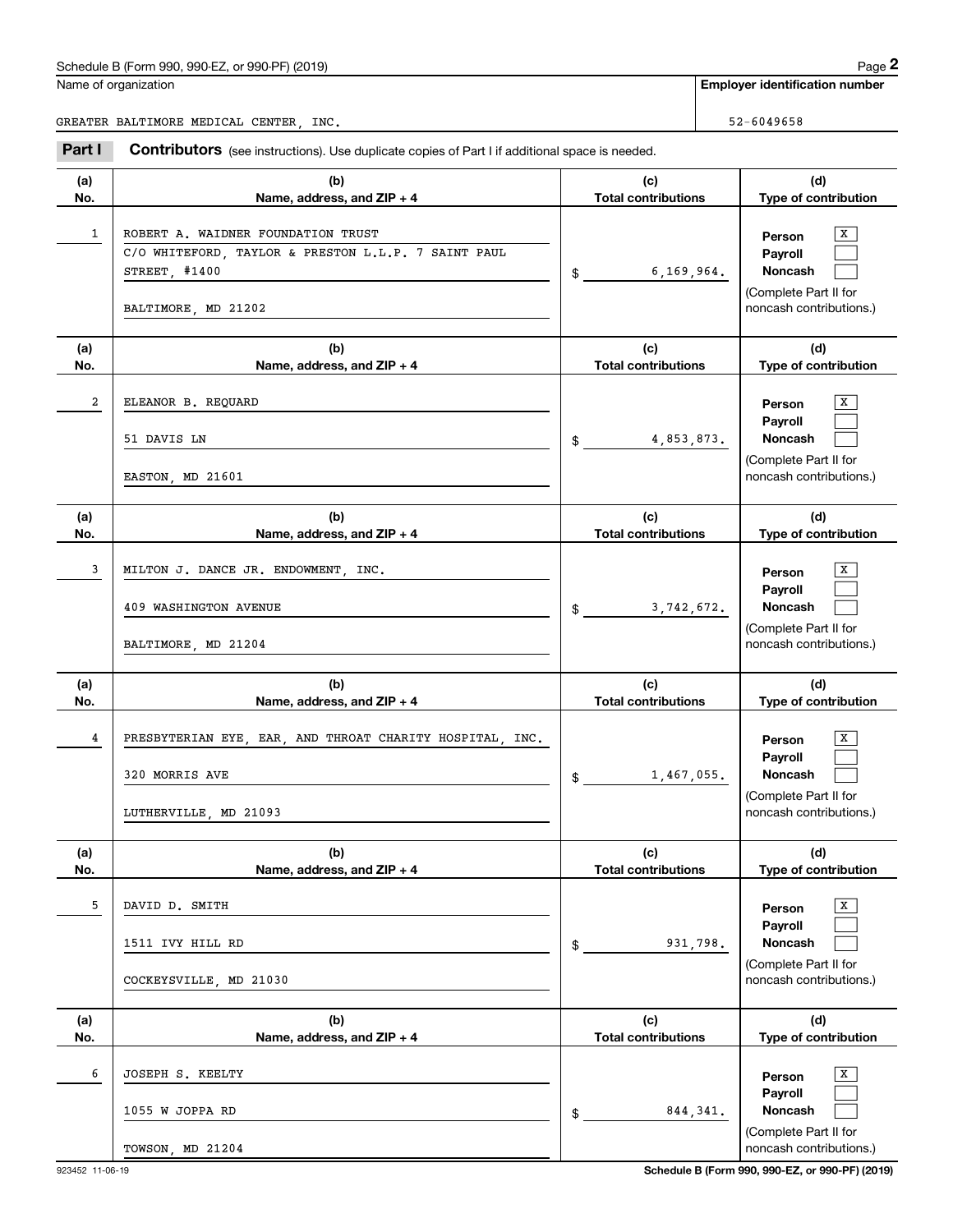Name of organization

**Employer identification number**

GREATER BALTIMORE MEDICAL CENTER, INC. SERVICE SERVICE SERVICE SERVICE SERVICE SERVICE SERVICE SERVICE SERVICE

Chedule B (Form 990, 990-EZ, or 990-PF) (2019)<br> **2990 Page 2**<br> **2991 Employer identification number**<br>
REATER BALTIMORE MEDICAL CENTER, INC.<br> **299658**<br> **299658**<br> **299658**<br> **299658**<br> **299658**<br> **299658** 

| (a)<br>No. | (b)<br>Name, address, and $ZIP + 4$                                                                                          | (c)<br><b>Total contributions</b> | (d)<br>Type of contribution                                                                  |
|------------|------------------------------------------------------------------------------------------------------------------------------|-----------------------------------|----------------------------------------------------------------------------------------------|
| 7          | PHILIP A. ZAFFERE FOUNDATION<br>409 WASHINGTON AVE, STE 900<br>TOWSON, MD 21204                                              | 467,643.<br>$\frac{1}{2}$         | X<br>Person<br>Payroll<br>Noncash<br>(Complete Part II for<br>noncash contributions.)        |
| (a)<br>No. | (b)<br>Name, address, and $ZIP + 4$                                                                                          | (c)<br><b>Total contributions</b> | (d)<br>Type of contribution                                                                  |
| 8          | LOUIS AND PHYLLIS FRIEDMAN FOUNDATION<br>409 WASHINGTON AVE, STE 900<br>TOWSON, MD 21204                                     | 453,677.<br>$\frac{1}{2}$         | x<br>Person<br>Payroll<br>Noncash<br>(Complete Part II for<br>noncash contributions.)        |
| (a)<br>No. | (b)<br>Name, address, and $ZIP + 4$                                                                                          | (c)<br><b>Total contributions</b> | (d)<br>Type of contribution                                                                  |
| 9          | LAVERNA HAHN CHARITABLE TRUST<br>C/O WHITEFORD, TAYLOR & PRESTON L.L.P. 7 SAINT PAUL<br>STREET, #1400<br>BALTIMORE, MD 21202 | 350,000.<br>$\frac{1}{2}$         | x<br>Person<br>Payroll<br><b>Noncash</b><br>(Complete Part II for<br>noncash contributions.) |
| (a)<br>No. | (b)<br>Name, address, and $ZIP + 4$                                                                                          | (c)<br><b>Total contributions</b> | (d)<br>Type of contribution                                                                  |
| 10         | RHONA'S PLACE FOUNDATION<br>22 W PENNSYLVANIA AVE, STE 606<br>TOWSON, MD 21204                                               | 267,644.<br>$\frac{1}{2}$         | x<br>Person<br>Payroll<br>Noncash<br>(Complete Part II for<br>noncash contributions.)        |
| (a)<br>No. | (b)<br>Name, address, and $ZIP + 4$                                                                                          | (c)<br><b>Total contributions</b> | (d)<br>Type of contribution                                                                  |
| 11         | CHARLES C. FENWICK<br>PO BOX 1<br>BUTLER, MD 21023-0001                                                                      | 233, 352.<br>\$                   | x<br>Person<br>Payroll<br>Noncash<br>(Complete Part II for<br>noncash contributions.)        |
| (a)<br>No. | (b)<br>Name, address, and $ZIP + 4$                                                                                          | (c)<br><b>Total contributions</b> | (d)<br>Type of contribution                                                                  |
| 12         | MR. AND MRS. ANDREW M. BROOKS<br>919 BELLEMORE ROAD<br>BALTIMORE, MD 21202                                                   | 210,679.<br>\$                    | x<br>Person<br>Payroll<br>Noncash<br>(Complete Part II for<br>noncash contributions.)        |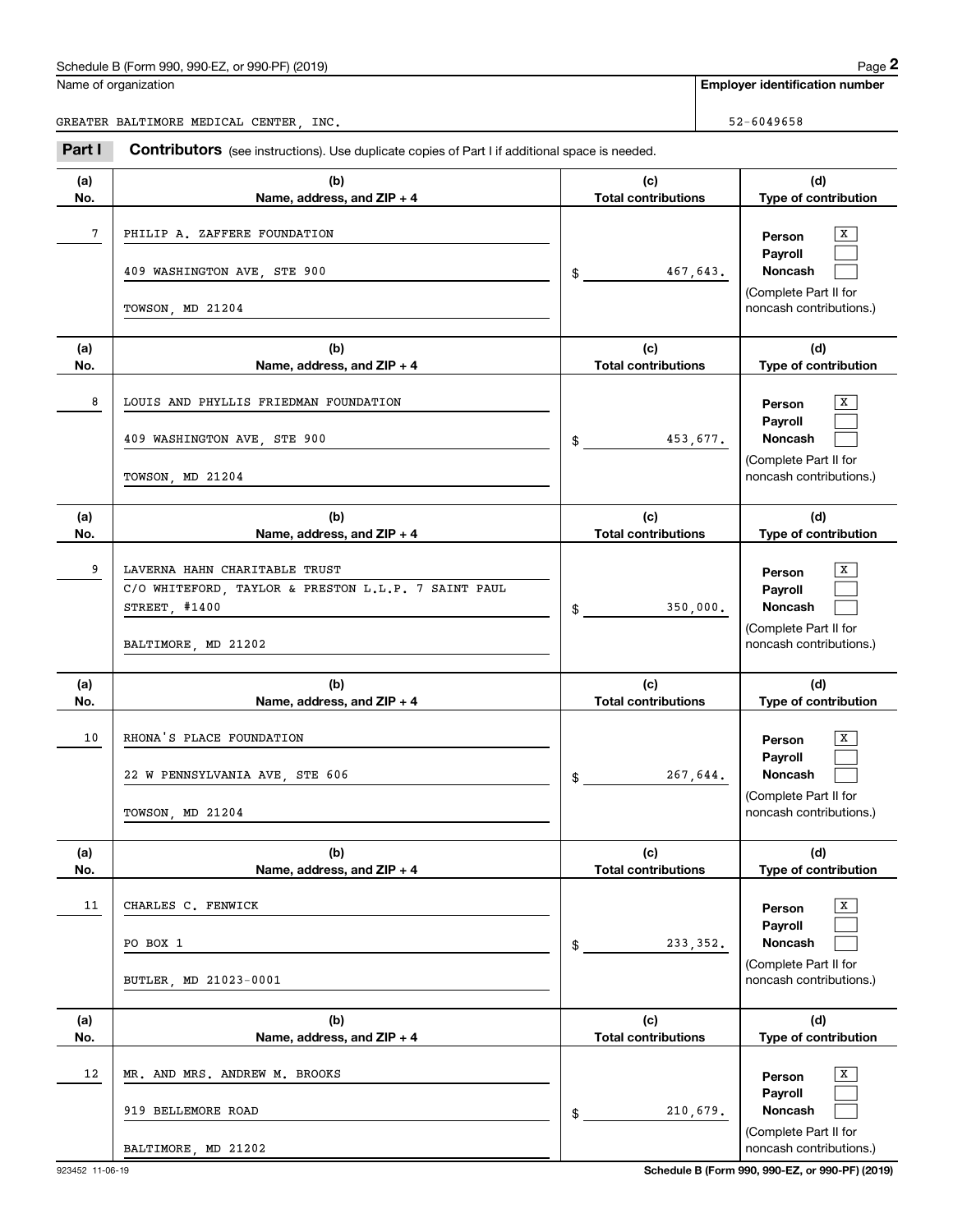# Schedule B (Form 990, 990-EZ, or 990-PF) (2019)  $P_{\text{age}} 2$ Employer identification Page 2<br>
Iame of organization<br>
REATER BALTIMORE MEDICAL CENTER, INC.<br> **2Part I Contributors** (see instructions). Use duplicate copies of Part I if additional space is needed.

Name of organization

**(a)No.**

13

**(a)No.**

14

**(a)No.**

15

**(a) No.**

16

**(a) No.**

17

**(a)No.**

18

**Employer identification number**

GREATER BALTIMORE MEDICAL CENTER, INC. SERVICE SERVICE SERVICE SERVICE SERVICE SERVICE SERVICE SERVICE SERVICE

**Contributors** (see instructions). Use duplicate copies of Part I if additional space is needed.

**(b)Name, address, and ZIP + 4 (c)Total contributions (d)Type of contribution PersonPayrollNoncash (b)Name, address, and ZIP + 4 (c)Total contributions (d)Type of contribution PersonPayrollNoncash (b)Name, address, and ZIP + 4 (c)Total contributions (d)Type of contribution PersonPayrollNoncash (b)Name, address, and ZIP + 4 (c) Total contributions (d) Type of contribution PersonPayrollNoncash(b)Name, address, and ZIP + 4 (c) Total contributions (d)Type of contribution PersonPayrollNoncash (b)Name, address, and ZIP + 4 (c)Total contributions (d)Type of contribution PersonPayrollNoncash** \$(Complete Part II for noncash contributions.) \$(Complete Part II for noncash contributions.) \$(Complete Part II for noncash contributions.) \$(Complete Part II for noncash contributions.) \$(Complete Part II for noncash contributions.) \$ $\overline{\mathbf{x}}$  $\mathcal{L}^{\text{max}}$  $\mathcal{L}^{\text{max}}$  $\overline{X}$  $\mathcal{L}^{\text{max}}$  $\mathcal{L}^{\text{max}}$  $\boxed{\text{X}}$  $\mathcal{L}^{\text{max}}$  $\mathcal{L}^{\text{max}}$  $\boxed{\text{X}}$  $\mathcal{L}^{\text{max}}$  $\mathcal{L}^{\text{max}}$  $\overline{\mathbf{x}}$  $\mathcal{L}^{\text{max}}$  $\mathcal{L}^{\text{max}}$  $\boxed{\text{X}}$  $\mathcal{L}^{\text{max}}$  $\mathcal{L}^{\text{max}}$  X DANIEL F. DENT 200,000. 105 ESTES RD BALTIMORE, MD 21202 X CHARLES T. BAUER CHARITABLE FOUNDATION 200,000. 901 S BOND ST, STE 400 BALTIMORE, MD 21202 X JAMES B. STRADTNER 174,730. 1219 BOYCE AVE RUXTON, MD 21204-3604 X MARION G. THOMPSON 135,715. 8717 ENDLESS OCEAN WAY COLUMBIA, MD 21045-5938 17 | JOHN J. MITCHELL, JR. CHARITABLE TRUST | | | | 110,000. STREET, #1400 C/O WHITEFORD, TAYLOR & PRESTON L.L.P. 7 SAINT PAUL BALTIMORE, MD 21202 X GBMC VOLUNTEER AUXILIARY 95,759. 6701 N CHARLES STREET

BALTIMORE, MD 21202

923452 11-06-19 **Schedule B (Form 990, 990-EZ, or 990-PF) (2019)**

(Complete Part II for noncash contributions.)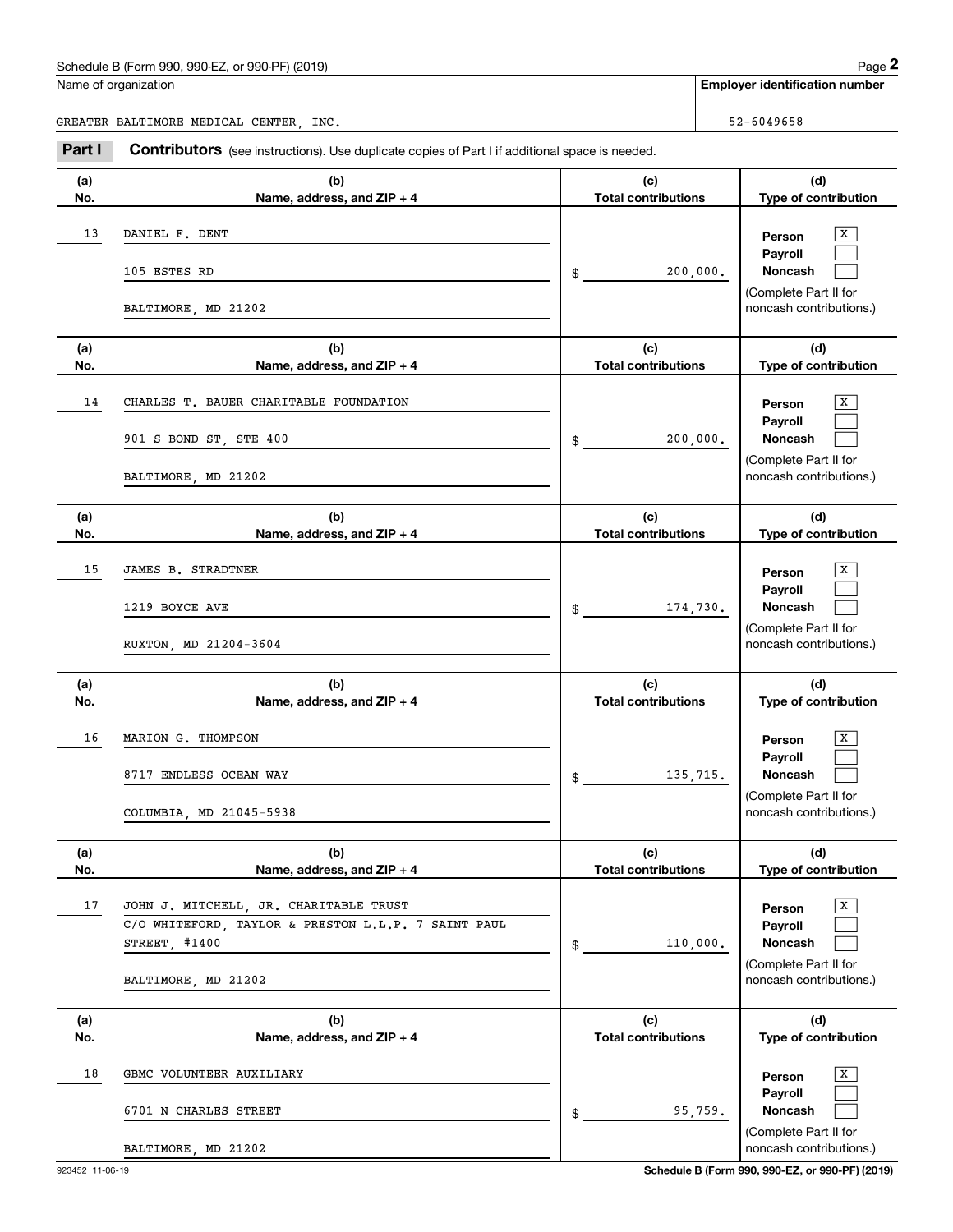|  | Name of organization |
|--|----------------------|
|  |                      |

|            | Schedule B (Form 990, 990-EZ, or 990-PF) (2019)                                                                 |                                   |         | Page 2                                                                                               |
|------------|-----------------------------------------------------------------------------------------------------------------|-----------------------------------|---------|------------------------------------------------------------------------------------------------------|
|            | Name of organization                                                                                            |                                   |         | <b>Employer identification number</b>                                                                |
|            | GREATER BALTIMORE MEDICAL CENTER, INC.                                                                          |                                   |         | 52-6049658                                                                                           |
| Part I     | Contributors (see instructions). Use duplicate copies of Part I if additional space is needed.                  |                                   |         |                                                                                                      |
| (a)<br>No. | (b)<br>Name, address, and ZIP + 4                                                                               | (c)<br><b>Total contributions</b> |         | (d)<br>Type of contribution                                                                          |
| 19         | ROBERT AUMILLER<br>1728 KILLINGTON RD                                                                           | $$^{\circ}$                       | 94,907. | х<br>Person<br>Payroll<br>Noncash<br>(Complete Part II for                                           |
|            | TOWSON, MD 21204                                                                                                |                                   |         | noncash contributions.)                                                                              |
| (a)<br>No. | (b)<br>Name, address, and ZIP + 4                                                                               | (c)<br><b>Total contributions</b> |         | (d)<br>Type of contribution                                                                          |
| 20         | FREDERICK M. HUDSON<br>2110 W JOPPA RD<br>LUTHERVILLE, MD 21093                                                 | \$                                | 94,723. | x<br>Person<br>Payroll<br>Noncash<br>(Complete Part II for<br>noncash contributions.)                |
| (a)<br>No. | (b)<br>Name, address, and ZIP + 4                                                                               | (c)<br><b>Total contributions</b> |         | (d)<br>Type of contribution                                                                          |
| 21         | CARVILLE B. COLLINS<br>5713 SAINT ALBANS WAY<br>BALTIMORE, MD 21202                                             | \$                                | 92,124. | x<br>Person<br>Payroll<br>Noncash<br>(Complete Part II for<br>noncash contributions.)                |
| (a)<br>No. | (b)<br>Name, address, and ZIP + 4                                                                               | (c)<br><b>Total contributions</b> |         | (d)<br>Type of contribution                                                                          |
| 22         | JOHN B. CHESSARE<br>5601 WAYCREST LN<br>BALTIMORE, MD 21202                                                     | \$                                | 67,601. | X<br>Person<br>Payroll<br>Noncash<br>(Complete Part II for<br>noncash contributions.)                |
| (a)<br>No. | (b)<br>Name, address, and ZIP + 4                                                                               | (c)<br><b>Total contributions</b> |         | (d)<br>Type of contribution                                                                          |
| 23         | FRANCIS C. GRUMBINE<br>305 GOLF COURSE RD<br>OWINGS MILLS, MD 21117-4113                                        | \$                                | 65,183. | X<br>Person<br>Payroll<br>Noncash<br>$\mathbf X$<br>(Complete Part II for<br>noncash contributions.) |
| (a)<br>No. | (b)<br>Name, address, and ZIP + 4                                                                               | (c)<br><b>Total contributions</b> |         | (d)<br>Type of contribution                                                                          |
| 24         | RO & MARIUS P. JOHNSON CHARITABLE LEGACY<br>C/O THOMAS & LIBOWITZ 100 LIGHT ST, STE 1100<br>BALTIMORE, MD 21202 | \$                                | 53,939. | X<br>Person<br>Payroll<br>Noncash<br>(Complete Part II for<br>noncash contributions.)                |
|            |                                                                                                                 |                                   |         |                                                                                                      |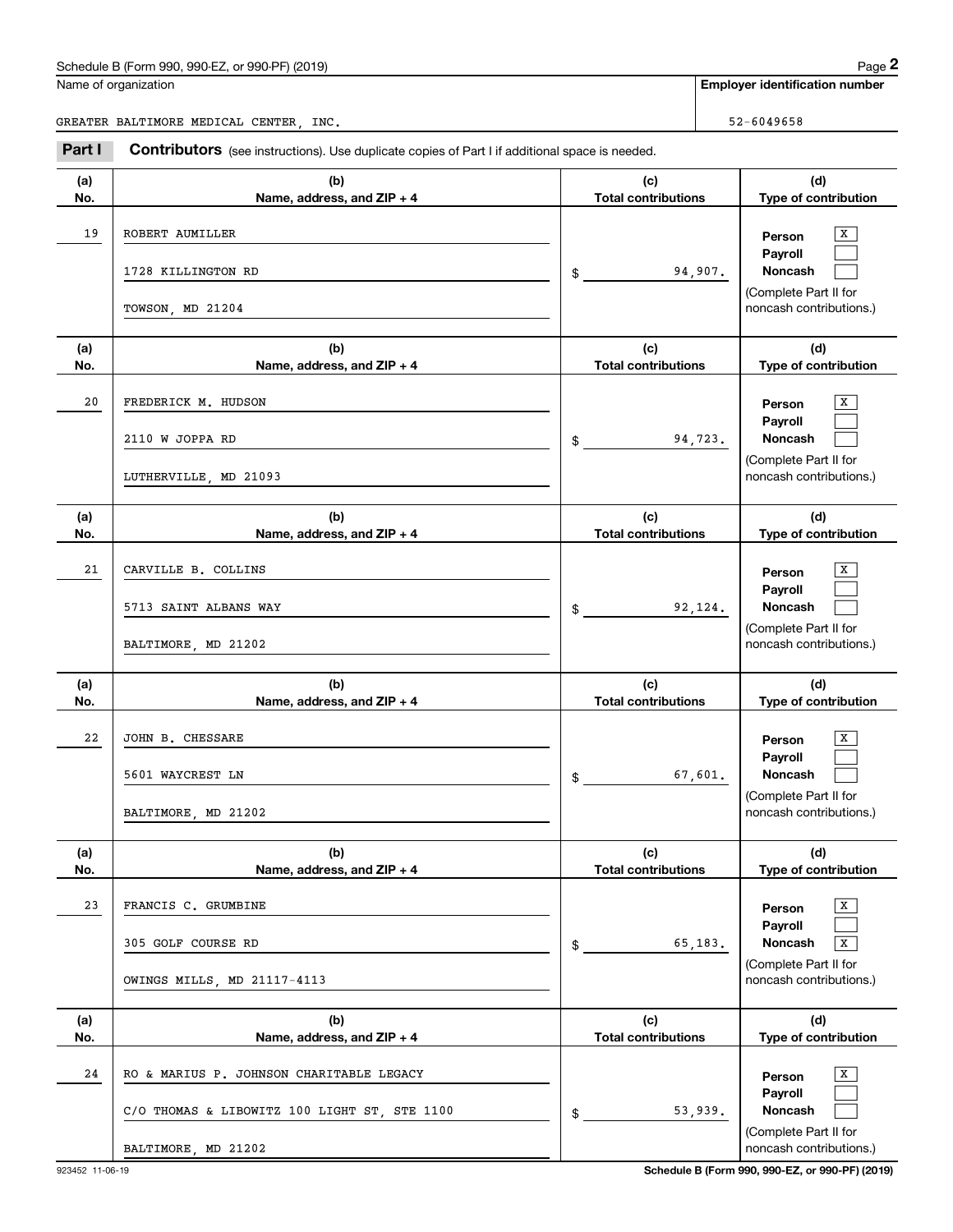Name of organization

|--|--|

**Employer identification number**

GREATER BALTIMORE MEDICAL CENTER, INC. SERVICE SERVICE SERVICE SERVICE SERVICE SERVICE SERVICE SERVICE SERVICE

**(a)No.(b)Name, address, and ZIP + 4 (c)Total contributions (d)Type of contribution PersonPayrollNoncash** 50,271. <sup>X</sup> **(a)No.(b)Name, address, and ZIP + 4 (c)Total contributions (d)Type of contribution PersonPayrollNoncash (a)No.(b)Name, address, and ZIP + 4 (c)Total contributions (d)Type of contribution PersonPayrollNoncash (a) No.(b)Name, address, and ZIP + 4 (c) Total contributions (d) Type of contribution PersonPayrollNoncash(a) No.(b)Name, address, and ZIP + 4 (c) Total contributions (d)Type of contribution PersonPayrollNoncash (a)No.(b)Name, address, and ZIP + 4 (c)Total contributions (d)Type of contribution PersonPayrollNoncash Contributors** (see instructions). Use duplicate copies of Part I if additional space is needed. \$(Complete Part II for noncash contributions.) \$(Complete Part II for noncash contributions.) \$(Complete Part II for noncash contributions.) \$(Complete Part II for noncash contributions.) \$(Complete Part II for noncash contributions.) \$(Complete Part II for noncash contributions.) Employer identification Page 2<br>
Iame of organization<br>
REATER BALTIMORE MEDICAL CENTER, INC.<br> **2Part I Contributors** (see instructions). Use duplicate copies of Part I if additional space is needed.  $\mathcal{L}^{\text{max}}$  $\mathcal{L}^{\text{max}}$  $\overline{\mathbf{x}}$  $\overline{X}$  $\mathcal{L}^{\text{max}}$  $\mathcal{L}^{\text{max}}$  $\boxed{\text{X}}$  $\mathcal{L}^{\text{max}}$  $\mathcal{L}^{\text{max}}$  $\boxed{\text{X}}$  $\mathcal{L}^{\text{max}}$  $\mathcal{L}^{\text{max}}$  $\overline{\mathbf{x}}$  $\mathcal{L}^{\text{max}}$  $\mathcal{L}^{\text{max}}$  $\boxed{\text{X}}$  $\mathcal{L}^{\text{max}}$  $\mathcal{L}^{\text{max}}$ 25PITTS FAMILY FOUNDATION 1213 GORDON RIVER TRAIL NAPLES, FL 34105-2758 26 X CHARLES A. HAILE 50,000. 1546 NORTH HARBOR DR ST LEONARD, MD 20685 27 X GBMC OPHTHALMOLOGY EDUCATIONAL FOUNDATION, INC. 50,000. 6569 N CHARLES ST, STE 505 TOWSON, MD 21204 28 X THE HIGH ROCK FOUNDATION 50,000. 102 W PENNSYLVANIA AVE, STE 501 TOWSON, MD 21204 29 X THEDA C. KONTIS 48,286. 14 MANSEL DR REISTERSTOWN, MD 21136 30 X THE KAHLERT FOUNDATION, INC. 43,821. PO BOX 1701 SYKESVILLE, MD 21784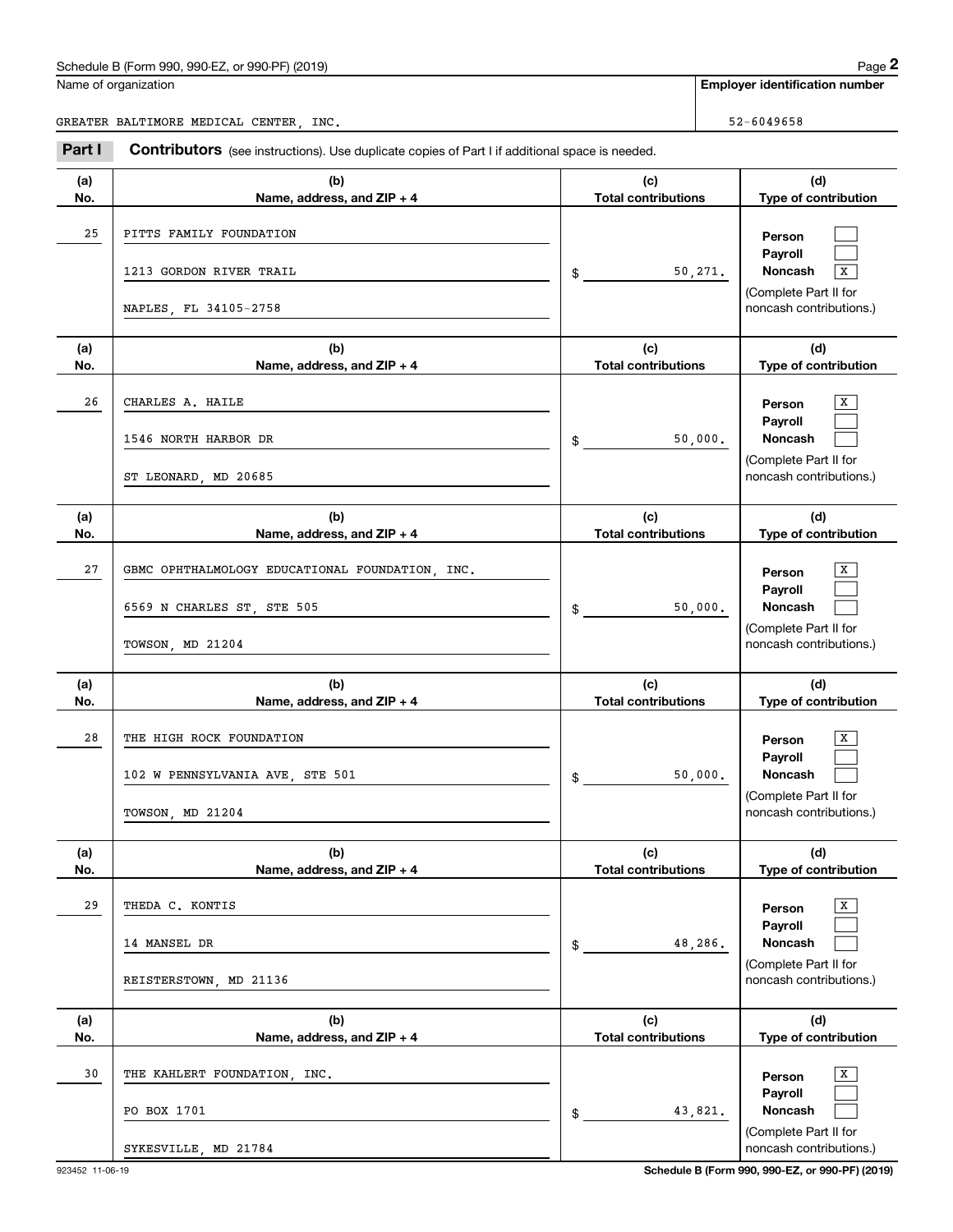Name of organization

**Employer identification number**

GREATER BALTIMORE MEDICAL CENTER, INC. SERVICE SERVICE SERVICE SERVICE SERVICE SERVICE SERVICE SERVICE SERVICE

Chedule B (Form 990, 990-EZ, or 990-PF) (2019)<br> **2990 Page 2**<br> **2991 Employer identification number**<br>
REATER BALTIMORE MEDICAL CENTER, INC.<br> **299658**<br> **299658**<br> **299658**<br> **299658**<br> **299658**<br> **299658** 

| (a)<br>No. | (b)<br>Name, address, and ZIP + 4                                                                                       | (c)<br><b>Total contributions</b> | (d)<br>Type of contribution                                                                  |
|------------|-------------------------------------------------------------------------------------------------------------------------|-----------------------------------|----------------------------------------------------------------------------------------------|
| 31         | WOMEN'S HOSPITAL FOUNDATION<br>C/O ROBERT G. BLUE, ESQUIRE 102 W PENNSYLVANIA AVE, SUITE<br>600<br>TOWSON, MD 21204     | 40,500.                           | X<br>Person<br>Payroll<br><b>Noncash</b><br>(Complete Part II for<br>noncash contributions.) |
| (a)<br>No. | (b)<br>Name, address, and ZIP + 4                                                                                       | (c)<br><b>Total contributions</b> | (d)<br>Type of contribution                                                                  |
| 32         | BROWN ADVISORY<br>901 S BOND ST, STE 400<br>BALTIMORE, MD 21202                                                         | 40,000.<br>$\frac{1}{2}$          | X<br>Person<br>Payroll<br><b>Noncash</b><br>(Complete Part II for<br>noncash contributions.) |
| (a)<br>No. | (b)<br>Name, address, and ZIP + 4                                                                                       | (c)<br><b>Total contributions</b> | (d)<br>Type of contribution                                                                  |
| 33         | CLAYTON BAKER TRUST<br>1600 W 41 ST, STE 700<br>BALTIMORE, MD 21202                                                     | 35,000.<br>$\frac{1}{2}$          | X<br>Person<br>Payroll<br><b>Noncash</b><br>(Complete Part II for<br>noncash contributions.) |
| (a)<br>No. | (b)<br>Name, address, and ZIP + 4                                                                                       | (c)<br><b>Total contributions</b> | (d)<br>Type of contribution                                                                  |
| 34         | MANGIONE FAMILY FOUNDATION<br>1205 YORK ROAD, PENTHOUSE SUITE<br>LUTHERVILLE, MD 21093                                  | 30,934.<br>$\frac{1}{2}$          | X<br>Person<br>Payroll<br>Noncash<br>(Complete Part II for<br>noncash contributions.)        |
| (a)<br>No. | (b)<br>Name, address, and ZIP + 4                                                                                       | (c)<br><b>Total contributions</b> | (d)<br>Type of contribution                                                                  |
| 35         | BOZZUTO FAMILY CHARITABLE FUND<br>BALTIMORE COMMUNITY FOUNDATION 11 E MOUNT ROYAL AVE, 2ND<br>FL<br>BALTIMORE, MD 21202 | 30,000.<br>$\frac{1}{2}$          | X<br>Person<br>Payroll<br>Noncash<br>(Complete Part II for<br>noncash contributions.)        |
| (a)<br>No. | (b)<br>Name, address, and ZIP + 4                                                                                       | (c)<br><b>Total contributions</b> | (d)<br>Type of contribution                                                                  |
| 36         | MARK W. HARRIS<br>10 MAYMONT COURT<br>TIMONIUM, MD 21093-2562                                                           | 27,500.<br>$\mathsf{\$}$          | x<br>Person<br>Payroll<br>Noncash<br>(Complete Part II for<br>noncash contributions.)        |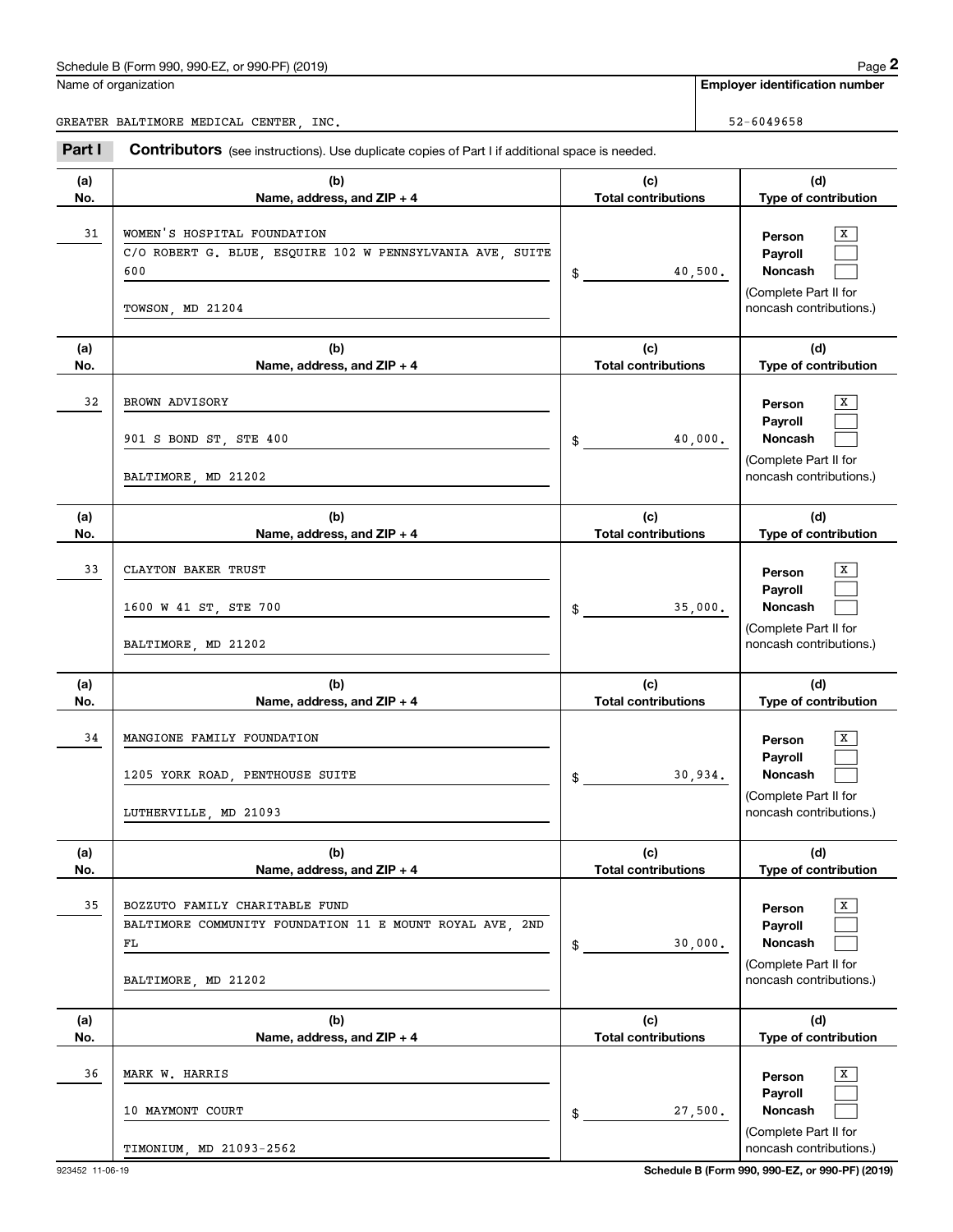|  |  |  | Name of organization |
|--|--|--|----------------------|
|--|--|--|----------------------|

|                                        | Schedule B (Form 990, 990-EZ, or 990-PF) (2019)                                                                  |                                   |                                       | Page 2                                                                                                      |  |
|----------------------------------------|------------------------------------------------------------------------------------------------------------------|-----------------------------------|---------------------------------------|-------------------------------------------------------------------------------------------------------------|--|
| Name of organization                   |                                                                                                                  |                                   | <b>Employer identification number</b> |                                                                                                             |  |
| GREATER BALTIMORE MEDICAL CENTER, INC. |                                                                                                                  |                                   | 52-6049658                            |                                                                                                             |  |
| Part I                                 | Contributors (see instructions). Use duplicate copies of Part I if additional space is needed.                   |                                   |                                       |                                                                                                             |  |
| (a)<br>No.                             | (b)<br>Name, address, and ZIP + 4                                                                                | (c)<br><b>Total contributions</b> |                                       | (d)<br>Type of contribution                                                                                 |  |
| 37                                     | PATRICIA J. MITCHELL<br>1 MURRAY HILL CIR<br>BALTIMORE, MD 21202                                                 | \$                                | 26,968.                               | x<br>Person<br>Payroll<br>Noncash<br>(Complete Part II for<br>noncash contributions.)                       |  |
| (a)<br>No.                             | (b)<br>Name, address, and ZIP + 4                                                                                | (c)<br><b>Total contributions</b> |                                       | (d)<br>Type of contribution                                                                                 |  |
| 38                                     | SANDRA AND MALCOLM BERMAN CHARITABLE FOUNDATION, INC.<br>PO BOX 15101<br>BALTIMORE, MD 21202                     | \$                                | 25,776.                               | x<br>Person<br>Payroll<br><b>Noncash</b><br>(Complete Part II for<br>noncash contributions.)                |  |
| (a)<br>No.                             | (b)<br>Name, address, and ZIP + 4                                                                                | (c)<br><b>Total contributions</b> |                                       | (d)<br>Type of contribution                                                                                 |  |
| 39                                     | STEPHEN T. SCOTT<br>911 POPLAR HILL RD<br>BALTIMORE, MD 21202                                                    | \$                                | 25,524.                               | x<br>Person<br>Payroll<br>Noncash<br>(Complete Part II for<br>noncash contributions.)                       |  |
| (a)<br>No.                             | (b)<br>Name, address, and ZIP + 4                                                                                | (c)<br><b>Total contributions</b> |                                       | (d)<br>Type of contribution                                                                                 |  |
| 40                                     | HERMAN & WALTER SAMUELSON FOUNDATION<br>409 WASHINGTON AVE, STE 900<br>TOWSON, MD 21204                          | \$                                | 25, 219.                              | x<br>Person<br>Payroll<br>Noncash<br>(Complete Part II for<br>noncash contributions.)                       |  |
| (a)<br>No.                             | (b)<br>Name, address, and ZIP + 4                                                                                | (c)<br><b>Total contributions</b> |                                       | (d)<br>Type of contribution                                                                                 |  |
| 41                                     | CHARLES A. AND LOIS H. MILLER<br>C/O NEUMAN & ASSOCIATES 500 EAST PRATT STREET, SUITE 525<br>BALTIMORE, MD 21202 | \$                                | 25, 192.                              | Person<br>Payroll<br>Noncash<br>$\overline{\mathbf{X}}$<br>(Complete Part II for<br>noncash contributions.) |  |
| (a)<br>No.                             | (b)<br>Name, address, and ZIP + 4                                                                                | (c)<br><b>Total contributions</b> |                                       | (d)<br>Type of contribution                                                                                 |  |
| 42                                     | GARY I. COHEN<br>8203 TALL CHIMNEY CT<br>BALTIMORE, MD 21202                                                     | \$                                | 25,000.                               | X<br>Person<br>Payroll<br><b>Noncash</b><br>(Complete Part II for<br>noncash contributions.)                |  |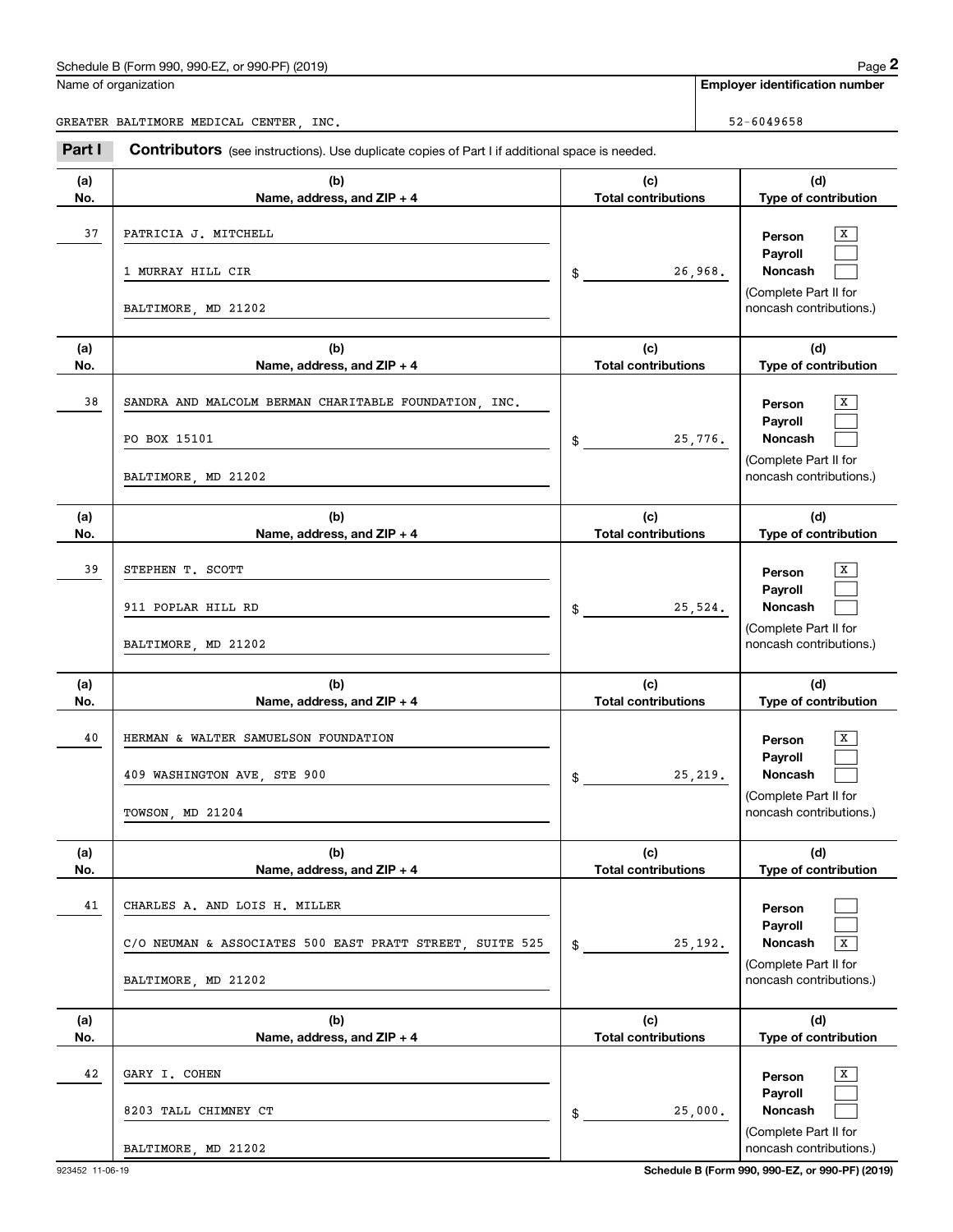Name of organization

**Employer identification number**

GREATER BALTIMORE MEDICAL CENTER, INC. SERVICE SERVICE SERVICE SERVICE SERVICE SERVICE SERVICE SERVICE SERVICE

**(a)No.(b) Name, address, and ZIP + 4 (c)Total contributions (d)Type of contribution PersonPayrollNoncash (a)No.(b)Name, address, and ZIP + 4 (c)Total contributions (d)Type of contribution PersonPayrollNoncash (a)No.(b)Name, address, and ZIP + 4 (c)Total contributions (d)Type of contribution PersonPayrollNoncash (a) No.(b)Name, address, and ZIP + 4 (c) Total contributions (d) Type of contribution PersonPayrollNoncash (a) No.(b)Name, address, and ZIP + 4 (c) Total contributions (d)Type of contribution PersonPayrollNoncash(a)No.(b)Name, address, and ZIP + 4 (c)Total contributions (d)Type of contribution PersonPayrollNoncash Contributors** (see instructions). Use duplicate copies of Part I if additional space is needed. \$(Complete Part II for noncash contributions.) \$(Complete Part II for noncash contributions.) \$(Complete Part II for noncash contributions.) \$(Complete Part II for noncash contributions.) \$(Complete Part II for noncash contributions.) \$(Complete Part II for noncash contributions.) Employer identification Page 2<br>
Iame of organization<br>
REATER BALTIMORE MEDICAL CENTER, INC.<br> **2Part I Contributors** (see instructions). Use duplicate copies of Part I if additional space is needed.  $\overline{\mathbf{x}}$  $\mathcal{L}^{\text{max}}$  $\mathcal{L}^{\text{max}}$  $\overline{X}$  $\mathcal{L}^{\text{max}}$  $\mathcal{L}^{\text{max}}$  $\boxed{\text{X}}$  $\mathcal{L}^{\text{max}}$  $\mathcal{L}^{\text{max}}$  $\boxed{\text{X}}$  $\mathcal{L}^{\text{max}}$  $\mathcal{L}^{\text{max}}$  $\overline{\mathbf{x}}$  $\mathcal{L}^{\text{max}}$  $\mathcal{L}^{\text{max}}$  $\boxed{\text{X}}$  $\mathcal{L}^{\text{max}}$  $\mathcal{L}^{\text{max}}$ 43 X MARYLAND STATE TREASURER'S OFFICE 25,000. 80 CALVERT STREET LLG TREASURY BUILDING, ROOM 109 ANNAPOLIS, MD 21401 44 X THE JARNETTA A. KROH CHARITABLE FOUNDATION 25,000. 1100 NORTH MARKET ST, 2ND FL WILMINGTON, DE 19890 45 X ROBERT A. PALERMO 25,000. 1005 CHESTNUT RIDGE DR LUTHERVILLE, MD 21093 46 X ASHTON NEWHALL 23,421. 2803 CAVES RD OWINGS MILLS, MD 21117-4113 47 X HOWARD L. SIEGEL 23,419. 5 DIAMOND CREST CT BALTIMORE, MD 21202 48 X HAROLD J. TUCKER 23,382. 7 KEYSER WOODS CT PIKESVILLE, MD 21208-1616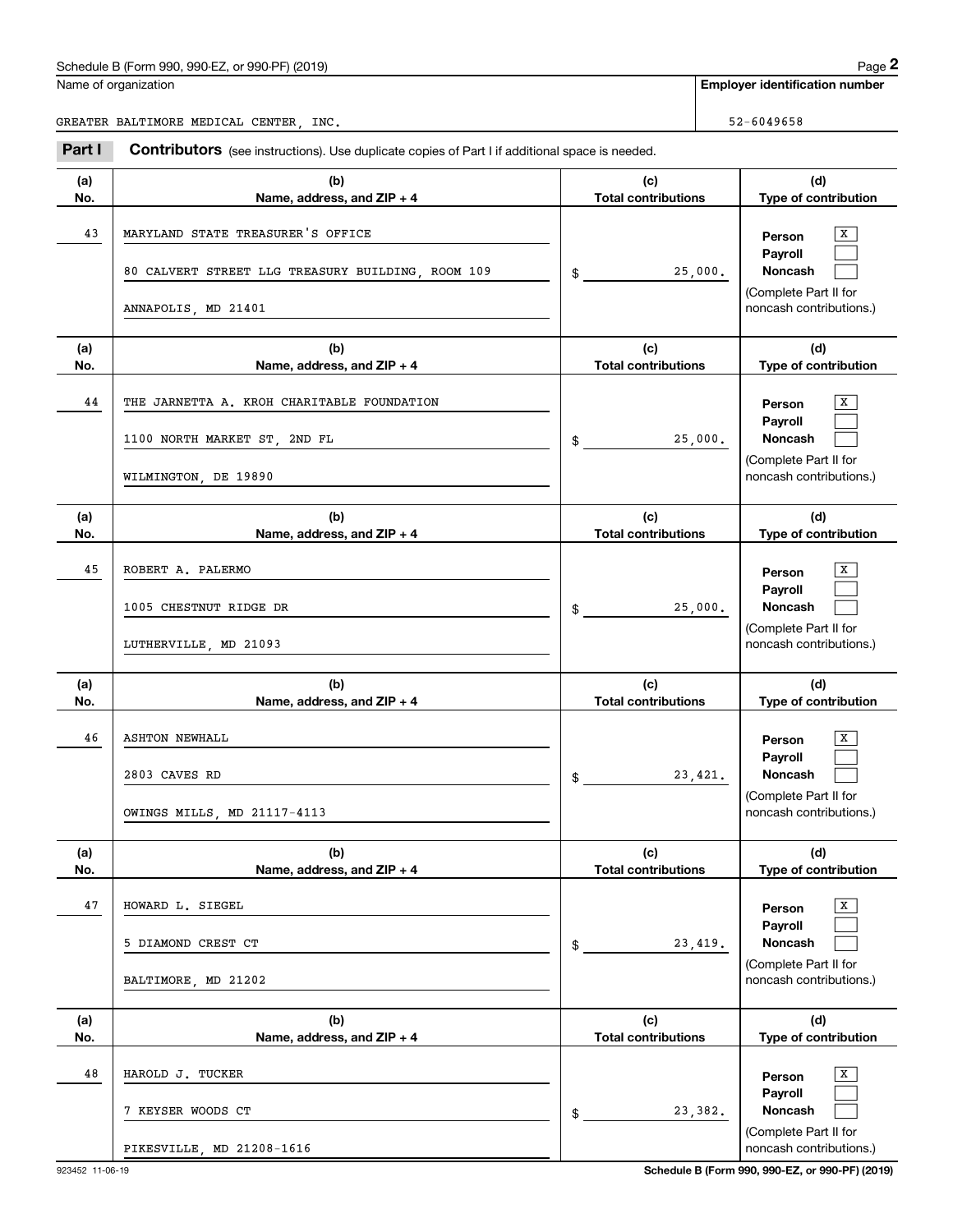|--|

|            | Schedule B (Form 990, 990-EZ, or 990-PF) (2019)                                                |                                   | Page 2                                                                                |
|------------|------------------------------------------------------------------------------------------------|-----------------------------------|---------------------------------------------------------------------------------------|
|            | Name of organization                                                                           |                                   | <b>Employer identification number</b>                                                 |
|            | GREATER BALTIMORE MEDICAL CENTER, INC.                                                         |                                   | 52-6049658                                                                            |
| Part I     | Contributors (see instructions). Use duplicate copies of Part I if additional space is needed. |                                   |                                                                                       |
| (a)<br>No. | (b)<br>Name, address, and ZIP + 4                                                              | (c)<br><b>Total contributions</b> | (d)<br>Type of contribution                                                           |
| 49         | ROBERT P. WAGNER<br>12236 ROUNDWOOD RD, UNIT 207<br>LUTHERVILLE, MD 21093                      | 22,058.<br>\$                     | х<br>Person<br>Payroll<br>Noncash<br>(Complete Part II for<br>noncash contributions.) |
| (a)<br>No. | (b)<br>Name, address, and ZIP + 4                                                              | (c)<br><b>Total contributions</b> | (d)<br>Type of contribution                                                           |
| 50         | LORENZ & COMPANY<br>512 ROLAND AVE<br>PIKESVILLE, MD 21208-1616                                | 20,605.<br>\$                     | x<br>Person<br>Payroll<br>Noncash<br>(Complete Part II for<br>noncash contributions.) |
| (a)<br>No. | (b)<br>Name, address, and ZIP + 4                                                              | (c)<br><b>Total contributions</b> | (d)<br>Type of contribution                                                           |
| 51         | CAPITAL ONE<br>1680 CAPITAL ONE DR, 10TH FL<br>MCLEAN, VA 22102                                | 20,000.<br>\$                     | x<br>Person<br>Payroll<br>Noncash<br>(Complete Part II for<br>noncash contributions.) |
| (a)<br>No. | (b)<br>Name, address, and ZIP + 4                                                              | (c)<br><b>Total contributions</b> | (d)<br>Type of contribution                                                           |
| 52         | DOORSTEP MINISTRY FOUNDATION<br>PO BOX 710<br>RIDERWOOD, MD 21139                              | 20,000.<br>\$                     | х<br>Person<br>Payroll<br>Noncash<br>(Complete Part II for<br>noncash contributions.) |
| (a)<br>No. | (b)<br>Name, address, and ZIP + 4                                                              | (c)<br><b>Total contributions</b> | (d)<br>Type of contribution                                                           |
| 53         | THE ALBAN FOUNDATION<br>8531 PULASKI HWY.<br>BALTIMORE, MD 21202                               | 20,000.<br>\$                     | x<br>Person<br>Payroll<br>Noncash<br>(Complete Part II for<br>noncash contributions.) |
| (a)<br>No. | (b)<br>Name, address, and ZIP + 4                                                              | (c)<br><b>Total contributions</b> | (d)<br>Type of contribution                                                           |
| 54         | ESTATE OF JOSEPH P. SANCHEZ<br>4709 SPUR DR<br>CHEYENNE, WY 82001                              | 18,667.<br>\$                     | x<br>Person<br>Payroll<br>Noncash<br>(Complete Part II for<br>noncash contributions.) |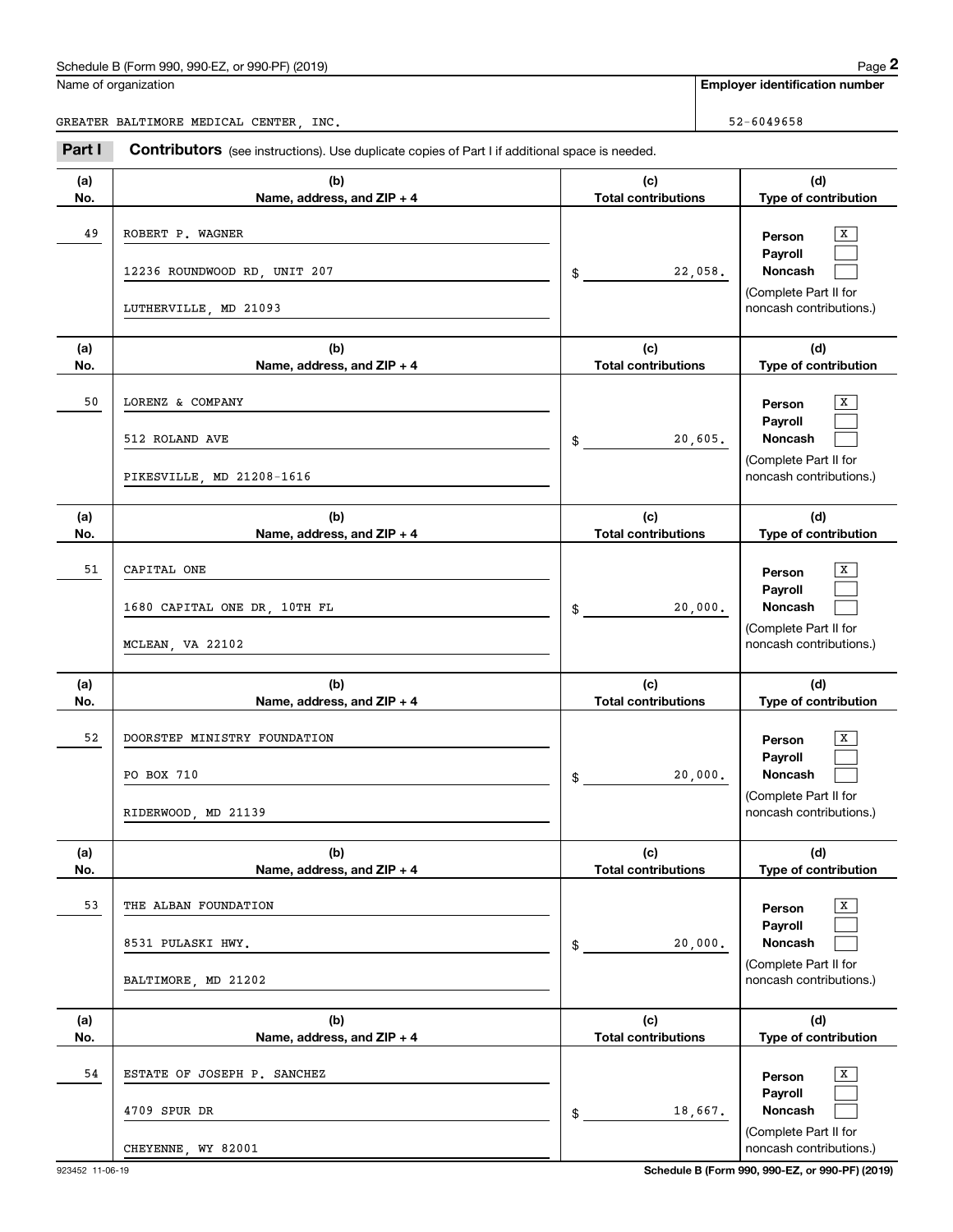|            | Schedule B (Form 990, 990-EZ, or 990-PF) (2019)                                                |                                   | Page 2                                                                                                                 |
|------------|------------------------------------------------------------------------------------------------|-----------------------------------|------------------------------------------------------------------------------------------------------------------------|
|            | Name of organization                                                                           |                                   | <b>Employer identification number</b>                                                                                  |
|            | GREATER BALTIMORE MEDICAL CENTER, INC.                                                         |                                   | 52-6049658                                                                                                             |
| Part I     | Contributors (see instructions). Use duplicate copies of Part I if additional space is needed. |                                   |                                                                                                                        |
| (a)<br>No. | (b)<br>Name, address, and ZIP + 4                                                              | (c)<br><b>Total contributions</b> | (d)<br>Type of contribution                                                                                            |
| 55         | MALCOLM C. BERMAN<br>2331 OLD COURT RD, APT 507                                                | $\frac{1}{2}$                     | х<br>Person<br>Payroll<br>Noncash<br>18,165.                                                                           |
|            | BALTIMORE, MD 21202                                                                            |                                   | (Complete Part II for<br>noncash contributions.)                                                                       |
| (a)<br>No. | (b)<br>Name, address, and ZIP + 4                                                              | (c)<br><b>Total contributions</b> | (d)<br>Type of contribution                                                                                            |
| 56         | THE NORA ROBERTS FOUNDATION<br>7003 GLENN DALE RD, STE 622<br>GLENN DALE, MD 20769             | $\mathfrak s$                     | х<br>Person<br>Payroll<br>Noncash<br>17,000.<br>(Complete Part II for<br>noncash contributions.)                       |
| (a)<br>No. | (b)<br>Name, address, and ZIP + 4                                                              | (c)<br><b>Total contributions</b> | (d)<br>Type of contribution                                                                                            |
| 57         | UNITED WAY OF CENTRAL MARYLAND<br>1800 WASHINGTON BLVD, STE 340<br>BALTIMORE, MD 21202         | $\mathfrak s$                     | х<br>Person<br>Payroll<br>Noncash<br>15,857.<br>(Complete Part II for<br>noncash contributions.)                       |
| (a)<br>No. | (b)<br>Name, address, and ZIP + 4                                                              | (c)<br><b>Total contributions</b> | (d)<br>Type of contribution                                                                                            |
| 58         | BEVERLEY C. COMPTON<br>1110 ROLANDVUE ROAD<br>RUXTON, MD 21204-3604                            | \$                                | Person<br>Payroll<br>15,072.<br>Noncash<br>$\overline{\mathbf{x}}$<br>(Complete Part II for<br>noncash contributions.) |
| (a)<br>No. | (b)<br>Name, address, and ZIP + 4                                                              | (c)<br><b>Total contributions</b> | (d)<br>Type of contribution                                                                                            |
| 59         | LIFE & BREATH FOUNDATION<br>11101 RESORT RD, STE 270<br>ELLICOTT CITY, MD 21042                | \$                                | X<br>Person<br>Payroll<br>Noncash<br>15,000.<br>(Complete Part II for<br>noncash contributions.)                       |
| (a)<br>No. | (b)<br>Name, address, and ZIP + 4                                                              | (c)<br><b>Total contributions</b> | (d)<br>Type of contribution                                                                                            |
| 60         | PAUL CELANO<br>207 MIDHURST RD                                                                 | $\frac{1}{2}$                     | X<br>Person<br>Payroll<br>Noncash<br>15,000.<br>(Complete Part II for                                                  |

BALTIMORE, MD 21202

923452 11-06-19 **Schedule B (Form 990, 990-EZ, or 990-PF) (2019)**

noncash contributions.)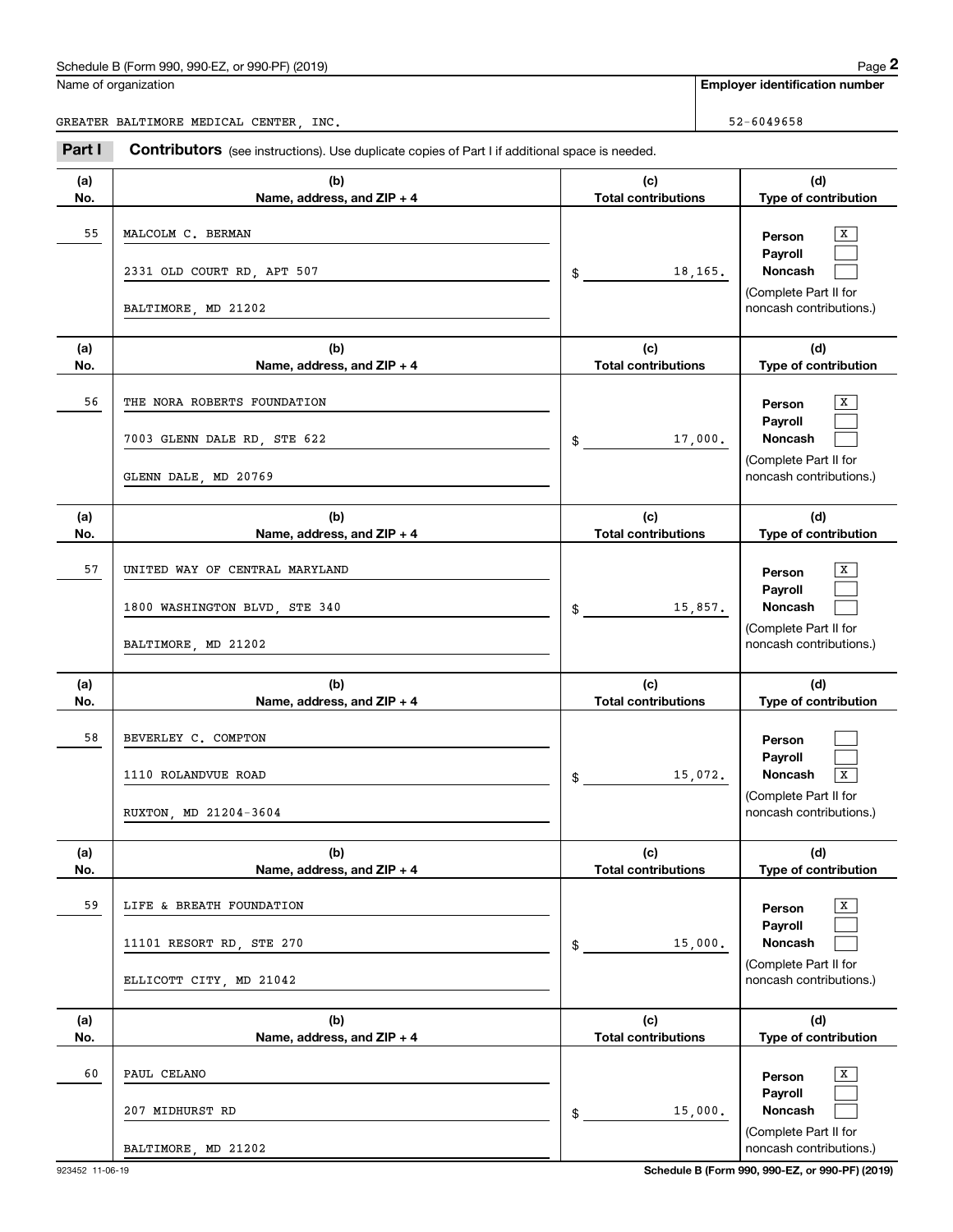|            | Schedule B (Form 990, 990-EZ, or 990-PF) (2019)                                                                              |                                   |         | Page 2                                                                                |
|------------|------------------------------------------------------------------------------------------------------------------------------|-----------------------------------|---------|---------------------------------------------------------------------------------------|
|            | Name of organization                                                                                                         |                                   |         | <b>Employer identification number</b>                                                 |
|            | GREATER BALTIMORE MEDICAL CENTER, INC.                                                                                       |                                   |         | 52-6049658                                                                            |
| Part I     | Contributors (see instructions). Use duplicate copies of Part I if additional space is needed.                               |                                   |         |                                                                                       |
| (a)<br>No. | (b)<br>Name, address, and ZIP + 4                                                                                            | (c)<br><b>Total contributions</b> |         | (d)<br>Type of contribution                                                           |
| 61         | SODEXO<br>10500 LITTLE PATUXENT PKWY, STE 630<br>COLUMBIA, MD 21045-5938                                                     | \$                                | 15,000. | х<br>Person<br>Payroll<br>Noncash<br>(Complete Part II for<br>noncash contributions.) |
| (a)<br>No. | (b)<br>Name, address, and ZIP + 4                                                                                            | (c)<br><b>Total contributions</b> |         | (d)<br>Type of contribution                                                           |
| 62         | U.S. TRUST<br>100 S CHARLES ST, 9TH FL<br>BALTIMORE, MD 21202                                                                | \$                                | 15,000. | х<br>Person<br>Payroll<br>Noncash<br>(Complete Part II for<br>noncash contributions.) |
| (a)<br>No. | (b)<br>Name, address, and ZIP + 4                                                                                            | (c)<br><b>Total contributions</b> |         | (d)<br>Type of contribution                                                           |
| 63         | PRESBYTERIAN EYE, EAR, & THROAT CHARITY HOSPITAL INC.<br>BOARD OF LADY MANAGERS<br>2 SEMINARY DRIVE<br>LUTHERVILLE, MD 21093 | \$                                | 14,300. | х<br>Person<br>Payroll<br>Noncash<br>(Complete Part II for<br>noncash contributions.) |
| (a)<br>No. | (b)<br>Name, address, and ZIP + 4                                                                                            | (c)<br><b>Total contributions</b> |         | (d)<br>Type of contribution                                                           |
| 64         | EPIC CHARITABLE DONOR ADVISED FUND<br>1979 MILKY WAY<br>VERONA, WI 53593                                                     | \$                                | 13,000. | х<br>Person<br>Payroll<br>Noncash<br>(Complete Part II for<br>noncash contributions.) |
| (a)<br>No. | (b)<br>Name, address, and ZIP + 4                                                                                            | (c)<br><b>Total contributions</b> |         | (d)<br>Type of contribution                                                           |
| 65         | ANNA-MARIA PALMER<br>6801 GUNDER AVE<br>MIDDLE RIVER, MD 21220                                                               | \$                                | 11,719. | x<br>Person<br>Payroll<br>Noncash<br>(Complete Part II for<br>noncash contributions.) |
| (a)<br>No. | (b)<br>Name, address, and ZIP + 4                                                                                            | (c)<br><b>Total contributions</b> |         | (d)<br>Type of contribution                                                           |
| 66         | LOUISE SLOAN ROWLAND TRUST<br>PNC INSTITUTIONAL ASSET MANAGEMENT 620 LIBERTY AVE, 7TH<br>FL<br>PITTSBURGH, PA 15222          | \$                                | 10,716. | x<br>Person<br>Payroll<br>Noncash<br>(Complete Part II for<br>noncash contributions.) |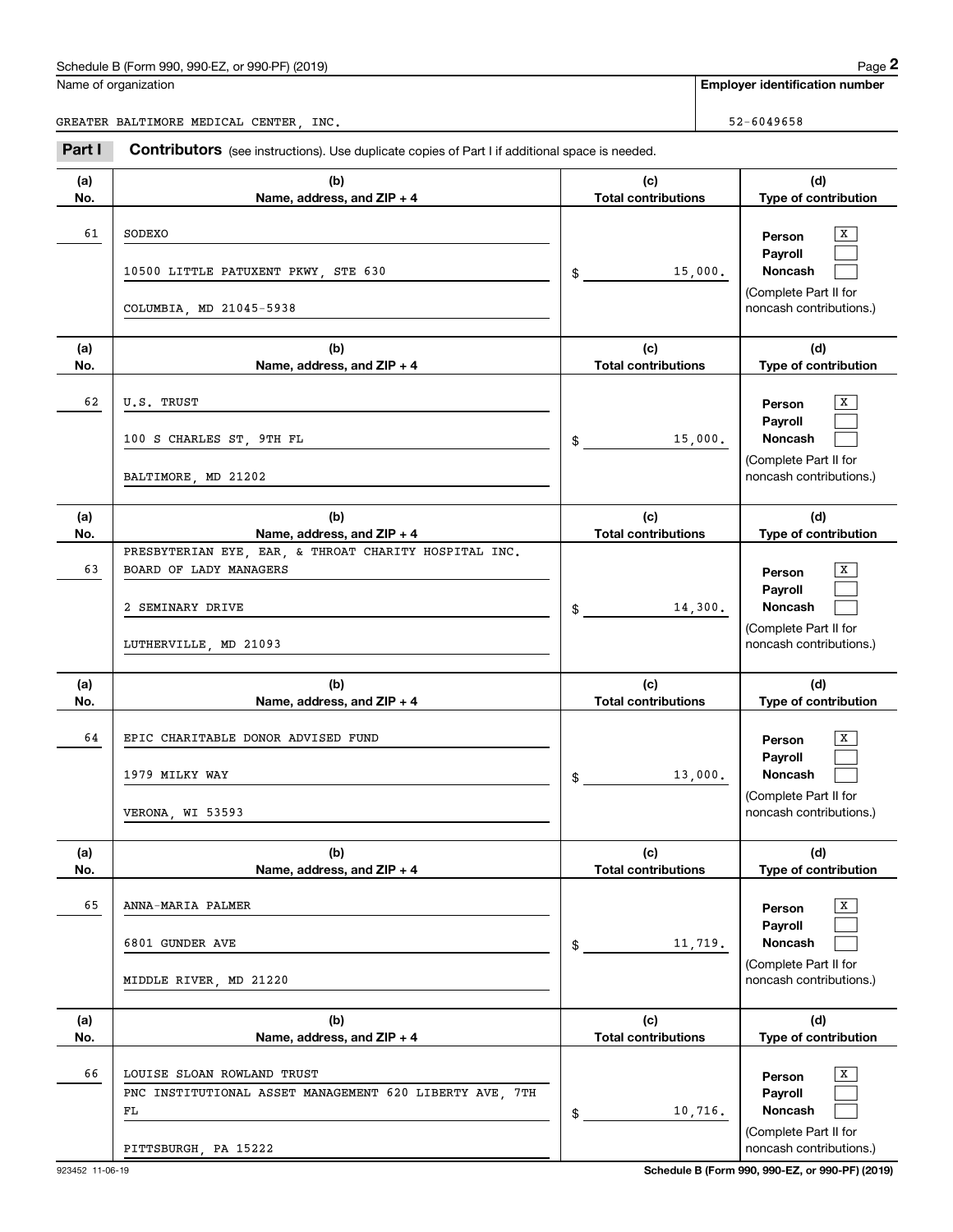|            | Schedule B (Form 990, 990-EZ, or 990-PF) (2019)                                                |                                   |            | Page 2                                                             |
|------------|------------------------------------------------------------------------------------------------|-----------------------------------|------------|--------------------------------------------------------------------|
|            | Name of organization                                                                           |                                   |            | <b>Employer identification number</b>                              |
|            | GREATER BALTIMORE MEDICAL CENTER, INC.                                                         |                                   | 52-6049658 |                                                                    |
| Part I     | Contributors (see instructions). Use duplicate copies of Part I if additional space is needed. |                                   |            |                                                                    |
| (a)<br>No. | (b)<br>Name, address, and ZIP + 4                                                              | (c)<br><b>Total contributions</b> |            | (d)<br>Type of contribution                                        |
| 67         | LEE P. WOODY                                                                                   |                                   |            | х<br>Person<br>Payroll                                             |
|            | 1055 W JOPPA RD, UNIT 203<br>TOWSON, MD 21204                                                  | \$                                | 10,711.    | Noncash<br>(Complete Part II for<br>noncash contributions.)        |
| (a)<br>No. | (b)<br>Name, address, and ZIP + 4                                                              | (c)<br><b>Total contributions</b> |            | (d)<br>Type of contribution                                        |
| 68         | DONALD A. GREENAWALT                                                                           |                                   |            | х<br>Person                                                        |
|            | 16450 HUTCHINS MILL RD                                                                         | \$                                | 10,500.    | Payroll<br>Noncash<br>(Complete Part II for                        |
|            | MONKTON, MD 21111-2101                                                                         |                                   |            | noncash contributions.)                                            |
| (a)<br>No. | (b)<br>Name, address, and ZIP + 4                                                              | (c)<br><b>Total contributions</b> |            | (d)<br>Type of contribution                                        |
| 69         | CHERYL HUEY                                                                                    |                                   |            | Person<br>Payroll                                                  |
|            | 3456 DALEVIEW DR.<br>ANN ARBOR, MI 49058                                                       | \$                                | 10,428.    | Noncash<br>X<br>(Complete Part II for<br>noncash contributions.)   |
| (a)<br>No. | (b)<br>Name, address, and ZIP + 4                                                              | (c)<br><b>Total contributions</b> |            | (d)<br>Type of contribution                                        |
| 70         | <b>JENNY COLDIRON</b>                                                                          |                                   |            | х<br>Person                                                        |
|            | 4404 CRAB ORCHARD ROAD                                                                         | \$                                | 10,334.    | Payroll<br>Noncash<br>(Complete Part II for                        |
|            | GLEN ARM, MD 21057-9751                                                                        |                                   |            | noncash contributions.)                                            |
| (a)<br>No. | (b)<br>Name, address, and ZIP + 4                                                              | (c)<br><b>Total contributions</b> |            | (d)<br>Type of contribution                                        |
| 71         | JAMES E. JONES                                                                                 |                                   |            | Х<br>Person<br>Payroll                                             |
|            | 2206 AQUILAS DELIGHT                                                                           | \$                                | 10, 250.   | <b>Noncash</b><br>(Complete Part II for<br>noncash contributions.) |
| (a)        | FALLSTON, MD 21047<br>(b)                                                                      | (c)                               |            | (d)                                                                |
| No.        | Name, address, and ZIP + 4                                                                     | <b>Total contributions</b>        |            | Type of contribution                                               |
| 72         | LAURIE R. BEYER                                                                                |                                   |            | Х<br>Person<br>Payroll                                             |
|            | 6331 FALCONWOOD ST<br>MIDDLE RIVER, MD 21220                                                   | \$                                | 10,216.    | Noncash<br>(Complete Part II for<br>noncash contributions.)        |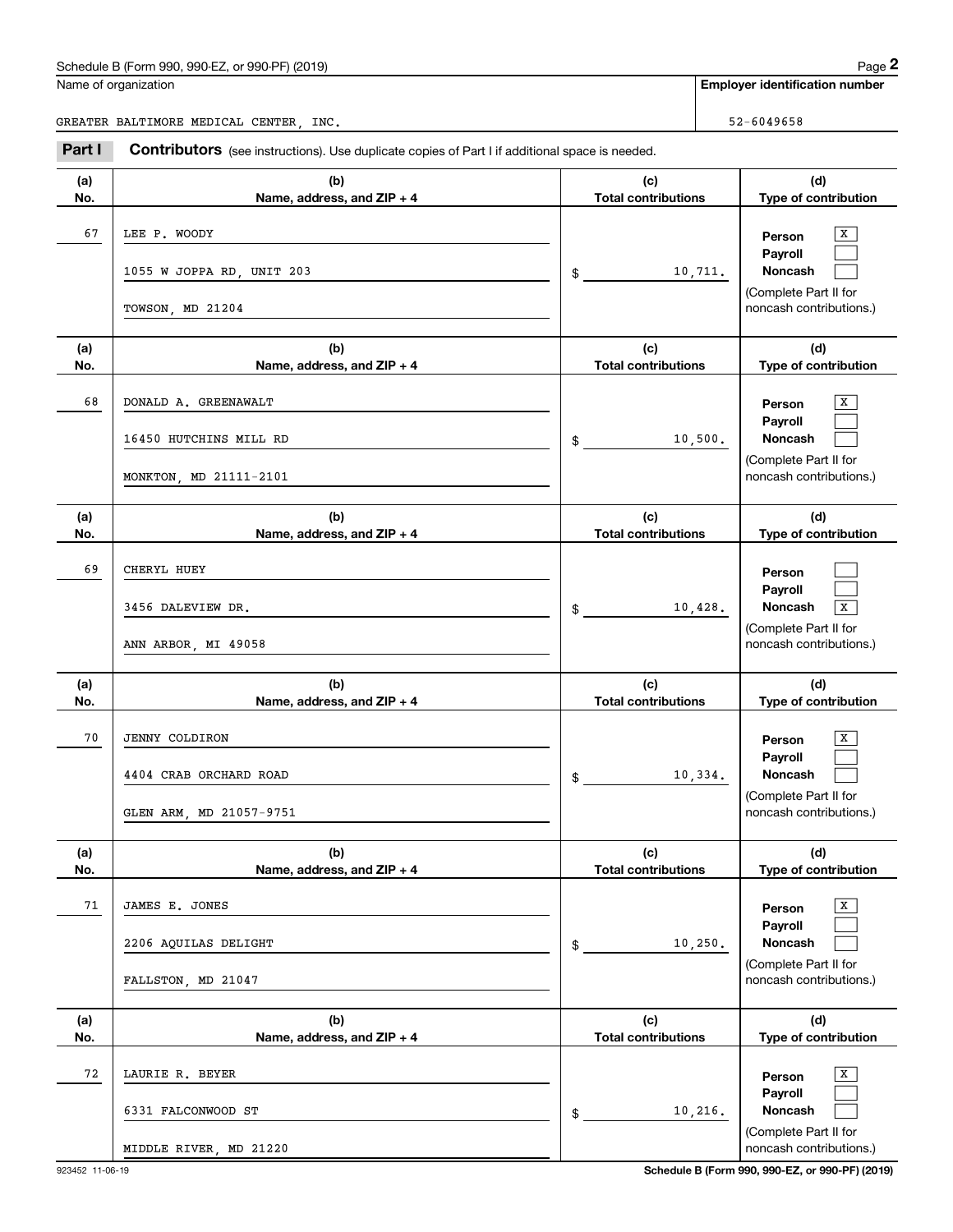Name of organization

**Employer identification number**

GREATER BALTIMORE MEDICAL CENTER, INC. SERVICE SERVICE SERVICE SERVICE SERVICE SERVICE SERVICE SERVICE SERVICE

**(a)No.(b) Name, address, and ZIP + 4 (c)Total contributions (d)Type of contribution PersonPayrollNoncash (a)No.(b)Name, address, and ZIP + 4 (c)Total contributions (d)Type of contribution PersonPayrollNoncash (a)No.(b)Name, address, and ZIP + 4 (c)Total contributions (d)Type of contribution PersonPayrollNoncash (a) No.(b)Name, address, and ZIP + 4 (c) Total contributions (d) Type of contribution PersonPayrollNoncash (a) No.(b)Name, address, and ZIP + 4 (c) Total contributions (d)Type of contribution PersonPayrollNoncash(a)No.(b)Name, address, and ZIP + 4 (c)Total contributions (d)Type of contribution PersonPayrollNoncash Contributors** (see instructions). Use duplicate copies of Part I if additional space is needed. \$(Complete Part II for noncash contributions.) \$(Complete Part II for noncash contributions.) \$(Complete Part II for noncash contributions.) \$(Complete Part II for noncash contributions.) \$(Complete Part II for noncash contributions.) \$(Complete Part II for noncash contributions.) Employer identification Page 2<br>
Iame of organization<br>
REATER BALTIMORE MEDICAL CENTER, INC.<br> **2Part I Contributors** (see instructions). Use duplicate copies of Part I if additional space is needed.  $\overline{\mathbf{x}}$  $\mathcal{L}^{\text{max}}$  $\mathcal{L}^{\text{max}}$  $\overline{X}$  $\mathcal{L}^{\text{max}}$  $\mathcal{L}^{\text{max}}$  $\boxed{\text{X}}$  $\mathcal{L}^{\text{max}}$  $\mathcal{L}^{\text{max}}$  $\boxed{\text{X}}$  $\mathcal{L}^{\text{max}}$  $\mathcal{L}^{\text{max}}$  $\overline{\mathbf{x}}$  $\mathcal{L}^{\text{max}}$  $\mathcal{L}^{\text{max}}$  $\boxed{\text{X}}$  $\mathcal{L}^{\text{max}}$  $\mathcal{L}^{\text{max}}$ 73 X BRIAN W.H. BERGHUIS CHARITABLE FUND 10,000. T.ROWE PRICE PROGRAM FOR CHARITABLE GIVING PO BOX 17115 BALTIMORE, MD 21202 74 X ARNOLD & DEBORAH GERBER FAMILY FOUNDATION, INC. 10,000. C/O 409 WASHINGTON AVE, STE 900 TOWSON, MD 21204 75 X 10,000. COMSO7075 SAMUEL MORSE DR., SUITE 110 COLUMBIA, MD 21045-5938 76 X BLAVATT GLAZER COGAN FOUNDATION, INC. 10,000. 8890 MCDONOGH RD, STE 202 OWINGS MILLS, MD 21117-4113 77 X JEANNIE M. MURPHY 10,000. 518 VIRGINIA AVENUE TOWSON, MD 21204 78 X ERIC NEEDLEMAN 10,000. 14 FOX MEADOW LN LLOYD HARBOR, NY 11743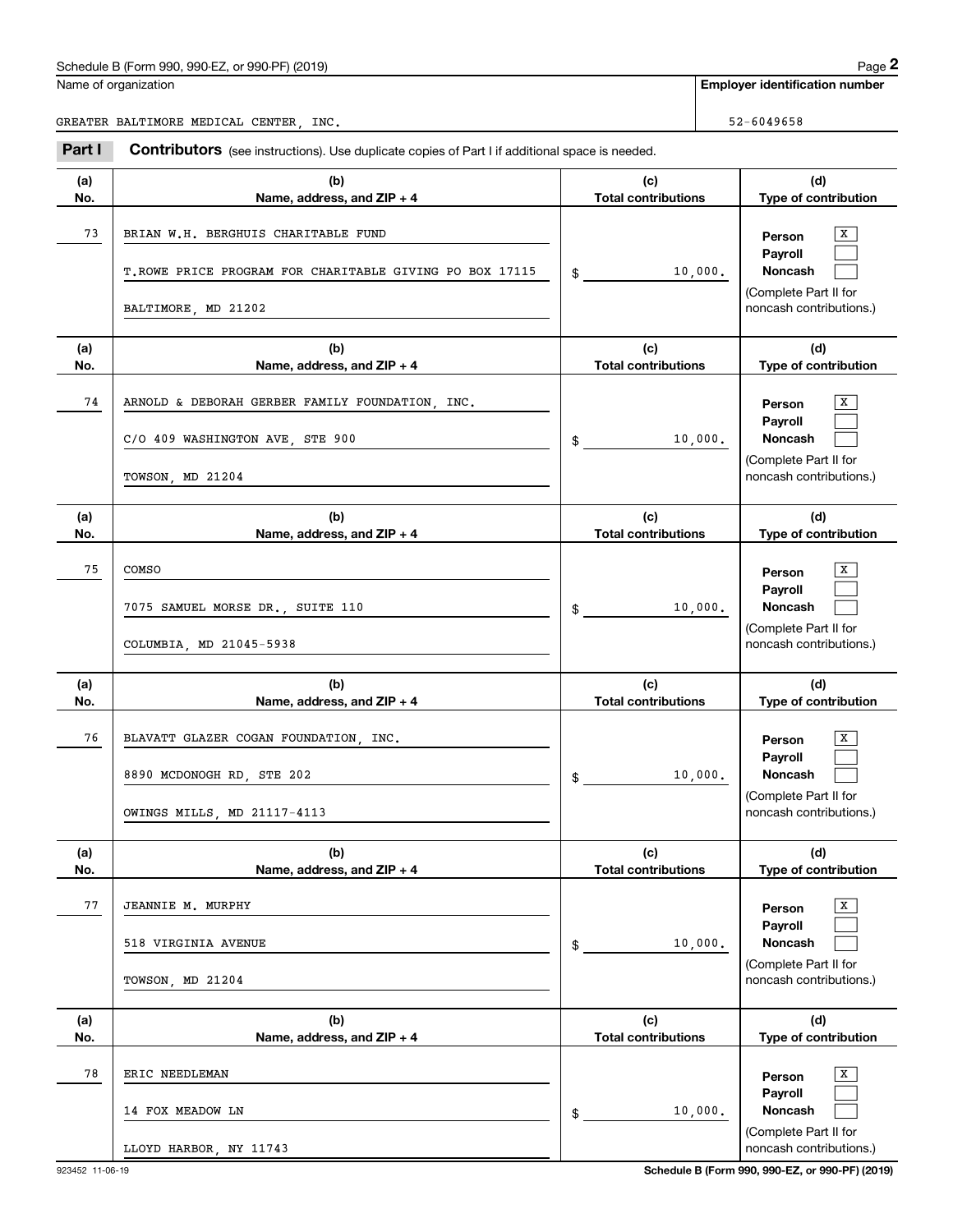|            | Schedule B (Form 990, 990-EZ, or 990-PF) (2019)                                                              |                                   |         | Page 2                                                                                |
|------------|--------------------------------------------------------------------------------------------------------------|-----------------------------------|---------|---------------------------------------------------------------------------------------|
|            | Name of organization                                                                                         |                                   |         | <b>Employer identification number</b>                                                 |
|            | GREATER BALTIMORE MEDICAL CENTER, INC.                                                                       |                                   |         | 52-6049658                                                                            |
| Part I     | Contributors (see instructions). Use duplicate copies of Part I if additional space is needed.               |                                   |         |                                                                                       |
| (a)<br>No. | (b)<br>Name, address, and ZIP + 4                                                                            | (c)<br><b>Total contributions</b> |         | (d)<br>Type of contribution                                                           |
| 79         | HUDSON FAMILY CHARITABLE FUND<br>BANK OF AMERICA CHARITABLE GIFT FUND 100 FEDERAL STREET<br>BOSTON, MA 02110 | $\frac{1}{2}$                     | 10,000. | x<br>Person<br>Payroll<br>Noncash<br>(Complete Part II for<br>noncash contributions.) |
| (a)<br>No. | (b)<br>Name, address, and ZIP + 4                                                                            | (c)<br><b>Total contributions</b> |         | (d)<br>Type of contribution                                                           |
| 80         | EBERT CHARITABLE FOUNDATION<br>89101 OLD HWY<br>TAVERNIER, FL 33070-2040                                     | \$                                | 10,000. | x<br>Person<br>Payroll<br>Noncash<br>(Complete Part II for<br>noncash contributions.) |
| (a)<br>No. | (b)<br>Name, address, and ZIP + 4                                                                            | (c)<br><b>Total contributions</b> |         | (d)<br>Type of contribution                                                           |
| 81         | JOHN R. SAUNDERS<br>66 FRANKLIN ST, UNIT 402<br>ANNAPOLIS, MD 21401                                          | \$                                | 10,000. | x<br>Person<br>Payroll<br>Noncash<br>(Complete Part II for<br>noncash contributions.) |
| (a)<br>No. | (b)<br>Name, address, and ZIP + 4                                                                            | (c)<br><b>Total contributions</b> |         | (d)<br>Type of contribution                                                           |
| 82         | MILEONE AUTOMOTIVE<br>1 OLYMPIC PLACE, UNIT 1120<br>TOWSON, MD 21204                                         | \$                                | 10,000. | x<br>Person<br>Payroll<br>Noncash<br>(Complete Part II for<br>noncash contributions.) |
| (a)<br>No. | (b)<br>Name, address, and ZIP + 4                                                                            | (c)<br><b>Total contributions</b> |         | (d)<br>Type of contribution                                                           |
| 83         | THE AGORA COMPANIES<br>14 W MOUNT VERNON PL<br>BALTIMORE, MD 21202                                           | \$                                | 10,000. | x<br>Person<br>Payroll<br>Noncash<br>(Complete Part II for<br>noncash contributions.) |
| (a)<br>No. | (b)<br>Name, address, and ZIP + 4                                                                            | (c)<br><b>Total contributions</b> |         | (d)<br>Type of contribution                                                           |
| 84         | THOMAS F. O'NEIL<br>11325 JOHN CARROLL RD<br>OWINGS MILLS, MD 21117-4113                                     | \$                                | 10,000. | x<br>Person<br>Payroll<br>Noncash<br>(Complete Part II for<br>noncash contributions.) |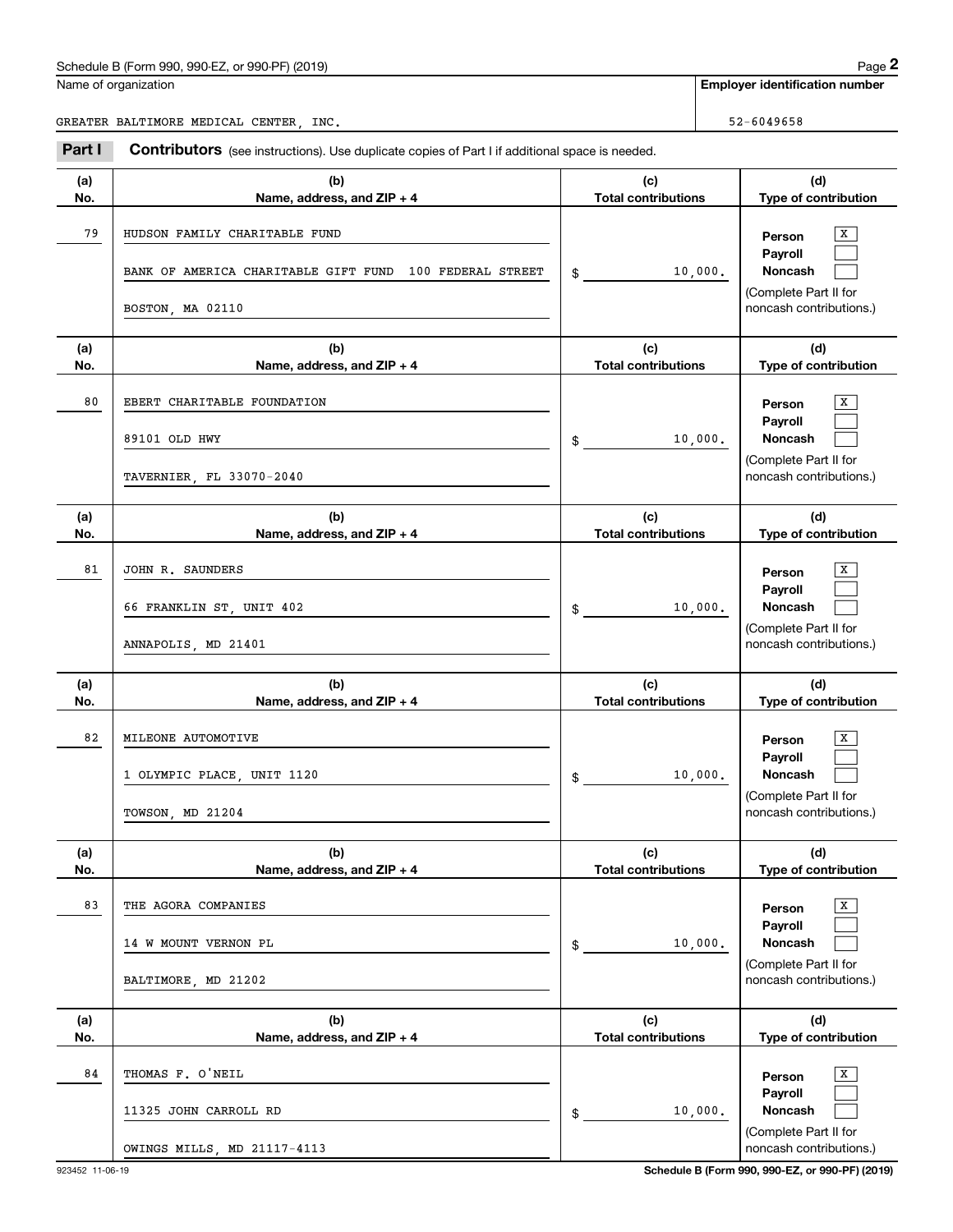Name of organization

**Employer identification number**

GREATER BALTIMORE MEDICAL CENTER, INC. SERVICE SERVICE SERVICE SERVICE SERVICE SERVICE SERVICE SERVICE SERVICE

**(a)No.(b)Name, address, and ZIP + 4 (c)Total contributions (d)Type of contribution PersonPayrollNoncash (a)No.(b)Name, address, and ZIP + 4 (c)Total contributions (d)Type of contribution PersonPayrollNoncash (a)No.(b)Name, address, and ZIP + 4 (c)Total contributions (d)Type of contribution PersonPayrollNoncash (a) No.(b)Name, address, and ZIP + 4 (c) Total contributions (d) Type of contribution PersonPayrollNoncash(a) No.(b)Name, address, and ZIP + 4 (c) Total contributions (d)Type of contribution PersonPayrollNoncash(a)No.(b)Name, address, and ZIP + 4 (c)Total contributions (d)Type of contribution PersonPayrollNoncash Contributors** (see instructions). Use duplicate copies of Part I if additional space is needed. \$(Complete Part II for noncash contributions.) \$(Complete Part II for noncash contributions.) \$(Complete Part II for noncash contributions.) \$(Complete Part II for noncash contributions.) \$(Complete Part II for noncash contributions.) \$(Complete Part II for noncash contributions.) Employer identification Page 2<br>
Iame of organization<br>
REATER BALTIMORE MEDICAL CENTER, INC.<br> **2Part I Contributors** (see instructions). Use duplicate copies of Part I if additional space is needed.  $\overline{\mathbf{x}}$  $\mathcal{L}^{\text{max}}$  $\mathcal{L}^{\text{max}}$  $\overline{X}$  $\mathcal{L}^{\text{max}}$  $\mathcal{L}^{\text{max}}$  $\boxed{\text{X}}$  $\mathcal{L}^{\text{max}}$  $\mathcal{L}^{\text{max}}$  $\boxed{\text{X}}$  $\mathcal{L}^{\text{max}}$  $\mathcal{L}^{\text{max}}$  $\overline{\mathbf{x}}$  $\mathcal{L}^{\text{max}}$  $\mathcal{L}^{\text{max}}$  $\boxed{\text{X}}$  $\mathcal{L}^{\text{max}}$  $\mathcal{L}^{\text{max}}$ 85 X PRIORITY 1 AUTOMOTIVE GROUP, INC. 10,000. 110 WEST RD, STE 500 TOWSON, MD 21204 86 X TWO SOUTHERN OAKS DONOR ADVISED FUND 10,000. C/O FIDELITY CHARITABLE PO BOX 770001 CINCINNATI, OH 45277-0053 87 X WALLACE H. CAMPBELL & COMPANY, INC. 10,000. 6212 YORK ROAD BALTIMORE, MD 21212 88 X ROBERT B. WELCH 10,000. 1055 W JOPPA RD, UNIT 519 TOWSON, MD 21204 89 X RIGGS, COUNSELMAN, MICHAELS & DOWNES, INC. 10,000. 555 FAIRMOUNT AVE TOWSON, MD 21204 90 X SUSAN F. MARTIELLI 9,700. 6445 BLENHEIM RD BALTIMORE, MD 21202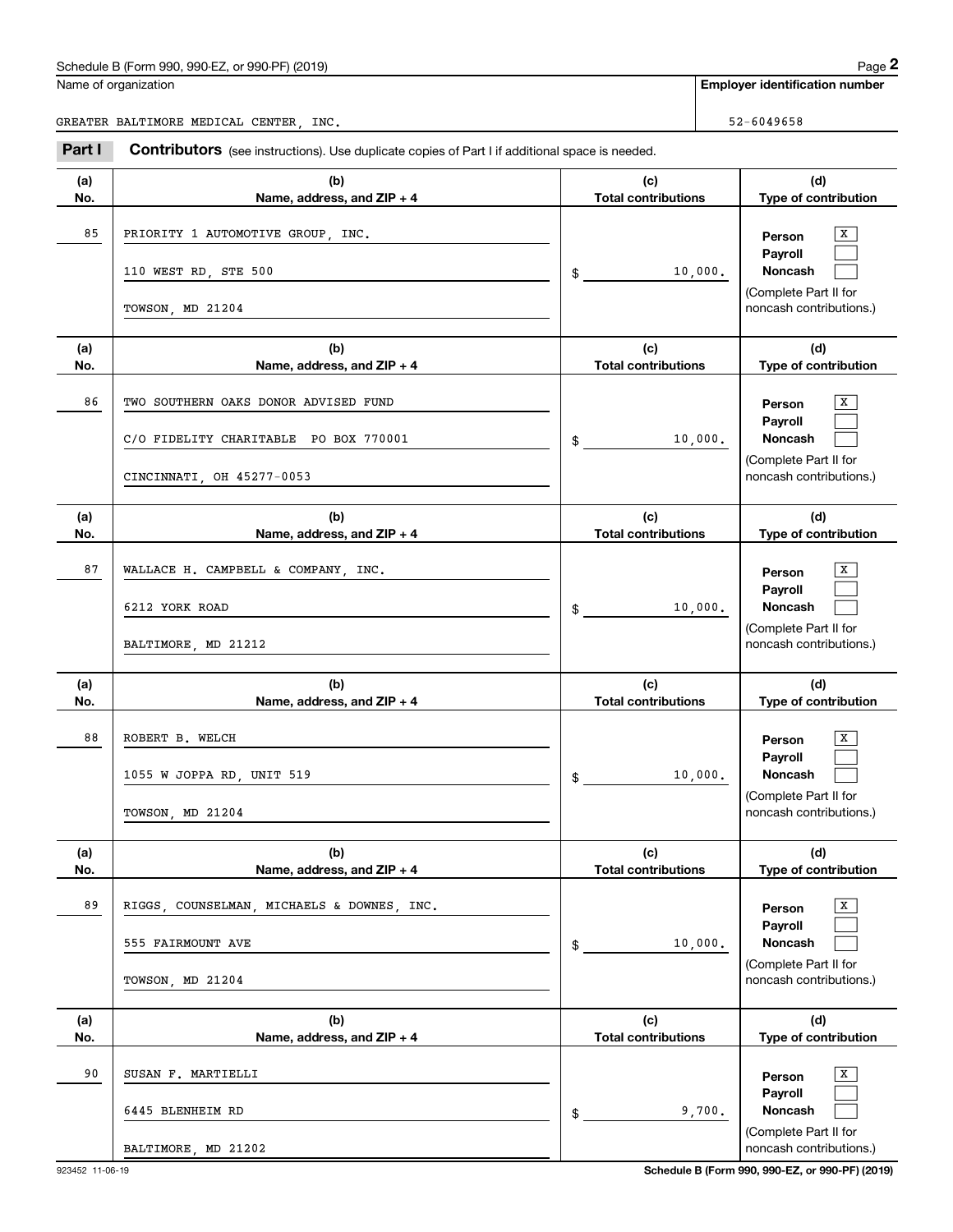|  | Name of organization |
|--|----------------------|
|  |                      |

Employer identification Page 2<br>
Iame of organization<br>
REATER BALTIMORE MEDICAL CENTER, INC.<br> **2Part I Contributors** (see instructions). Use duplicate copies of Part I if additional space is needed. GREATER BALTIMORE MEDICAL CENTER, INC. SERVICE SERVICE SERVICE SERVICE SERVICE SERVICE SERVICE SERVICE SERVICE

**Employer identification number**

| Part I     | <b>Contributors</b> (see instructions). Use duplicate copies of Part I if additional space is needed.     |                                            |                                                                                                               |
|------------|-----------------------------------------------------------------------------------------------------------|--------------------------------------------|---------------------------------------------------------------------------------------------------------------|
| (a)<br>No. | (b)<br>Name, address, and ZIP + 4                                                                         | (c)<br><b>Total contributions</b>          | (d)<br>Type of contribution                                                                                   |
| 91         | STACEY L. MCGREEVY<br>11 QUAILS NEST COURT<br>BALTIMORE, MD 21202                                         | 9,326.<br>$\frac{1}{2}$                    | X<br>Person<br>Payroll<br>Noncash<br>(Complete Part II for<br>noncash contributions.)                         |
| (a)<br>No. | (b)<br>Name, address, and ZIP + 4                                                                         | (c)<br><b>Total contributions</b>          | (d)<br>Type of contribution                                                                                   |
| 92         | ALSTROM SYNDROME INTERNATIONAL<br>14 WHITNEY FARM ROAD<br>MOUNT DESERT, ME 04660                          | 9,259.<br>$\frac{1}{2}$                    | X<br>Person<br>Payroll<br>Noncash<br>(Complete Part II for<br>noncash contributions.)                         |
| (a)<br>No. | (b)<br>Name, address, and ZIP + 4                                                                         | (c)<br><b>Total contributions</b>          | (d)<br>Type of contribution                                                                                   |
| 93         | DANIEL JACOBY<br>2409 ROCKWOOD AVE<br>BALTIMORE, MD 21202                                                 | 8,000.<br>$\frac{1}{2}$                    | х<br>Person<br>Payroll<br>Noncash<br>(Complete Part II for<br>noncash contributions.)                         |
| (a)<br>No. | (b)<br>Name, address, and ZIP + 4                                                                         | (c)<br><b>Total contributions</b>          | (d)<br>Type of contribution                                                                                   |
| 94         | GREGORY FOUNDATION FUND OF BALTIMORE COMMUNITY FOUNDATION<br>11 E. MOUNT ROYAL AVE<br>BALTIMORE, MD 21202 | 8,000.<br>$\frac{1}{2}$                    | x<br>Person<br>Payroll<br>Noncash<br>(Complete Part II for<br>noncash contributions.)                         |
| (a)        | (b)                                                                                                       | (c)                                        | (d)                                                                                                           |
| No.<br>95  | Name, address, and ZIP + 4<br>KPMG, LLP<br>750 E. PRATT STREET, 18TH FLOOR<br>BALTIMORE, MD 21202         | <b>Total contributions</b><br>8,000.<br>\$ | Type of contribution<br>х<br>Person<br>Payroll<br>Noncash<br>(Complete Part II for<br>noncash contributions.) |
| (a)<br>No. | (b)<br>Name, address, and ZIP + 4                                                                         | (c)<br><b>Total contributions</b>          | (d)<br>Type of contribution                                                                                   |
| 96         | LONG GREEN ANIMAL DERMATOLOGY<br>PO BOX 61<br>BALDWIN, MD 21013-0061                                      | 7,500.<br>\$                               | х<br>Person<br>Payroll<br>Noncash<br>(Complete Part II for<br>noncash contributions.)                         |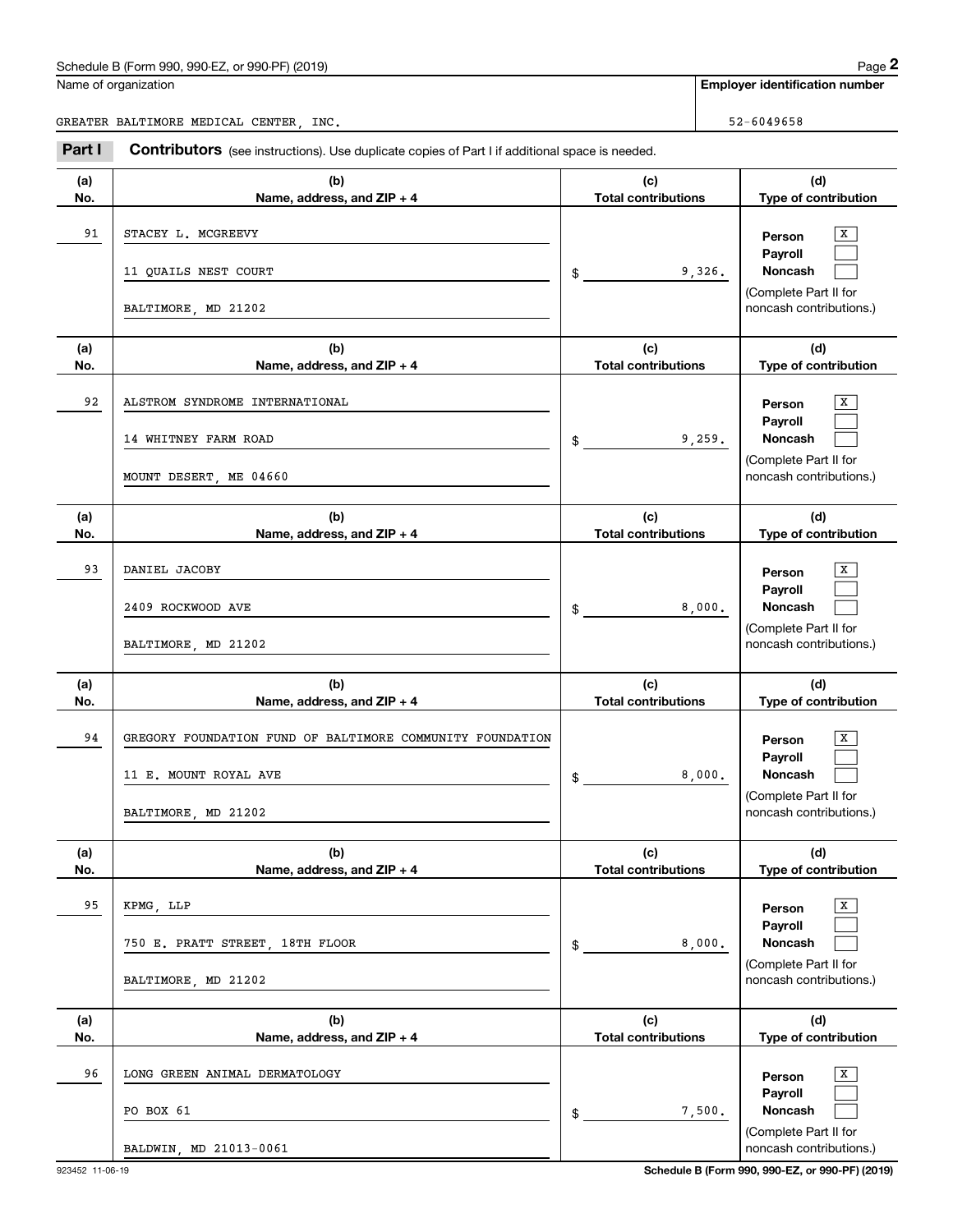Name of organization

**Employer identification number**

Employer identification Page 2<br>
Iame of organization<br>
REATER BALTIMORE MEDICAL CENTER, INC.<br> **2Part I Contributors** (see instructions). Use duplicate copies of Part I if additional space is needed. GREATER BALTIMORE MEDICAL CENTER, INC. SERVICE SERVICE SERVICE SERVICE SERVICE SERVICE SERVICE SERVICE SERVICE

**(a)No.(b)Name, address, and ZIP + 4 (c)Total contributions (d)Type of contribution PersonPayrollNoncash (a)No.(b)Name, address, and ZIP + 4 (c)Total contributions (d)Type of contribution PersonPayrollNoncash (a)No.(b)Name, address, and ZIP + 4 (c)Total contributions (d)Type of contribution PersonPayrollNoncash (a) No.(b)Name, address, and ZIP + 4 (c) Total contributions (d) Type of contribution PersonPayrollNoncash(a) No.(b)Name, address, and ZIP + 4 (c) Total contributions (d)Type of contribution PersonPayrollNoncash(a)No.(b)Name, address, and ZIP + 4 (c)Total contributions (d)Type of contribution PersonPayrollNoncash** \$(Complete Part II for noncash contributions.) \$(Complete Part II for noncash contributions.) \$(Complete Part II for noncash contributions.) \$(Complete Part II for noncash contributions.) \$(Complete Part II for noncash contributions.) \$(Complete Part II for noncash contributions.)  $\overline{\mathbf{x}}$  $\mathcal{L}^{\text{max}}$  $\mathcal{L}^{\text{max}}$  $\overline{X}$  $\mathcal{L}^{\text{max}}$  $\mathcal{L}^{\text{max}}$  $\boxed{\text{X}}$  $\mathcal{L}^{\text{max}}$  $\mathcal{L}^{\text{max}}$  $\boxed{\text{X}}$  $\mathcal{L}^{\text{max}}$  $\mathcal{L}^{\text{max}}$  $\overline{\mathbf{x}}$  $\mathcal{L}^{\text{max}}$  $\mathcal{L}^{\text{max}}$  $\boxed{\text{X}}$  $\mathcal{L}^{\text{max}}$  $\mathcal{L}^{\text{max}}$ 97 X THE WPW FOUNDATION 7,500. ARTHUR STATE BANK 1401 N PLEASANTBURG DR GREENVILLE, SC 29607 98 X HELEN S. AND MERRILL L. BANK FOUNDATION 7,000. 1829 REISTERSTOWN ROAD, STE 430 BALTIMORE, MD 21202 99 X JERRY D. FOCAS 7,000. 12 MANSEL DR REISTERSTOWN, MD 21136 100 X WEBBMASON, INC. 7,000. 10830 GILROY RD HUNT VALLEY, MD 21030 101 X BETTY H. DEMPSTER 6,700. 615 CHESTNUT AVENUE, APT 229 TOWSON, MD 21204 102 X SHADE CONSTRUCTION CO, INC. 6,650. 1730 E. JOPPA ROAD BALTIMORE, MD 21202

**Contributors** (see instructions). Use duplicate copies of Part I if additional space is needed.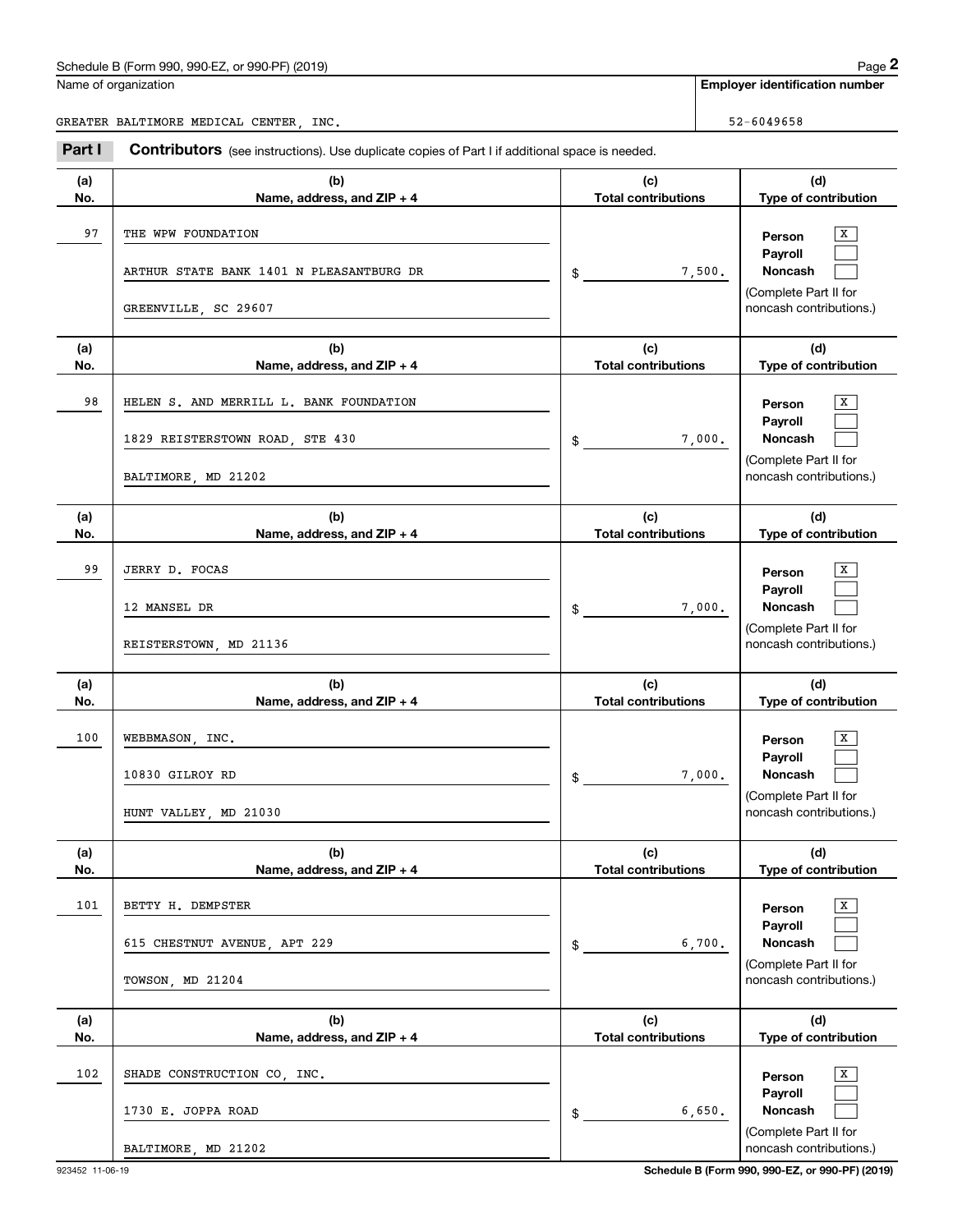|  | Name of organization |
|--|----------------------|
|  |                      |

|            | Schedule B (Form 990, 990-EZ, or 990-PF) (2019)                                                     |                                   |        | Page 2                                                                                |
|------------|-----------------------------------------------------------------------------------------------------|-----------------------------------|--------|---------------------------------------------------------------------------------------|
|            | Name of organization                                                                                |                                   |        | <b>Employer identification number</b>                                                 |
|            | GREATER BALTIMORE MEDICAL CENTER, INC.                                                              |                                   |        | 52-6049658                                                                            |
| Part I     | Contributors (see instructions). Use duplicate copies of Part I if additional space is needed.      |                                   |        |                                                                                       |
| (a)<br>No. | (b)<br>Name, address, and ZIP + 4                                                                   | (c)<br><b>Total contributions</b> |        | (d)<br>Type of contribution                                                           |
| 103        | CRGA DESIGNS                                                                                        |                                   |        | x<br>Person                                                                           |
|            | 912 COMMERCE ROAD                                                                                   | \$                                | 6,500. | Payroll<br>Noncash                                                                    |
|            | ANNAPOLIS, MD 21401                                                                                 |                                   |        | (Complete Part II for<br>noncash contributions.)                                      |
| (a)<br>No. | (b)<br>Name, address, and ZIP + 4                                                                   | (c)<br><b>Total contributions</b> |        | (d)<br>Type of contribution                                                           |
| 104        | ERLENE WASHINGTON<br>154 LINDEN PL<br>TOWSON, MD 21204                                              | \$                                | 6,011. | x<br>Person<br>Payroll<br>Noncash<br>(Complete Part II for<br>noncash contributions.) |
| (a)<br>No. | (b)<br>Name, address, and ZIP + 4                                                                   | (c)<br><b>Total contributions</b> |        | (d)<br>Type of contribution                                                           |
| 105        | CARMEN & VICTORIA DEYESU FAMILY FOUNDATION, INC.<br>2706 FALLSBROOKE MANOR DR<br>FALLSTON, MD 21047 | \$                                | 6,000. | x<br>Person<br>Payroll<br>Noncash<br>(Complete Part II for<br>noncash contributions.) |
| (a)<br>No. | (b)<br>Name, address, and ZIP + 4                                                                   | (c)<br><b>Total contributions</b> |        | (d)<br>Type of contribution                                                           |
| 106        | PROCARE INTEGRATED HEALTH AND TRANSPORT<br>9411 PHILADELPHIA ROAD, SUITE A<br>BALTIMORE, MD 21202   | \$                                | 6,000. | x<br>Person<br>Payroll<br>Noncash<br>(Complete Part II for<br>noncash contributions.) |
| (a)<br>No. | (b)<br>Name, address, and ZIP + 4                                                                   | (c)<br><b>Total contributions</b> |        | (d)<br>Type of contribution                                                           |
| 107        | J. CHRISTOPHER GREENAWALT<br>960 FELL STREET PH 705<br>BALTIMORE, MD 21202                          | \$                                | 5,500. | X<br>Person<br>Payroll<br>Noncash<br>(Complete Part II for<br>noncash contributions.) |
| (a)<br>No. | (b)<br>Name, address, and ZIP + 4                                                                   | (c)<br><b>Total contributions</b> |        | (d)<br>Type of contribution                                                           |
| 108        | JACK S. GRISWOLD<br>2409 GADD ROAD                                                                  | \$                                | 5,175. | Person<br>Payroll<br>Noncash<br>$\overline{\mathbf{x}}$<br>(Complete Part II for      |
|            | COCKEYSVILLE, MD 21030                                                                              |                                   |        | noncash contributions.)                                                               |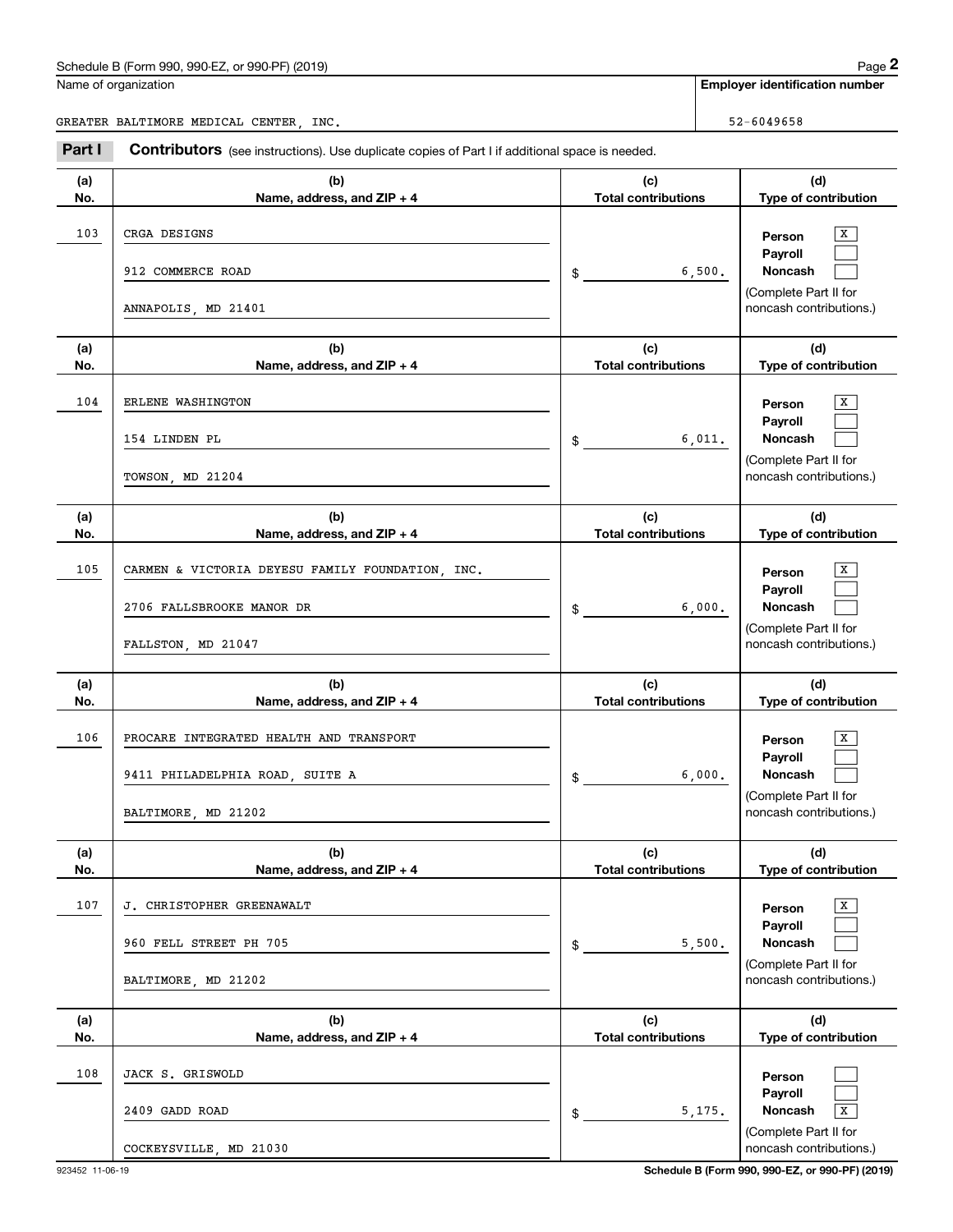|            | Schedule B (Form 990, 990-EZ, or 990-PF) (2019)                                                |                                   |        | Page 2                                           |
|------------|------------------------------------------------------------------------------------------------|-----------------------------------|--------|--------------------------------------------------|
|            | Name of organization                                                                           |                                   |        | <b>Employer identification number</b>            |
|            | GREATER BALTIMORE MEDICAL CENTER, INC.                                                         |                                   |        | 52-6049658                                       |
| Part I     | Contributors (see instructions). Use duplicate copies of Part I if additional space is needed. |                                   |        |                                                  |
| (a)<br>No. | (b)<br>Name, address, and ZIP + 4                                                              | (c)<br><b>Total contributions</b> |        | (d)<br>Type of contribution                      |
| 109        | <b>BERNARD RHEE</b>                                                                            |                                   |        | х<br>Person                                      |
|            | 1412 MALVERN AVE, APT A                                                                        | \$                                | 5,000. | Payroll<br>Noncash<br>(Complete Part II for      |
|            | TOWSON, MD 21204                                                                               |                                   |        | noncash contributions.)                          |
| (a)<br>No. | (b)<br>Name, address, and ZIP + 4                                                              | (c)<br><b>Total contributions</b> |        | (d)<br>Type of contribution                      |
| 110        | BANK OF AMERICA                                                                                |                                   |        | х<br>Person                                      |
|            | 100 S CHARLES ST, 9TH FL                                                                       | \$                                | 5,000. | Payroll<br>Noncash                               |
|            | BALTIMORE, MD 21202                                                                            |                                   |        | (Complete Part II for<br>noncash contributions.) |
| (a)<br>No. | (b)<br>Name, address, and ZIP + 4                                                              | (c)<br><b>Total contributions</b> |        | (d)<br>Type of contribution                      |
| 111        | 1919 INVESTMENT COUNSEL                                                                        |                                   |        | x<br>Person                                      |
|            | 1 SOUTH ST, STE 2500                                                                           | \$                                | 5,000. | Payroll<br>Noncash                               |
|            | BALTIMORE, MD 21202                                                                            |                                   |        | (Complete Part II for<br>noncash contributions.) |
| (a)<br>No. | (b)<br>Name, address, and ZIP + 4                                                              | (c)<br><b>Total contributions</b> |        | (d)<br>Type of contribution                      |
| 112        | HERBERT J. BELGRAD                                                                             |                                   |        | X<br>Person                                      |
|            | 2901 BOSTON ST, APT 406                                                                        | \$                                | 5,000. | Payroll<br>Noncash                               |
|            | BALTIMORE, MD 21202                                                                            |                                   |        | (Complete Part II for<br>noncash contributions.) |
| (a)<br>No. | (b)<br>Name, address, and ZIP + 4                                                              | (c)<br><b>Total contributions</b> |        | (d)<br>Type of contribution                      |
| 113        | GILCHRIST SERVICES                                                                             |                                   |        | X<br>Person                                      |
|            | 11311 MCCORMICK RD, STE 350                                                                    | \$                                | 5,000. | Payroll<br>Noncash                               |
|            | HUNT VALLEY, MD 21030                                                                          |                                   |        | (Complete Part II for<br>noncash contributions.) |
| (a)<br>No. | (b)<br>Name, address, and ZIP + 4                                                              | (c)<br><b>Total contributions</b> |        | (d)<br>Type of contribution                      |
| 114        | GALLAGHER, EVELIUS & JONES ATTORNEYS AT LAW                                                    |                                   |        | X<br>Person                                      |
|            | 218 N CHARLES STREET, SUITE 400                                                                | \$                                | 5,000. | Payroll<br>Noncash                               |
|            | BALTIMORE, MD 21202                                                                            |                                   |        | (Complete Part II for<br>noncash contributions.) |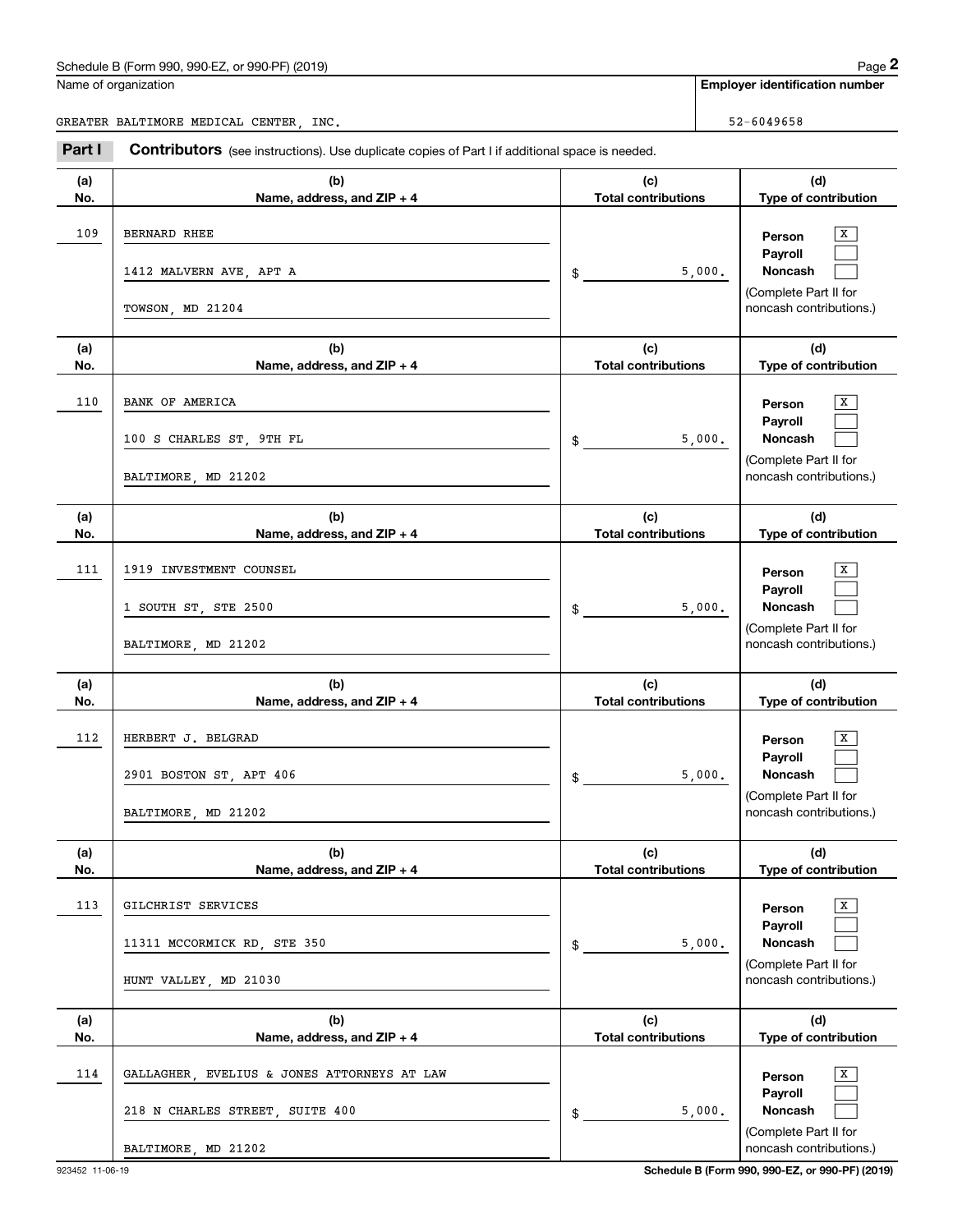Name of organization

|--|

**Employer identification number**

Chedule B (Form 990, 990-EZ, or 990-PF) (2019)<br> **2019 Employer identification number**<br> **2Part I Contributors** (see instructions). Use duplicate copies of Part I if additional space is needed.<br> **2Part I Contributors** (s GREATER BALTIMORE MEDICAL CENTER, INC. SERVICE SERVICE SERVICE SERVICE SERVICE SERVICE SERVICE SERVICE SERVICE

| (a)<br>No. | (b)<br>Name, address, and ZIP + 4                                                                                                     | (c)<br><b>Total contributions</b> | (d)<br>Type of contribution                                                           |
|------------|---------------------------------------------------------------------------------------------------------------------------------------|-----------------------------------|---------------------------------------------------------------------------------------|
| 115        | EDWIN R. MOWBRAY<br>7714 RUXWOOD ROAD<br>BALTIMORE, MD 21202                                                                          | 5,000.<br>$\frac{1}{2}$           | x<br>Person<br>Payroll<br>Noncash<br>(Complete Part II for<br>noncash contributions.) |
| (a)<br>No. | (b)<br>Name, address, and ZIP + 4                                                                                                     | (c)<br><b>Total contributions</b> | (d)<br>Type of contribution                                                           |
| 116        | HUETHER-MCCLELLAND FOUNDATION<br>14000 FOX RUN CT<br>PHOENIX, MD 21131-1852                                                           | 5,000.<br>$\frac{1}{2}$           | x<br>Person<br>Payroll<br>Noncash<br>(Complete Part II for<br>noncash contributions.) |
| (a)<br>No. | (b)<br>Name, address, and ZIP + 4                                                                                                     | (c)<br><b>Total contributions</b> | (d)<br>Type of contribution                                                           |
| 117        | GEOFFREY NEUNER<br>4604 ROLAND AVE<br>BALTIMORE, MD 21202                                                                             | 5,000.<br>$\frac{1}{2}$           | x<br>Person<br>Payroll<br>Noncash<br>(Complete Part II for<br>noncash contributions.) |
| (a)<br>No. | (b)<br>Name, address, and ZIP + 4                                                                                                     | (c)<br><b>Total contributions</b> | (d)<br>Type of contribution                                                           |
| 118        | EMJAY ENGINEERING AND CONSTRUCTION CO., INC.<br>1706 WHITEHEAD ROAD<br>BALTIMORE, MD 21202                                            | 5,000.<br>\$                      | x<br>Person<br>Payroll<br>Noncash<br>(Complete Part II for<br>noncash contributions.) |
| (a)<br>No. | (b)<br>Name, address, and ZIP + 4                                                                                                     | (c)<br><b>Total contributions</b> | (d)<br>Type of contribution                                                           |
| 119        | KAREN & MILLARD MAZER FAMILY FUND<br>C/O MORGAN STANLEY GIFT FUND 1585 BROADWAY, FL 29<br>NEW YORK, NY 10036                          | 5,000.<br>$$^{\circ}$             | X<br>Person<br>Payroll<br>Noncash<br>(Complete Part II for<br>noncash contributions.) |
| (a)<br>No. | (b)<br>Name, address, and ZIP + 4                                                                                                     | (c)<br><b>Total contributions</b> | (d)<br>Type of contribution                                                           |
| 120        | MICHAEL AND BETH SELLMAN CHARITABLE FOUNDATION<br>C/O RAYMOND JAMES CHARITABLE ENDOWMENT FUND PO BOX 23559<br>ST PETERSBURG, FL 33742 | 5,000.<br>\$                      | X<br>Person<br>Payroll<br>Noncash<br>(Complete Part II for<br>noncash contributions.) |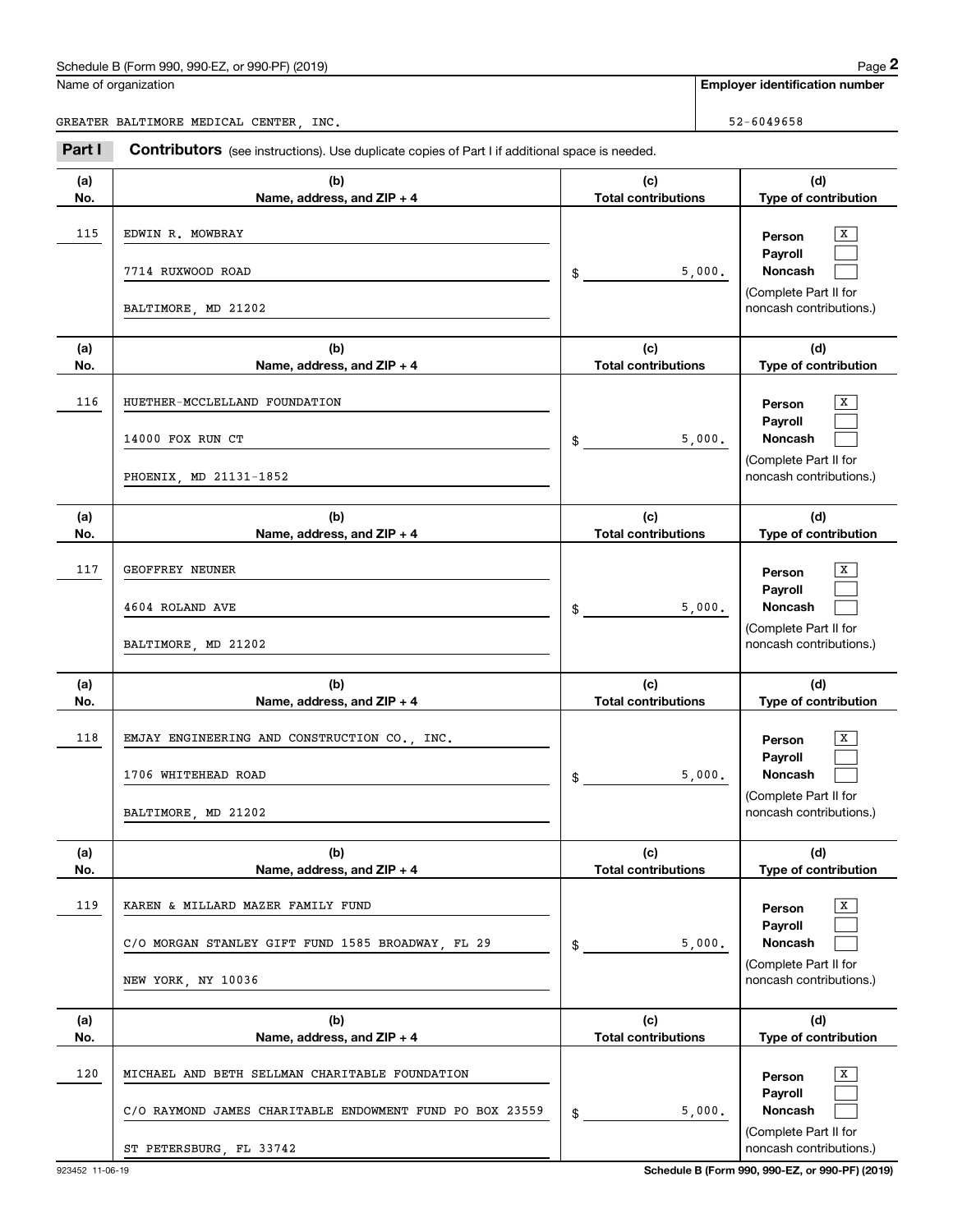Name of organization

|--|

**Employer identification number**

Employer identification Page 2<br>
Iame of organization<br>
REATER BALTIMORE MEDICAL CENTER, INC.<br> **2Part I Contributors** (see instructions). Use duplicate copies of Part I if additional space is needed. GREATER BALTIMORE MEDICAL CENTER, INC. SERVICE SERVICE SERVICE SERVICE SERVICE SERVICE SERVICE SERVICE SERVICE

| Part I     | <b>Contributors</b> (see instructions). Use duplicate copies of Part I if additional space is needed.                                        |                                            |                                                                                                               |
|------------|----------------------------------------------------------------------------------------------------------------------------------------------|--------------------------------------------|---------------------------------------------------------------------------------------------------------------|
| (a)<br>No. | (b)<br>Name, address, and ZIP + 4                                                                                                            | (c)<br><b>Total contributions</b>          | (d)<br>Type of contribution                                                                                   |
| 121        | PANIAGUA'S ENTERPRISES INCORPORATED<br>2318 BELAIR RD<br>BALTIMORE, MD 21202                                                                 | 5,000.<br>\$                               | Х<br>Person<br>Payroll<br>Noncash<br>(Complete Part II for<br>noncash contributions.)                         |
| (a)<br>No. | (b)<br>Name, address, and ZIP + 4                                                                                                            | (c)<br><b>Total contributions</b>          | (d)<br>Type of contribution                                                                                   |
| 122        | NEXTGEN FOUNDATION CHARITABLE TRUST<br>3600 BUTLER RD<br>GLYDON, MD 21136                                                                    | 5,000.<br>\$                               | Х<br>Person<br>Payroll<br>Noncash<br>(Complete Part II for<br>noncash contributions.)                         |
| (a)<br>No. | (b)<br>Name, address, and ZIP + 4                                                                                                            | (c)<br><b>Total contributions</b>          | (d)<br>Type of contribution                                                                                   |
| 123        | MEDNAX SERVICES, INC.<br>1301 CONCORD TERRACE<br>SUNRISE, FL 33323                                                                           | 5,000.<br>\$                               | X<br>Person<br>Payroll<br>Noncash<br>(Complete Part II for<br>noncash contributions.)                         |
| (a)<br>No. | (b)<br>Name, address, and ZIP + 4                                                                                                            | (c)<br><b>Total contributions</b>          | (d)<br>Type of contribution                                                                                   |
| 124        | KCI TECHNOLOGIES, INC.<br>936 RIDGEBROOK RD<br>SPARKS, MD 21152                                                                              | 5,000.<br>$\frac{1}{2}$                    | x<br>Person<br>Payroll<br>Noncash<br>(Complete Part II for<br>noncash contributions.)                         |
| (a)        | (b)                                                                                                                                          | (c)                                        | (d)                                                                                                           |
| No.<br>125 | Name, address, and ZIP + 4<br>PNC<br>1 EAST PRATT ST, 10TH FL<br>BALTIMORE, MD 21202                                                         | <b>Total contributions</b><br>5,000.<br>\$ | Type of contribution<br>X<br>Person<br>Payroll<br>Noncash<br>(Complete Part II for<br>noncash contributions.) |
| (a)<br>No. | (b)                                                                                                                                          | (c)<br><b>Total contributions</b>          | (d)<br>Type of contribution                                                                                   |
| 126        | Name, address, and ZIP + 4<br>THE MARY AND DAN DENT FAMILY FUND<br>C/O T ROWE PRICE CHARITABLE GIVING<br>PO BOX 17115<br>BALTIMORE, MD 21202 | 5,000.<br>\$                               | х<br>Person<br>Payroll<br>Noncash<br>(Complete Part II for<br>noncash contributions.)                         |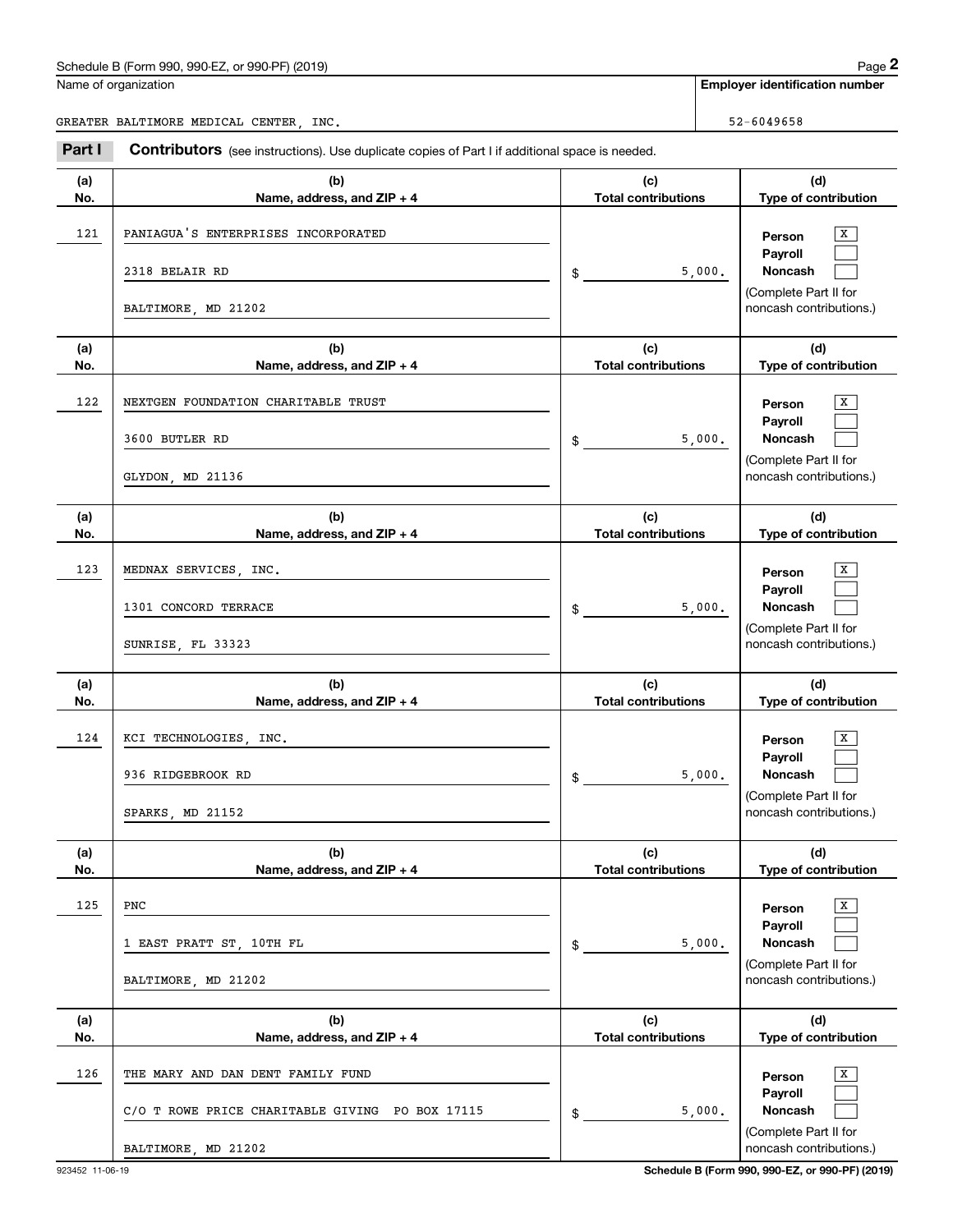|            | Schedule B (Form 990, 990-EZ, or 990-PF) (2019)                                                                         |                                   |        | Page 2                                                                                                        |
|------------|-------------------------------------------------------------------------------------------------------------------------|-----------------------------------|--------|---------------------------------------------------------------------------------------------------------------|
|            | Name of organization                                                                                                    |                                   |        | <b>Employer identification number</b>                                                                         |
|            | GREATER BALTIMORE MEDICAL CENTER, INC.                                                                                  |                                   |        | 52-6049658                                                                                                    |
| Part I     | Contributors (see instructions). Use duplicate copies of Part I if additional space is needed.                          |                                   |        |                                                                                                               |
| (a)<br>No. | (b)<br>Name, address, and ZIP + 4                                                                                       | (c)<br><b>Total contributions</b> |        | (d)<br>Type of contribution                                                                                   |
| 127        | THE MAX AND NEARYRATH COHEN FAMILY FUND<br>C/O VANGUARD CHARITABLE PO BOX 9509<br>WARWICK, RI 02889-9509                | \$                                | 5,000. | х<br>Person<br>Payroll<br>Noncash<br>(Complete Part II for<br>noncash contributions.)                         |
| (a)        | (b)                                                                                                                     | (c)                               |        | (d)                                                                                                           |
| No.<br>128 | Name, address, and ZIP + 4<br>THE SHIRLEY CASSEL REVOCABLE TRUST<br>2050 SW 10TH CT, UNIT 226<br>DELRAY BEACH, FL 33445 | <b>Total contributions</b><br>\$  | 5,000. | Type of contribution<br>х<br>Person<br>Payroll<br>Noncash<br>(Complete Part II for<br>noncash contributions.) |
| (a)<br>No. | (b)<br>Name, address, and ZIP + 4                                                                                       | (c)<br><b>Total contributions</b> |        | (d)<br>Type of contribution                                                                                   |
| 129        | THE THOMAS F. AND CLEMENTINE L. MULLAN FOUNDATION, INC.<br>2330 W JOPPA RD, STE 210<br>LUTHERVILLE, MD 21093            | \$                                | 5,000. | х<br>Person<br>Payroll<br>Noncash<br>(Complete Part II for<br>noncash contributions.)                         |
| (a)<br>No. | (b)<br>Name, address, and ZIP + 4                                                                                       | (c)<br><b>Total contributions</b> |        | (d)<br>Type of contribution                                                                                   |
| 130        | RONALD F. TUTRONE<br>616 GREENWOOD ROAD<br>BALTIMORE, MD 21202                                                          | \$                                | 5,000. | х<br>Person<br>Payroll<br>Noncash<br>(Complete Part II for<br>noncash contributions.)                         |
| (a)<br>No. | (b)<br>Name, address, and ZIP + 4                                                                                       | (c)<br><b>Total contributions</b> |        | (d)<br>Type of contribution                                                                                   |
| 131        | STEVENSON UNIVERSITY<br>1525 GREENSPRING VALLEY ROAD<br>STEVENSON, MD 21153                                             | \$                                | 5,000. | x<br>Person<br>Payroll<br>Noncash<br>(Complete Part II for<br>noncash contributions.)                         |
| (a)<br>No. | (b)<br>Name, address, and ZIP + 4                                                                                       | (c)<br><b>Total contributions</b> |        | (d)<br>Type of contribution                                                                                   |
| 132        | THOMAS B. PEACE<br>2022 W JOPPA RD<br>LUTHERVILLE, MD 21093                                                             | \$                                | 5,000. | x<br>Person<br>Payroll<br>Noncash<br>(Complete Part II for<br>noncash contributions.)                         |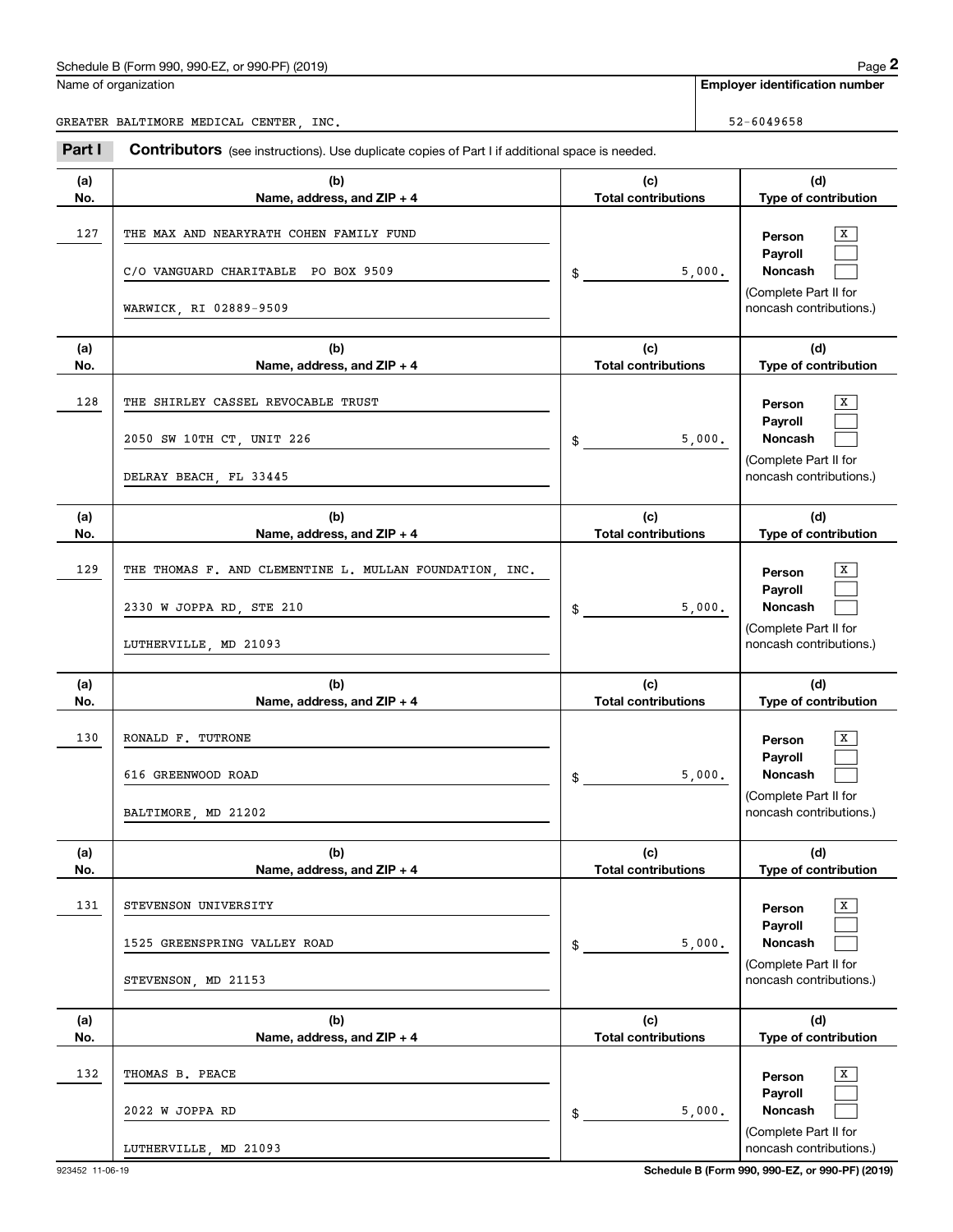Name of organization

**Employer identification number**

GREATER BALTIMORE MEDICAL CENTER, INC. SERVICE SERVICE SERVICE SERVICE SERVICE SERVICE SERVICE SERVICE SERVICE

**(a)No.(b)Name, address, and ZIP + 4 (c)Total contributions (d)Type of contribution PersonPayrollNoncash (a)No.(b)Name, address, and ZIP + 4 (c)Total contributions (d)Type of contribution PersonPayrollNoncash (a)No.(b)Name, address, and ZIP + 4 (c)Total contributions (d)Type of contribution PersonPayrollNoncash (a) No.(b)Name, address, and ZIP + 4 (c) Total contributions (d) Type of contribution PersonPayrollNoncash(a) No.(b)Name, address, and ZIP + 4 (c) Total contributions (d)Type of contribution PersonPayrollNoncash (a)No.(b)Name, address, and ZIP + 4 (c)Total contributions (d)Type of contribution PersonPayrollNoncash Contributors** (see instructions). Use duplicate copies of Part I if additional space is needed. \$(Complete Part II for noncash contributions.) \$(Complete Part II for noncash contributions.) \$(Complete Part II for noncash contributions.) \$(Complete Part II for noncash contributions.) \$(Complete Part II for noncash contributions.) \$(Complete Part II for noncash contributions.) Employer identification Page 2<br>
Iame of organization<br>
REATER BALTIMORE MEDICAL CENTER, INC.<br> **2Part I Contributors** (see instructions). Use duplicate copies of Part I if additional space is needed.  $\overline{\mathbf{x}}$  $\mathcal{L}^{\text{max}}$  $\mathcal{L}^{\text{max}}$  $X$  $\mathcal{L}^{\text{max}}$  $\mathcal{L}^{\text{max}}$  $\boxed{\text{X}}$  $\mathcal{L}^{\text{max}}$  $\mathcal{L}^{\text{max}}$  $\boxed{\text{X}}$  $\mathcal{L}^{\text{max}}$  $\mathcal{L}^{\text{max}}$  $\overline{\mathbf{x}}$  $\mathcal{L}^{\text{max}}$  $\mathcal{L}^{\text{max}}$  $\mathcal{L}^{\text{max}}$  $\mathcal{L}^{\text{max}}$  $\mathcal{L}^{\text{max}}$ 13333 PIERCE B. DUNN AND BARBARA LEE ARDENIS AND HIS SERVICE SERVICE SERVICE SERVICE SERVICE SERVICE SERVICE SERVICE 5,000. BALTIMORE COMMUNITY FOUNDATION 11 E MT ROYAL AVE, 2ND FL BALTIMORE, MD 21202 134 X MARYLAND SOCIETY FOR SIGHT 15,664. 1313 WEST OLD COLD SPRING LN BALTIMORE, MD 21202 135 X H. ALEXANDER MUNITZ 15,000. 1828 COURTYARD CIRCLE BALTIMORE, MD 21202 136 X MEREDITH DURMOWICZ 9,000. 11200 TED HERGET WAY OWINGS MILLS, MD 21117-4113 137 X JAMES A. FRANZONI 5,000. 4017 CLOVERLAND DR PHOENIX, MD 21131-1852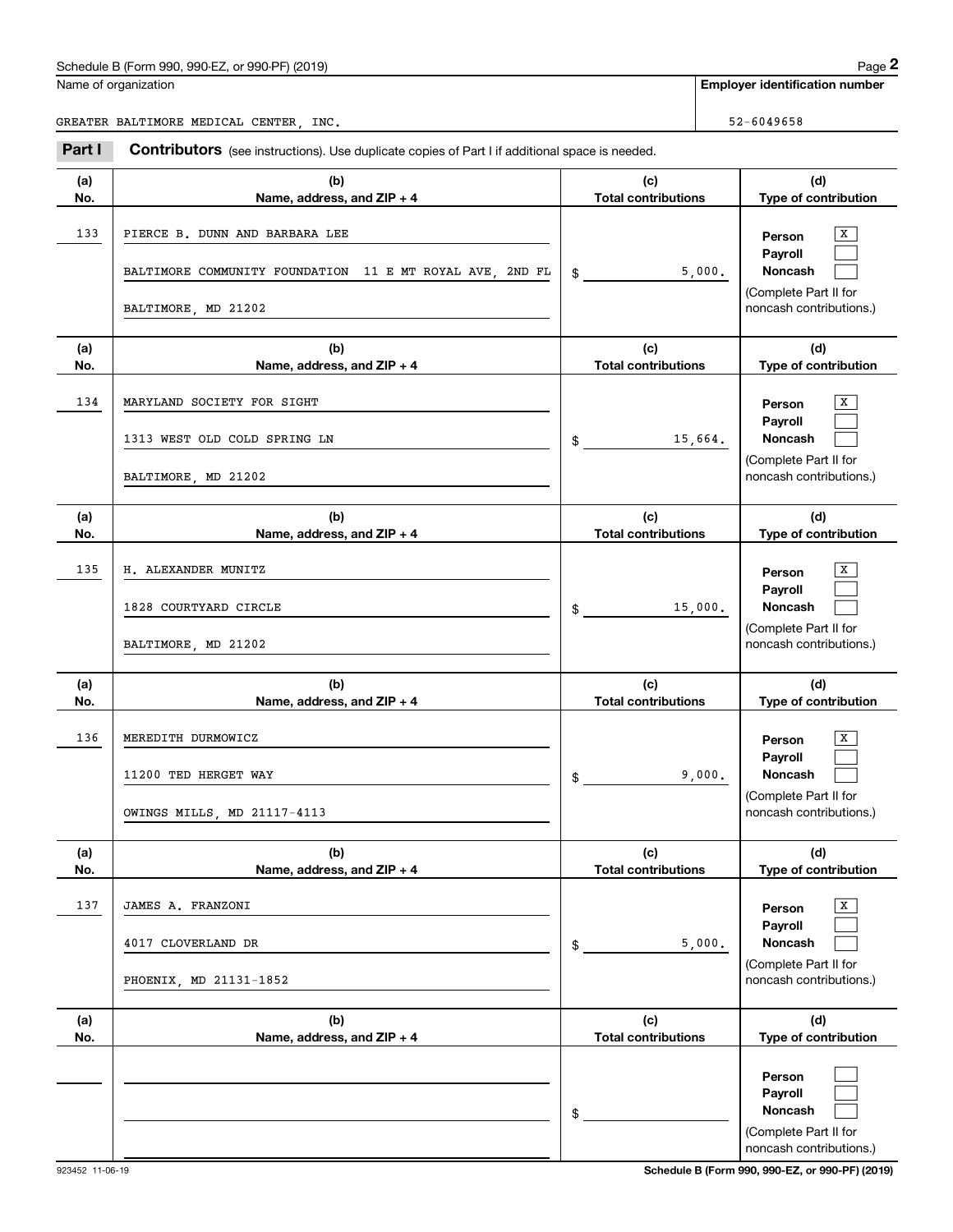| Schedule B (Form 990, 990-EZ, or 990-PF) (2019) | Page |
|-------------------------------------------------|------|
|-------------------------------------------------|------|

|                              | Schedule B (Form 990, 990-EZ, or 990-PF) (2019)                                                     |                                                 |          | Page 3                                |
|------------------------------|-----------------------------------------------------------------------------------------------------|-------------------------------------------------|----------|---------------------------------------|
|                              | Name of organization                                                                                |                                                 |          | <b>Employer identification number</b> |
|                              | GREATER BALTIMORE MEDICAL CENTER, INC.                                                              |                                                 |          | 52-6049658                            |
| Part II                      | Noncash Property (see instructions). Use duplicate copies of Part II if additional space is needed. |                                                 |          |                                       |
| (a)<br>No.<br>from<br>Part I | (b)<br>Description of noncash property given                                                        | (c)<br>FMV (or estimate)<br>(See instructions.) |          | (d)<br>Date received                  |
| 23                           | <b>STOCK</b>                                                                                        |                                                 |          |                                       |
| (a)                          |                                                                                                     | \$                                              | 64,333.  | 01/31/20                              |
| No.<br>from<br>Part I        | (b)<br>Description of noncash property given                                                        | (c)<br>FMV (or estimate)<br>(See instructions.) |          | (d)<br>Date received                  |
| 25                           | <b>STOCK</b>                                                                                        |                                                 |          |                                       |
|                              |                                                                                                     | \$                                              | 50, 271. | 01/31/20                              |
| (a)<br>No.<br>from<br>Part I | (b)<br>Description of noncash property given                                                        | (c)<br>FMV (or estimate)<br>(See instructions.) |          | (d)<br>Date received                  |
| 41                           | <b>STOCK</b>                                                                                        |                                                 |          |                                       |
|                              |                                                                                                     | \$                                              | 25, 192. | 12/31/19                              |
| (a)<br>No.<br>from<br>Part I | (b)<br>Description of noncash property given                                                        | (c)<br>FMV (or estimate)<br>(See instructions.) |          | (d)<br>Date received                  |
| 58                           | <b>STOCK</b>                                                                                        |                                                 |          |                                       |
|                              |                                                                                                     | \$                                              | 15,072.  | 07/31/19                              |
| (a)<br>No.<br>from<br>Part I | (b)<br>Description of noncash property given                                                        | (c)<br>FMV (or estimate)<br>(See instructions.) |          | (d)<br>Date received                  |
| 69                           | <b>STOCK</b>                                                                                        |                                                 |          |                                       |
|                              |                                                                                                     | \$                                              | 10,428.  | 01/31/20                              |
| (a)<br>No.<br>from<br>Part I | (b)<br>Description of noncash property given                                                        | (c)<br>FMV (or estimate)<br>(See instructions.) |          | (d)<br>Date received                  |
| 108                          | <b>STOCK</b>                                                                                        |                                                 |          |                                       |
|                              |                                                                                                     | \$                                              | 5,175.   | 02/28/20                              |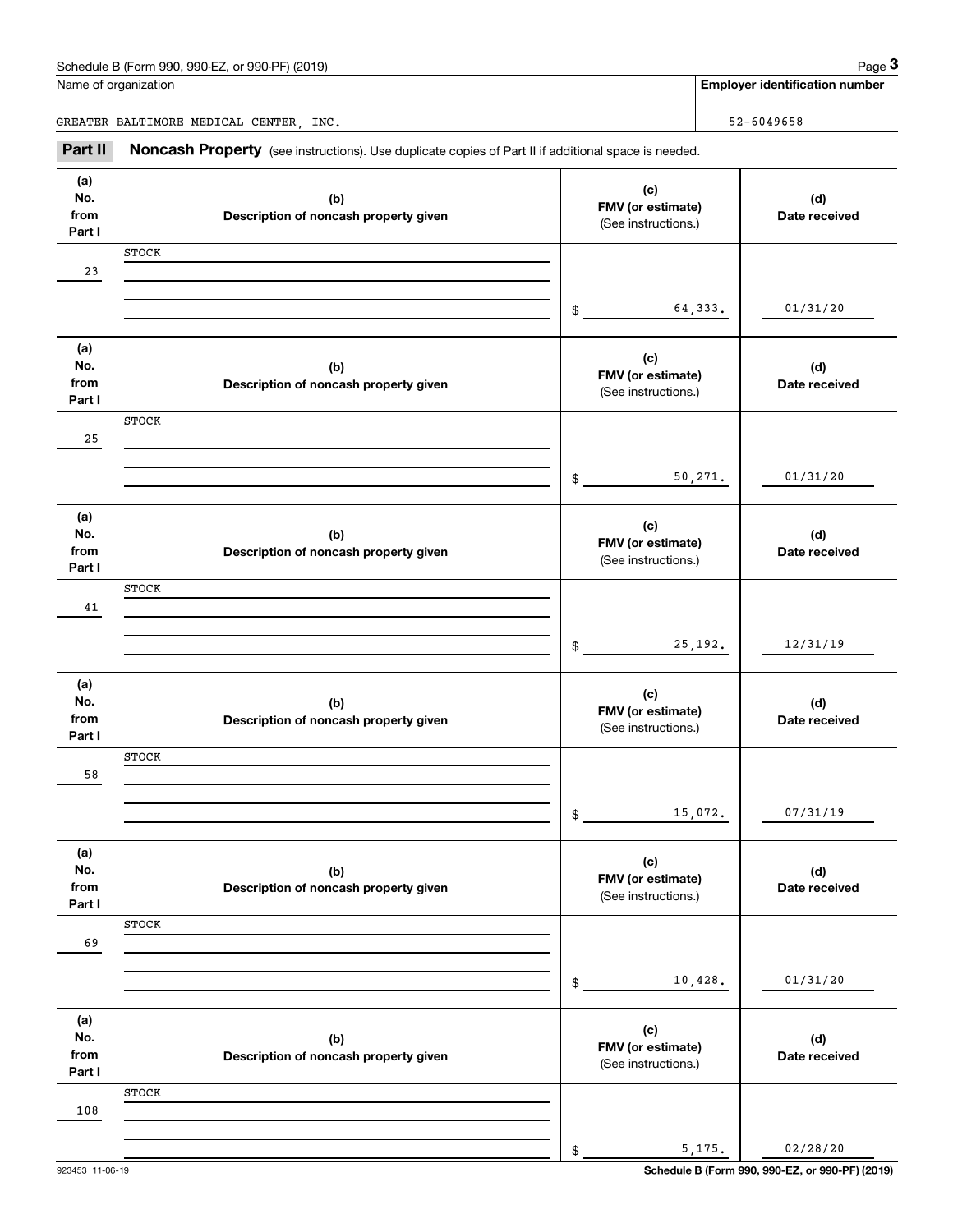|                      | Schedule B (Form 990, 990-EZ, or 990-PF) (2019)                                                                                                                                                                                                                            |                      | Page 4                                                                                                                                                         |  |  |  |  |
|----------------------|----------------------------------------------------------------------------------------------------------------------------------------------------------------------------------------------------------------------------------------------------------------------------|----------------------|----------------------------------------------------------------------------------------------------------------------------------------------------------------|--|--|--|--|
| Name of organization |                                                                                                                                                                                                                                                                            |                      | <b>Employer identification number</b>                                                                                                                          |  |  |  |  |
|                      | GREATER BALTIMORE MEDICAL CENTER, INC.                                                                                                                                                                                                                                     |                      | 52-6049658                                                                                                                                                     |  |  |  |  |
| Part III             |                                                                                                                                                                                                                                                                            |                      | Exclusively religious, charitable, etc., contributions to organizations described in section 501(c)(7), (8), or (10) that total more than \$1,000 for the year |  |  |  |  |
|                      | from any one contributor. Complete columns (a) through (e) and the following line entry. For organizations<br>completing Part III, enter the total of exclusively religious, charitable, etc., contributions of \$1,000 or less for the year. (Enter this info. once.) \\$ |                      |                                                                                                                                                                |  |  |  |  |
|                      | Use duplicate copies of Part III if additional space is needed.                                                                                                                                                                                                            |                      |                                                                                                                                                                |  |  |  |  |
| (a) No.<br>from      | (b) Purpose of gift                                                                                                                                                                                                                                                        | (c) Use of gift      | (d) Description of how gift is held                                                                                                                            |  |  |  |  |
| Part I               |                                                                                                                                                                                                                                                                            |                      |                                                                                                                                                                |  |  |  |  |
|                      |                                                                                                                                                                                                                                                                            |                      |                                                                                                                                                                |  |  |  |  |
|                      |                                                                                                                                                                                                                                                                            |                      |                                                                                                                                                                |  |  |  |  |
|                      |                                                                                                                                                                                                                                                                            | (e) Transfer of gift |                                                                                                                                                                |  |  |  |  |
|                      |                                                                                                                                                                                                                                                                            |                      |                                                                                                                                                                |  |  |  |  |
|                      | Transferee's name, address, and ZIP + 4                                                                                                                                                                                                                                    |                      | Relationship of transferor to transferee                                                                                                                       |  |  |  |  |
|                      |                                                                                                                                                                                                                                                                            |                      |                                                                                                                                                                |  |  |  |  |
|                      |                                                                                                                                                                                                                                                                            |                      |                                                                                                                                                                |  |  |  |  |
|                      |                                                                                                                                                                                                                                                                            |                      |                                                                                                                                                                |  |  |  |  |
| (a) No.<br>from      | (b) Purpose of gift                                                                                                                                                                                                                                                        | (c) Use of gift      | (d) Description of how gift is held                                                                                                                            |  |  |  |  |
| Part I               |                                                                                                                                                                                                                                                                            |                      |                                                                                                                                                                |  |  |  |  |
|                      |                                                                                                                                                                                                                                                                            |                      |                                                                                                                                                                |  |  |  |  |
|                      |                                                                                                                                                                                                                                                                            |                      |                                                                                                                                                                |  |  |  |  |
|                      |                                                                                                                                                                                                                                                                            |                      |                                                                                                                                                                |  |  |  |  |
|                      | (e) Transfer of gift                                                                                                                                                                                                                                                       |                      |                                                                                                                                                                |  |  |  |  |
|                      | Transferee's name, address, and ZIP + 4<br>Relationship of transferor to transferee                                                                                                                                                                                        |                      |                                                                                                                                                                |  |  |  |  |
|                      |                                                                                                                                                                                                                                                                            |                      |                                                                                                                                                                |  |  |  |  |
|                      |                                                                                                                                                                                                                                                                            |                      |                                                                                                                                                                |  |  |  |  |
|                      |                                                                                                                                                                                                                                                                            |                      |                                                                                                                                                                |  |  |  |  |
| (a) No.<br>from      | (b) Purpose of gift                                                                                                                                                                                                                                                        | (c) Use of gift      | (d) Description of how gift is held                                                                                                                            |  |  |  |  |
| Part I               |                                                                                                                                                                                                                                                                            |                      |                                                                                                                                                                |  |  |  |  |
|                      |                                                                                                                                                                                                                                                                            |                      |                                                                                                                                                                |  |  |  |  |
|                      |                                                                                                                                                                                                                                                                            |                      |                                                                                                                                                                |  |  |  |  |
|                      |                                                                                                                                                                                                                                                                            |                      |                                                                                                                                                                |  |  |  |  |
|                      | (e) Transfer of gift                                                                                                                                                                                                                                                       |                      |                                                                                                                                                                |  |  |  |  |
|                      | Transferee's name, address, and $ZIP + 4$                                                                                                                                                                                                                                  |                      | Relationship of transferor to transferee                                                                                                                       |  |  |  |  |
|                      |                                                                                                                                                                                                                                                                            |                      |                                                                                                                                                                |  |  |  |  |
|                      |                                                                                                                                                                                                                                                                            |                      |                                                                                                                                                                |  |  |  |  |
|                      |                                                                                                                                                                                                                                                                            |                      |                                                                                                                                                                |  |  |  |  |
| (a) No.<br>from      |                                                                                                                                                                                                                                                                            |                      |                                                                                                                                                                |  |  |  |  |
| Part I               | (b) Purpose of gift                                                                                                                                                                                                                                                        | (c) Use of gift      | (d) Description of how gift is held                                                                                                                            |  |  |  |  |
|                      |                                                                                                                                                                                                                                                                            |                      |                                                                                                                                                                |  |  |  |  |
|                      |                                                                                                                                                                                                                                                                            |                      |                                                                                                                                                                |  |  |  |  |
|                      |                                                                                                                                                                                                                                                                            |                      |                                                                                                                                                                |  |  |  |  |
|                      |                                                                                                                                                                                                                                                                            | (e) Transfer of gift |                                                                                                                                                                |  |  |  |  |
|                      |                                                                                                                                                                                                                                                                            |                      |                                                                                                                                                                |  |  |  |  |
|                      | Transferee's name, address, and $ZIP + 4$                                                                                                                                                                                                                                  |                      | Relationship of transferor to transferee                                                                                                                       |  |  |  |  |
|                      |                                                                                                                                                                                                                                                                            |                      |                                                                                                                                                                |  |  |  |  |
|                      |                                                                                                                                                                                                                                                                            |                      |                                                                                                                                                                |  |  |  |  |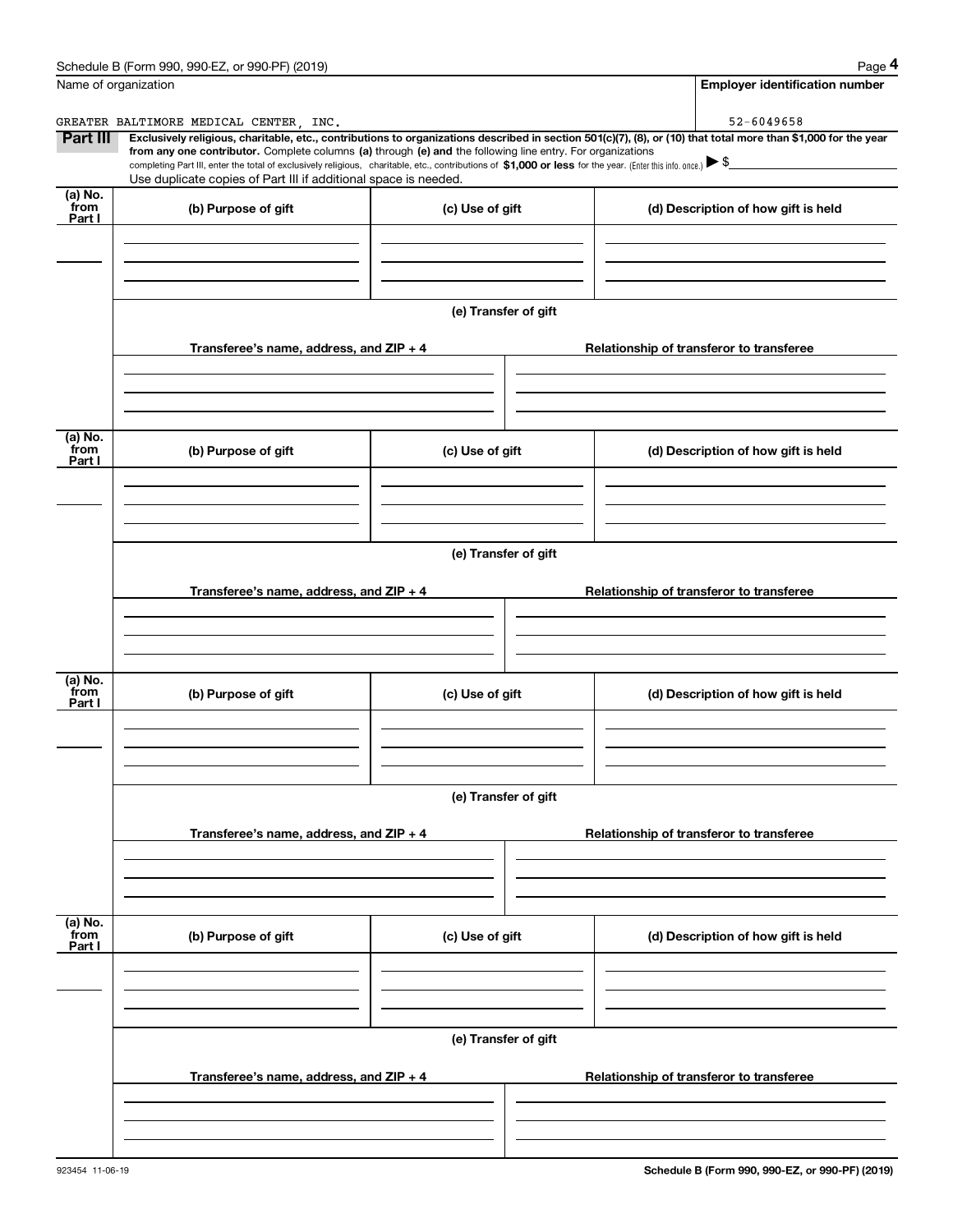|         | OMB No. 1545-0047<br><b>Supplemental Financial Statements</b><br><b>SCHEDULE D</b><br>Complete if the organization answered "Yes" on Form 990,<br>(Form 990) |                                                                                                        |                                                                                                                                                |                |                                 |  |  |
|---------|--------------------------------------------------------------------------------------------------------------------------------------------------------------|--------------------------------------------------------------------------------------------------------|------------------------------------------------------------------------------------------------------------------------------------------------|----------------|---------------------------------|--|--|
|         | Department of the Treasury                                                                                                                                   |                                                                                                        | Part IV, line 6, 7, 8, 9, 10, 11a, 11b, 11c, 11d, 11e, 11f, 12a, or 12b.<br>Attach to Form 990.                                                |                | Open to Public                  |  |  |
|         | Internal Revenue Service                                                                                                                                     | Go to www.irs.gov/Form990 for instructions and the latest information.                                 | Inspection                                                                                                                                     |                |                                 |  |  |
|         | Name of the organization                                                                                                                                     |                                                                                                        | <b>Employer identification number</b><br>52-6049658                                                                                            |                |                                 |  |  |
| Part I  |                                                                                                                                                              | GREATER BALTIMORE MEDICAL CENTER, INC.                                                                 | Organizations Maintaining Donor Advised Funds or Other Similar Funds or Accounts. Complete if the                                              |                |                                 |  |  |
|         |                                                                                                                                                              | organization answered "Yes" on Form 990, Part IV, line 6.                                              |                                                                                                                                                |                |                                 |  |  |
|         |                                                                                                                                                              |                                                                                                        | (a) Donor advised funds                                                                                                                        |                | (b) Funds and other accounts    |  |  |
| 1       |                                                                                                                                                              |                                                                                                        |                                                                                                                                                |                |                                 |  |  |
| 2       |                                                                                                                                                              | Aggregate value of contributions to (during year)                                                      |                                                                                                                                                |                |                                 |  |  |
| 3       |                                                                                                                                                              |                                                                                                        |                                                                                                                                                |                |                                 |  |  |
| 4       |                                                                                                                                                              |                                                                                                        |                                                                                                                                                |                |                                 |  |  |
| 5       |                                                                                                                                                              |                                                                                                        | Did the organization inform all donors and donor advisors in writing that the assets held in donor advised funds                               |                |                                 |  |  |
|         |                                                                                                                                                              |                                                                                                        |                                                                                                                                                |                | Yes<br>No                       |  |  |
| 6       |                                                                                                                                                              |                                                                                                        | Did the organization inform all grantees, donors, and donor advisors in writing that grant funds can be used only                              |                |                                 |  |  |
|         |                                                                                                                                                              |                                                                                                        | for charitable purposes and not for the benefit of the donor or donor advisor, or for any other purpose conferring                             |                |                                 |  |  |
| Part II | impermissible private benefit?                                                                                                                               |                                                                                                        | Conservation Easements. Complete if the organization answered "Yes" on Form 990, Part IV, line 7.                                              |                | Yes<br>No                       |  |  |
| 1       |                                                                                                                                                              | Purpose(s) of conservation easements held by the organization (check all that apply).                  |                                                                                                                                                |                |                                 |  |  |
|         |                                                                                                                                                              | Preservation of land for public use (for example, recreation or education)                             | Preservation of a historically important land area                                                                                             |                |                                 |  |  |
|         |                                                                                                                                                              | Protection of natural habitat                                                                          | Preservation of a certified historic structure                                                                                                 |                |                                 |  |  |
|         |                                                                                                                                                              | Preservation of open space                                                                             |                                                                                                                                                |                |                                 |  |  |
| 2       |                                                                                                                                                              |                                                                                                        | Complete lines 2a through 2d if the organization held a qualified conservation contribution in the form of a conservation easement on the last |                |                                 |  |  |
|         | day of the tax year.                                                                                                                                         |                                                                                                        |                                                                                                                                                |                | Held at the End of the Tax Year |  |  |
| a       |                                                                                                                                                              |                                                                                                        |                                                                                                                                                | 2a             |                                 |  |  |
| b       |                                                                                                                                                              | Total acreage restricted by conservation easements                                                     |                                                                                                                                                | 2 <sub>b</sub> |                                 |  |  |
| с       | 2c                                                                                                                                                           |                                                                                                        |                                                                                                                                                |                |                                 |  |  |
| d       |                                                                                                                                                              |                                                                                                        | Number of conservation easements included in (c) acquired after 7/25/06, and not on a historic structure                                       |                |                                 |  |  |
|         |                                                                                                                                                              |                                                                                                        |                                                                                                                                                | 2d             |                                 |  |  |
| 3       | $year \blacktriangleright$                                                                                                                                   |                                                                                                        | Number of conservation easements modified, transferred, released, extinguished, or terminated by the organization during the tax               |                |                                 |  |  |
| 4       |                                                                                                                                                              | Number of states where property subject to conservation easement is located $\blacktriangleright$      |                                                                                                                                                |                |                                 |  |  |
| 5       |                                                                                                                                                              | Does the organization have a written policy regarding the periodic monitoring, inspection, handling of |                                                                                                                                                |                |                                 |  |  |
|         |                                                                                                                                                              | violations, and enforcement of the conservation easements it holds?                                    |                                                                                                                                                |                | Yes<br>No                       |  |  |
|         |                                                                                                                                                              |                                                                                                        | Staff and volunteer hours devoted to monitoring, inspecting, handling of violations, and enforcing conservation easements during the year      |                |                                 |  |  |
|         |                                                                                                                                                              |                                                                                                        |                                                                                                                                                |                |                                 |  |  |
| 7       |                                                                                                                                                              |                                                                                                        | Amount of expenses incurred in monitoring, inspecting, handling of violations, and enforcing conservation easements during the year            |                |                                 |  |  |
|         | ▶ \$                                                                                                                                                         |                                                                                                        |                                                                                                                                                |                |                                 |  |  |
| 8       |                                                                                                                                                              |                                                                                                        | Does each conservation easement reported on line 2(d) above satisfy the requirements of section 170(h)(4)(B)(i)                                |                |                                 |  |  |
|         | and section 170(h)(4)(B)(ii)?                                                                                                                                |                                                                                                        |                                                                                                                                                |                | Yes<br>No                       |  |  |
| 9       |                                                                                                                                                              |                                                                                                        | In Part XIII, describe how the organization reports conservation easements in its revenue and expense statement and                            |                |                                 |  |  |
|         |                                                                                                                                                              | organization's accounting for conservation easements.                                                  | balance sheet, and include, if applicable, the text of the footnote to the organization's financial statements that describes the              |                |                                 |  |  |
|         | Part III                                                                                                                                                     |                                                                                                        | Organizations Maintaining Collections of Art, Historical Treasures, or Other Similar Assets.                                                   |                |                                 |  |  |
|         |                                                                                                                                                              | Complete if the organization answered "Yes" on Form 990, Part IV, line 8.                              |                                                                                                                                                |                |                                 |  |  |
|         |                                                                                                                                                              |                                                                                                        | 1a If the organization elected, as permitted under FASB ASC 958, not to report in its revenue statement and balance sheet works                |                |                                 |  |  |
|         |                                                                                                                                                              |                                                                                                        | of art, historical treasures, or other similar assets held for public exhibition, education, or research in furtherance of public              |                |                                 |  |  |
|         |                                                                                                                                                              |                                                                                                        | service, provide in Part XIII the text of the footnote to its financial statements that describes these items.                                 |                |                                 |  |  |
|         |                                                                                                                                                              |                                                                                                        | <b>b</b> If the organization elected, as permitted under FASB ASC 958, to report in its revenue statement and balance sheet works of           |                |                                 |  |  |
|         |                                                                                                                                                              |                                                                                                        | art, historical treasures, or other similar assets held for public exhibition, education, or research in furtherance of public service,        |                |                                 |  |  |
|         |                                                                                                                                                              |                                                                                                        |                                                                                                                                                |                |                                 |  |  |
|         |                                                                                                                                                              | provide the following amounts relating to these items:                                                 |                                                                                                                                                |                |                                 |  |  |
|         | (i)                                                                                                                                                          |                                                                                                        |                                                                                                                                                |                |                                 |  |  |
| 2       |                                                                                                                                                              | (ii) Assets included in Form 990, Part X                                                               | If the organization received or held works of art, historical treasures, or other similar assets for financial gain, provide                   | \$             |                                 |  |  |

**For Paperwork Reduction Act Notice, see the Instructions for Form 990. Schedule D (Form 990) 2019** LHA

Revenue included on Form 990, Part VIII, line 1 <sub>………………………………………………………………………………</sub>

932051 10-02-19

**b** Assets included in Form 990, Part X

**a**

 $\blacktriangleright$  \$

 $\blacktriangleright$  \$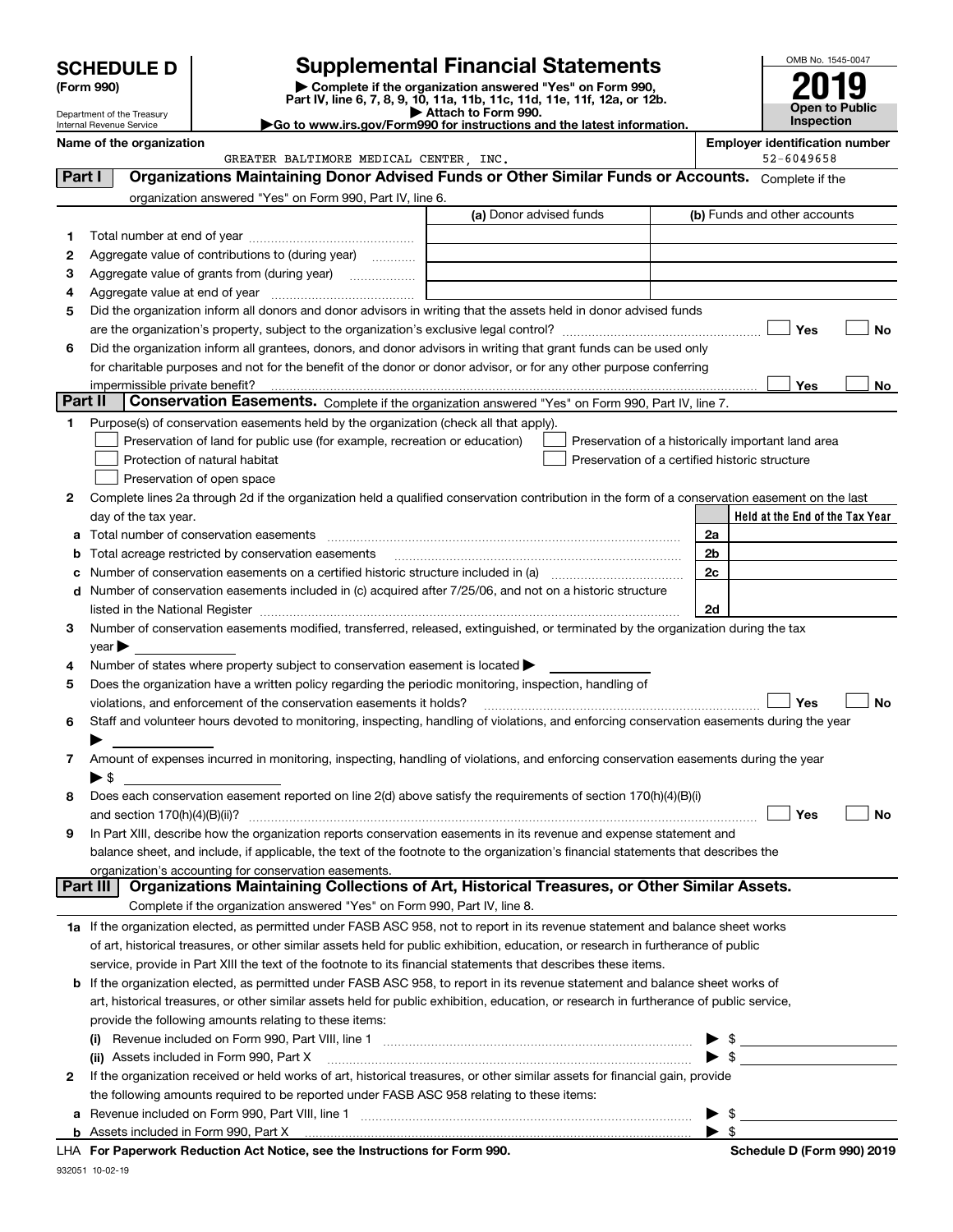|               | Schedule D (Form 990) 2019                                                                                                                                                                                                                                      | GREATER BALTIMORE MEDICAL CENTER . INC.                                |                                                         |                   |  |                 | 52-6049658 |                |     | Page 2                      |
|---------------|-----------------------------------------------------------------------------------------------------------------------------------------------------------------------------------------------------------------------------------------------------------------|------------------------------------------------------------------------|---------------------------------------------------------|-------------------|--|-----------------|------------|----------------|-----|-----------------------------|
|               | Part III<br>Organizations Maintaining Collections of Art, Historical Treasures, or Other Similar Assets (continued)                                                                                                                                             |                                                                        |                                                         |                   |  |                 |            |                |     |                             |
| 3             | Using the organization's acquisition, accession, and other records, check any of the following that make significant use of its                                                                                                                                 |                                                                        |                                                         |                   |  |                 |            |                |     |                             |
|               | collection items (check all that apply):                                                                                                                                                                                                                        |                                                                        |                                                         |                   |  |                 |            |                |     |                             |
| a             | Public exhibition<br>Loan or exchange program                                                                                                                                                                                                                   |                                                                        |                                                         |                   |  |                 |            |                |     |                             |
| b             | Other <b>Communist Communist Communist Communist Communist Communist Communist Communist Communist Communist Communist Communist Communist Communist Communist Communist Communist Communist Communist Communist Communist Commu</b><br>Scholarly research<br>e |                                                                        |                                                         |                   |  |                 |            |                |     |                             |
| c             | Preservation for future generations                                                                                                                                                                                                                             |                                                                        |                                                         |                   |  |                 |            |                |     |                             |
| 4             | Provide a description of the organization's collections and explain how they further the organization's exempt purpose in Part XIII.                                                                                                                            |                                                                        |                                                         |                   |  |                 |            |                |     |                             |
| 5             | During the year, did the organization solicit or receive donations of art, historical treasures, or other similar assets                                                                                                                                        |                                                                        |                                                         |                   |  |                 |            |                |     |                             |
|               | to be sold to raise funds rather than to be maintained as part of the organization's collection?<br>Yes<br>No                                                                                                                                                   |                                                                        |                                                         |                   |  |                 |            |                |     |                             |
|               | Part IV<br>Escrow and Custodial Arrangements. Complete if the organization answered "Yes" on Form 990, Part IV, line 9, or                                                                                                                                      |                                                                        |                                                         |                   |  |                 |            |                |     |                             |
|               | reported an amount on Form 990, Part X, line 21.                                                                                                                                                                                                                |                                                                        |                                                         |                   |  |                 |            |                |     |                             |
|               | 1a Is the organization an agent, trustee, custodian or other intermediary for contributions or other assets not included                                                                                                                                        |                                                                        |                                                         |                   |  |                 |            |                |     |                             |
|               |                                                                                                                                                                                                                                                                 |                                                                        |                                                         |                   |  |                 |            | Yes            |     | No                          |
|               | b If "Yes," explain the arrangement in Part XIII and complete the following table:                                                                                                                                                                              |                                                                        |                                                         |                   |  |                 |            |                |     |                             |
|               |                                                                                                                                                                                                                                                                 |                                                                        |                                                         |                   |  |                 |            |                |     |                             |
|               |                                                                                                                                                                                                                                                                 |                                                                        |                                                         |                   |  |                 |            | Amount         |     |                             |
|               | c Beginning balance                                                                                                                                                                                                                                             |                                                                        |                                                         |                   |  | 1c              |            |                |     |                             |
|               |                                                                                                                                                                                                                                                                 |                                                                        |                                                         |                   |  | 1d              |            |                |     |                             |
|               | e Distributions during the year manufactured and continuum and contract the year manufactured and contract the                                                                                                                                                  |                                                                        |                                                         |                   |  | 1e              |            |                |     |                             |
| f             | Ending balance manufactured and contract the contract of the contract of the contract of the contract of the contract of the contract of the contract of the contract of the contract of the contract of the contract of the c                                  |                                                                        |                                                         |                   |  | 1f              |            |                |     |                             |
|               | 2a Did the organization include an amount on Form 990, Part X, line 21, for escrow or custodial account liability?                                                                                                                                              |                                                                        |                                                         |                   |  |                 |            | Yes            |     | No                          |
| <b>Part V</b> | b If "Yes," explain the arrangement in Part XIII. Check here if the explanation has been provided on Part XIII                                                                                                                                                  |                                                                        |                                                         |                   |  |                 |            |                |     |                             |
|               | Endowment Funds. Complete if the organization answered "Yes" on Form 990, Part IV, line 10.                                                                                                                                                                     |                                                                        |                                                         |                   |  |                 |            |                |     |                             |
|               | (c) Two years back<br>(a) Current year<br>(b) Prior year<br>(d) Three years back   (e) Four years back                                                                                                                                                          |                                                                        |                                                         |                   |  |                 |            |                |     |                             |
|               | 36, 340, 739.<br>30, 435, 387.<br>28, 313, 123.<br>32,842,811.<br>28,073,800.<br>1a Beginning of year balance                                                                                                                                                   |                                                                        |                                                         |                   |  |                 |            |                |     |                             |
| b             | 3,454,850.<br>1,726,910.<br>1,335,910.<br>186,150.<br>1,556,091.                                                                                                                                                                                                |                                                                        |                                                         |                   |  |                 |            |                |     |                             |
| c             | Net investment earnings, gains, and losses                                                                                                                                                                                                                      | 4, 119, 628.<br>$-384, 455.$<br>2,408,463.<br>2,907,545.<br>3,745,142. |                                                         |                   |  |                 |            |                |     |                             |
|               |                                                                                                                                                                                                                                                                 |                                                                        |                                                         |                   |  |                 |            |                |     |                             |
|               | <b>e</b> Other expenditures for facilities                                                                                                                                                                                                                      |                                                                        |                                                         |                   |  |                 |            |                |     |                             |
|               | $4,628,513$ , $2,348,610$ , $1,836,031$ , $1,569,705$<br>and programs                                                                                                                                                                                           |                                                                        |                                                         |                   |  |                 |            |                |     | 1,410,959.                  |
|               | f Administrative expenses                                                                                                                                                                                                                                       |                                                                        |                                                         |                   |  |                 |            |                |     |                             |
| g             | End of year balance                                                                                                                                                                                                                                             |                                                                        | $37,575,539.$ $36,340,739.$ $32,842,811.$ $30,435,387.$ |                   |  |                 |            |                |     | 28,073,800.                 |
| 2             | Provide the estimated percentage of the current year end balance (line 1g, column (a)) held as:                                                                                                                                                                 |                                                                        |                                                         |                   |  |                 |            |                |     |                             |
|               | a Board designated or quasi-endowment >                                                                                                                                                                                                                         |                                                                        | %                                                       |                   |  |                 |            |                |     |                             |
| b             | 61.15<br>Permanent endowment >                                                                                                                                                                                                                                  | %                                                                      |                                                         |                   |  |                 |            |                |     |                             |
|               | c Term endowment $\blacktriangleright$<br>38.85 %                                                                                                                                                                                                               |                                                                        |                                                         |                   |  |                 |            |                |     |                             |
|               | The percentages on lines 2a, 2b, and 2c should equal 100%.                                                                                                                                                                                                      |                                                                        |                                                         |                   |  |                 |            |                |     |                             |
|               | 3a Are there endowment funds not in the possession of the organization that are held and administered for the organization                                                                                                                                      |                                                                        |                                                         |                   |  |                 |            |                |     |                             |
|               | by:                                                                                                                                                                                                                                                             |                                                                        |                                                         |                   |  |                 |            |                | Yes | No                          |
|               | (i)                                                                                                                                                                                                                                                             |                                                                        |                                                         |                   |  |                 | 3a(i)      |                | x   |                             |
|               |                                                                                                                                                                                                                                                                 |                                                                        |                                                         |                   |  |                 |            | 3a(ii)         | х   |                             |
|               |                                                                                                                                                                                                                                                                 |                                                                        |                                                         |                   |  |                 |            | 3b             | X   |                             |
| 4             | Describe in Part XIII the intended uses of the organization's endowment funds.                                                                                                                                                                                  |                                                                        |                                                         |                   |  |                 |            |                |     |                             |
|               | Land, Buildings, and Equipment.<br><b>Part VI</b>                                                                                                                                                                                                               |                                                                        |                                                         |                   |  |                 |            |                |     |                             |
|               | Complete if the organization answered "Yes" on Form 990, Part IV, line 11a. See Form 990, Part X, line 10.                                                                                                                                                      |                                                                        |                                                         |                   |  |                 |            |                |     |                             |
|               | Description of property                                                                                                                                                                                                                                         | (a) Cost or other                                                      |                                                         | (b) Cost or other |  | (c) Accumulated |            | (d) Book value |     |                             |
|               |                                                                                                                                                                                                                                                                 | basis (investment)                                                     |                                                         | basis (other)     |  | depreciation    |            |                |     |                             |
|               |                                                                                                                                                                                                                                                                 |                                                                        |                                                         | 15,290,673.       |  |                 |            |                |     | 15,290,673.                 |
|               |                                                                                                                                                                                                                                                                 |                                                                        |                                                         | 368,468,656.      |  | 230, 721, 485.  |            |                |     | 137, 747, 171.              |
|               |                                                                                                                                                                                                                                                                 |                                                                        |                                                         | 8, 419, 445.      |  | 4,438,531.      |            |                |     | 3,980,914.                  |
|               |                                                                                                                                                                                                                                                                 |                                                                        |                                                         | 119,028,410.      |  | 97,764,660.     |            |                |     | 21, 263, 750.               |
|               |                                                                                                                                                                                                                                                                 |                                                                        |                                                         | 137,986,957.      |  | 92, 122, 142.   |            |                |     | 45,864,815.                 |
|               |                                                                                                                                                                                                                                                                 |                                                                        |                                                         |                   |  |                 |            |                |     | 224, 147, 323.              |
|               |                                                                                                                                                                                                                                                                 |                                                                        |                                                         |                   |  |                 |            |                |     | $(T_{\text{max}}$ 000) 0040 |

**Schedule D (Form 990) 2019**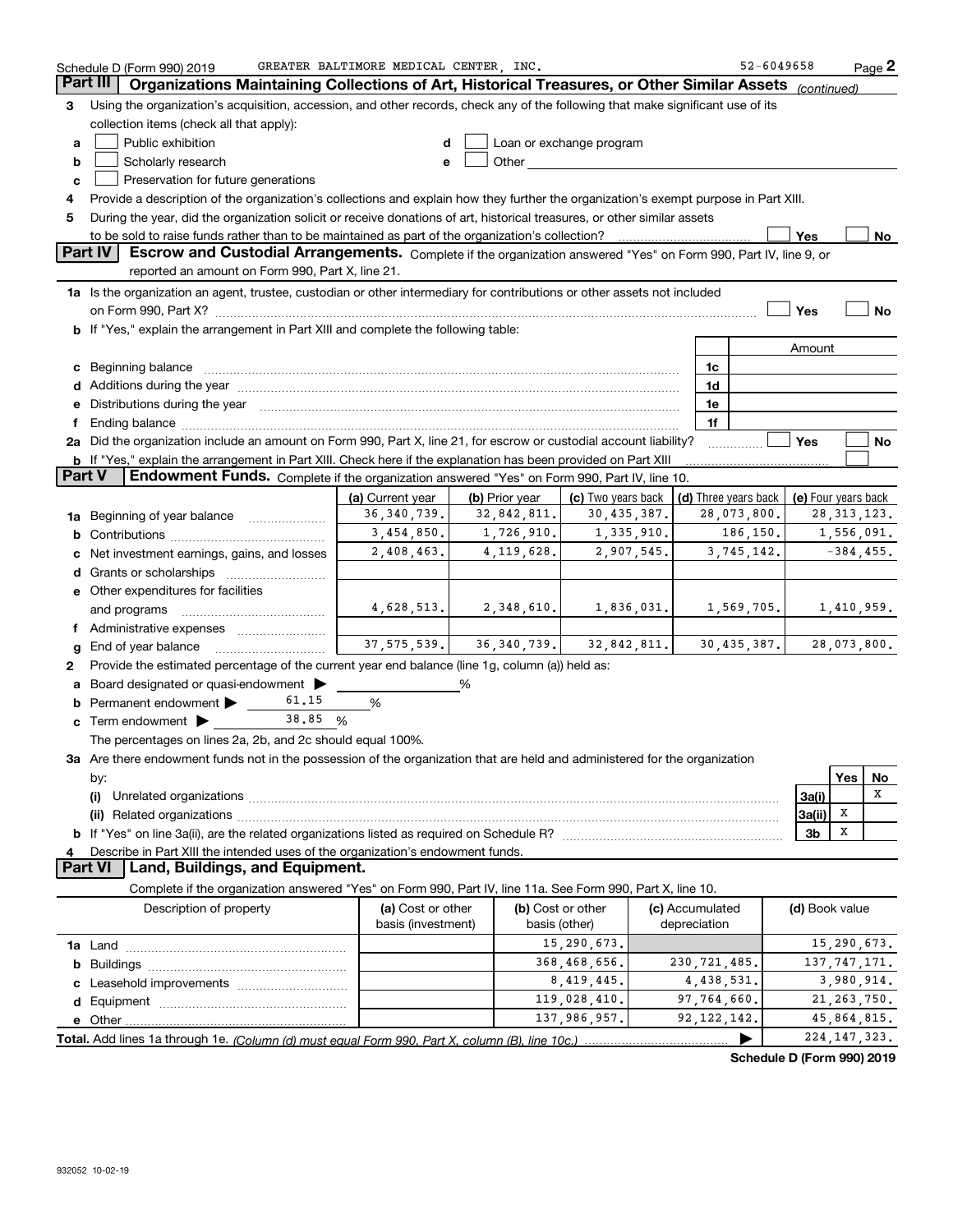Complete if the organization answered "Yes" on Form 990, Part IV, line 11b. See Form 990, Part X, line 12.

| (a) Description of security or category (including name of security)                   | (b) Book value | (c) Method of valuation: Cost or end-of-year market value |
|----------------------------------------------------------------------------------------|----------------|-----------------------------------------------------------|
| (1) Financial derivatives                                                              | 9, 295, 282.   | COST                                                      |
| (2) Closely held equity interests                                                      |                |                                                           |
| (3) Other                                                                              |                |                                                           |
| PUBLICLY TRADED INVESTMENTS<br>(A)                                                     | 264.527.900.   | END-OF-YEAR MARKET VALUE                                  |
| (B)                                                                                    |                |                                                           |
| (C)                                                                                    |                |                                                           |
| (D)                                                                                    |                |                                                           |
| (E)                                                                                    |                |                                                           |
| (F)                                                                                    |                |                                                           |
| (G)                                                                                    |                |                                                           |
| (H)                                                                                    |                |                                                           |
| Total. (Col. (b) must equal Form 990, Part X, col. (B) line 12.) $\blacktriangleright$ | 273, 823, 182. |                                                           |

#### **Part VIII Investments - Program Related.**

Complete if the organization answered "Yes" on Form 990, Part IV, line 11c. See Form 990, Part X, line 13.

| (a) Description of investment                                       | (b) Book value | (c) Method of valuation: Cost or end-of-year market value |
|---------------------------------------------------------------------|----------------|-----------------------------------------------------------|
| (1)                                                                 |                |                                                           |
| (2)                                                                 |                |                                                           |
| $\frac{1}{2}$                                                       |                |                                                           |
| (4)                                                                 |                |                                                           |
| (5)                                                                 |                |                                                           |
| (6)                                                                 |                |                                                           |
| (7)                                                                 |                |                                                           |
| (8)                                                                 |                |                                                           |
| (9)                                                                 |                |                                                           |
| Total. (Col. (b) must equal Form 990, Part X, col. (B) line $13.$ ) |                |                                                           |

## **Part IX Other Assets.**

Complete if the organization answered "Yes" on Form 990, Part IV, line 11d. See Form 990, Part X, line 15.

| (a) Description                                                    | (b) Book value |
|--------------------------------------------------------------------|----------------|
| INTERCOMPANY RECEIVABLE<br>(1)                                     | 49,722,695.    |
| WORKER'S COMPENSATION REINSURANCE RECEIVABLE<br>(2)                | 666,887.       |
| DEFERRED ASSETS<br>(3)                                             | 43, 345.       |
| DONATED TIMESHARE<br>(4)                                           | 44,500.        |
| (5)                                                                |                |
| (6)                                                                |                |
| (7)                                                                |                |
| (8)                                                                |                |
| (9)                                                                |                |
| Total. (Column (b) must equal Form 990, Part X, col. (B) line 15.) | 50,477,427.    |
| <b>Other Liabilities.</b><br>Part X                                |                |

Complete if the organization answered "Yes" on Form 990, Part IV, line 11e or 11f. See Form 990, Part X, line 25.

|     | (a) Description of liability       | (b) Book value |
|-----|------------------------------------|----------------|
|     | Federal income taxes               |                |
| (2) | COVID-19 RELATED MEDICARE ADVANCES | 74, 955, 712.  |
| (3) | THIRD PARTY ADVANCES               | 16, 411, 761.  |
| (4) | CAPITAL LEASES                     | 26,935,064.    |
| (5) | PENSION LIABILITY                  | 18,894,281.    |
| (6) | CHARITABLE GIFT ANNUITY            | 3.008.994.     |
| (7) | <b>INSURANCE RESERVES</b>          | 4, 143, 169.   |
| (8) |                                    |                |
| (9) |                                    |                |
|     |                                    | 144, 348, 981. |

**Total.**  *(Column (b) must equal Form 990, Part X, col. (B) line 25.)* 

**2.**Liability for uncertain tax positions. In Part XIII, provide the text of the footnote to the organization's financial statements that reports the organization's liability for uncertain tax positions under FASB ASC 740. Check here if the text of the footnote has been provided in Part XIII  $\boxed{\mathbf{X}}$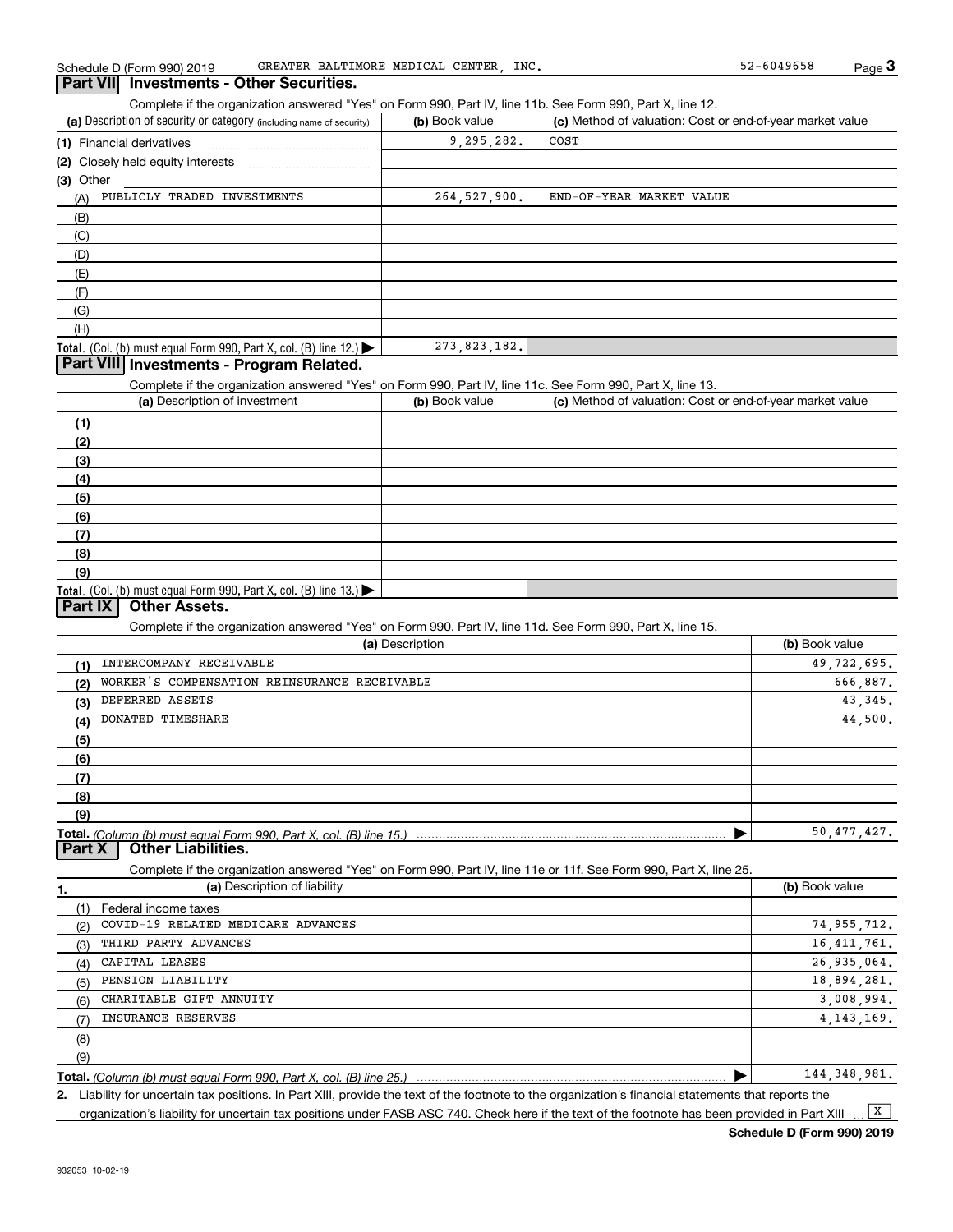| Reconciliation of Revenue per Audited Financial Statements With Revenue per Return.<br>$\blacksquare$<br>2e<br>3<br>4c                                                                                                                     |  |
|--------------------------------------------------------------------------------------------------------------------------------------------------------------------------------------------------------------------------------------------|--|
|                                                                                                                                                                                                                                            |  |
|                                                                                                                                                                                                                                            |  |
|                                                                                                                                                                                                                                            |  |
|                                                                                                                                                                                                                                            |  |
|                                                                                                                                                                                                                                            |  |
|                                                                                                                                                                                                                                            |  |
|                                                                                                                                                                                                                                            |  |
|                                                                                                                                                                                                                                            |  |
|                                                                                                                                                                                                                                            |  |
|                                                                                                                                                                                                                                            |  |
|                                                                                                                                                                                                                                            |  |
|                                                                                                                                                                                                                                            |  |
|                                                                                                                                                                                                                                            |  |
|                                                                                                                                                                                                                                            |  |
| 5                                                                                                                                                                                                                                          |  |
| Part XII   Reconciliation of Expenses per Audited Financial Statements With Expenses per Return.                                                                                                                                           |  |
|                                                                                                                                                                                                                                            |  |
| 1.                                                                                                                                                                                                                                         |  |
|                                                                                                                                                                                                                                            |  |
|                                                                                                                                                                                                                                            |  |
|                                                                                                                                                                                                                                            |  |
|                                                                                                                                                                                                                                            |  |
|                                                                                                                                                                                                                                            |  |
| Add lines 2a through 2d <b>contained a contained a contained a contained a contained a contained a contained a contained a contact a contact a contact a contact a contact a contact a contact a contact a contact a contact a c</b><br>2e |  |
| 3                                                                                                                                                                                                                                          |  |
|                                                                                                                                                                                                                                            |  |
|                                                                                                                                                                                                                                            |  |
|                                                                                                                                                                                                                                            |  |
|                                                                                                                                                                                                                                            |  |
| 4c                                                                                                                                                                                                                                         |  |
| 5                                                                                                                                                                                                                                          |  |
|                                                                                                                                                                                                                                            |  |
|                                                                                                                                                                                                                                            |  |

PART V, LINE 4:

GREATER BALTIMORE MEDICAL CENTER, INC. HOLDS AND MANAGES THE ENDOWMENT FOR

THE PURPOSE OF:

1) DEPARTMENT NEEDS - ONCOLOGY, PEDIATRICS, EMERGENCY DEPARTMENT, CHAPEL,

OPHTHALMOLOGY, AND SAFE (DOMESTIC VIOLENCE PROGRAM).

2) RESEARCH - SUPPORT CLINICAL RESEARCH PERFORMED AT GREATER BALTIMORE

MEDICAL CENTER.

2) EDUCATION - SUPPORT EDUCATION PROGRAMS, LECTURES AND SCHOLARSHIPS,

CENTER FOR NURSING EXCELLENCE.

4) GENERAL SUPPORT FOR GREATER BALTIMORE MEDICAL CENTER.

5) UNCOMPENSATED CARE.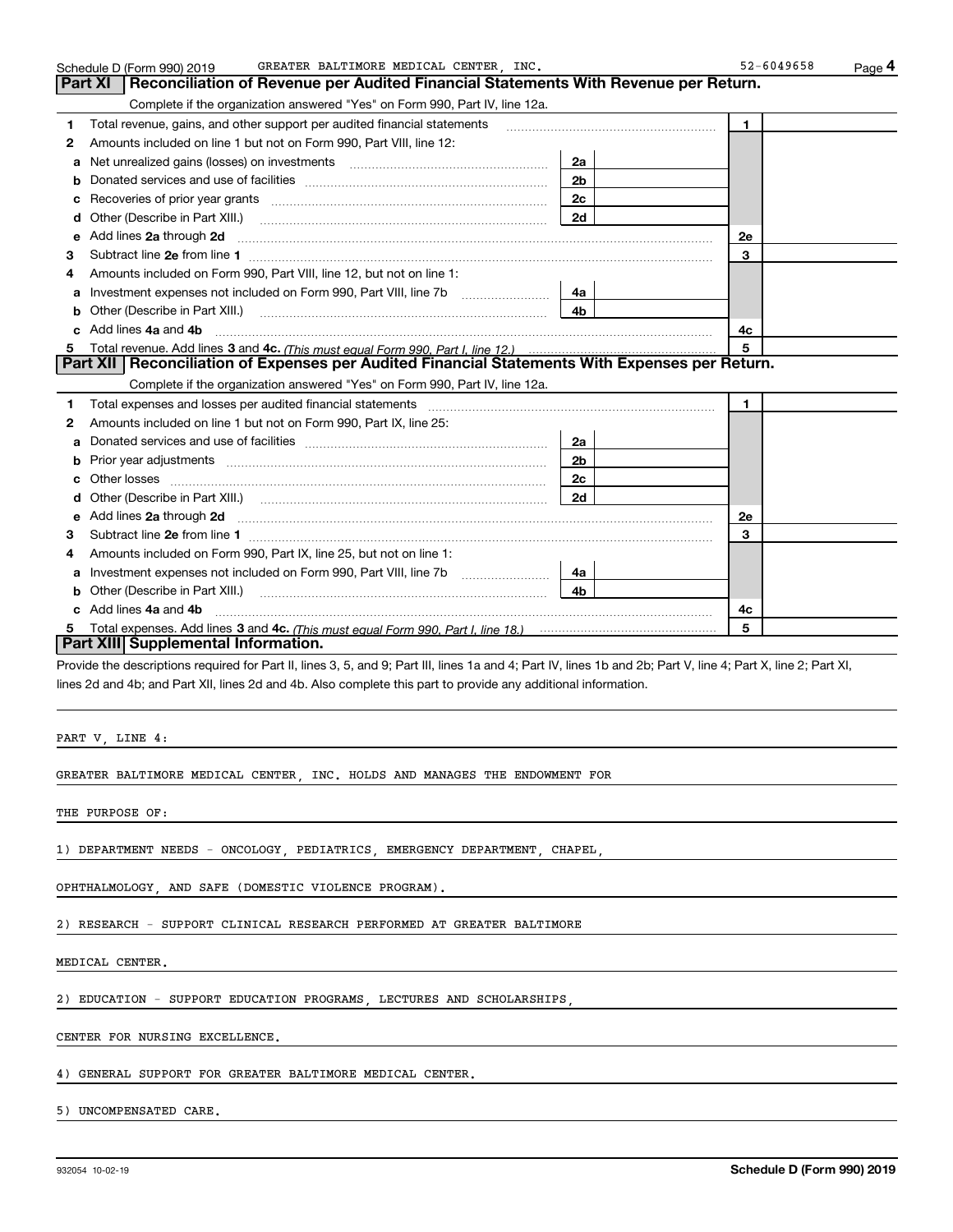## *(continued)* **Part XIII Supplemental Information**

PART X, LINE 2:

GREATER BALTIMORE MEDICAL CENTER, INC. IS INCLUDED IN THE CONSOLIDATED

AUDITED FINANCIAL STATEMENTS FOR GBMC HEALTHCARE, INC. AND SUBSIDIARIES,

WHICH INCLUDES BOTH TAXABLE AND TAX-EXEMPT AFFILIATES.

THE COMPANY IS A NOT-FOR-PROFIT CORPORATION EXEMPT FROM INCOME TAXES AS

DESCRIBED IN SECTION 501(C)(3) OF THE INTERNAL REVENUE CODE AND IS EXEMPT

FROM FEDERAL INCOME TAXES ON RELATED INCOME PURSUANT TO SECTION 501(A) OF

THE CODE. THE COMPANY IS SUBJECT TO INCOME TAX ON UNRELATED BUSINESS

INCOME.

INCOME TAXES ARE PROVIDED FOR EARNINGS (LOSS) OF THOSE SUBSIDIARIES WHICH

ARE SUBJECT TO FEDERAL AND STATE INCOME TAX BASED ON AGENCY'S SHARE OF THE

SUBSIDIARIES' TAXABLE INCOME, WHETHER OR NOT DISTRIBUTED. AGENCY'S SHARE

OF THESE SUBSIDIARIES' NET LOSSES IS DEDUCTIBLE TO THE EXTENT OF AGENCY'S

TAX BASIS IN THE SUBSIDIARIES.

THE FINANCIAL ACCOUNTING STANDARDS BOARD'S (FASB) GUIDANCE ON ACCOUNTING

FOR UNCERTAINTY IN INCOME TAXES CLARIFIES THE ACCOUNTING FOR UNCERTAINTY

OF INCOME TAX POSITIONS. THIS GUIDANCE DEFINES THE THRESHOLD FOR

RECOGNIZING TAX RETURN POSITIONS IN THE CONSOLIDATED FINANCIAL STATEMENTS

AS "MORE LIKELY THAN NOT" THAT THE POSITION IS SUSTAINABLE, BASED ON ITS

TECHNICAL MERITS. THIS STANDARD ALSO PROVIDES GUIDANCE ON THE MEASUREMENT,

CLASSIFICATION AND DISCLOSURE OF TAX RETURN POSITIONS IN THE CONSOLIDATED

FINANCIAL STATEMENTS. THE COMPANY HAS ADOPTED THIS GUIDANCE, AND THERE

WERE NO AMOUNTS RECORDED IN THE CONSOLIDATED FINANCIAL STATEMENTS AS OF

AND DURING THE YEARS ENDED JUNE 30, 2020 AND 2019 FOR UNCERTAIN TAX

POSITIONS.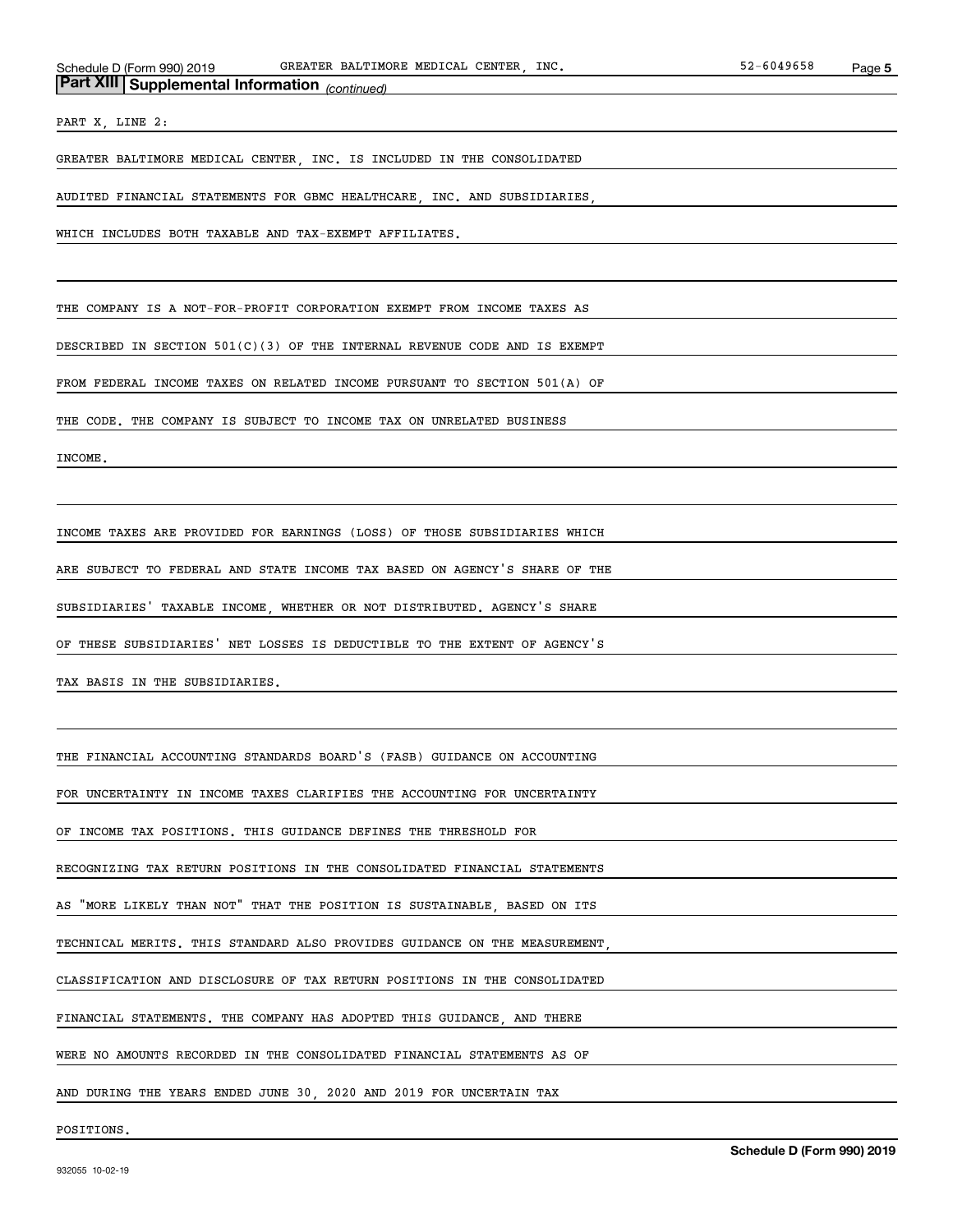## *(continued)* **Part XIII Supplemental Information**

ON MARCH 27, 2020, THE CORONAVIRUS AID RELIEF AND ECONOMIC SECURITY ACT

(CARES ACT), INCLUDES CHANGES RELATED TO NET OPERATING LOSSES AND THE TAX

CUTS AND JOBS ACT ENACTED IN FY18 INCLUDED SEVERAL PROVISIONS THAT RESULT

IN SUBSTANTIAL CHANGES TO THE TAX TREATMENT OF TAX-EXEMPT ORGANIZATIONS

AND THEIR DONORS. THE COMPANY HAS REVIEWED THESE PROVISIONS AND THE

POTENTIAL IMPACT AND CONCLUDED THE ENACTMENT OF H.R.1 DID NOT HAVE A

MATERIAL EFFECT ON THE OPERATIONS OF THE ORGANIZATION.

GBMC AGENCY, INC AND SUBSIDIARIES ARE TAXABLE ENTITIES. AN OPERATING LOSS

CARRY FORWARD OF APPROXIMATELY \$114,292 IS AVAILABLE TO OFFSET FUTURE

TAXABLE INCOME THROUGH THE YEAR 2038. EFFECTIVE FOR TAX YEARS AFTER

DECEMBER 31, 2017, THE NET OPERATING LOSS CARRY FORWARD IS INDEFINITE. AS

OF JUNE 30, 2020 AND 2019, DEFERRED TAX ASSETS OF \$35,063 AND \$37,725

RESPECTIVELY, CONSISTING PRIMARILY OF NET OPERATING LOSS CARRY FORWARDS,

WERE OFFSET BY A RELATED VALUATION ALLOWANCE.

ALL OF THE AMOUNTS REPORTED ABOVE ARE IN THOUSANDS.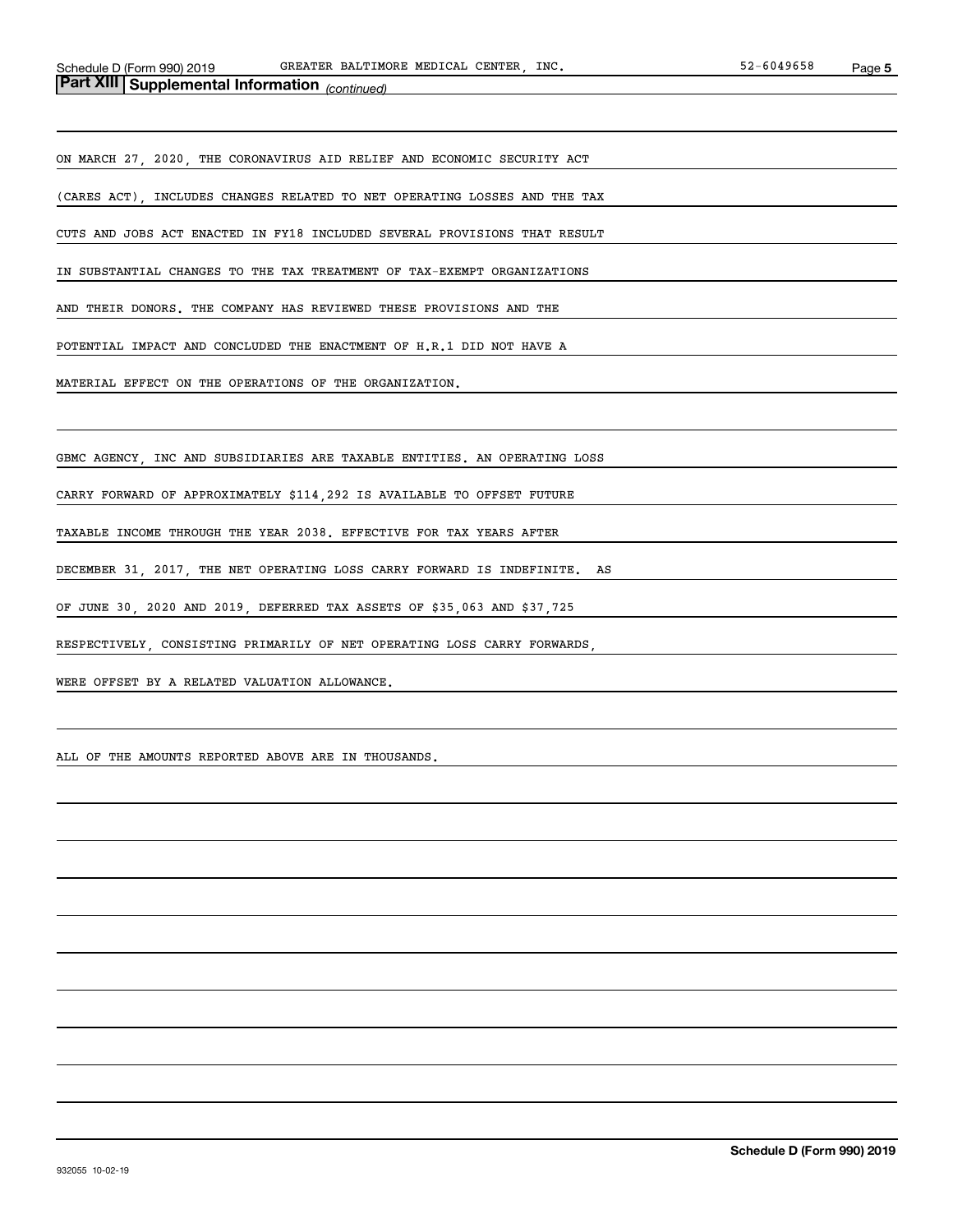|              | GREATER BALTIMORE MEDICAL CENTER, INC. |               |                              |                                                                                                                                         |                    | 52-6049658                    |                        |
|--------------|----------------------------------------|---------------|------------------------------|-----------------------------------------------------------------------------------------------------------------------------------------|--------------------|-------------------------------|------------------------|
|              | Part I                                 |               |                              | General Information on Activities Outside the United States. Complete if the organization answered "Yes" on                             |                    |                               |                        |
|              | Form 990, Part IV, line 14b.           |               |                              |                                                                                                                                         |                    |                               |                        |
| 1.           |                                        |               |                              | For grantmakers. Does the organization maintain records to substantiate the amount of its grants and other assistance,                  |                    |                               |                        |
|              |                                        |               |                              | the grantees' eligibility for the grants or assistance, and the selection criteria used to award the grants or assistance?              |                    | $\boxed{\text{X}}$ Yes        | <b>No</b>              |
|              |                                        |               |                              |                                                                                                                                         |                    |                               |                        |
| $\mathbf{2}$ |                                        |               |                              | For grantmakers. Describe in Part V the organization's procedures for monitoring the use of its grants and other assistance outside the |                    |                               |                        |
|              | United States.                         |               |                              |                                                                                                                                         |                    |                               |                        |
| 3            |                                        |               |                              | Activities per Region. (The following Part I, line 3 table can be duplicated if additional space is needed.)                            |                    |                               |                        |
|              | (a) Region                             | (b) Number of |                              | (c) Number of $\vert$ (d) Activities conducted in the region                                                                            |                    | (e) If activity listed in (d) | (f) Total              |
|              |                                        | offices       | employees,<br>agents, and    | (by type) (such as, fundraising, pro-                                                                                                   |                    | is a program service,         | expenditures           |
|              |                                        | in the region | independent                  | gram services, investments, grants to                                                                                                   |                    | describe specific type        | for and<br>investments |
|              |                                        |               | contractors<br>in the region | recipients located in the region)                                                                                                       |                    | of service(s) in the region   | in the region          |
|              |                                        |               |                              |                                                                                                                                         |                    |                               |                        |
|              |                                        |               |                              |                                                                                                                                         |                    |                               |                        |
|              | CENTRAL AMERICA AND                    |               |                              |                                                                                                                                         |                    |                               |                        |
|              |                                        |               |                              |                                                                                                                                         |                    |                               |                        |
|              | THE CARIBBEAN                          | 1             | 0                            | PROGRAM SERVICES                                                                                                                        | INSURANCE PREMIUMS |                               | 435,000.               |
|              |                                        |               |                              |                                                                                                                                         |                    |                               |                        |
|              |                                        |               |                              |                                                                                                                                         |                    |                               |                        |
|              |                                        |               |                              |                                                                                                                                         |                    |                               |                        |
|              |                                        |               |                              |                                                                                                                                         |                    |                               |                        |
|              |                                        |               |                              |                                                                                                                                         |                    |                               |                        |
|              |                                        |               |                              |                                                                                                                                         |                    |                               |                        |
|              |                                        |               |                              |                                                                                                                                         |                    |                               |                        |
|              |                                        |               |                              |                                                                                                                                         |                    |                               |                        |
|              |                                        |               |                              |                                                                                                                                         |                    |                               |                        |
|              |                                        |               |                              |                                                                                                                                         |                    |                               |                        |
|              |                                        |               |                              |                                                                                                                                         |                    |                               |                        |
|              |                                        |               |                              |                                                                                                                                         |                    |                               |                        |
|              |                                        |               |                              |                                                                                                                                         |                    |                               |                        |
|              |                                        |               |                              |                                                                                                                                         |                    |                               |                        |
|              |                                        |               |                              |                                                                                                                                         |                    |                               |                        |
|              |                                        |               |                              |                                                                                                                                         |                    |                               |                        |
|              |                                        |               |                              |                                                                                                                                         |                    |                               |                        |
|              |                                        |               |                              |                                                                                                                                         |                    |                               |                        |
|              |                                        |               |                              |                                                                                                                                         |                    |                               |                        |
|              |                                        |               |                              |                                                                                                                                         |                    |                               |                        |
|              |                                        |               |                              |                                                                                                                                         |                    |                               |                        |
|              |                                        |               |                              |                                                                                                                                         |                    |                               |                        |
|              |                                        |               |                              |                                                                                                                                         |                    |                               |                        |
|              |                                        |               |                              |                                                                                                                                         |                    |                               |                        |
|              |                                        |               |                              |                                                                                                                                         |                    |                               |                        |
|              |                                        |               |                              |                                                                                                                                         |                    |                               |                        |
|              |                                        |               |                              |                                                                                                                                         |                    |                               |                        |
|              |                                        |               |                              |                                                                                                                                         |                    |                               |                        |
|              |                                        |               |                              |                                                                                                                                         |                    |                               |                        |
|              | 3 a Subtotal                           | $\mathbf{1}$  | $\mathbf 0$                  |                                                                                                                                         |                    |                               | 435,000.               |
|              | <b>b</b> Total from continuation       |               |                              |                                                                                                                                         |                    |                               |                        |
|              | sheets to Part I                       | 0             | 0                            |                                                                                                                                         |                    |                               | 0,                     |

and 3b) 10

**For Paperwork Reduction Act Notice, see the Instructions for Form 990. Schedule F (Form 990) 2019** LHA

435,000.

**c Totals**  (add lines 3a

# **SCHEDULE F Statement of Activities Outside the United States**

**| Complete if the organization answered "Yes" on Form 990, Part IV, line 14b, 15, or 16.**

**| Attach to Form 990. | Go to www.irs.gov/Form990 for instructions and the latest information.**

| , 15, or 16. |                                       |
|--------------|---------------------------------------|
|              | <b>Open to Public</b><br>Inspection   |
|              | <b>Employer identification number</b> |

OMB No. 1545-0047

**2019**

| Department of the Treasury |                          |
|----------------------------|--------------------------|
| Internal Revenue Service   | $\blacktriangleright$ Go |

Name of the organization

| JUIILDULL I<br>(Form 990) |  |
|---------------------------|--|
|                           |  |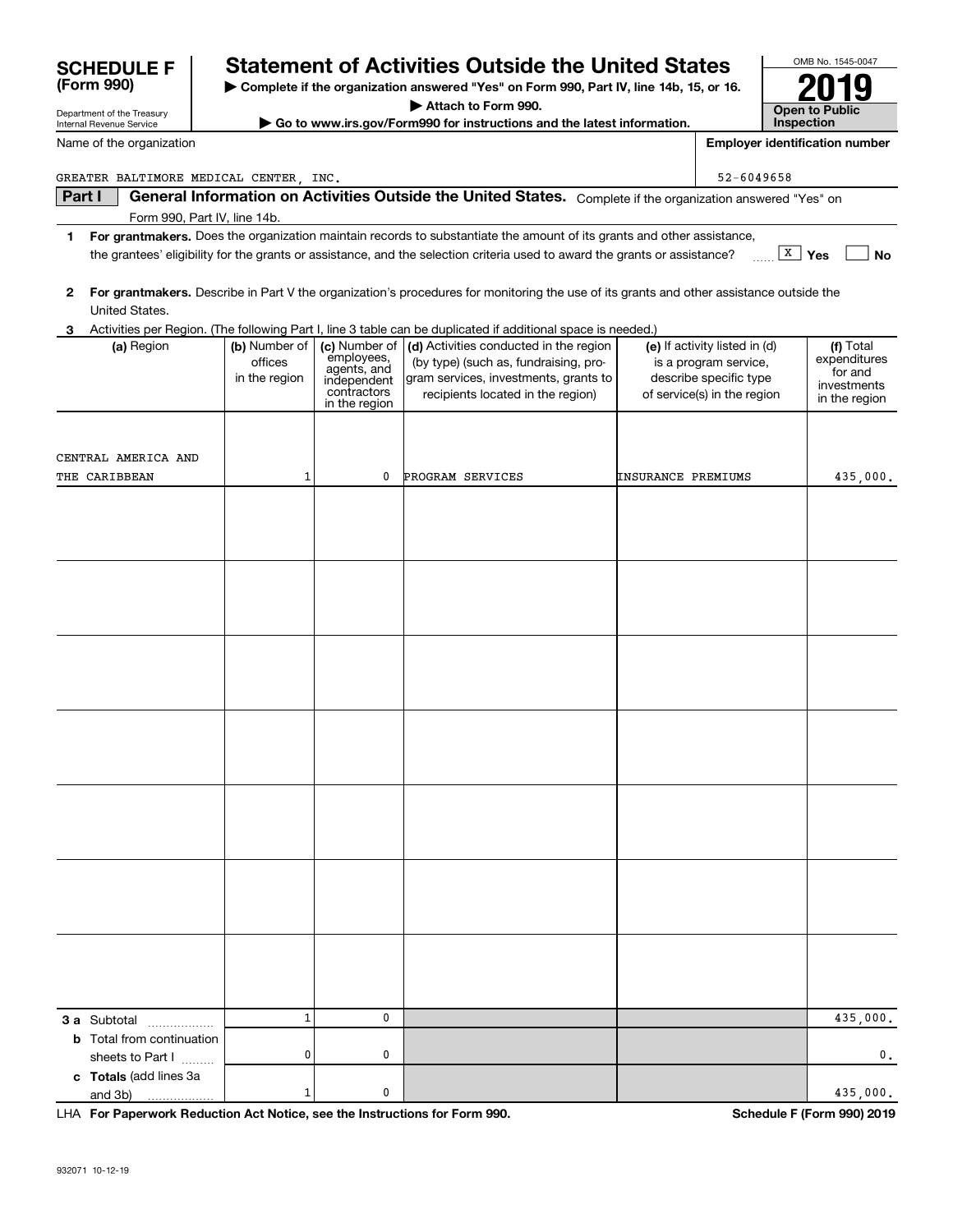#### Part II | Grants and Other Assistance to Organizations or Entities Outside the United States. Complete if the organization answered "Yes" on Form 990, Part IV, line 15, for any recipient who received more than \$5,000. Part II can be duplicated if additional space is needed.

| 1.<br>(a) Name of organization                          | (b) IRS code section<br>and EIN (if applicable) | (c) Region | (d) Purpose of<br>grant                                                                                                                      | (e) Amount | (f) Manner of<br>of cash grant cash disbursement | (g) Amount of<br>noncash<br>assistance | (h) Description<br>of noncash<br>assistance | (i) Method of<br>valuation (book, FMV,<br>appraisal, other) |
|---------------------------------------------------------|-------------------------------------------------|------------|----------------------------------------------------------------------------------------------------------------------------------------------|------------|--------------------------------------------------|----------------------------------------|---------------------------------------------|-------------------------------------------------------------|
|                                                         |                                                 |            |                                                                                                                                              |            |                                                  |                                        |                                             |                                                             |
|                                                         |                                                 |            |                                                                                                                                              |            |                                                  |                                        |                                             |                                                             |
|                                                         |                                                 |            |                                                                                                                                              |            |                                                  |                                        |                                             |                                                             |
|                                                         |                                                 |            |                                                                                                                                              |            |                                                  |                                        |                                             |                                                             |
|                                                         |                                                 |            |                                                                                                                                              |            |                                                  |                                        |                                             |                                                             |
|                                                         |                                                 |            |                                                                                                                                              |            |                                                  |                                        |                                             |                                                             |
|                                                         |                                                 |            |                                                                                                                                              |            |                                                  |                                        |                                             |                                                             |
|                                                         |                                                 |            |                                                                                                                                              |            |                                                  |                                        |                                             |                                                             |
|                                                         |                                                 |            |                                                                                                                                              |            |                                                  |                                        |                                             |                                                             |
|                                                         |                                                 |            |                                                                                                                                              |            |                                                  |                                        |                                             |                                                             |
|                                                         |                                                 |            |                                                                                                                                              |            |                                                  |                                        |                                             |                                                             |
|                                                         |                                                 |            |                                                                                                                                              |            |                                                  |                                        |                                             |                                                             |
|                                                         |                                                 |            |                                                                                                                                              |            |                                                  |                                        |                                             |                                                             |
|                                                         |                                                 |            |                                                                                                                                              |            |                                                  |                                        |                                             |                                                             |
|                                                         |                                                 |            |                                                                                                                                              |            |                                                  |                                        |                                             |                                                             |
|                                                         |                                                 |            |                                                                                                                                              |            |                                                  |                                        |                                             |                                                             |
| $\mathbf{2}$                                            |                                                 |            | Enter total number of recipient organizations listed above that are recognized as charities by the foreign country, recognized as tax-exempt |            |                                                  |                                        |                                             |                                                             |
| 3 Enter total number of other organizations or entities |                                                 |            |                                                                                                                                              |            |                                                  |                                        |                                             |                                                             |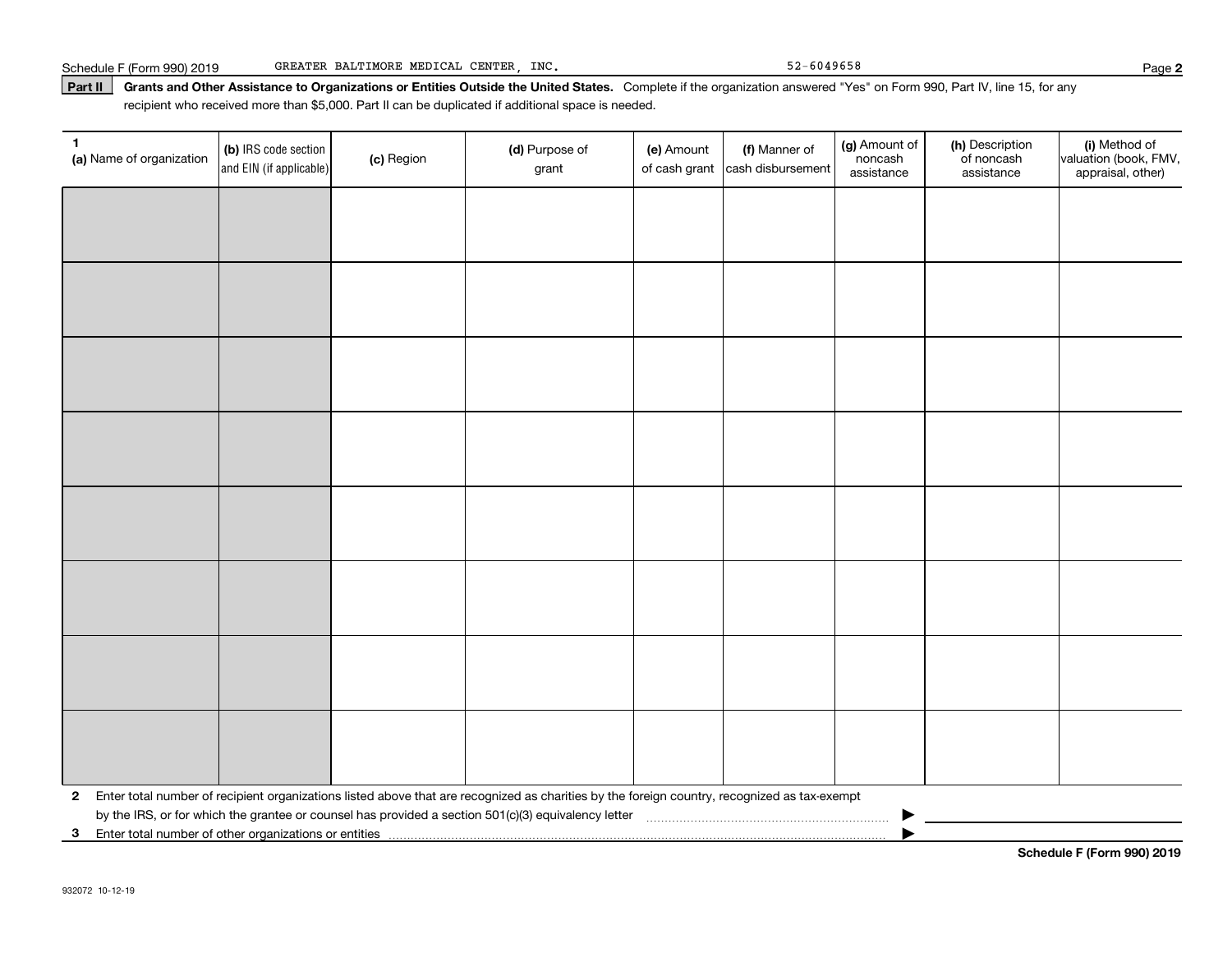#### Part III Grants and Other Assistance to Individuals Outside the United States. Complete if the organization answered "Yes" on Form 990, Part IV, line 16. Part III can be duplicated if additional space is needed.

| Fait in carrier duplicated in additional space is needed.<br>(a) Type of grant or assistance | (b) Region | (c) Number of<br>recipients | (d) Amount of | (e) Manner of<br>cash disbursement | (f) Amount of<br>noncash<br>assistance | (g) Description of<br>noncash assistance | (h) Method of<br>valuation<br>(book, FMV,<br>appraisal, other) |
|----------------------------------------------------------------------------------------------|------------|-----------------------------|---------------|------------------------------------|----------------------------------------|------------------------------------------|----------------------------------------------------------------|
|                                                                                              |            |                             |               |                                    |                                        |                                          |                                                                |
|                                                                                              |            |                             |               |                                    |                                        |                                          |                                                                |
|                                                                                              |            |                             |               |                                    |                                        |                                          |                                                                |
|                                                                                              |            |                             |               |                                    |                                        |                                          |                                                                |
|                                                                                              |            |                             |               |                                    |                                        |                                          |                                                                |
|                                                                                              |            |                             |               |                                    |                                        |                                          |                                                                |
|                                                                                              |            |                             |               |                                    |                                        |                                          |                                                                |
|                                                                                              |            |                             |               |                                    |                                        |                                          |                                                                |
|                                                                                              |            |                             |               |                                    |                                        |                                          |                                                                |
|                                                                                              |            |                             |               |                                    |                                        |                                          |                                                                |
|                                                                                              |            |                             |               |                                    |                                        |                                          |                                                                |

**Schedule F (Form 990) 2019**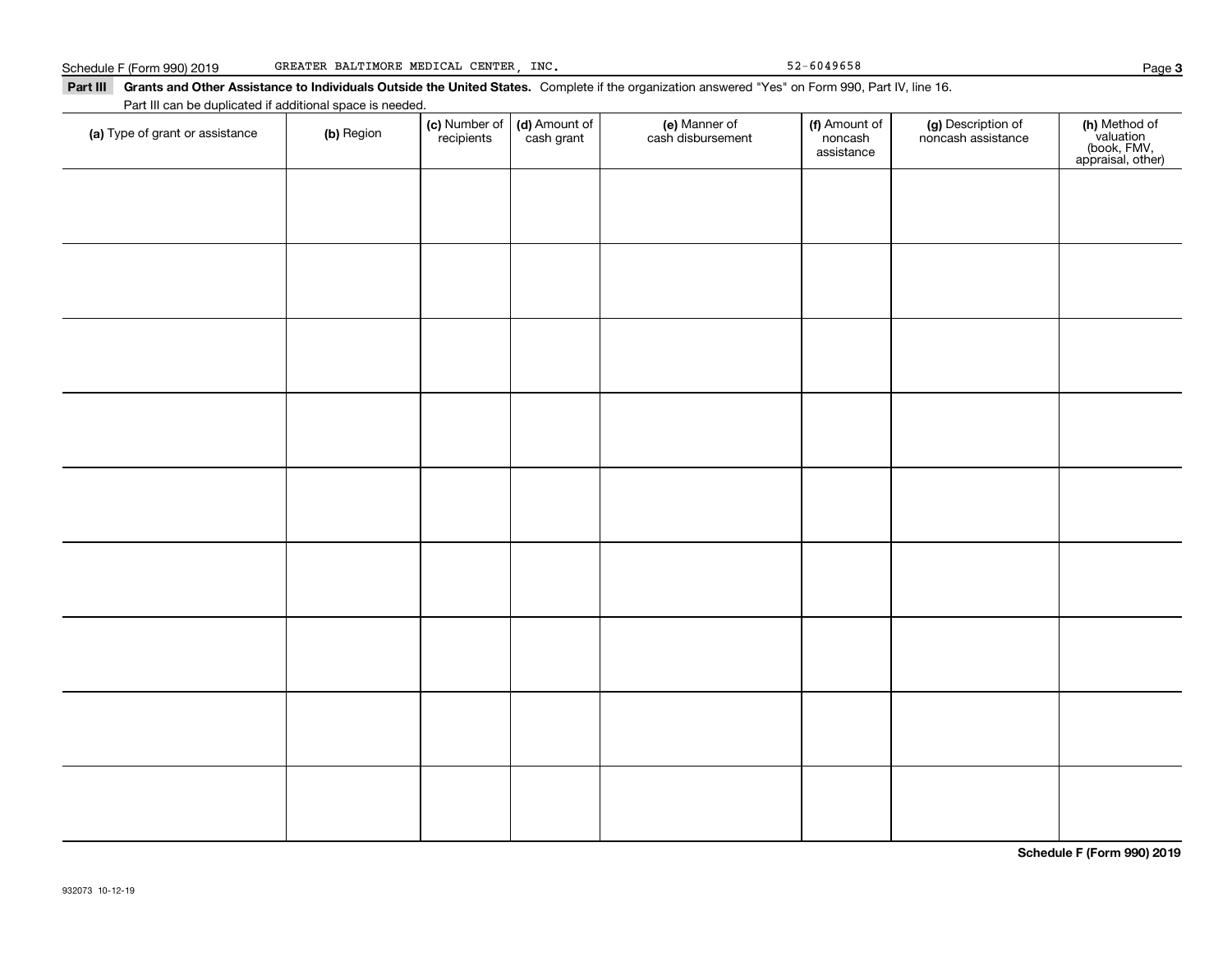**4**

| 1              | Was the organization a U.S. transferor of property to a foreign corporation during the tax year? If "Yes." the<br>organization may be required to file Form 926, Return by a U.S. Transferor of Property to a Foreign<br>Corporation (see Instructions for Form 926) <i>manual content content corporation</i> (see Instructions for Form 926)                 | X  <br>Yes          | Nο             |
|----------------|----------------------------------------------------------------------------------------------------------------------------------------------------------------------------------------------------------------------------------------------------------------------------------------------------------------------------------------------------------------|---------------------|----------------|
| $\overline{2}$ | Did the organization have an interest in a foreign trust during the tax year? If "Yes." the organization<br>may be required to separately file Form 3520, Annual Return To Report Transactions With Foreign<br>Trusts and Receipt of Certain Foreign Gifts, and/or Form 3520-A, Annual Information Return of Foreign                                           | Yes                 | x<br>N٥        |
| 3              | Did the organization have an ownership interest in a foreign corporation during the tax year? If "Yes."<br>the organization may be required to file Form 5471, Information Return of U.S. Persons With Respect to                                                                                                                                              | $\mathbf{X}$<br>Yes | Nο             |
| 4              | Was the organization a direct or indirect shareholder of a passive foreign investment company or a<br>qualified electing fund during the tax year? If "Yes," the organization may be required to file Form 8621.<br>Information Return by a Shareholder of a Passive Foreign Investment Company or Qualified Electing Fund<br>(see Instructions for Form 8621) | X<br>Yes            | Nο             |
| 5              | Did the organization have an ownership interest in a foreign partnership during the tax year? If "Yes."<br>the organization may be required to file Form 8865, Return of U.S. Persons With Respect to Certain                                                                                                                                                  | Yes                 | x<br><b>No</b> |
| 6              | Did the organization have any operations in or related to any boycotting countries during the tax year? If<br>"Yes," the organization may be required to separately file Form 5713, International Boycott Report (see                                                                                                                                          | Yes                 |                |

**Schedule F (Form 990) 2019**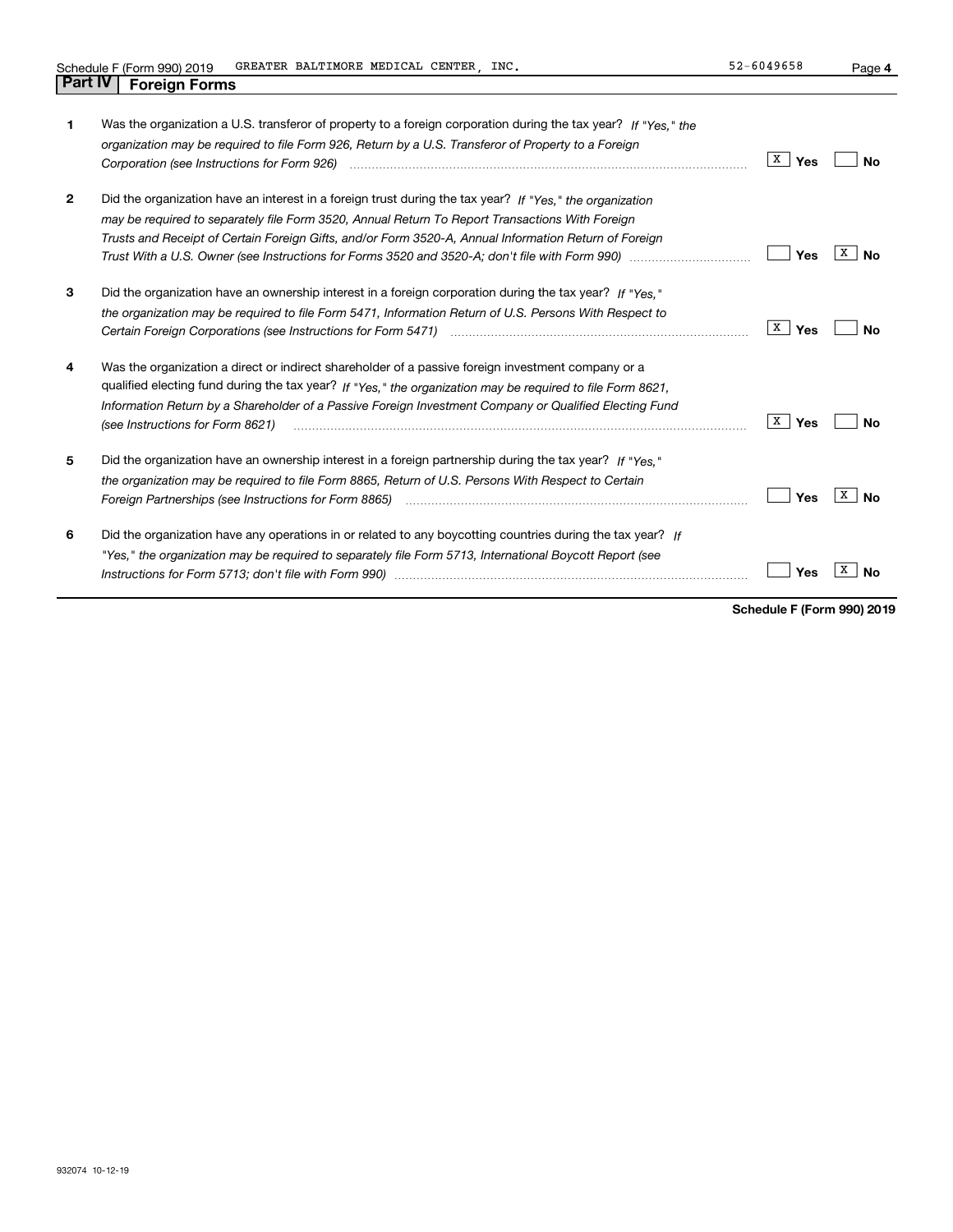**5**

## Provide the information required by Part I, line 2 (monitoring of funds); Part I, line 3, column (f) (accounting method; amounts of investments vs. expenditures per region); Part II, line 1 (accounting method); Part III (accounting method); and Part III, column (c) (estimated number of recipients), as applicable. Also complete this part to provide any additional information. See instructions. **Part V Supplemental Information**

PART I, LINE 2:

GBMC RUXTON IS A WHOLLY OWNED INSURANCE CAPTIVE OF GBMC. RUXTON'S BOARD

APPROVES THE INSURANCE PREMIUMS CHARGED TO GBMC. THE FINANCIAL STATEMENTS

OF RUXTON ARE REVIEWED BY GBMC MANAGEMENT MONTHLY. RUXTON IS ALSO

SEPARATELY AUDITED. GBMC'S AUDITORS REVIEW RUXTON'S AUDITED FINANCIAL

#### STATEMENTS ANNUALLY.

932075 10-12-19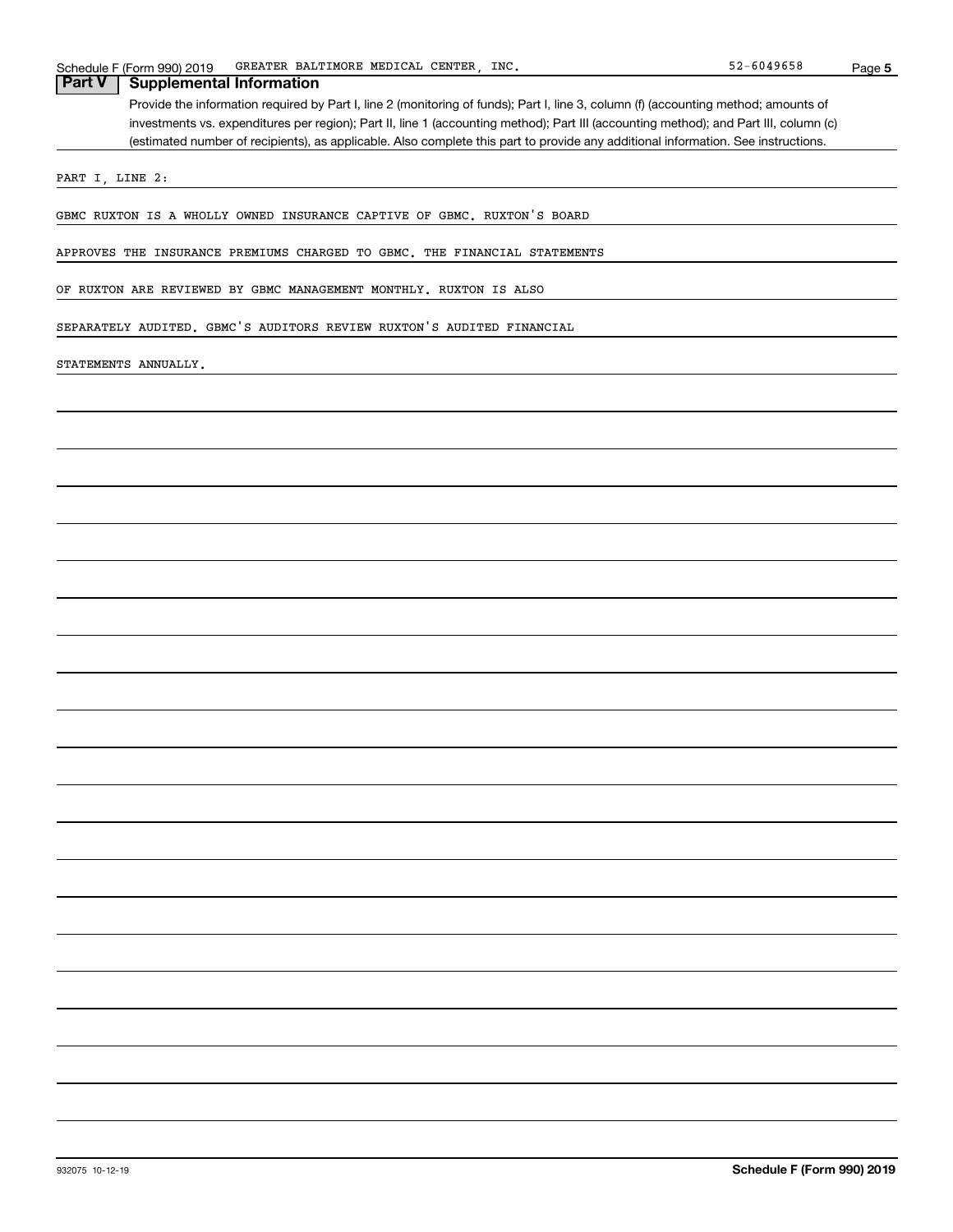| <b>SCHEDULE G</b>                                 |                                  | <b>Supplemental Information Regarding Fundraising or Gaming Activities</b>                                                                                          |     |                                         |                                       |  |                                  | OMB No. 1545-0047                       |  |
|---------------------------------------------------|----------------------------------|---------------------------------------------------------------------------------------------------------------------------------------------------------------------|-----|-----------------------------------------|---------------------------------------|--|----------------------------------|-----------------------------------------|--|
| (Form 990 or 990-EZ)                              |                                  | Complete if the organization answered "Yes" on Form 990, Part IV, line 17, 18, or 19, or if the<br>organization entered more than \$15,000 on Form 990-EZ, line 6a. |     |                                         |                                       |  |                                  | 2019                                    |  |
| Department of the Treasury                        |                                  | Attach to Form 990 or Form 990-EZ.                                                                                                                                  |     |                                         |                                       |  |                                  | <b>Open to Public</b>                   |  |
| Internal Revenue Service                          |                                  | Go to www.irs.gov/Form990 for instructions and the latest information.                                                                                              |     |                                         |                                       |  |                                  | Inspection                              |  |
| Name of the organization                          |                                  |                                                                                                                                                                     |     |                                         |                                       |  |                                  | <b>Employer identification number</b>   |  |
|                                                   |                                  | GREATER BALTIMORE MEDICAL CENTER, INC.                                                                                                                              |     |                                         |                                       |  | 52-6049658                       |                                         |  |
| Part I                                            | required to complete this part.  | Fundraising Activities. Complete if the organization answered "Yes" on Form 990, Part IV, line 17. Form 990-EZ filers are not                                       |     |                                         |                                       |  |                                  |                                         |  |
|                                                   |                                  | 1 Indicate whether the organization raised funds through any of the following activities. Check all that apply.                                                     |     |                                         |                                       |  |                                  |                                         |  |
| Mail solicitations<br>a                           |                                  | е                                                                                                                                                                   |     |                                         | Solicitation of non-government grants |  |                                  |                                         |  |
| b                                                 | Internet and email solicitations | f                                                                                                                                                                   |     |                                         | Solicitation of government grants     |  |                                  |                                         |  |
| Phone solicitations<br>c                          |                                  | Special fundraising events<br>g                                                                                                                                     |     |                                         |                                       |  |                                  |                                         |  |
| In-person solicitations<br>d                      |                                  |                                                                                                                                                                     |     |                                         |                                       |  |                                  |                                         |  |
|                                                   |                                  | 2 a Did the organization have a written or oral agreement with any individual (including officers, directors, trustees, or                                          |     |                                         |                                       |  |                                  |                                         |  |
|                                                   |                                  | key employees listed in Form 990, Part VII) or entity in connection with professional fundraising services?                                                         |     |                                         |                                       |  | <b>Yes</b>                       | No                                      |  |
|                                                   |                                  | b If "Yes," list the 10 highest paid individuals or entities (fundraisers) pursuant to agreements under which the fundraiser is to be                               |     |                                         |                                       |  |                                  |                                         |  |
| compensated at least \$5,000 by the organization. |                                  |                                                                                                                                                                     |     |                                         |                                       |  |                                  |                                         |  |
|                                                   |                                  |                                                                                                                                                                     |     |                                         |                                       |  | (v) Amount paid                  |                                         |  |
| (i) Name and address of individual                |                                  | (ii) Activity                                                                                                                                                       |     | (iii) Did<br>fundraiser<br>have custody | (iv) Gross receipts                   |  | to (or retained by)              | (vi) Amount paid<br>to (or retained by) |  |
| or entity (fundraiser)                            |                                  |                                                                                                                                                                     |     | or control of<br>contributions?         | from activity                         |  | fundraiser<br>listed in col. (i) | organization                            |  |
|                                                   |                                  |                                                                                                                                                                     |     |                                         |                                       |  |                                  |                                         |  |
|                                                   |                                  |                                                                                                                                                                     | Yes | <b>No</b>                               |                                       |  |                                  |                                         |  |
|                                                   |                                  |                                                                                                                                                                     |     |                                         |                                       |  |                                  |                                         |  |
|                                                   |                                  |                                                                                                                                                                     |     |                                         |                                       |  |                                  |                                         |  |
|                                                   |                                  |                                                                                                                                                                     |     |                                         |                                       |  |                                  |                                         |  |
|                                                   |                                  |                                                                                                                                                                     |     |                                         |                                       |  |                                  |                                         |  |
|                                                   |                                  |                                                                                                                                                                     |     |                                         |                                       |  |                                  |                                         |  |
|                                                   |                                  |                                                                                                                                                                     |     |                                         |                                       |  |                                  |                                         |  |
|                                                   |                                  |                                                                                                                                                                     |     |                                         |                                       |  |                                  |                                         |  |
|                                                   |                                  |                                                                                                                                                                     |     |                                         |                                       |  |                                  |                                         |  |
|                                                   |                                  |                                                                                                                                                                     |     |                                         |                                       |  |                                  |                                         |  |
|                                                   |                                  |                                                                                                                                                                     |     |                                         |                                       |  |                                  |                                         |  |
|                                                   |                                  |                                                                                                                                                                     |     |                                         |                                       |  |                                  |                                         |  |
|                                                   |                                  |                                                                                                                                                                     |     |                                         |                                       |  |                                  |                                         |  |
|                                                   |                                  |                                                                                                                                                                     |     |                                         |                                       |  |                                  |                                         |  |
|                                                   |                                  |                                                                                                                                                                     |     |                                         |                                       |  |                                  |                                         |  |
|                                                   |                                  |                                                                                                                                                                     |     |                                         |                                       |  |                                  |                                         |  |
|                                                   |                                  |                                                                                                                                                                     |     |                                         |                                       |  |                                  |                                         |  |
|                                                   |                                  |                                                                                                                                                                     |     |                                         |                                       |  |                                  |                                         |  |
|                                                   |                                  |                                                                                                                                                                     |     |                                         |                                       |  |                                  |                                         |  |
|                                                   |                                  |                                                                                                                                                                     |     |                                         |                                       |  |                                  |                                         |  |
| Total                                             |                                  |                                                                                                                                                                     |     |                                         |                                       |  |                                  |                                         |  |
| or licensing.                                     |                                  | 3 List all states in which the organization is registered or licensed to solicit contributions or has been notified it is exempt from registration                  |     |                                         |                                       |  |                                  |                                         |  |
|                                                   |                                  |                                                                                                                                                                     |     |                                         |                                       |  |                                  |                                         |  |
|                                                   |                                  |                                                                                                                                                                     |     |                                         |                                       |  |                                  |                                         |  |
|                                                   |                                  |                                                                                                                                                                     |     |                                         |                                       |  |                                  |                                         |  |
|                                                   |                                  |                                                                                                                                                                     |     |                                         |                                       |  |                                  |                                         |  |
|                                                   |                                  |                                                                                                                                                                     |     |                                         |                                       |  |                                  |                                         |  |
|                                                   |                                  |                                                                                                                                                                     |     |                                         |                                       |  |                                  |                                         |  |

LHA For Paperwork Reduction Act Notice, see the Instructions for Form 990 or 990-EZ. Schedule G (Form 990 or 990-EZ) 2019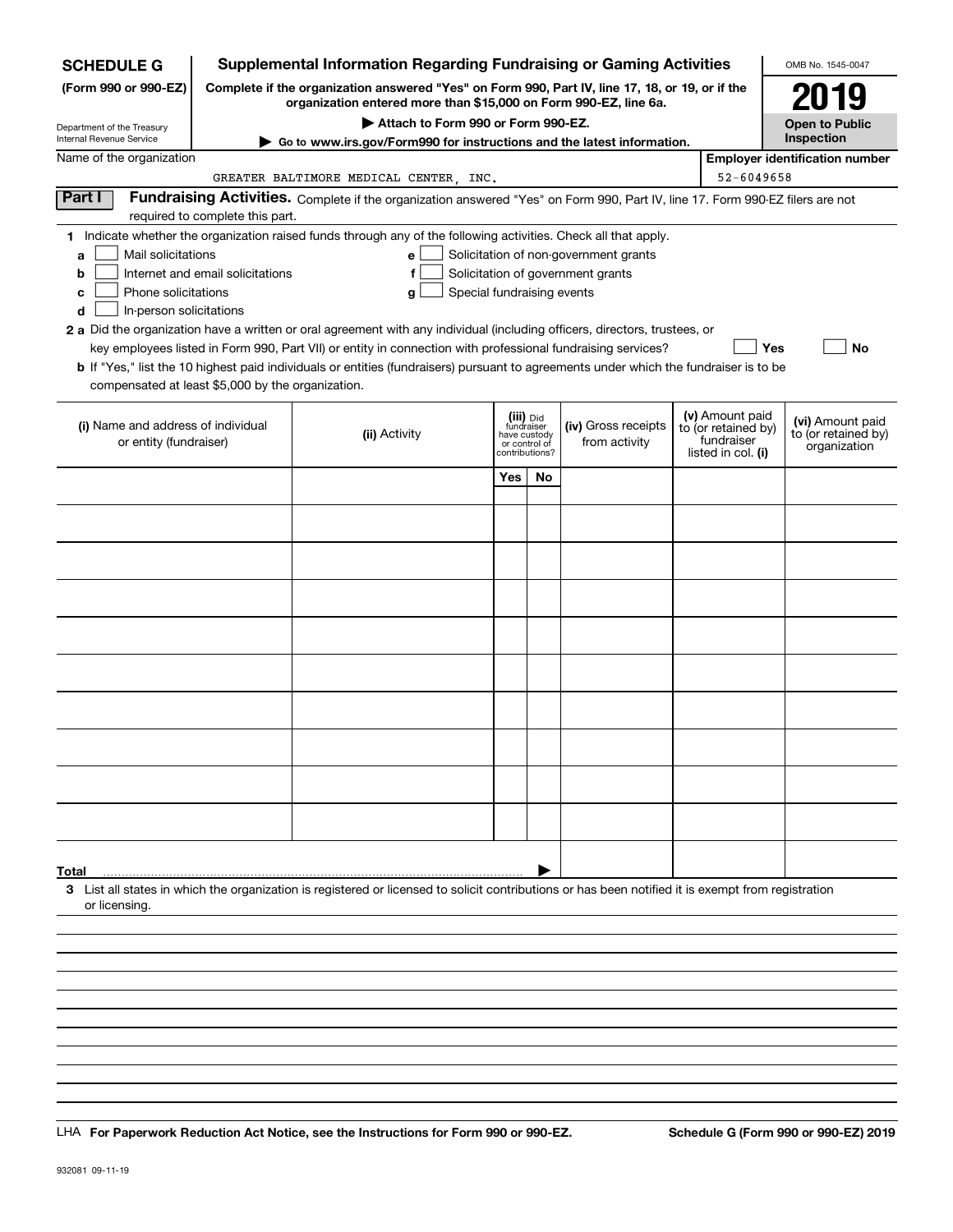**2**

**Part II** | Fundraising Events. Complete if the organization answered "Yes" on Form 990, Part IV, line 18, or reported more than \$15,000 of fundraising event contributions and gross income on Form 990-EZ, lines 1 and 6b. List events with gross receipts greater than \$5,000.

|                       |                                                                   |                                                                                                                                                                                                                                | (a) Event $#1$ | $(b)$ Event #2 | (c) Other events | (d) Total events      |  |  |  |  |
|-----------------------|-------------------------------------------------------------------|--------------------------------------------------------------------------------------------------------------------------------------------------------------------------------------------------------------------------------|----------------|----------------|------------------|-----------------------|--|--|--|--|
|                       |                                                                   |                                                                                                                                                                                                                                | STEEPLE CHASE  | GOLF OUTING    | 3                | (add col. (a) through |  |  |  |  |
|                       |                                                                   |                                                                                                                                                                                                                                | (event type)   | (event type)   | (total number)   | col. (c)              |  |  |  |  |
|                       |                                                                   |                                                                                                                                                                                                                                |                |                |                  |                       |  |  |  |  |
| Revenue               |                                                                   | Gross receipts and the control of the control of the control of the control of the control of the control of the control of the control of the control of the control of the control of the control of the control of the cont | 250, 170.      | 82,500.        | 154,036.         | 486,706.              |  |  |  |  |
|                       | $\mathbf{2}$                                                      | Less: Contributions                                                                                                                                                                                                            | 219,800.       | 66,772.        | 130,746.         | 417,318.              |  |  |  |  |
|                       |                                                                   | 3 Gross income (line 1 minus line 2)                                                                                                                                                                                           | 30, 370.       | 15,728.        | 23,290.          | 69,388.               |  |  |  |  |
|                       |                                                                   |                                                                                                                                                                                                                                | 120,000.       |                |                  | 120,000.              |  |  |  |  |
|                       | 5.                                                                |                                                                                                                                                                                                                                |                |                |                  |                       |  |  |  |  |
|                       |                                                                   |                                                                                                                                                                                                                                | 48,215.        |                |                  | 48,215.               |  |  |  |  |
| <b>Direct Expense</b> |                                                                   | 7 Food and beverages                                                                                                                                                                                                           | 42,708.        |                |                  | 42,708.               |  |  |  |  |
|                       | 8                                                                 |                                                                                                                                                                                                                                | 9,000.         |                |                  | 9,000.                |  |  |  |  |
|                       | 9                                                                 |                                                                                                                                                                                                                                | 7,547.         | 363.           | 6,345.           | 14,255.               |  |  |  |  |
|                       | Direct expense summary. Add lines 4 through 9 in column (d)<br>10 |                                                                                                                                                                                                                                |                |                |                  |                       |  |  |  |  |
|                       |                                                                   | 11 Net income summary. Subtract line 10 from line 3, column (d)                                                                                                                                                                |                |                |                  |                       |  |  |  |  |
|                       | <b>Part III</b>                                                   | Gaming. Complete if the organization answered "Yes" on Form 990, Part IV, line 19, or reported more than                                                                                                                       |                |                |                  |                       |  |  |  |  |
|                       |                                                                   | \$15,000 on Form 990-EZ, line 6a.                                                                                                                                                                                              |                |                |                  |                       |  |  |  |  |

| Revenue         |   |                                                                                                               | (a) Bingo                    | (b) Pull tabs/instant<br>bingo/progressive bingo | (c) Other gaming                             | (d) Total gaming (add<br>$ col. (a)$ through col. $(c)$ |
|-----------------|---|---------------------------------------------------------------------------------------------------------------|------------------------------|--------------------------------------------------|----------------------------------------------|---------------------------------------------------------|
|                 |   |                                                                                                               |                              |                                                  |                                              |                                                         |
|                 | 2 |                                                                                                               |                              |                                                  |                                              |                                                         |
| Direct Expenses | 3 |                                                                                                               |                              |                                                  |                                              |                                                         |
|                 | 4 |                                                                                                               |                              |                                                  |                                              |                                                         |
|                 | 5 |                                                                                                               |                              |                                                  |                                              |                                                         |
|                 | 6 |                                                                                                               | Yes $\_\_$<br>%<br><b>No</b> | Yes %<br><b>No</b>                               | Yes $\qquad \qquad \qquad$<br>%<br><b>No</b> |                                                         |
|                 | 7 | Direct expense summary. Add lines 2 through 5 in column (d) [11] manuscription and continuum manuscription of |                              |                                                  | ▶                                            |                                                         |
|                 |   |                                                                                                               |                              |                                                  |                                              |                                                         |
| 9               |   | Enter the state(s) in which the organization conducts gaming activities:                                      |                              |                                                  |                                              | Yes<br><b>No</b>                                        |
|                 |   |                                                                                                               |                              |                                                  |                                              |                                                         |
|                 |   |                                                                                                               |                              |                                                  |                                              | Yes<br><b>No</b>                                        |
|                 |   |                                                                                                               |                              |                                                  |                                              |                                                         |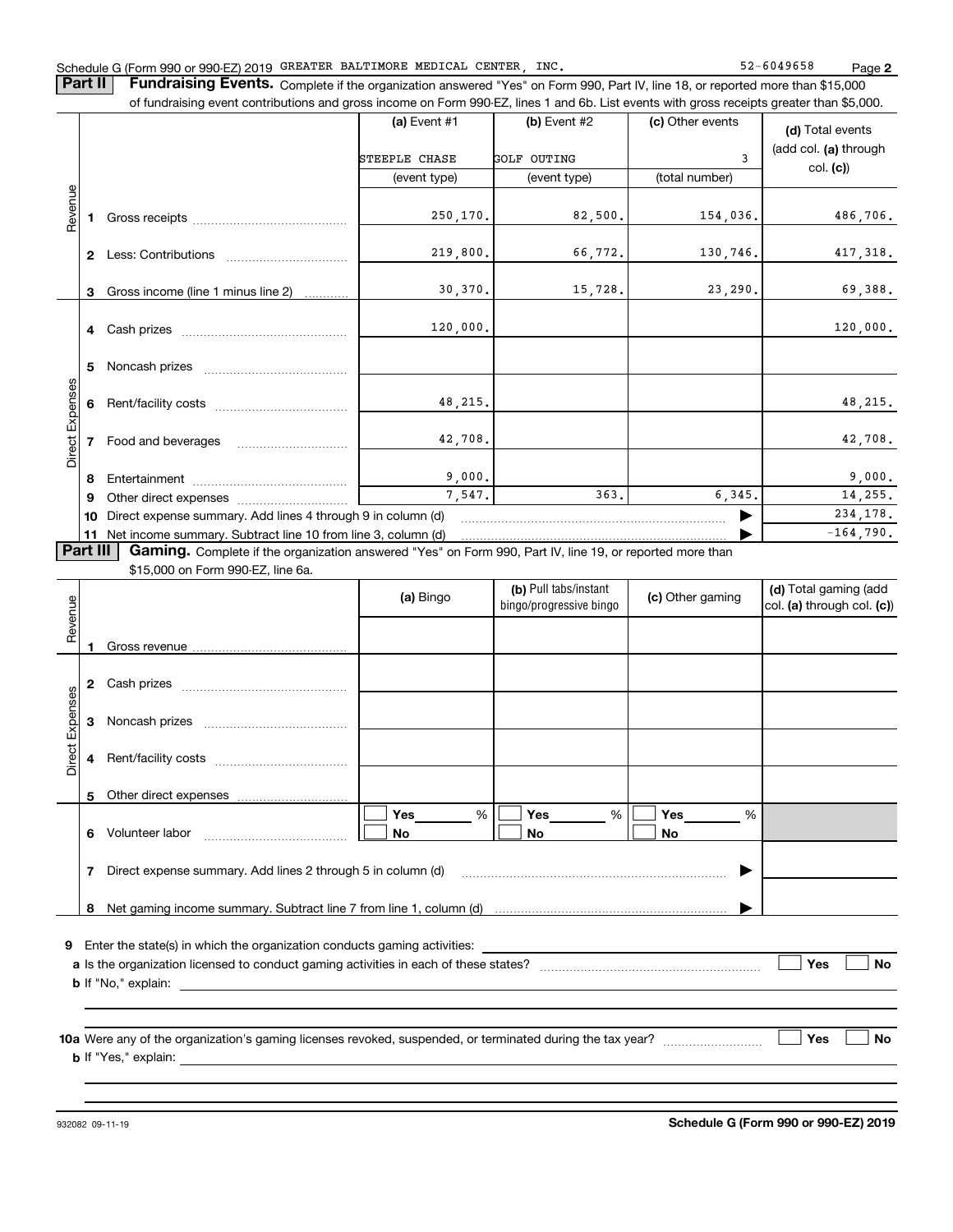| 52-6049658<br>Schedule G (Form 990 or 990-EZ) 2019 GREATER BALTIMORE MEDICAL CENTER, INC.                                                                                                                                                                          |                 | Page 3               |
|--------------------------------------------------------------------------------------------------------------------------------------------------------------------------------------------------------------------------------------------------------------------|-----------------|----------------------|
|                                                                                                                                                                                                                                                                    | Yes             | No                   |
| 12 Is the organization a grantor, beneficiary or trustee of a trust, or a member of a partnership or other entity formed                                                                                                                                           |                 |                      |
|                                                                                                                                                                                                                                                                    | Yes             | No                   |
| <b>13</b> Indicate the percentage of gaming activity conducted in:                                                                                                                                                                                                 |                 |                      |
|                                                                                                                                                                                                                                                                    | 13а             | %                    |
|                                                                                                                                                                                                                                                                    | 13 <sub>b</sub> | %                    |
| <b>b</b> An outside facility <b>contained and the contract of the contract of the contract of the contract of the contract of the contract of the contract of the contract of the contract of the contract of the contract of the con</b>                          |                 |                      |
| 14 Enter the name and address of the person who prepares the organization's gaming/special events books and records:                                                                                                                                               |                 |                      |
| Name $\blacktriangleright$<br><u> 1990 - John Harry Harry Harry Harry Harry Harry Harry Harry Harry Harry Harry Harry Harry Harry Harry Harry H</u>                                                                                                                |                 |                      |
|                                                                                                                                                                                                                                                                    |                 |                      |
|                                                                                                                                                                                                                                                                    | Yes             | No                   |
| b If "Yes," enter the amount of gaming revenue received by the organization > \$ ___________________ and the amount                                                                                                                                                |                 |                      |
| of gaming revenue retained by the third party $\triangleright$ \$ $\_\_\_\_\_\_\_\_\_\_\_\_\_\_\_\_\_\_\_\_\_\_\_\_\_\_$                                                                                                                                           |                 |                      |
| c If "Yes," enter name and address of the third party:                                                                                                                                                                                                             |                 |                      |
|                                                                                                                                                                                                                                                                    |                 |                      |
| Name $\blacktriangleright$<br><u>some started and the started and the started and the started and the started and the started and the started and</u>                                                                                                              |                 |                      |
|                                                                                                                                                                                                                                                                    |                 |                      |
| <b>16</b> Gaming manager information:                                                                                                                                                                                                                              |                 |                      |
| Name $\blacktriangleright$<br><u>state and the state of the state of the state of the state of the state of the state of the state of the state of the state of the state of the state of the state of the state of the state of the state of the state of the</u> |                 |                      |
|                                                                                                                                                                                                                                                                    |                 |                      |
| Gaming manager compensation > \$                                                                                                                                                                                                                                   |                 |                      |
|                                                                                                                                                                                                                                                                    |                 |                      |
|                                                                                                                                                                                                                                                                    |                 |                      |
|                                                                                                                                                                                                                                                                    |                 |                      |
|                                                                                                                                                                                                                                                                    |                 |                      |
| Director/officer<br>Employee<br>Independent contractor                                                                                                                                                                                                             |                 |                      |
|                                                                                                                                                                                                                                                                    |                 |                      |
| <b>17</b> Mandatory distributions:                                                                                                                                                                                                                                 |                 |                      |
| <b>a</b> Is the organization required under state law to make charitable distributions from the gaming proceeds to                                                                                                                                                 |                 |                      |
| retain the state gaming license?                                                                                                                                                                                                                                   |                 | $\Box$ Yes $\Box$ No |
| <b>b</b> Enter the amount of distributions required under state law to be distributed to other exempt organizations or spent in the                                                                                                                                |                 |                      |
| organization's own exempt activities during the tax year $\triangleright$ \$                                                                                                                                                                                       |                 |                      |
| <b>Part IV</b><br>Supplemental Information. Provide the explanations required by Part I, line 2b, columns (iii) and (v); and Part III, lines 9, 9b, 10b,                                                                                                           |                 |                      |
| 15b, 15c, 16, and 17b, as applicable. Also provide any additional information. See instructions.                                                                                                                                                                   |                 |                      |
|                                                                                                                                                                                                                                                                    |                 |                      |
|                                                                                                                                                                                                                                                                    |                 |                      |
|                                                                                                                                                                                                                                                                    |                 |                      |
|                                                                                                                                                                                                                                                                    |                 |                      |
|                                                                                                                                                                                                                                                                    |                 |                      |
|                                                                                                                                                                                                                                                                    |                 |                      |
|                                                                                                                                                                                                                                                                    |                 |                      |
|                                                                                                                                                                                                                                                                    |                 |                      |
|                                                                                                                                                                                                                                                                    |                 |                      |
|                                                                                                                                                                                                                                                                    |                 |                      |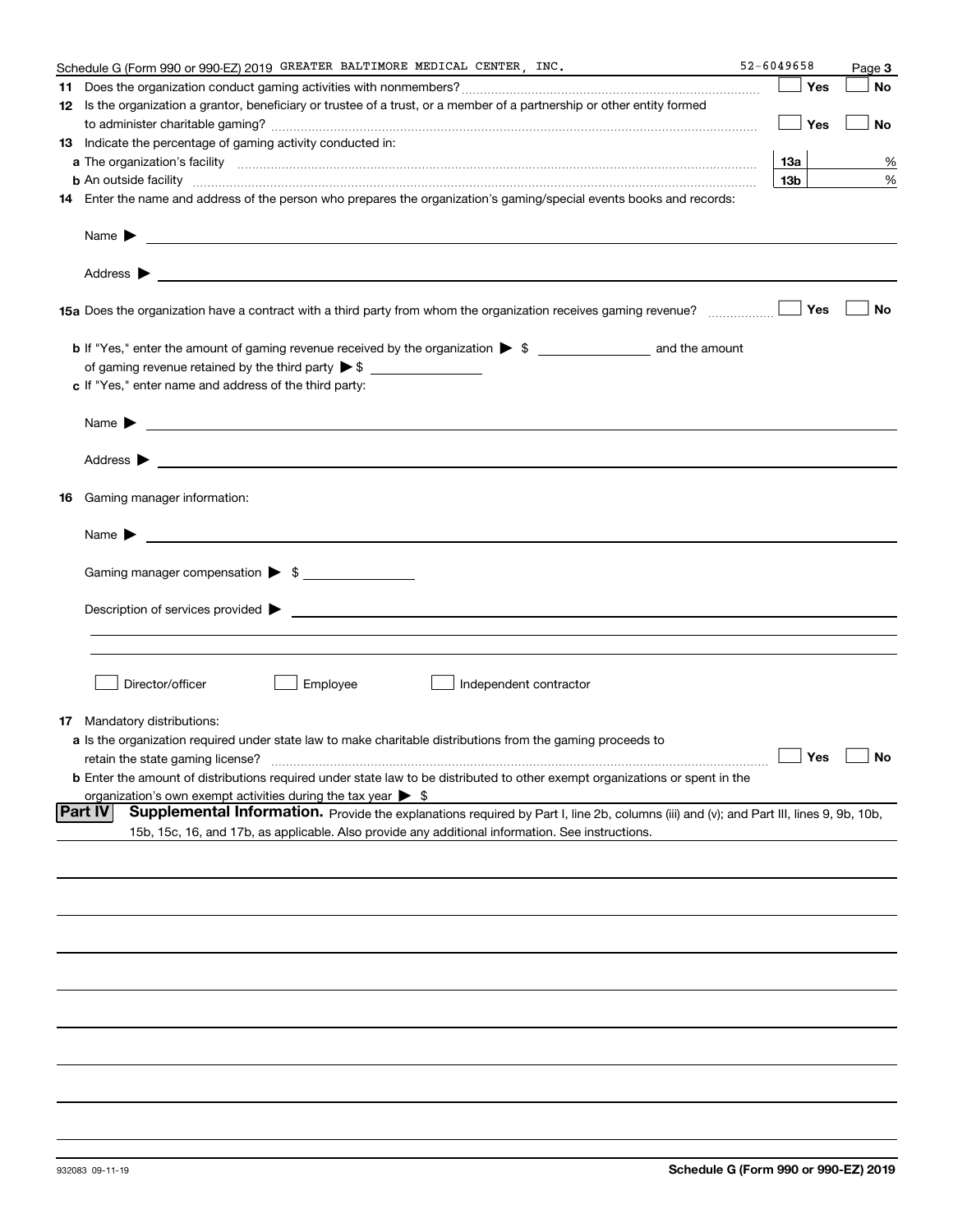| <b>Part IV   Supplemental Information</b> (continued) |  |
|-------------------------------------------------------|--|
|                                                       |  |
|                                                       |  |
|                                                       |  |
|                                                       |  |
|                                                       |  |
|                                                       |  |
|                                                       |  |
|                                                       |  |
|                                                       |  |
|                                                       |  |
|                                                       |  |
|                                                       |  |
|                                                       |  |
|                                                       |  |
|                                                       |  |
|                                                       |  |
|                                                       |  |
|                                                       |  |
|                                                       |  |
|                                                       |  |
|                                                       |  |
|                                                       |  |
|                                                       |  |
|                                                       |  |
|                                                       |  |
|                                                       |  |
|                                                       |  |
|                                                       |  |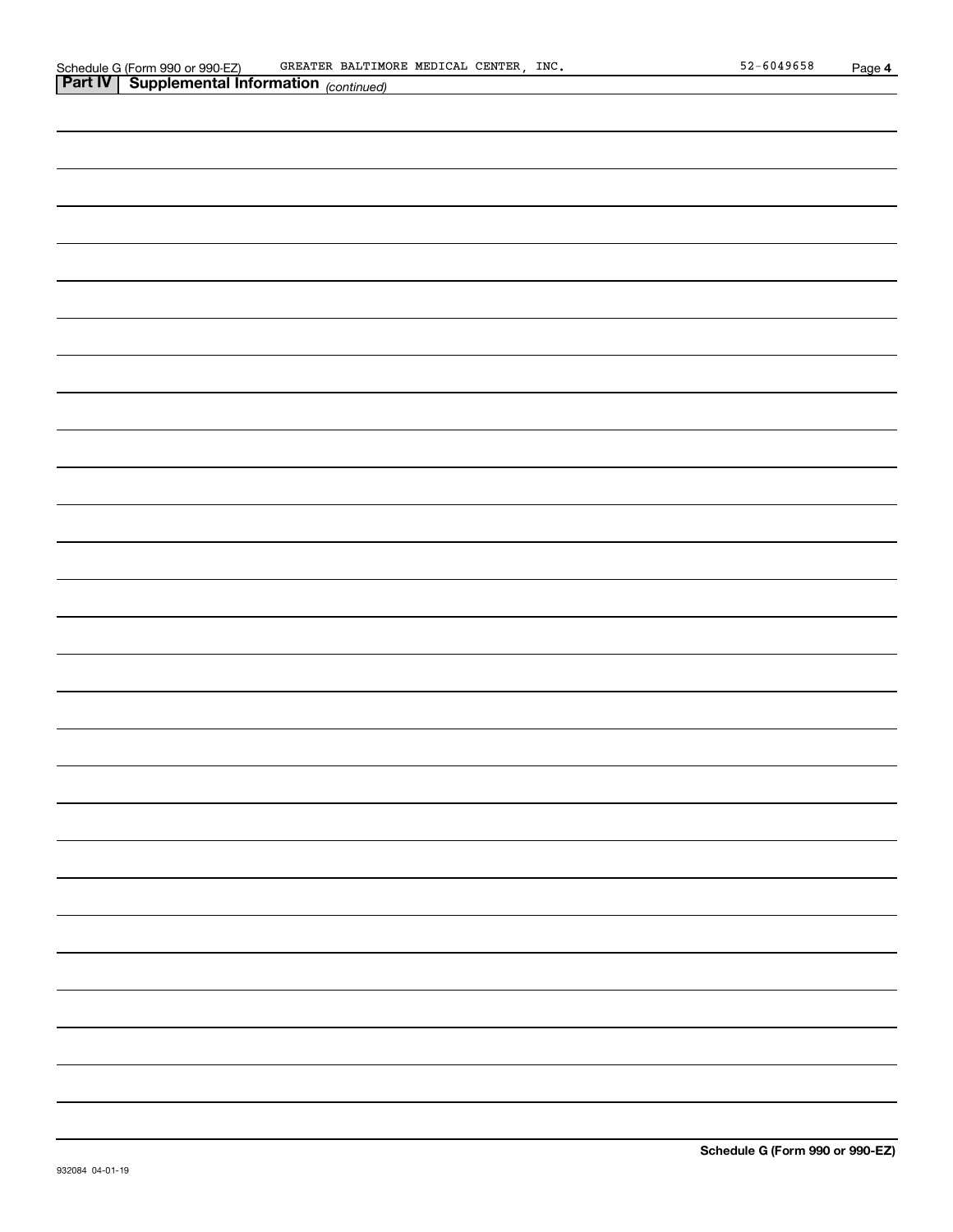|                                                                                                                                      | <b>SCHEDULE H</b>                                                               |                                                                                                                                                                      |                                        |                       | OMB No. 1545-0047                                                                                                                                                  |                                  |                                       |                |                                     |           |  |
|--------------------------------------------------------------------------------------------------------------------------------------|---------------------------------------------------------------------------------|----------------------------------------------------------------------------------------------------------------------------------------------------------------------|----------------------------------------|-----------------------|--------------------------------------------------------------------------------------------------------------------------------------------------------------------|----------------------------------|---------------------------------------|----------------|-------------------------------------|-----------|--|
|                                                                                                                                      | (Form 990)                                                                      |                                                                                                                                                                      |                                        | <b>Hospitals</b>      |                                                                                                                                                                    |                                  |                                       |                |                                     |           |  |
|                                                                                                                                      |                                                                                 |                                                                                                                                                                      |                                        |                       | ▶ Complete if the organization answered "Yes" on Form 990, Part IV, question 20.                                                                                   |                                  |                                       |                |                                     |           |  |
|                                                                                                                                      | Department of the Treasury<br><b>Internal Revenue Service</b>                   |                                                                                                                                                                      |                                        | Attach to Form 990.   | Go to www.irs.gov/Form990 for instructions and the latest information.                                                                                             |                                  |                                       |                | <b>Open to Public</b><br>Inspection |           |  |
|                                                                                                                                      | Name of the organization                                                        |                                                                                                                                                                      |                                        |                       |                                                                                                                                                                    |                                  | <b>Employer identification number</b> |                |                                     |           |  |
|                                                                                                                                      |                                                                                 |                                                                                                                                                                      | GREATER BALTIMORE MEDICAL CENTER. INC. |                       |                                                                                                                                                                    |                                  | 52-6049658                            |                |                                     |           |  |
| Part I                                                                                                                               |                                                                                 |                                                                                                                                                                      |                                        |                       | <b>Financial Assistance and Certain Other Community Benefits at Cost</b>                                                                                           |                                  |                                       |                |                                     |           |  |
|                                                                                                                                      |                                                                                 |                                                                                                                                                                      |                                        |                       |                                                                                                                                                                    |                                  |                                       |                | Yes                                 | <b>No</b> |  |
|                                                                                                                                      |                                                                                 |                                                                                                                                                                      |                                        |                       |                                                                                                                                                                    |                                  |                                       | 1a             | х                                   |           |  |
|                                                                                                                                      |                                                                                 |                                                                                                                                                                      |                                        |                       |                                                                                                                                                                    |                                  |                                       | 1 <sub>b</sub> | x                                   |           |  |
| 2                                                                                                                                    | facilities during the tax year.                                                 |                                                                                                                                                                      |                                        |                       |                                                                                                                                                                    |                                  |                                       |                |                                     |           |  |
|                                                                                                                                      |                                                                                 | $X$ Applied uniformly to all hospital facilities                                                                                                                     |                                        |                       | Applied uniformly to most hospital facilities                                                                                                                      |                                  |                                       |                |                                     |           |  |
|                                                                                                                                      |                                                                                 | Generally tailored to individual hospital facilities                                                                                                                 |                                        |                       |                                                                                                                                                                    |                                  |                                       |                |                                     |           |  |
| з                                                                                                                                    |                                                                                 |                                                                                                                                                                      |                                        |                       | Answer the following based on the financial assistance eligibility criteria that applied to the largest number of the organization's patients during the tax year. |                                  |                                       |                |                                     |           |  |
| a                                                                                                                                    |                                                                                 |                                                                                                                                                                      |                                        |                       | Did the organization use Federal Poverty Guidelines (FPG) as a factor in determining eligibility for providing free care?                                          |                                  |                                       | За             | х                                   |           |  |
|                                                                                                                                      | 100%                                                                            | 150%                                                                                                                                                                 | 200%                                   | $X \vert$ Other       | 300 %                                                                                                                                                              |                                  |                                       |                |                                     |           |  |
| <b>b</b> Did the organization use FPG as a factor in determining eligibility for providing discounted care? If "Yes," indicate which |                                                                                 |                                                                                                                                                                      |                                        |                       |                                                                                                                                                                    |                                  |                                       |                |                                     |           |  |
|                                                                                                                                      |                                                                                 |                                                                                                                                                                      |                                        |                       |                                                                                                                                                                    |                                  |                                       | 3b             |                                     | х         |  |
|                                                                                                                                      | 200%                                                                            | 250%                                                                                                                                                                 | 300%                                   | 350%                  | 400%                                                                                                                                                               | Other<br>%                       |                                       |                |                                     |           |  |
|                                                                                                                                      |                                                                                 |                                                                                                                                                                      |                                        |                       | c If the organization used factors other than FPG in determining eligibility, describe in Part VI the criteria used for determining                                |                                  |                                       |                |                                     |           |  |
|                                                                                                                                      |                                                                                 |                                                                                                                                                                      |                                        |                       | eligibility for free or discounted care. Include in the description whether the organization used an asset test or other                                           |                                  |                                       |                |                                     |           |  |
|                                                                                                                                      |                                                                                 |                                                                                                                                                                      |                                        |                       | threshold, regardless of income, as a factor in determining eligibility for free or discounted care.                                                               |                                  |                                       |                |                                     |           |  |
| 4                                                                                                                                    | "medically indigent"?                                                           | Did the organization's financial assistance policy that applied to the largest number of its patients during the tax year provide for free or discounted care to the |                                        |                       |                                                                                                                                                                    |                                  |                                       |                |                                     |           |  |
|                                                                                                                                      |                                                                                 |                                                                                                                                                                      |                                        |                       | 5a Did the organization budget amounts for free or discounted care provided under its financial assistance policy during the tax year?                             |                                  | .                                     | 5a             | x                                   |           |  |
|                                                                                                                                      |                                                                                 |                                                                                                                                                                      |                                        |                       |                                                                                                                                                                    |                                  |                                       | 5b             |                                     | х         |  |
|                                                                                                                                      |                                                                                 |                                                                                                                                                                      |                                        |                       | c If "Yes" to line 5b, as a result of budget considerations, was the organization unable to provide free or discounted                                             |                                  |                                       |                |                                     |           |  |
|                                                                                                                                      |                                                                                 |                                                                                                                                                                      |                                        |                       |                                                                                                                                                                    |                                  |                                       | 5с             | X                                   |           |  |
|                                                                                                                                      | 6a Did the organization prepare a community benefit report during the tax year? |                                                                                                                                                                      |                                        |                       |                                                                                                                                                                    |                                  |                                       | 6a<br>6b       | X                                   |           |  |
|                                                                                                                                      |                                                                                 |                                                                                                                                                                      |                                        |                       | Complete the following table using the worksheets provided in the Schedule H instructions. Do not submit these worksheets with the Schedule H.                     |                                  |                                       |                |                                     |           |  |
| $\mathbf{7}$                                                                                                                         | Financial Assistance and Certain Other Community Benefits at Cost               |                                                                                                                                                                      |                                        |                       |                                                                                                                                                                    |                                  |                                       |                |                                     |           |  |
|                                                                                                                                      | <b>Financial Assistance and</b>                                                 |                                                                                                                                                                      | (a) Number of<br>activities or         | (b) Persons<br>served | (c) Total community<br>benefit expense                                                                                                                             | (d) Direct offsetting<br>revenue | (e) Net community<br>benefit expense  |                | (f) Percent<br>of total             |           |  |
|                                                                                                                                      | <b>Means-Tested Government Programs</b>                                         |                                                                                                                                                                      | programs (optional)                    | (optional)            |                                                                                                                                                                    |                                  |                                       |                | expense                             |           |  |
|                                                                                                                                      | <b>a</b> Financial Assistance at cost (from                                     |                                                                                                                                                                      |                                        |                       |                                                                                                                                                                    |                                  |                                       |                |                                     |           |  |
|                                                                                                                                      |                                                                                 |                                                                                                                                                                      |                                        |                       | 8,429,849.                                                                                                                                                         | 6,893,230.                       | 1,536,619.                            |                | .30%                                |           |  |
|                                                                                                                                      | <b>b</b> Medicaid (from Worksheet 3,                                            |                                                                                                                                                                      |                                        |                       |                                                                                                                                                                    |                                  |                                       |                |                                     |           |  |
|                                                                                                                                      | column a)                                                                       |                                                                                                                                                                      |                                        |                       |                                                                                                                                                                    |                                  |                                       |                |                                     |           |  |
|                                                                                                                                      | c Costs of other means-tested                                                   |                                                                                                                                                                      |                                        |                       |                                                                                                                                                                    |                                  |                                       |                |                                     |           |  |
|                                                                                                                                      | government programs (from                                                       |                                                                                                                                                                      |                                        |                       |                                                                                                                                                                    |                                  |                                       |                |                                     |           |  |
|                                                                                                                                      | Worksheet 3, column b)                                                          |                                                                                                                                                                      |                                        |                       |                                                                                                                                                                    |                                  |                                       |                |                                     |           |  |
|                                                                                                                                      | d Total. Financial Assistance and<br>Means-Tested Government Programs           |                                                                                                                                                                      |                                        |                       | 8,429,849.                                                                                                                                                         | 6,893,230.                       | 1,536,619.                            |                | .30%                                |           |  |
|                                                                                                                                      | <b>Other Benefits</b>                                                           |                                                                                                                                                                      |                                        |                       |                                                                                                                                                                    |                                  |                                       |                |                                     |           |  |
|                                                                                                                                      | e Community health                                                              |                                                                                                                                                                      |                                        |                       |                                                                                                                                                                    |                                  |                                       |                |                                     |           |  |
|                                                                                                                                      | improvement services and                                                        |                                                                                                                                                                      |                                        |                       |                                                                                                                                                                    |                                  |                                       |                |                                     |           |  |
|                                                                                                                                      | community benefit operations                                                    |                                                                                                                                                                      |                                        |                       |                                                                                                                                                                    |                                  |                                       |                |                                     |           |  |
|                                                                                                                                      | (from Worksheet 4)                                                              |                                                                                                                                                                      |                                        |                       | 1,502,569.                                                                                                                                                         |                                  | 1,502,569.                            |                | .29%                                |           |  |
|                                                                                                                                      | f Health professions education                                                  |                                                                                                                                                                      |                                        |                       |                                                                                                                                                                    |                                  |                                       |                |                                     |           |  |
|                                                                                                                                      | (from Worksheet 5)                                                              |                                                                                                                                                                      |                                        |                       | 6,582,566.                                                                                                                                                         |                                  | 6,582,566.                            |                | 1,27%                               |           |  |
|                                                                                                                                      | g Subsidized health services                                                    |                                                                                                                                                                      |                                        |                       |                                                                                                                                                                    |                                  |                                       |                |                                     |           |  |
|                                                                                                                                      | (from Worksheet 6)                                                              |                                                                                                                                                                      |                                        |                       | 109,843,505.                                                                                                                                                       | 67,978,196.                      | 41,865,309.                           |                | 8,09%<br>.14%                       |           |  |
|                                                                                                                                      | <b>h</b> Research (from Worksheet 7)                                            |                                                                                                                                                                      |                                        |                       | 710,058.                                                                                                                                                           |                                  | 710,058.                              |                |                                     |           |  |
|                                                                                                                                      | <i>i</i> Cash and in-kind contributions<br>for community benefit (from          |                                                                                                                                                                      |                                        |                       |                                                                                                                                                                    |                                  |                                       |                |                                     |           |  |
|                                                                                                                                      | Worksheet 8)                                                                    |                                                                                                                                                                      |                                        |                       | 252,165.                                                                                                                                                           | 160.                             | 252,005.                              |                | .05%                                |           |  |
|                                                                                                                                      | j Total. Other Benefits                                                         |                                                                                                                                                                      |                                        |                       | 118,890,863.                                                                                                                                                       | 67,978,356.                      | 50,912,507.                           |                | 9.84%                               |           |  |
|                                                                                                                                      | <b>k</b> Total. Add lines 7d and $7j$                                           |                                                                                                                                                                      |                                        |                       | 127, 320, 712.                                                                                                                                                     | 74,871,586.                      | 52,449,126.                           |                | 10.14%                              |           |  |

932091 11-19-19 **For Paperwork Reduction Act Notice, see the Instructions for Form 990. Schedule H (Form 990) 2019** LHA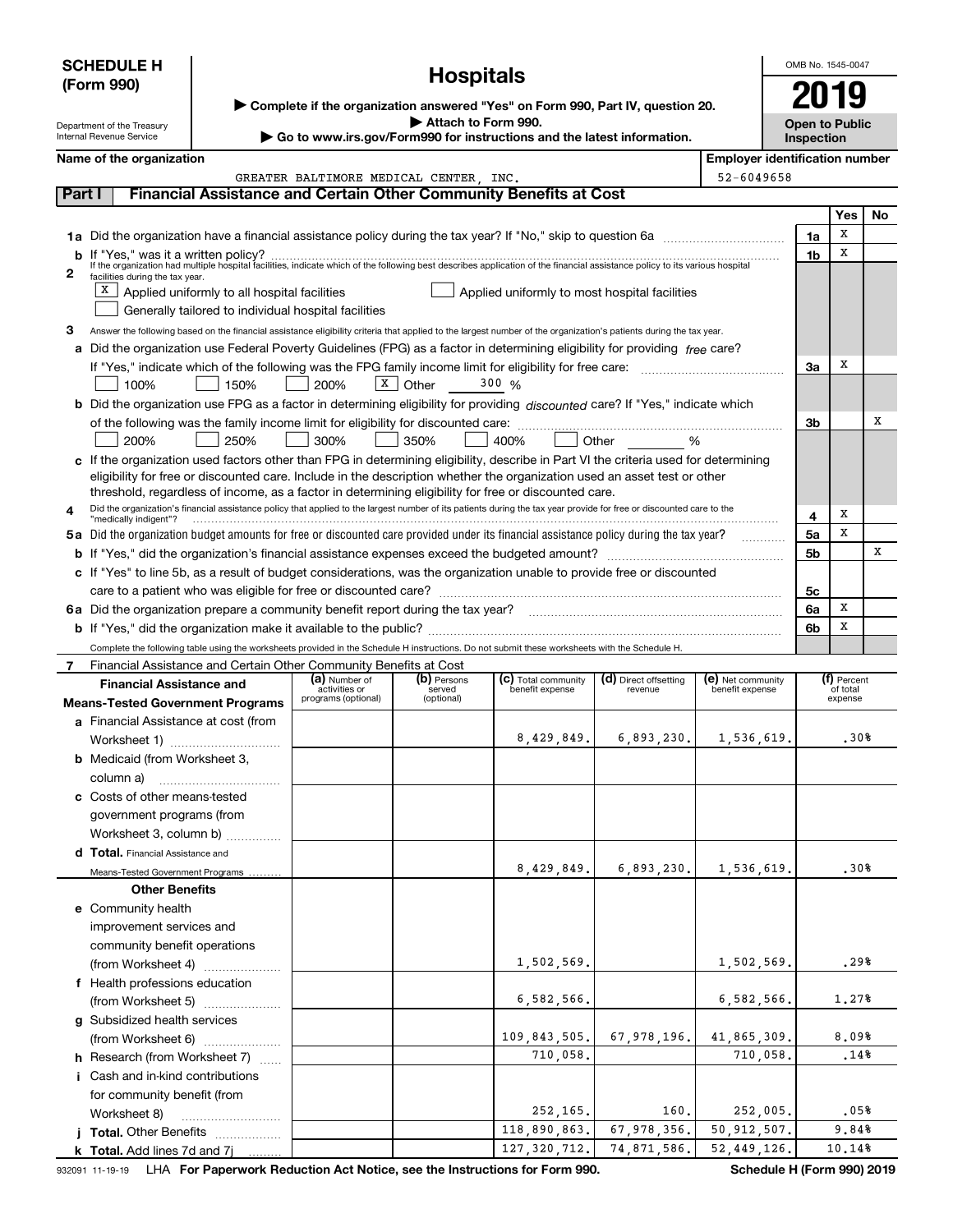**2**

**Part II** | Community Building Activities Complete this table if the organization conducted any community building activities during the tax year, and describe in Part VI how its community building activities promoted the health of the communities it serves.

|    | tax year, and describe in Fart VI How its community building activities promoted the nealth of the communities it serves.                                        |                                                       |                                  |                                              |                   |                                  |                                            |    |                                 |    |
|----|------------------------------------------------------------------------------------------------------------------------------------------------------------------|-------------------------------------------------------|----------------------------------|----------------------------------------------|-------------------|----------------------------------|--------------------------------------------|----|---------------------------------|----|
|    |                                                                                                                                                                  | (a) Number of<br>activities or programs<br>(optional) | (b) Persons<br>served (optional) | $(c)$ Total<br>community<br>building expense |                   | (d) Direct<br>offsetting revenue | $(e)$ Net<br>community<br>building expense |    | (f) Percent of<br>total expense |    |
|    | Physical improvements and housing                                                                                                                                |                                                       |                                  |                                              |                   |                                  |                                            |    |                                 |    |
| 2  | Economic development                                                                                                                                             |                                                       |                                  |                                              |                   |                                  |                                            |    |                                 |    |
| 3  | Community support                                                                                                                                                |                                                       |                                  | 76,626.                                      |                   |                                  | 76,626.                                    |    | .01%                            |    |
| 4  | Environmental improvements                                                                                                                                       |                                                       |                                  |                                              |                   |                                  |                                            |    |                                 |    |
| 5  | Leadership development and                                                                                                                                       |                                                       |                                  |                                              |                   |                                  |                                            |    |                                 |    |
|    | training for community members                                                                                                                                   |                                                       |                                  |                                              |                   |                                  |                                            |    |                                 |    |
| 6  | Coalition building                                                                                                                                               |                                                       |                                  |                                              |                   |                                  |                                            |    |                                 |    |
| 7  | Community health improvement                                                                                                                                     |                                                       |                                  |                                              |                   |                                  |                                            |    |                                 |    |
|    |                                                                                                                                                                  |                                                       |                                  |                                              |                   |                                  |                                            |    |                                 |    |
|    | advocacy                                                                                                                                                         |                                                       |                                  |                                              |                   |                                  |                                            |    |                                 |    |
| 8  | Workforce development                                                                                                                                            |                                                       |                                  |                                              |                   |                                  |                                            |    |                                 |    |
| 9  | Other                                                                                                                                                            |                                                       |                                  | 76,626.                                      |                   |                                  | 76,626.                                    |    | .01%                            |    |
| 10 | Total<br><b>Bad Debt, Medicare, &amp; Collection Practices</b><br>Part III                                                                                       |                                                       |                                  |                                              |                   |                                  |                                            |    |                                 |    |
|    |                                                                                                                                                                  |                                                       |                                  |                                              |                   |                                  |                                            |    |                                 |    |
|    | <b>Section A. Bad Debt Expense</b>                                                                                                                               |                                                       |                                  |                                              |                   |                                  |                                            |    | Yes                             | No |
| 1  | Did the organization report bad debt expense in accordance with Healthcare Financial Management Association                                                      |                                                       |                                  |                                              |                   |                                  |                                            |    |                                 |    |
|    |                                                                                                                                                                  |                                                       |                                  |                                              |                   |                                  |                                            | 1  | х                               |    |
| 2  | Enter the amount of the organization's bad debt expense. Explain in Part VI the                                                                                  |                                                       |                                  |                                              |                   |                                  |                                            |    |                                 |    |
|    | methodology used by the organization to estimate this amount mathodology used by the organization to estimate this amount                                        |                                                       |                                  |                                              |                   | $\overline{2}$                   | 7, 242, 729.                               |    |                                 |    |
| 3  | Enter the estimated amount of the organization's bad debt expense attributable to                                                                                |                                                       |                                  |                                              |                   |                                  |                                            |    |                                 |    |
|    | patients eligible under the organization's financial assistance policy. Explain in Part VI the                                                                   |                                                       |                                  |                                              |                   |                                  |                                            |    |                                 |    |
|    | methodology used by the organization to estimate this amount and the rationale, if any,                                                                          |                                                       |                                  |                                              |                   |                                  |                                            |    |                                 |    |
|    | for including this portion of bad debt as community benefit                                                                                                      |                                                       |                                  |                                              |                   | 3                                | 2,330,000.                                 |    |                                 |    |
| 4  | Provide in Part VI the text of the footnote to the organization's financial statements that describes bad debt                                                   |                                                       |                                  |                                              |                   |                                  |                                            |    |                                 |    |
|    | expense or the page number on which this footnote is contained in the attached financial statements.                                                             |                                                       |                                  |                                              |                   |                                  |                                            |    |                                 |    |
|    | <b>Section B. Medicare</b>                                                                                                                                       |                                                       |                                  |                                              |                   |                                  |                                            |    |                                 |    |
|    |                                                                                                                                                                  |                                                       |                                  |                                              |                   |                                  | 129, 332, 269.                             |    |                                 |    |
| 5  | Enter total revenue received from Medicare (including DSH and IME)                                                                                               |                                                       |                                  |                                              |                   | 5                                |                                            |    |                                 |    |
| 6  | Enter Medicare allowable costs of care relating to payments on line 5 [11] [11] The Medicare allowable costs of care relating to payments on line 5              |                                                       |                                  |                                              |                   | 6                                | 127, 320, 712.                             |    |                                 |    |
| 7  | Subtract line 6 from line 5. This is the surplus (or shortfall)                                                                                                  |                                                       |                                  |                                              |                   | $\overline{7}$                   | 2,011,557.                                 |    |                                 |    |
| 8  | Describe in Part VI the extent to which any shortfall reported on line 7 should be treated as community benefit.                                                 |                                                       |                                  |                                              |                   |                                  |                                            |    |                                 |    |
|    | Also describe in Part VI the costing methodology or source used to determine the amount reported on line 6.                                                      |                                                       |                                  |                                              |                   |                                  |                                            |    |                                 |    |
|    | Check the box that describes the method used:                                                                                                                    |                                                       |                                  |                                              |                   |                                  |                                            |    |                                 |    |
|    | Cost accounting system                                                                                                                                           | $X$ Cost to charge ratio                              |                                  | Other                                        |                   |                                  |                                            |    |                                 |    |
|    | <b>Section C. Collection Practices</b>                                                                                                                           |                                                       |                                  |                                              |                   |                                  |                                            |    |                                 |    |
|    | 9a Did the organization have a written debt collection policy during the tax year?                                                                               |                                                       |                                  |                                              |                   |                                  |                                            | 9а | х                               |    |
|    | <b>b</b> If "Yes," did the organization's collection policy that applied to the largest number of its patients during the tax year contain provisions on the     |                                                       |                                  |                                              |                   |                                  |                                            |    |                                 |    |
|    | collection practices to be followed for patients who are known to qualify for financial assistance? Describe in Part VI                                          |                                                       |                                  |                                              |                   |                                  |                                            | 9b | x                               |    |
|    | Management Companies and Joint Ventures (owned 10% or more by officers, directors, trustees, key employees, and physicians - see instructions)<br><b>Part IV</b> |                                                       |                                  |                                              |                   |                                  |                                            |    |                                 |    |
|    | (a) Name of entity                                                                                                                                               |                                                       | (b) Description of primary       |                                              |                   | (c) Organization's               | (d) Officers, direct-                      |    | (e) Physicians'                 |    |
|    |                                                                                                                                                                  |                                                       | activity of entity               |                                              | profit % or stock |                                  | ors, trustees, or                          |    | profit % or                     |    |
|    |                                                                                                                                                                  |                                                       |                                  |                                              | ownership %       |                                  | key employees'                             |    | stock                           |    |
|    |                                                                                                                                                                  |                                                       |                                  |                                              |                   |                                  | profit % or stock<br>ownership %           |    | ownership %                     |    |
|    |                                                                                                                                                                  |                                                       |                                  |                                              |                   |                                  |                                            |    |                                 |    |
|    |                                                                                                                                                                  |                                                       |                                  |                                              |                   |                                  |                                            |    |                                 |    |
|    |                                                                                                                                                                  |                                                       |                                  |                                              |                   |                                  |                                            |    |                                 |    |
|    |                                                                                                                                                                  |                                                       |                                  |                                              |                   |                                  |                                            |    |                                 |    |
|    |                                                                                                                                                                  |                                                       |                                  |                                              |                   |                                  |                                            |    |                                 |    |
|    |                                                                                                                                                                  |                                                       |                                  |                                              |                   |                                  |                                            |    |                                 |    |
|    |                                                                                                                                                                  |                                                       |                                  |                                              |                   |                                  |                                            |    |                                 |    |
|    |                                                                                                                                                                  |                                                       |                                  |                                              |                   |                                  |                                            |    |                                 |    |
|    |                                                                                                                                                                  |                                                       |                                  |                                              |                   |                                  |                                            |    |                                 |    |
|    |                                                                                                                                                                  |                                                       |                                  |                                              |                   |                                  |                                            |    |                                 |    |
|    |                                                                                                                                                                  |                                                       |                                  |                                              |                   |                                  |                                            |    |                                 |    |
|    |                                                                                                                                                                  |                                                       |                                  |                                              |                   |                                  |                                            |    |                                 |    |
|    |                                                                                                                                                                  |                                                       |                                  |                                              |                   |                                  |                                            |    |                                 |    |
|    |                                                                                                                                                                  |                                                       |                                  |                                              |                   |                                  |                                            |    |                                 |    |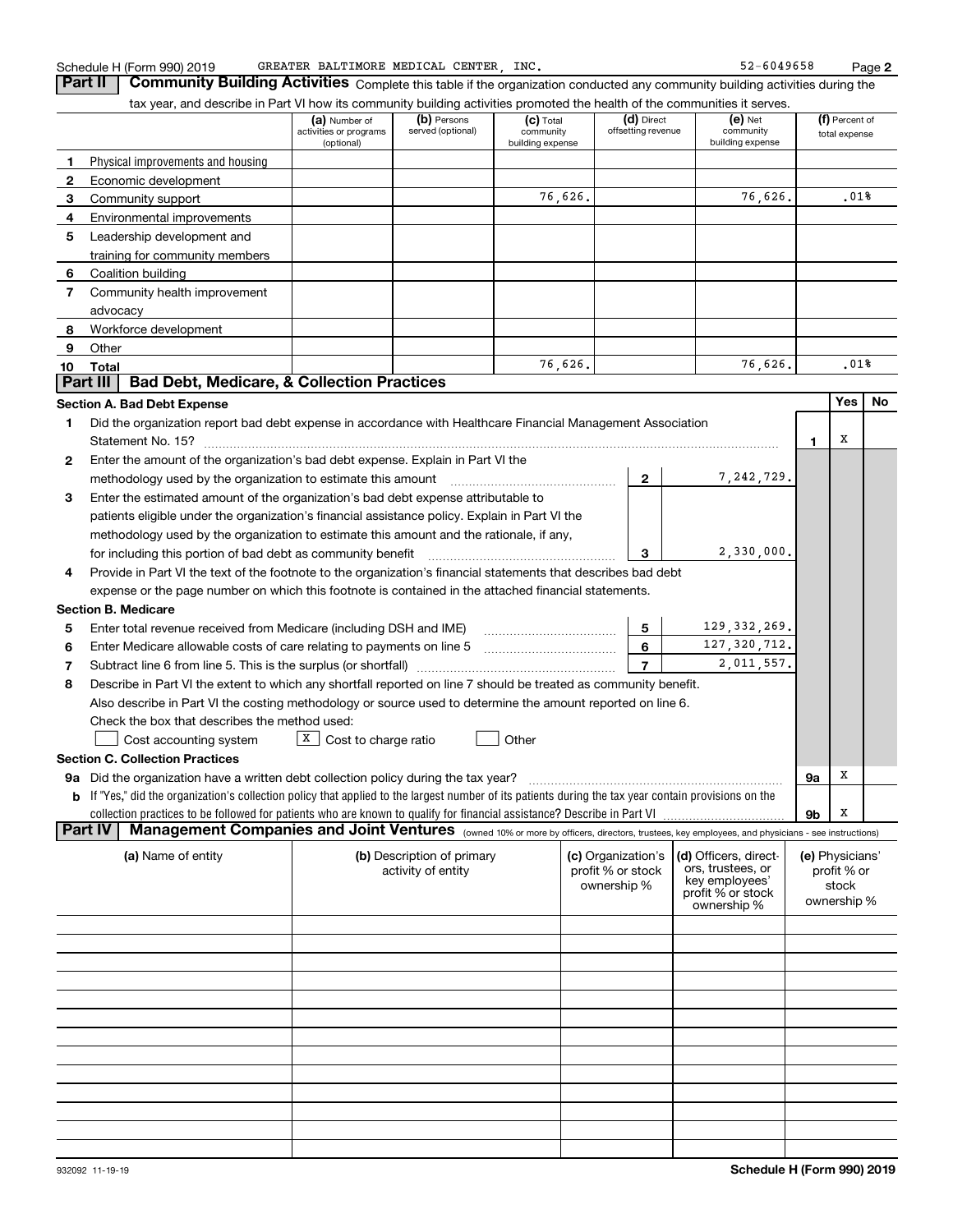| Schedule H (Form 990) 2019<br>GREATER BALTIMORE MEDICAL CENTER, INC.                                                      |                  |             |                     |                  |                 |                   |             |          | 52-6049658        | Page 3             |
|---------------------------------------------------------------------------------------------------------------------------|------------------|-------------|---------------------|------------------|-----------------|-------------------|-------------|----------|-------------------|--------------------|
| <b>Facility Information</b><br>Part V                                                                                     |                  |             |                     |                  |                 |                   |             |          |                   |                    |
| <b>Section A. Hospital Facilities</b>                                                                                     |                  |             |                     |                  | access hospital |                   |             |          |                   |                    |
| (list in order of size, from largest to smallest)                                                                         |                  | surgical    |                     |                  |                 |                   |             |          |                   |                    |
| How many hospital facilities did the organization operate                                                                 |                  |             |                     |                  |                 |                   |             |          |                   |                    |
| during the tax year?<br>$\mathbf{1}$                                                                                      | icensed hospital | $\infty$    | Children's hospital | eaching hospital |                 | Research facility |             |          |                   |                    |
|                                                                                                                           |                  | medical     |                     |                  |                 |                   | ER-24 hours |          |                   |                    |
| Name, address, primary website address, and state license number                                                          |                  |             |                     |                  |                 |                   |             | ER-other |                   | Facility           |
| (and if a group return, the name and EIN of the subordinate hospital<br>organization that operates the hospital facility) |                  |             |                     |                  |                 |                   |             |          |                   | reporting<br>group |
|                                                                                                                           |                  | her.        |                     |                  | <b>Critical</b> |                   |             |          | Other (describe)  |                    |
| 1 GREATER BALTIMORE MEDICAL CENTER                                                                                        |                  |             |                     |                  |                 |                   |             |          |                   |                    |
| 6701 NORTH CHARLES STREET                                                                                                 |                  |             |                     |                  |                 |                   |             |          |                   |                    |
| BALTIMORE, MD 21204                                                                                                       |                  |             |                     |                  |                 |                   |             |          | CONTAINS LICENSED |                    |
|                                                                                                                           |                  |             |                     |                  |                 |                   |             |          |                   |                    |
| WWW.GBMC.ORG                                                                                                              |                  |             |                     |                  |                 |                   |             |          | SKILLED NURSING   |                    |
| MARYLAND STATE LICENSE NUMBER: 03-015                                                                                     | X                | $\mathbf X$ |                     | $\mathbf x$      |                 |                   | $\mathbf x$ |          | FACILITY BEDS     |                    |
|                                                                                                                           |                  |             |                     |                  |                 |                   |             |          |                   |                    |
|                                                                                                                           |                  |             |                     |                  |                 |                   |             |          |                   |                    |
|                                                                                                                           |                  |             |                     |                  |                 |                   |             |          |                   |                    |
|                                                                                                                           |                  |             |                     |                  |                 |                   |             |          |                   |                    |
|                                                                                                                           |                  |             |                     |                  |                 |                   |             |          |                   |                    |
|                                                                                                                           |                  |             |                     |                  |                 |                   |             |          |                   |                    |
|                                                                                                                           |                  |             |                     |                  |                 |                   |             |          |                   |                    |
|                                                                                                                           |                  |             |                     |                  |                 |                   |             |          |                   |                    |
|                                                                                                                           |                  |             |                     |                  |                 |                   |             |          |                   |                    |
|                                                                                                                           |                  |             |                     |                  |                 |                   |             |          |                   |                    |
|                                                                                                                           |                  |             |                     |                  |                 |                   |             |          |                   |                    |
|                                                                                                                           |                  |             |                     |                  |                 |                   |             |          |                   |                    |
|                                                                                                                           |                  |             |                     |                  |                 |                   |             |          |                   |                    |
|                                                                                                                           |                  |             |                     |                  |                 |                   |             |          |                   |                    |
|                                                                                                                           |                  |             |                     |                  |                 |                   |             |          |                   |                    |
|                                                                                                                           |                  |             |                     |                  |                 |                   |             |          |                   |                    |
|                                                                                                                           |                  |             |                     |                  |                 |                   |             |          |                   |                    |
|                                                                                                                           |                  |             |                     |                  |                 |                   |             |          |                   |                    |
|                                                                                                                           |                  |             |                     |                  |                 |                   |             |          |                   |                    |
|                                                                                                                           |                  |             |                     |                  |                 |                   |             |          |                   |                    |
|                                                                                                                           |                  |             |                     |                  |                 |                   |             |          |                   |                    |
|                                                                                                                           |                  |             |                     |                  |                 |                   |             |          |                   |                    |
|                                                                                                                           |                  |             |                     |                  |                 |                   |             |          |                   |                    |
|                                                                                                                           |                  |             |                     |                  |                 |                   |             |          |                   |                    |
|                                                                                                                           |                  |             |                     |                  |                 |                   |             |          |                   |                    |
|                                                                                                                           |                  |             |                     |                  |                 |                   |             |          |                   |                    |
|                                                                                                                           |                  |             |                     |                  |                 |                   |             |          |                   |                    |
|                                                                                                                           |                  |             |                     |                  |                 |                   |             |          |                   |                    |
|                                                                                                                           |                  |             |                     |                  |                 |                   |             |          |                   |                    |
|                                                                                                                           |                  |             |                     |                  |                 |                   |             |          |                   |                    |
|                                                                                                                           |                  |             |                     |                  |                 |                   |             |          |                   |                    |
|                                                                                                                           |                  |             |                     |                  |                 |                   |             |          |                   |                    |
|                                                                                                                           |                  |             |                     |                  |                 |                   |             |          |                   |                    |
|                                                                                                                           |                  |             |                     |                  |                 |                   |             |          |                   |                    |
|                                                                                                                           |                  |             |                     |                  |                 |                   |             |          |                   |                    |
|                                                                                                                           |                  |             |                     |                  |                 |                   |             |          |                   |                    |
|                                                                                                                           |                  |             |                     |                  |                 |                   |             |          |                   |                    |
|                                                                                                                           |                  |             |                     |                  |                 |                   |             |          |                   |                    |
|                                                                                                                           |                  |             |                     |                  |                 |                   |             |          |                   |                    |
|                                                                                                                           |                  |             |                     |                  |                 |                   |             |          |                   |                    |
|                                                                                                                           |                  |             |                     |                  |                 |                   |             |          |                   |                    |
|                                                                                                                           |                  |             |                     |                  |                 |                   |             |          |                   |                    |
|                                                                                                                           |                  |             |                     |                  |                 |                   |             |          |                   |                    |
|                                                                                                                           |                  |             |                     |                  |                 |                   |             |          |                   |                    |
|                                                                                                                           |                  |             |                     |                  |                 |                   |             |          |                   |                    |
|                                                                                                                           |                  |             |                     |                  |                 |                   |             |          |                   |                    |
|                                                                                                                           |                  |             |                     |                  |                 |                   |             |          |                   |                    |
|                                                                                                                           |                  |             |                     |                  |                 |                   |             |          |                   |                    |
|                                                                                                                           |                  |             |                     |                  |                 |                   |             |          |                   |                    |
|                                                                                                                           |                  |             |                     |                  |                 |                   |             |          |                   |                    |
|                                                                                                                           |                  |             |                     |                  |                 |                   |             |          |                   |                    |
|                                                                                                                           |                  |             |                     |                  |                 |                   |             |          |                   |                    |
|                                                                                                                           |                  |             |                     |                  |                 |                   |             |          |                   |                    |
|                                                                                                                           |                  |             |                     |                  |                 |                   |             |          |                   |                    |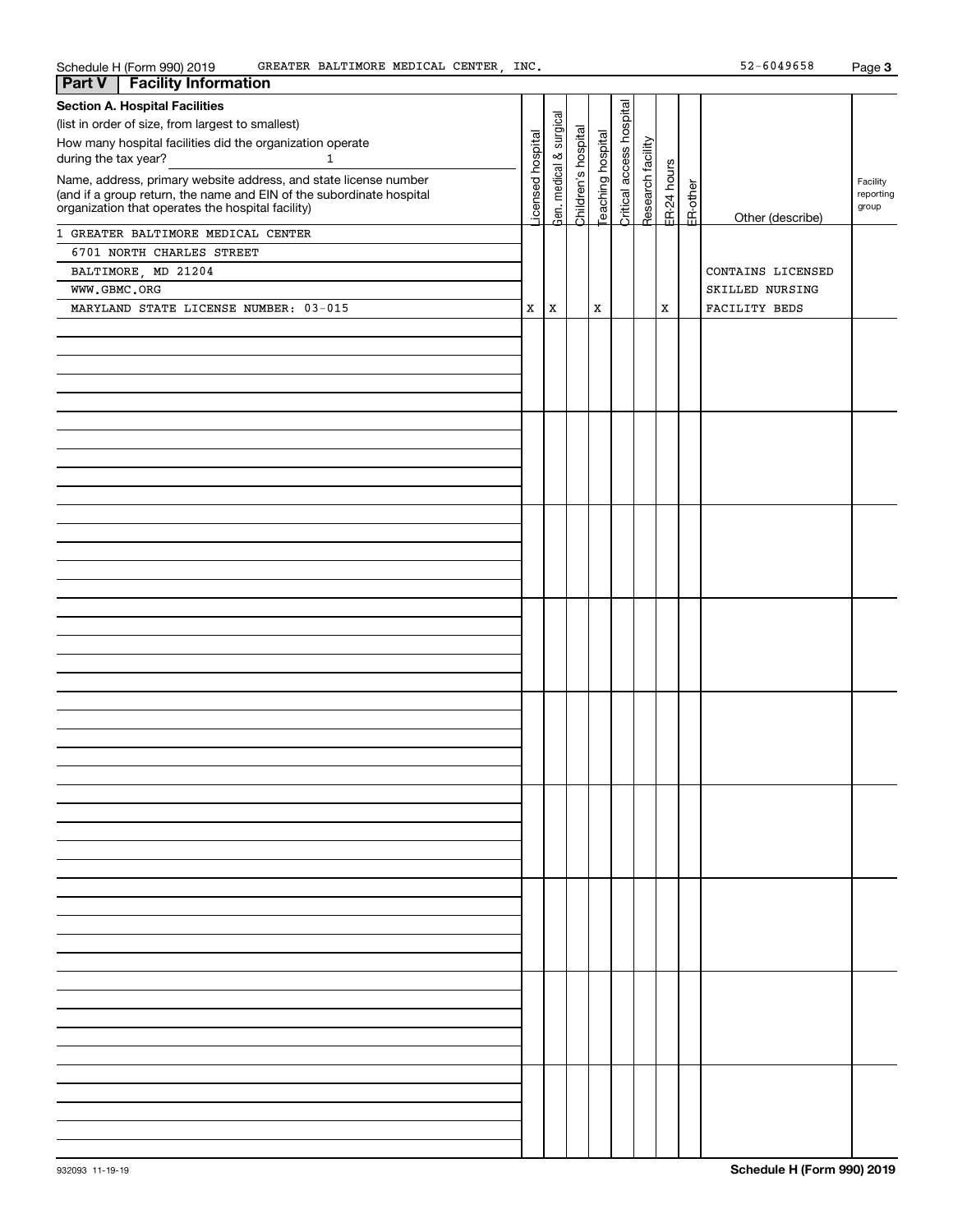| Schedule H (Form 990) 2019 | GREATER BALTIMORE MEDICAL CENTER<br>INC | $-6049658$<br>Page |
|----------------------------|-----------------------------------------|--------------------|
|                            |                                         |                    |

 *(continued)* **Part V Facility Information**

| (complete a separate Section B for each of the hospital facilities or facility reporting groups listed in Part V, Section A)                                                                                                                                                                                                                               |              |     |    |
|------------------------------------------------------------------------------------------------------------------------------------------------------------------------------------------------------------------------------------------------------------------------------------------------------------------------------------------------------------|--------------|-----|----|
| GREATER BALTIMORE MEDICAL CENTER<br>Name of hospital facility or letter of facility reporting group                                                                                                                                                                                                                                                        |              |     |    |
| Line number of hospital facility, or line numbers of hospital                                                                                                                                                                                                                                                                                              |              |     |    |
|                                                                                                                                                                                                                                                                                                                                                            |              |     |    |
| <b>Community Health Needs Assessment</b>                                                                                                                                                                                                                                                                                                                   |              | Yes | No |
| 1 Was the hospital facility first licensed, registered, or similarly recognized by a state as a hospital facility in the                                                                                                                                                                                                                                   |              |     |    |
| current tax year or the immediately preceding tax year?                                                                                                                                                                                                                                                                                                    | 1            |     | x  |
| 2 Was the hospital facility acquired or placed into service as a tax-exempt hospital in the current tax year or                                                                                                                                                                                                                                            |              |     |    |
|                                                                                                                                                                                                                                                                                                                                                            | $\mathbf{2}$ |     | х  |
| During the tax year or either of the two immediately preceding tax years, did the hospital facility conduct a<br>З                                                                                                                                                                                                                                         |              |     |    |
|                                                                                                                                                                                                                                                                                                                                                            | 3            | Х   |    |
| If "Yes," indicate what the CHNA report describes (check all that apply):                                                                                                                                                                                                                                                                                  |              |     |    |
| X  <br>A definition of the community served by the hospital facility<br>a                                                                                                                                                                                                                                                                                  |              |     |    |
| $\mathbf{X}$<br>Demographics of the community<br>b                                                                                                                                                                                                                                                                                                         |              |     |    |
| X  <br>Existing health care facilities and resources within the community that are available to respond to the health needs<br>c                                                                                                                                                                                                                           |              |     |    |
| of the community                                                                                                                                                                                                                                                                                                                                           |              |     |    |
| $\mathbf{X}$<br>How data was obtained<br>d                                                                                                                                                                                                                                                                                                                 |              |     |    |
| X  <br>The significant health needs of the community<br>е                                                                                                                                                                                                                                                                                                  |              |     |    |
| $\mathbf{X}$<br>Primary and chronic disease needs and other health issues of uninsured persons, low-income persons, and minority<br>f                                                                                                                                                                                                                      |              |     |    |
| groups                                                                                                                                                                                                                                                                                                                                                     |              |     |    |
| $\mathbf{X}$<br>The process for identifying and prioritizing community health needs and services to meet the community health needs                                                                                                                                                                                                                        |              |     |    |
| g<br>  X<br>The process for consulting with persons representing the community's interests<br>h                                                                                                                                                                                                                                                            |              |     |    |
| $\mathbf{X}$<br>The impact of any actions taken to address the significant health needs identified in the hospital facility's prior CHNA(s)<br>Ť                                                                                                                                                                                                           |              |     |    |
| Other (describe in Section C)                                                                                                                                                                                                                                                                                                                              |              |     |    |
| 20 18<br>Indicate the tax year the hospital facility last conducted a CHNA:                                                                                                                                                                                                                                                                                |              |     |    |
| In conducting its most recent CHNA, did the hospital facility take into account input from persons who represent the broad                                                                                                                                                                                                                                 |              |     |    |
| 5<br>interests of the community served by the hospital facility, including those with special knowledge of or expertise in public                                                                                                                                                                                                                          |              |     |    |
|                                                                                                                                                                                                                                                                                                                                                            |              |     |    |
| health? If "Yes," describe in Section C how the hospital facility took into account input from persons who represent the<br>community, and identify the persons the hospital facility consulted [11] community and identify the persons the hospital facility consulted [11] community and identify the persons the hospital facility consulted [11] commu | 5            | Х   |    |
| 6a Was the hospital facility's CHNA conducted with one or more other hospital facilities? If "Yes," list the other                                                                                                                                                                                                                                         |              |     |    |
|                                                                                                                                                                                                                                                                                                                                                            |              |     | x  |
|                                                                                                                                                                                                                                                                                                                                                            | 6a           |     |    |
| b Was the hospital facility's CHNA conducted with one or more organizations other than hospital facilities? If "Yes,"                                                                                                                                                                                                                                      |              |     | х  |
| list the other organizations in Section C [11] [12] International contract the other organizations in Section C                                                                                                                                                                                                                                            | 6b           | X   |    |
|                                                                                                                                                                                                                                                                                                                                                            |              |     |    |
| If "Yes," indicate how the CHNA report was made widely available (check all that apply):                                                                                                                                                                                                                                                                   |              |     |    |
| X<br>Hospital facility's website (list url): HTTPS: / / WWW.GBMC.ORG/CHNA<br>a                                                                                                                                                                                                                                                                             |              |     |    |
| Other website (list url):<br>b                                                                                                                                                                                                                                                                                                                             |              |     |    |
| Made a paper copy available for public inspection without charge at the hospital facility<br>c                                                                                                                                                                                                                                                             |              |     |    |
| Other (describe in Section C)<br>d                                                                                                                                                                                                                                                                                                                         |              |     |    |
| Did the hospital facility adopt an implementation strategy to meet the significant community health needs<br>8                                                                                                                                                                                                                                             |              |     |    |
|                                                                                                                                                                                                                                                                                                                                                            | 8            | х   |    |
| Indicate the tax year the hospital facility last adopted an implementation strategy: $20 \quad 18$<br>9                                                                                                                                                                                                                                                    |              |     |    |
| 10                                                                                                                                                                                                                                                                                                                                                         | 10           | х   |    |
| a If "Yes," (list url): HTTPS://WWW.GBMC.ORG/CHNA                                                                                                                                                                                                                                                                                                          |              |     |    |
| b If "No," is the hospital facility's most recently adopted implementation strategy attached to this return?                                                                                                                                                                                                                                               | 10b          |     |    |
| 11 Describe in Section C how the hospital facility is addressing the significant needs identified in its most<br>recently conducted CHNA and any such needs that are not being addressed together with the reasons why                                                                                                                                     |              |     |    |
| such needs are not being addressed.                                                                                                                                                                                                                                                                                                                        |              |     |    |
| 12a Did the organization incur an excise tax under section 4959 for the hospital facility's failure to conduct a                                                                                                                                                                                                                                           |              |     |    |
| CHNA as required by section $501(r)(3)?$                                                                                                                                                                                                                                                                                                                   | 12a          |     | x  |
|                                                                                                                                                                                                                                                                                                                                                            | <b>12b</b>   |     |    |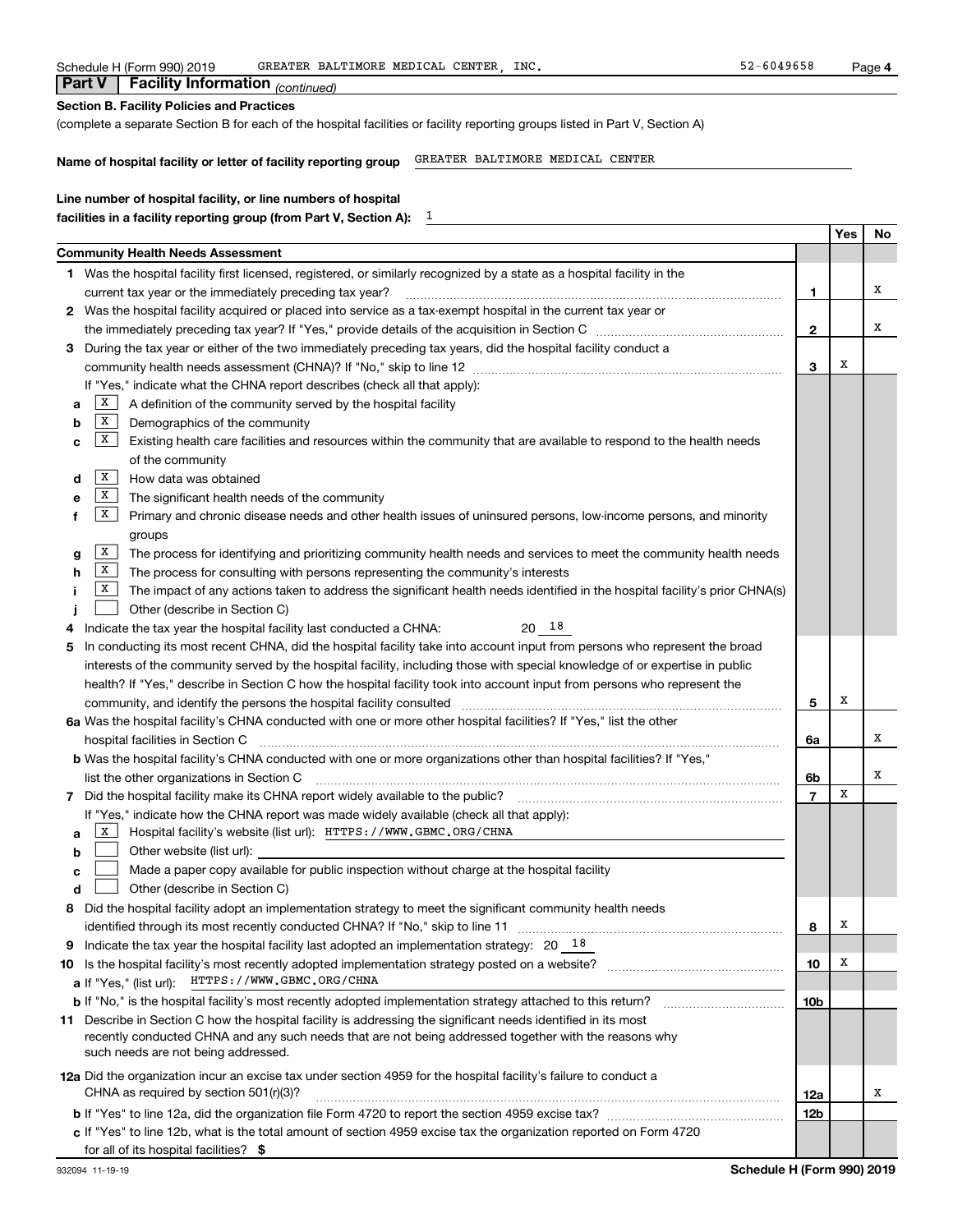| Schedule H (Form 990) 2019 | GREATER BALTIMORE MEDICAL CENTER<br>INC | $-6049658$<br>Page |
|----------------------------|-----------------------------------------|--------------------|
|----------------------------|-----------------------------------------|--------------------|

|  | <b>Part V</b>   Facility Information $_{(continued)}$ |  |
|--|-------------------------------------------------------|--|
|  |                                                       |  |

**Financial Assistance Policy (FAP)**

#### **Name of hospital facility or letter of facility reporting group** GREATER BALTIMORE MEDICAL CENTER

|    |              |                                                                                                                           |    | Yes | No |
|----|--------------|---------------------------------------------------------------------------------------------------------------------------|----|-----|----|
|    |              | Did the hospital facility have in place during the tax year a written financial assistance policy that:                   |    |     |    |
|    |              | 13 Explained eligibility criteria for financial assistance, and whether such assistance included free or discounted care? | 13 | X   |    |
|    |              | If "Yes," indicate the eligibility criteria explained in the FAP:                                                         |    |     |    |
| a  | X            | 300<br>Federal poverty guidelines (FPG), with FPG family income limit for eligibility for free care of<br>%               |    |     |    |
|    |              | and FPG family income limit for eligibility for discounted care of<br>%                                                   |    |     |    |
| b  |              | Income level other than FPG (describe in Section C)                                                                       |    |     |    |
| с  | $\mathbf{X}$ | Asset level                                                                                                               |    |     |    |
| d  | $\mathbf{X}$ | Medical indigency                                                                                                         |    |     |    |
| е  | X            | Insurance status                                                                                                          |    |     |    |
| f  | X            | Underinsurance status                                                                                                     |    |     |    |
| g  | X            | Residency                                                                                                                 |    |     |    |
| h  |              | Other (describe in Section C)                                                                                             |    |     |    |
| 14 |              |                                                                                                                           | 14 | х   |    |
|    |              |                                                                                                                           | 15 | X   |    |
|    |              | If "Yes," indicate how the hospital facility's FAP or FAP application form (including accompanying instructions)          |    |     |    |
|    |              | explained the method for applying for financial assistance (check all that apply):                                        |    |     |    |
| а  | X            | Described the information the hospital facility may require an individual to provide as part of his or her application    |    |     |    |
| b  | X            | Described the supporting documentation the hospital facility may require an individual to submit as part of his           |    |     |    |
|    |              | or her application                                                                                                        |    |     |    |
| с  | X            | Provided the contact information of hospital facility staff who can provide an individual with information                |    |     |    |
|    |              | about the FAP and FAP application process                                                                                 |    |     |    |
| d  |              | Provided the contact information of nonprofit organizations or government agencies that may be sources                    |    |     |    |
|    |              | of assistance with FAP applications                                                                                       |    |     |    |
| e  |              | Other (describe in Section C)                                                                                             |    |     |    |
|    |              | 16 Was widely publicized within the community served by the hospital facility?                                            | 16 | X   |    |
|    |              | If "Yes," indicate how the hospital facility publicized the policy (check all that apply):                                |    |     |    |
| a  | X            | The FAP was widely available on a website (list url): HTTPS: //WWW.GBMC.ORG/FINANCIALSUPPORT                              |    |     |    |
| b  | X            | The FAP application form was widely available on a website (list url): $SEE$ PART V, PAGE 8                               |    |     |    |
| с  | $\mathbf{X}$ | A plain language summary of the FAP was widely available on a website (list url): SEE PART V, PAGE 8                      |    |     |    |
| d  | X            | The FAP was available upon request and without charge (in public locations in the hospital facility and by mail)          |    |     |    |
| e  | X            | The FAP application form was available upon request and without charge (in public locations in the hospital               |    |     |    |
|    |              | facility and by mail)                                                                                                     |    |     |    |
| f  | X            | A plain language summary of the FAP was available upon request and without charge (in public locations in                 |    |     |    |
|    |              | the hospital facility and by mail)                                                                                        |    |     |    |
| g  | X            | Individuals were notified about the FAP by being offered a paper copy of the plain language summary of the FAP,           |    |     |    |
|    |              | by receiving a conspicuous written notice about the FAP on their billing statements, and via conspicuous public           |    |     |    |
|    |              | displays or other measures reasonably calculated to attract patients' attention                                           |    |     |    |
|    |              |                                                                                                                           |    |     |    |
| h  | X            | Notified members of the community who are most likely to require financial assistance about availability of the FAP       |    |     |    |
|    | X            | The FAP, FAP application form, and plain language summary of the FAP were translated into the primary language(s)         |    |     |    |
|    |              | spoken by Limited English Proficiency (LEP) populations                                                                   |    |     |    |
|    | X            | Other (describe in Section C)                                                                                             |    |     |    |

**Schedule H (Form 990) 2019**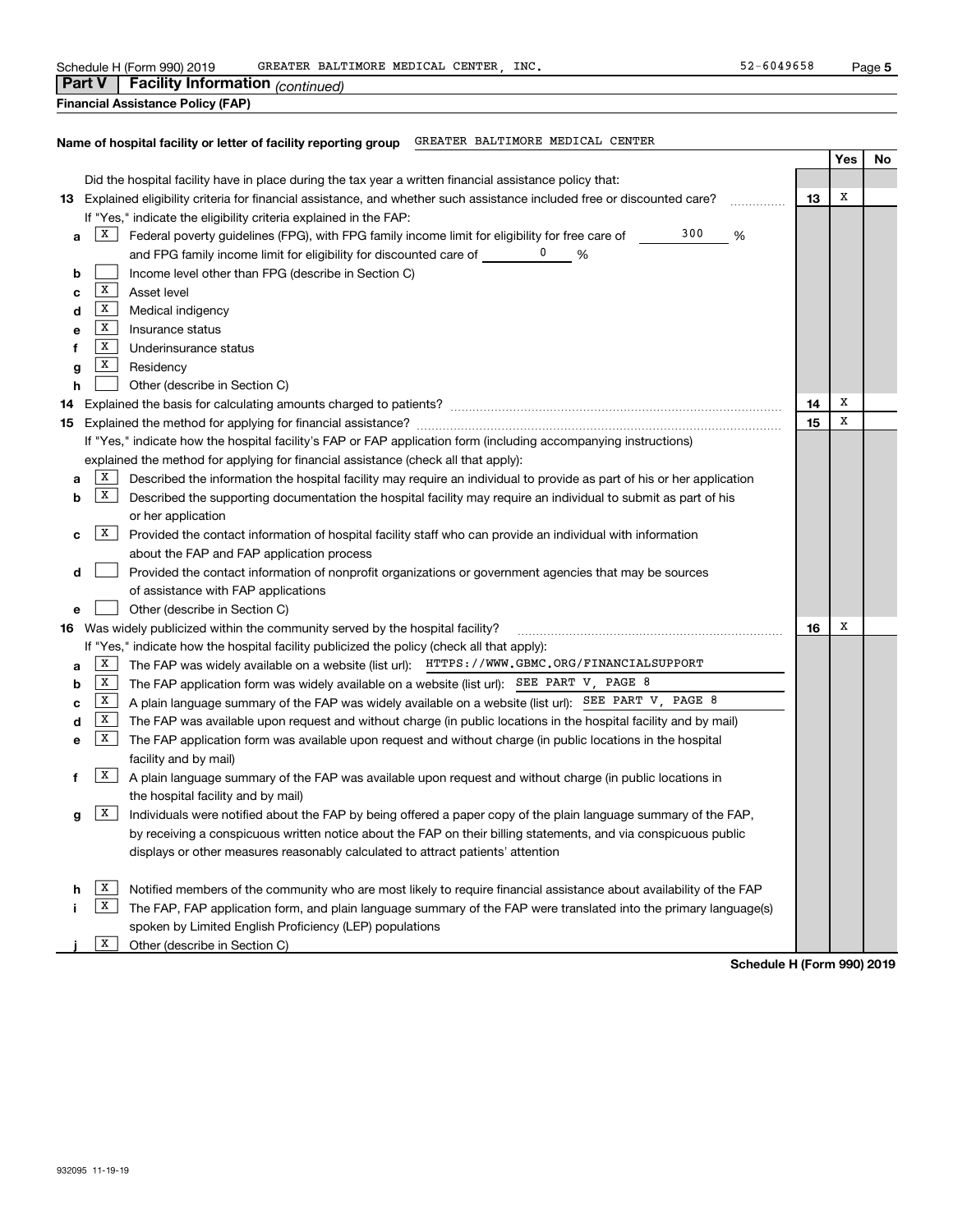|                  | Part V       | Facility Information (continued)                                                                                                                                                                                                                                                                                                                                                                                                         |    |     |    |
|------------------|--------------|------------------------------------------------------------------------------------------------------------------------------------------------------------------------------------------------------------------------------------------------------------------------------------------------------------------------------------------------------------------------------------------------------------------------------------------|----|-----|----|
|                  |              | <b>Billing and Collections</b>                                                                                                                                                                                                                                                                                                                                                                                                           |    |     |    |
|                  |              | GREATER BALTIMORE MEDICAL CENTER<br>Name of hospital facility or letter of facility reporting group                                                                                                                                                                                                                                                                                                                                      |    |     |    |
|                  |              |                                                                                                                                                                                                                                                                                                                                                                                                                                          |    | Yes | No |
|                  |              | 17 Did the hospital facility have in place during the tax year a separate billing and collections policy, or a written financial<br>assistance policy (FAP) that explained all of the actions the hospital facility or other authorized party may take upon<br>nonpayment?                                                                                                                                                               | 17 | Х   |    |
|                  |              | 18 Check all of the following actions against an individual that were permitted under the hospital facility's policies during the                                                                                                                                                                                                                                                                                                        |    |     |    |
| а<br>b<br>c<br>d |              | tax year before making reasonable efforts to determine the individual's eligibility under the facility's FAP:<br>Reporting to credit agency(ies)<br>Selling an individual's debt to another party<br>Deferring, denying, or requiring a payment before providing medically necessary care due to nonpayment of a<br>previous bill for care covered under the hospital facility's FAP<br>Actions that require a legal or judicial process |    |     |    |
| е                |              | Other similar actions (describe in Section C)                                                                                                                                                                                                                                                                                                                                                                                            |    |     |    |
| f                | X            | None of these actions or other similar actions were permitted                                                                                                                                                                                                                                                                                                                                                                            |    |     |    |
| 19               |              | Did the hospital facility or other authorized party perform any of the following actions during the tax year before making                                                                                                                                                                                                                                                                                                               | 19 |     | х  |
|                  |              | If "Yes," check all actions in which the hospital facility or a third party engaged:                                                                                                                                                                                                                                                                                                                                                     |    |     |    |
| а                |              | Reporting to credit agency(ies)                                                                                                                                                                                                                                                                                                                                                                                                          |    |     |    |
| b                |              | Selling an individual's debt to another party                                                                                                                                                                                                                                                                                                                                                                                            |    |     |    |
| c                |              | Deferring, denying, or requiring a payment before providing medically necessary care due to nonpayment of a<br>previous bill for care covered under the hospital facility's FAP                                                                                                                                                                                                                                                          |    |     |    |
| d                |              | Actions that require a legal or judicial process                                                                                                                                                                                                                                                                                                                                                                                         |    |     |    |
| е                |              | Other similar actions (describe in Section C)                                                                                                                                                                                                                                                                                                                                                                                            |    |     |    |
| 20               |              | Indicate which efforts the hospital facility or other authorized party made before initiating any of the actions listed (whether or                                                                                                                                                                                                                                                                                                      |    |     |    |
|                  |              | not checked) in line 19 (check all that apply):                                                                                                                                                                                                                                                                                                                                                                                          |    |     |    |
| a                | X            | Provided a written notice about upcoming ECAs (Extraordinary Collection Action) and a plain language summary of the                                                                                                                                                                                                                                                                                                                      |    |     |    |
|                  | X            | FAP at least 30 days before initiating those ECAs (if not, describe in Section C)                                                                                                                                                                                                                                                                                                                                                        |    |     |    |
| b                | $\mathbf{X}$ | Made a reasonable effort to orally notify individuals about the FAP and FAP application process (if not, describe in Section C)                                                                                                                                                                                                                                                                                                          |    |     |    |
| c<br>d           | X            | Processed incomplete and complete FAP applications (if not, describe in Section C)<br>Made presumptive eligibility determinations (if not, describe in Section C)                                                                                                                                                                                                                                                                        |    |     |    |
|                  |              | Other (describe in Section C)                                                                                                                                                                                                                                                                                                                                                                                                            |    |     |    |
| е<br>f           |              | None of these efforts were made                                                                                                                                                                                                                                                                                                                                                                                                          |    |     |    |
|                  |              | Policy Relating to Emergency Medical Care                                                                                                                                                                                                                                                                                                                                                                                                |    |     |    |
|                  |              | 21 Did the hospital facility have in place during the tax year a written policy relating to emergency medical care                                                                                                                                                                                                                                                                                                                       |    |     |    |
|                  |              |                                                                                                                                                                                                                                                                                                                                                                                                                                          |    |     |    |
|                  |              | that required the hospital facility to provide, without discrimination, care for emergency medical conditions to                                                                                                                                                                                                                                                                                                                         | 21 | x   |    |
|                  |              | individuals regardless of their eligibility under the hospital facility's financial assistance policy?<br>If "No," indicate why:                                                                                                                                                                                                                                                                                                         |    |     |    |
|                  |              |                                                                                                                                                                                                                                                                                                                                                                                                                                          |    |     |    |
| а<br>b           |              | The hospital facility did not provide care for any emergency medical conditions<br>The hospital facility's policy was not in writing                                                                                                                                                                                                                                                                                                     |    |     |    |
| C                |              | The hospital facility limited who was eligible to receive care for emergency medical conditions (describe in Section C)                                                                                                                                                                                                                                                                                                                  |    |     |    |
|                  |              |                                                                                                                                                                                                                                                                                                                                                                                                                                          |    |     |    |

**d** Other (describe in Section C)

**Schedule H (Form 990) 2019**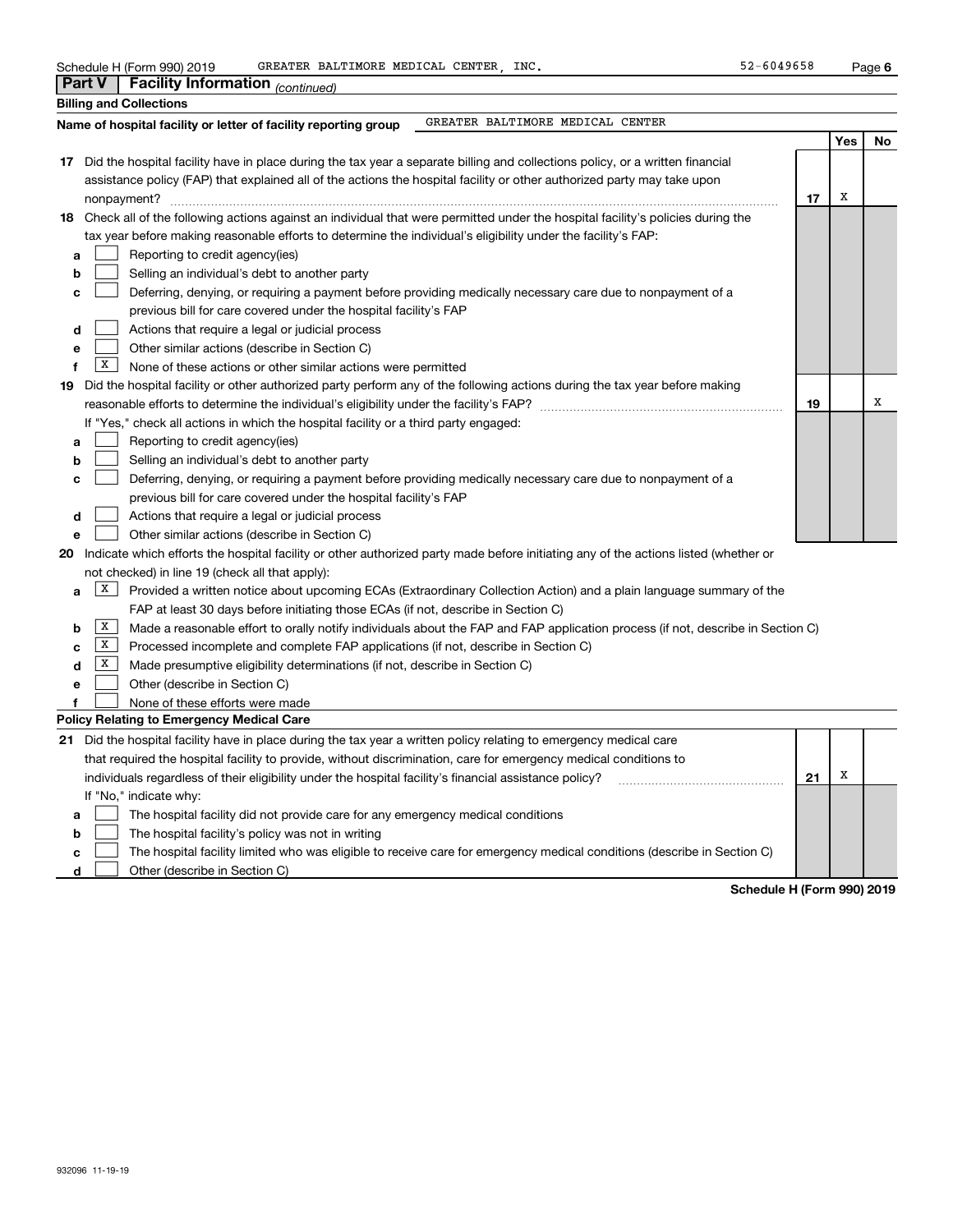| Schedule H (Form 990) 2019 | GREATER BALTIMORE MEDICAL CENTER | INC | $-6049658$ | Page |  |
|----------------------------|----------------------------------|-----|------------|------|--|
|                            |                                  |     |            |      |  |

| <u>oonoaano 11 (1 onni ooo) Lo It</u><br><b>Facility Information</b> (continued)<br>Part V                                                                                                                        |    |     | . ugu . |
|-------------------------------------------------------------------------------------------------------------------------------------------------------------------------------------------------------------------|----|-----|---------|
| Charges to Individuals Eligible for Assistance Under the FAP (FAP-Eligible Individuals)                                                                                                                           |    |     |         |
| GREATER BALTIMORE MEDICAL CENTER<br>Name of hospital facility or letter of facility reporting group                                                                                                               |    |     |         |
|                                                                                                                                                                                                                   |    | Yes | No      |
| Indicate how the hospital facility determined, during the tax year, the maximum amounts that can be charged to FAP-eligible<br>22<br>individuals for emergency or other medically necessary care.                 |    |     |         |
| The hospital facility used a look-back method based on claims allowed by Medicare fee-for-service during a prior<br>a<br>12-month period                                                                          |    |     |         |
| The hospital facility used a look-back method based on claims allowed by Medicare fee-for-service and all private<br>b<br>health insurers that pay claims to the hospital facility during a prior 12-month period |    |     |         |
| The hospital facility used a look-back method based on claims allowed by Medicaid, either alone or in combination<br>c                                                                                            |    |     |         |
| with Medicare fee-for-service and all private health insurers that pay claims to the hospital facility during a prior<br>12-month period                                                                          |    |     |         |
| X<br>The hospital facility used a prospective Medicare or Medicaid method<br>d                                                                                                                                    |    |     |         |
| During the tax year, did the hospital facility charge any FAP-eligible individual to whom the hospital facility provided<br>23                                                                                    |    |     |         |
| emergency or other medically necessary services more than the amounts generally billed to individuals who had                                                                                                     |    |     |         |
|                                                                                                                                                                                                                   | 23 |     | х       |
| If "Yes," explain in Section C.                                                                                                                                                                                   |    |     |         |
| During the tax year, did the hospital facility charge any FAP-eligible individual an amount equal to the gross charge for any<br>24                                                                               |    |     |         |
| service provided to that individual?                                                                                                                                                                              | 24 |     | х       |
| If "Yes," explain in Section C.                                                                                                                                                                                   |    |     |         |

**Schedule H (Form 990) 2019**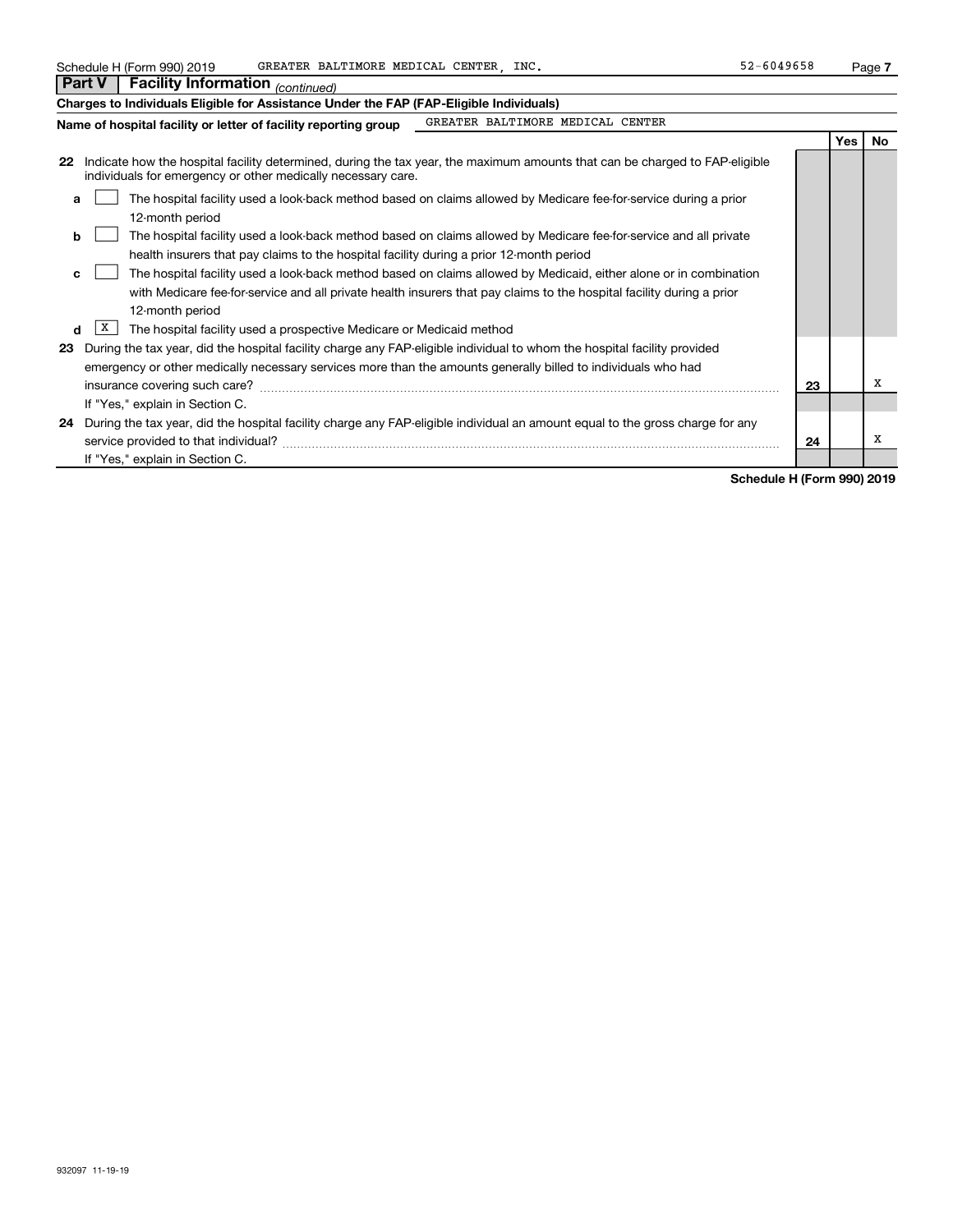Schedule H (Form 990) 2019 GREATER BALTIMORE MEDICAL CENTER, INC. 52-6049658 Page

#### *(continued)* **Part V Facility Information**

**Section C. Supplemental Information for Part V, Section B.** Provide descriptions required for Part V, Section B, lines<br>2, 3j, 5, 6a, 6b, 7d, 11, 13b, 13h, 15e, 16j, 18e, 19e, 20a, 20b, 20c, 20d, 20e, 21c, 21d, 23, and 24. separate descriptions for each hospital facility in a facility reporting group, designated by facility reporting group letter<br>and hospital facility line number from Part V, Section A ("A, 1," "A, 4," "B, 2," "B, 3," etc.)

GREATER BALTIMORE MEDICAL CENTER:

PART V, SECTION B, LINE 5: AS PART OF THE COMMUNITY HEALTHCARE NEEDS

ASSESSMENT (CHNA), SELECT INDIVIDUALS THROUGHOUT THE COMMUNITY

REPRESENTING A VARIETY OF UNIQUE SERVICES, INCLUDING PUBLIC HEALTH,

MEDICAL SERVICES, SOCIAL ORGANIZATIONS, CHILD & YOUTH SERVICES AND

FAITH-BASED ORGANIZATIONS WERE CHOSEN TO PARTICIPATE IN DIRECTLY

RESPONDING TO A SURVEY REGARDING WHAT EACH INDIVIDUAL BELIEVED TO BE THE

MOST SIGNIFICANT SOCIAL AND HEALTHCARE ISSUES FACING THE COMMUNITY

AT-LARGE. THESE SURVEY RESPONSES BECAME AN OFFICIAL COMPONENT OF THE

OVERALL CHNA REPORT. ADDITIONALLY, TWO COMMUNITY STAKEHOLDER MEETINGS ARE

HELD EVERY YEAR TO SOLICIT FEEDBACK ON INITIATIVES AND PROGRESS TOWARD

GOALS.

GREATER BALTIMORE MEDICAL CENTER:

PART V, SECTION B, LINE 11: GREATER BALTIMORE MEDICAL CENTER (GBMC) HAS

MADE SIGNIFICANT STRIDES IN ITS IMPLEMENTATION OF PROGRAMS IN RESPONSE TO

THE NEEDS IDENTIFIED IN THE CHNA. SPECIFICALLY, GBMC IS FOCUSED ON THE

IDENTIFIED COMMUNITY HEALTH ISSUES IT HAS THE MOST ABILITY TO IMPACT IN A

MEANINGFUL WAY, WHETHER THROUGH INTERNALLY DEVELOPED STRATEGIES AND/OR

PARTNERSHIPS. GBMC HAS EXPANDED ITS COLLABORATIVE CARE MANAGEMENT AND CARE

COORDINATION MODEL WITH THE ENHANCEMENT OF THREE PROGRAMS: BEHAVIORAL

HEALTH EMBEDDED IN THE PATIENT CENTER MEDICAL HOME, ELDER MEDICAL CARE AT

HOME AND, IN UNDERSERVED COMMUNITIES, AND EXPANDING CARE COORDINATION/CARE

MANAGEMENT. THE GOAL OF PROVIDING SERVICES OUTSIDE OF THE ACUTE CARE

SETTING AND WITHIN THE COMMUNITY AND PRIMARY CARE PHYSICIANS IS ONE OF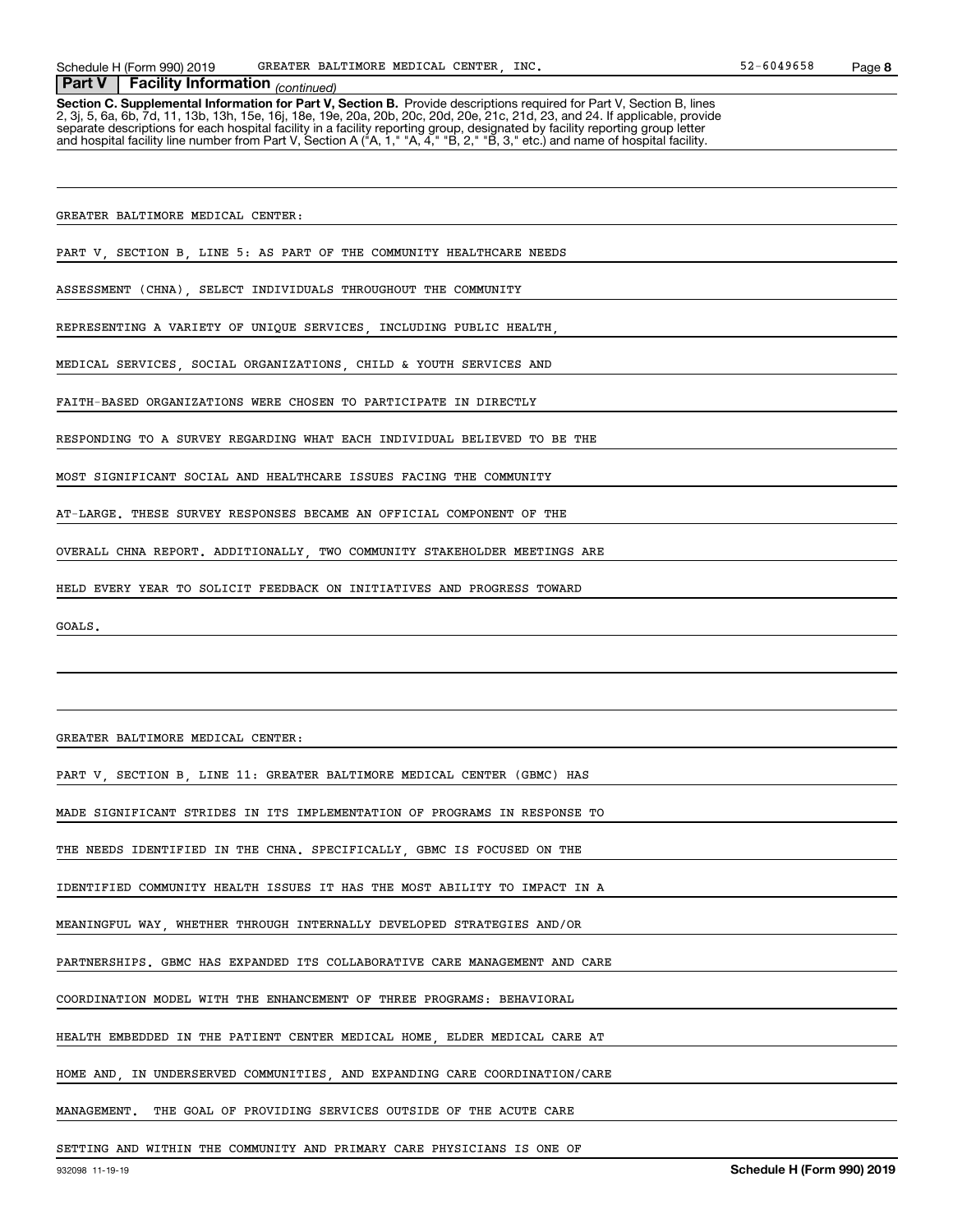Schedule H (Form 990) 2019 GREATER BALTIMORE MEDICAL CENTER, INC. 52-6049658 Page

 *(continued)* **Part V Facility Information**

**Section C. Supplemental Information for Part V, Section B.** Provide descriptions required for Part V, Section B, lines 2, 3j, 5, 6a, 6b, 7d, 11, 13b, 13h, 15e, 16j, 18e, 19e, 20a, 20b, 20c, 20d, 20e, 21c, 21d, 23, and 24. If applicable, provide separate descriptions for each hospital facility in a facility reporting group, designated by facility reporting group letter<br>and hospital facility line number from Part V, Section A ("A, 1," "A, 4," "B, 2," "B, 3," etc.)

PATIENT CENTRICITY. GBMC CONTINUES TO INVEST IN BEHAVIORAL HEALTH IN OUR

PCMHS, AND IMPLEMENTATION OF GBMC'S ELDER MEDICAL CARE PROGRAM HAS

SIGNIFICANTLY IMPROVED SENIOR'S ACCESS TO CARE, INCLUDING HOME-BASED

SERVICES. AN INTERDISCIPLINARY TEAM PROVIDES CLINICAL INTERVENTIONS IN

THE HOME SETTING, INCLUDING LAB SERVICES, BEHAVIORAL HEALTH CONSULTATIONS

COMMUNITY HEALTH COORDINATION, AND INTERVENTIONS BY PHARMACISTS. THROUGH

THESE PROGRAMS, GBMC REACHED 650 HOME BOUND SENIORS WITH ITS ELDER MEDICAL

CARE AT HOME PROGRAM. DUE TO THE COVID-19 PANDEMIC, OUR LOW-INCOME HOUSING

WORK HAS BEEN ON HOLD AS THESE CLINICS WERE HELD WEEKLY IN THE FACILITIES.

ONCE ACCESS TO THE LOW-INCOME HOUSING AREAS RESUMES, WE ANTICIPATE

PROVIDING PRE-PANDEMIC VISIT VOLUMES.

THE MARYLAND DEPARTMENT OF HEALTH AND MENTAL HYGIENE'S PRIMARY CARE NEEDS

ASSESSMENT RANKED BALTIMORE CITY LAST IN THE STATE ON INDICATORS SUCH AS

PREVENTABLE HOSPITALIZATIONS, ACCESS TO CARE AND OTHER SOCIAL DETERMINANTS

OF HEALTH, MAKING IT THE JURISDICTION WITH THE GREATEST NEED FOR

HEALTHCARE RESOURCES. IN ADDITION, BALTIMORE CITY ALSO HAD THE HIGHEST

INCIDENCE IN MARYLAND OF HIV, CHRONIC OBSTRUCTIVE PULMONARY DISEASE

(COPD), DIABETES WITH LONG-TERM COMPLICATIONS, AND HYPERTENSION.

FILLING THIS SIGNIFICANT NEED, A RELATED ENTITY OF GBMC, GILCHRIST CENTER

BALTIMORE SERVES ABOUT 200 TERMINALLY-ILL INDIVIDUALS EACH YEAR, MOST OF

WHOM ARE AT-RISK AND MEDICALLY UNDERSERVED BALTIMORE CITY RESIDENTS. AS

GILCHRIST CENTER BALTIMORE IS THE ONLY HOSPICE FACILITY IN BALTIMORE CITY,

THE FACILITY GENERALLY HAS A WAITING LIST OF ELIGIBLE PATIENTS. MOST OF

OUR PATIENTS ARE UNINSURED/UNDERINSURED - 70% OF THE CITY RESIDENTS LIVE

BELOW THE CITY'S MEDIAN FAMILY INCOME. GILCHRIST PROVIDES A MUCH-NEEDED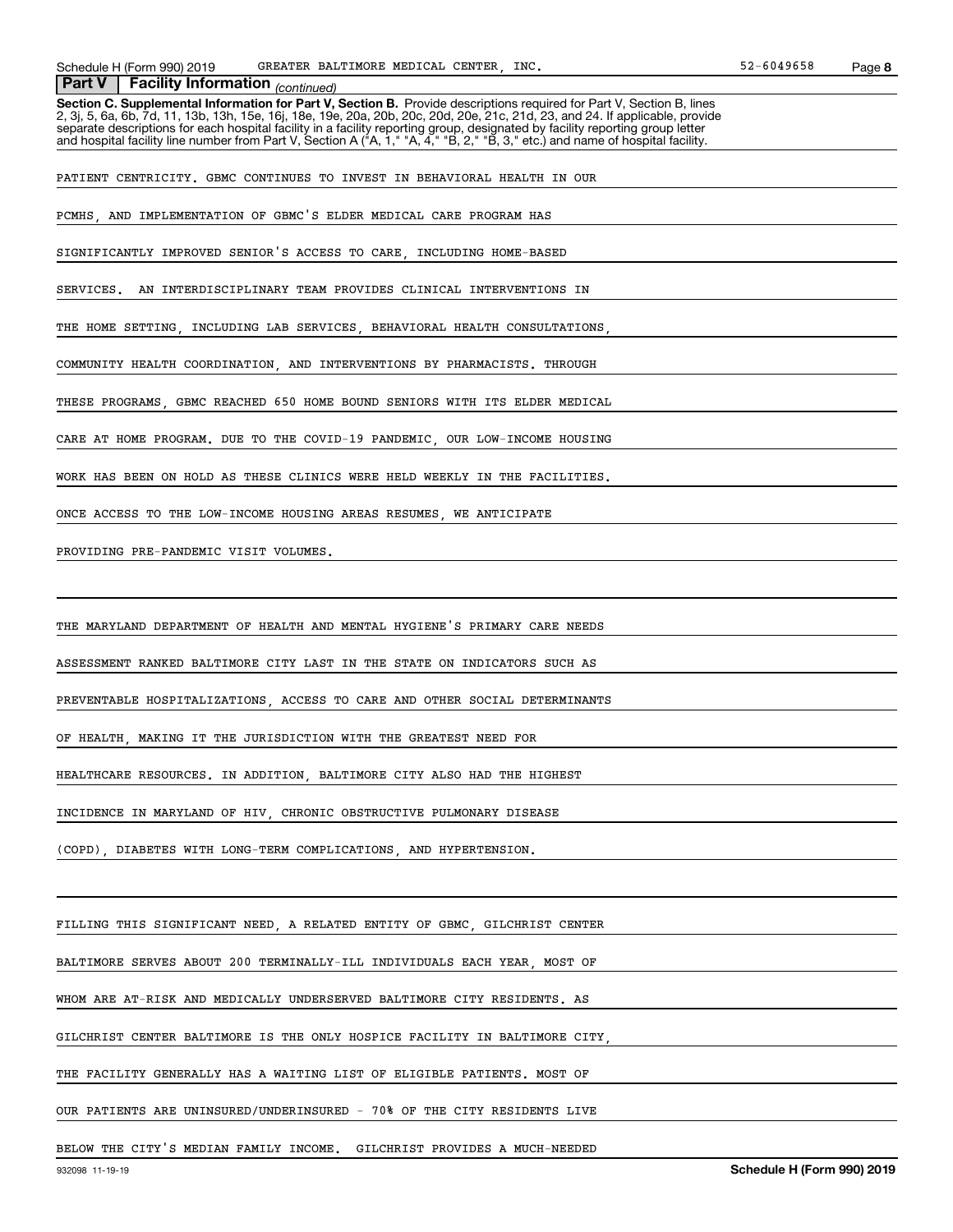# **Section C. Supplemental Information for Part V, Section B.** Provide descriptions required for Part V, Section B, lines<br>2, 3j, 5, 6a, 6b, 7d, 11, 13b, 13h, 15e, 16j, 18e, 19e, 20a, 20b, 20c, 20d, 20e, 21c, 21d, 23, and 24.  *(continued)* **Part V Facility Information** separate descriptions for each hospital facility in a facility reporting group, designated by facility reporting group letter<br>and hospital facility line number from Part V, Section A ("A, 1," "A, 4," "B, 2," "B, 3," etc.) SERVICE TO THE BALTIMORE CITY POPULATION. THOSE AGED 65 AND OLDER COMPRISE APPROXIMATELY 12.1% OF THE TOTAL POPULATION, AND THE MARYLAND HEALTH CARE COMMISSION PROJECTS AN INCREASE IN CITY RESIDENTS NEEDING HOSPICE. THIS POPULATION ALSO TENDS TO BE THOSE MOST IN NEED. IN FY20, GILCHRIST CENTER BALTIMORE HAD AN AVERAGE DAILY CENSUS OF 15.2 AND OPERATED AT A \$1.7 MILLION ANNUAL LOSS. GBMC HAS INVESTED SIGNIFICANTLY, \$40 MILLION IN FY20, IN ITS PHYSICIAN SERVICES. IN FY20, GBMC EARNED RECOGNITION OF THE NATIONAL COMMITTEE FOR QUALITY ASSURANCE AS A LEVEL 3 PHYSICIAN PRACTICE CONNECTIONS-PATIENT-CENTERED MEDICAL HOME (PPC-PCMH)). GBMC'S INTEGRATED, MULTI-SPECIALTY MEDICAL GROUP MANAGES PATIENTS' HEALTH ACROSS GBMC'S SYSTEM OF CARE, WITH A FOCUS ON PREVENTION & WELLNESS, EVIDENCE-BASED CARE, AND ACTIVE MANAGEMENT OF CHRONIC DISEASE. CARE OUTSIDE OF THE ACUTE CARE SETTING SIGNIFICANTLY REDUCED TOTAL COST OF CARE AND ENHANCED PATIENT ACCESS. OVER A TWO- YEAR PERIOD, GBMC'S COVERED LIVES INCREASED 5%. REGARDING BEHAVIORAL HEALTH, GBMC HAS PARTNERED WITH SHEPPARD PRATT TO TRANSITION THE INTEGRATED BEHAVIORAL HEALTH MODEL TO COLLABORATIVE CARE. THIS NEW MODEL SHIFTS FROM TRADITIONAL COUNSELING TO A BEHAVIORAL HEALTH CARE MANAGEMENT APPROACH, WHICH PROVIDES EACH PRACTICE WITH A BEHAVIORAL HEALTH CARE MANAGER AND ACCESS TO A CONSULTING PSYCHIATRIST. THROUGH THIS INITIATIVE, GBMC BELIEVES THAT MANY MORE PATIENTS WILL ACCESS MENTAL

HEALTH SERVICES, ESPECIALLY DURING THE PANDEMIC, AND CAN REDUCE STIGMA

SINCE SERVICES CAN BE OFFERED VIA PHONE OR VIDEO.

ADDITIONAL NOTABLE PROGRAMS INCLUDE GBMC'S SAFE & DOMESTIC VIOLENCE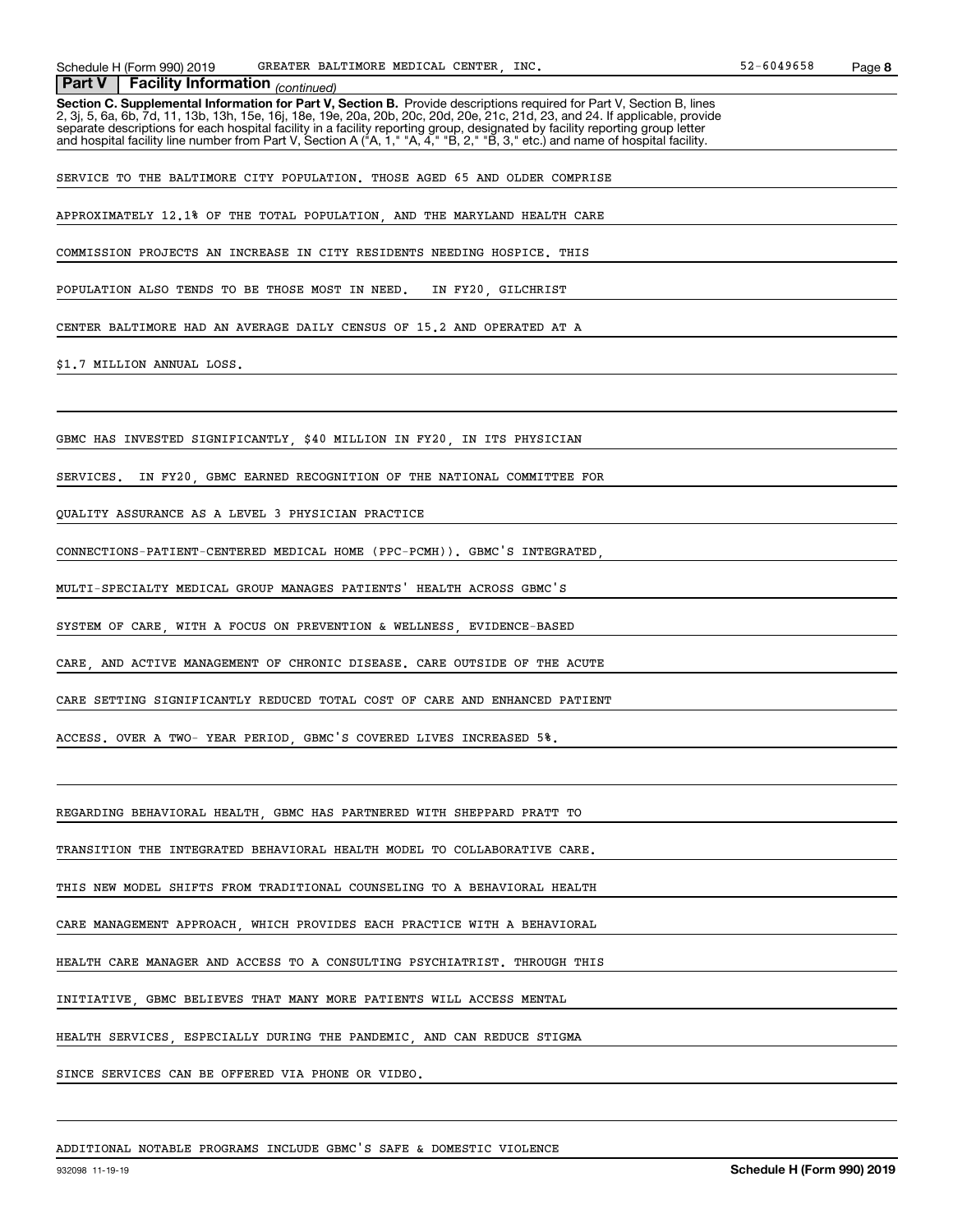#### *(continued)* **Part V Facility Information**

**Section C. Supplemental Information for Part V, Section B.** Provide descriptions required for Part V, Section B, lines<br>2, 3j, 5, 6a, 6b, 7d, 11, 13b, 13h, 15e, 16j, 18e, 19e, 20a, 20b, 20c, 20d, 20e, 21c, 21d, 23, and 24. separate descriptions for each hospital facility in a facility reporting group, designated by facility reporting group letter<br>and hospital facility line number from Part V, Section A ("A, 1," "A, 4," "B, 2," "B, 3," etc.)

PROGRAM STAFF, WHICH PARTNERS WITH BALTIMORE LAW ENFORCEMENT TO IMPROVE

VICTIMS' SAFETY AND WELL-BEING BY PROVIDING HIGH QUALITY, COMPREHENSIVE,

DIRECT SERVICES TO VICTIMS OF SEXUAL ASSAULT, DOMESTIC VIOLENCE, CHILD

ABUSE AND HUMAN TRAFFICKING. GBMC PROVIDES 365-DAYS-A-YEAR COVERAGE OF A

FORENSIC NURSE AND AN ADVOCATE. ONE CRITICAL COMPONENT OF THIS OBJECTIVE

IS TO IMPROVE COURT OUTCOMES FOR VICTIMS. IN FY20, OVER 225 PATIENTS WERE

SEEN IN THE SAFE PROGRAM, AND ADVOCACY AND CRISIS INTERVENTION WAS

PROVIDED TO 400 INDIVIDUALS. THE PROGRAM PROVIDED PRESENTATIONS TO 2,900

COMMUNITY MEMBERS. THE PROGRAM CONTINUED EXPANSION OF ITS SERVICE TO CARE

FOR PEDIATRIC SEXUAL ABUSE VICTIMS, AN UNDERSERVED POPULATION IN BALTIMORE

COUNTY.

GBMC HAS A COMPREHENSIVE OBESITY MANAGEMENT PROGRAM, RUN GBMC, WHOSE GOAL

IS TO GET PATIENTS ENGAGED IN HEALTHIER LIFESTYLES, WITH THE GOAL OF

COMPLETING GBMC'S ANNUAL FATHER'S DAY 5K. RUN GBMC GIVES PATIENTS THE

OPPORTUNITY TO GAIN NECESSARY TOOLS AND EDUCATION ON PHYSICAL ACTIVITY,

AND ALLOWED FOR THESE PATIENTS TO START A JOURNEY TO LOSE WEIGHT AND GAIN

A BETTER HEALTH STATUS IN GENERAL. IN FY20, THIS INITIATIVE REACHED 909

OBESE INDIVIDUALS. TOTAL WEIGHT LOSS ACHIEVED WAS 117,455 POUNDS.

WE CONTINUE TO TREAT A HIGH VOLUME OF BARIATRIC PATIENTS THROUGH SURGICAL

INTERVENTION. THE OBESITY MANAGEMENT PROGRAM HOSTS AN ANNUAL REVEAL PARTY

FOR THOSE PATIENTS WHO HAVE SUCCESSFULLY GONE THROUGH THE PROGRAM. THIS

NIGHT IS CONSIDERED A MAGICAL, EMOTIONAL, DIVERSE, COMMUNITY EVENT WHERE

BARIATRIC SURGERY PATIENTS ARE CELEBRATED, AND THEIR EXPERIENCE OF CARE IS

HIGHLIGHTED.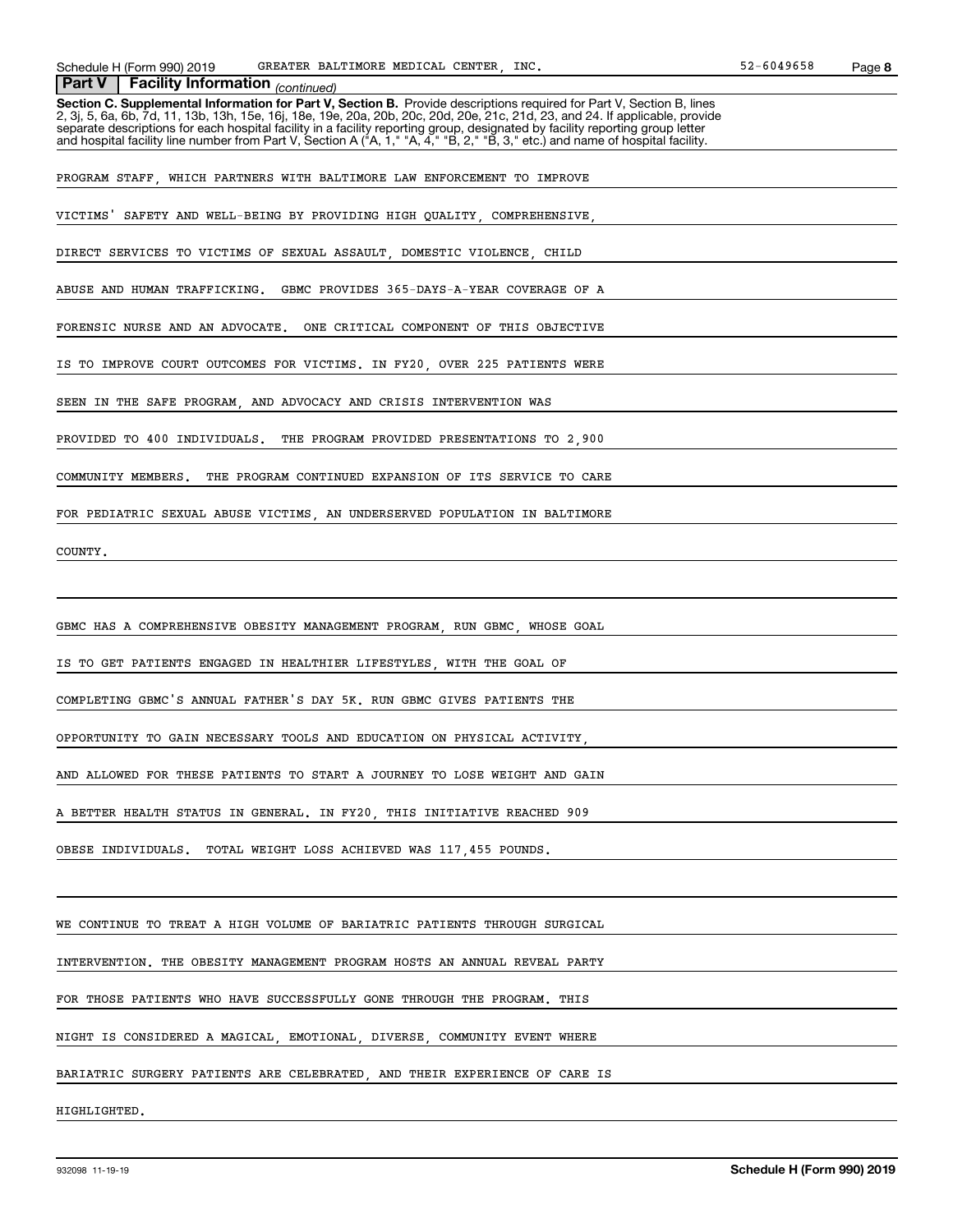*(continued)* **Part V Facility Information**

**Section C. Supplemental Information for Part V, Section B.** Provide descriptions required for Part V, Section B, lines<br>2, 3j, 5, 6a, 6b, 7d, 11, 13b, 13h, 15e, 16j, 18e, 19e, 20a, 20b, 20c, 20d, 20e, 21c, 21d, 23, and 24. separate descriptions for each hospital facility in a facility reporting group, designated by facility reporting group letter<br>and hospital facility line number from Part V, Section A ("A, 1," "A, 4," "B, 2," "B, 3," etc.)

HEALTHIER LIFESTYLES ARE ALSO PROMOTED THROUGH GBMC'S PRODUCE IN A SNAP

INITIATIVE. IN FY20, GBMC, IN PARTNERSHIP WITH UMMS ST. JOSEPH MEDICAL

CENTER AND HUNGRY HARVEST, HOSTED THE FIRST LIVE EVENT FOR "PRODUCE IN A

SNAP." DURING FY20, THIS COLLABORATIVE EFFORT RESULTED IN 11 EVENTS WITH

MORE THAN 6,400 ITEMS OF PRODUCE SOLD AND PARTICIPATION FROM MORE THAN

1,000 INDIVIDUALS.

THE GOALS OF TREATMENT FOR DIABETES ARE TO PREVENT OR DELAY COMPLICATIONS

AND MAINTAIN QUALITY OF LIFE. IT IS IMPORTANT TO UNDERSTAND WHAT RESOURCES

ARE AVAILABLE IN YOUR COMMUNITY AND WORK TO CREATE PARTNERSHIPS WITH THESE

RESOURCES TO FACILITATE HAND OFFS AND TRANSITIONS OF CARE. THE PRODUCE IN

A SNAP INITIATIVE HAS ADDED TO OUR PROGRAMS THAT ARE TARGETING THOSE

INDIVIDUALS WHO HAVE FOOD INSECURITY, OBESITY AND DIABETES. THE PROMOTION

ALONE THROUGHOUT BALTIMORE COUNTY HAS BROUGHT PATIENTS AND COMMUNITY

MEMBERS FROM ALL WALK OF LIFE TO BENEFIT FROM THIS GREAT MARKET.

THE GECKLE DIABETES AND NUTRITION CENTER AT GBMC OFFERS A COMPREHENSIVE

APPROACH TO DIABETES EDUCATION AND TREATMENT FOR ALL TYPES OF DIABETES.

THE DIABETES EDUCATION TEAM CONSISTS OF REGISTERED DIETITIANS AND

REGISTERED NURSES, AND ALL ARE CERTIFIED DIABETES EDUCATORS. THE CENTER

TEACHES ABOUT DIABETES SELF-MANAGEMENT AND TOOLS AVAILABLE TO HELP MANAGE

THEIR DIABETES. DIABETES NUTRITION AND MEAL PLANNING AND PHYSICAL ACTIVITY

ARE KEY COMPONENTS OF THE PROGRAM. GBMC HAS STARTED TO EXTEND THIS PROGRAM

TO VARIOUS GBMC PRIMARY CARE OFFICES TO BRING THE SERVICES TO THE PATIENT.

WITH DIABETES SELF-MANAGEMENT SKILLS AND IMPROVED BLOOD GLUCOSE (SUGAR)

LEVELS, GBMC IS HELPING TO REDUCE THE RISK OF COMPLICATIONS AND

SIGNIFICANTLY IMPROVE THE QUALITY OF THE PATIENTS LIVES. IN FY20, GBMC'S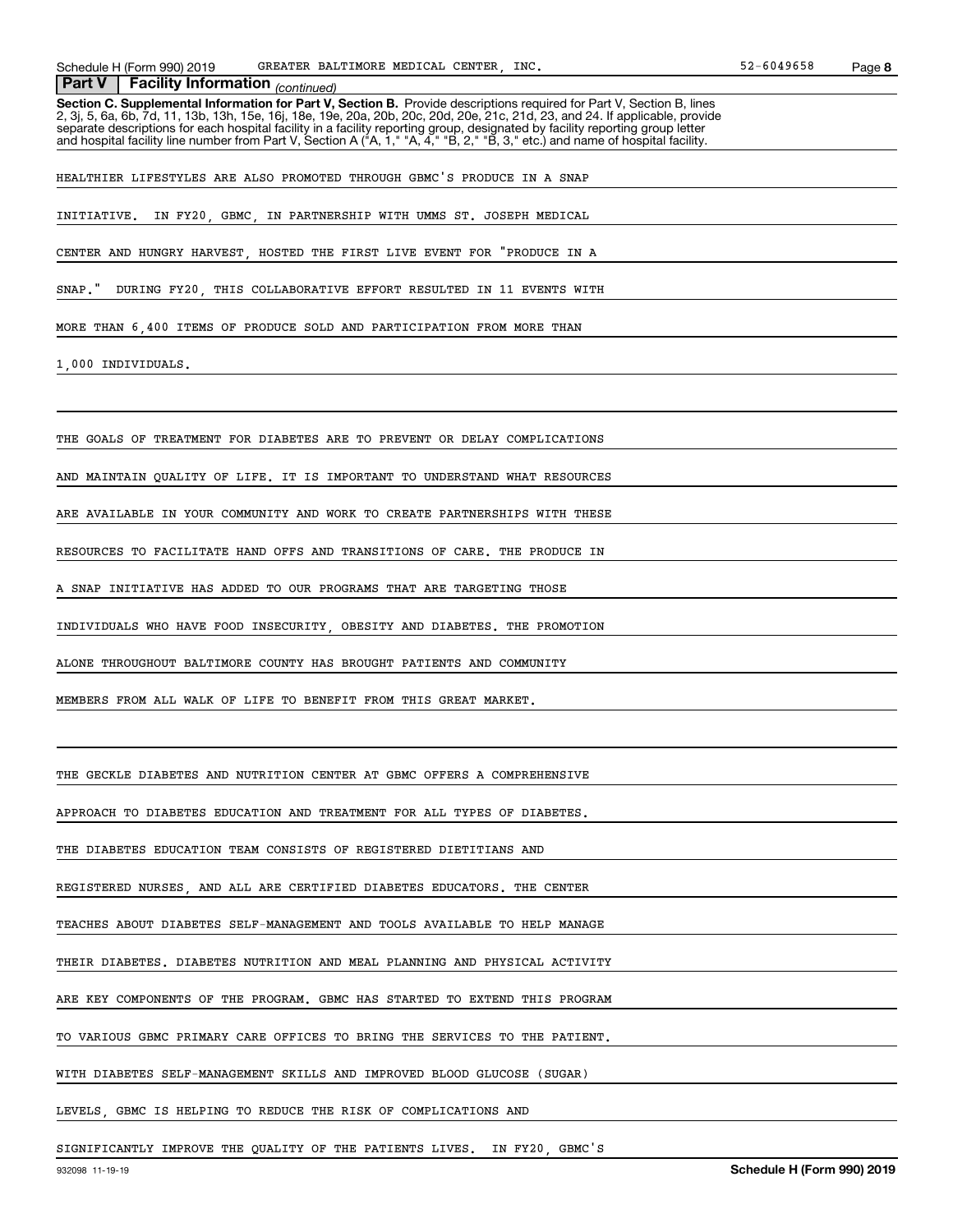*(continued)* **Part V Facility Information**

**Section C. Supplemental Information for Part V, Section B.** Provide descriptions required for Part V, Section B, lines<br>2, 3j, 5, 6a, 6b, 7d, 11, 13b, 13h, 15e, 16j, 18e, 19e, 20a, 20b, 20c, 20d, 20e, 21c, 21d, 23, and 24. separate descriptions for each hospital facility in a facility reporting group, designated by facility reporting group letter<br>and hospital facility line number from Part V, Section A ("A, 1," "A, 4," "B, 2," "B, 3," etc.)

DIABETES CENTER HAD 1,479 VISITS.

GBMC HAS IDENTIFIED SEVERAL SERVICE BARRIERS AS THE ORGANIZATION HAS

WORKED TO IMPLEMENT ITS CHNA WORK. THESE INCLUDE: ISOLATION AND STIGMA

RELATED TO MENTAL HEALTH ISSUES, SHORTAGE OF PSYCHIATRIC PHYSICIANS IN THE

COMMUNITY, AND TRANSPORTATION CHALLENGES FOR PATIENTS. THESE HAVE BEEN

EXACERBATED BY THE COVID-19 PANDEMIC. WHILE NOT FULLY ADDRESSED,

SIGNIFICANT STRIDES HAVE BEEN MADE IN BREAKING DOWN THESE BARRIERS. THE

ORGANIZATION CONTINUES TO IMPLEMENT SYSTEM-WIDE WORKFLOWS TO ASSESS AND

ADDRESS SOCIAL DETERMINANTS OF HEALTH. GBMC HAS ALSO ESTABLISHED A

RELATIONSHIP WITH MOVEABLE FEAST TO DELIVER MEDICALLY-TAILORED MEALS TO

PATIENTS WITH FOOD INSECURITY. FINALLY, IN PARTNERSHIP WITH SHEPPARD

PRATT, GBMC'S COLLABORATIVE CARE PROGRAM PROVIDES PATIENTS WITH THE

ABILITY TO ACCESS BEHAVIORAL HEALTH SERVICES VIA VIDEO AND PHONE AND

ESTABLISHED AN ACCESS CENTER TO FILL ANY GAPS IN SERVICE FOR PATIENTS WHO

ARE NOT APPROPRIATE FOR COLLABORATIVE CARE.

GREATER BALTIMORE MEDICAL CENTER

PART V, LINE 16B, FAP APPLICATION WEBSITE:

HTTPS://WWW.GBMC.ORG/FINANCIALSUPPORT

GREATER BALTIMORE MEDICAL CENTER

PART V, LINE 16C, FAP PLAIN LANGUAGE SUMMARY WEBSITE:

HTTPS://WWW.GBMC.ORG/FINANCIALSUPPORT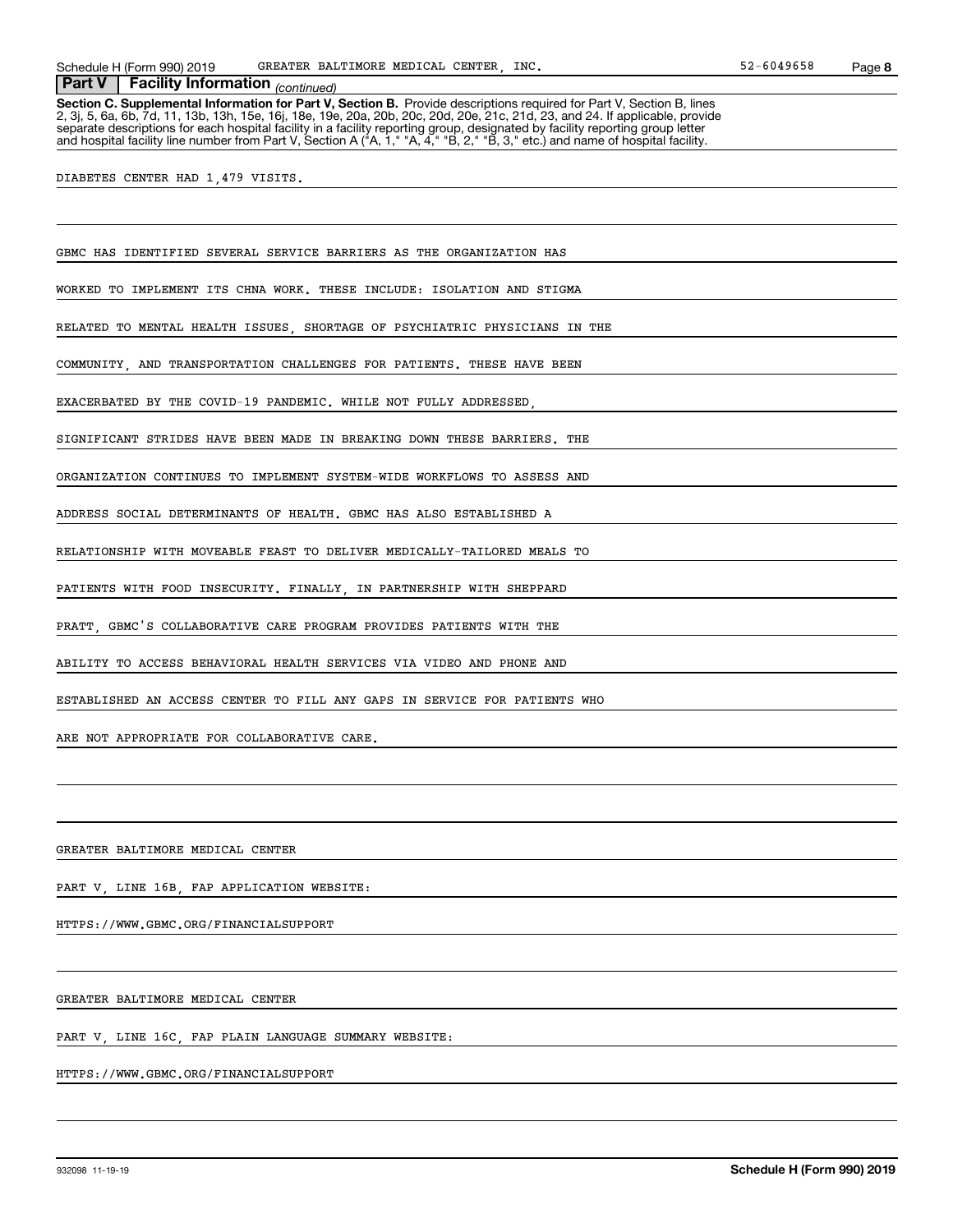*(continued)* **Part V Facility Information**

**Section C. Supplemental Information for Part V, Section B.** Provide descriptions required for Part V, Section B, lines<br>2, 3j, 5, 6a, 6b, 7d, 11, 13b, 13h, 15e, 16j, 18e, 19e, 20a, 20b, 20c, 20d, 20e, 21c, 21d, 23, and 24. separate descriptions for each hospital facility in a facility reporting group, designated by facility reporting group letter<br>and hospital facility line number from Part V, Section A ("A, 1," "A, 4," "B, 2," "B, 3," etc.)

GREATER BALTIMORE MEDICAL CENTER:

PART V, SECTION B, LINE 16J: THE HOSPITAL PROVIDES A PERMISSION &

ACKNOWLEDGMENTS DOCUMENT, WHICH AMONG OTHER THINGS, SUMMARIZES THE

HOSPITAL'S FINANCIAL ASSISTANCE POLICY. THE DOCUMENT IS PROVIDED TO

PATIENTS AT THE TIME OF ADMISSION AND INCLUDED WITHIN THE INVOICE BILLING.

IN ADDITION, EACH INVOICE NOTES THE AVAILABILITY OF FINANCIAL ASSISTANCE

TO PATIENTS THAT BELIEVE THEY ARE UNABLE TO PAY. THE EXISTENCE OF

FINANCIAL ASSISTANCE IS ALSO VISIBLY DISPLAYED WITHIN AREAS OF PATIENT

FLOW, SUCH AS THE EMERGENCY DEPARTMENT, REGISTRATION KIOSKS, SURGICAL

SERVICE AREAS, ETC.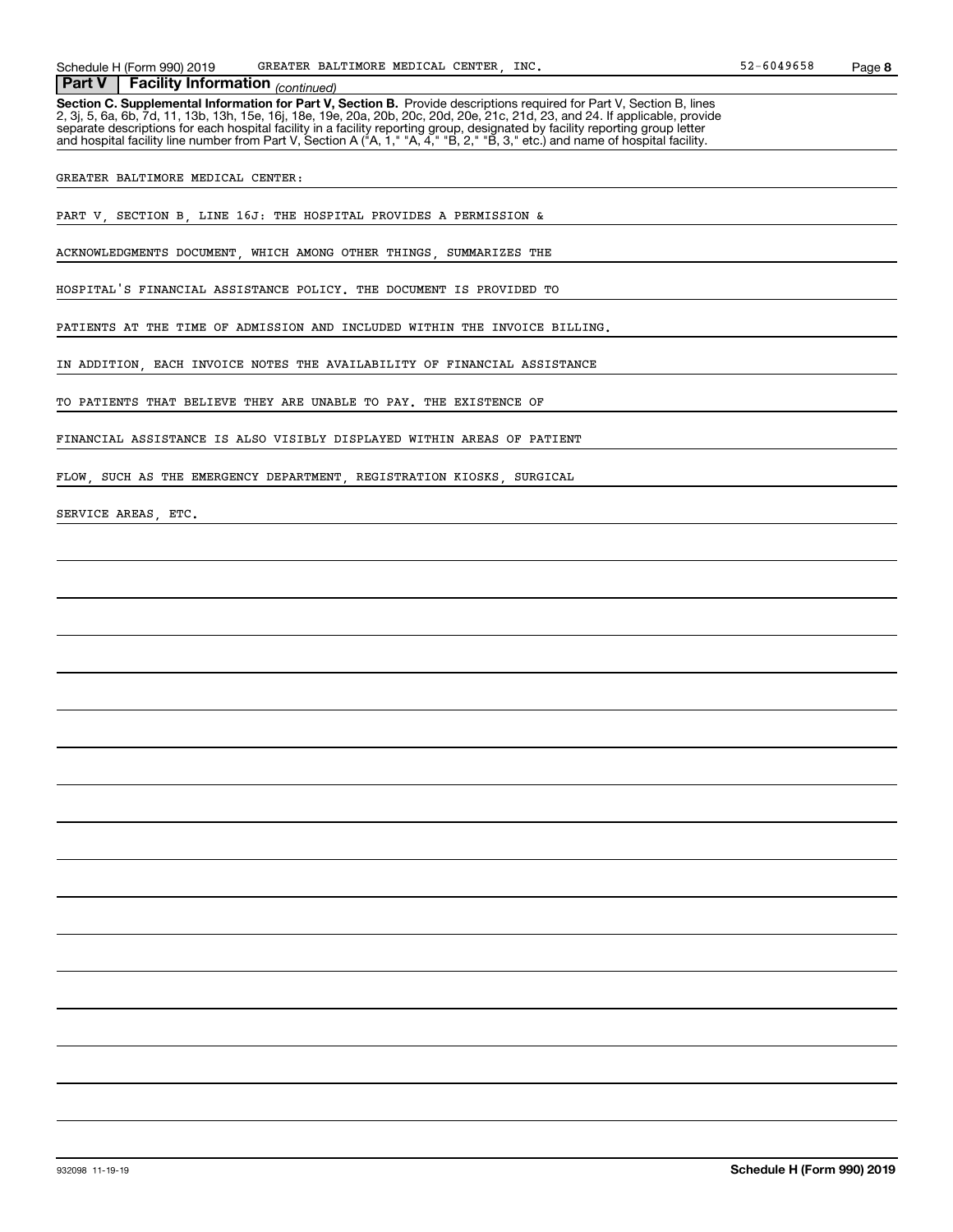| Schedule H | 990) 2019<br>$\cdot$ + $\circ$ rm    | INC.<br><b>CENTER</b><br>MEDICAL<br>.IMORE<br>$T.$ m $T$<br>GREATER<br>BAL<br>____ | -6049658<br>- -<br>ے ب | Paɑe |
|------------|--------------------------------------|------------------------------------------------------------------------------------|------------------------|------|
|            | <b>FREE</b><br>Information<br>cılıtv | (continued)                                                                        |                        |      |

(list in order of size, from largest to smallest)

How many non-hospital health care facilities did the organization operate during the tax year?

| Name and address | Type of Facility (describe) |
|------------------|-----------------------------|
|                  |                             |
|                  |                             |
|                  |                             |
|                  |                             |
|                  |                             |
|                  |                             |
|                  |                             |
|                  |                             |
|                  |                             |
|                  |                             |
|                  |                             |
|                  |                             |
|                  |                             |
|                  |                             |
|                  |                             |
|                  |                             |
|                  |                             |
|                  |                             |
|                  |                             |
|                  |                             |
|                  |                             |
|                  |                             |
|                  |                             |
|                  |                             |
|                  |                             |
|                  |                             |
|                  |                             |
|                  |                             |

**Schedule H (Form 990) 2019**

 $\pmb{0}$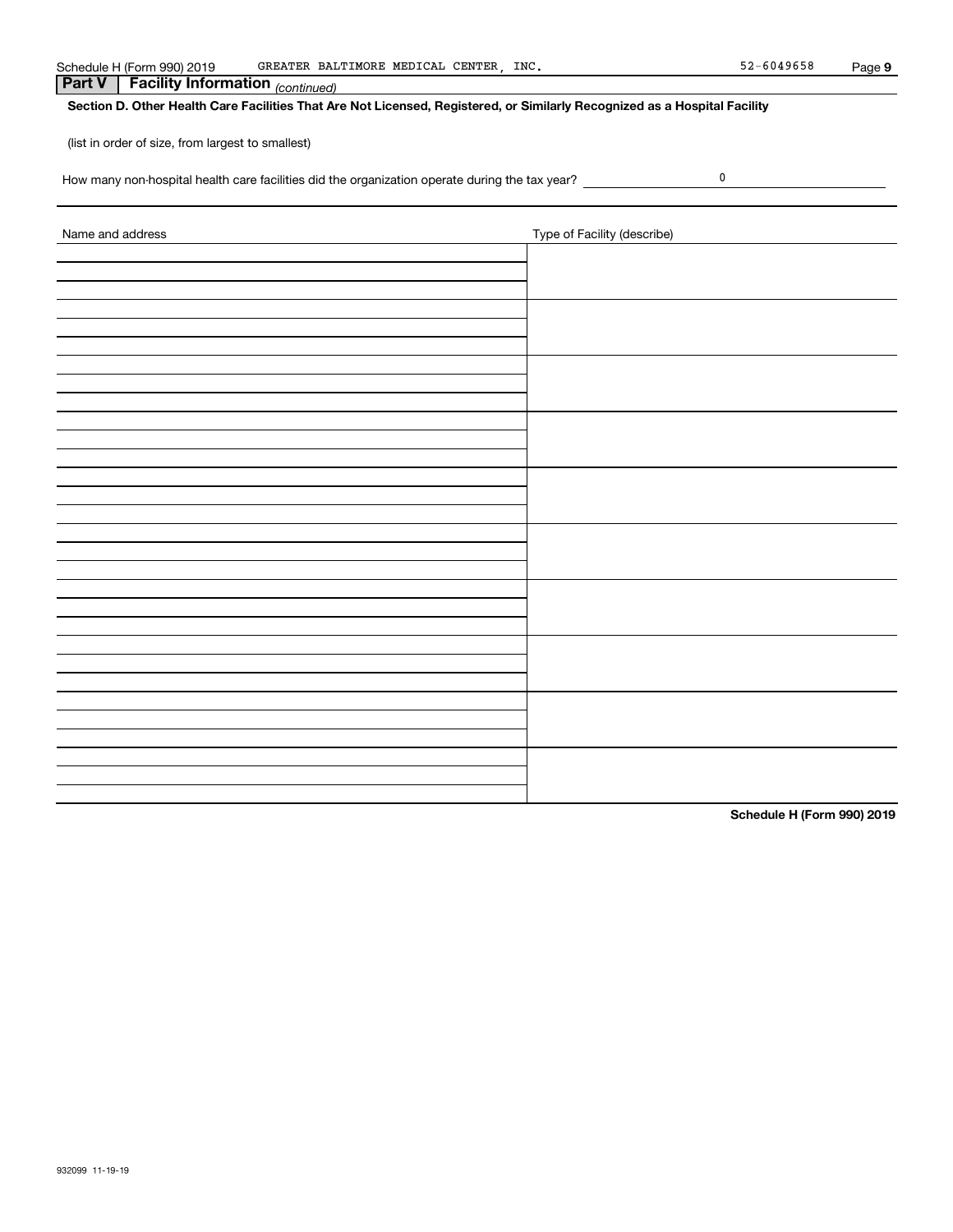#### Provide the following information.

**Part VI Supplemental Information**

- **1 Required descriptions.** Provide the descriptions required for Part I, lines 3c, 6a, and 7; Part II and Part III, lines 2, 3, 4, 8 and **Qh**
- **2Needs assessment.** Describe how the organization assesses the health care needs of the communities it serves, in addition to any CHNAs reported in Part V, Section B.
- **3** Patient education of eligibility for assistance. Describe how the organization informs and educates patients and persons who may be billed for patient care about their eligibility for assistance under federal, state, or local government programs or under the organization's financial assistance policy.
- **4 Community information.** Describe the community the organization serves, taking into account the geographic area and demographic constituents it serves.
- 5 Promotion of community health. Provide any other information important to describing how the organization's hospital facilities or other health care facilities further its exempt purpose by promoting the health of the community (e.g., open medical staff, community board, use of surplus funds, etc.).
- **6Affiliated health care system.** If the organization is part of an affiliated health care system, describe the respective roles of the organization and its affiliates in promoting the health of the communities served.
- **7** State filing of community benefit report. If applicable, identify all states with which the organization, or a related organization, files a community benefit report.

PART I, LINE 7:

COST OF CHARITY CARE WAS CALCULATED USING THE COST-TO-CHARGE RATIO

PRESCRIBED IN THE INSTRUCTIONS TO WORKSHEET 2. MARYLAND'S REGULATORY

SYSTEM CREATES A UNIQUE PROCESS FOR HOSPITAL PAYMENT THAT DIFFERS FROM THE

REST OF THE NATION. THE HEALTH SERVICES COST REVIEW COMMISSION (HSCRC)

DETERMINES PAYMENT THROUGH A RATE SETTING PROCESS AND ALL PAYORS,

INCLUDING GOVERNMENTAL PAYORS, PAY THE SAME AMOUNT FOR THE SAME SERVICES

DELIVERED AT THE SAME HOSPITAL. MARYLAND'S UNIQUE ALL PAYOR SYSTEM

INCLUDES A METHOD FOR REFERENCING UNCOMPENSATED CARE IN EACH PAYOR'S

RATES, WHICH DOES NOT ENABLE MARYLAND HOSPITALS TO BREAKOUT ANY OFFSETTING

REVENUE RELATED TO UNCOMPENSATED CARE.

PART I, LINE 7G:

HOSPITAL BASED PHYSICIANS - GBMC EMPLOYS SELECT HOSPITAL BASED PHYSICIAN

GROUPS (I.E. NEUROLOGY, INFECTIOUS DISEASE, GENETICS) TO BETTER SERVE THE

CLINICAL NEEDS OF THE REGION THAT MAY NOT BE AVAILABLE OR AS EASILY

ACCESSIBLE THROUGH COMMUNITY BASED PHYSICIANS. NON-RESIDENT HOUSE STAFF

AND HOSPITALIST - GBMC EMPLOYS SELECT HOSPITALIST GROUPS (OB, NICU,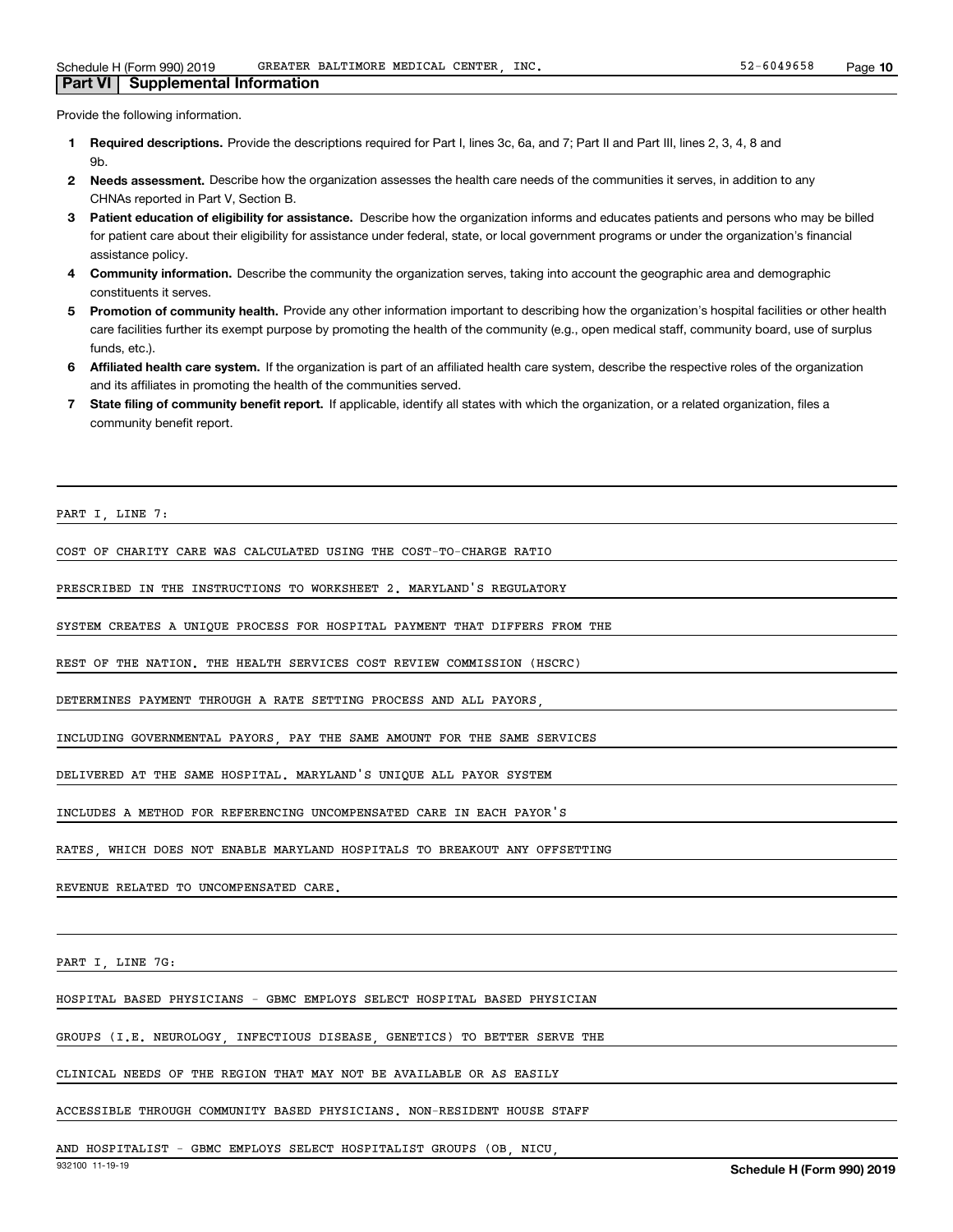MEDICINE & INTENSIVIST) TO SERVE THE INPATIENT CLINICAL NEEDS THROUGH

IN-HOUSE 24/7 COVERAGE. COVERAGE OF EMERGENCY DEPARTMENT - GBMC EMPLOYS

EMERGENCY MEDICINE PROVIDERS TO MEET THE EMERGENT CLINICAL NEEDS OF THE

COMMUNITY THAT CANNOT BE MET BY COMMUNITY PHYSICIANS AND URGENT CARE

FACILITIES BASED ON CLINICAL NEED AND/ OR HOURS OF OPERATION.

PART II, COMMUNITY BUILDING ACTIVITIES:

PROVIDES TRANSPORTATION SERVICES TO PATIENTS AND REFERRAL SERVICES TO THE

#### COMMUNITY.

PART III, LINE 2:

THE COMPANY APPLIES ACCOUNTING STANDARDS CODIFICATION (ASC) 606, REVENUE

RECOGNITION, WHICH PROVIDES A PRINCIPLES-BASED FRAMEWORK FOR RECOGNIZING

REVENUE TO DEPICT THE TRANSFER OF PROMISED GOODS OR SERVICES TO CUSTOMERS

IN AN AMOUNT THAT REFLECTS THE CONSIDERATION TO WHICH THE ENTITY EXPECTS

TO BE ENTITLED IN EXCHANGE FOR THOSE GOODS OR SERVICES.

PART III, LINE 3:

THE ESTIMATED AMOUNT OF THE ORGANIZATION'S BAD DEBT ATTRIBUTABLE TO

PATIENTS ELIGIBLE UNDER THE ORGANIZATION'S FINANCIAL ASSISTANCE POLICY IS

\$2,330,000. THIS REFLECTS THE WRITE-OFF OF PATIENT ACCOUNTS DEEMED

UNCOLLECTIBLE.

PART III, LINE 4:

NET PATIENT SERVICE REVENUE IS RECOGNIZED, OVER TIME, AS PERFORMANCE

OBLIGATIONS ARE SATISFIED. PERFORMANCE OBLIGATIONS ARE DETERMINED BASED ON

THE NATURE OF THE SERVICES PROVIDED. REVENUE FOR PERFORMANCE OBLIGATIONS

SATISFIED OVER TIME IS RECOGNIZED AT THE ESTIMATED NET REALIZABLE AMOUNTS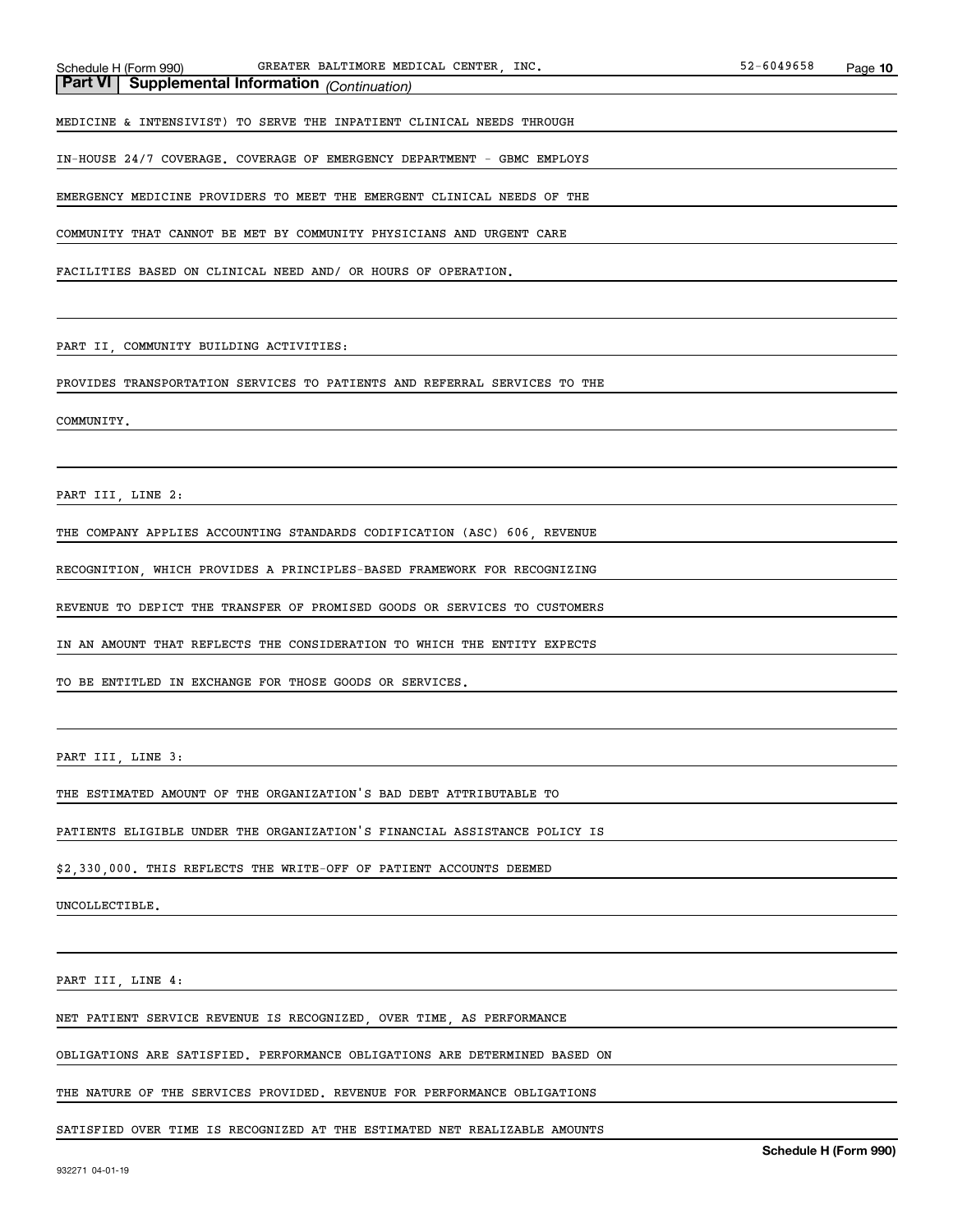FROM PATIENTS AND THIRD-PARTY PAYORS FOR SERVICES RENDERED.

THE COMPANY GENERATES REVENUES, PRIMARILY BY PROVIDING HEALTHCARE SERVICES

TO ITS CUSTOMERS. REVENUES ARE RECOGNIZED WHEN CONTROL OF THE PROMISED

GOOD OR SERVICE IS TRANSFERRED TO OUR CUSTOMERS, IN AN AMOUNT THAT

REFLECTS THE CONSIDERATION TO WHICH THE COMPANY EXPECTS TO BE ENTITLED

FROM PATIENTS, THIRD-PARTY PAYORS (INCLUDING GOVERNMENT PROGRAMS AND

INSURERS) AND OTHERS IN EXCHANGE FOR THOSE GOODS AND SERVICES.

PERFORMANCE OBLIGATIONS ARE DETERMINED BASED ON THE NATURE OF THE SERVICES

PROVIDED. THE MAJORITY OF THE COMPANY'S HEALTHCARE SERVICES REPRESENT A

BUNDLE OF SERVICES THAT ARE NOT CAPABLE OF BEING DISTINCT AND AS SUCH, ARE

TREATED AS A SINGLE PERFORMANCE OBLIGATION SATISFIED OVER TIME AS SERVICES

ARE RENDERED. THE COMPANY ALSO PROVIDES CERTAIN ANCILLARY SERVICES WHICH

ARE NOT INCLUDED IN THE BUNDLE OF SERVICES, AND AS SUCH, ARE TREATED AS

SEPARATE PERFORMANCE OBLIGATIONS SATISFIED AT A POINT IN TIME, IF AND WHEN

THOSE SERVICES ARE RENDERED.

THE COMPANY'S ESTIMATE OF THE TRANSACTION PRICE INCLUDES ESTIMATES OF

PRICE CONCESSIONS FOR SUCH ITEMS AS CONTRACTUAL ALLOWANCES, CHARITY CARE

POTENTIAL ADJUSTMENTS THAT MAY ARISE FROM PAYMENT AND OTHER REVIEWS AND

UNCOLLECTIBLE AMOUNTS, WHICH ARE DETERMINED USING A PORTFOLIO APPROACH AS

A PRACTICAL EXPEDIENT TO ACCOUNT FOR PATIENT CONTRACTS AS COLLECTIVE

GROUPS RATHER THAN INDIVIDUALLY. ESTIMATES FOR UNCOLLECTIBLE AMOUNTS ARE

BASED ON THE AGING OF THE ACCOUNTS RECEIVABLE, HISTORICAL COLLECTION

EXPERIENCE FOR SIMILAR PAYORS AND PATIENTS, CURRENT MARKET CONDITIONS, AND

OTHER RELEVANT FACTORS.

SUBSEQUENT CHANGES TO THE ESTIMATE OF THE TRANSACTION PRICE ARE GENERALLY

RECORDED AS ADJUSTMENTS TO NET PATIENT SERVICE REVENUE IN THE PERIOD OF

THE CHANGE. SUBSEQUENT CHANGES THAT ARE DETERMINED TO BE THE RESULT OF AN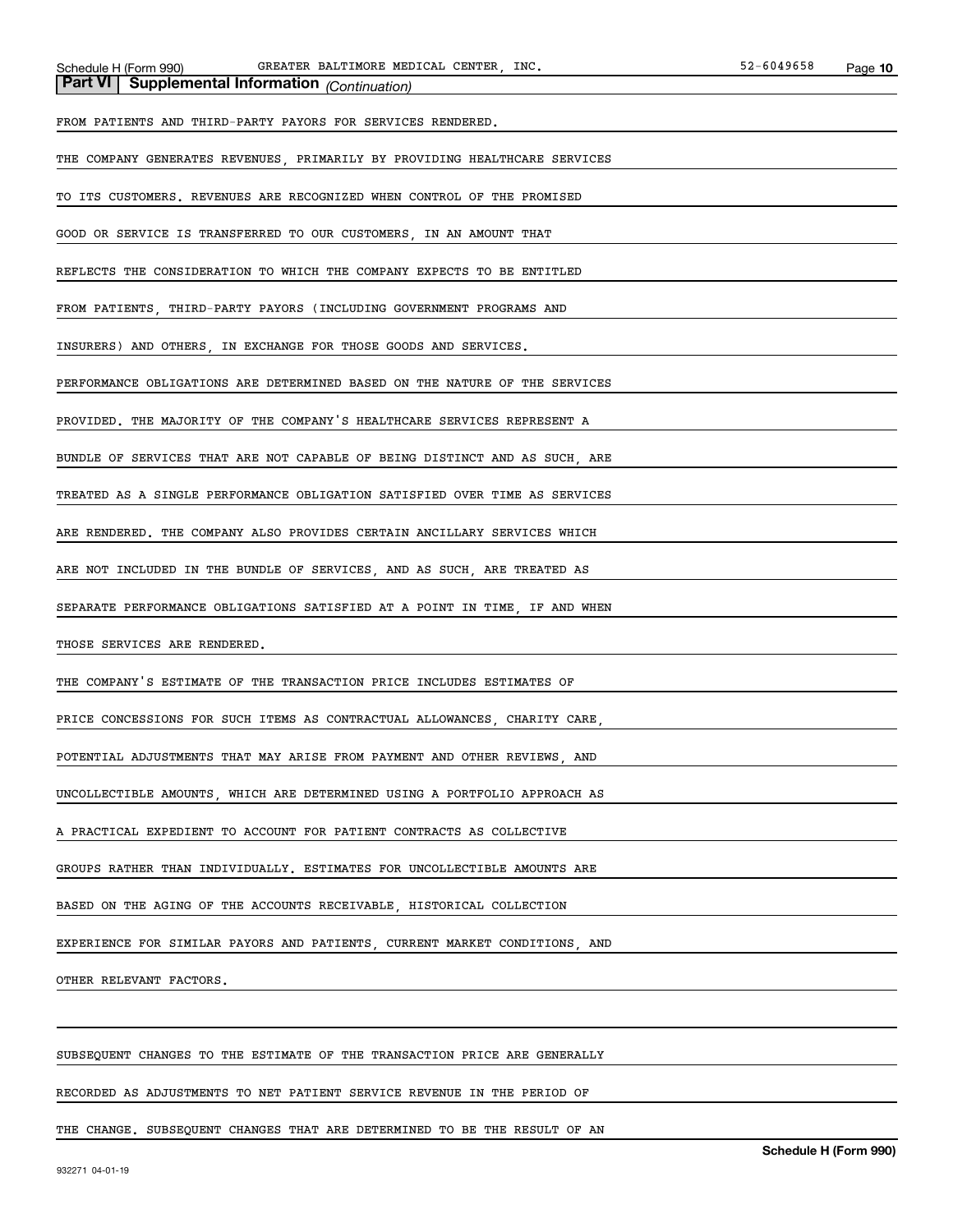ADVERSE CHANGE IN THE PAYOR'S OR PATIENT'S ABILITY TO PAY ARE RECORDED AS

BAD DEBT EXPENSE. BAD DEBT EXPENSE FOR THE YEARS ENDED JUNE 30, 2020 AND

2019 WAS NOT SIGNIFICANT TO THE CONSOLIDATED FINANCIAL STATEMENTS.

PART III, LINE 8:

N/A; MARYLAND HAS A MEDICARE WAIVER.

PART III, LINE 9B:

PATIENTS WHO HAVE BEEN PREVIOUSLY SCREENED FOR CHARITY CARE, ARE NOT

MEDICAL ASSISTANCE ELIGIBLE AND HAVE NO INSURANCE DO NOT RECEIVE INVOICES.

THEY ARE AUTOMATICALLY REFERRED TO GBMC'S ASSUMPTIVE FINANCIAL ASSISTANCE

PROGRAM. THE PROGRAM IS RUN IN PARTNERSHIP WITH TRANSUNION CREDIT

REPORTING AGENCY. ALL SELF PAY ACCOUNTS AND THOSE PREVIOUSLY IDENTIFIED AS

CHARITY CARE ARE REFERRED TO TRANSUNION, WHO UTILIZES A PROPRIETARY CREDIT

SCORING SYSTEM TO DETERMINE LIKELIHOOD OF ABILITY TO PAY BASED ON

ESTIMATED INCOME AND FAMILY SIZE. THE RESULTS FROM THE TRANSUNION CREDIT

SCORING ARE COMPARED TO GBMC'S FINANCIAL ASSISTANCE ELIGIBILITY CRITERIA

AND A DECISION IS MADE TO WRITE OFF OR TO PURSUE COLLECTION.

PART VI, LINE 2:

GREATER BALTIMORE MEDICAL CENTER (GBMC) COMPLETES A COMMUNITY HEALTH NEEDS

ASSESSMENT DESIGNED TO EVALUATE AND UNDERSTAND THE UNMET HEALTHCARE NEEDS

OF THE GBMC COMMUNITY, AND HOW GBMC, GIVEN ITS SERVICE ORIENTATION, MIGHT

BE BEST SERVED TO ASSIST IN MEETING THE IDENTIFIED UNMET NEEDS. GBMC USES

STATISTICAL AND MEDICAL INCIDENCE DATA FROM LOCAL COUNTY HEALTH

DEPARTMENTS THAT COLLECT SUCH DATA, AS WELL AS OTHER VARIOUS NATIONAL

DATA.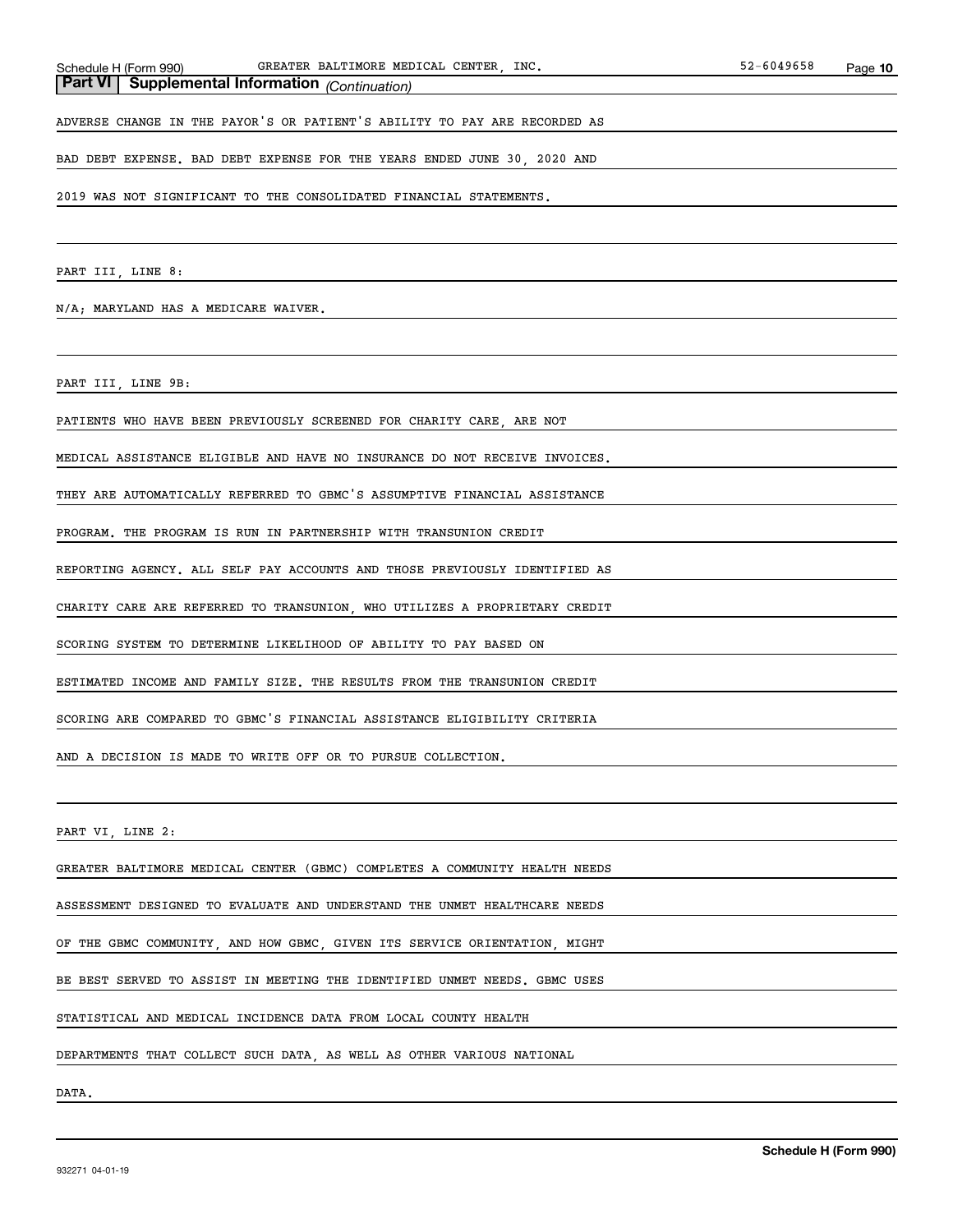| <b>Part VI</b> Supplemental Information (Continuation) |  |
|--------------------------------------------------------|--|
|--------------------------------------------------------|--|

PART VI, LINE 3:

GBMC EDUCATES PATIENTS ABOUT THEIR ELIGIBILITY FOR GOVERNMENTAL ASSISTANCE

AND ORGANIZATION CHARITY CARE ASSISTANCE IN MANY WAYS, STARTING WITH THE

INTAKE PROCESS. A SUMMARY OF THE FINANCIAL ASSISTANCE POLICY IS POSTED,

ALONG WITH CONTACT INFORMATION AT ALL REGISTRATION AREAS, THE EMERGENCY

ROOM, AND THE BILLING OFFICE. WHEN PATIENTS ARE REGISTERED, THEY ARE

PROVIDED WITH A FINANCIAL ASSISTANCE BROCHURE AND ARE HANDED A

"PERMISSIONS/ACKNOWLEDGMENT" (SIGNED BY THE PATIENT). THIS FORM EXPLAINS

THE HOSPITAL'S FINANCIAL ASSISTANCE POLICY AND PROVIDES GBMC PHONE NUMBERS

AND A WEBSITE. ALSO STATED ON THE FORM IS INFORMATION FOR HOW GBMC

REPRESENTATIVES CAN ASSIST WITH APPLYING FOR MARYLAND MEDICAL ASSISTANCE.

GBMC ALSO CONTRACTS WITH OUTSIDE AGENCIES TO HELP WITH THE MEDICAL

ASSISTANCE ELIGIBILITY PROCESS. LASTLY, A STATEMENT ABOUT FINANCIAL

ASSISTANCE AND A COPY OF GBMC'S POLICY ACCOMPANIES ALL BILLS TO PATIENTS.

PART VI, LINE 4:

GREATER BALTIMORE MEDICAL CENTER, INC. ("GBMC") IS A PRIVATE,

NOT-FOR-PROFIT, 284 BED, REGIONAL MEDICAL CENTER. IT IS LOCATED IN TOWSON,

MARYLAND, A SUBURBAN BALTIMORE COUNTY COMMUNITY TWO MILES NORTH OF

BALTIMORE CITY. GBMC'S PRIMARY SERVICE AREA INCLUDES ALL OF BALTIMORE

COUNTY, THE NORTHERN PORTION OF BALTIMORE CITY, AND PORTIONS OF CARROLL

AND HARFORD COUNTIES. THE POPULATION IN GBMC'S SERVICE AREA HAS

TRADITIONALLY BEEN AFFLUENT WHEN COMPARED TO THAT OF BALTIMORE COUNTY AND

THE NATION. THE 2016 MEDIAN FAMILY INCOME FOR GBMC'S IMMEDIATE SERVICE

AREA WAS \$82,768, COMPARED TO \$89,416 AND \$65,443 FOR MARYLAND AND THE

NATION RESPECTIVELY. HOWEVER, GBMC'S PERCENTAGE OF UNINSURED IS 8.7% FOR

ITS IMMEDIATE SERVICE AREA, COMPARED TO 9.9% FOR MARYLAND AND A

NATIONAL AVERAGE OF 14.2%. GBMC'S IMMEDIATE SERVICE AREA HAS A MEDICAID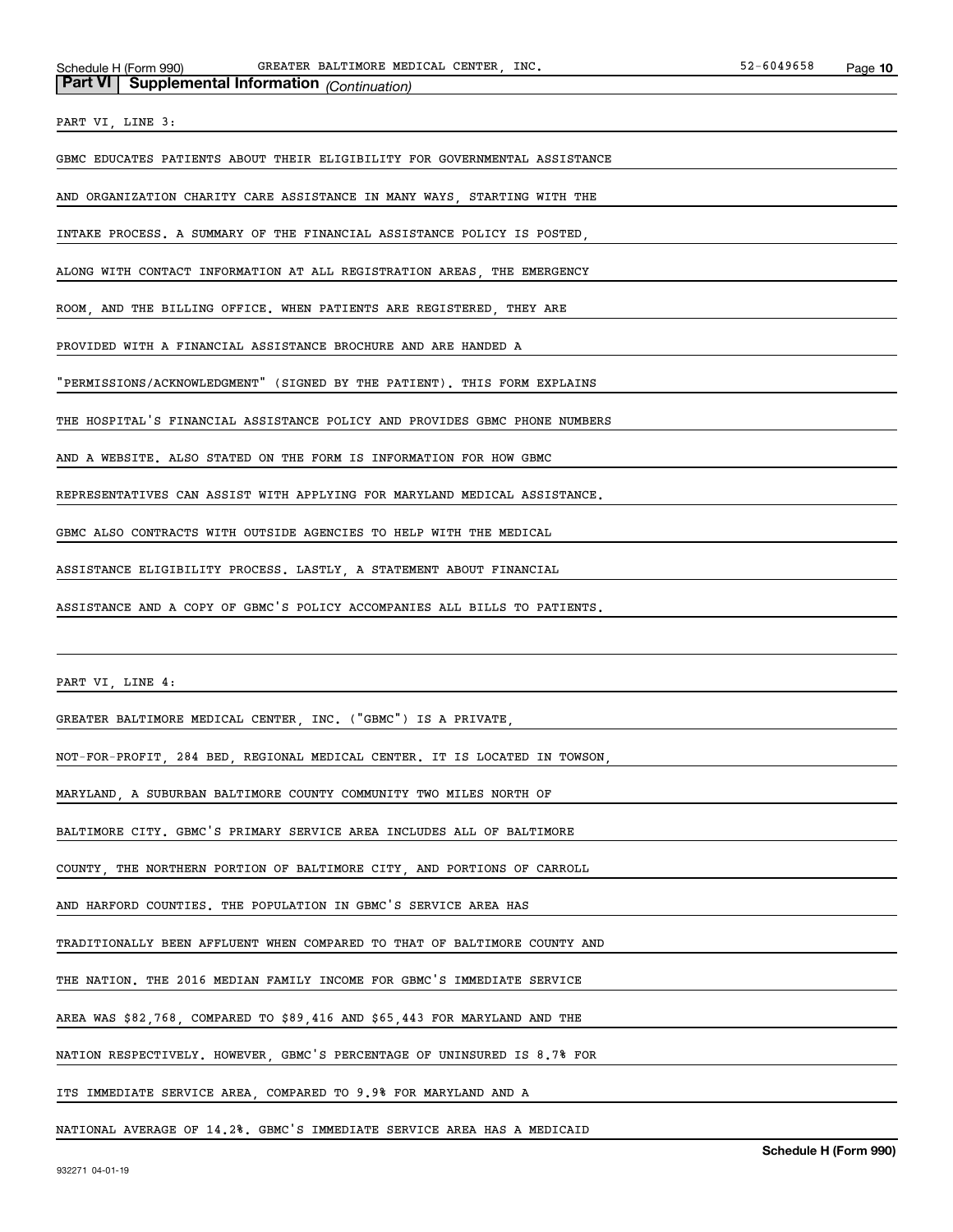POPULATION OF 5.26%, COMPARED TO MEDICAID AVERAGES OF 13% AND 15% FOR

BALTIMORE COUNTY AND THE STATE OF MARYLAND, RESPECTIVELY.

PART VI, LINE 5:

A MAJORITY OF GBMC'S GOVERNING BODY IS COMPRISED OF PERSONS WHO RESIDE IN

THE ORGANIZATION'S PRIMARY SERVICE AREA. GBMC EXTENDS MEDICAL STAFF

PRIVILEGES TO ALL QUALIFIED PHYSICIANS IN ITS COMMUNITY. GBMC REINVESTS

ITS OPERATING MARGIN INTO IMPROVEMENTS IN PATIENT CARE AND RESEARCH. GBMC

PROVIDES TEACHING THROUGH ACCREDITED INTERN AND RESIDENT EDUCATION

PROGRAMS IN INTERNAL, GYNECOLOGY, OPHTHALMOLOGY, OTOLARYNGOLOGY, AND

COLO-RECTAL SURGERY. MOST RECENTLY, GBMC HAS INVESTED IN A GERIATRIC NURSE

PRACTITIONER PROGRAM WHOSE SOLE RESPONSIBILITY IS TO PROVIDE EDUCATION AND

PRIMARY CARE SERVICES TO LOW-INCOME SENIOR LIVING FACILITIES IN THE LOCAL

SERVICE AREA. THE ORGANIZATION HAS PROVIDED A PEDIATRICIAN TO CATHOLIC

CHARITIES SERVING AT RISK ADOLESCENTS TO PERFORM PRIMARY CARE

ASSESSMENTS AND TREATMENTS AS WELL AS HELPING TO COORDINATE FURTHER

SPECIALIZED CARE. GBMC DONATES A PORTION OF ITS SPACE TO COMMUNITY

PARTNERS TO HOST CLASSES TO HELP STROKE VICTIMS REGAIN FULL MOBILITY AND

FUNCTIONALITY. GBMC CONTINUES TO FUND ANESTHESIA, OBSTETRICAL, AND

ORTHOPEDIC SERVICES TO MEDICAID AND UNINSURED PATIENT POPULATIONS. GBMC

HAS GENERALLY COVERED THIS BY AGREEING TO PROVIDE PHYSICIAN PAYMENT FOR

SURGICAL CASES COMING THROUGH THE EMERGENCY DEPARTMENT WHERE THE PATIENT

IS CONSIDERED TO BE INDIGENT.

PART VI, LINE 7, LIST OF STATES RECEIVING COMMUNITY BENEFIT REPORT:

MD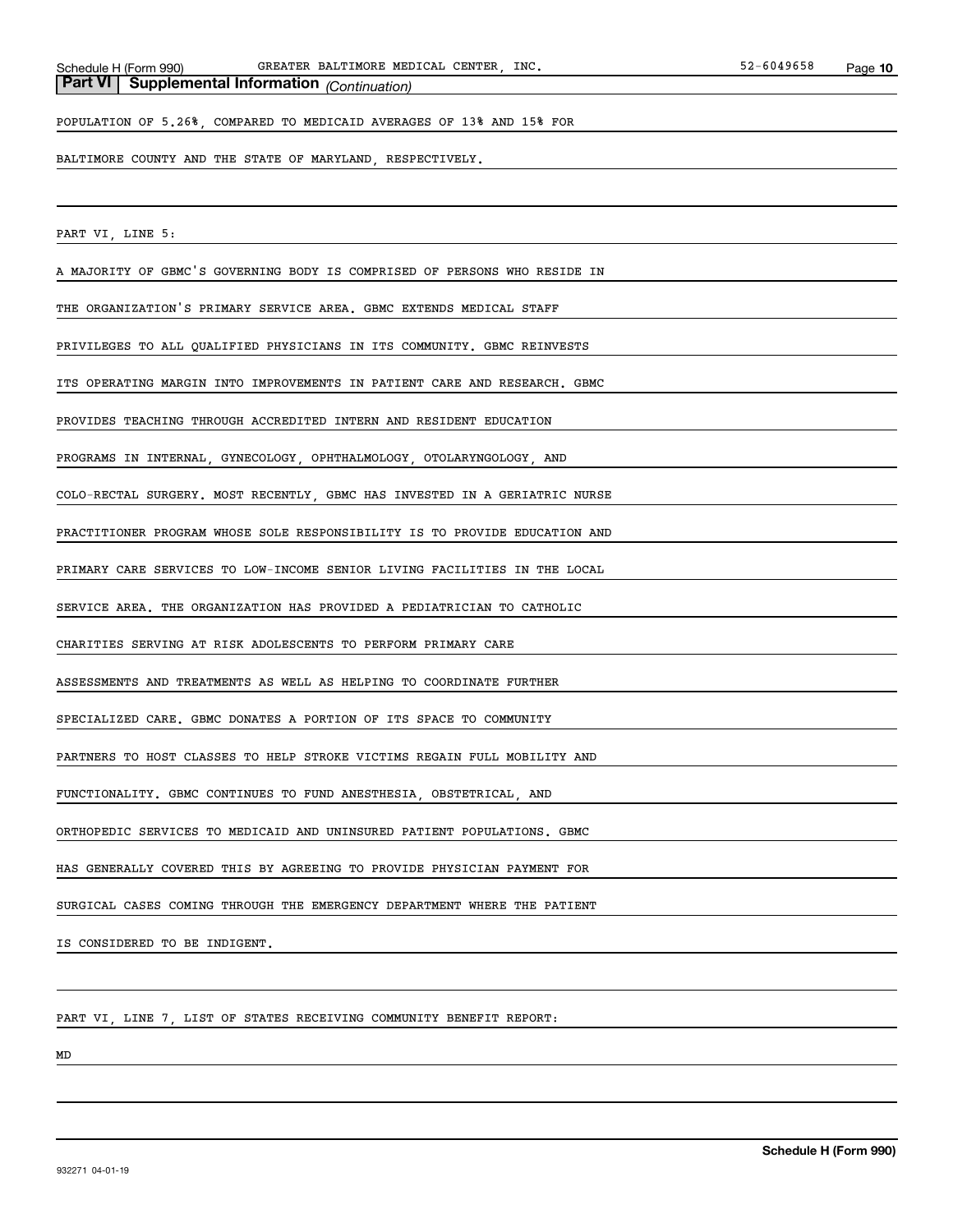| <b>SCHEDULE I</b>                                       |                                                                        |                            | <b>Grants and Other Assistance to Organizations,</b>                                                                                  |                                                       |                                         |                                                                |                                                                                                                                                                          | OMB No. 1545-0047                                   |
|---------------------------------------------------------|------------------------------------------------------------------------|----------------------------|---------------------------------------------------------------------------------------------------------------------------------------|-------------------------------------------------------|-----------------------------------------|----------------------------------------------------------------|--------------------------------------------------------------------------------------------------------------------------------------------------------------------------|-----------------------------------------------------|
| (Form 990)                                              |                                                                        |                            | Governments, and Individuals in the United States<br>Complete if the organization answered "Yes" on Form 990, Part IV, line 21 or 22. |                                                       |                                         |                                                                |                                                                                                                                                                          | 2019                                                |
| Department of the Treasury                              |                                                                        |                            |                                                                                                                                       | Attach to Form 990.                                   |                                         |                                                                |                                                                                                                                                                          | <b>Open to Public</b>                               |
| Internal Revenue Service                                |                                                                        |                            |                                                                                                                                       | Go to www.irs.gov/Form990 for the latest information. |                                         |                                                                |                                                                                                                                                                          | Inspection                                          |
| Name of the organization                                | GREATER BALTIMORE MEDICAL CENTER . INC.                                |                            |                                                                                                                                       |                                                       |                                         |                                                                |                                                                                                                                                                          | <b>Employer identification number</b><br>52-6049658 |
| Part I                                                  | <b>General Information on Grants and Assistance</b>                    |                            |                                                                                                                                       |                                                       |                                         |                                                                |                                                                                                                                                                          |                                                     |
| 1.                                                      |                                                                        |                            |                                                                                                                                       |                                                       |                                         |                                                                | Does the organization maintain records to substantiate the amount of the grants or assistance, the grantees' eligibility for the grants or assistance, and the selection | $\sqrt{X}$ Yes<br><b>No</b>                         |
| $\mathbf{2}$                                            |                                                                        |                            | Describe in Part IV the organization's procedures for monitoring the use of grant funds in the United States.                         |                                                       |                                         |                                                                |                                                                                                                                                                          |                                                     |
| Part II                                                 |                                                                        |                            |                                                                                                                                       |                                                       |                                         |                                                                | Grants and Other Assistance to Domestic Organizations and Domestic Governments. Complete if the organization answered "Yes" on Form 990, Part IV, line 21, for any       |                                                     |
|                                                         |                                                                        |                            | recipient that received more than \$5,000. Part II can be duplicated if additional space is needed.                                   |                                                       |                                         |                                                                |                                                                                                                                                                          |                                                     |
| 1 (a) Name and address of organization<br>or government |                                                                        | $(b)$ EIN                  | (c) IRC section<br>(if applicable)                                                                                                    | (d) Amount of<br>cash grant                           | (e) Amount of<br>non-cash<br>assistance | (f) Method of<br>valuation (book,<br>FMV, appraisal,<br>other) | (g) Description of<br>noncash assistance                                                                                                                                 | (h) Purpose of grant<br>or assistance               |
|                                                         |                                                                        |                            |                                                                                                                                       |                                                       |                                         |                                                                |                                                                                                                                                                          | TO MAKE A PRIVATE,                                  |
| CRISTO REY CORPORATE INTERNSHIP                         |                                                                        |                            |                                                                                                                                       |                                                       |                                         |                                                                |                                                                                                                                                                          | COLLEGE-PREPARATORY                                 |
| PROGRAM - 420 SOUTH CHESTER STREET                      |                                                                        |                            |                                                                                                                                       |                                                       |                                         |                                                                |                                                                                                                                                                          | EDUCATION AFFORDABLE TO                             |
| - BALTIMORE, MD 21231                                   |                                                                        | $20 - 5300491$ 501(C)(3)   |                                                                                                                                       | 22,800,                                               | $\mathbf 0$ .                           |                                                                |                                                                                                                                                                          | URBAN YOUNG PEOPLE FROM                             |
| MOVEABLE FEAST INC.                                     |                                                                        |                            |                                                                                                                                       |                                                       |                                         |                                                                |                                                                                                                                                                          |                                                     |
| 901 N. MILTON AVENUE                                    |                                                                        |                            |                                                                                                                                       |                                                       |                                         |                                                                |                                                                                                                                                                          | TO ASSIST IN FUNDING SNAP                           |
| BALTIMORE, MD 21205                                     |                                                                        | $52 - 1663825$ 501(C)(3)   |                                                                                                                                       | 24,950.                                               | 0.                                      |                                                                |                                                                                                                                                                          | INITIATIVE                                          |
|                                                         |                                                                        |                            |                                                                                                                                       |                                                       |                                         |                                                                |                                                                                                                                                                          |                                                     |
| <b>GBMC HEALTHCARE</b>                                  |                                                                        |                            |                                                                                                                                       |                                                       |                                         |                                                                |                                                                                                                                                                          |                                                     |
| 6545 N. CHARLES STREET                                  |                                                                        |                            |                                                                                                                                       |                                                       |                                         |                                                                |                                                                                                                                                                          | GENERAL SUPPORT FOR                                 |
| TOWSON, MD 21204                                        |                                                                        | 52-1484872 $501(C)(3)$     |                                                                                                                                       | 50,000                                                | $\mathbf 0$ .                           |                                                                |                                                                                                                                                                          | <b>HEALTHCARE</b>                                   |
| THE ASSOCIATED JEWISH COMMUNITY                         |                                                                        |                            |                                                                                                                                       |                                                       |                                         |                                                                |                                                                                                                                                                          |                                                     |
| FEDERATION OF BALTIMORE, INC. -                         |                                                                        |                            |                                                                                                                                       |                                                       |                                         |                                                                |                                                                                                                                                                          |                                                     |
| 5721 PARK HEIGHTS AVENUE -                              |                                                                        |                            |                                                                                                                                       |                                                       |                                         |                                                                |                                                                                                                                                                          | COMMUNITY FUNDING FOR                               |
| BALTIMORE, MD 21215                                     |                                                                        | 52-0607957 $501(C)(3)$     |                                                                                                                                       | 6,500.                                                | $\mathbf{0}$ .                          |                                                                |                                                                                                                                                                          | CHANA VOICES EVENT                                  |
| THE ULMAN CANCER FUND FOR YOUNG                         |                                                                        |                            |                                                                                                                                       |                                                       |                                         |                                                                |                                                                                                                                                                          |                                                     |
| ADULTS, INC. - 1215 E FORT AVENUE                       |                                                                        |                            |                                                                                                                                       |                                                       |                                         |                                                                |                                                                                                                                                                          | SUPPORTING YOUNG ADULTS                             |
| #104 - BALTIMORE, MD 21230                              |                                                                        | 52-2057636 $501(C)(3)$     |                                                                                                                                       | 6,000,                                                | 0.                                      |                                                                |                                                                                                                                                                          | IMPACTED BY CANCER                                  |
|                                                         |                                                                        |                            |                                                                                                                                       |                                                       |                                         |                                                                |                                                                                                                                                                          |                                                     |
| AMERICAN HEART ASSOCIATION                              |                                                                        |                            |                                                                                                                                       |                                                       |                                         |                                                                |                                                                                                                                                                          |                                                     |
| 7272 GREENVILLE AVENUE                                  |                                                                        |                            |                                                                                                                                       |                                                       |                                         |                                                                |                                                                                                                                                                          | TO FUND CARDIOVASCULAR                              |
| DALLAS, TX 75231                                        |                                                                        | $13 - 5613797$ $501(C)(3)$ |                                                                                                                                       | 7,500.                                                | $\mathbf{0}$ .                          |                                                                |                                                                                                                                                                          | MEDICAL RESEARCH                                    |
| 2                                                       |                                                                        |                            | Enter total number of section 501(c)(3) and government organizations listed in the line 1 table                                       |                                                       |                                         |                                                                |                                                                                                                                                                          | 7.                                                  |
| 3                                                       | Enter total number of other organizations listed in the line 1 table   |                            |                                                                                                                                       |                                                       |                                         |                                                                |                                                                                                                                                                          | $\mathbf{0}$ .                                      |
| LHA                                                     | For Paperwork Reduction Act Notice, see the Instructions for Form 990. |                            |                                                                                                                                       |                                                       |                                         |                                                                |                                                                                                                                                                          | Schedule I (Form 990) (2019)                        |

SEE PART IV FOR COLUMN (H) DESCRIPTIONS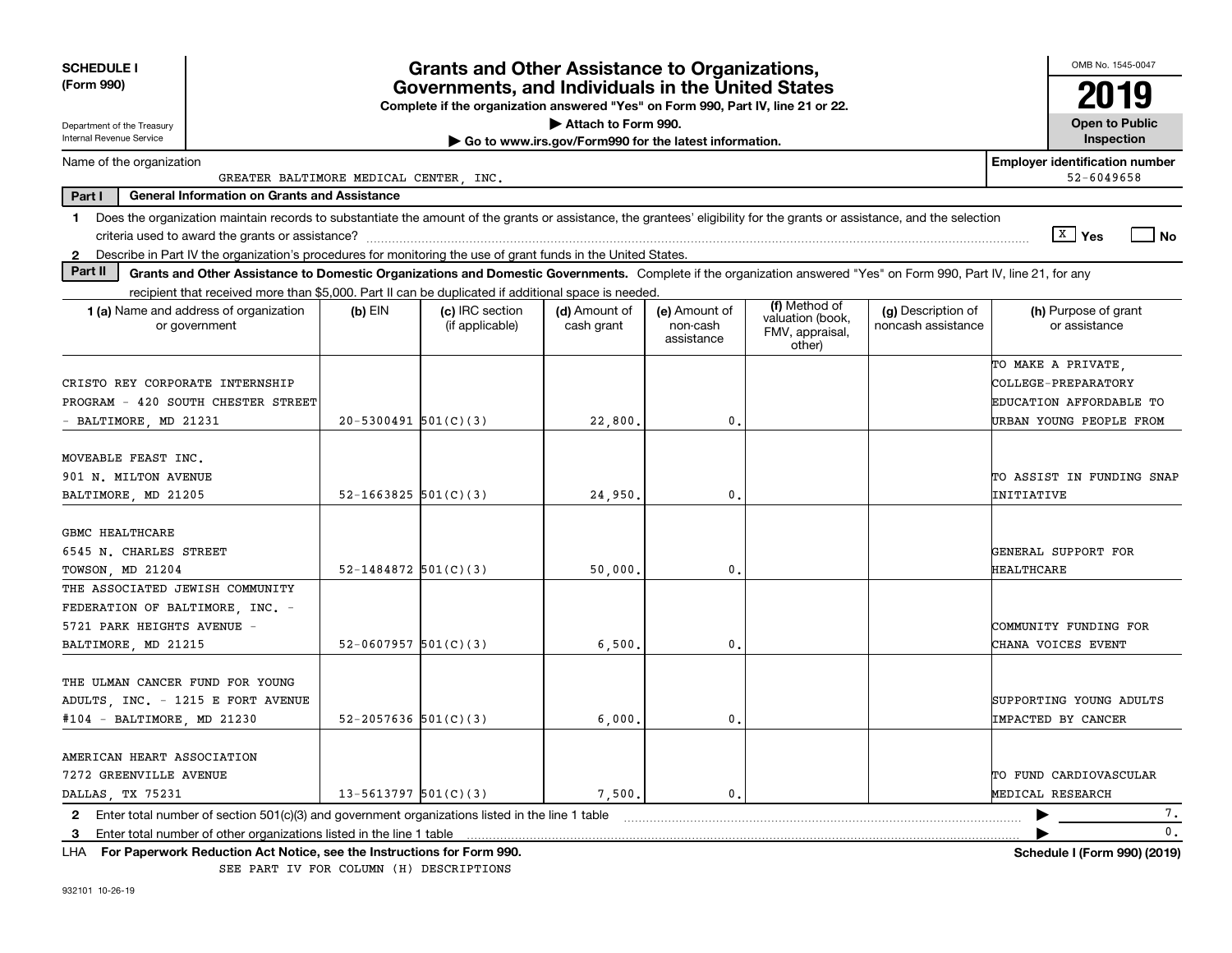**Part II Continuation of Grants and Other Assistance to Governments and Organizations in the United States**  (Schedule I (Form 990), Part II.)

| (a) Name and address of<br>organization or government | $(b)$ EIN                  | (c) IRC section<br>if applicable | (d) Amount of<br>cash grant | (e) Amount of<br>non-cash<br>assistance | (f) Method of<br>valuation<br>(book, FMV,<br>appraisal, other) | (g) Description of<br>non-cash assistance | (h) Purpose of grant<br>or assistance |
|-------------------------------------------------------|----------------------------|----------------------------------|-----------------------------|-----------------------------------------|----------------------------------------------------------------|-------------------------------------------|---------------------------------------|
| ALZHEIMER'S DISEASE AND RELATED                       |                            |                                  |                             |                                         |                                                                |                                           | WORKING TO END                        |
| DISORDERS ASSOCIATION, INC. - 225                     |                            |                                  |                             |                                         |                                                                |                                           | ALZHEIMER'S BY                        |
| N. MICHIGAN AVE FLOOR 17 -                            |                            |                                  |                             |                                         |                                                                |                                           | ACCELERATING GLOBAL                   |
| CHICAGO, IL 60601                                     | $13 - 3039601$ $501(C)(3)$ |                                  | 10,000.                     | $\mathbf 0$ .                           |                                                                |                                           | RESEARCH                              |
|                                                       |                            |                                  |                             |                                         |                                                                |                                           |                                       |
|                                                       |                            |                                  |                             |                                         |                                                                |                                           |                                       |
|                                                       |                            |                                  |                             |                                         |                                                                |                                           |                                       |
|                                                       |                            |                                  |                             |                                         |                                                                |                                           |                                       |
|                                                       |                            |                                  |                             |                                         |                                                                |                                           |                                       |
|                                                       |                            |                                  |                             |                                         |                                                                |                                           |                                       |
|                                                       |                            |                                  |                             |                                         |                                                                |                                           |                                       |
|                                                       |                            |                                  |                             |                                         |                                                                |                                           |                                       |

52-6049658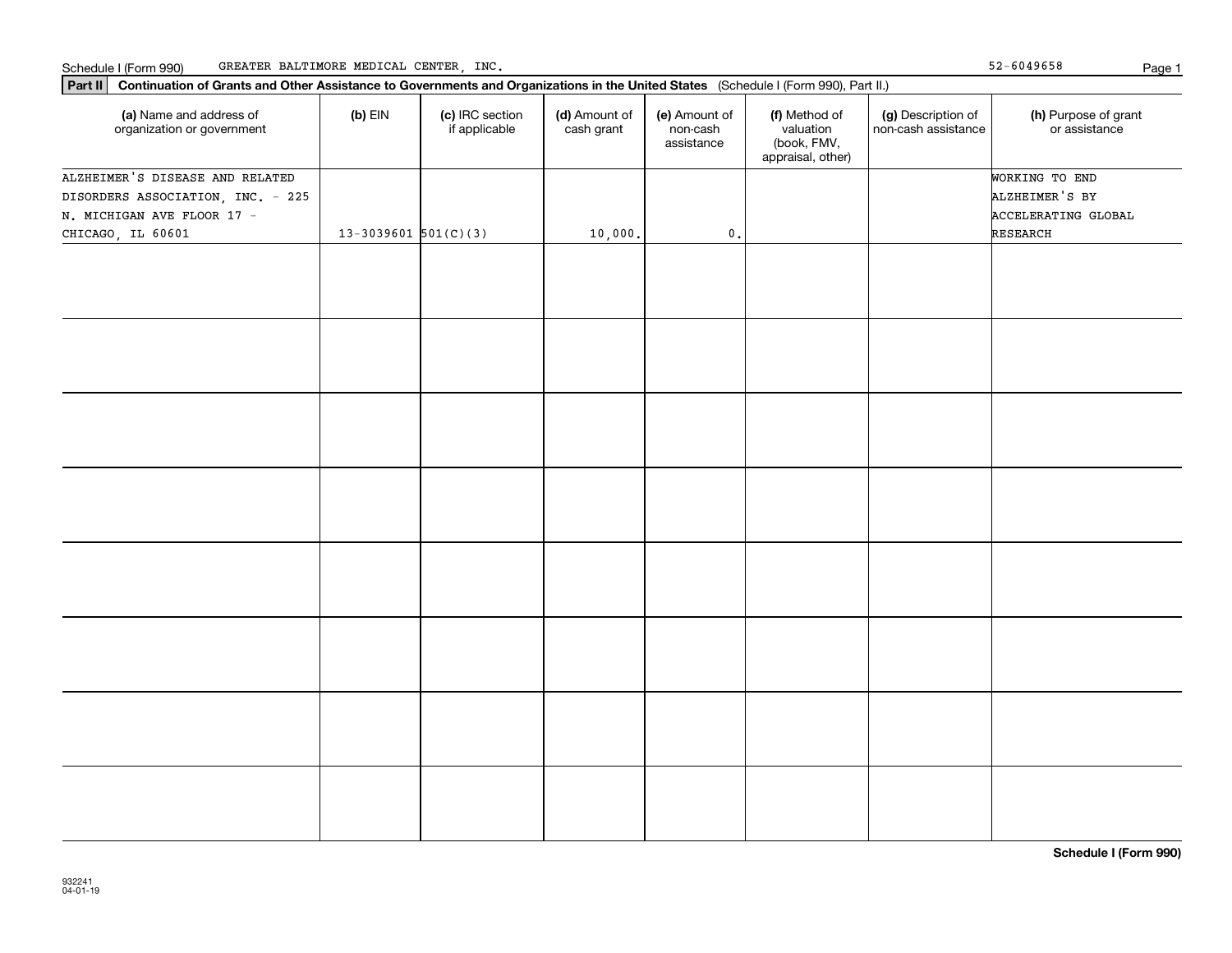**Part III | Grants and Other Assistance to Domestic Individuals. Complete if the organization answered "Yes" on Form 990, Part IV, line 22.** Part III can be duplicated if additional space is needed.

| (a) Type of grant or assistance | (b) Number of<br>recipients | (c) Amount of<br>cash grant | (d) Amount of non-<br>cash assistance | (e) Method of valuation<br>(book, FMV, appraisal, other) | (f) Description of noncash assistance |
|---------------------------------|-----------------------------|-----------------------------|---------------------------------------|----------------------------------------------------------|---------------------------------------|
|                                 |                             |                             |                                       |                                                          |                                       |
|                                 |                             |                             |                                       |                                                          |                                       |
|                                 |                             |                             |                                       |                                                          |                                       |
|                                 |                             |                             |                                       |                                                          |                                       |
|                                 |                             |                             |                                       |                                                          |                                       |
|                                 |                             |                             |                                       |                                                          |                                       |
|                                 |                             |                             |                                       |                                                          |                                       |
|                                 |                             |                             |                                       |                                                          |                                       |
|                                 |                             |                             |                                       |                                                          |                                       |
|                                 |                             |                             |                                       |                                                          |                                       |

Part IV | Supplemental Information. Provide the information required in Part I, line 2; Part III, column (b); and any other additional information.

PART I, LINE 2:

THE ORGANIZATION'S PROCEDURES FOR MONITORING THE USE OF GRANT FUNDS IN THE

U.S. ARE EVALUATED AND SELECTED THROUGH A FORMAL COMMUNITY NEEDS ADVISORY

COMMITTEE AND ARE BASED ON UNIQUE AND IDENTIFIED NEEDS. PERIODIC REPORTS

(SOME QUARTERLY AND OTHERS ANNUALLY) ARE REQUIRED BY GRANTORS.

ADDITIONALLY, FIELD VISITS ARE CONDUCTED.

PART II, LINE 1, COLUMN (H):

**2**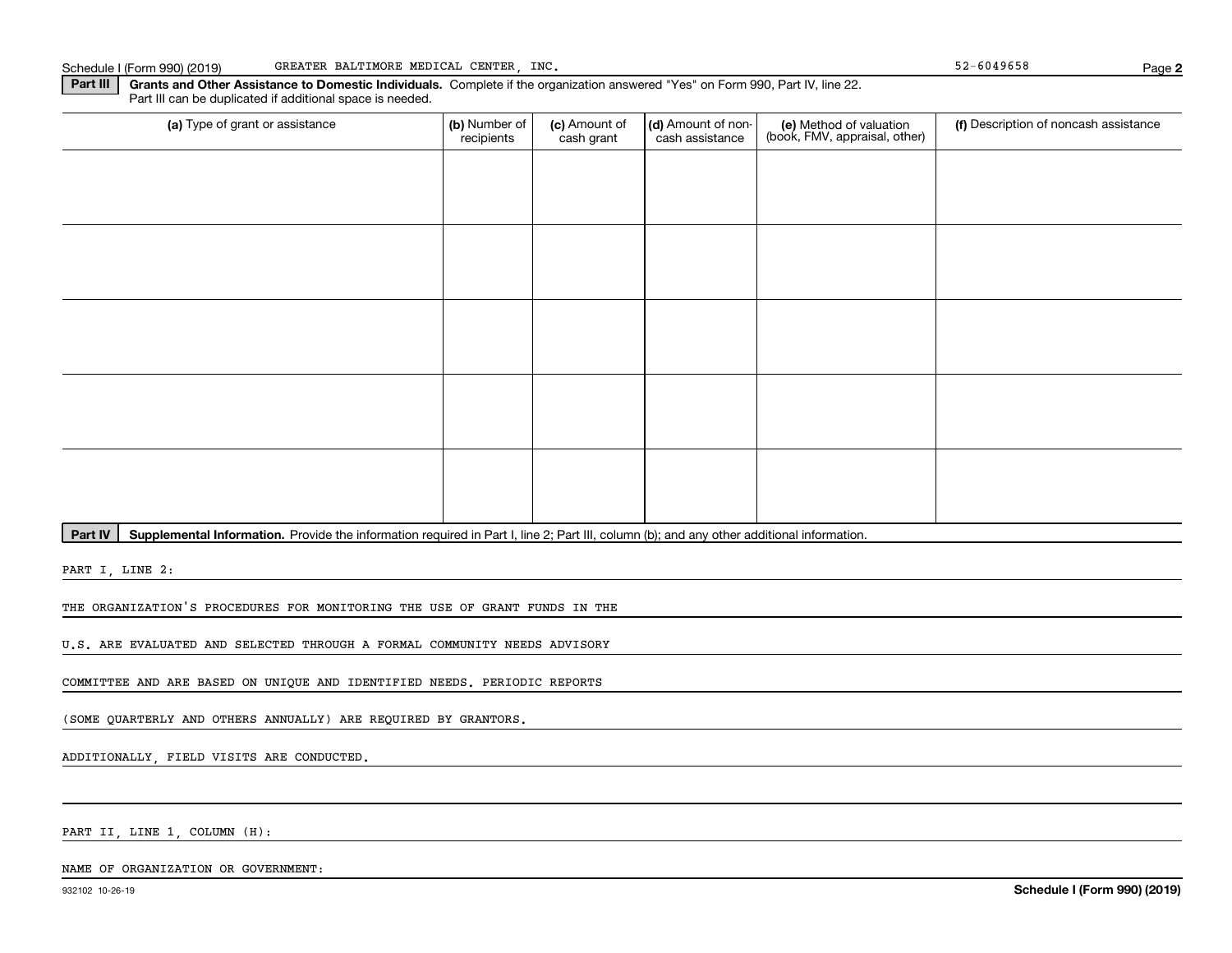# **Part IV Supplemental Information** CRISTO REY CORPORATE INTERNSHIP PROGRAM (H) PURPOSE OF GRANT OR ASSISTANCE: TO MAKE A PRIVATE, COLLEGE-PREPARATORY EDUCATION AFFORDABLE TO URBAN YOUNG PEOPLE FROM BALTIMORE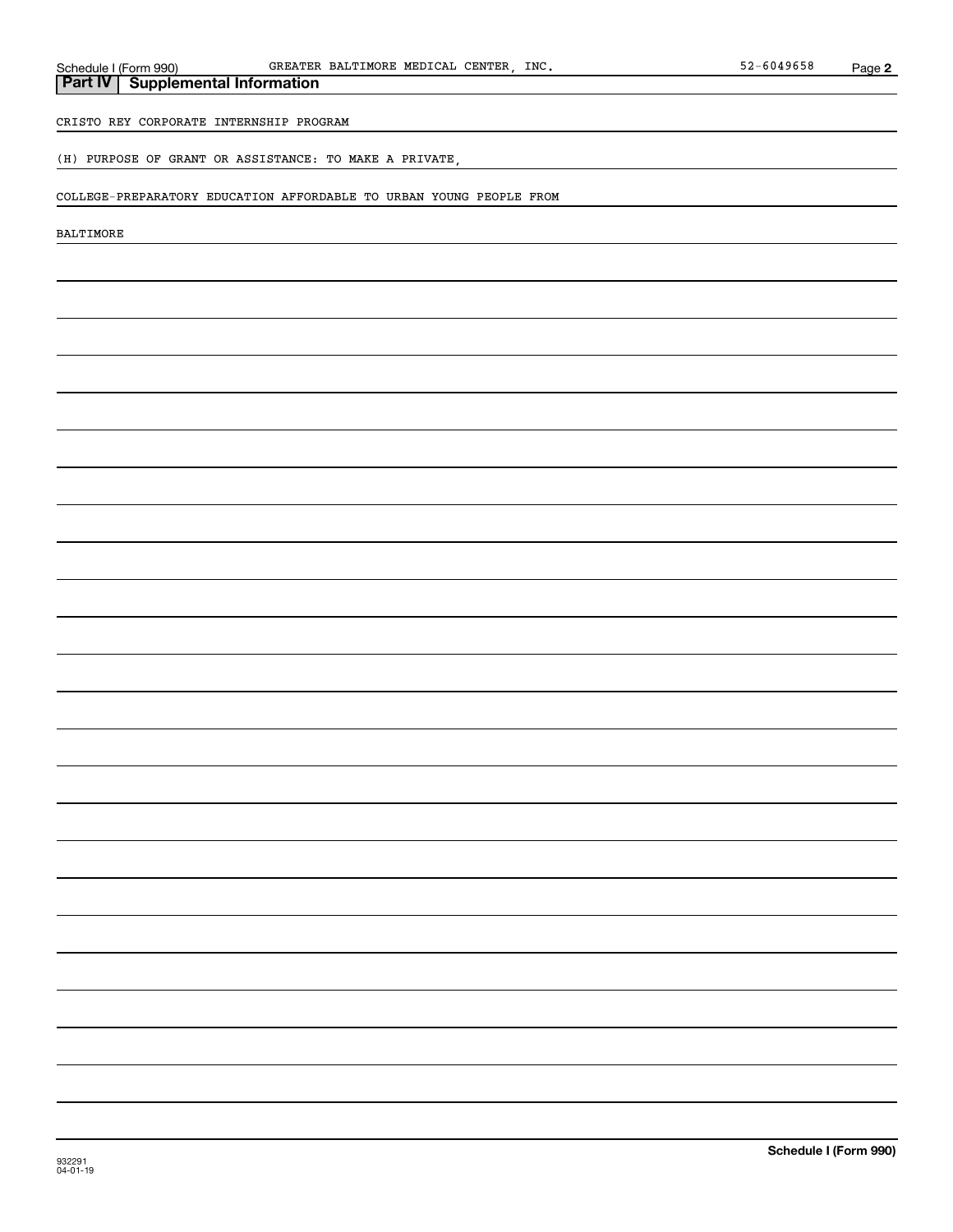|        | <b>Compensation Information</b><br><b>SCHEDULE J</b>   |                                                                                                                                                                                                                                      |                                                     |                                       | OMB No. 1545-0047          |     |    |
|--------|--------------------------------------------------------|--------------------------------------------------------------------------------------------------------------------------------------------------------------------------------------------------------------------------------------|-----------------------------------------------------|---------------------------------------|----------------------------|-----|----|
|        | (Form 990)                                             | For certain Officers, Directors, Trustees, Key Employees, and Highest                                                                                                                                                                |                                                     |                                       |                            |     |    |
|        |                                                        | <b>Compensated Employees</b>                                                                                                                                                                                                         |                                                     |                                       | 2019                       |     |    |
|        |                                                        | Complete if the organization answered "Yes" on Form 990, Part IV, line 23.<br>Attach to Form 990.                                                                                                                                    |                                                     |                                       | <b>Open to Public</b>      |     |    |
|        | Department of the Treasury<br>Internal Revenue Service | Go to www.irs.gov/Form990 for instructions and the latest information.                                                                                                                                                               |                                                     |                                       | Inspection                 |     |    |
|        | Name of the organization                               |                                                                                                                                                                                                                                      |                                                     | <b>Employer identification number</b> |                            |     |    |
|        |                                                        | GREATER BALTIMORE MEDICAL CENTER, INC.                                                                                                                                                                                               |                                                     | 52-6049658                            |                            |     |    |
|        | Part I                                                 | <b>Questions Regarding Compensation</b>                                                                                                                                                                                              |                                                     |                                       |                            |     |    |
|        |                                                        |                                                                                                                                                                                                                                      |                                                     |                                       |                            | Yes | No |
| 1a     |                                                        | Check the appropriate box(es) if the organization provided any of the following to or for a person listed on Form 990,                                                                                                               |                                                     |                                       |                            |     |    |
|        |                                                        | Part VII, Section A, line 1a. Complete Part III to provide any relevant information regarding these items.                                                                                                                           |                                                     |                                       |                            |     |    |
|        | First-class or charter travel                          |                                                                                                                                                                                                                                      | Housing allowance or residence for personal use     |                                       |                            |     |    |
|        | Travel for companions                                  |                                                                                                                                                                                                                                      | Payments for business use of personal residence     |                                       |                            |     |    |
|        |                                                        | Tax indemnification and gross-up payments                                                                                                                                                                                            | Health or social club dues or initiation fees       |                                       |                            |     |    |
|        |                                                        | Discretionary spending account                                                                                                                                                                                                       | Personal services (such as maid, chauffeur, chef)   |                                       |                            |     |    |
|        |                                                        |                                                                                                                                                                                                                                      |                                                     |                                       |                            |     |    |
|        |                                                        | <b>b</b> If any of the boxes on line 1a are checked, did the organization follow a written policy regarding payment or                                                                                                               |                                                     |                                       |                            |     |    |
|        |                                                        |                                                                                                                                                                                                                                      |                                                     |                                       | 1b                         |     |    |
| 2      |                                                        | Did the organization require substantiation prior to reimbursing or allowing expenses incurred by all directors,                                                                                                                     |                                                     |                                       |                            |     |    |
|        |                                                        | trustees, and officers, including the CEO/Executive Director, regarding the items checked on line 1a?                                                                                                                                |                                                     |                                       | $\mathbf{2}$               |     |    |
|        |                                                        |                                                                                                                                                                                                                                      |                                                     |                                       |                            |     |    |
| З      |                                                        | Indicate which, if any, of the following the organization used to establish the compensation of the organization's                                                                                                                   |                                                     |                                       |                            |     |    |
|        |                                                        | CEO/Executive Director. Check all that apply. Do not check any boxes for methods used by a related organization to                                                                                                                   |                                                     |                                       |                            |     |    |
|        |                                                        | establish compensation of the CEO/Executive Director, but explain in Part III.                                                                                                                                                       |                                                     |                                       |                            |     |    |
|        | X Compensation committee                               |                                                                                                                                                                                                                                      | $X$ Written employment contract                     |                                       |                            |     |    |
|        | X                                                      | X  <br>Independent compensation consultant                                                                                                                                                                                           | Compensation survey or study                        |                                       |                            |     |    |
|        |                                                        | Form 990 of other organizations                                                                                                                                                                                                      | $X$ Approval by the board or compensation committee |                                       |                            |     |    |
|        |                                                        | During the year, did any person listed on Form 990, Part VII, Section A, line 1a, with respect to the filing                                                                                                                         |                                                     |                                       |                            |     |    |
| 4      | organization or a related organization:                |                                                                                                                                                                                                                                      |                                                     |                                       |                            |     |    |
|        |                                                        | Receive a severance payment or change-of-control payment?                                                                                                                                                                            |                                                     |                                       | 4a                         |     | х  |
| а<br>b |                                                        |                                                                                                                                                                                                                                      |                                                     |                                       | 4b                         | x   |    |
| с      |                                                        |                                                                                                                                                                                                                                      |                                                     |                                       | 4с                         |     | x  |
|        |                                                        | If "Yes" to any of lines 4a-c, list the persons and provide the applicable amounts for each item in Part III.                                                                                                                        |                                                     |                                       |                            |     |    |
|        |                                                        |                                                                                                                                                                                                                                      |                                                     |                                       |                            |     |    |
|        |                                                        | Only section 501(c)(3), 501(c)(4), and 501(c)(29) organizations must complete lines 5-9.                                                                                                                                             |                                                     |                                       |                            |     |    |
|        |                                                        | For persons listed on Form 990, Part VII, Section A, line 1a, did the organization pay or accrue any compensation                                                                                                                    |                                                     |                                       |                            |     |    |
|        | contingent on the revenues of:                         |                                                                                                                                                                                                                                      |                                                     |                                       |                            |     |    |
|        |                                                        | a The organization? <b>Entitled Strategies and Strategies and Strategies and Strategies and Strategies and Strategies and Strategies and Strategies and Strategies and Strategies and Strategies and Strategies and Strategies a</b> |                                                     |                                       | 5a                         |     | х  |
|        |                                                        |                                                                                                                                                                                                                                      |                                                     |                                       | 5b                         |     | х  |
|        |                                                        | If "Yes" on line 5a or 5b, describe in Part III.                                                                                                                                                                                     |                                                     |                                       |                            |     |    |
|        |                                                        | 6 For persons listed on Form 990, Part VII, Section A, line 1a, did the organization pay or accrue any compensation                                                                                                                  |                                                     |                                       |                            |     |    |
|        | contingent on the net earnings of:                     |                                                                                                                                                                                                                                      |                                                     |                                       |                            |     |    |
|        |                                                        | a The organization? <b>Entitled Strategies and Strategies and Strategies and Strategies and Strategies and Strategies and Strategies and Strategies and Strategies and Strategies and Strategies and Strategies and Strategies a</b> |                                                     |                                       | 6a                         |     | х  |
|        |                                                        |                                                                                                                                                                                                                                      |                                                     |                                       | 6b                         |     | х  |
|        |                                                        | If "Yes" on line 6a or 6b, describe in Part III.                                                                                                                                                                                     |                                                     |                                       |                            |     |    |
|        |                                                        | 7 For persons listed on Form 990, Part VII, Section A, line 1a, did the organization provide any nonfixed payments                                                                                                                   |                                                     |                                       |                            |     |    |
|        |                                                        |                                                                                                                                                                                                                                      |                                                     |                                       | 7                          |     | х  |
| 8      |                                                        | Were any amounts reported on Form 990, Part VII, paid or accrued pursuant to a contract that was subject to the                                                                                                                      |                                                     |                                       |                            |     |    |
|        |                                                        | initial contract exception described in Regulations section 53.4958-4(a)(3)? If "Yes," describe in Part III                                                                                                                          |                                                     |                                       | 8                          |     | x  |
| 9      |                                                        | If "Yes" on line 8, did the organization also follow the rebuttable presumption procedure described in                                                                                                                               |                                                     |                                       |                            |     |    |
|        |                                                        |                                                                                                                                                                                                                                      |                                                     |                                       | 9                          |     |    |
|        |                                                        | LHA For Paperwork Reduction Act Notice, see the Instructions for Form 990.                                                                                                                                                           |                                                     |                                       | Schedule J (Form 990) 2019 |     |    |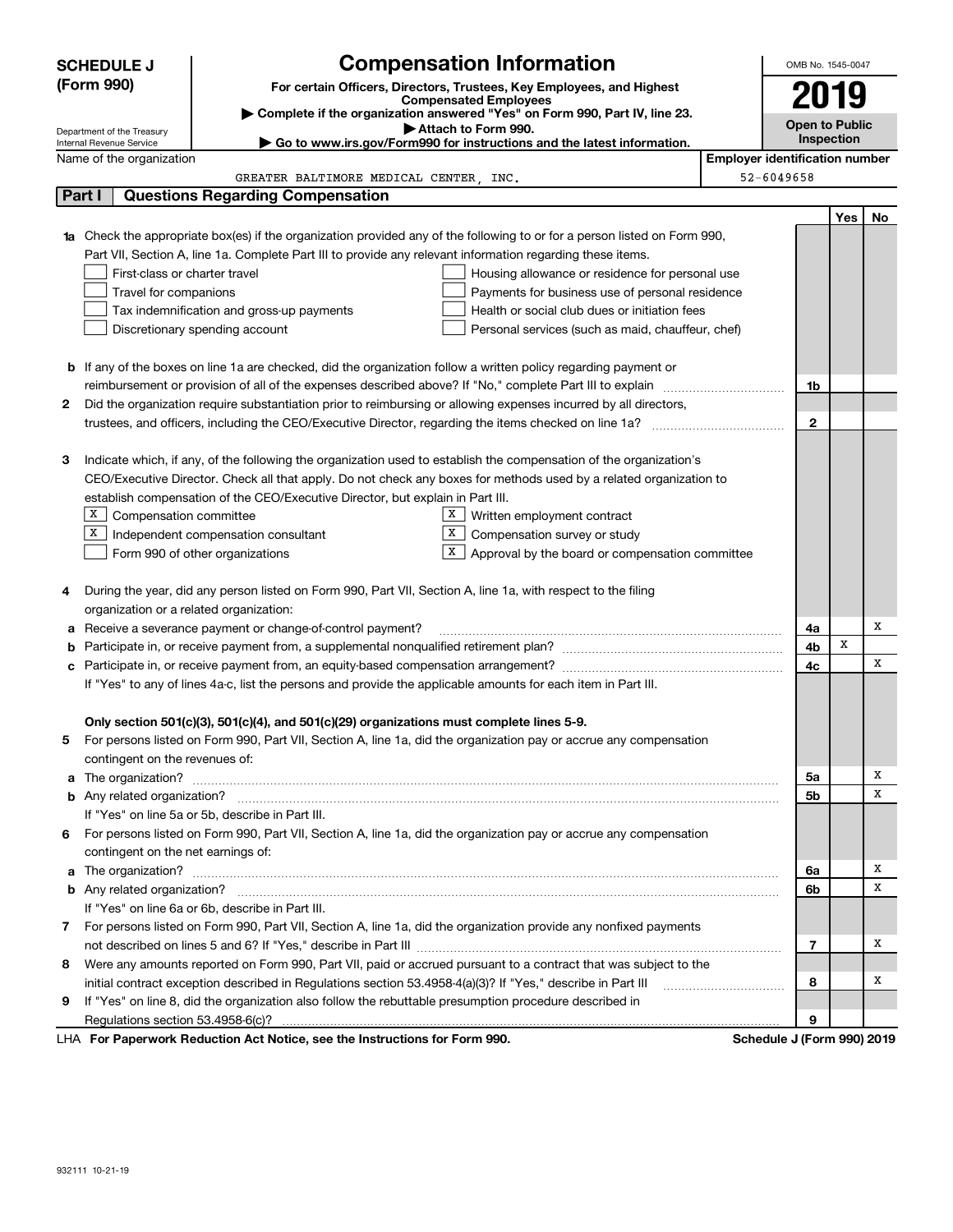52-6049658

# **Part II Officers, Directors, Trustees, Key Employees, and Highest Compensated Employees.**  Schedule J (Form 990) 2019 Page Use duplicate copies if additional space is needed.

For each individual whose compensation must be reported on Schedule J, report compensation from the organization on row (i) and from related organizations, described in the instructions, on row (ii). Do not list any individuals that aren't listed on Form 990, Part VII.

**Note:**  The sum of columns (B)(i)-(iii) for each listed individual must equal the total amount of Form 990, Part VII, Section A, line 1a, applicable column (D) and (E) amounts for that individual.

|                                |      | (B) Breakdown of W-2 and/or 1099-MISC compensation |                                           | (C) Retirement and                        | (D) Nontaxable                 | (E) Total of columns | (F) Compensation |                                                            |
|--------------------------------|------|----------------------------------------------------|-------------------------------------------|-------------------------------------------|--------------------------------|----------------------|------------------|------------------------------------------------------------|
| (A) Name and Title             |      | (i) Base<br>compensation                           | (ii) Bonus &<br>incentive<br>compensation | (iii) Other<br>reportable<br>compensation | other deferred<br>compensation | benefits             | $(B)(i)-(D)$     | in column (B)<br>reported as deferred<br>on prior Form 990 |
| (1) VICTOR A. KHOUZAMI M.D.    | (i)  | 1,229,849                                          | 194,518                                   | 1,143                                     | 15,000                         | 27,083               | 1,467,593        | 0.                                                         |
| CHAIR/PHYSICIAN                | (ii) | $\mathbf{0}$ .                                     | $\Omega$                                  | $\Omega$                                  | 0                              | $\Omega$             |                  | $\mathbf{0}$ .                                             |
| JOHN B. CHESSARE, M.D.<br>(2)  | (i)  | 846,719                                            | 162,643                                   | 245,201                                   | 12,250                         | 28,478               | 1,295,291        | 0.                                                         |
| DIRECTOR/CEO GBMC HEALTHCARE   | (i)  | 0.                                                 | $\Omega$                                  | $\mathbf{0}$                              | 0                              | $\Omega$             | $\Omega$         | 0.                                                         |
| BIMAL G. RAMI, M.D.<br>(3)     | (i)  | 938.047.                                           | 51,041                                    | 180                                       | 12,975                         | 38,511               | 1,040,754        | $\mathbf{0}$ .                                             |
| MED DIRECTOR/PHYSICIAN         | (ii) | $\mathbf{0}$ .                                     | $\Omega$                                  | $\mathbf{0}$ .                            | 0                              | $\Omega$             | $\Omega$         | 0.                                                         |
| CLAIRE M. WEITZ, M.D.<br>(4)   | (i)  | 775,084                                            | 127,435                                   | 732.                                      | 15,000                         | 25,954               | 944,205          | 0.                                                         |
| PHYSICIAN                      | (i)  | 0.                                                 | 0                                         | 0.                                        | 0                              | $\mathbf{0}$         | $\Omega$         | 0.                                                         |
| NIRAJ JANI, M.D.<br>(5)        | (i)  | 661.818                                            | 203,250                                   | 178                                       | 12,250                         | 36,950               | 914,446          | 0.                                                         |
| MED DIRECTOR/PHYSICIAN         | (i)  | $\mathbf{0}$ .                                     | $\Omega$                                  | $\mathbf{0}$ .                            | 0                              | $\mathbf{0}$         | $\Omega$         | 0.                                                         |
| MARK IGUCHI, M.D.<br>(6)       | (i)  | 730,904                                            | 85,229                                    | 120                                       | 12,250                         | 40,206               | 868,709          | 0.                                                         |
| PHYSICIAN                      | (i)  | $\mathbf{0}$ .                                     | 0                                         | $\Omega$                                  | 0                              | $\mathbf{0}$         | $\Omega$         | 0.                                                         |
| MR. KEITH R. POISSON<br>(7)    | (i)  | 478,702                                            | 82,676                                    | 126,097.                                  | 15,000                         | 33,879               | 736,354          | 0.                                                         |
| EVP & COO GBMC HEALTHCARE      | (ii) | $\mathbf{0}$ .                                     | $^{\circ}$                                | $\Omega$                                  | 0                              | 0                    | $\Omega$         | $\mathbf{0}$ .                                             |
| HAROLD TUCKER, M.D.<br>(8)     | (i)  | 499,854                                            | 88,373                                    | 4,827                                     | 87,985                         | 34,397               | 715,436          | 0.                                                         |
| CHIEF MEDICAL OFFICER          | (ii) | 0.                                                 | $^{\circ}$                                | $\mathbf{0}$                              | 0                              | $\mathbf{0}$         | $\Omega$         | 0.                                                         |
| MS. LAURIE R. BEYER<br>(9)     | (i)  | 424, 115,                                          | 81,015                                    | 8,426.                                    | 77,050                         | 41,186               | 631,792          | 0.                                                         |
| EVP & CFO GBMC HEALTHCARE      | (ii) | 0.                                                 | 0                                         | 0.                                        | 0                              | 0                    | $\Omega$         | 0.                                                         |
| (10) MS. CATHERINE HAMEL       | (i)  | 358,365                                            | 67,108                                    | 48,563                                    | 13,071                         | 39,292               | 526,399          | $\mathbf 0$ .                                              |
| VP POST ACUTE & PRES GILCHRIST | (i)  | 0.                                                 | 0                                         | $\Omega$                                  | $\mathbf{0}$                   | 0                    |                  | 0.                                                         |
| (11) MS. SUSAN MARTIELLI       | (i)  | 358,552.                                           | 76,188                                    | 6,410                                     | 50,651                         | 13,908               | 505,709          | 29,633.                                                    |
| GENERAL COUNSEL/VP LEGAL       | (ii) | 0.                                                 | $\mathbf{0}$                              | 0.                                        | $\mathbf{0}$                   | $\mathbf{0}$         | $\mathbf{0}$     | 0.                                                         |
| (12) MR. DAVID J. HYNSON       | (i)  | 316,661                                            | 90,668                                    | 7,367.                                    | 47,315                         | 41,761               | 503.772          | 32,809.                                                    |
| VP & CIO                       | (ii) | $\mathbf{0}$ .                                     | $\mathbf{0}$ .                            | $\mathbf{0}$ .                            | $\mathbf{0}$                   | $\mathbf{0}$         | $\Omega$         | 0.                                                         |
| (13) MS. JOANN IOANNOU         | (i)  | 284,806,                                           | 98,549                                    | 3,450.                                    | 56,144                         | 46,794               | 489.743          | 43,229.                                                    |
| SVP PATIENT SERVICES           | (ii) | 0.                                                 | $\mathbf 0$ .                             | $\mathbf{0}$ .                            | $\mathbf{0}$                   | $\mathbf{0}$         | $\mathbf{0}$ .   | $\mathbf{0}$ .                                             |
| (14) MS. JENNY COLDIRON        | (i)  | 279,147.                                           | 102,924                                   | 6,424                                     | 43,580                         | 42,236               | 474, 311         | 35,261.                                                    |
| VP DEV./PRES. GBMC FOUNDATION  | (ii) | $\mathbf{0}$ .                                     | $\mathbf{0}$ .                            | 0.                                        | 0.                             | $\mathbf{0}$ .       | $\mathbf{0}$ .   | $\mathbf{0}$ .                                             |
| (15) MS. MARIA PANE, M.D.      | (i)  | 393.994                                            | 15                                        | 516.                                      | 15,000                         | 40.697.              | 450.222          | $\mathbf 0$ .                                              |
| VICE CHIEF OF STAFF/PHYSICIAN  | (ii) | $\mathbf{0}$ .                                     | $\mathbf{0}$ .                            | $\mathbf{0}$ .                            | 0.                             | $\mathbf{0}$ .       | $\mathbf{0}$ .   | 0.                                                         |
| (16) MS. ANNA-MARIA G. PALMER  | (i)  | 299,014.                                           | 36,001                                    | 7,178.                                    | 42,453                         | 25,650               | 410,296          | 0.                                                         |
| VP & CHIEF HR OFFICER          | (ii) | $\mathbf{0}$ .                                     | $\mathbf{0}$ .                            | 0.                                        | 0.                             | 0.                   | 0.               | $\mathbf{0}$ .                                             |

**Schedule J (Form 990) 2019**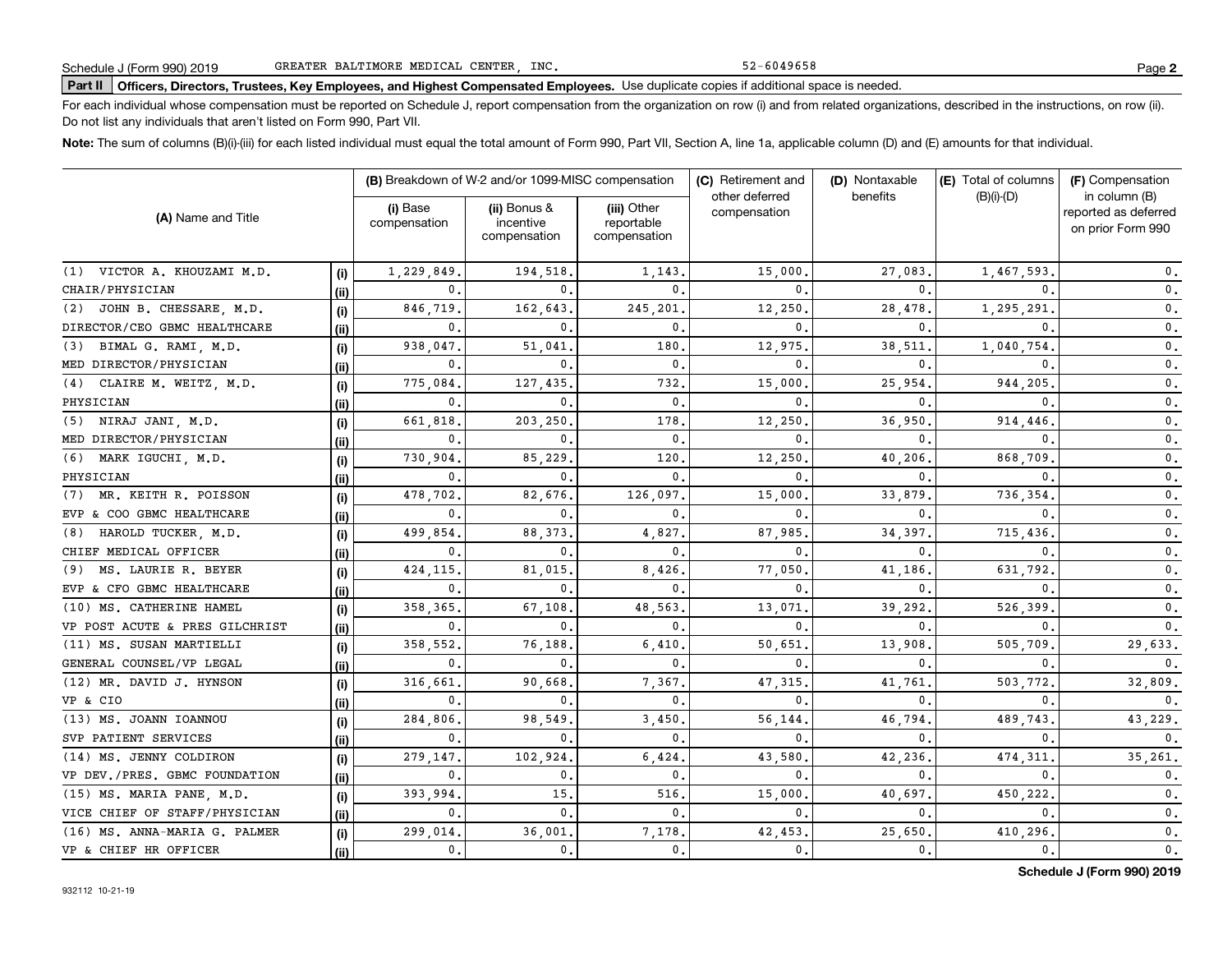52-6049658

# **Part II Officers, Directors, Trustees, Key Employees, and Highest Compensated Employees.**  Schedule J (Form 990) 2019 Page Use duplicate copies if additional space is needed.

For each individual whose compensation must be reported on Schedule J, report compensation from the organization on row (i) and from related organizations, described in the instructions, on row (ii). Do not list any individuals that aren't listed on Form 990, Part VII.

**Note:**  The sum of columns (B)(i)-(iii) for each listed individual must equal the total amount of Form 990, Part VII, Section A, line 1a, applicable column (D) and (E) amounts for that individual.

|                                     |      |                          | (B) Breakdown of W-2 and/or 1099-MISC compensation |                                           | (C) Retirement and<br>other deferred | (D) Nontaxable<br>benefits | (E) Total of columns | (F) Compensation<br>in column (B)         |  |
|-------------------------------------|------|--------------------------|----------------------------------------------------|-------------------------------------------|--------------------------------------|----------------------------|----------------------|-------------------------------------------|--|
| (A) Name and Title                  |      | (i) Base<br>compensation | (ii) Bonus &<br>incentive<br>compensation          | (iii) Other<br>reportable<br>compensation | compensation                         |                            | $(B)(i)-(D)$         | reported as deferred<br>on prior Form 990 |  |
| (17) MS. ERLENE WASHINGTON          | (i)  | 305,316.                 | 19,883.                                            | 12,291.                                   | 36,681.                              | 28,711                     | 402,882.             | $\mathbf 0$ .                             |  |
| VP & COO HEALTH PARTNERS (BEG 7/19) | (ii) | $\mathbf{0}$ .           | $\mathbf{0}$ .                                     | $\mathbf{0}$ .                            | $\mathbf 0$ .                        | $\mathbf{0}$               | $\mathbf{0}$ .       | $\mathbf 0$ .                             |  |
| (18) MS. CAROLYN L. CANDIELLO       | (i)  | 271,371.                 | 52,017.                                            | 34,222.                                   | 11,610.                              | 26,813                     | 396,033.             | $\mathbf 0$ .                             |  |
| VP QUALITY & PT SAFETY              | (ii) | $\mathbf{0}$ .           | $\mathbf{0}$ .                                     | $\mathbf{0}$ .                            | $\mathbf 0$ .                        | $\mathbf{0}$               | $\mathbf{0}$ .       | $\mathbf 0$ .                             |  |
| (19) MS. STACEY L. MCGREEVY         | (i)  | 256,743.                 | 34,502.                                            | 2,975.                                    | 38,650                               | 1,542.                     | 334,412.             | $\mathbf 0$ .                             |  |
| VP SUPPORT SERVICES                 | (ii) | $\mathbf{0}$ .           | $\mathbf{0}$ .                                     | $\mathbf{0}$ .                            | $\mathbf{0}$ .                       | $\mathbf{0}$ .             | $\mathbf{0}$ .       | $\mathfrak o$ .                           |  |
| (20) MELISSA SPARROW, M.D.          | (i)  | 293,004.                 | 15.                                                | 1,340.                                    | 11,630                               | 26, 274.                   | 332,263.             | $\mathfrak o$ .                           |  |
| CHIEF OF STAFF                      | (ii) | $\mathbf{0}$ .           | $\mathbf{0}$ .                                     | $\mathsf{0}\,.$                           | 0.                                   | 0.                         | $\mathbf{0}$ .       | $\mathbf 0$ .                             |  |
|                                     | (i)  |                          |                                                    |                                           |                                      |                            |                      |                                           |  |
|                                     | (ii) |                          |                                                    |                                           |                                      |                            |                      |                                           |  |
|                                     | (i)  |                          |                                                    |                                           |                                      |                            |                      |                                           |  |
|                                     | (ii) |                          |                                                    |                                           |                                      |                            |                      |                                           |  |
|                                     | (i)  |                          |                                                    |                                           |                                      |                            |                      |                                           |  |
|                                     | (ii) |                          |                                                    |                                           |                                      |                            |                      |                                           |  |
|                                     | (i)  |                          |                                                    |                                           |                                      |                            |                      |                                           |  |
|                                     | (ii) |                          |                                                    |                                           |                                      |                            |                      |                                           |  |
|                                     | (i)  |                          |                                                    |                                           |                                      |                            |                      |                                           |  |
|                                     | (ii) |                          |                                                    |                                           |                                      |                            |                      |                                           |  |
|                                     | (i)  |                          |                                                    |                                           |                                      |                            |                      |                                           |  |
|                                     | (ii) |                          |                                                    |                                           |                                      |                            |                      |                                           |  |
|                                     | (i)  |                          |                                                    |                                           |                                      |                            |                      |                                           |  |
|                                     | (ii) |                          |                                                    |                                           |                                      |                            |                      |                                           |  |
|                                     | (i)  |                          |                                                    |                                           |                                      |                            |                      |                                           |  |
|                                     | (ii) |                          |                                                    |                                           |                                      |                            |                      |                                           |  |
|                                     | (i)  |                          |                                                    |                                           |                                      |                            |                      |                                           |  |
|                                     | (ii) |                          |                                                    |                                           |                                      |                            |                      |                                           |  |
|                                     | (i)  |                          |                                                    |                                           |                                      |                            |                      |                                           |  |
|                                     | (ii) |                          |                                                    |                                           |                                      |                            |                      |                                           |  |
|                                     | (i)  |                          |                                                    |                                           |                                      |                            |                      |                                           |  |
|                                     | (ii) |                          |                                                    |                                           |                                      |                            |                      |                                           |  |
|                                     | (i)  |                          |                                                    |                                           |                                      |                            |                      |                                           |  |
|                                     | (ii) |                          |                                                    |                                           |                                      |                            |                      |                                           |  |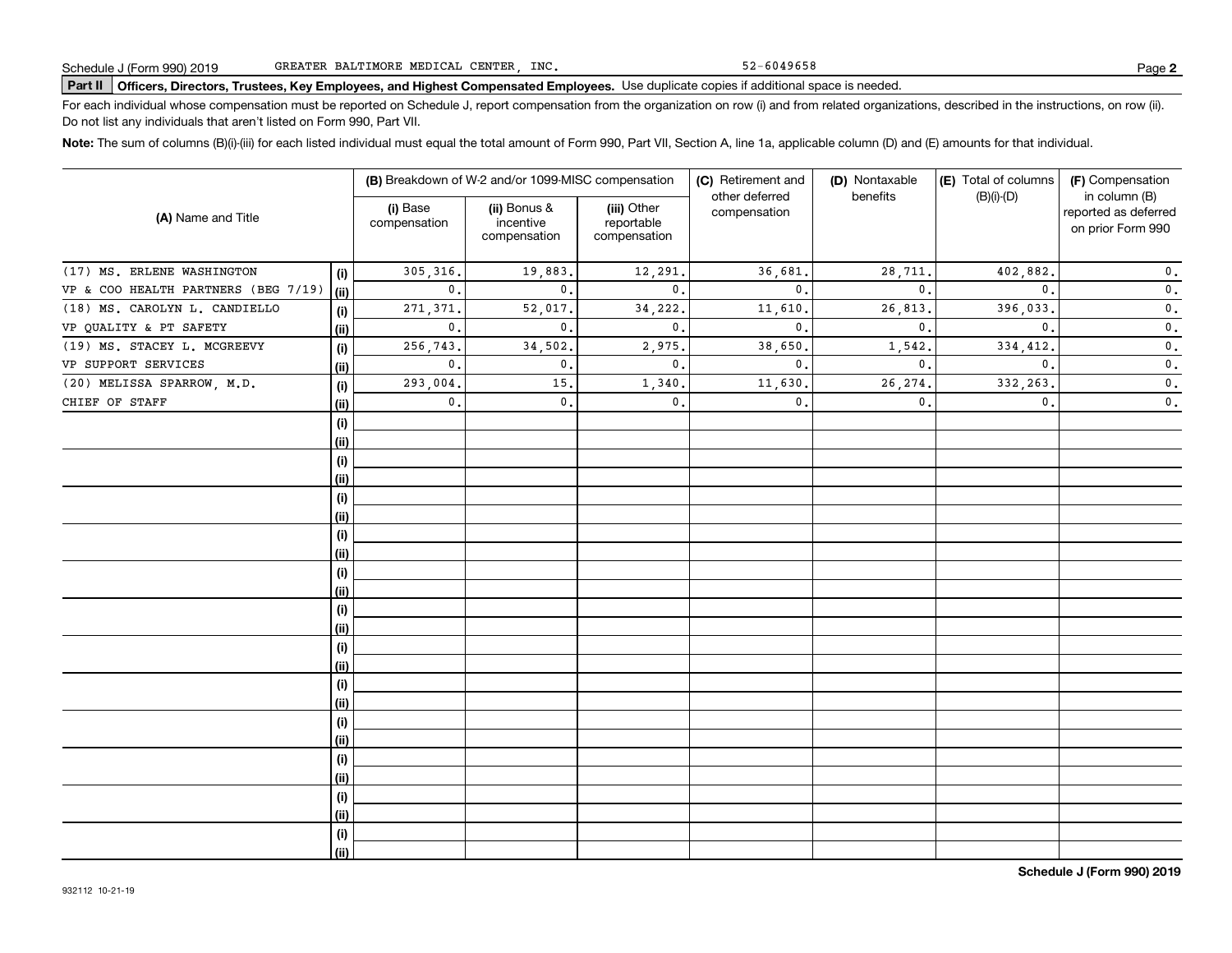#### **Part III Supplemental Information**

Schedule J (Form 990) 2019 GREATER BALTIMORE MEDICAL CENTER, INC.<br>Part III Supplemental Information<br>Provide the information, explanation, or descriptions required for Part I, lines 1a, 1b, 3, 4a, 4b, 4c, 5a, 5b, 6a, 6b, 7,

PART I, LINE 4B:

GREATER BALTIMORE MEDICAL CENTER, INC. HAS A NON-QUALIFIED SUPPLEMENTAL

RETIREMENT PLAN. THIS PLAN WAS APPROVED BY THE COMPENSATION COMMITTEE OF

THE GBMC HEALTHCARE BOARD OF DIRECTORS TO SUPPLEMENT THE EXECUTIVE'S

RETIREMENT INCOME. THE SUPPLEMENTAL RETIREMENT PLAN WAS DEVELOPED BASED ON

AN INDEPENDENT CONSULTANT REPORT ON MARKET-BASED PRACTICES FOR SUPPLEMENTAL

RETIREMENT PLANS, THE PERCENTAGE OF FINAL AVERAGE PAY, THE REQUIREMENTS FOR

VESTING, PARTICIPANTS, AND PAY-OUT PROVISIONS WERE ESTABLISHED, REVIEWED,

AND APPROVED BY THE COMPENSATION COMMITTEE. THE CONTRIBUTIONS TO THE

SUPPLEMENTAL NON-QUALIFIED RETIREMENT PLAN ARE INCLUDED IN SCHEDULE J, PART

II, COLUMN C OR IN SCHEDULE J, PART II, COLUMN B(III) AS PART OF DEFERRED

COMPENSATION. JOHN B. CHESSARE, M.D.; MR. KEITH R. POISSON; MS. CATHERINE

HAMEL; MS. CAROLYN L. CANDIELLO; MS. LAURIE R. BEYER; MS. JENNY COLDIRON;

MR. DAVID J. HYNSON; MS. JOANN Z. IOANNOU; MS. SUSAN MARTIELLI; MS. STACEY

MCGREEVY; MS. ANNA-MARIA PALMER; MR. HAROLD TUCKER; AND MS. ERLENE

WASHINGTON PARTICIPATED IN THIS SUPPLEMENTAL NON-QUALIFIED RETIREMENT PLAN.

THE AMOUNTS PAID OUT OF THIS PLAN IN 2019 WERE AS FOLLOWS:

JOHN B. CHESSARE, M.D. - \$225,038

**Schedule J (Form 990) 2019**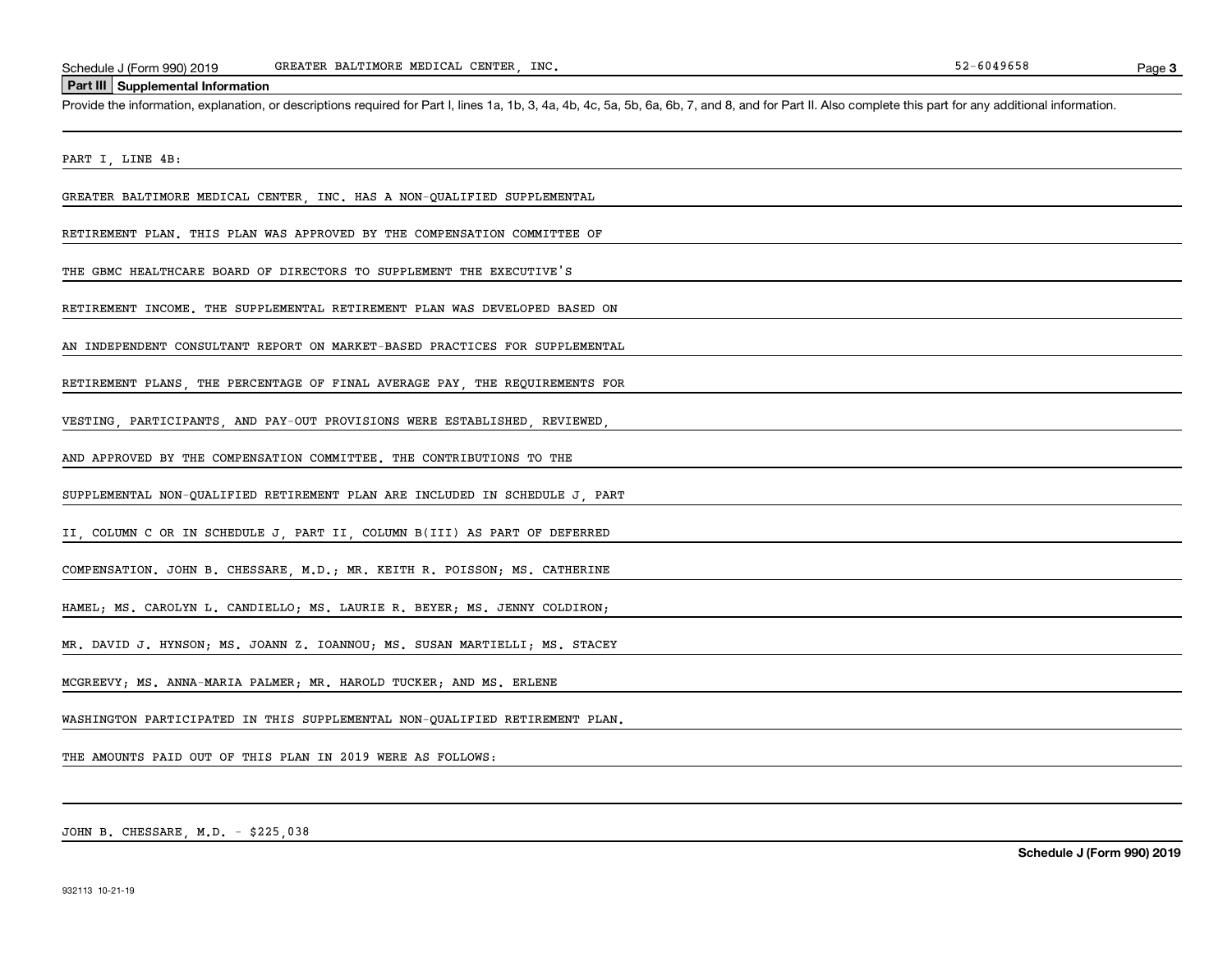### **Part III Supplemental Information**

Schedule J (Form 990) 2019 GREATER BALTIMORE MEDICAL CENTER, INC.<br>Part III Supplemental Information<br>Provide the information, explanation, or descriptions required for Part I, lines 1a, 1b, 3, 4a, 4b, 4c, 5a, 5b, 6a, 6b, 7,

MR. KEITH R. POISSON - \$103,048

MS. CATHERINE HAMEL - \$30,855

MS. CAROLYN L. CANDIELLO - \$27,514.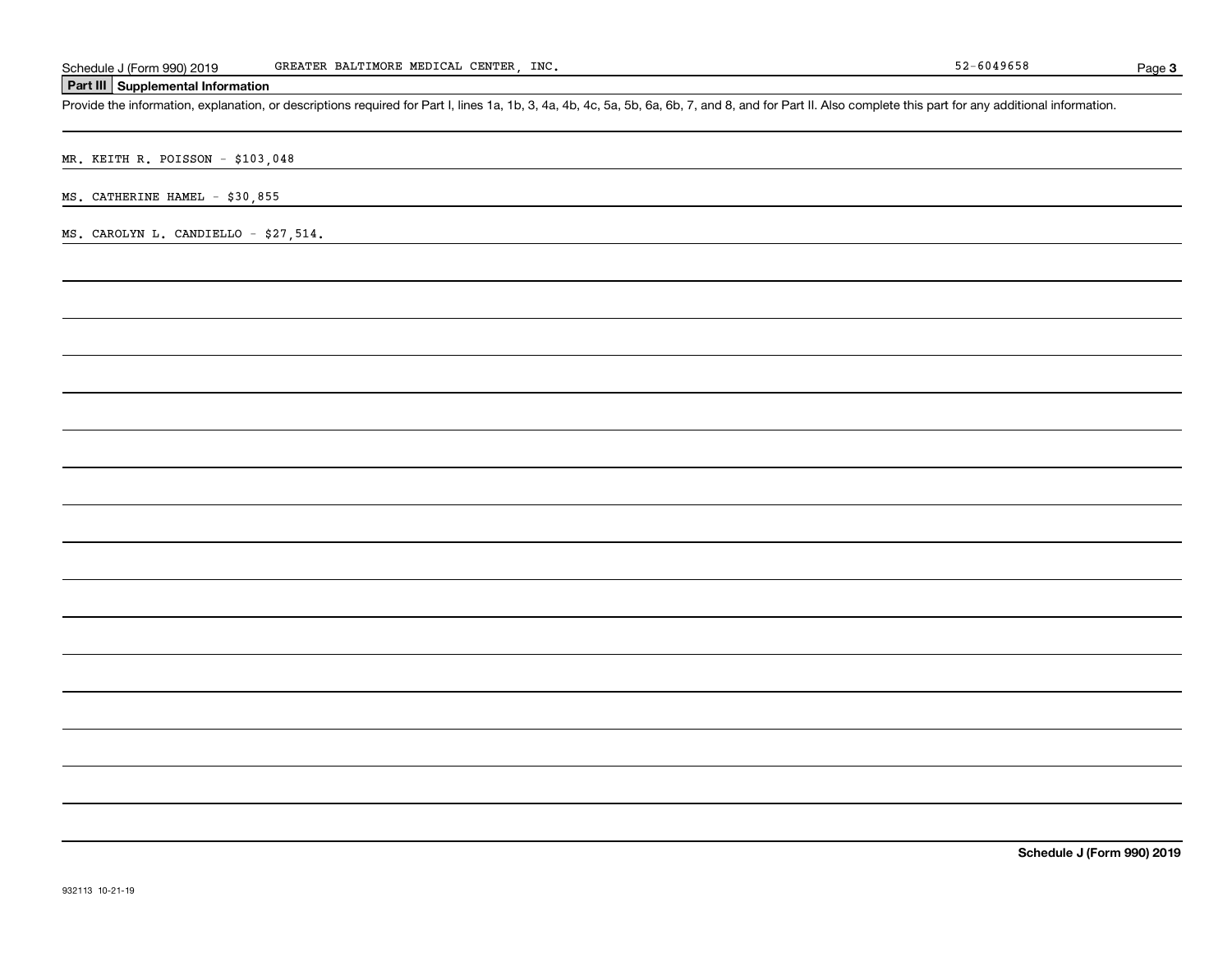| <b>SCHEDULE K</b><br>(Form 990)<br>Department of the Treasury<br>Internal Revenue Service |                                                                                | Complete if the organization answered "Yes" on Form 990, Part IV, line 24a. Provide descriptions,<br>Attach to Form 990. Go to www.irs.gov/Form990 for instructions and the latest information. | <b>Supplemental Information on Tax-Exempt Bonds</b><br>explanations, and any additional information in Part VI. |                 |                 |                       |                                |                            |             |                                       |                            | OMB No. 1545-0047<br><b>Open to Public</b><br>Inspection | 2019       |           |
|-------------------------------------------------------------------------------------------|--------------------------------------------------------------------------------|-------------------------------------------------------------------------------------------------------------------------------------------------------------------------------------------------|-----------------------------------------------------------------------------------------------------------------|-----------------|-----------------|-----------------------|--------------------------------|----------------------------|-------------|---------------------------------------|----------------------------|----------------------------------------------------------|------------|-----------|
| Name of the organization                                                                  |                                                                                |                                                                                                                                                                                                 |                                                                                                                 |                 |                 |                       |                                |                            |             | <b>Employer identification number</b> |                            |                                                          |            |           |
|                                                                                           | GREATER BALTIMORE MEDICAL CENTER, INC.                                         |                                                                                                                                                                                                 |                                                                                                                 |                 |                 |                       |                                |                            |             |                                       | $52 - 6049658$             |                                                          |            |           |
| Part I<br><b>Bond Issues</b>                                                              |                                                                                |                                                                                                                                                                                                 |                                                                                                                 |                 |                 |                       |                                |                            |             |                                       |                            |                                                          |            |           |
|                                                                                           | (a) Issuer name                                                                | (b) Issuer EIN                                                                                                                                                                                  | $(c)$ CUSIP $#$                                                                                                 | (d) Date issued | (e) Issue price |                       |                                | (f) Description of purpose |             |                                       | (g) Defeased (h) On behalf |                                                          | (i) Pooled |           |
|                                                                                           |                                                                                |                                                                                                                                                                                                 |                                                                                                                 |                 |                 |                       |                                |                            |             |                                       | of issuer                  |                                                          |            | financing |
|                                                                                           |                                                                                |                                                                                                                                                                                                 |                                                                                                                 |                 |                 |                       |                                |                            | Yes I       | No                                    | Yes                        | <b>No</b>                                                |            | Yes   No  |
|                                                                                           |                                                                                |                                                                                                                                                                                                 |                                                                                                                 |                 |                 |                       |                                |                            |             |                                       |                            |                                                          |            |           |
|                                                                                           | A MD HEALTH & HIGHER ED. FAC. AUTH                                             | 52-0936091                                                                                                                                                                                      | 574218BX0                                                                                                       | 04/20/11        |                 |                       | 67,785,219. SEE PART VI        |                            | Х           |                                       |                            | х                                                        |            | X         |
|                                                                                           |                                                                                |                                                                                                                                                                                                 |                                                                                                                 |                 |                 |                       | REFUND BONDS ISSUED            |                            |             |                                       |                            |                                                          |            |           |
|                                                                                           | <b>B</b> MD HEALTH & HIGHER ED. FAC. AUTH                                      | 52-0936091                                                                                                                                                                                      | 574218EY5                                                                                                       | 04/11/12        |                 | 36, 317, 095. 12/6/01 |                                |                            | х           |                                       |                            | x                                                        |            | X         |
|                                                                                           |                                                                                |                                                                                                                                                                                                 |                                                                                                                 |                 |                 |                       | TO REFUND BONDS ISSUED         |                            |             |                                       |                            |                                                          |            |           |
|                                                                                           | C MD HEALTH & HIGHER ED. FAC. AUTH                                             | $52 - 0936091$                                                                                                                                                                                  | 000000000                                                                                                       | 03/08/17        |                 |                       | 73,720,000.4/20/11 AND 4/11/12 |                            |             | x                                     |                            | X                                                        |            | X         |
|                                                                                           |                                                                                |                                                                                                                                                                                                 |                                                                                                                 |                 |                 |                       |                                |                            |             |                                       |                            |                                                          |            |           |
| D                                                                                         |                                                                                |                                                                                                                                                                                                 |                                                                                                                 |                 |                 |                       |                                |                            |             |                                       |                            |                                                          |            |           |
| Part II<br><b>Proceeds</b>                                                                |                                                                                |                                                                                                                                                                                                 |                                                                                                                 |                 |                 |                       |                                |                            |             |                                       |                            |                                                          |            |           |
|                                                                                           |                                                                                |                                                                                                                                                                                                 |                                                                                                                 | A               |                 |                       | В                              | C                          |             |                                       |                            | D                                                        |            |           |
| Amount of bonds retired<br>$\mathbf 1$                                                    |                                                                                |                                                                                                                                                                                                 |                                                                                                                 |                 | 22,880,000.     |                       |                                |                            | 2,265,000.  |                                       |                            |                                                          |            |           |
| $\mathbf{2}$                                                                              |                                                                                |                                                                                                                                                                                                 |                                                                                                                 |                 | 32,480,000.     |                       | 32,205,000.                    |                            |             |                                       |                            |                                                          |            |           |
| 3                                                                                         |                                                                                |                                                                                                                                                                                                 |                                                                                                                 |                 | 67.785.379.     |                       | 36, 317, 095.                  |                            | 73,720,000. |                                       |                            |                                                          |            |           |
| 4                                                                                         |                                                                                |                                                                                                                                                                                                 |                                                                                                                 |                 |                 |                       |                                |                            |             |                                       |                            |                                                          |            |           |
| 5                                                                                         |                                                                                |                                                                                                                                                                                                 |                                                                                                                 |                 |                 |                       |                                |                            |             |                                       |                            |                                                          |            |           |
| 6                                                                                         | Proceeds in refunding escrows                                                  |                                                                                                                                                                                                 |                                                                                                                 |                 |                 |                       |                                |                            | 67,909,719. |                                       |                            |                                                          |            |           |
| $\overline{7}$                                                                            | Issuance costs from proceeds                                                   |                                                                                                                                                                                                 |                                                                                                                 |                 | 723, 328.       |                       |                                |                            | 22, 274.    |                                       |                            |                                                          |            |           |
|                                                                                           | 8 Credit enhancement from proceeds                                             |                                                                                                                                                                                                 |                                                                                                                 |                 |                 |                       |                                |                            |             |                                       |                            |                                                          |            |           |
| 9                                                                                         | Working capital expenditures from proceeds                                     |                                                                                                                                                                                                 |                                                                                                                 |                 |                 |                       |                                |                            |             |                                       |                            |                                                          |            |           |
| 10                                                                                        | Capital expenditures from proceeds                                             |                                                                                                                                                                                                 |                                                                                                                 |                 | 4,999,718.      |                       |                                |                            |             |                                       |                            |                                                          |            |           |
| 11 Other spent proceeds                                                                   |                                                                                |                                                                                                                                                                                                 |                                                                                                                 |                 | 62.062.333.     |                       | 36.317.095.                    |                            | 9,602,513.  |                                       |                            |                                                          |            |           |
| 12<br>Other unspent proceeds                                                              |                                                                                |                                                                                                                                                                                                 |                                                                                                                 |                 |                 |                       |                                |                            |             |                                       |                            |                                                          |            |           |
|                                                                                           |                                                                                |                                                                                                                                                                                                 |                                                                                                                 |                 | 2011            |                       |                                |                            |             |                                       |                            |                                                          |            |           |
|                                                                                           |                                                                                |                                                                                                                                                                                                 |                                                                                                                 | Yes             | No              | <b>Yes</b>            | No                             | Yes                        | No          |                                       | <b>Yes</b>                 |                                                          | No         |           |
|                                                                                           | 14 Were the bonds issued as part of a refunding issue of tax-exempt bonds (or, |                                                                                                                                                                                                 |                                                                                                                 |                 |                 |                       |                                |                            |             |                                       |                            |                                                          |            |           |
|                                                                                           |                                                                                |                                                                                                                                                                                                 |                                                                                                                 | X               |                 | X                     |                                |                            | х           |                                       |                            |                                                          |            |           |
|                                                                                           | 15 Were the bonds issued as part of a refunding issue of taxable bonds (or, if |                                                                                                                                                                                                 |                                                                                                                 |                 |                 |                       |                                |                            |             |                                       |                            |                                                          |            |           |
|                                                                                           | issued prior to 2018, an advance refunding issue)?                             |                                                                                                                                                                                                 |                                                                                                                 |                 | X               |                       | х                              | x                          |             |                                       |                            |                                                          |            |           |
|                                                                                           | 16 Has the final allocation of proceeds been made?                             |                                                                                                                                                                                                 |                                                                                                                 | X               |                 | x                     |                                | x                          |             |                                       |                            |                                                          |            |           |

X

X

X

**For Paperwork Reduction Act Notice, see the Instructions for Form 990. Schedule K (Form 990) 2019** LHA

**17** Does the organization maintain adequate books and records to support the

**16** Has the final allocation of proceeds been made?

final allocation of proceeds?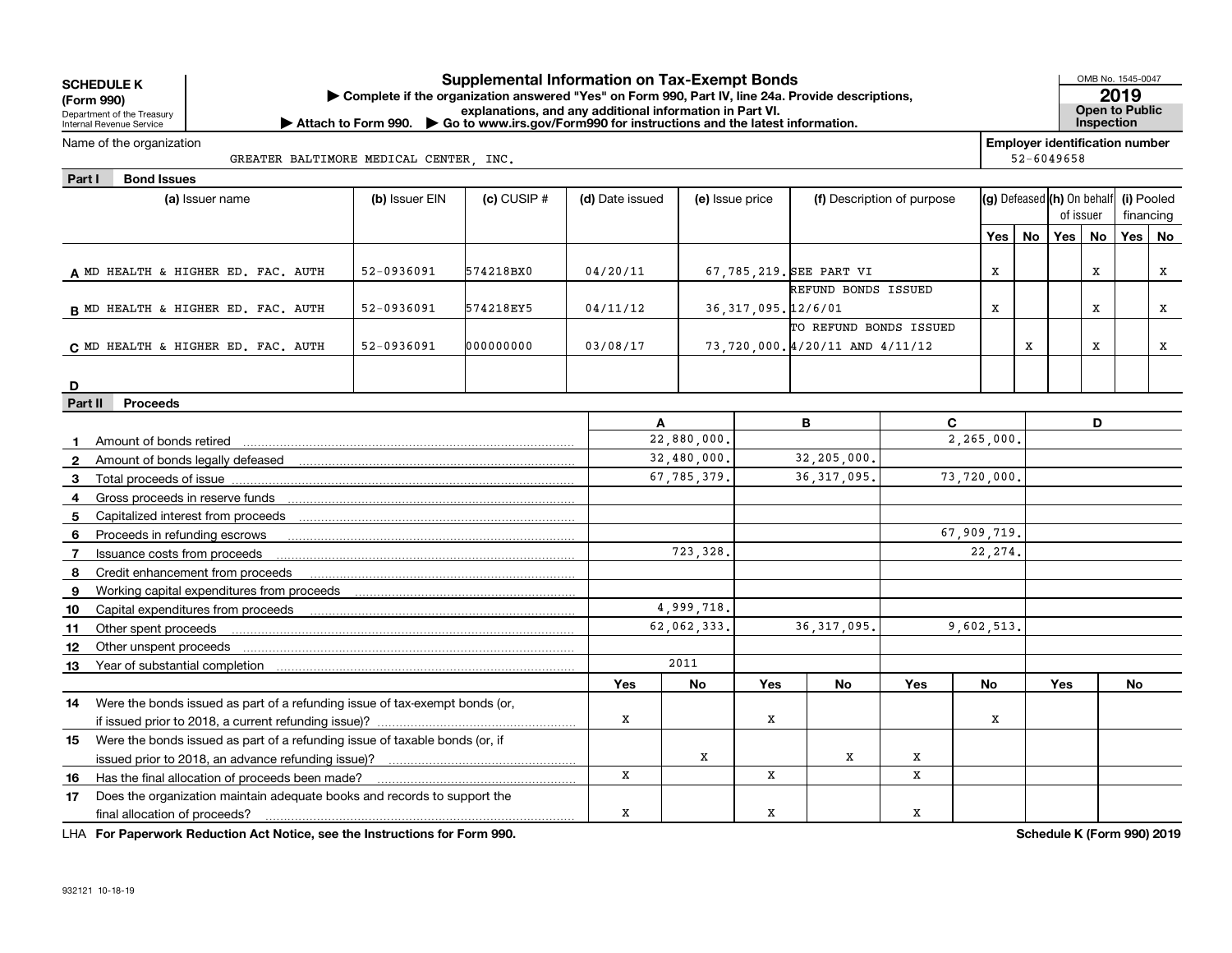#### **Part III Private Business Use**<br>**Part III Private Business Use** Schedule K (Form 990) 2019 GREATER BALTIMORE MEDICAL CENTER, INC. 52-6049658 Page

**2**

|   | Part III Private Business Use                                                                      |              |              |             |              |              |              |            |    |
|---|----------------------------------------------------------------------------------------------------|--------------|--------------|-------------|--------------|--------------|--------------|------------|----|
|   |                                                                                                    |              | A            |             | B            |              | C.           |            | D  |
|   | Was the organization a partner in a partnership, or a member of an LLC,                            | <b>Yes</b>   | <b>No</b>    | <b>Yes</b>  | No           | <b>Yes</b>   | No           | <b>Yes</b> | No |
|   | which owned property financed by tax-exempt bonds?                                                 |              | $\mathbf{x}$ |             | $\mathbf{x}$ |              | $\mathbf{x}$ |            |    |
|   | 2 Are there any lease arrangements that may result in private business use of                      |              |              |             |              |              |              |            |    |
|   |                                                                                                    | X            |              | X           |              | x            |              |            |    |
|   | 3a Are there any management or service contracts that may result in private                        |              |              |             |              |              |              |            |    |
|   | business use of bond-financed property?                                                            | $\, {\rm x}$ |              | X           |              | x            |              |            |    |
|   | <b>b</b> If "Yes" to line 3a, does the organization routinely engage bond counsel or other outside |              |              |             |              |              |              |            |    |
|   | counsel to review any management or service contracts relating to the financed property?           | $\mathbf X$  |              | $\mathbf X$ |              | x            |              |            |    |
|   | c Are there any research agreements that may result in private business use of                     |              |              |             |              |              |              |            |    |
|   |                                                                                                    |              | x            |             | X            |              | X            |            |    |
|   | d If "Yes" to line 3c, does the organization routinely engage bond counsel or other outside        |              |              |             |              |              |              |            |    |
|   | counsel to review any research agreements relating to the financed property?                       |              |              |             |              |              |              |            |    |
|   | 4 Enter the percentage of financed property used in a private business use by                      |              |              |             |              |              |              |            |    |
|   | entities other than a section $501(c)(3)$ organization or a state or local government<br>▶         |              | .50<br>%     |             | .50<br>%     |              | 1,00<br>%    |            | %  |
| 5 | Enter the percentage of financed property used in a private business use as a result of            |              |              |             |              |              |              |            |    |
|   | unrelated trade or business activity carried on by your organization, another                      |              |              |             |              |              |              |            |    |
|   |                                                                                                    |              | %            |             | %            |              | %            |            | %  |
|   |                                                                                                    | .50<br>%     |              |             | .50<br>%     | 1,00<br>$\%$ |              | %          |    |
| 7 |                                                                                                    |              | $\mathbf{x}$ |             | X            |              | $\mathbf{x}$ |            |    |
|   | 8a Has there been a sale or disposition of any of the bond-financed property to a non-             |              |              |             |              |              |              |            |    |
|   | governmental person other than a 501(c)(3) organization since the bonds were issued?               |              | x            |             | X            |              | x            |            |    |
|   | <b>b</b> If "Yes" to line 8a, enter the percentage of bond-financed property sold or disposed      |              |              |             |              |              |              |            |    |
|   |                                                                                                    |              | %            |             | %            |              | %            |            | %  |
|   | c If "Yes" to line 8a, was any remedial action taken pursuant to Regulations sections              |              |              |             |              |              |              |            |    |
|   | 1.141-12 and 1.145-2?                                                                              |              |              |             |              |              |              |            |    |
|   | 9 Has the organization established written procedures to ensure that all nonqualified              |              |              |             |              |              |              |            |    |
|   | bonds of the issue are remediated in accordance with the requirements under                        |              |              |             |              |              |              |            |    |
|   | Regulations sections 1.141-12 and 1.145-2?                                                         | x            |              | x           |              | x            |              |            |    |
|   | Part IV Arbitrage                                                                                  |              |              |             |              |              |              |            |    |
|   |                                                                                                    |              | A            |             | B            |              | C            |            | D  |
| 1 | Has the issuer filed Form 8038-T, Arbitrage Rebate, Yield Reduction and                            | Yes          | No           | Yes         | No           | Yes          | No           | Yes        | No |
|   | Penalty in Lieu of Arbitrage Rebate?                                                               |              | $\mathbf{x}$ |             | $\mathbf x$  |              | $\mathbf x$  |            |    |
|   | <b>2</b> If "No" to line 1, did the following apply?                                               |              |              |             |              |              |              |            |    |
|   |                                                                                                    |              | $\mathbf{x}$ |             | x            | x            |              |            |    |
|   |                                                                                                    | X            |              | $\mathbf X$ |              |              | $\mathbf x$  |            |    |
|   | c No rebate due?                                                                                   |              | X            |             | x            |              | x            |            |    |
|   | If "Yes" to line 2c, provide in Part VI the date the rebate computation was                        |              |              |             |              |              |              |            |    |
|   | performed                                                                                          |              |              |             |              |              |              |            |    |
| 3 | Is the bond issue a variable rate issue?                                                           |              | X            |             | X            | x            |              |            |    |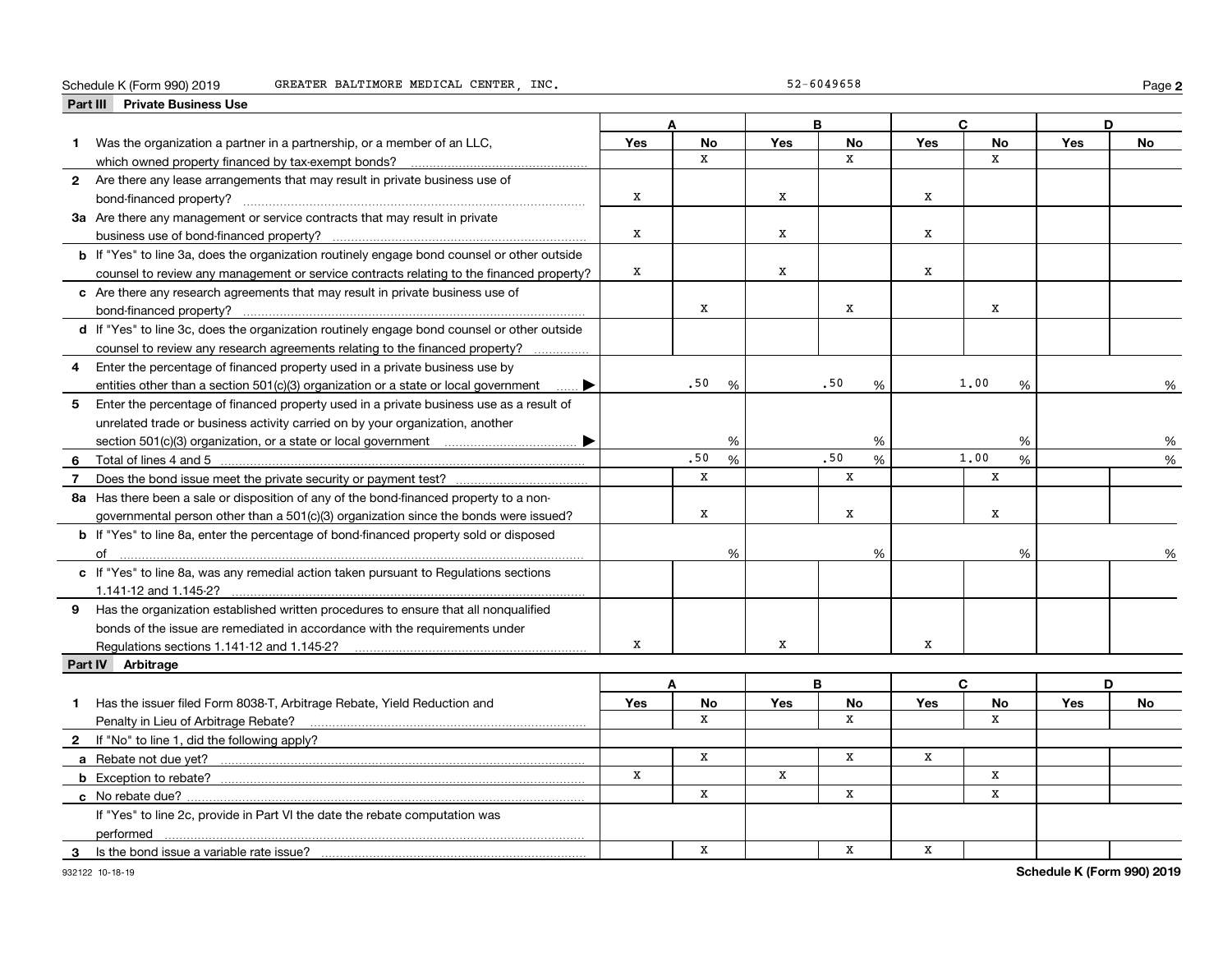| Part IV Arbitrage (continued)                                                                                               |            |           |            |           |     |           |            |           |
|-----------------------------------------------------------------------------------------------------------------------------|------------|-----------|------------|-----------|-----|-----------|------------|-----------|
|                                                                                                                             | Α          |           | B          |           | C   |           | D          |           |
| 4a Has the organization or the governmental issuer entered into a qualified                                                 | <b>Yes</b> | No        | <b>Yes</b> | <b>No</b> | Yes | No        | <b>Yes</b> | No        |
|                                                                                                                             |            | X         |            | X         |     | X         |            |           |
|                                                                                                                             |            |           |            |           |     |           |            |           |
|                                                                                                                             |            |           |            |           |     |           |            |           |
|                                                                                                                             |            |           |            |           |     |           |            |           |
|                                                                                                                             |            |           |            |           |     |           |            |           |
| 5a Were gross proceeds invested in a guaranteed investment contract (GIC)?                                                  |            | x         |            | X         |     | x         |            |           |
|                                                                                                                             |            |           |            |           |     |           |            |           |
| c Term of GIC                                                                                                               |            |           |            |           |     |           |            |           |
| d Was the regulatory safe harbor for establishing the fair market value of the GIC satisfied?                               |            |           |            |           |     |           |            |           |
| 6 Were any gross proceeds invested beyond an available temporary period?                                                    |            | X         |            | X         |     | X         |            |           |
| 7 Has the organization established written procedures to monitor the requirements of                                        |            |           |            |           |     |           |            |           |
| section 148?                                                                                                                | x          |           | x          |           | x   |           |            |           |
| <b>Procedures To Undertake Corrective Action</b><br>Part V                                                                  |            |           |            |           |     |           |            |           |
|                                                                                                                             | A          |           | B          |           | C   |           | D          |           |
| Has the organization established written procedures to ensure that violations of                                            | Yes        | <b>No</b> | Yes        | <b>No</b> | Yes | <b>No</b> | <b>Yes</b> | <b>No</b> |
| federal tax requirements are timely identified and corrected through the voluntary                                          |            |           |            |           |     |           |            |           |
| closing agreement program if self-remediation isn't available under applicable                                              |            |           |            |           |     |           |            |           |
| regulations?                                                                                                                | X          |           | x          |           | x   |           |            |           |
| Part VI Supplemental Information. Provide additional information for responses to questions on Schedule K. See instructions |            |           |            |           |     |           |            |           |
| PART I, COLUMN (F), LINE A                                                                                                  |            |           |            |           |     |           |            |           |
| DESCRIPTION OF PURPOSE: BUILDING RENOVATIONS AND TO REFUND BONDS ISSUED                                                     |            |           |            |           |     |           |            |           |
| 8/10/1993, 12/6/2001, 3/17/2009, AND 4/1/2009                                                                               |            |           |            |           |     |           |            |           |
|                                                                                                                             |            |           |            |           |     |           |            |           |
| PART II, LINE3, COLUMN A                                                                                                    |            |           |            |           |     |           |            |           |
| DIFFERENCES BETWEEN THE ISSUE PRICE (PART I) AND TOTAL PROCEEDS (PART                                                       |            |           |            |           |     |           |            |           |
| II, LINE 3) ARE DUE TO INVESTMENT EARNINGS.                                                                                 |            |           |            |           |     |           |            |           |
|                                                                                                                             |            |           |            |           |     |           |            |           |
| PART IV, LINE 6, COLUMN C                                                                                                   |            |           |            |           |     |           |            |           |
| THIS QUESTION IS BEING ANSWERED WITHOUT REGARD TO A YIELD-RESTRICTED                                                        |            |           |            |           |     |           |            |           |
| ADVANCE ESCROW FINANCED WITH PROCEEDS OF THE BONDS.                                                                         |            |           |            |           |     |           |            |           |
|                                                                                                                             |            |           |            |           |     |           |            |           |
|                                                                                                                             |            |           |            |           |     |           |            |           |

**3**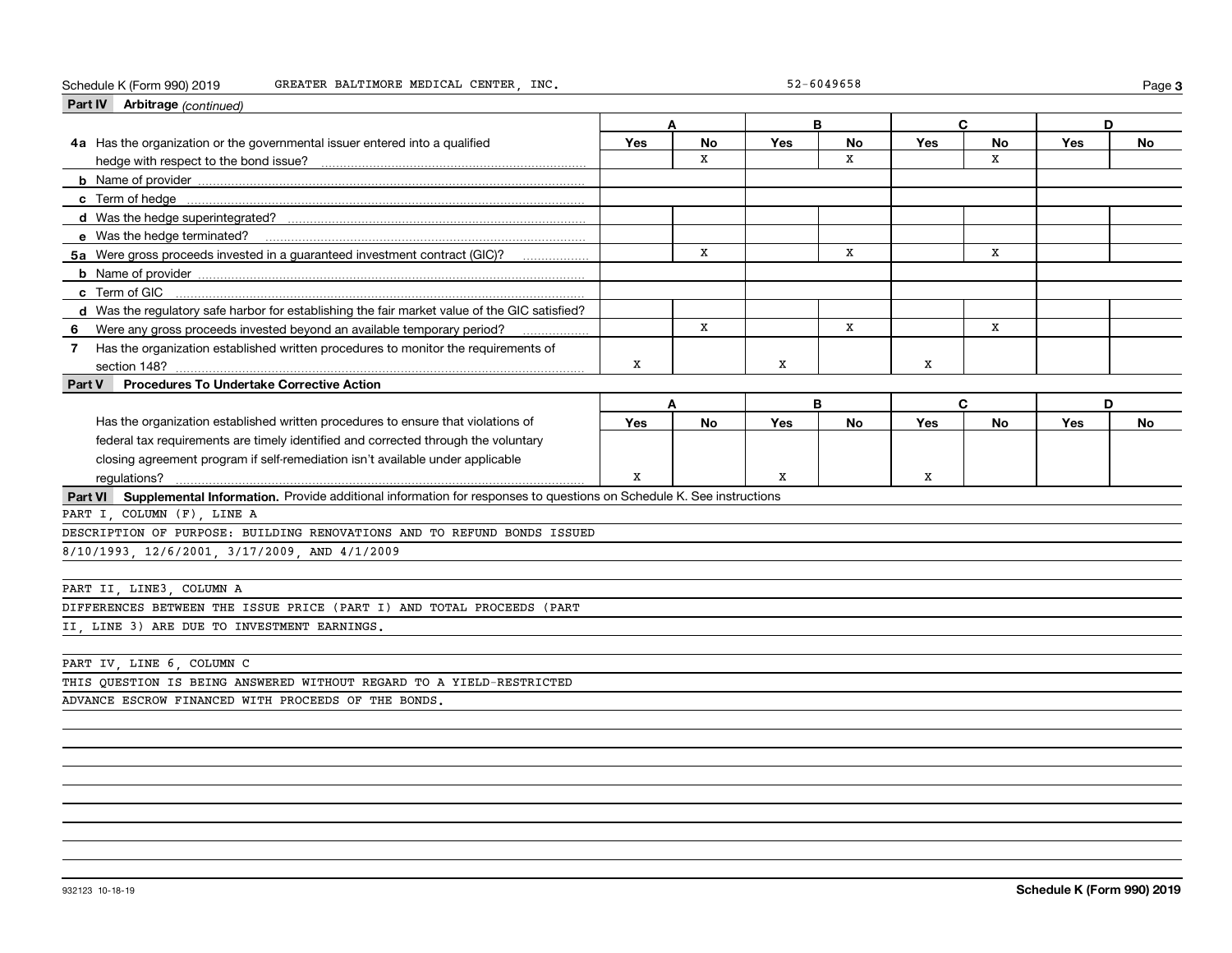| <b>SCHEDULE L</b>                                                                                             |                                                                            | <b>Transactions With Interested Persons</b>                           |    |                            |                                    |                                                                                                                                    |     |          |                                       | OMB No. 1545-0047                   |       |                |
|---------------------------------------------------------------------------------------------------------------|----------------------------------------------------------------------------|-----------------------------------------------------------------------|----|----------------------------|------------------------------------|------------------------------------------------------------------------------------------------------------------------------------|-----|----------|---------------------------------------|-------------------------------------|-------|----------------|
| (Form 990 or 990-EZ)                                                                                          |                                                                            | 28b, or 28c, or Form 990-EZ, Part V, line 38a or 40b.                 |    |                            |                                    | Complete if the organization answered "Yes" on Form 990, Part IV, line 25a, 25b, 26, 27, 28a,                                      |     |          |                                       |                                     |       |                |
| Department of the Treasury<br>Internal Revenue Service                                                        |                                                                            |                                                                       |    |                            | Attach to Form 990 or Form 990-EZ. | Go to www.irs.gov/Form990 for instructions and the latest information.                                                             |     |          |                                       | <b>Open To Public</b><br>Inspection |       |                |
| Name of the organization                                                                                      |                                                                            |                                                                       |    |                            |                                    |                                                                                                                                    |     |          | <b>Employer identification number</b> |                                     |       |                |
|                                                                                                               |                                                                            | GREATER BALTIMORE MEDICAL CENTER, INC.                                |    |                            |                                    |                                                                                                                                    |     |          | 52-6049658                            |                                     |       |                |
| Part I                                                                                                        |                                                                            |                                                                       |    |                            |                                    | Excess Benefit Transactions (section 501(c)(3), section 501(c)(4), and section 501(c)(29) organizations only).                     |     |          |                                       |                                     |       |                |
|                                                                                                               |                                                                            |                                                                       |    |                            |                                    | Complete if the organization answered "Yes" on Form 990, Part IV, line 25a or 25b, or Form 990-EZ, Part V, line 40b.               |     |          |                                       |                                     |       |                |
| 1<br>(a) Name of disqualified person                                                                          |                                                                            | (b) Relationship between disqualified                                 |    |                            |                                    |                                                                                                                                    |     |          |                                       |                                     |       | (d) Corrected? |
|                                                                                                               |                                                                            | person and organization                                               |    |                            |                                    | (c) Description of transaction                                                                                                     |     |          |                                       |                                     | Yes   | No             |
|                                                                                                               |                                                                            |                                                                       |    |                            |                                    |                                                                                                                                    |     |          |                                       |                                     |       |                |
|                                                                                                               |                                                                            |                                                                       |    |                            |                                    |                                                                                                                                    |     |          |                                       |                                     |       |                |
|                                                                                                               |                                                                            |                                                                       |    |                            |                                    |                                                                                                                                    |     |          |                                       |                                     |       |                |
|                                                                                                               |                                                                            |                                                                       |    |                            |                                    |                                                                                                                                    |     |          |                                       |                                     |       |                |
|                                                                                                               |                                                                            |                                                                       |    |                            |                                    |                                                                                                                                    |     |          |                                       |                                     |       |                |
| 2 Enter the amount of tax incurred by the organization managers or disqualified persons during the year under |                                                                            |                                                                       |    |                            |                                    |                                                                                                                                    |     |          |                                       |                                     |       |                |
| section 4958                                                                                                  |                                                                            |                                                                       |    |                            |                                    |                                                                                                                                    |     |          | $\frac{1}{2}$                         |                                     |       |                |
|                                                                                                               |                                                                            |                                                                       |    |                            |                                    |                                                                                                                                    |     |          |                                       |                                     |       |                |
|                                                                                                               |                                                                            |                                                                       |    |                            |                                    |                                                                                                                                    |     |          |                                       |                                     |       |                |
| Part II                                                                                                       | Loans to and/or From Interested Persons.                                   |                                                                       |    |                            |                                    |                                                                                                                                    |     |          |                                       |                                     |       |                |
|                                                                                                               |                                                                            |                                                                       |    |                            |                                    | Complete if the organization answered "Yes" on Form 990-EZ, Part V, line 38a or Form 990, Part IV, line 26; or if the organization |     |          |                                       |                                     |       |                |
|                                                                                                               | reported an amount on Form 990, Part X, line 5, 6, or 22.                  |                                                                       |    |                            |                                    |                                                                                                                                    |     |          |                                       |                                     |       |                |
| (a) Name of                                                                                                   | (b) Relationship                                                           | (c) Purpose                                                           |    | (d) Loan to or<br>from the | (e) Original                       | (f) Balance due                                                                                                                    |     | $(g)$ In | <b>(h)</b> Approved<br>by board or    |                                     |       | (i) Written    |
| interested person                                                                                             | with organization                                                          | of loan                                                               |    | organization?              | principal amount                   |                                                                                                                                    |     | default? | committee?                            |                                     |       | agreement?     |
|                                                                                                               |                                                                            |                                                                       | To | From                       |                                    |                                                                                                                                    | Yes | No       | Yes                                   | No                                  | Yes l | <b>No</b>      |
|                                                                                                               |                                                                            |                                                                       |    |                            |                                    |                                                                                                                                    |     |          |                                       |                                     |       |                |
|                                                                                                               |                                                                            |                                                                       |    |                            |                                    |                                                                                                                                    |     |          |                                       |                                     |       |                |
|                                                                                                               |                                                                            |                                                                       |    |                            |                                    |                                                                                                                                    |     |          |                                       |                                     |       |                |
|                                                                                                               |                                                                            |                                                                       |    |                            |                                    |                                                                                                                                    |     |          |                                       |                                     |       |                |
|                                                                                                               |                                                                            |                                                                       |    |                            |                                    |                                                                                                                                    |     |          |                                       |                                     |       |                |
|                                                                                                               |                                                                            |                                                                       |    |                            |                                    |                                                                                                                                    |     |          |                                       |                                     |       |                |
|                                                                                                               |                                                                            |                                                                       |    |                            |                                    |                                                                                                                                    |     |          |                                       |                                     |       |                |
|                                                                                                               |                                                                            |                                                                       |    |                            |                                    |                                                                                                                                    |     |          |                                       |                                     |       |                |
|                                                                                                               |                                                                            |                                                                       |    |                            |                                    |                                                                                                                                    |     |          |                                       |                                     |       |                |
| Total                                                                                                         |                                                                            |                                                                       |    |                            | $\blacktriangleright$ \$           |                                                                                                                                    |     |          |                                       |                                     |       |                |
| Part III                                                                                                      | <b>Grants or Assistance Benefiting Interested Persons.</b>                 |                                                                       |    |                            |                                    |                                                                                                                                    |     |          |                                       |                                     |       |                |
|                                                                                                               | Complete if the organization answered "Yes" on Form 990, Part IV, line 27. |                                                                       |    |                            |                                    |                                                                                                                                    |     |          |                                       |                                     |       |                |
| (a) Name of interested person                                                                                 |                                                                            | (b) Relationship between<br>interested person and<br>the organization |    |                            | (c) Amount of<br>assistance        | (d) Type of<br>assistance                                                                                                          |     |          |                                       | (e) Purpose of<br>assistance        |       |                |
|                                                                                                               |                                                                            |                                                                       |    |                            |                                    |                                                                                                                                    |     |          |                                       |                                     |       |                |
|                                                                                                               |                                                                            |                                                                       |    |                            |                                    |                                                                                                                                    |     |          |                                       |                                     |       |                |
|                                                                                                               |                                                                            |                                                                       |    |                            |                                    |                                                                                                                                    |     |          |                                       |                                     |       |                |
|                                                                                                               |                                                                            |                                                                       |    |                            |                                    |                                                                                                                                    |     |          |                                       |                                     |       |                |
|                                                                                                               |                                                                            |                                                                       |    |                            |                                    |                                                                                                                                    |     |          |                                       |                                     |       |                |
|                                                                                                               |                                                                            |                                                                       |    |                            |                                    |                                                                                                                                    |     |          |                                       |                                     |       |                |
|                                                                                                               |                                                                            |                                                                       |    |                            |                                    |                                                                                                                                    |     |          |                                       |                                     |       |                |
|                                                                                                               |                                                                            |                                                                       |    |                            |                                    |                                                                                                                                    |     |          |                                       |                                     |       |                |
|                                                                                                               |                                                                            |                                                                       |    |                            |                                    |                                                                                                                                    |     |          |                                       |                                     |       |                |
|                                                                                                               |                                                                            |                                                                       |    |                            |                                    |                                                                                                                                    |     |          |                                       |                                     |       |                |

LHA For Paperwork Reduction Act Notice, see the Instructions for Form 990 or 990-EZ. Schedule L (Form 990 or 990-EZ) 2019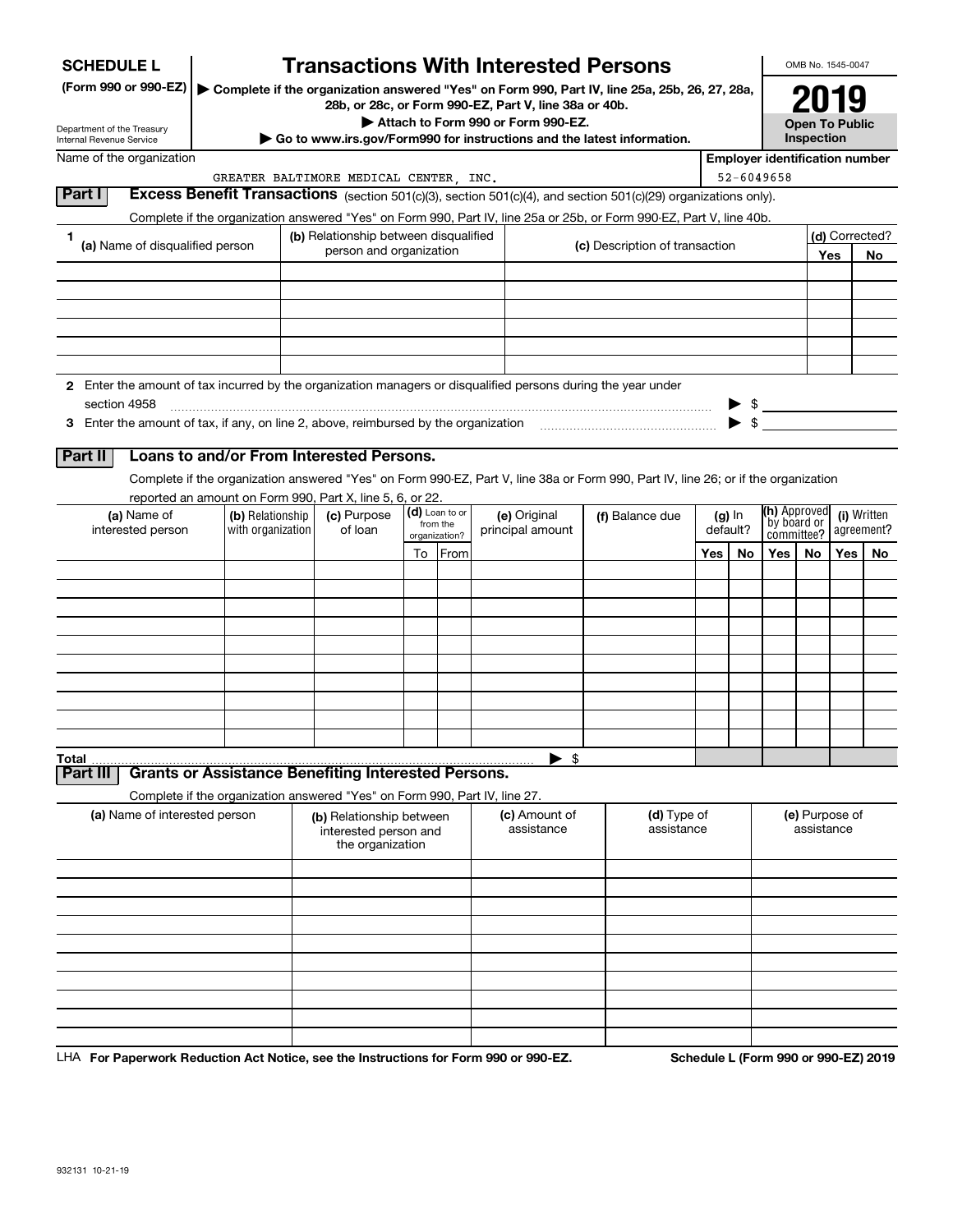#### **2**52-6049658

#### **Part IV | Business Transactions Involving Interested Persons.**

Complete if the organization answered "Yes" on Form 990, Part IV, line 28a, 28b, or 28c.

| (a) Name of interested person | (b) Relationship between interested<br>person and the organization | (c) Amount of<br>transaction | (d) Description of<br>transaction | organization's<br>revenues? | (e) Sharing of |
|-------------------------------|--------------------------------------------------------------------|------------------------------|-----------------------------------|-----------------------------|----------------|
|                               |                                                                    |                              |                                   | Yes                         | No             |
| SUBSTANTIAL CONTRIBUTOR       | SUBSTANTIAL CONTRIB                                                | 5,580,780. MANAGEMENT        |                                   |                             | х              |
| SUBSTANTIAL CONTRIBUTOR       | SUBSTANTIAL CONTRIB                                                |                              | 3,083,049. SOFTWARE EN            |                             | х              |
| SUBSTANTIAL CONTRIBUTOR       | SUBSTANTIAL CONTRIB                                                |                              | 116,938. INVESTMENT               |                             | x              |
| SUBSTANTIAL CONTRIBUTOR       | SUBSTANTIAL CONTRIB                                                |                              | 818,791. BROKER SERV              |                             | X              |
| SUBSTANTIAL CONTRIBUTOR       | SUBSTANTIAL CONTRIB                                                |                              | 603.445. AMBULANCE S              |                             | X              |
| SUBSTANTIAL CONTRIBUTOR       | SUBSTANTIAL CONTRIB                                                |                              | 440.472. AUDIT/CONSU              |                             | X              |
| SUBSTANTIAL CONTRIBUTOR       | SUBSTANTIAL CONTRIB                                                |                              | 425,308. PRINTING SE              |                             | x              |
| SUBSTANTIAL CONTRIBUTOR       | SUBSTANTIAL CONTRIB                                                |                              | 378,000. PATHOLOGY H              |                             | X              |
| SUBSTANTIAL CONTRIBUTOR       | SUBSTANTIAL CONTRIB                                                |                              | 300,000. UROLOGY HEA              |                             | X              |
| SUBSTANTIAL CONTRIBUTOR       | SUBSTANTIAL CONTRIB                                                |                              | 130.121. REAL ESTATE              |                             | X              |

#### **Part V Supplemental Information.**

Provide additional information for responses to questions on Schedule L (see instructions).

SCH L, PART IV, BUSINESS TRANSACTIONS INVOLVING INTERESTED PERSONS:

#### (A) NAME OF PERSON: SUBSTANTIAL CONTRIBUTOR

(B) RELATIONSHIP BETWEEN INTERESTED PERSON AND ORGANIZATION:

#### SUBSTANTIAL CONTRIBUTOR

(C) AMOUNT OF TRANSACTION \$ 5,580,780.

(D) DESCRIPTION OF TRANSACTION: MANAGEMENT SERVICES

(E) SHARING OF ORGANIZATION REVENUES? = NO

(A) NAME OF PERSON: SUBSTANTIAL CONTRIBUTOR

(B) RELATIONSHIP BETWEEN INTERESTED PERSON AND ORGANIZATION:

SUBSTANTIAL CONTRIBUTOR

(C) AMOUNT OF TRANSACTION \$ 3,083,049.

(D) DESCRIPTION OF TRANSACTION: SOFTWARE ENGINEERING

(E) SHARING OF ORGANIZATION REVENUES? = NO

(A) NAME OF PERSON: SUBSTANTIAL CONTRIBUTOR

(B) RELATIONSHIP BETWEEN INTERESTED PERSON AND ORGANIZATION:

SUBSTANTIAL CONTRIBUTOR

(C) AMOUNT OF TRANSACTION \$ 116,938.

(D) DESCRIPTION OF TRANSACTION: INVESTMENT CUSTODIAN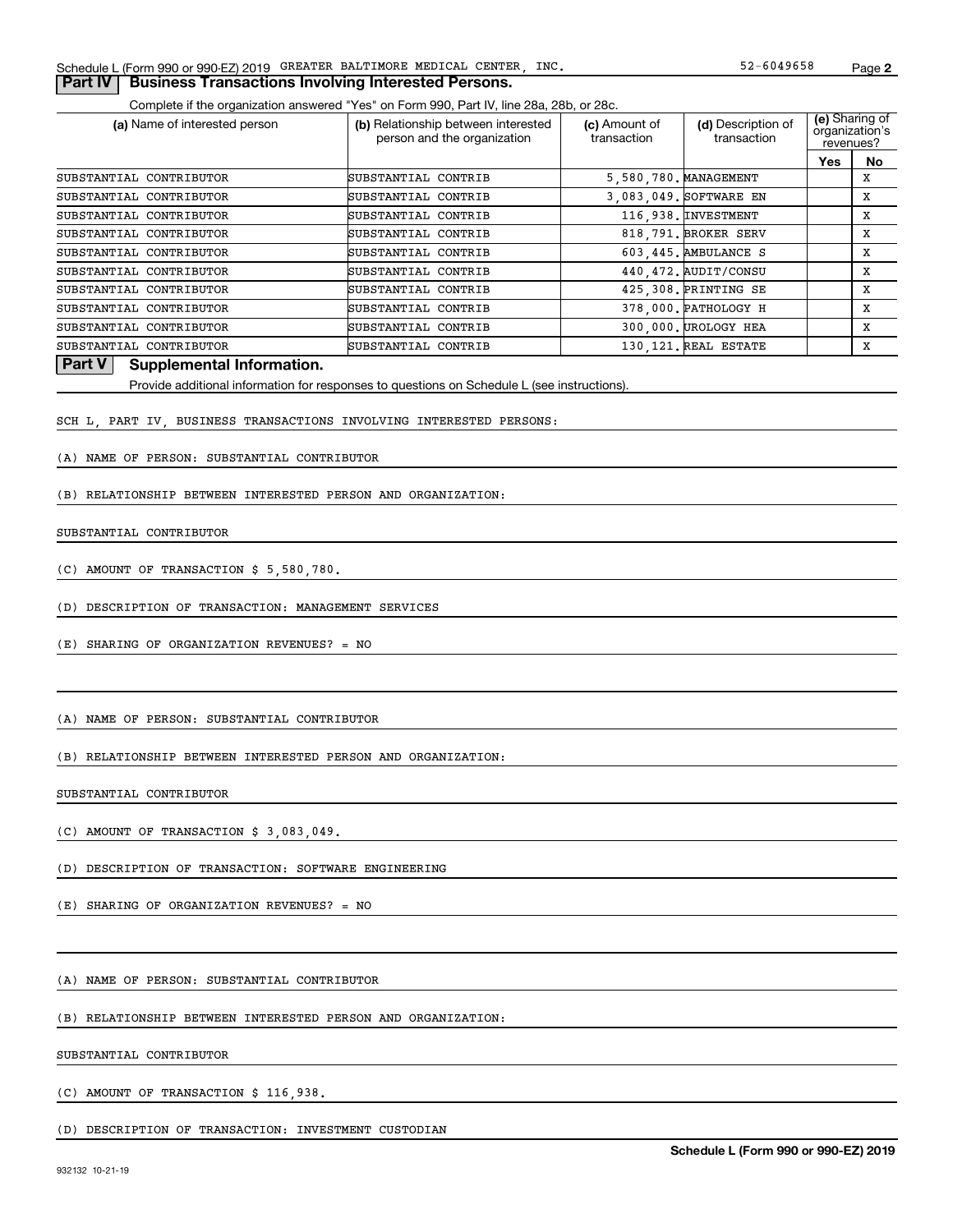Schedule L (Form 990 or 990-EZ) GREATER BALTIMORE MEDICAL CENTER, INC. 52-6049658 Page

#### **Part V Supplemental Information**

Complete this part to provide additional information for responses to questions on Schedule L (see instructions).

(E) SHARING OF ORGANIZATION REVENUES? = NO

(A) NAME OF PERSON: SUBSTANTIAL CONTRIBUTOR

(B) RELATIONSHIP BETWEEN INTERESTED PERSON AND ORGANIZATION:

SUBSTANTIAL CONTRIBUTOR

(C) AMOUNT OF TRANSACTION \$ 818,791.

(D) DESCRIPTION OF TRANSACTION: BROKER SERVICES

(E) SHARING OF ORGANIZATION REVENUES? = NO

(A) NAME OF PERSON: SUBSTANTIAL CONTRIBUTOR

(B) RELATIONSHIP BETWEEN INTERESTED PERSON AND ORGANIZATION:

#### SUBSTANTIAL CONTRIBUTOR

(C) AMOUNT OF TRANSACTION \$ 603,445.

(D) DESCRIPTION OF TRANSACTION: AMBULANCE SERVICES

(E) SHARING OF ORGANIZATION REVENUES? = NO

(A) NAME OF PERSON: SUBSTANTIAL CONTRIBUTOR

(B) RELATIONSHIP BETWEEN INTERESTED PERSON AND ORGANIZATION:

SUBSTANTIAL CONTRIBUTOR

(C) AMOUNT OF TRANSACTION \$ 440,472.

(D) DESCRIPTION OF TRANSACTION: AUDIT/CONSULTING SERVICES

(E) SHARING OF ORGANIZATION REVENUES? = NO

(A) NAME OF PERSON: SUBSTANTIAL CONTRIBUTOR

(B) RELATIONSHIP BETWEEN INTERESTED PERSON AND ORGANIZATION:

SUBSTANTIAL CONTRIBUTOR

(C) AMOUNT OF TRANSACTION \$ 425,308.

(D) DESCRIPTION OF TRANSACTION: PRINTING SERVICES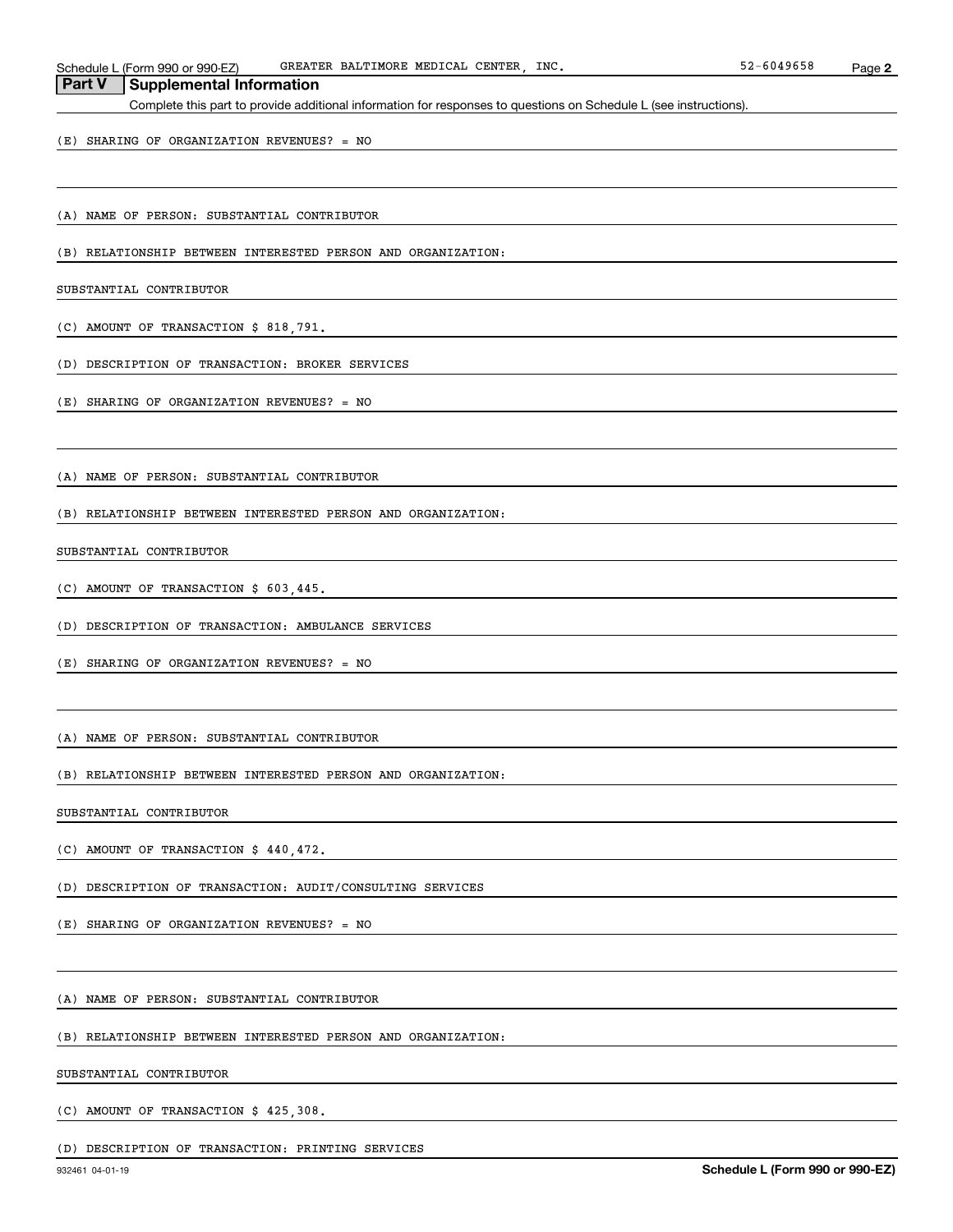Schedule L (Form 990 or 990-EZ) GREATER BALTIMORE MEDICAL CENTER, INC. 52-6049658 Page

#### **Part V Supplemental Information**

Complete this part to provide additional information for responses to questions on Schedule L (see instructions).

(E) SHARING OF ORGANIZATION REVENUES? = NO

(A) NAME OF PERSON: SUBSTANTIAL CONTRIBUTOR

(B) RELATIONSHIP BETWEEN INTERESTED PERSON AND ORGANIZATION:

SUBSTANTIAL CONTRIBUTOR

(C) AMOUNT OF TRANSACTION \$ 378,000.

(D) DESCRIPTION OF TRANSACTION: PATHOLOGY HEALTH SERVICES

(E) SHARING OF ORGANIZATION REVENUES? = NO

(A) NAME OF PERSON: SUBSTANTIAL CONTRIBUTOR

(B) RELATIONSHIP BETWEEN INTERESTED PERSON AND ORGANIZATION:

#### SUBSTANTIAL CONTRIBUTOR

(C) AMOUNT OF TRANSACTION \$ 300,000.

(D) DESCRIPTION OF TRANSACTION: UROLOGY HEALTH SERVICES

(E) SHARING OF ORGANIZATION REVENUES? = NO

(A) NAME OF PERSON: SUBSTANTIAL CONTRIBUTOR

(B) RELATIONSHIP BETWEEN INTERESTED PERSON AND ORGANIZATION:

SUBSTANTIAL CONTRIBUTOR

(C) AMOUNT OF TRANSACTION \$ 130,121.

(D) DESCRIPTION OF TRANSACTION: REAL ESTATE MANAGEMENT SERVICES

(E) SHARING OF ORGANIZATION REVENUES? = NO

(A) NAME OF PERSON: SUBSTANTIAL CONTRIBUTOR

(B) RELATIONSHIP BETWEEN INTERESTED PERSON AND ORGANIZATION:

SUBSTANTIAL CONTRIBUTOR

(C) AMOUNT OF TRANSACTION \$ 127,159.

(D) DESCRIPTION OF TRANSACTION: BANKING SERVICES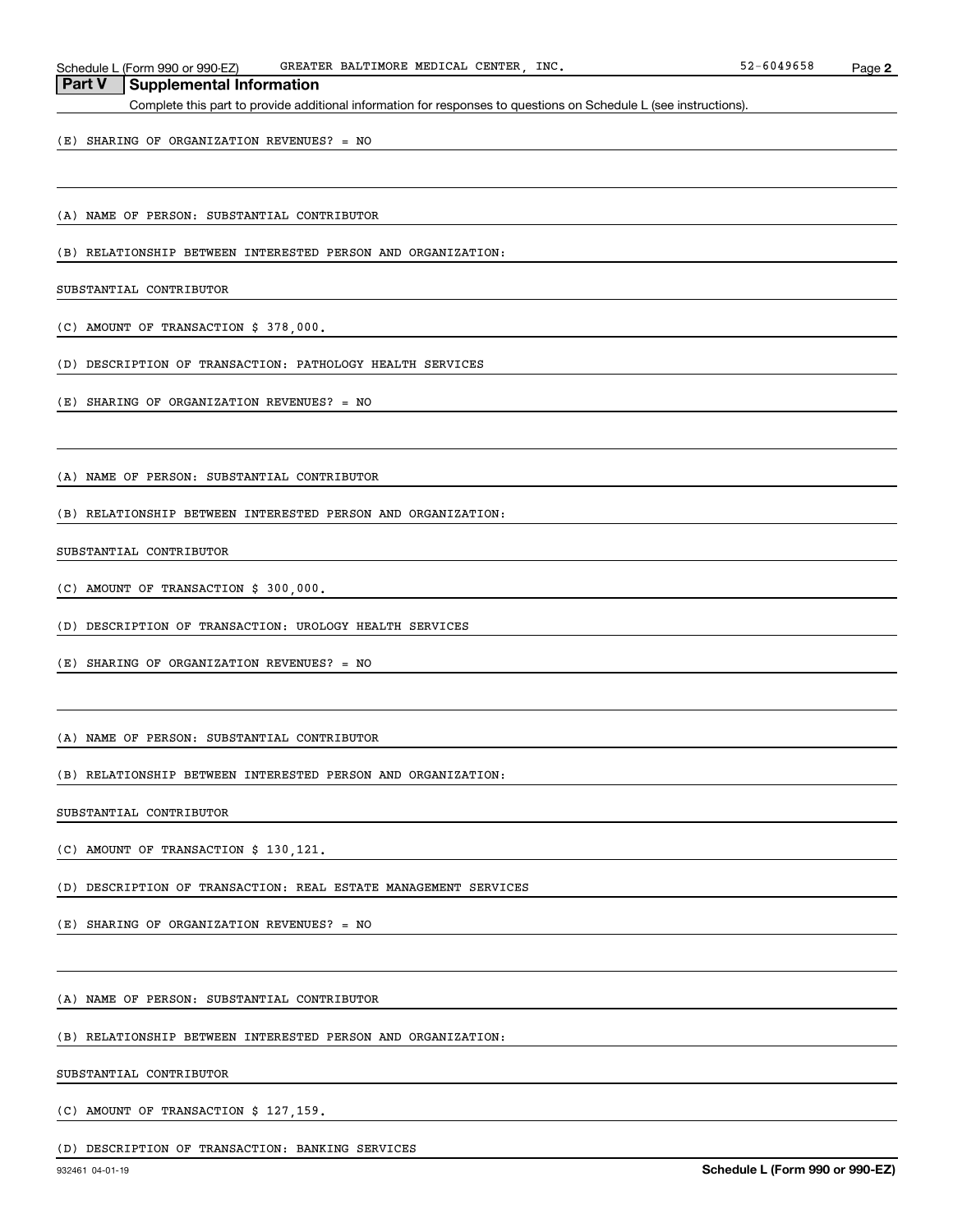Schedule L (Form 990 or 990-EZ) GREATER BALTIMORE MEDICAL CENTER, INC. 52-6049658 Page

## **Part V Supplemental Information**

Complete this part to provide additional information for responses to questions on Schedule L (see instructions).

(E) SHARING OF ORGANIZATION REVENUES? = NO

(A) NAME OF PERSON: SUBSTANTIAL CONTRIBUTOR

(B) RELATIONSHIP BETWEEN INTERESTED PERSON AND ORGANIZATION:

SUBSTANTIAL CONTRIBUTOR

(C) AMOUNT OF TRANSACTION \$ 101,366.

(D) DESCRIPTION OF TRANSACTION: EQUIPMENT RENTAL

(E) SHARING OF ORGANIZATION REVENUES? = NO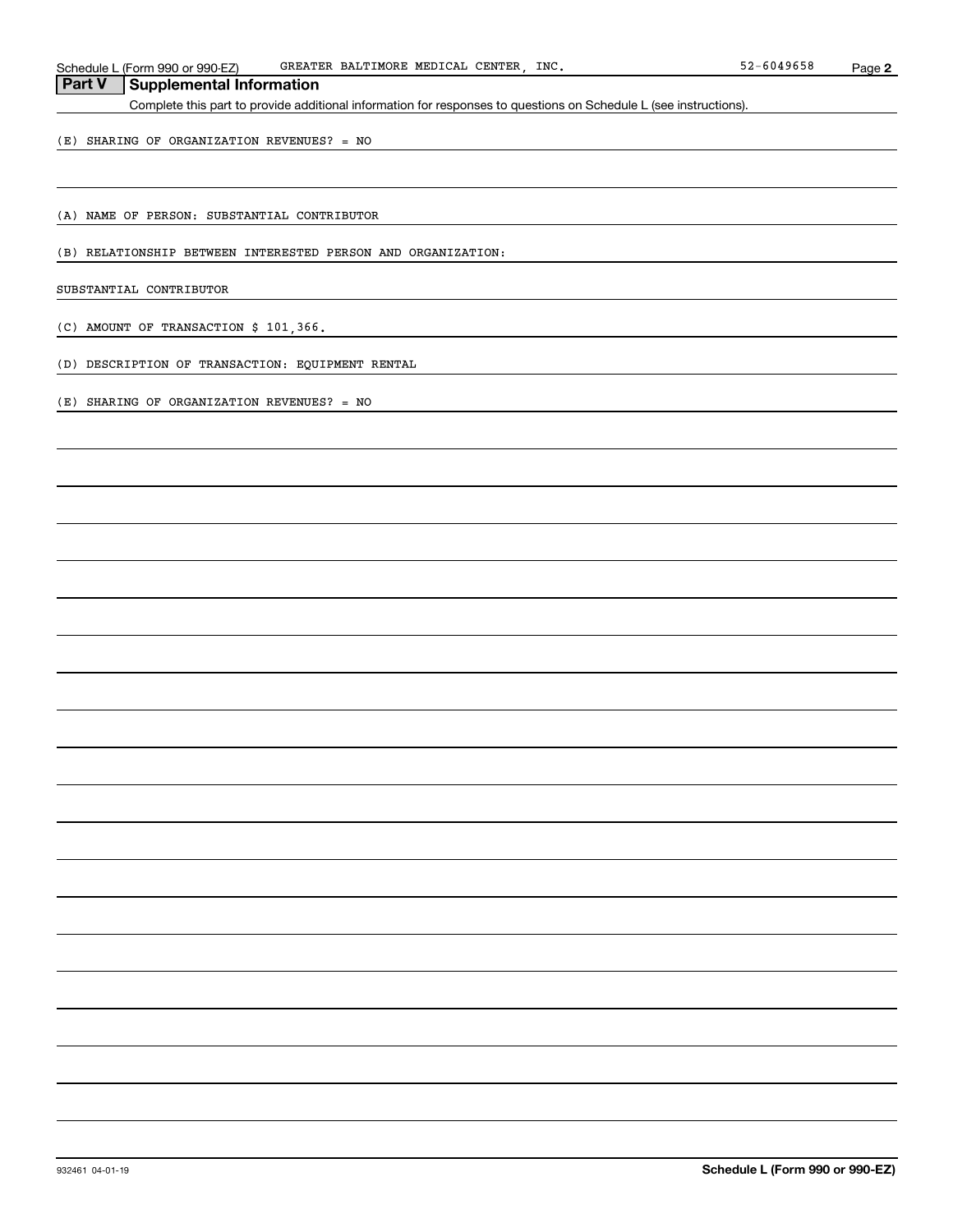#### **SCHEDULE M (Form 990)**

## **Noncash Contributions**

OMB No. 1545-0047

| Department of the Treasury      |  |
|---------------------------------|--|
| <b>Internal Revenue Service</b> |  |

**Complete if the organizations answered "Yes" on Form 990, Part IV, lines 29 or 30.** <sup>J</sup>**2019 Attach to Form 990.** J

 **Go to www.irs.gov/Form990 for instructions and the latest information.** J

**Open to Public Inspection**

**Employer identification number**

52-6049658

Name of the organization

| וונ |                                       |  |  |
|-----|---------------------------------------|--|--|
|     | GREATER BALTIMORE MEDICAL CENTER INC. |  |  |

| <b>Part I</b> | <b>Types of Property</b>                                                                                                                                                                                                                                                                                                                                     |                               |                                      |                                                                                                       |                                                              |
|---------------|--------------------------------------------------------------------------------------------------------------------------------------------------------------------------------------------------------------------------------------------------------------------------------------------------------------------------------------------------------------|-------------------------------|--------------------------------------|-------------------------------------------------------------------------------------------------------|--------------------------------------------------------------|
|               |                                                                                                                                                                                                                                                                                                                                                              | (a)<br>Check if<br>applicable | (b)<br>Number of<br>contributions or | (c)<br>Noncash contribution<br>amounts reported on<br>items contributed  Form 990, Part VIII, line 1g | (d)<br>Method of determining<br>noncash contribution amounts |
| 1.            |                                                                                                                                                                                                                                                                                                                                                              |                               |                                      |                                                                                                       |                                                              |
| 2             |                                                                                                                                                                                                                                                                                                                                                              |                               |                                      |                                                                                                       |                                                              |
| 3             | Art - Fractional interests                                                                                                                                                                                                                                                                                                                                   |                               |                                      |                                                                                                       |                                                              |
| 4             | Books and publications                                                                                                                                                                                                                                                                                                                                       |                               |                                      |                                                                                                       |                                                              |
| 5             | Clothing and household goods                                                                                                                                                                                                                                                                                                                                 |                               |                                      |                                                                                                       |                                                              |
| 6             |                                                                                                                                                                                                                                                                                                                                                              |                               |                                      |                                                                                                       |                                                              |
| 7             |                                                                                                                                                                                                                                                                                                                                                              |                               |                                      |                                                                                                       |                                                              |
| 8             | Intellectual property                                                                                                                                                                                                                                                                                                                                        |                               |                                      |                                                                                                       |                                                              |
| 9             | Securities - Publicly traded                                                                                                                                                                                                                                                                                                                                 | X                             | 6                                    |                                                                                                       | 170,472. COST OR SELLING PRICE                               |
| 10            | Securities - Closely held stock                                                                                                                                                                                                                                                                                                                              |                               |                                      |                                                                                                       |                                                              |
| 11            | Securities - Partnership, LLC, or                                                                                                                                                                                                                                                                                                                            |                               |                                      |                                                                                                       |                                                              |
|               |                                                                                                                                                                                                                                                                                                                                                              |                               |                                      |                                                                                                       |                                                              |
| 12            | Securities - Miscellaneous                                                                                                                                                                                                                                                                                                                                   |                               |                                      |                                                                                                       |                                                              |
| 13            | Qualified conservation contribution -                                                                                                                                                                                                                                                                                                                        |                               |                                      |                                                                                                       |                                                              |
|               | Historic structures                                                                                                                                                                                                                                                                                                                                          |                               |                                      |                                                                                                       |                                                              |
| 14            | Qualified conservation contribution - Other                                                                                                                                                                                                                                                                                                                  |                               |                                      |                                                                                                       |                                                              |
| 15            | Real estate - Residential                                                                                                                                                                                                                                                                                                                                    |                               |                                      |                                                                                                       |                                                              |
| 16            | Real estate - Commercial                                                                                                                                                                                                                                                                                                                                     |                               |                                      |                                                                                                       |                                                              |
| 17            |                                                                                                                                                                                                                                                                                                                                                              |                               |                                      |                                                                                                       |                                                              |
| 18            |                                                                                                                                                                                                                                                                                                                                                              |                               |                                      |                                                                                                       |                                                              |
| 19            |                                                                                                                                                                                                                                                                                                                                                              |                               |                                      |                                                                                                       |                                                              |
| 20            | Drugs and medical supplies                                                                                                                                                                                                                                                                                                                                   |                               |                                      |                                                                                                       |                                                              |
| 21            |                                                                                                                                                                                                                                                                                                                                                              |                               |                                      |                                                                                                       |                                                              |
| 22            |                                                                                                                                                                                                                                                                                                                                                              |                               |                                      |                                                                                                       |                                                              |
| 23            |                                                                                                                                                                                                                                                                                                                                                              |                               |                                      |                                                                                                       |                                                              |
| 24            |                                                                                                                                                                                                                                                                                                                                                              |                               |                                      |                                                                                                       |                                                              |
| 25            | Other $\blacktriangleright$<br>$\left($ $\right)$                                                                                                                                                                                                                                                                                                            |                               |                                      |                                                                                                       |                                                              |
| 26            | $\begin{picture}(20,10) \put(0,0){\line(1,0){10}} \put(15,0){\line(1,0){10}} \put(15,0){\line(1,0){10}} \put(15,0){\line(1,0){10}} \put(15,0){\line(1,0){10}} \put(15,0){\line(1,0){10}} \put(15,0){\line(1,0){10}} \put(15,0){\line(1,0){10}} \put(15,0){\line(1,0){10}} \put(15,0){\line(1,0){10}} \put(15,0){\line(1,0){10}} \put(15,0){\line(1$<br>Other |                               |                                      |                                                                                                       |                                                              |
| 27            | $($ $)$<br>Other $\blacktriangleright$                                                                                                                                                                                                                                                                                                                       |                               |                                      |                                                                                                       |                                                              |
| 28            | Other                                                                                                                                                                                                                                                                                                                                                        |                               |                                      |                                                                                                       |                                                              |
| 29            | Number of Forms 8283 received by the organization during the tax year for contributions                                                                                                                                                                                                                                                                      |                               |                                      |                                                                                                       |                                                              |
|               | for which the organization completed Form 8283, Part IV, Donee Acknowledgement                                                                                                                                                                                                                                                                               |                               |                                      | 29                                                                                                    |                                                              |
|               |                                                                                                                                                                                                                                                                                                                                                              |                               |                                      |                                                                                                       | Yes<br>No.                                                   |
|               | 30a During the year, did the organization receive by contribution any property reported in Part I, lines 1 through 28, that it<br>must hold for at logat three years from the date of the initial contribution, and which isn't required to be used for                                                                                                      |                               |                                      |                                                                                                       |                                                              |

| <b>LHA</b> | For Paperwork Reduction Act Notice, see the Instructions for Form 990.                                                | Schedule M (Form 990) 2019 |     |   |  |
|------------|-----------------------------------------------------------------------------------------------------------------------|----------------------------|-----|---|--|
|            | describe in Part II.                                                                                                  |                            |     |   |  |
| 33         | If the organization didn't report an amount in column (c) for a type of property for which column (a) is checked,     |                            |     |   |  |
|            | <b>b</b> If "Yes," describe in Part II.                                                                               |                            |     |   |  |
|            | contributions?                                                                                                        |                            | 32a |   |  |
| 32a        | Does the organization hire or use third parties or related organizations to solicit, process, or sell noncash         |                            |     |   |  |
| 31         | Does the organization have a gift acceptance policy that requires the review of any nonstandard contributions?        |                            | 31  | X |  |
|            | <b>b</b> If "Yes," describe the arrangement in Part II.                                                               |                            |     |   |  |
|            | exempt purposes for the entire holding period?                                                                        |                            | 30a |   |  |
|            | must hold for at least three years from the date of the initial contribution, and which isn't required to be used for |                            |     |   |  |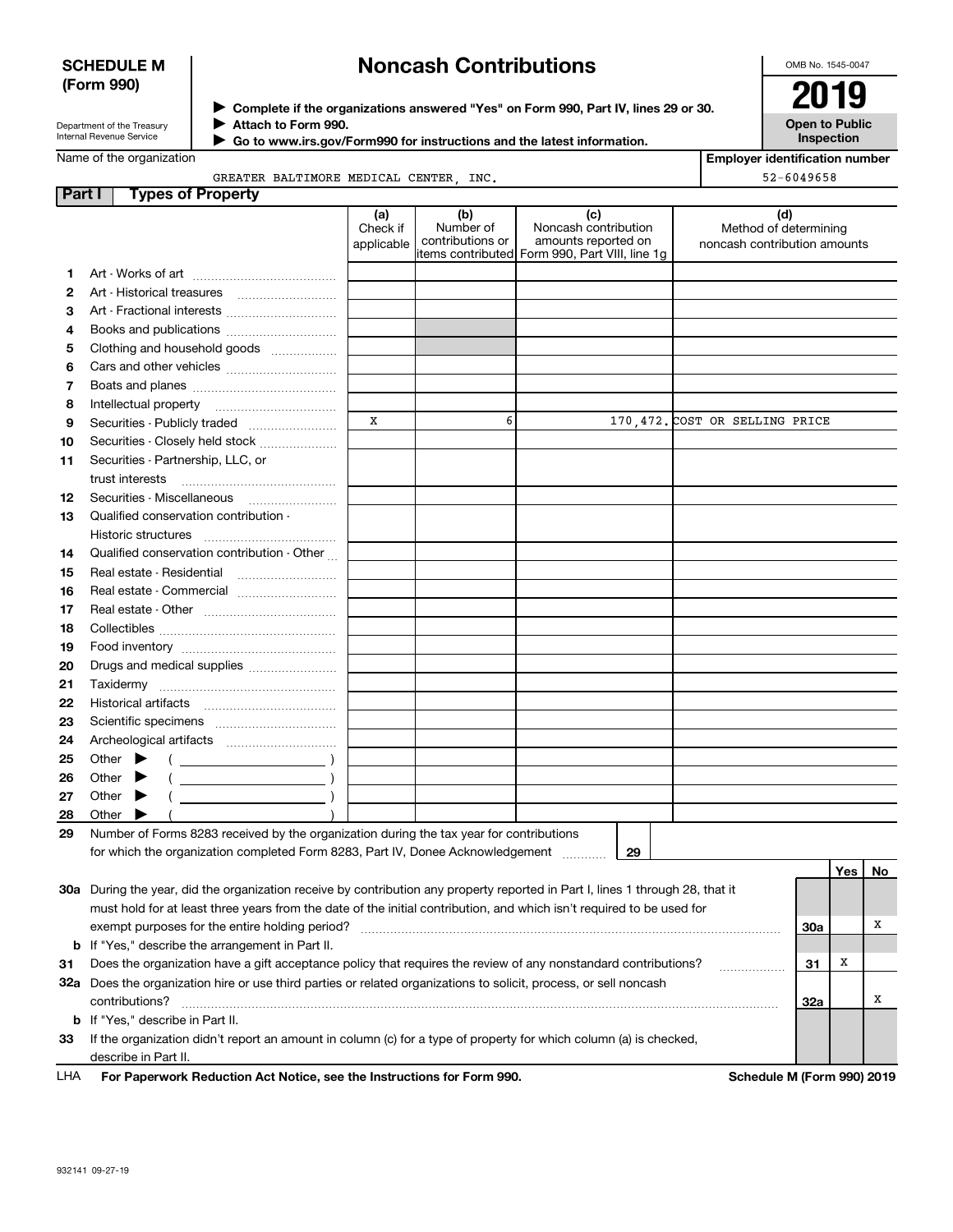Part II | Supplemental Information. Provide the information required by Part I, lines 30b, 32b, and 33, and whether the organization is reporting in Part I, column (b), the number of contributions, the number of items received, or a combination of both. Also complete this part for any additional information.

SCHEDULE M, PART I, COLUMN (B):

SECURITIES - PUBLICLY TRADED - NO. OF CONTRIBUTIONS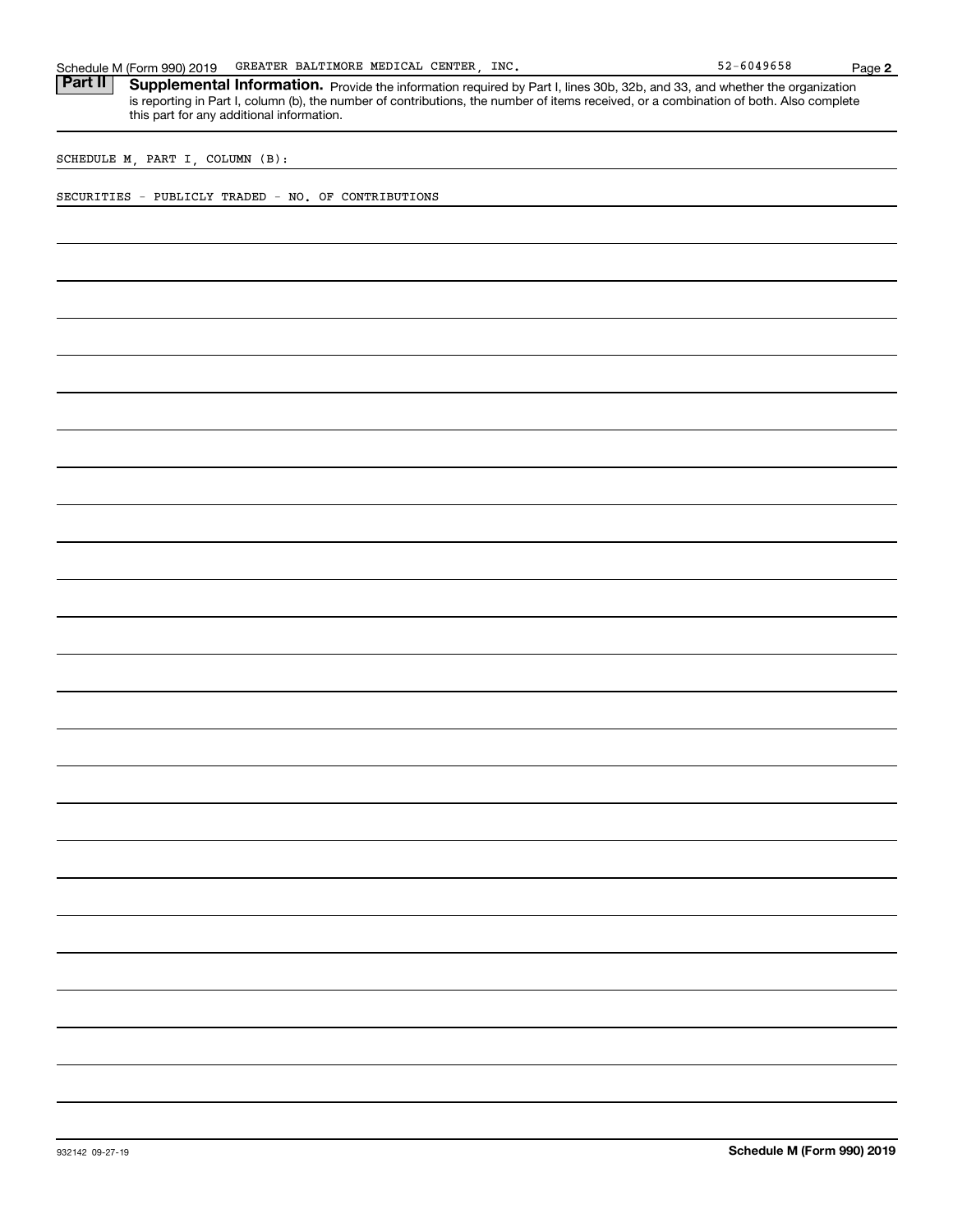**(Form 990 or 990-EZ)**

Department of the Treasury Internal Revenue Service Name of the organization

## **SCHEDULE O Supplemental Information to Form 990 or 990-EZ**

**Complete to provide information for responses to specific questions on Form 990 or 990-EZ or to provide any additional information. | Attach to Form 990 or 990-EZ. | Go to www.irs.gov/Form990 for the latest information.**



**Employer identification number** GREATER BALTIMORE MEDICAL CENTER, INC.  $\vert$  52-6049658

#### FORM 990, PART I, LINE 1, DESCRIPTION OF ORGANIZATION MISSION:

HEALING AND HOPE.

FORM 990 PART III, LINE 1

GREATER BALTIMORE MEDICAL CENTER'S PRIMARY EXEMPT PURPOSE IS AS

FOLLOWS:

(1) TO ORGANIZE, BUILD, ERECT, EQUIP, MANAGE AND OPERATE EXCLUSIVELY

FOR CHARITABLE PURPOSES A NON-PROFIT GENERAL HOSPITAL AND MEDICAL

CENTER FOR THE CARE OF THE SICK, AND TO FURNISH MEDICAL AND SURGICAL

ATTENDANCE THEREIN IN ANY FORM IN THE CARE OF SICK, AFFLICTED INFIRM OR

INJURED PERSONS; PROVIDED, HOWEVER, THE OPERATIONS ARE NOT TO BE

EXCLUSIVELY FOR THOSE WHO ARE ABLE AND EXPECTED TO PAY BUT TO THE

EXTENT OF FINANCIAL ABILITY ARE TO BE FOR THOSE NOT ABLE TO PAY FOR THE

SERVICES RENDERED, AND THE FACILITIES ARE NOT TO BE RESTRICTED TO A

PARTICULAR GROUP OF PHYSICIANS AND SURGEONS, EXCEPT TO THE EXTENT THAT

DISCRETIONARY AUTHORITY IN THE MANAGEMENT MAY IMPOSE LIMITATIONS BASED

UPON THE QUALIFICATIONS OF THOSE APPLYING OR UPON THE SIZE AND NATURE

OF THE FACILITIES, AND NO PART OF ITS NET EARNINGS ARE TO INURE

DIRECTLY OR INDIRECTLY TO THE BENEFIT OF ANY PRIVATE SHAREHOLDER OR

INDIVIDUAL.

(2) TO ORGANIZE, BUILD, ERECT, EQUIP, MANAGE AND OPERATE A SCHOOL OR

SCHOOLS FOR TRAINING PHYSICIANS, SURGEONS, NURSES AND OTHERS, AND TO

EDUCATE AND TRAIN ANY SUCH PERSONS IN THE CARE OF SICK, AFFLICTED,

INFIRM, OR INJURED PERSONS BY TEACHING MEDICINE, HYGIENE, SURGERY AND

EVERYTHING HAVING TO DO WITH THE PHYSICAL WELL-BEING OF INDIVIDUALS.

(3) TO ENGAGE IN ANY ACTIVITY AND TO DO ANYTHING AND EVERYTHING THAT

932211 09-06-19 LHA For Paperwork Reduction Act Notice, see the Instructions for Form 990 or 990-EZ. Schedule O (Form 990 or 990-EZ) (2019)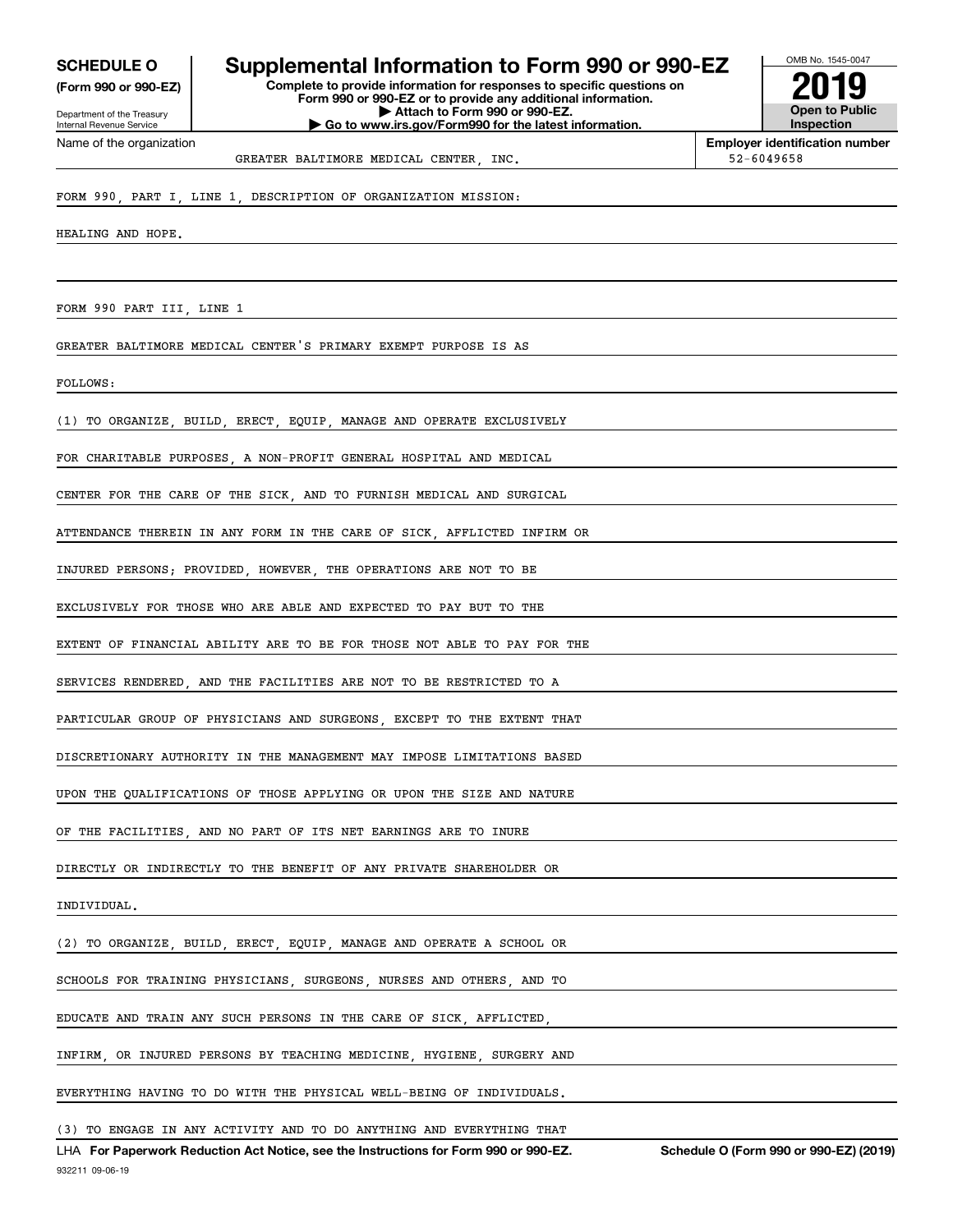| Schedule O (Form 990 or 990-EZ) (2019)                                     | Page 2                                              |
|----------------------------------------------------------------------------|-----------------------------------------------------|
| Name of the organization<br>GREATER BALTIMORE MEDICAL CENTER, INC.         | <b>Employer identification number</b><br>52-6049658 |
| MAY BE NECESSARY, EXPEDIENT OR INCIDENTAL TO THE PURPOSES STATED IN        |                                                     |
| PARAGRAPHS (1) AND (2).                                                    |                                                     |
| (4) TO HAVE AND TO EXERCISE TO THE EXTENT NECESSARY OR DESIRABLE FOR       |                                                     |
| THE ACCOMPLISHMENT OF ANY OF THE AFORESAID PURPOSES, AND TO THE EXTENT     |                                                     |
| THAT THEY ARE NOT INCONSISTENT WITH THE CHARITABLE PURPOSES OF THE         |                                                     |
| CORPORATION, AND THE LIMITATIONS IMPOSED BY SECTION $501(C)(3)$ OF THE     |                                                     |
| INTERNAL REVENUE CODE, ANY AND ALL POWERS CONFERRED UPON CORPORATIONS      |                                                     |
| BY THE MARYLAND GENERAL CORPORATION LAW.                                   |                                                     |
|                                                                            |                                                     |
| FORM 990, PART III, LINE 4D, OTHER PROGRAM SERVICES:                       |                                                     |
| AMBULATORY, POST ACUTE, & PRIMARY CARE SERVICES                            |                                                     |
| EXPENSES \$95,989,714. INCL GRANTS OF \$160,888. REVENUE \$117,945,993.    |                                                     |
|                                                                            |                                                     |
| FORM 990, PART VI, SECTION A, LINE 2:                                      |                                                     |
| MS. HEIDI KENNY BERMAN AND MRS. SANDRA BERMAN HAVE A FAMILY RELATIONSHIP.  |                                                     |
| FORM 990, PART VI, SECTION A, LINE 6:                                      |                                                     |
| THE BOARD OF DIRECTORS OF GBMC HEALTHCARE, INC. IS THE GOVERNING BODY FOR  |                                                     |
| THE ORGANIZATION. GBMC HEALTHCARE, INC. IS THE PARENT CORPORATION AND SOLE |                                                     |
|                                                                            |                                                     |
| STOCKHOLDER OF THE ORGANIZATION. THE BUSINESS AND AFFAIRS OF THE           |                                                     |
| ORGANIZATION ARE MANAGED UNDER THE DIRECTION OF ITS BOARD OF DIRECTORS     |                                                     |
| EXCEPT AS RESERVED TO THE STOCKHOLDER, GBMC HEALTHCARE, INC. IN ACCORDANCE |                                                     |
| WITH THE BYLAWS SUCH AS:                                                   |                                                     |
| A) TO CHANGE THE MISSION, PURPOSE, PHILOSOPHY OR OBJECTIVES OF THE         |                                                     |
| ORGANIZATION                                                               |                                                     |
| B) TO AMEND THE BYLAWS OF THE ORGANIZATION                                 |                                                     |

C) TO DISSOLVE, TO CONSOLIDATE OR TO MERGE THE ORGANIZATION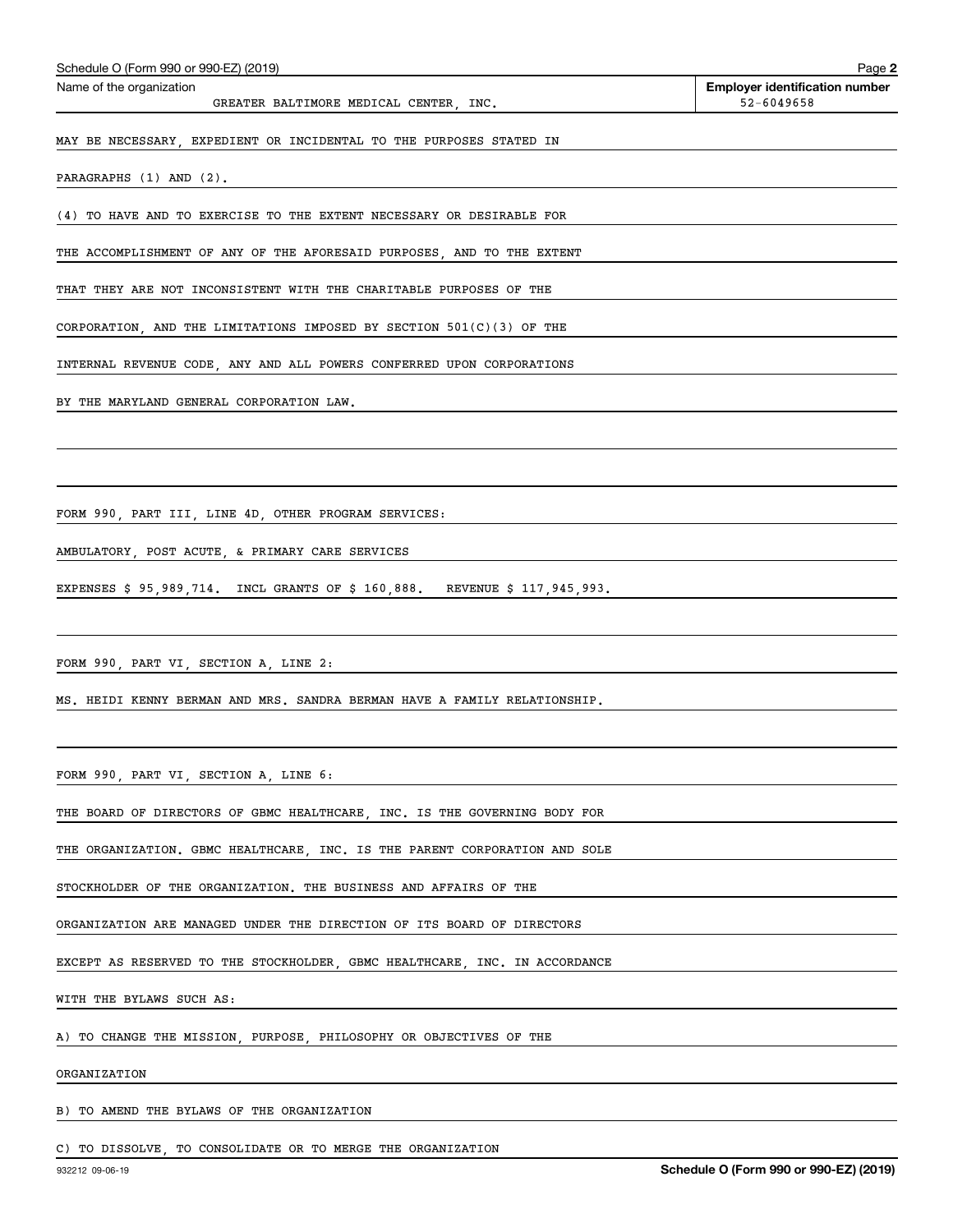| Schedule O (Form 990 or 990-EZ) (2019)                                      | Page 2                                              |
|-----------------------------------------------------------------------------|-----------------------------------------------------|
| Name of the organization<br>GREATER BALTIMORE MEDICAL CENTER, INC.          | <b>Employer identification number</b><br>52-6049658 |
| D) TO RATIFY THE ELECTION OF THE PRESIDENT OR OTHER OFFICERS OF THE         |                                                     |
| ORGANIZATION                                                                |                                                     |
| E) TO REMOVE THE PRESIDENT OR OTHER OFFICERS OF THE ORGANIZATION            |                                                     |
| F) TO ELECT MEMBERS OF THE BOARD OF DIRECTORS OF THE ORGANIZATION           |                                                     |
| G) TO REMOVE MEMBERS OF THE BOARD OF DIRECTORS OF THE ORGANIZATION          |                                                     |
| H) TO PURCHASE, SELL OR ENCUMBER WITH DEBT                                  |                                                     |
| I) TO SELL ALL OR SUBSTANTIALLY ALL OF THE ORGANIZATION'S ASSETS, OR TO     |                                                     |
| UNDERTAKE MAJOR EXPANSION PROJECTS                                          |                                                     |
| J) TO APPROVE THE ANNUAL OPERATING AND CAPITAL BUDGETS OF THE ORGANIZATION  |                                                     |
| K) TO APPOINT GENERAL COUNSEL TO AND THE FISCAL AUDITOR OF THE ORGANIZATION |                                                     |
| L) TO SET THE FISCAL YEAR OF THE ORGANIZATION                               |                                                     |
| M) TO ISSUE ADDITIONAL STOCK, FOLLOWING THE INITIAL ISSUANCE OF STOCK       |                                                     |
|                                                                             |                                                     |
| FORM 990, PART VI, SECTION A, LINE 7A:                                      |                                                     |
| SEE FORM 990, PART VI, SECTION A, LINE 6 DESCRIPTION                        |                                                     |
|                                                                             |                                                     |
| FORM 990, PART VI, SECTION A, LINE 7B:                                      |                                                     |
| SEE FORM 990, PART VI, SECTION A, LINE 6 DESCRIPTION                        |                                                     |
|                                                                             |                                                     |
| FORM 990, PART VI, SECTION B, LINE 11B:                                     |                                                     |
| THE AUDIT COMMITTEE OF GREATER BALTIMORE MEDICAL CENTER, INC. S SUPPORTING  |                                                     |
| PARENT ORGANIZATION, GBMC HEALTHCARE, INC., REVIEWS THIS FORM 990. A COPY   |                                                     |
| OF THE FORM 990 IS PROVIDED TO THE FULL BOARD OF DIRECTORS OF THE HOSPITAL  |                                                     |
| AND GBMC HEALTHCARE PRIOR TO FILING.                                        |                                                     |

FORM 990, PART VI, SECTION B, LINE 12C:

GREATER BALTIMORE MEDICAL CENTER, INC. IS GOVERNED BY THE POLICIES OF ITS

PARENT ORGANIZATION, GBMC HEALTHCARE, INC. THESE POLICIES INCLUDE A WRITTEN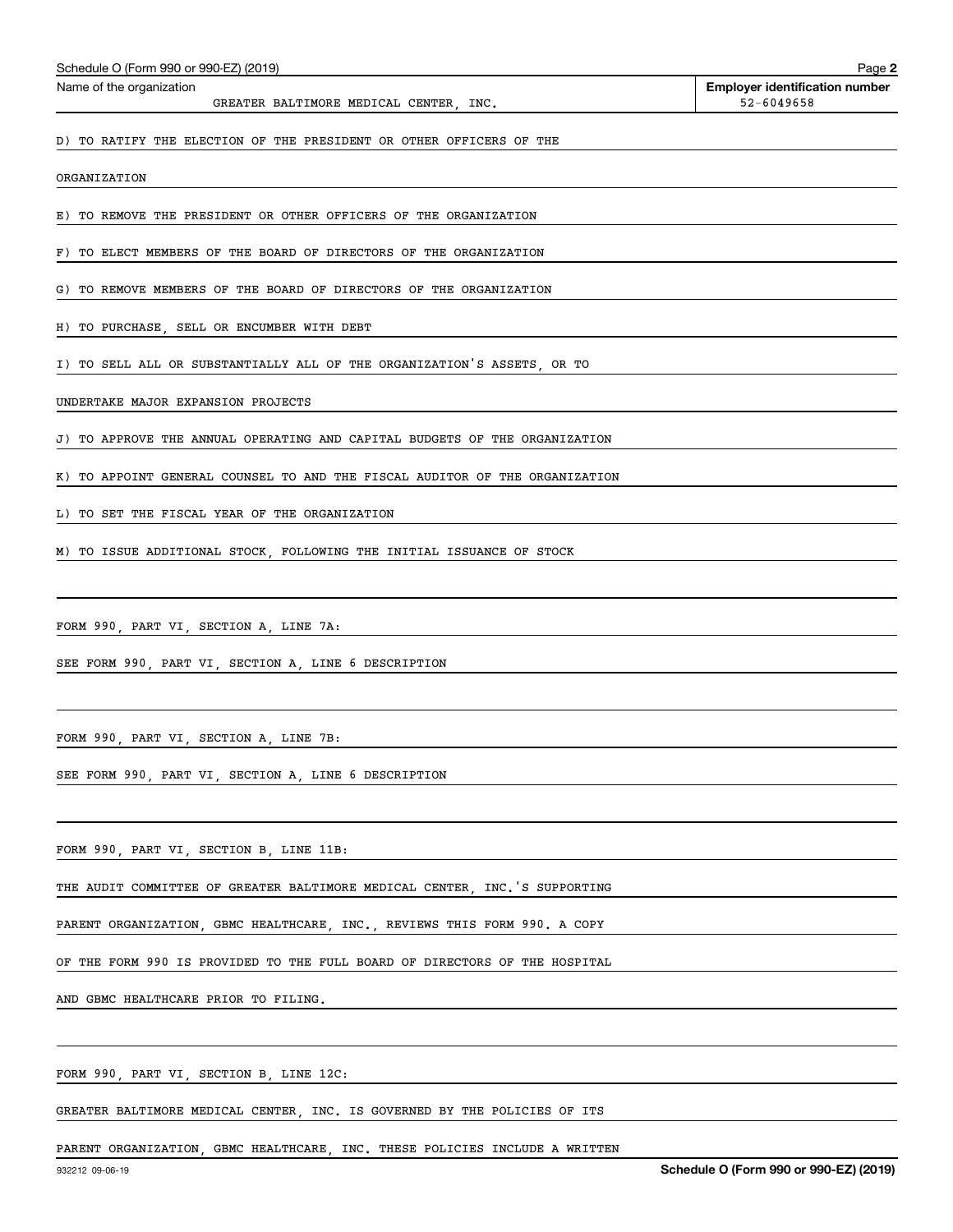| Schedule O (Form 990 or 990-EZ) (2019)                                      | Page 2                                              |
|-----------------------------------------------------------------------------|-----------------------------------------------------|
| Name of the organization<br>GREATER BALTIMORE MEDICAL CENTER, INC.          | <b>Employer identification number</b><br>52-6049658 |
| CONFLICT OF INTEREST POLICY ATTESTED TO ANNUALLY, A WRITTEN WHISTLEBLOWER   |                                                     |
| POLICY, AND A WRITTEN DOCUMENT RETENTION AND DESTRUCTION POLICY. ANNUALLY,  |                                                     |
| EVERY BOARD MEMBER, PHYSICIAN, ADVANCED PRACTITIONER AND MANAGER (WHICH     |                                                     |
| INCLUDES KEY EMPLOYEES) MUST COMPLETE A COMPREHENSIVE QUESTIONNAIRE THAT    |                                                     |
| PROVIDES FOR THE DISCLOSURE OF POTENTIAL CONFLICTS. ALL DISCLOSURES ARE     |                                                     |
| REVIEWED BY THE COMPLIANCE OFFICER. THOSE DISCLOSURES THAT ARE QUESTIONABLE |                                                     |
| OR MAY RISE TO THE LEVEL OF A CONFLICT ARE DISCUSSED WITH THE CHIEF LEGAL   |                                                     |
| OFFICER AND APPROPRIATE ACTION IS TAKEN, IF NECESSARY. A SUMMARY OF         |                                                     |
| DISCLOSURES IS PROVIDED TO THE AUDIT COMMITTEE (FOR MANAGEMENT) AND TO THE  |                                                     |
| GOVERNANCE COMMITTEE (FOR BOARD MEMBERS) ANNUALLY.                          |                                                     |
|                                                                             |                                                     |
| FORM 990, PART VI, SECTION B, LINE 15:                                      |                                                     |
| THE COMPENSATION COMMITTEE ("COMMITTEE") OF THE BOARD OF DIRECTORS OF GBMC  |                                                     |
| HEALTHCARE, INC., WHICH IS COMPRISED OF DIRECTORS THAT ARE "DISINTERESTED"  |                                                     |
| AS DEFINED BY IRS REGULATIONS, IS AUTHORIZED TO OVERSEE THE ORGANIZATION S  |                                                     |
| EXECUTIVE COMPENSATION PROGRAM. THE COMMITTEE REVIEWS AND APPROVES THE      |                                                     |
| COMPENSATION PROVIDED TO THE ORGANIZATION'S PRESIDENT AND CHIEF EXECUTIVE   |                                                     |
| OFFICER AND EACH OFFICER, KEY EMPLOYEE AND SENIOR LEADER, WHETHER OR NOT    |                                                     |
| THESE INDIVIDUALS WOULD BE CONSIDERED "DISQUALIFIED PERSONS" UNDER THE      |                                                     |
| INTERMEDIATE SANCTIONS REGULATIONS OF FEDERAL INCOME TAX LAW. THE COMMITTEE |                                                     |
| HAS ADOPTED A WRITTEN PHILOSOPHY SETTING FORTH THE GUIDING PRINCIPLES       |                                                     |
| GOVERNING THE COMPENSATION PROVIDED TO THE ORGANIZATION'S EXECUTIVES. THE   |                                                     |
| COMMITTEE'S REVIEW AND APPROVAL PROCESS WAS ESTABLISHED AND IS CONDUCTED IN |                                                     |
| A MANNER SO AS TO QUALIFY FOR THE REBUTTABLE PRESUMPTION OF REASONABLENESS  |                                                     |
| UNDER THE INTERMEDIATE SANCTIONS REGULATIONS OF FEDERAL INCOME TAX LAW. ALL |                                                     |
| FORMS OF COMPENSATION AND BENEFITS PROVIDED TO MEMBERS OF THE SENIOR        |                                                     |
| LEADERSHIP TEAM ARE REVIEWED, WHICH INCLUDES CURRENT AND DEFERRED           |                                                     |

COMPENSATION AND ALL EMPLOYEE BENEFITS, BOTH QUALIFIED AND NON-QUALIFIED TO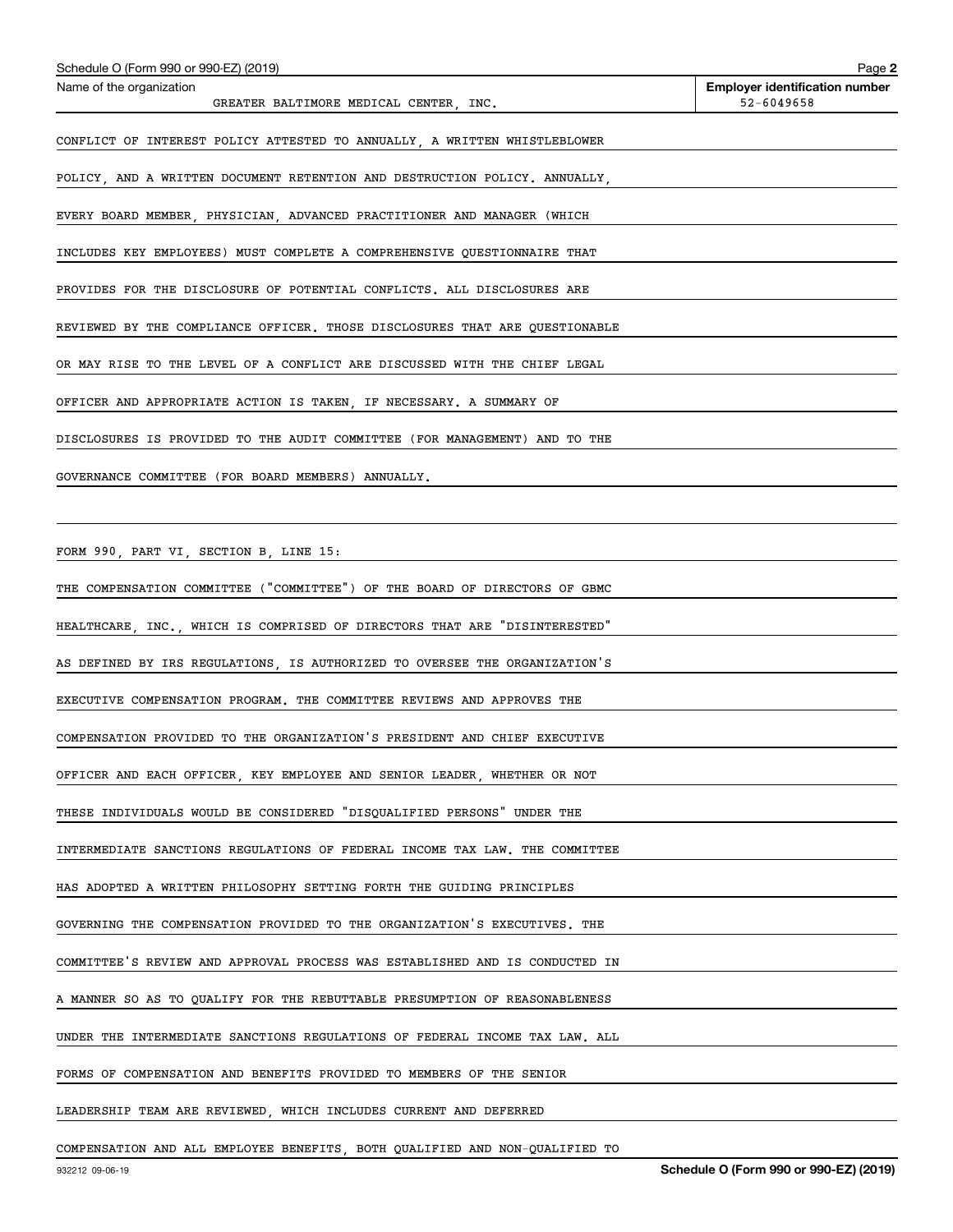|  | Schedule O (Form 990 or 990-EZ) (2019) |  |  |  |  |
|--|----------------------------------------|--|--|--|--|
|--|----------------------------------------|--|--|--|--|

GREATER BALTIMORE MEDICAL CENTER, INC.  $52-6049658$ 

**2**

ENSURE THAT THE "TOTAL COMPENSATION" IS REASONABLE.

THE COMMITTEE ENGAGED AN INDEPENDENT EXECUTIVE COMPENSATION CONSULTANT THAT

SPECIALIZES IN THE REVIEW OF HOSPITAL AND HEALTH SYSTEM EXECUTIVE

COMPENSATION AND BENEFITS TO COMPILE MARKET COMPENSATION DATA OF SIMILARLY

SIZED HEALTH CARE ORGANIZATIONS THROUGHOUT THE COUNTRY AS WELL AS THE SAME

GEOGRAPHIC REGION. NO DATA FROM ANY FOR-PROFIT ENTITIES WERE USED. THE

DATA WERE CATEGORIZED BY EXECUTIVE POSITION, AND A SALARY RANGE WAS

DEVELOPED WITH THE ASSISTANCE OF THE INDEPENDENT COMPENSATION CONSULTANT.

THE COMMITTEE RELIED UPON THIS DATA, RELEVANT BUSINESS JUDGMENT FACTORS

(E.G., EXPERIENCE, PERFORMANCE, RECRUITMENT AND RETENTION FACTORS AND THE

UNIQUE DEMANDS OF THE POSITION), THE GUIDANCE PROVIDED BY THE STATED

COMPENSATION PHILOSOPHY AND THE WRITTEN OPINION OF THE INDEPENDENT

EXECUTIVE COMPENSATION CONSULTANT AS TO THE REASONABLENESS OF THE

COMPENSATION IN RELATION TO MARKET DATA IN MAKING ITS EXECUTIVE

COMPENSATION DECISIONS. THE COMMITTEE ALSO CONSIDERS ITS BUSINESS JUDGMENT.

THE COMMITTEE DOCUMENTS THE BASIS FOR ITS DECISIONS THROUGH THE TIMELY

PREPARATION OF WRITTEN MINUTES OF THE COMPENSATION COMMITTEE MEETINGS

DURING WHICH SUCH DECISIONS ARE DELIBERATED AND DETERMINED. THE COMMITTEE'S

DECISIONS ARE SUBJECT TO THE FINAL APPROVAL OF THE BOARD OF DIRECTORS.

FORM 990, PART VI, SECTION C, LINE 19:

THE GOVERNING DOCUMENTS ARE LOCATED ON THE STATE OF MARYLAND DEPARTMENT OF

TAXATION'S WEBSITE. FINANCIAL STATEMENTS ARE MADE PUBLIC THROUGH THE STATE

OF MARYLAND CHARITABLE REGISTRATION. FINANCIAL STATEMENTS FOR GBMC

HEALTHCARE, INC. ARE ALSO AVAILABLE THROUGH THE ELECTRONIC MUNICIPAL MARKET

ACCESS (EMMA) WEBSITE VIA THE CONTINUING DISCLOSURE DOCUMENT. THE CONFLICT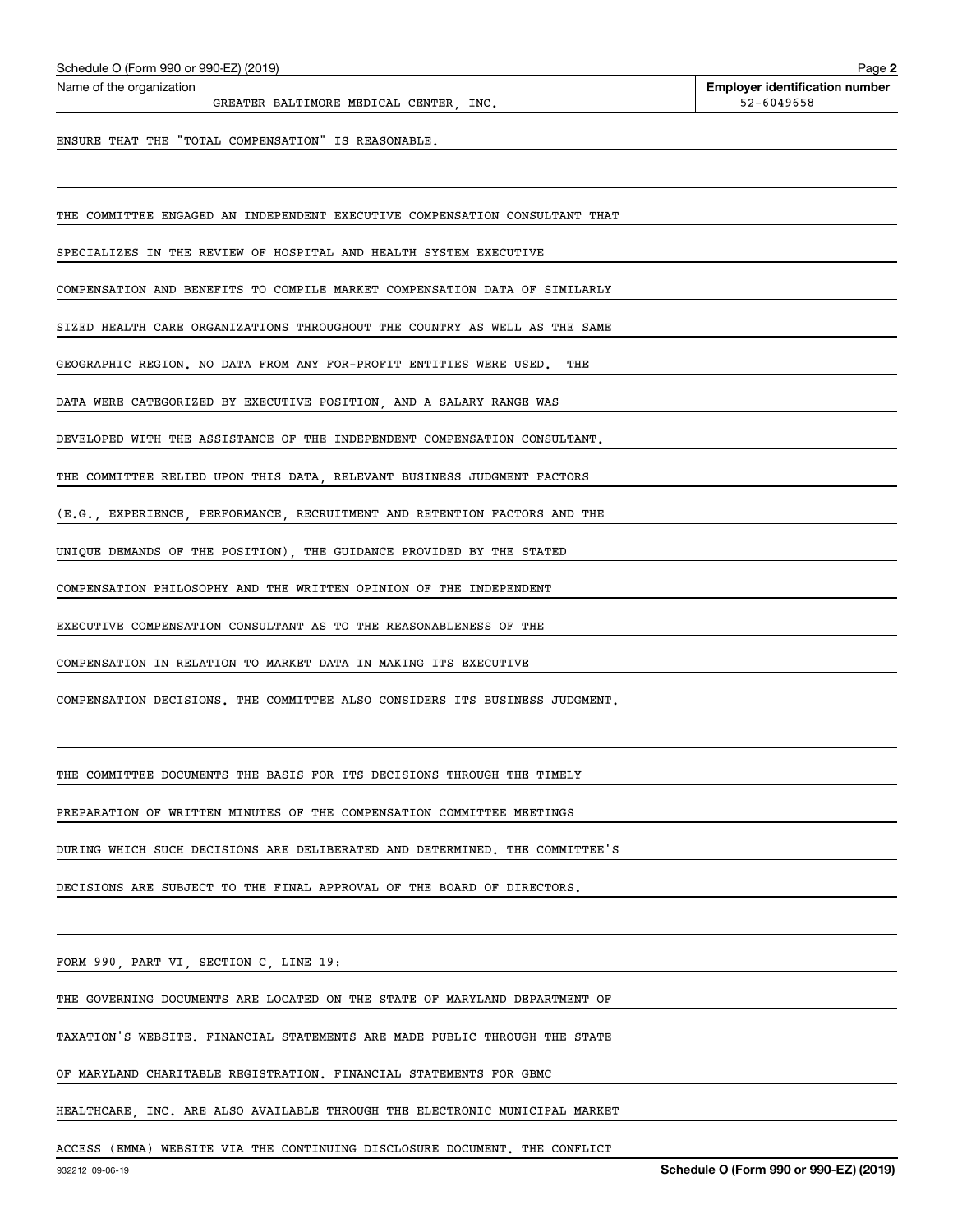| Schedule O (Form 990 or 990-EZ) (2019)<br>Name of the organization |                 | Page 2                                                  |
|--------------------------------------------------------------------|-----------------|---------------------------------------------------------|
| GREATER BALTIMORE MEDICAL CENTER, INC.                             |                 | <b>Employer identification number</b><br>$52 - 6049658$ |
|                                                                    |                 |                                                         |
| OF INTEREST POLICY IS NOT AVAILABLE TO THE PUBLIC.                 |                 |                                                         |
|                                                                    |                 |                                                         |
| FORM 990, PART XI, LINE 9, CHANGES IN NET ASSETS:                  |                 |                                                         |
|                                                                    |                 |                                                         |
| PENSION EXPENSE                                                    | $-6,370,434.$   |                                                         |
| LOSSES ON UNCOLLECTIBLE PLEDGES                                    | $-733,751.$     |                                                         |
| TOTAL TO FORM 990, PART XI, LINE 9                                 | $-7, 104, 185.$ |                                                         |
|                                                                    |                 |                                                         |
|                                                                    |                 |                                                         |
|                                                                    |                 |                                                         |
|                                                                    |                 |                                                         |
|                                                                    |                 |                                                         |
|                                                                    |                 |                                                         |
|                                                                    |                 |                                                         |
|                                                                    |                 |                                                         |
|                                                                    |                 |                                                         |
|                                                                    |                 |                                                         |
|                                                                    |                 |                                                         |
|                                                                    |                 |                                                         |
|                                                                    |                 |                                                         |
|                                                                    |                 |                                                         |
|                                                                    |                 |                                                         |
|                                                                    |                 |                                                         |
|                                                                    |                 |                                                         |
|                                                                    |                 |                                                         |
|                                                                    |                 |                                                         |
|                                                                    |                 |                                                         |
|                                                                    |                 |                                                         |
|                                                                    |                 |                                                         |
|                                                                    |                 |                                                         |
|                                                                    |                 |                                                         |
|                                                                    |                 |                                                         |
|                                                                    |                 |                                                         |
|                                                                    |                 |                                                         |
|                                                                    |                 |                                                         |
|                                                                    |                 |                                                         |
|                                                                    |                 |                                                         |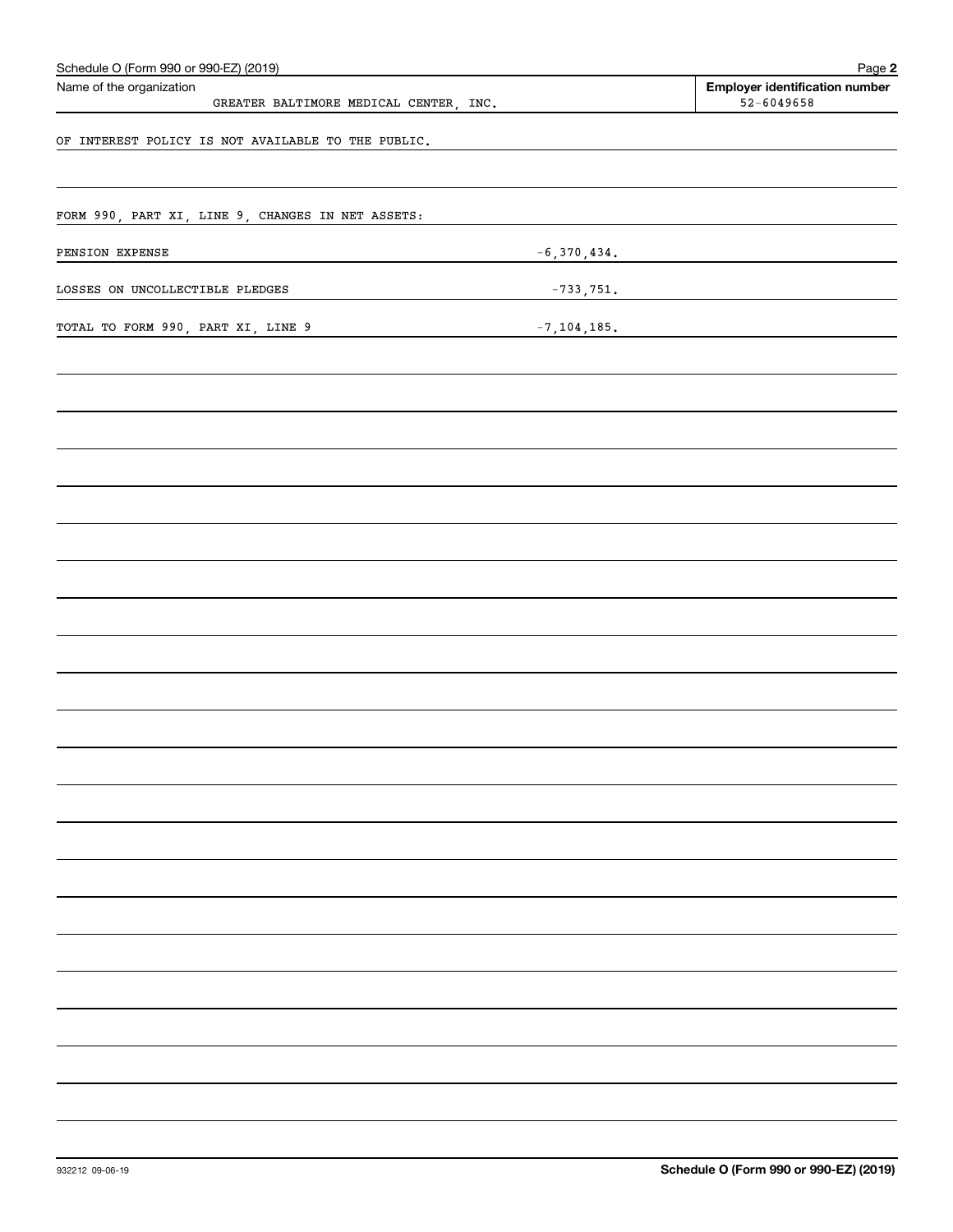|            | <b>SCHEDULE R</b> |  |
|------------|-------------------|--|
| $\sqrt{2}$ | $\sim$ 0.00       |  |

**(Form 990)**

## **Related Organizations and Unrelated Partnerships**

**Complete if the organization answered "Yes" on Form 990, Part IV, line 33, 34, 35b, 36, or 37.** |

**Attach to Form 990.**  |

OMB No. 1545-0047

**Open to Public | Go to www.irs.gov/Form990 for instructions and the latest information. Inspection 2019**

**Employer identification number**

52-6049658

Department of the Treasury Internal Revenue Service Name of the organization

GREATER BALTIMORE MEDICAL CENTER, INC.

**Part I Identification of Disregarded Entities.**  Complete if the organization answered "Yes" on Form 990, Part IV, line 33.

| (a)                                         | (b)              | (c)                      | (d)          | (e)                | (f)                           |
|---------------------------------------------|------------------|--------------------------|--------------|--------------------|-------------------------------|
| Name, address, and EIN (if applicable)      | Primary activity | Legal domicile (state or | Total income | End-of-year assets | Direct controlling            |
| of disregarded entity                       |                  | foreign country)         |              |                    | entity                        |
|                                             |                  |                          |              |                    |                               |
| GBMC HEALTH PARTNERS AT HELPING UP MISSION, |                  |                          |              |                    |                               |
| LLC - 83-3101128, 6545 N. CHARLES ST.,      |                  |                          |              |                    | GREATER BALTIMORE             |
| TOWSON, MD 21204                            | HEALTHCARE       | MARYLAND                 | 485,846.     |                    | 102,918. MEDICAL CENTER, INC. |
|                                             |                  |                          |              |                    |                               |
|                                             |                  |                          |              |                    |                               |
|                                             |                  |                          |              |                    |                               |
|                                             |                  |                          |              |                    |                               |
|                                             |                  |                          |              |                    |                               |
|                                             |                  |                          |              |                    |                               |
|                                             |                  |                          |              |                    |                               |
|                                             |                  |                          |              |                    |                               |
|                                             |                  |                          |              |                    |                               |

**Identification of Related Tax-Exempt Organizations.** Complete if the organization answered "Yes" on Form 990, Part IV, line 34, because it had one or more related tax-exempt **Part II** organizations during the tax year.

| (a)<br>Name, address, and EIN<br>of related organization | (b)<br>Primary activity | (c)<br>Legal domicile (state or<br>foreign country) | (d)<br>Exempt Code<br>section | (e)<br>Public charity<br>status (if section | (f)<br>Direct controlling<br>entity | $(g)$<br>Section 512(b)(13) | controlled<br>entity? |
|----------------------------------------------------------|-------------------------|-----------------------------------------------------|-------------------------------|---------------------------------------------|-------------------------------------|-----------------------------|-----------------------|
|                                                          |                         |                                                     |                               | 501(c)(3)                                   |                                     | Yes                         | No                    |
| GBMC FOUNDATION, INC. - 52-1411935                       |                         |                                                     |                               |                                             |                                     |                             |                       |
| 6701 NORTH CHARLES STREET                                |                         |                                                     |                               | LINE 12,                                    | GBMC HEALTHCARE.                    |                             |                       |
| BALTIMORE, MD 21204                                      | FUNDRAISING             | MARYLAND                                            | 501(C)(3)                     | TYPE II                                     | INC.                                |                             | x                     |
| GILCHRIST HOSPICE CARE, INC. - 52-1851251                |                         |                                                     |                               |                                             |                                     |                             |                       |
| 11311 MCCORMICK ROAD NO. 350                             |                         |                                                     |                               |                                             | GBMC HEALTHCARE.                    |                             |                       |
| HUNT VALLEY, MD 21031                                    | HOSPICE SERVICE         | MARYLAND                                            | 501(C)(3)                     | LINE 3                                      | INC.                                |                             | x                     |
| GBMC LAND, INC. - 52-1413360                             |                         |                                                     |                               |                                             |                                     |                             |                       |
| 6701 NORTH CHARLES STREET                                |                         |                                                     |                               | LINE 12,                                    | GBMC HEALTHCARE.                    |                             |                       |
| BALTIMORE, MD 21204                                      | REAL ESTATE PROPERTY    | MARYLAND                                            | 501(C)(3)                     | TYPE I                                      | INC.                                |                             | x                     |
| GBMC HEALTHCARE, INC. - 52-1413360                       |                         |                                                     |                               |                                             |                                     |                             |                       |
| 6701 NORTH CHARLES STREET                                |                         |                                                     |                               | LINE 12,                                    |                                     |                             |                       |
| BALTIMORE, MD 21204                                      | HEALTH SERVICES         | MARYLAND                                            | 501(C)(3)                     | TYPE I                                      | N/A                                 |                             | х                     |

**For Paperwork Reduction Act Notice, see the Instructions for Form 990. Schedule R (Form 990) 2019**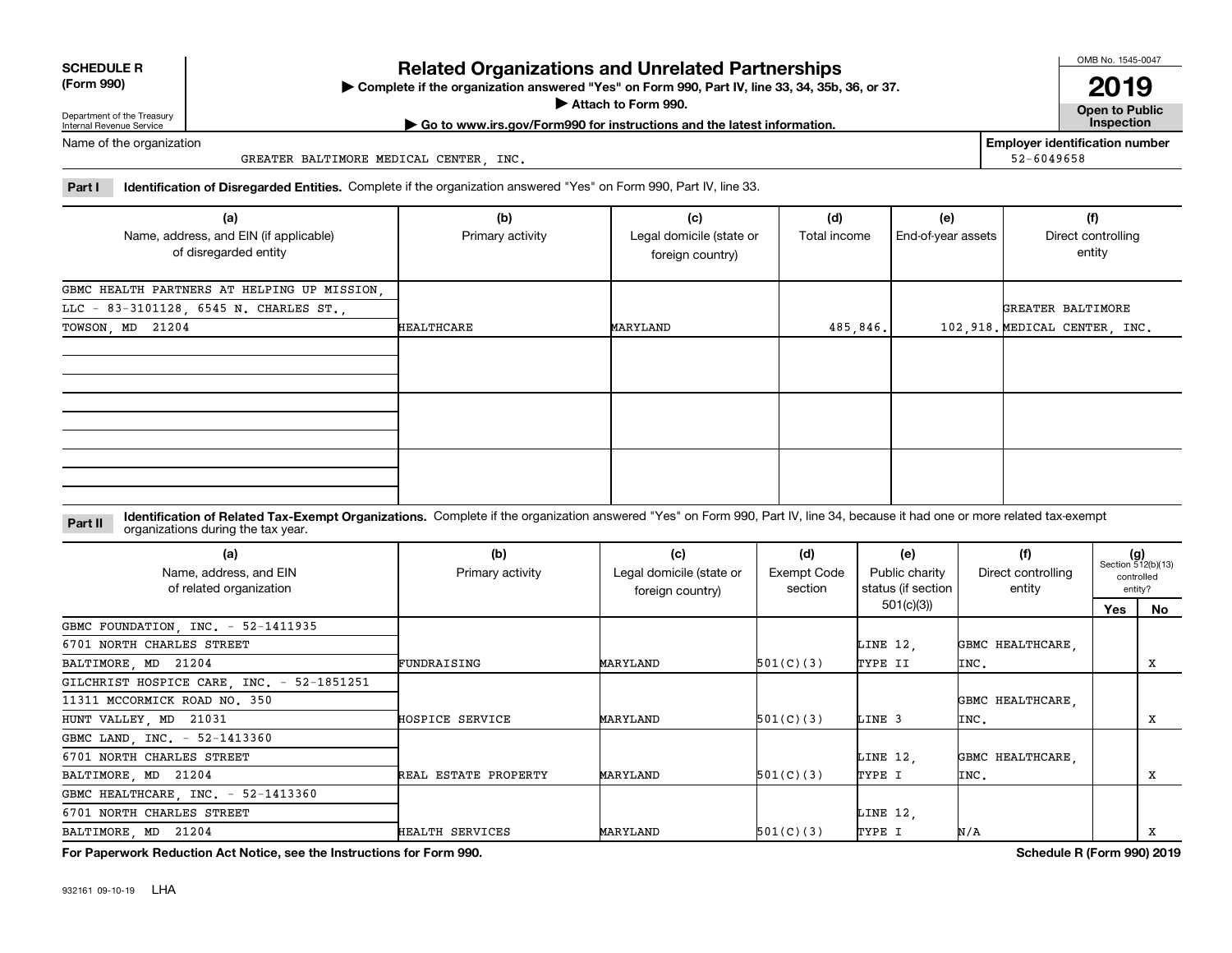**Part II** Continuation of Identification of Related Tax-Exempt Organizations

| (a)                                          | (b)                    | (c)                      | (d)         | (e)                | (f)                | $(g)$<br>Section 512(b)(13) |    |
|----------------------------------------------|------------------------|--------------------------|-------------|--------------------|--------------------|-----------------------------|----|
| Name, address, and EIN                       | Primary activity       | Legal domicile (state or | Exempt Code | Public charity     | Direct controlling | controlled                  |    |
| of related organization                      |                        | foreign country)         | section     | status (if section | entity             | organization?               |    |
|                                              |                        |                          |             | 501(c)(3)          |                    | Yes                         | No |
| PRESBYTERIAN EYE, EAR, AND THROAT CHARITY    |                        |                          |             |                    |                    |                             |    |
| HOSPITAL - 52-0449990, 320 MORRIS AVE        |                        |                          |             | LINE 12,           |                    |                             |    |
| LUTHERVILLE, MD 21093                        | SUPPORTING             | MARYLAND                 | 501(C)(3)   | TYPE III FI        | N/A                |                             | X  |
| MILTON J. DANCE, JR. ENDOWMENT, INC. -       |                        |                          |             |                    |                    |                             |    |
| 52-1104173, 409 WASHINGTON AVENUE,           |                        |                          |             | LINE 12,           |                    |                             |    |
| BALTIMORE MD 21204                           | SUPPORTING             | MARYLAND                 | 501(C)(3)   | TYPE III FI        | N/A                |                             | X  |
| WOMEN'S HOSPITAL FOUNDATION, INC. -          |                        |                          |             |                    |                    |                             |    |
| 52-0591609, P.O. BOX 166, RIDERWOOD, MD      |                        |                          |             | LINE 12,           |                    |                             |    |
| 21139                                        | FUNDRAISING            | MARYLAND                 | 501(C)(3)   | TYPE III NFI N/A   |                    |                             | x  |
| JOSEPH RICHEY HOUSE, INC. - 52-1184960       |                        |                          |             |                    |                    |                             |    |
| 838 NORTH EUTAW STREET                       |                        |                          |             |                    | GILCHRIST HOSPICE  |                             |    |
| BALTIMORE, MD 21201                          | HOSPITAL SERVICES      | MARYLAND                 | 501(C)(3)   | LINE 3             | CARE, INC.         |                             | x  |
| BROWNLOW BYRON HOME, INC. - 52-2019909       |                        |                          |             |                    |                    |                             |    |
| 838 NORTH EUTAW STREET                       | HOUSING FOR LOW INCOME |                          |             | LINE 12,           | GILCHRIST HOSPICE  |                             |    |
| BALTIMORE, MD 21201                          | TENANTS                | MARYLAND                 | 501(C)(3)   | TYPE II            | CARE               |                             | x  |
| PRESBYTERIAN EYE EAR & THROAT CHARITY HOSP   |                        |                          |             |                    |                    |                             |    |
| INC BOARD LADY MGRS - 52-6052408, 2 SEMINARY |                        |                          |             | LINE 12,           |                    |                             |    |
| DRIVE, LUTHERVILLE, MD 21093                 | SUPPORTING             | MARYLAND                 | 501(C)(3)   | TYPE III FI        | N/A                |                             | x  |
|                                              |                        |                          |             |                    |                    |                             |    |
|                                              |                        |                          |             |                    |                    |                             |    |
|                                              |                        |                          |             |                    |                    |                             |    |
|                                              |                        |                          |             |                    |                    |                             |    |
|                                              |                        |                          |             |                    |                    |                             |    |
|                                              |                        |                          |             |                    |                    |                             |    |
|                                              |                        |                          |             |                    |                    |                             |    |
|                                              |                        |                          |             |                    |                    |                             |    |
|                                              |                        |                          |             |                    |                    |                             |    |
|                                              |                        |                          |             |                    |                    |                             |    |
|                                              |                        |                          |             |                    |                    |                             |    |
|                                              |                        |                          |             |                    |                    |                             |    |
|                                              |                        |                          |             |                    |                    |                             |    |
|                                              |                        |                          |             |                    |                    |                             |    |
|                                              |                        |                          |             |                    |                    |                             |    |
|                                              |                        |                          |             |                    |                    |                             |    |
|                                              |                        |                          |             |                    |                    |                             |    |
|                                              |                        |                          |             |                    |                    |                             |    |
|                                              |                        |                          |             |                    |                    |                             |    |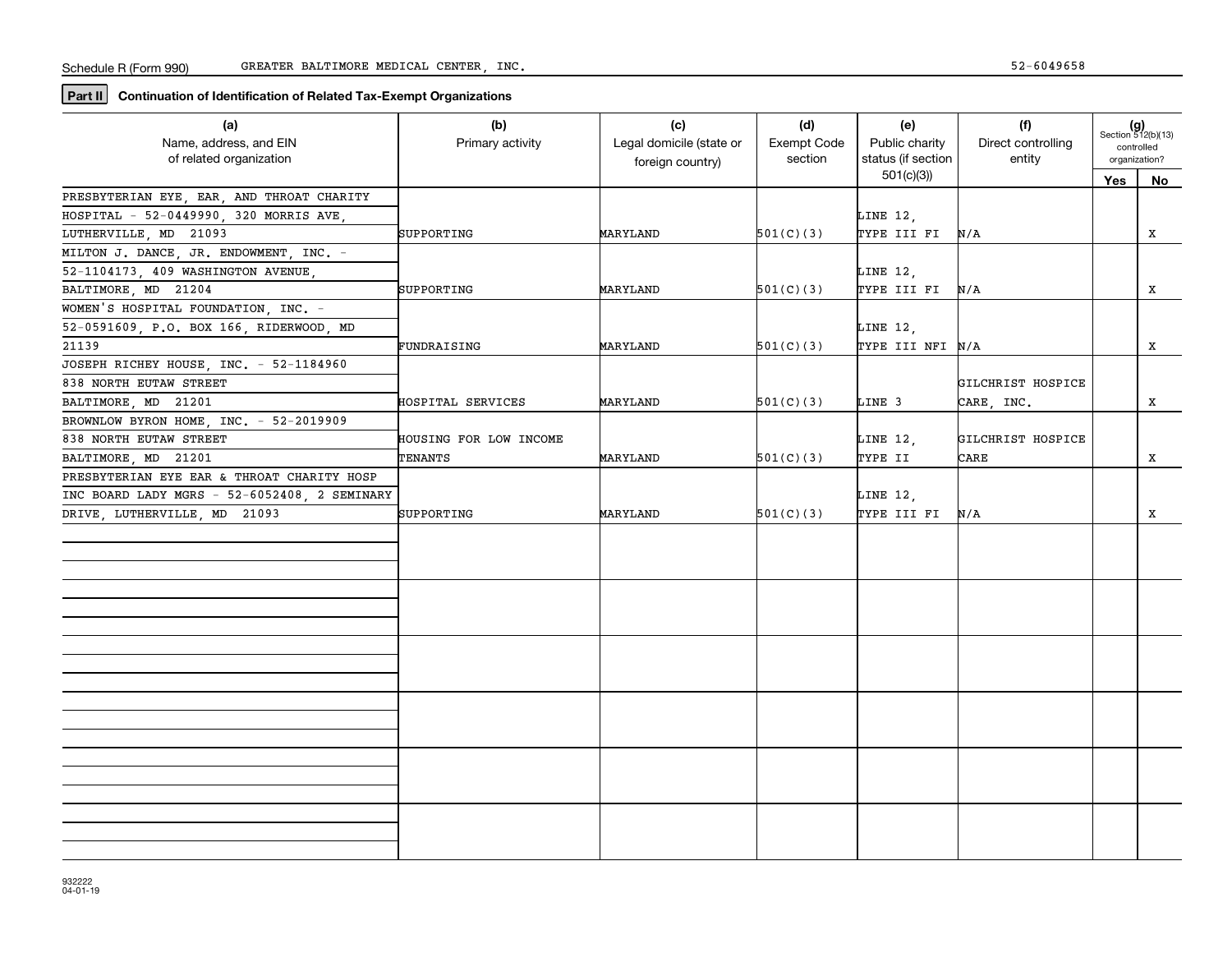**Identification of Related Organizations Taxable as a Partnership.** Complete if the organization answered "Yes" on Form 990, Part IV, line 34, because it had one or more related **Part III** organizations treated as a partnership during the tax year.

| (a)                          | (b)              | (c)                  | (d)                | (e)                                          | (f)            | (g)                     |                  | (h)          | (i)                         | (i)      |          | (k)                   |
|------------------------------|------------------|----------------------|--------------------|----------------------------------------------|----------------|-------------------------|------------------|--------------|-----------------------------|----------|----------|-----------------------|
| Name, address, and EIN       | Primary activity | Legal<br>domicile    | Direct controlling | Predominant income<br>(related, unrelated,   | Share of total | Share of<br>end-of-year | Disproportionate |              | Code V-UBI<br>amount in box |          | managing | General or Percentage |
| of related organization      |                  | (state or<br>foreign | entity             | excluded from tax under<br>sections 512-514) | income         | assets                  |                  | allocations? | 20 of Schedule              | partner? |          | ownership             |
|                              |                  | country)             |                    |                                              |                |                         |                  | Yes   No     | K-1 (Form 1065) Yes No      |          |          |                       |
| GBMC PAVILION WEST MEDICAL   |                  |                      |                    |                                              |                |                         |                  |              |                             |          |          |                       |
| ARTS, LLC - 52-1899034, 6701 |                  |                      |                    |                                              |                |                         |                  |              |                             |          |          |                       |
| NORTH CHARLES STREET,        |                  |                      | GBMC AGENCY,       |                                              |                |                         |                  |              |                             |          |          |                       |
| BALTIMORE, MD 21204          | REAL ESTATE MGT  | MD                   | INC                | <b>EXCLUDED</b>                              | $-161, 252.$   | 1,031,728.              |                  | ×            | N/A                         |          | x        | 37.90%                |
|                              |                  |                      |                    |                                              |                |                         |                  |              |                             |          |          |                       |
| GBMC-WP-PT, LLC - 81-2388743 |                  |                      |                    |                                              |                |                         |                  |              |                             |          |          |                       |
| 1447 YORK ROAD, SUITE 401    | PHYSICAL         |                      |                    |                                              |                |                         |                  |              |                             |          |          |                       |
| LUTHERVILLE MD 21093         | THERAPHY         | MD                   | N/A                | $\mathrm{N}/\mathrm{A}$                      | N/A            | N/A                     | N/A              |              | N/A                         | N/A      |          | N/A                   |
|                              |                  |                      |                    |                                              |                |                         |                  |              |                             |          |          |                       |
|                              |                  |                      |                    |                                              |                |                         |                  |              |                             |          |          |                       |
|                              |                  |                      |                    |                                              |                |                         |                  |              |                             |          |          |                       |
|                              |                  |                      |                    |                                              |                |                         |                  |              |                             |          |          |                       |
|                              |                  |                      |                    |                                              |                |                         |                  |              |                             |          |          |                       |
|                              |                  |                      |                    |                                              |                |                         |                  |              |                             |          |          |                       |
|                              |                  |                      |                    |                                              |                |                         |                  |              |                             |          |          |                       |
|                              |                  |                      |                    |                                              |                |                         |                  |              |                             |          |          |                       |

**Identification of Related Organizations Taxable as a Corporation or Trust.** Complete if the organization answered "Yes" on Form 990, Part IV, line 34, because it had one or more related **Part IV** organizations treated as a corporation or trust during the tax year.

| (a)<br>Name, address, and EIN<br>of related organization | (b)<br>Primary activity  | (c)<br>Legal domicile<br>(state or<br>foreign | (d)<br>Direct controlling<br>entity | (e)<br>Type of entity<br>(C corp, S corp,<br>or trust) | (f)<br>Share of total<br>income | (g)<br>Share of<br>end-of-year<br>assets | (h)<br>Percentage<br>ownership | (i)<br>Section<br>512(b)(13) | controlled<br>entity? |
|----------------------------------------------------------|--------------------------|-----------------------------------------------|-------------------------------------|--------------------------------------------------------|---------------------------------|------------------------------------------|--------------------------------|------------------------------|-----------------------|
|                                                          |                          | country)                                      |                                     |                                                        |                                 |                                          |                                |                              | Yes   No              |
| GBMC AGENCY, INC. - 52-1411931                           |                          |                                               |                                     |                                                        |                                 |                                          |                                |                              |                       |
| 6701 NORTH CHARLES STREET                                |                          |                                               |                                     |                                                        |                                 |                                          |                                |                              |                       |
| BALTIMORE, MD 21204                                      | INVESTMENTS              | MD                                            | N/A                                 | C CORP                                                 | N/A                             | N/A                                      | N/A                            |                              | x                     |
| RUXTON INSURANCE COMPANY, LTD. - 98-0413102              |                          |                                               |                                     |                                                        |                                 |                                          |                                |                              |                       |
| 3 GORHAM ROAD HAMILTON, HM 08                            |                          |                                               |                                     |                                                        |                                 |                                          |                                |                              |                       |
| HAMILTON, BERMUDA                                        | <b>INSURANCE CAPTIVE</b> | <b>BERMUDA</b>                                | N/A                                 | C CORP                                                 | 2,613,580.                      | 94,494,537.                              | 100%                           |                              | X                     |
|                                                          |                          |                                               |                                     |                                                        |                                 |                                          |                                |                              |                       |
|                                                          |                          |                                               |                                     |                                                        |                                 |                                          |                                |                              |                       |
|                                                          |                          |                                               |                                     |                                                        |                                 |                                          |                                |                              |                       |
|                                                          |                          |                                               |                                     |                                                        |                                 |                                          |                                |                              |                       |
|                                                          |                          |                                               |                                     |                                                        |                                 |                                          |                                |                              |                       |
|                                                          |                          |                                               |                                     |                                                        |                                 |                                          |                                |                              |                       |
|                                                          |                          |                                               |                                     |                                                        |                                 |                                          |                                |                              |                       |
|                                                          |                          |                                               |                                     |                                                        |                                 |                                          |                                |                              |                       |
|                                                          |                          |                                               |                                     |                                                        |                                 |                                          |                                |                              |                       |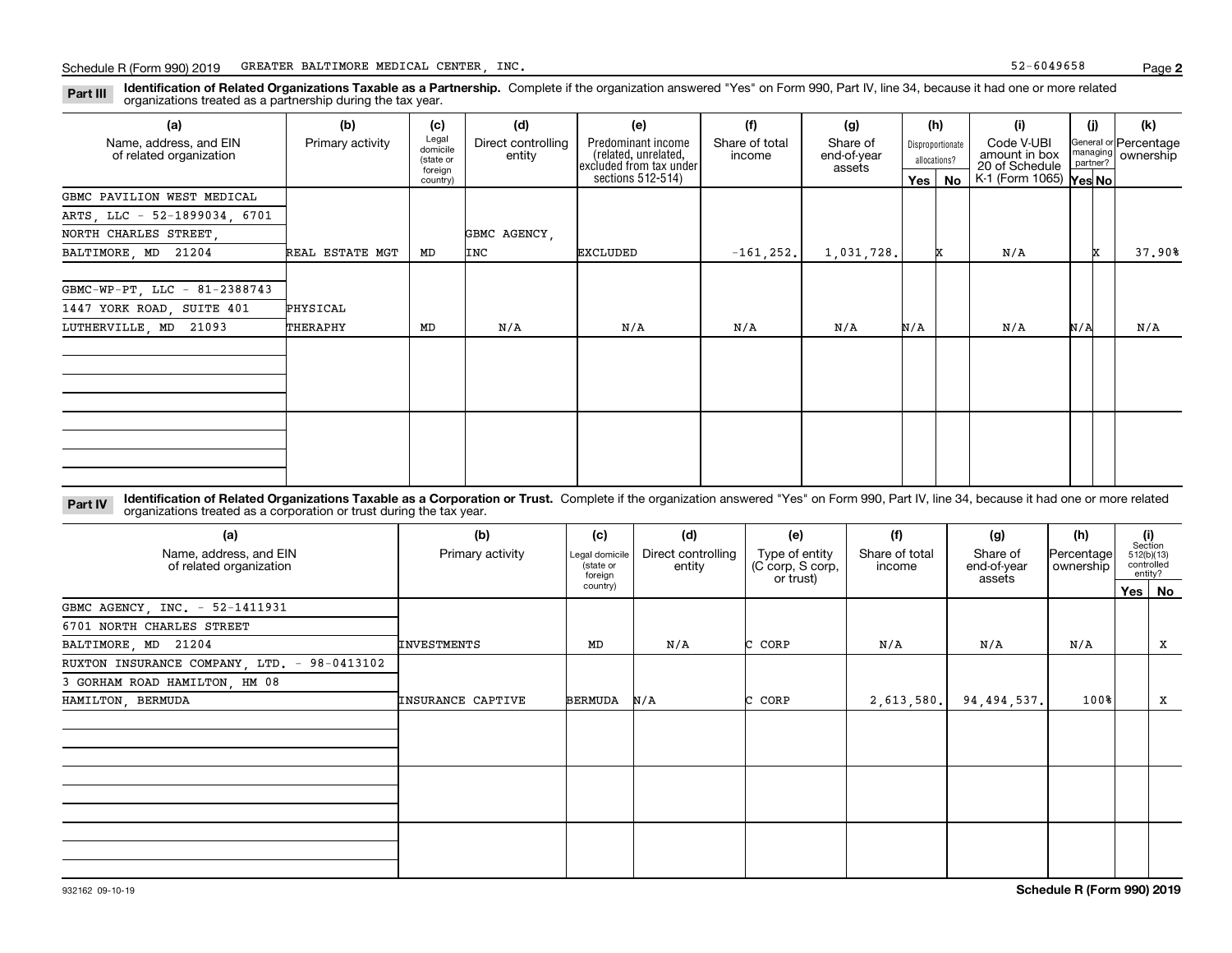**Part V** T**ransactions With Related Organizations.** Complete if the organization answered "Yes" on Form 990, Part IV, line 34, 35b, or 36.

| Note: Complete line 1 if any entity is listed in Parts II, III, or IV of this schedule. |                                                                                                                                                                                                                                |                |   |   |  |
|-----------------------------------------------------------------------------------------|--------------------------------------------------------------------------------------------------------------------------------------------------------------------------------------------------------------------------------|----------------|---|---|--|
|                                                                                         | During the tax year, did the organization engage in any of the following transactions with one or more related organizations listed in Parts II-IV?                                                                            |                |   |   |  |
|                                                                                         |                                                                                                                                                                                                                                | 1a             |   | x |  |
|                                                                                         | <b>b</b> Gift, grant, or capital contribution to related organization(s)                                                                                                                                                       | 1 <sub>b</sub> | X |   |  |
|                                                                                         | c Gift, grant, or capital contribution from related organization(s) matches contains and content and contribution from related organization(s) matches contains and contribution from related organization(s) matches contains | 1c             | X |   |  |
|                                                                                         |                                                                                                                                                                                                                                | 1d             |   | x |  |
|                                                                                         |                                                                                                                                                                                                                                | 1e             |   | X |  |
|                                                                                         |                                                                                                                                                                                                                                |                |   |   |  |
|                                                                                         | f Dividends from related organization(s) manufactured contains and contained a state of the contact of the contact of the contact of the contact of the contact of the contact of the contact of the contact of the contact of | 1f             |   | X |  |
|                                                                                         | g Sale of assets to related organization(s) www.assettion.com/www.assettion.com/www.assettion.com/www.assettion.com/www.assettion.com/www.assettion.com/www.assettion.com/www.assettion.com/www.assettion.com/www.assettion.co | 1a             |   | X |  |
|                                                                                         | h Purchase of assets from related organization(s) manufactured and content to content the content of assets from related organization(s)                                                                                       | 1h             |   | x |  |
|                                                                                         | Exchange of assets with related organization(s) www.assettion.com/www.assettion.com/www.assettion.com/www.assettion.com/www.assettion.com/www.assettion.com/www.assettion.com/www.assettion.com/www.assettion.com/www.assettio | 1i.            |   | x |  |
|                                                                                         |                                                                                                                                                                                                                                | 1i.            | x |   |  |
|                                                                                         |                                                                                                                                                                                                                                |                |   |   |  |
|                                                                                         | k Lease of facilities, equipment, or other assets from related organization(s) manufaction content and content to the content of facilities, equipment, or other assets from related organization(s) manufaction content and c | 1k             | х |   |  |
|                                                                                         | Performance of services or membership or fundraising solicitations for related organization(s)                                                                                                                                 | 11             | x |   |  |
|                                                                                         | m Performance of services or membership or fundraising solicitations by related organization(s)                                                                                                                                | 1 <sub>m</sub> | х |   |  |
|                                                                                         |                                                                                                                                                                                                                                | 1n             | X |   |  |
|                                                                                         | o Sharing of paid employees with related organization(s) <b>contracts</b> and account to the contract of the contract or starting of paid employees with related organization(s)                                               | 1o             | x |   |  |
|                                                                                         |                                                                                                                                                                                                                                |                |   |   |  |
|                                                                                         | p Reimbursement paid to related organization(s) for expenses [11111] [12] Research Manuscript Reimbursement paid to related organization(s) for expenses [11111] [12] Manuscript Manuscript Reimbursement Paid to related orga | 1p             | х |   |  |
|                                                                                         |                                                                                                                                                                                                                                | 1q             | х |   |  |
|                                                                                         |                                                                                                                                                                                                                                |                |   |   |  |
|                                                                                         |                                                                                                                                                                                                                                | 1r             | х |   |  |
|                                                                                         |                                                                                                                                                                                                                                | 1s             | X |   |  |

**2**If the answer to any of the above is "Yes," see the instructions for information on who must complete this line, including covered relationships and transaction thresholds.

| (a)<br>Name of related organization | (b)<br>Transaction<br>type (a-s) | (c)<br>Amount involved | (d)<br>Method of determining amount involved |
|-------------------------------------|----------------------------------|------------------------|----------------------------------------------|
| (1) RUXTON INSURANCE COMPANY, LTD.  | $\Omega$                         | $4,543,383$ , $cost$   |                                              |
| (2) RUXTON INSURANCE COMPANY, LTD.  | М                                | 434,500. COST          |                                              |
| (3)                                 |                                  |                        |                                              |
| (4)                                 |                                  |                        |                                              |
| (5)                                 |                                  |                        |                                              |
| (6)                                 |                                  |                        |                                              |

 $\overline{\phantom{0}}$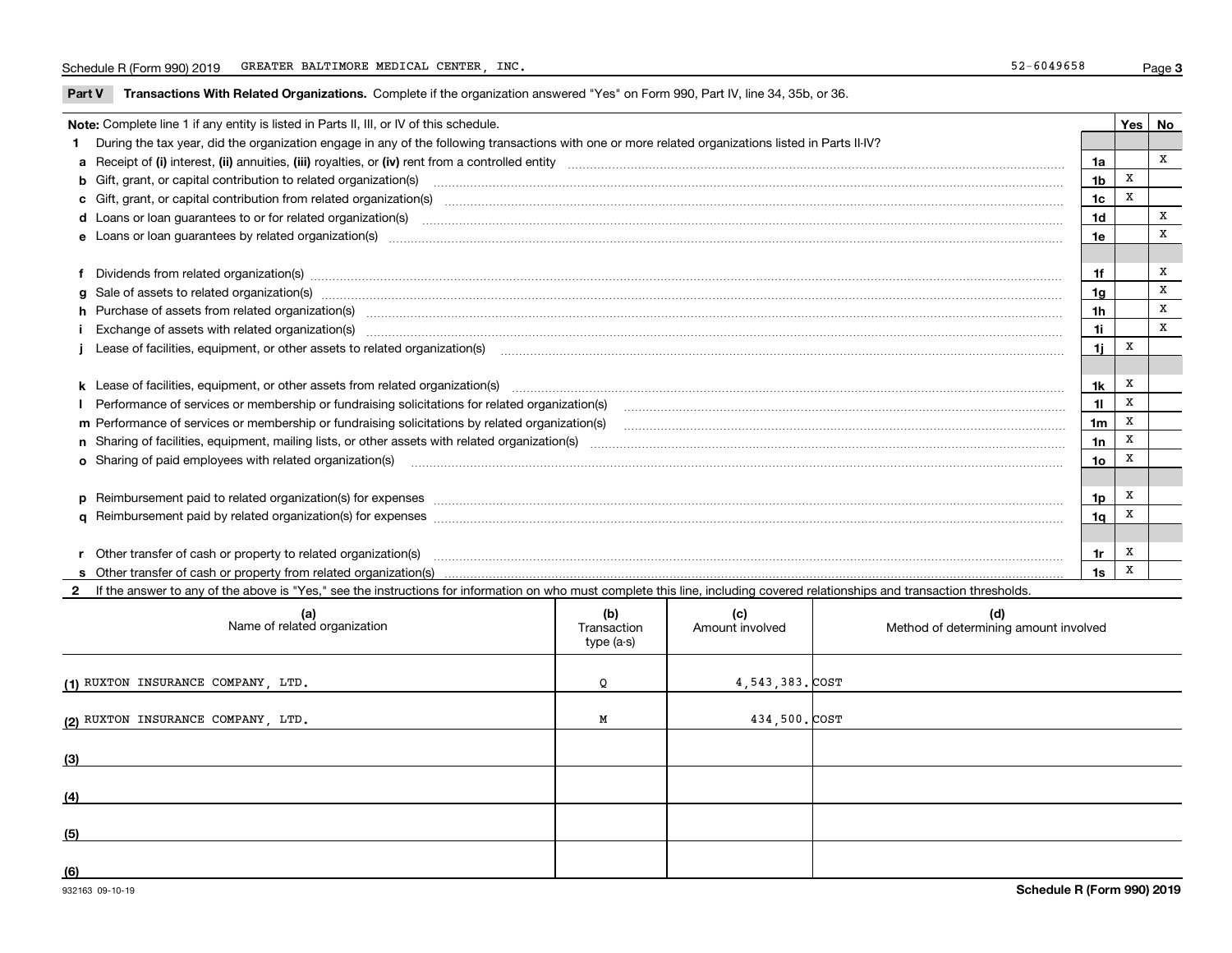## Schedule R (Form 990) 2019 Page GREATER BALTIMORE MEDICAL CENTER, INC. 52-6049658

## **Part VI Unrelated Organizations Taxable as a Partnership. Complete if the organization answered "Yes" on Form 990, Part IV, line 37.**

Provide the following information for each entity taxed as a partnership through which the organization conducted more than five percent of its activities (measured by total assets or gross revenue) that was not a related organization. See instructions regarding exclusion for certain investment partnerships.

| ັ                      | ັ<br>ັ           |                   |                                                                                            |                                                                                     |  |          |             |  |                                       |                                                                                                                                       |        |     |
|------------------------|------------------|-------------------|--------------------------------------------------------------------------------------------|-------------------------------------------------------------------------------------|--|----------|-------------|--|---------------------------------------|---------------------------------------------------------------------------------------------------------------------------------------|--------|-----|
| (a)                    | (b)              | (c)               | (d)                                                                                        | (e)<br>Are all                                                                      |  | (f)      | (g)         |  | (h)                                   | (i)                                                                                                                                   | (i)    | (k) |
| Name, address, and EIN | Primary activity | Legal domicile    |                                                                                            | $\begin{array}{c}\n\text{partners} \sec.\n\\ \n501(c)(3)\n\\ \n0rgs.?\n\end{array}$ |  | Share of | Share of    |  | Dispropor-<br>tionate<br>allocations? |                                                                                                                                       |        |     |
| of entity              |                  | (state or foreign | Predominant income<br>(related, unrelated,<br>excluded from tax under<br>sections 512-514) |                                                                                     |  | total    | end-of-year |  |                                       | Code V-UBI<br>  amount in box 20 managing<br>  of Schedule K-1 partner? ownership<br>  of Schedule K-1 partner? ownership<br>  Yes No |        |     |
|                        |                  | country)          |                                                                                            | Yes No                                                                              |  | income   | assets      |  | Yes No                                |                                                                                                                                       | Yes No |     |
|                        |                  |                   |                                                                                            |                                                                                     |  |          |             |  |                                       |                                                                                                                                       |        |     |
|                        |                  |                   |                                                                                            |                                                                                     |  |          |             |  |                                       |                                                                                                                                       |        |     |
|                        |                  |                   |                                                                                            |                                                                                     |  |          |             |  |                                       |                                                                                                                                       |        |     |
|                        |                  |                   |                                                                                            |                                                                                     |  |          |             |  |                                       |                                                                                                                                       |        |     |
|                        |                  |                   |                                                                                            |                                                                                     |  |          |             |  |                                       |                                                                                                                                       |        |     |
|                        |                  |                   |                                                                                            |                                                                                     |  |          |             |  |                                       |                                                                                                                                       |        |     |
|                        |                  |                   |                                                                                            |                                                                                     |  |          |             |  |                                       |                                                                                                                                       |        |     |
|                        |                  |                   |                                                                                            |                                                                                     |  |          |             |  |                                       |                                                                                                                                       |        |     |
|                        |                  |                   |                                                                                            |                                                                                     |  |          |             |  |                                       |                                                                                                                                       |        |     |
|                        |                  |                   |                                                                                            |                                                                                     |  |          |             |  |                                       |                                                                                                                                       |        |     |
|                        |                  |                   |                                                                                            |                                                                                     |  |          |             |  |                                       |                                                                                                                                       |        |     |
|                        |                  |                   |                                                                                            |                                                                                     |  |          |             |  |                                       |                                                                                                                                       |        |     |
|                        |                  |                   |                                                                                            |                                                                                     |  |          |             |  |                                       |                                                                                                                                       |        |     |
|                        |                  |                   |                                                                                            |                                                                                     |  |          |             |  |                                       |                                                                                                                                       |        |     |
|                        |                  |                   |                                                                                            |                                                                                     |  |          |             |  |                                       |                                                                                                                                       |        |     |
|                        |                  |                   |                                                                                            |                                                                                     |  |          |             |  |                                       |                                                                                                                                       |        |     |
|                        |                  |                   |                                                                                            |                                                                                     |  |          |             |  |                                       |                                                                                                                                       |        |     |
|                        |                  |                   |                                                                                            |                                                                                     |  |          |             |  |                                       |                                                                                                                                       |        |     |
|                        |                  |                   |                                                                                            |                                                                                     |  |          |             |  |                                       |                                                                                                                                       |        |     |
|                        |                  |                   |                                                                                            |                                                                                     |  |          |             |  |                                       |                                                                                                                                       |        |     |
|                        |                  |                   |                                                                                            |                                                                                     |  |          |             |  |                                       |                                                                                                                                       |        |     |
|                        |                  |                   |                                                                                            |                                                                                     |  |          |             |  |                                       |                                                                                                                                       |        |     |
|                        |                  |                   |                                                                                            |                                                                                     |  |          |             |  |                                       |                                                                                                                                       |        |     |
|                        |                  |                   |                                                                                            |                                                                                     |  |          |             |  |                                       |                                                                                                                                       |        |     |
|                        |                  |                   |                                                                                            |                                                                                     |  |          |             |  |                                       |                                                                                                                                       |        |     |
|                        |                  |                   |                                                                                            |                                                                                     |  |          |             |  |                                       |                                                                                                                                       |        |     |
|                        |                  |                   |                                                                                            |                                                                                     |  |          |             |  |                                       |                                                                                                                                       |        |     |
|                        |                  |                   |                                                                                            |                                                                                     |  |          |             |  |                                       |                                                                                                                                       |        |     |
|                        |                  |                   |                                                                                            |                                                                                     |  |          |             |  |                                       |                                                                                                                                       |        |     |
|                        |                  |                   |                                                                                            |                                                                                     |  |          |             |  |                                       |                                                                                                                                       |        |     |
|                        |                  |                   |                                                                                            |                                                                                     |  |          |             |  |                                       |                                                                                                                                       |        |     |
|                        |                  |                   |                                                                                            |                                                                                     |  |          |             |  |                                       |                                                                                                                                       |        |     |
|                        |                  |                   |                                                                                            |                                                                                     |  |          |             |  |                                       |                                                                                                                                       |        |     |
|                        |                  |                   |                                                                                            |                                                                                     |  |          |             |  |                                       |                                                                                                                                       |        |     |
|                        |                  |                   |                                                                                            |                                                                                     |  |          |             |  |                                       |                                                                                                                                       |        |     |
|                        |                  |                   |                                                                                            |                                                                                     |  |          |             |  |                                       |                                                                                                                                       |        |     |

**Schedule R (Form 990) 2019**